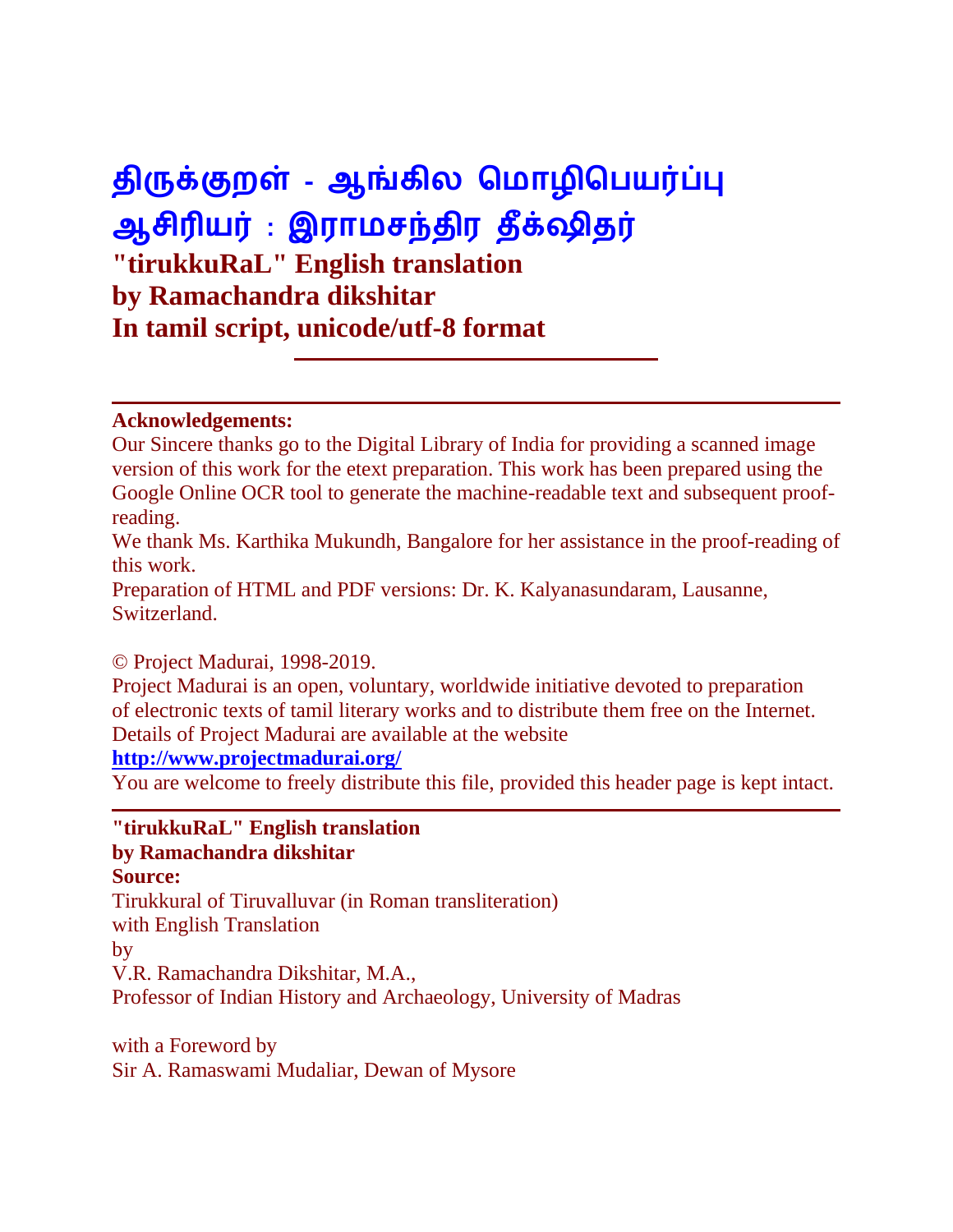The Adyar Library, 1949 (The Adyar Library Series Nr. 67)

Price Rs. 3 Printed by C.Subbarayudu at the Vasanta Press, The Theosophical Society, Adyar, Madras ---------

FOREWORD

It has been long my desire to get an English translation in simple language of the holy Tirukkural, the teachings of which, to Tamilians, are an eternal inspiration and guide. More than 25 years back, I had invoked the aid and assistance of a great Tamil Pandit with whose collaboration I felt I would be in a position to bring out such a translation but, owing to his untimely demise, I had to give up the project. The happy thought struck me a few years back that, if my esteemed friend, Professor V. R. Ramachandra Dikshitar, could under take this task, it would be the consummation of my hope and desire. Professor Ramachandra Dikshitar readily agreed to my request that he might undertake to translate the holy Tirukkural. I could not have entrusted the work to a more distinguished scholar of Tamil literature or a better writer of simple and elegant English. Mr. Dikshitar's contribution in research, particularly of Tamil literature, is well known and needs no emphasis.

Mr. Dikshitar has presented to the public two volumes of the Tirukkural, one containing the text in Tamil with the English translation and the other, the text in Roman transliteration with the same English translation. I hope and trust that these volumes will have a wide circulation both in India and outside and that it will be possible, by donations and subsidy, to issue these volumes at a comparatively small cost. There is a great deal of patriotism in South India for Tamil language and a legitimate pride exhibited in the eternal verities that are enshrined in this holy scripture. This patriotism and pride will have to manifest itself by providing facilities for spreading these great divine truths to as wide a populace as possible, thereby extending that knowledge to races and peoples whose mother tongue is not Tamil. Tamil is one of the most ancient of classics and yet, while other classical literature has been translated into many of the modern languages, Tamil classics have been retained as the sole proud possession of Tamil scholars and have rarely been translated into other languages, Indian or foreign.

Now that Mr. Dikshitar has completed his task, it behoves all of us who are enthusiastic about the Tamil language and more, about its literature, to do our best to make it available to peoples in foreign countries. I should like to express my very sincere thanks to Mr. Dikshitar for acceding to my request and bringing out these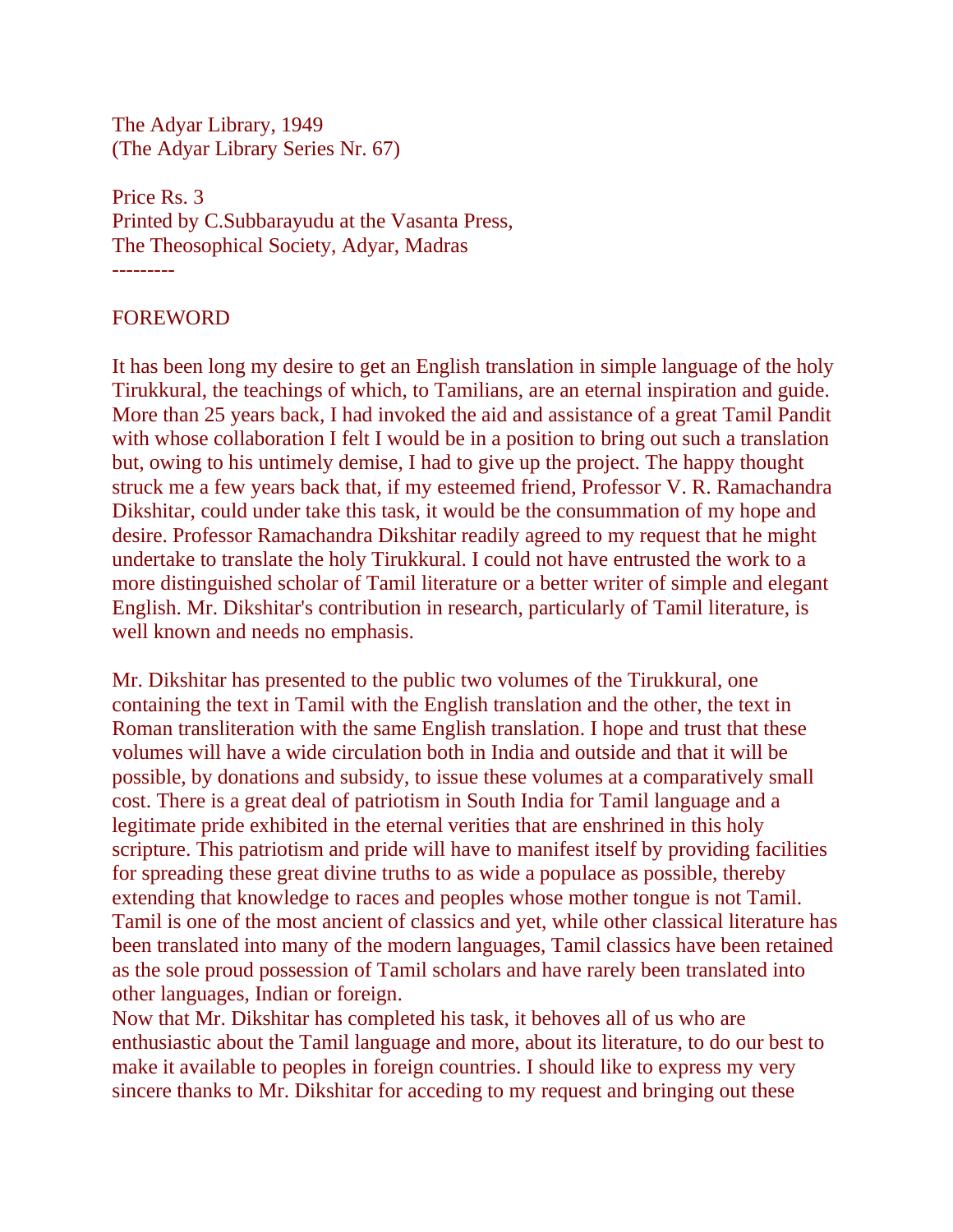publications.

A. RAMASWAMI MUDALIAR CARLTON HOUSE, Bangalore, 15th May 1949 -----------------

#### PREFATORY NOTE

This is the first time that the Adyar Library has included a Tamil text in its Series. The name of Prof. V. R. Ramachandra Dikshitar, the editor and translator of the Tirukkural now published, is already well-known as a great Tamil scholar by his book on The Studies in Tamil Literature and History. He is the well known Translator of that difficult Tamil classic the Silappadikaram. A smaller book of his, The Origin and spread of the Tamils, has already been published in this Series as No. 58 in 1947. It is a matter of gratification to the Library to be able to publish one of the most important Tamil Classics with an English translation by such a great scholar in the Library Series.

There may be many students who would be able to read and to study this text if it could be made available in a script with which they are familiar. And the Roman script is now fairly well spread over in the whole world; that is why the text has been given in the Roman script, with the English translation. But we cannot ignore the big population that knows the Tamil script, and the text in the Roman script may not be known to them to the same extent, if at all they know it. So there is given a parallel volume of the text in Tamil script with the same English translation as No. 68.

The Tirukkural is in three parts, dealing with the three "Aims" in life, namely, Dharma, Artha and Kama, so well-known in Hindu thought. We hear more now-adays about the Varnasramadharma, as the foundation of Hindu life. But the real basis of Hindu life is the Trivarga, the three-fold objects of life, dealt with in this text. Perhaps the expression Puruşarthacatuştaya, (the four-fold objects of life) is more popular, with Moksa or final release as the fourth. But the truth is that according to the true Hindu view the objects of life are only three, and the fourth comes as a natural sequence. The three objects of life are not mutually exclusive; it is only a question of importance according to the different tendencies of the individuals.

The text and the translation are given one against the other on opposite pages, so that one can very easily make use of the translation while reading the text. The text has been edited before, and a few commentaries too are known. There have been also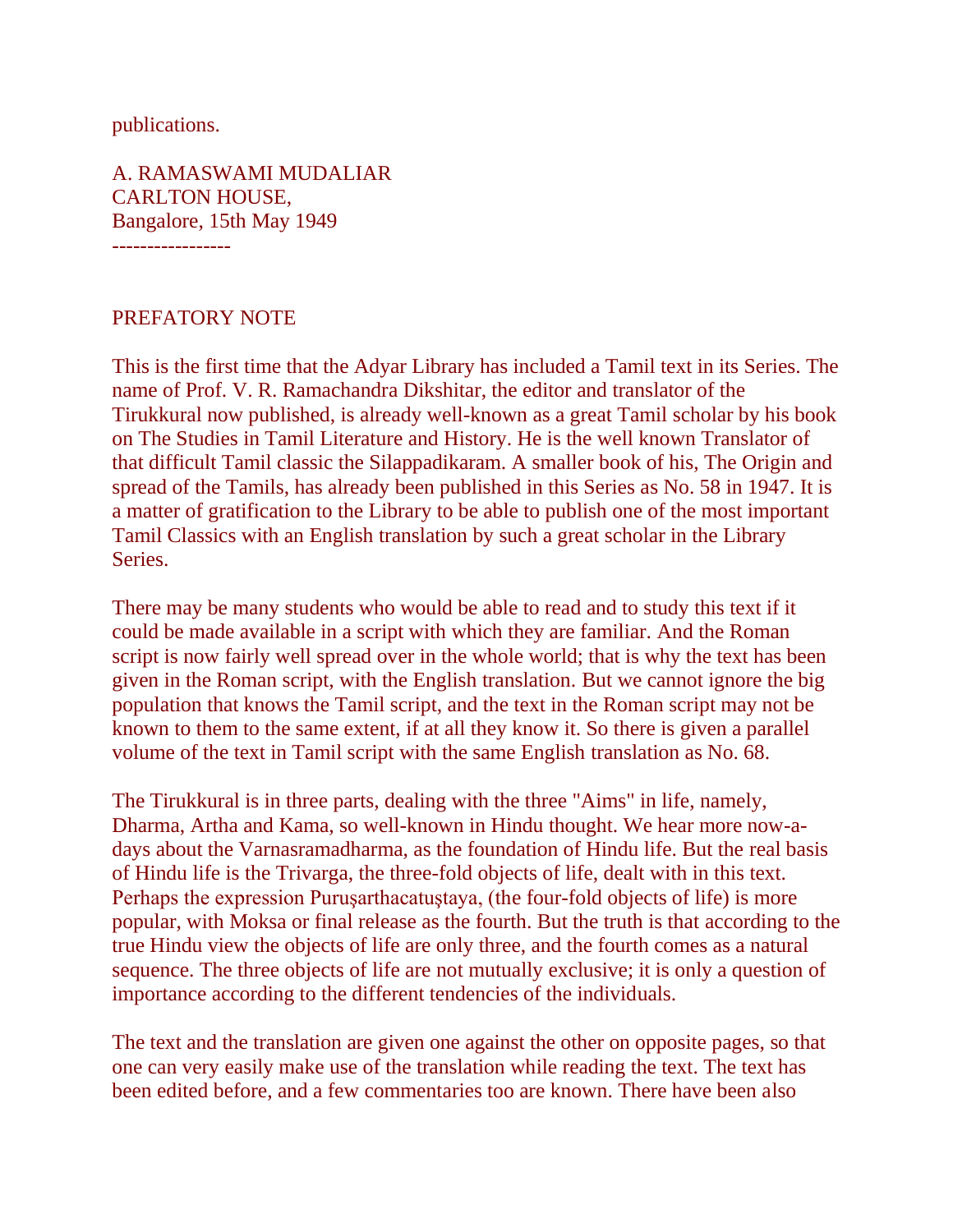English translations prior to this. But the value of this new translation will be clear to anyone who reads the book. The text in Roman transliteration is now appearing for the first time. To the scholarship of Prof. Dikshitar is added the fame of the Vasanta Press for neat printing; and such a wealth is now offered at a very moderate price by the Adyar Library which has always sacrificed profit in the interest of service.

ADYAR LIBRARY C. KUNHAN RAJA

13th April, 1949 (New Year Day)

------------

#### PREFACE

MORE than four years ago Sir A. Ramaswami Mudaliar, now Dewan of Mysore, suggested that I might undertake a translation of the Tirukkural as also its transliteration. The present book is the outcome of his suggestion. To serve the needs of a wider public, it is now published in two volumes, one containing the text in Roman transliteration and the other in Tamil script, and both containing English translation. The Tirukkural of Tiruvalluvar is the pride of South India. What the Bhagavad Gita is to the Sanskritist, the Tirukkural is to the lover of Tamil. In this book Tiruvalluvar treats of Muppal, or Trivarga (Dharma, Artha, and Kama). He has divided his book into three parts, the first dealing with Aram, the second with Porul, and the last with Kāma. This Tamil classic deals in extenso with the moral values of life which foster neighbourliness and love among all men and women to whatever race or community they may belong. It is now nearly twenty years since I published my Studies in Tamil Literature and History, where I have assigned the first or second century B. C. as the date of its composition. I find no reason to change that view.

In this endeavour I have largely followed the text and consulted the translation of the Tirukkural published by Sri A. Ranganatha Mudaliar, Triplicane. Mr. R. S. Desikan of the Presidency College and the Rev. W. B. Harris of the Methodist Mission looked into the manuscript of the work and offered me valuable suggestions for which my thanks are due to them. I must also acknowledge the immense help I received from Dr. M. Varadarajan, Senior Lecturer in Tamil, University of Madras, in going through the proofs. I am indebted to the authorities of the Adyar Library, Adyar especially to Captain G. Srinivasa Murti for undertaking this publication and to Dr. C. Kunhan Raja for his co-operation. I further record my thanks to the Syndicate of the Madras University for permitting me to bring out this publication.

Madras, V. R. R. DIKSHITAR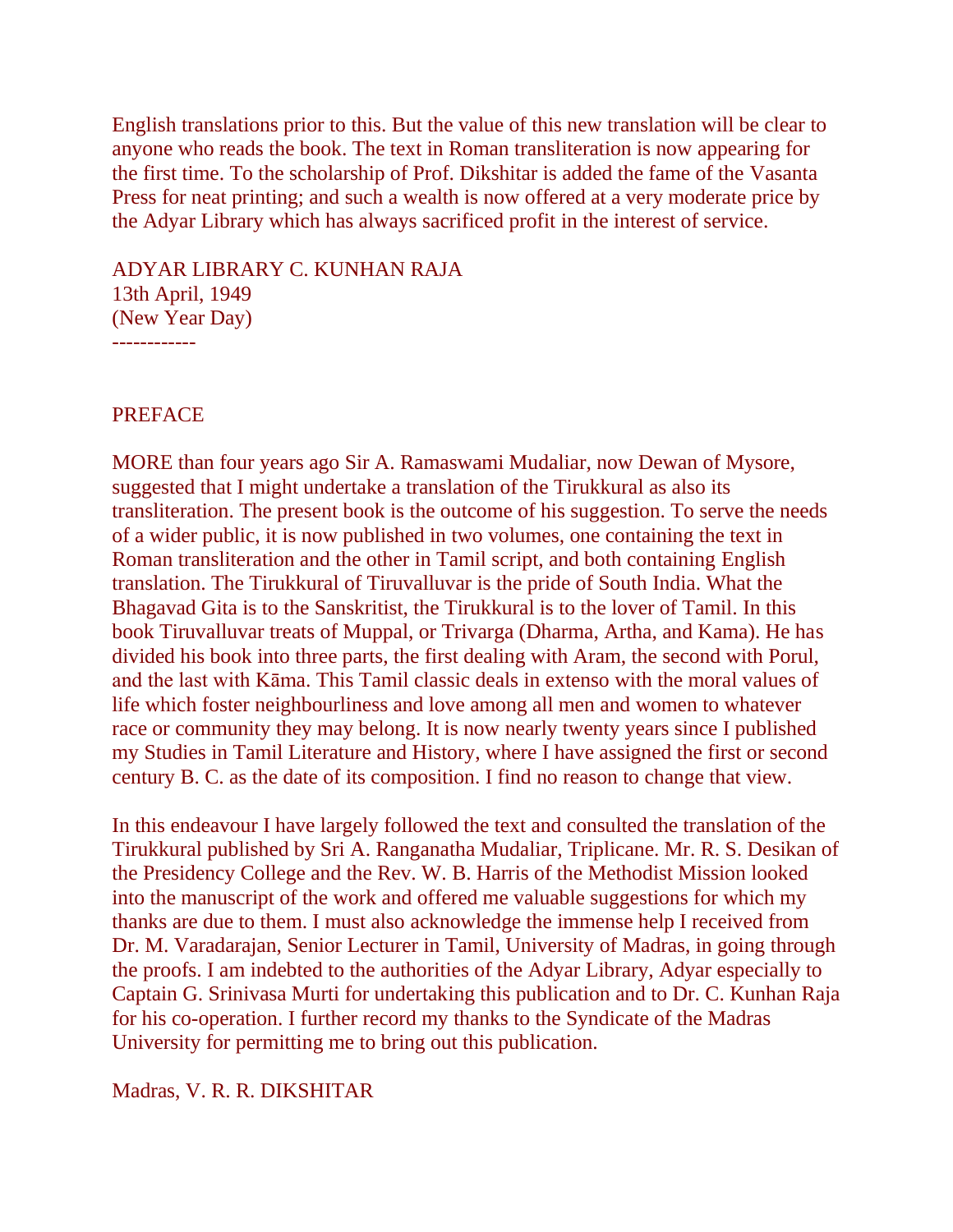# 6th May, 1949

-------------

# **CONTENTS**

#### Foreword by Sir A. Ramaswami Mudaliar Prefatory Note by Prof. C. Kunhan Raja Preface Note on Transliteration and Diacritical Marks **ARATTUPPĀL**

| 1. Kadavuļ Vāļttu      | In Praise of God                 |
|------------------------|----------------------------------|
| 2. Vān Sirappu         | In Praise of Rain                |
| 3. Nīttār Perumai      | On the Greatness of Renunciation |
| 4. Aranvaliyuruttal    | On Dharma                        |
| 5. Ilvālkkai           | On Family Life                   |
| 6. Vālkkaittunainalam  | On Wives                         |
| 7. Putalvaraip Perutal | On Sons                          |
| 8. Anbudaimai          | Loving-Kindness                  |
| 9. Viruntõmbal         | On Hospitality                   |
| 10. Iniyavai Kūral     | <b>On Sweet Words</b>            |
| 11. Seynnanri Yaridal  | On Gratitude                     |
| 12. Naduvu Nilaimai    | On Equity.                       |
| 13. Atakkamudaimai     | On Self-Control                  |
| 14. Olukkamudaimai     | On Right Conduct                 |
| 15. Piranil Vilaiyāmai | On Adultery                      |
| 16. Poraiyudaimai      | On Patience                      |
| 17. Alukkārāmai        | On Envy                          |
| 18. Vehkāmai           | On Non-Coveting                  |
| 19. Purankūrāmai       | On Not Back-Biting               |
| 20. Payanila Sollāmai  | On Frivolity of Speech           |
| 21. Tīvinaiyaccam      | On Fear of Evil Deeds            |
| 22. Oppuravarital      | On Decorum                       |
| 23. Īkai               | On Liberality                    |
| 24. Pugal              | On Renown                        |
| 25. Aruļudaimai        | <b>On Compassion</b>             |
| 26. Pulāl Maruttal     | On Abstaining from Meat          |
| 27. Tavam              | <b>On Penance</b>                |
| 28. Kūḍā Oļukkam       | On Improper Conduct              |
| 29. Kallāmai           | On Non-Stealing                  |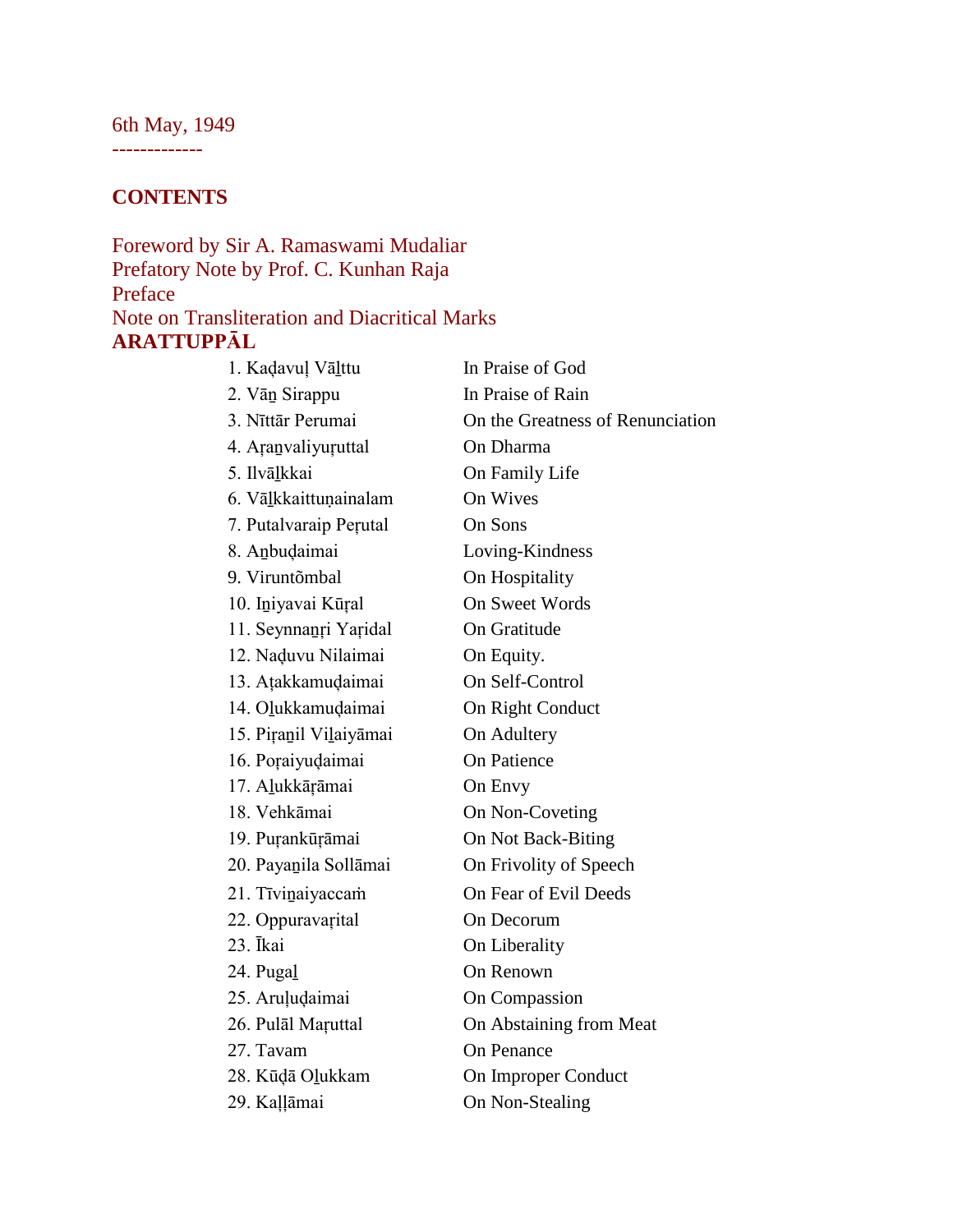| 30. Vāymai       | On Truth                     |
|------------------|------------------------------|
| 31. Vekuļāmai    | On Not Getting Angry         |
| 32. Innāśeyyāmai | On Not Doing Evil            |
| 33. Kollāmai     | On Not Killing               |
| 34. Nilaiyāmai   | On Instability               |
| 35. Turavu       | On Renunciation              |
| 36. Meyyunartal  | On True Knowledge            |
| 37. Avāvaruttal  | On the Destruction of Desire |
| 38. Ū1           | <b>On Fate</b>               |

#### -------------- PORUȚPĀL

| 39. Iraimāței              | On Majesty                          |
|----------------------------|-------------------------------------|
| 40. Kalvi                  | On Learning                         |
| 41. Kallāmai               | On Non-Learning                     |
| 42. Kēļvi                  | On Hearing                          |
| 43. Arivudaimai            | On Knowledge                        |
| 44. Kurram Kațital         | <b>On Restraining Faults</b>        |
| 45. Periyārait Tuņaikkõțal | On Association with Elders          |
| 46. Šiŗŗinañ cērāmai       | On Avoiding Low Company             |
| 47. Terindu Śeyal Vakai    | On Action after Due Deliberation    |
| 48. Valiyarital            | On Knowing the Enemy's Strength     |
| 49. Kālam Arital           | On Knowing the Time                 |
| 50. Idan Arital            | On Knowing the Place                |
| 51. Terindu Teļital        | <b>Engaging Servants After Test</b> |
| 52. Terindu Vinaiyāțal     | On Appointment According to Merit   |
| 53. Surŗanta <u>l</u> āl   | On Cherishing One's Kindred         |
| 54. Poccāvāmai             | <b>Against Forgetfulness</b>        |
| 55. Senkōnmai              | On Righteous Sceptre                |
| 56. Kodunkōnmai            | On Unrighteous Rule                 |
| 57. Veruvanta Seyyāmai     | On Tyranny                          |
| 58. Kannōttam              | On Kindliness                       |
| 59. Orrāțal                | On Spies                            |
| 60. Ūkkamuḍaimai           | On Exertion                         |
| 61. Mațiyinmai             | <b>Against Sloth</b>                |
| 62. Aļavinai yudaimai      | On Perseverance                     |
| 63. Idukkanaliyāmai        | On Courage                          |
| 64. Amaiccu                | <b>On Ministers</b>                 |
| 65. Śolvanmai              | On Good Speech                      |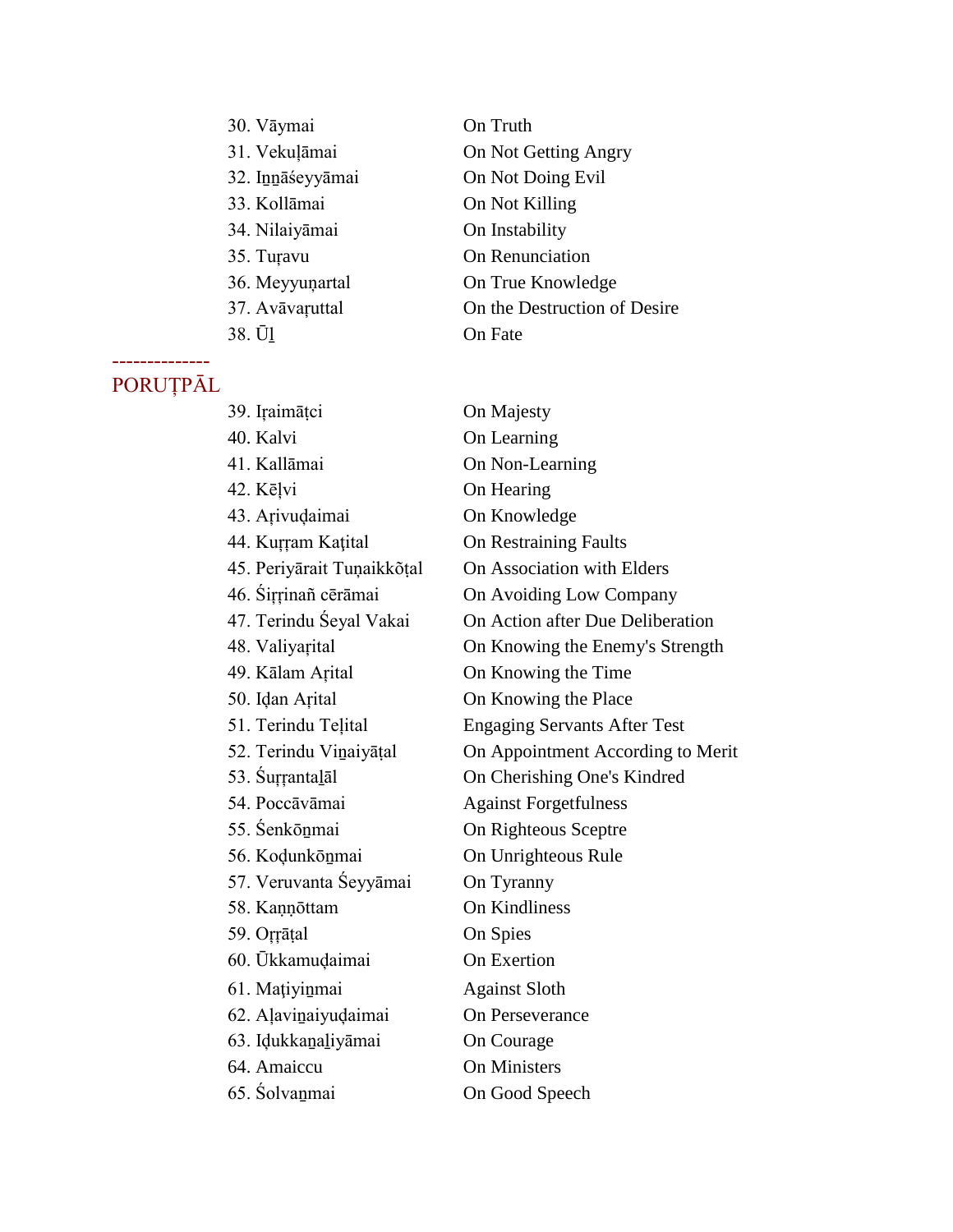| 66. Vinaittūymai          | On Purity in Action             |
|---------------------------|---------------------------------|
| 67. Vinaittitpam          | On Resoluteness                 |
| 68. Vinaiśeyal Vakai      | On the Means of Action          |
| $69.$ Tūtu                | <b>On Embassy</b>               |
| 70. Mannaraic Cērndoļukal | On Co-operation with King       |
| 71. Kuripparital          | On Reading One's Intentions     |
| 72. Avaiyarital           | On Knowing the Assembly         |
| 73. Avaiyañjāmai          | Not to be Afraid of Assembly    |
| 74. Nādu                  | On the Kingdom                  |
| 75. Aran                  | <b>On Fortress</b>              |
| 76. Poruļ Seyal Vakai     | On Acquisition of Wealth        |
| 77. Padai Māțci           | On the Value of an Army         |
| 78. Padaiccerukku         | On Courage of the Army          |
| 79. Natpu                 | On Friendship                   |
| 80. Națpārāytal           | On True Friendship              |
| 81. Palamai               | On Old Friendship               |
| 82. Tīnatpu               | <b>On Base Alliance</b>         |
| 83. Kūdānatpu             | <b>On False Alliance</b>        |
| 84. Pēdaimai              | On Stupidity                    |
| 85. Pullarivāņmai         | On Ignorance                    |
| 86. <i>Ikal</i>           | On Discord                      |
| 87. Pakai Māțci           | <b>On Enmity</b>                |
| 88. Pakaittiranterital    | On Knowing the Enemy's Strength |
| 89. Utpakai               | <b>Internal Foes</b>            |
| 90. Periyāraippilaiyāmai  | Not Censuring the Great         |
| 91. Penvaliccēral         | On Following Women's Advice     |
| 92. Varaivinmakalir       | On Public Women                 |
| 93. Kaļļuņņāmai           | On Avoiding Wine                |
| 94. Śūtu                  | On Gambling                     |
| 95. Marundu               | On Medicine                     |
| 96. Kudimai               | On Noble Lineage                |
| 97. Mānam                 | On Honour                       |
| 98. Perumai               | <b>On Greatness</b>             |
| 99. Sānrāņmai             | On Good Conduct                 |
| 100. Paņbudaimai          | <b>On Courtesy</b>              |
| 101. Nanriyil Selvam      | On Unprofitable Wealth          |
| 102. Nāņudaimai           | On Modesty                      |
| 103. Kudi Seyalvakai      | On Exalting One's Family        |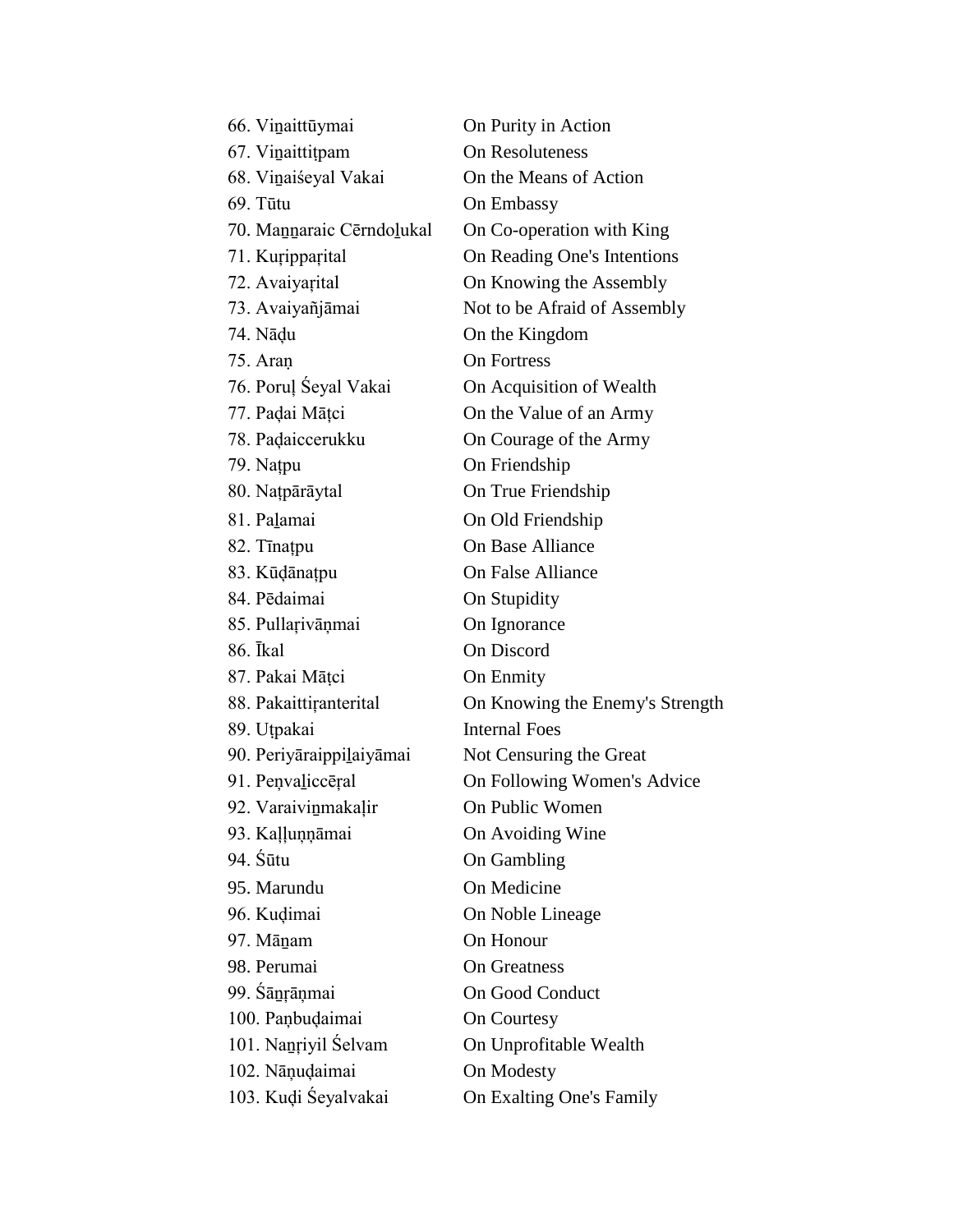| 104. Ulavu     | On Agriculture     |
|----------------|--------------------|
| 105. Nalkuravu | On Poverty         |
| 106. Iravu     | On Begging         |
| 107. Iravaccam | On Fear of Begging |
| 108. Kayamai   | On Meanness        |

# **KĀMATTUPPĀL**

-----------

| 109. Takaiyananguruttal   | <b>On Lover's Distraction</b>                |
|---------------------------|----------------------------------------------|
| 110. Kuripparital         | Reading Love's Signs                         |
| 111. Puņarcci Makiltal    | The Ecstasy of Love's Union                  |
| 112. Nalampunainduraittal | On His Lady                                  |
| 113. Kādar Śirappuraittal | On the Affirmation of Love                   |
| 114. Nāņuttaravuraittal   | <b>Speaking Out Unabashed</b>                |
| 115. Alararivuruttal      | <b>Rumours of Secret Love</b>                |
| 116. Pirivāŗŗāmai         | The Pangs of Separation                      |
| 117. Padarmelindirangal   | The Cry of the Separated                     |
| 118. Kanviduppalidal      | On Eyes That Languish                        |
| 119. Pacappuru Paruvaral  | Grieving Over Love's Pallor                  |
| 120. Tanippadar Mikuti    | Feeling All Alone                            |
| 121. Ninaindavar Pulambal | Recollecting the Pleasures of Love           |
| 122. Kanavunilai Uraittal | Dreams of Love                               |
| 123. Polutu Kaņdirangal   | <b>Sunset and Sorrow</b>                     |
| 124. Uruppunalan Alital   | <b>Wasting Away</b>                          |
| 125. Neñcodu Kilattal     | Soliloquy of the Lady Love                   |
| 126. Nițai Alital         | On the Loss of Modesty                       |
| 127. Avarvayin Vidumbal   | On the Distress of each Towards the Other    |
| 128. Kuriparivuruttal     | On Speaking on the Signs                     |
| 129. Puņarcci Vidumbal    | On Yearning After Union                      |
| 130. Neñcodu Pulattal     | On Speaking with the Mind                    |
| 131. Pulavi               | On Lovers' Misunderstanding                  |
| 132. Pulavi Nuņukkam      | On Subtlety of Lovers' Misunderstanding      |
| 133. Ūdaluvakai           | On the Pleasures of Lovers' Misunderstanding |

#### **Thirukkural English Translation by Ramachandra Dikshitar pāl - iyal -atikāram aṭṭavaṇai**

1. aṟattuppāl

------------------

1.1 pāyiram / kaṭavuḷ vāḻttu (atikāram 1 - 4)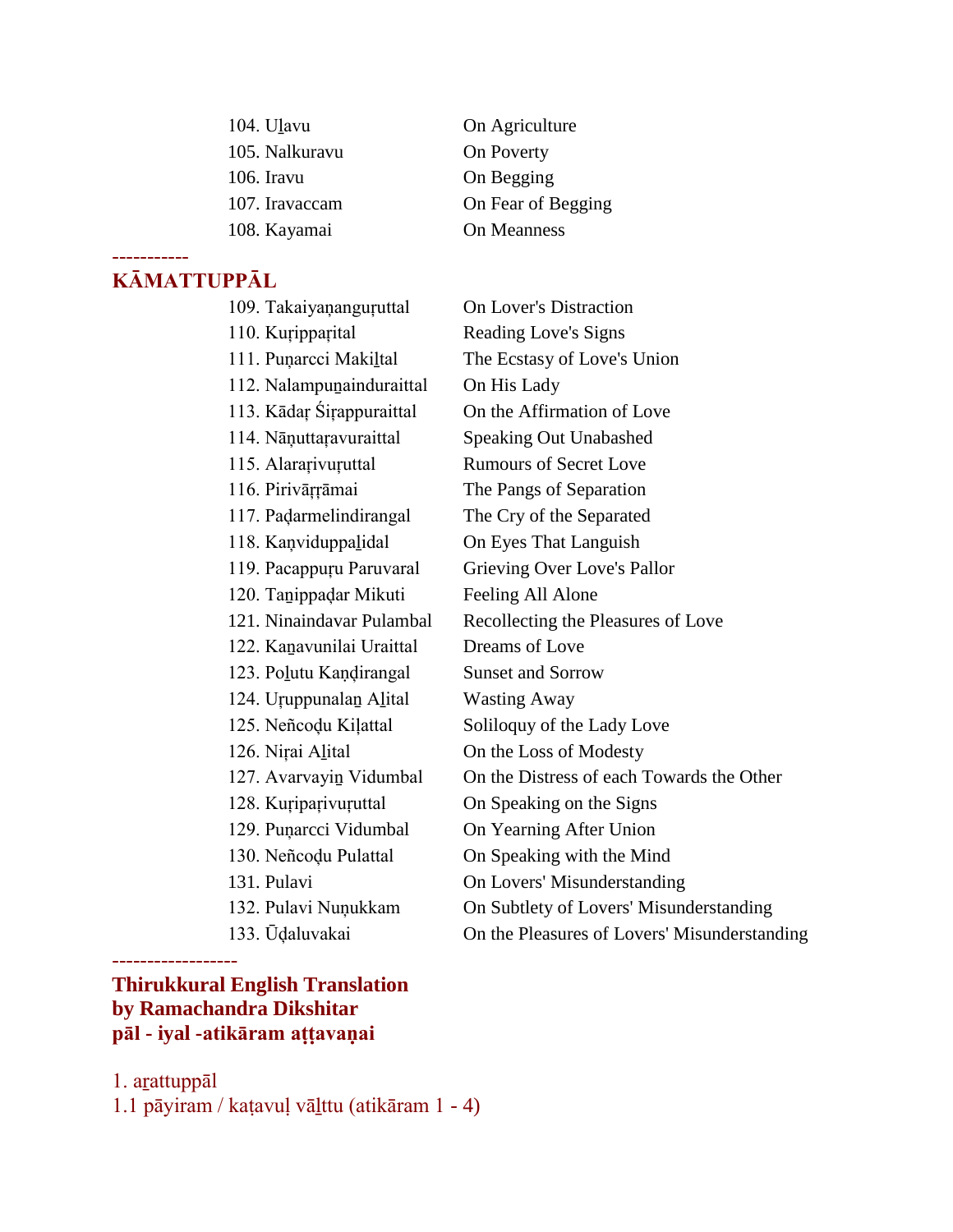1.2 illaṟaviyal (atikāram 5 - 24) 1.3 tuṟavaṟaviyal (atikāram 25 - 37) 1.4 ūḻiyal (atikāram 38)

2. poruṭpāl 2.1 araciyal (atikāram 39 - 63) 2.2 amaicciyal (atikāram 64 - 73) 2.3 aṅkaviyal (atikāram 74 - 95) 2.4 oḻipiyal (atikāram 96 - 108)

3. kāmattuppāl 3.1 kaḷaviyal (atikāram 109 - 115) 3.2 kaṟpiyal (atikāram 116 - 133) -----------

**1. aṟattuppāl / 1.1 pāyiraviyal I. PREFACE 1. kaṭavuḷ vāḻttu - CHAPTER 1 — IN PRAISE OF GOD**

1. akaram mutala, eḻuttu ellām; ātipakavaṉ mutaṟṟē, ulaku.

1. All the letters have the letter 'A' as their Origin; this world has God as its origin. ----

2. karrataṇāl āya payaṇ enkol-vāl-arivan nal tāḷ toḻāar eṉiṉ?.

2. Of what avail is learning, if the learned do not adore the good feet of Him who is Immaculate Wisdom?

----

3. malarmicai ēkiṉāṉ māṇ aṭi cērntār nilamicai nīṭu vāḻvār.

3. Those who find refuge in the great feet (of Him) who lives in the lotus of the heart (of the devotee) live eternally in heaven. ----

4. vēṇṭutal vēṇṭāmai ilāṉ aṭi cērntārkku yāṇṭum iṭumpai ila.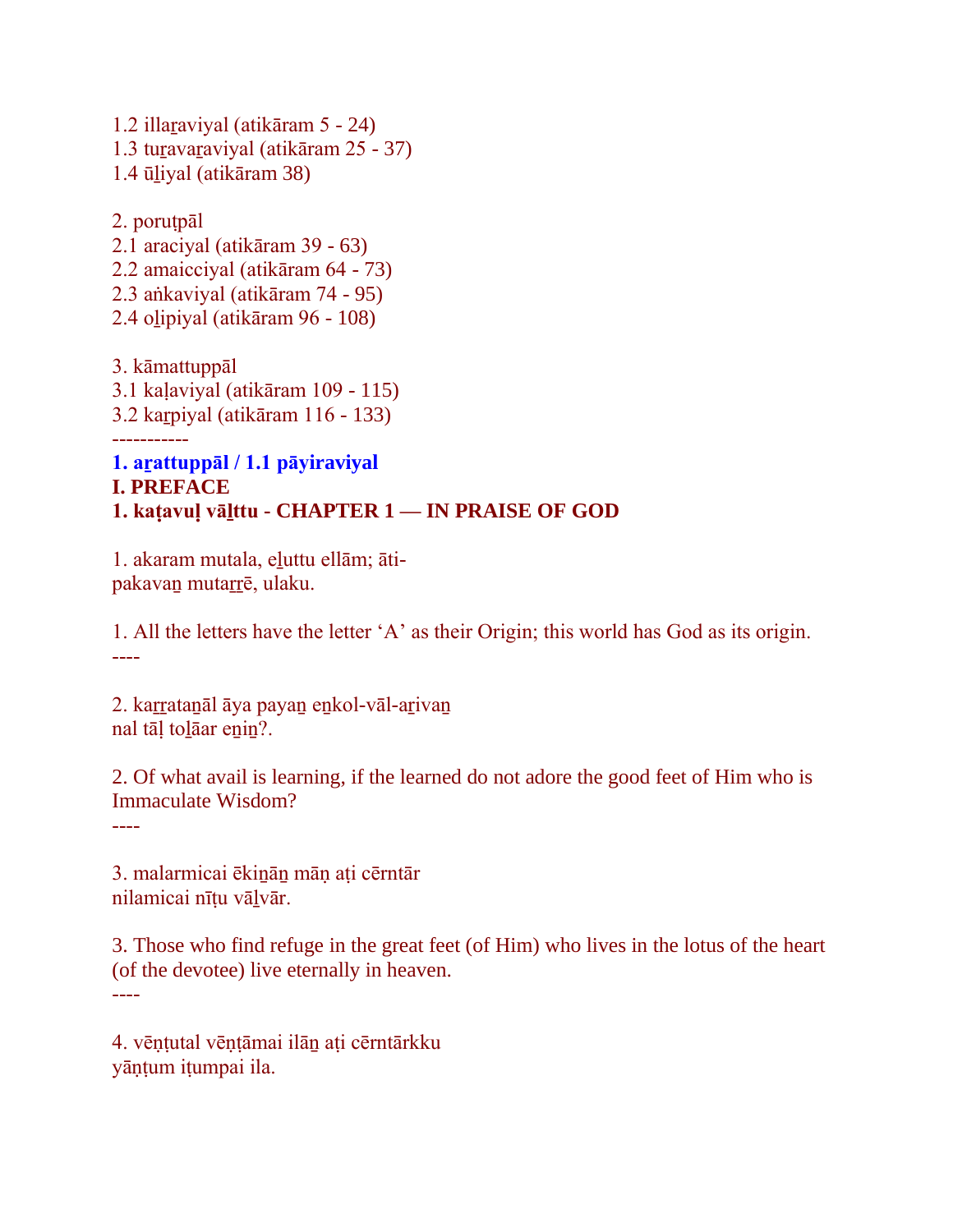4. Those who have attained the feet of Him who has no likes or dislikes will be rid of all troubles.

----

5. iruḷ cēr iru viṉaiyum cērā, iṟaivaṉ poruḷ cēr pukaḻ purintārmāṭṭu.

5. Actions, both good and bad that spring from darkness of the mind will never touch those who ever chant the glories of the Lord. ----

6. poṟi vāyil aintu avittāṉ poy tīr oḻukka neri ninrār nīțu vālvār.

6. Those who still the five senses and walk in truth and right will ever live. ----

7. taṉakku uvamai illātāṉ tāḷ cērntārkku allāl, manak kavalai mārral aritu.

7. Only those who have sought refuge in the feet of the peerless can shake off anxiety. Others cannot.

----

8. aṟa āḻi antaṇaṉ tāḷ cērntārkku allāl, pira āli nīntal aritu.

8. Only those who have clung to the feet of the Lord who is the sea of righteousness, will be able to sail the other seas. Others cannot.

----

9. kōl il poriyil kunam ilavē-enkunattān tālai vanankāt talai.

9. The head that does not bow down before and worship the feet of the Lord of the eight attributes, will be as like the palsied senses. ----

10. piravip peruṅ kaṭal nīntuvar; nīntār, iraivan ati cērātār.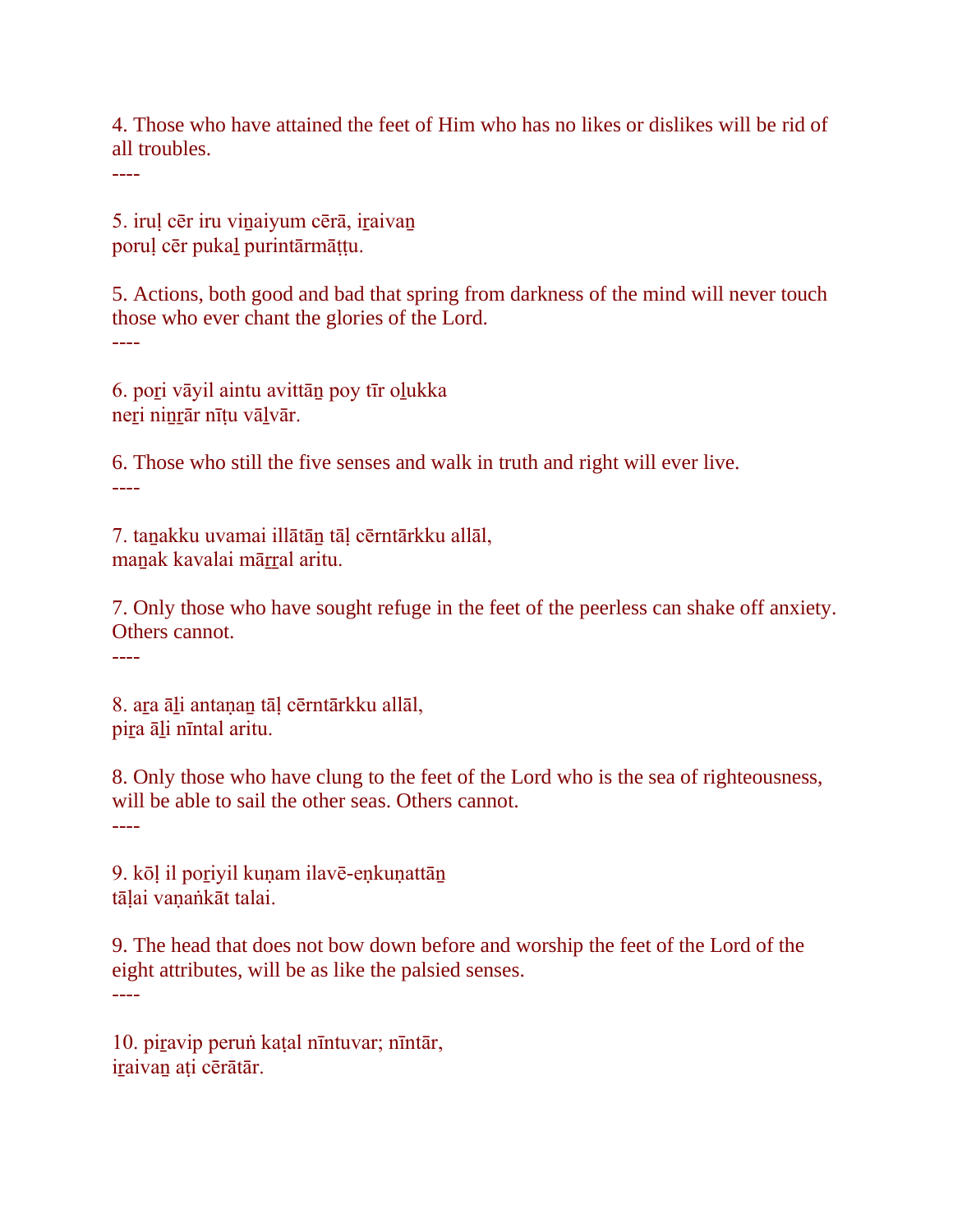10. Those who gain the feet of the Lord cross the great ocean of births; others cannot.

=======

#### **2. vāṉ ciṟappu - CHAPTER 2 — IN PRAISE OF RAIN**

11. vāṉ niṉṟu ulakam vaḻaṅki varutalāṉ, tān amiltam enru unaral pārru.

11. The world for its existence depends on unfailing rainfall; the rain may well be regarded as the nectar of life. ----

12. tuppārkkut tuppu āya tuppu ākki, tuppārkkut tuppu āyatūum maḻai.

12. The rain is the source of all articles of food that man needs. It becomes his drink too.

----

13. viṇ iṉṟu poyppiṉ, virinīr viyaṉ ulakattuul ninru utarrum paci.

13. Hunger would stalk abroad and torment this wide sea-girt world were the rims to fail in time. ----

14. ēriṉ uḻāar uḻavar, puyal eṉṉum vāri valam kunrikkāl.

14. The cultivators would cease to plough were the clouds' free supply of water to fail.

----

15. keṭuppatūum, keṭṭārkkuc cārvāy maṟṟu āṅkē eṭuppatūum, ellām maḻai.

15. It is the rain that afflicts man and it is its fall that relieves him. ----

16. vicumpin tuļi vīlin allāl, marru ānkē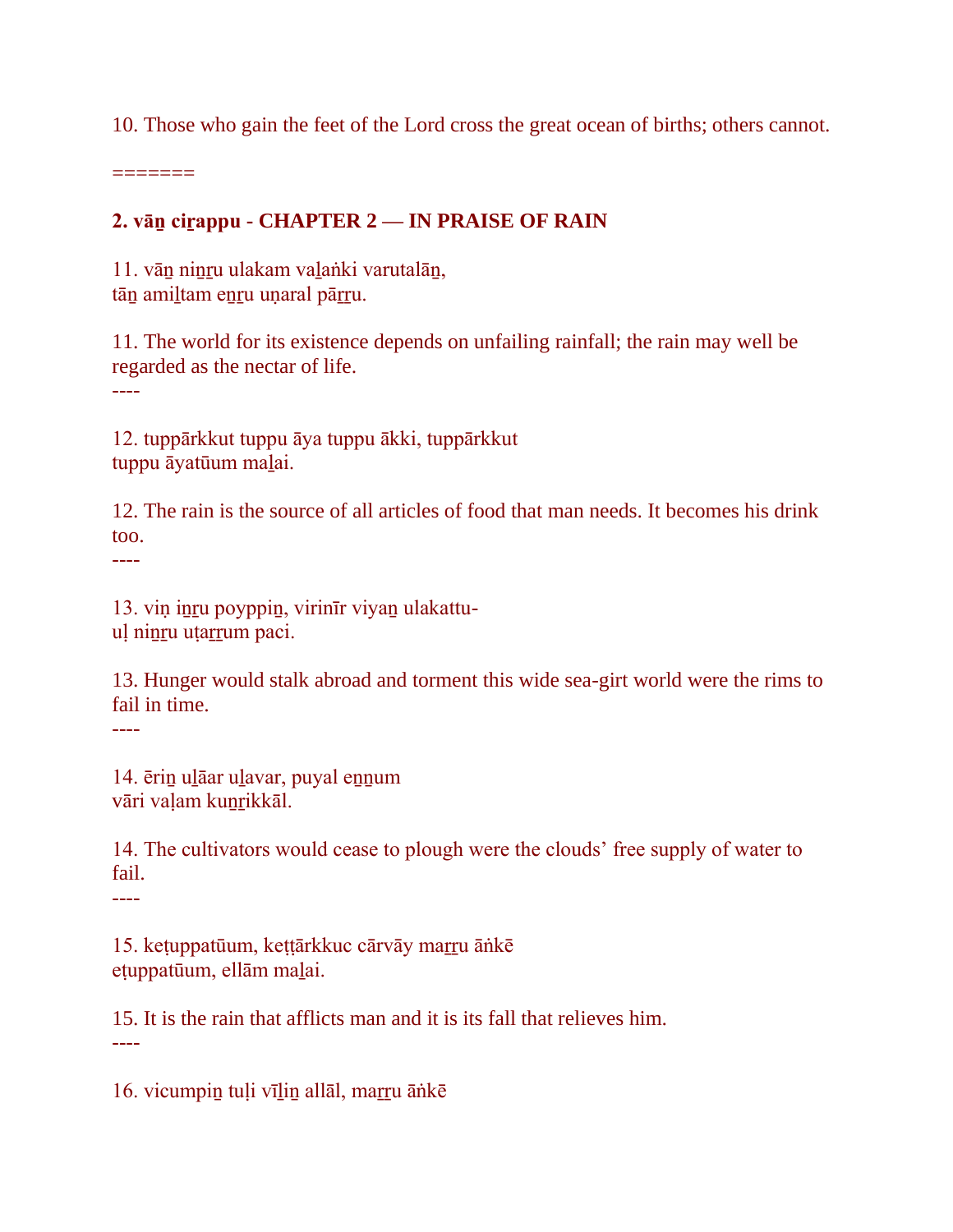pacum pul talai kāṇpu aritu.

16. If the clouds were to withhold rain not even a blade of grass would rustle on earth.

----

17. netuṅ katalum tan nīrmai kunrum, tatintu elilitān nalkātu ākivitin.

17. Even the illimitable deep shrinks if the clouds do not pour and replenish it. ----

18. ciṟappoṭu pūcaṉai cellātu-vāṉam vaṟakkumēl, vāṉōrkkum, īṇṭu.

18. If the rains were to fail there would be no more o£ferings and festivals to the gods.

19. tāṉam tavam iraṇṭum taṅkā, viyaṉ ulakam vānam valankātu enin.

19. If the rains were to fail, there would neither be alms nor penance on this wide earth.

----

----

20. nīr inru amaiyātu ulakuenin, yāryārkkum vāṉ iṉṟu amaiyātu oḻukku.

20. The world cannot exist without water; there will be no ceaseless supply without rainfall.

 $=$ 

#### **3. nīttār perumai - CHAPTER 3 — ON THE GREATNESS OF RENUNCIATION**

21. oḻukkattu nīttār perumai viḻuppattu vēņtum- panuval tuņivu.

21. The one supreme thing all scriptures affirm is the great renunciation of those who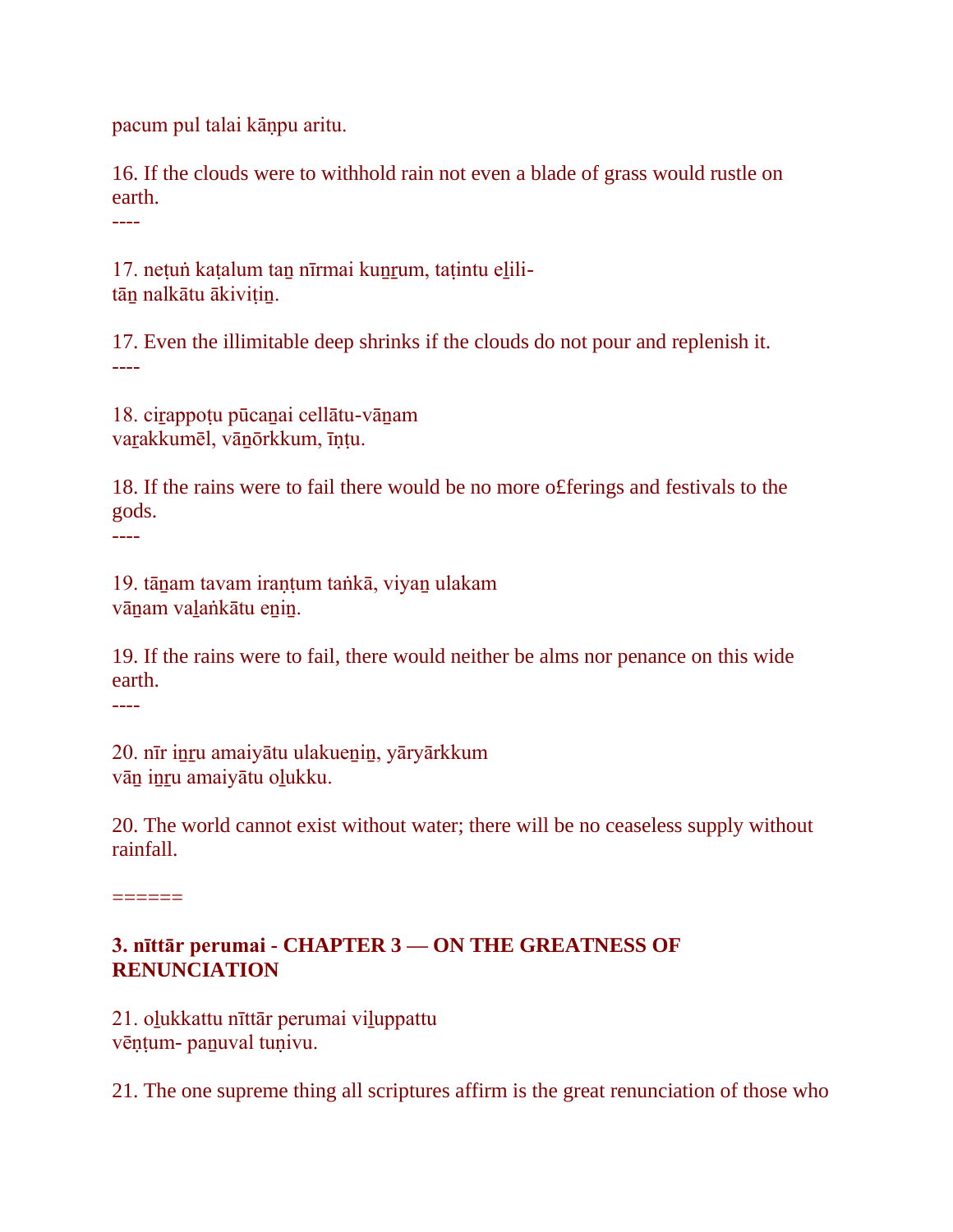walk in right conduct. ----

22. turantār perumai tunaik kūrin, vaiyattu irantārai eņņikkoņțarru.

22. To measure the greatness of one who has renounced is like reckoning the number of the dead in this world. ----

23. irumai vakai terintu īṇṭu aṟam pūṇṭār perumai piṟaṅkiṟṟu, ulaku.

23. The greatest thing on earth is the renunciation of those who understand birth and liberation.

----

24. uraṉ eṉṉum tōṭṭiyāṉ, ōr aintum kāppāṉ varan ennum vaippirku ōr vittu.

24. He who with firmness bridles the five senses is (himself) the seed of the eternal bliss.

Verily he is the seed of the immortals who with firmness bridles the five senses. ----

25. aintu avittān ārral, akal vicumpulār kōmān intiraṉē cālum, kari.

25. Indra, the Lord of the skies is himself a witness, to the might of those who have conquered their five senses.

----

26. ceyarku ariya ceyvār periyar; ciriyar ceyaṟku ariya ceykalātār.

26. The great achieve the impossible; the little cannot. ----

27. cuvai, oļi, ūru, ōcai, nārram enru aintin vakai terivāṉkaṭṭē-ulaku.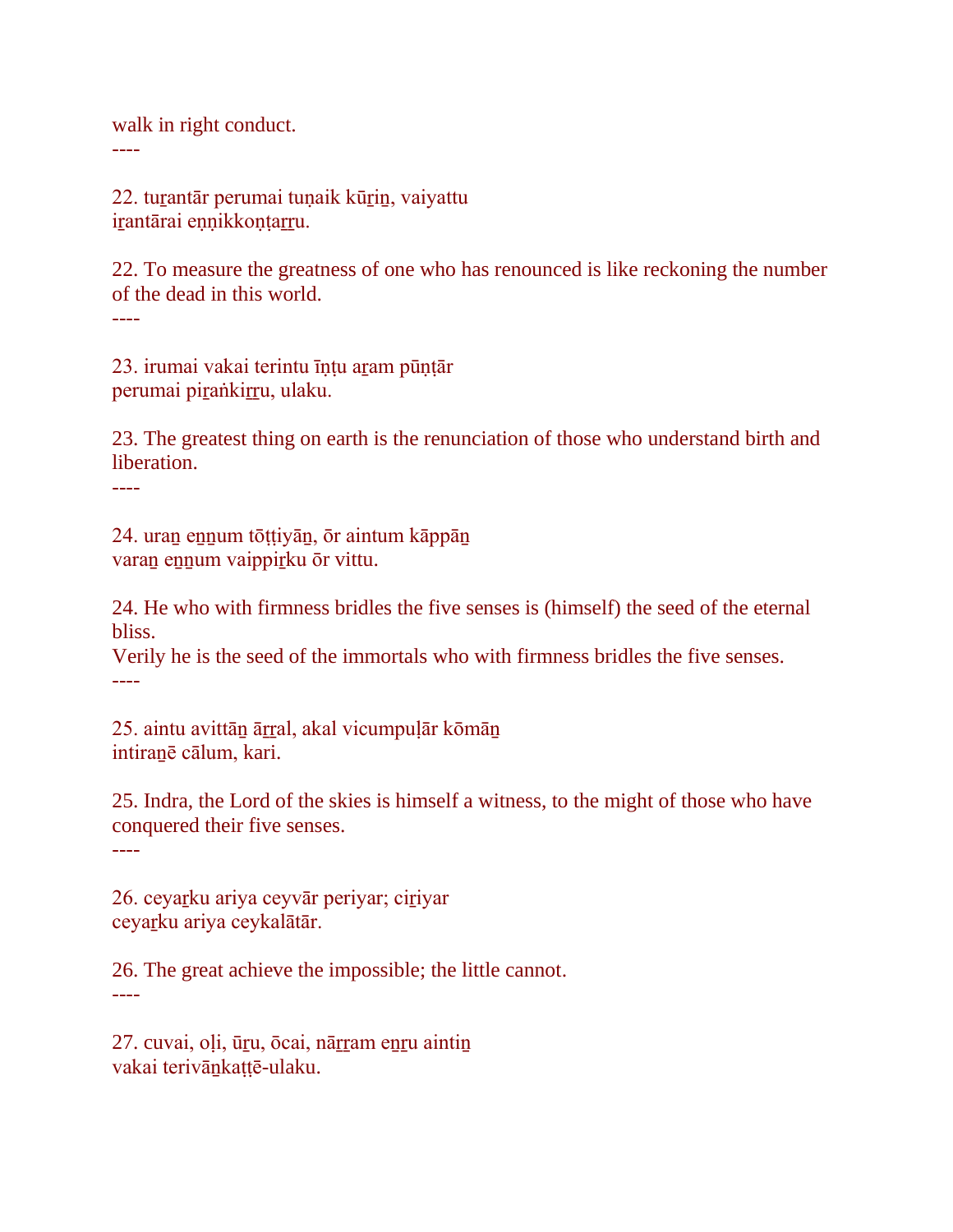27. The world falls at the feet of one who has realised the true nature of the taste, sight, touch, sound and smell. ----

28. niṟaimoḻi māntar perumai nilattu maraimoli kāttivitum.

28. The greatness of the sages in this world is borne out by their prophetic utterances.

---- 29. kunam ennum kunru ēri ninrār vekuli kaṇam ēyum, kāttal aritu.

29. It is impossible to resist even for a minute the wrath of those who stand on the hill of virtue's actions.

----

30. antaṇar eṉpōr aṟavōr-maṟṟu ev uyirkkum cen taṇmai pūṇṭu oḻukalāṉ.

30. They are the Brahmans who are righteous and love all creation.

======

#### **4. aṟaṉ valiyuṟuttal - CHAPTER 4 — ON DHARMA**

31. cirappu īnum; celvamum īnum; arattin ūuṅku ākkam evaṉō, uyirkku.

31. Is there anything higher in life than Dharma? It secures glory and wealth. ----

32. arattin ūuṅku ākkamum illai; atanai marattalin ūṅku illai kētu.

32. Nothing is higher than Dharma; to forget it is wrought with greatest evil. ----

33. ollum vakaiyāṉ aṟaviṉai ōvātē cellum vāy ellām ceyal.

33. Avail yourself of all opportunities. Do not cease from practising Dharma on all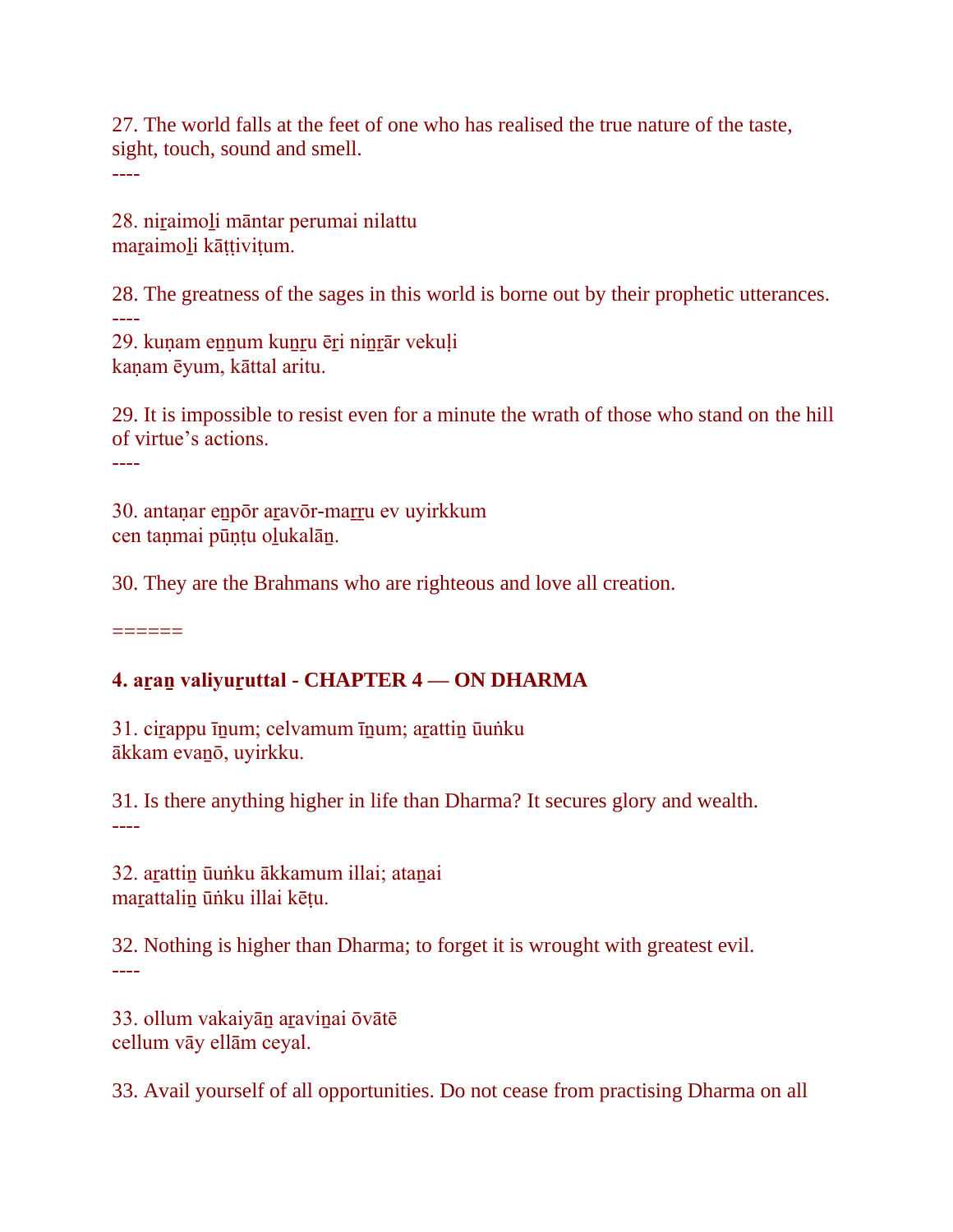possible occasions to the best of your ability. ----

34. manattukkan mācu ilan ātal; anaittu aran; ākula nīra, piṟa.

34. Be pure in mind. That is Dharma. All else is but pompous show. ----

35. alukkāru, avā, vekuli, innāc col, nānkum iḻukkā iyaṉṟatu-aṟam.

35. That course of conduct that steers clear of every desire, wrath, and offensive speech — is alone Dharma. ----

36. 'aṉṟu aṟivām' eṉṉātu, aṟam ceyka; maṟṟu atu poṉṟuṅkāl poṉṟāt tuṇai.

36. Do not postpone doing Dharma. Do it now. For it will be a never failing friend at your death.

----

37. 'aṟattu āṟu itu' eṉa vēṇṭā; civikai poruttānotu ūrntān itai.

37. Why search for the fruits of Dharma? Behold the one in the palanquin and the palanquin-bearer.

----

38. vīl nāļ paṭāamai nanru ārrin, aķtu oruvan vāḻ nāḷ vaḻi aṭaikkum kal.

38. If one were to practise righteousness every day it would be the stone that blocks the way to re-birth.

----

39. arattān varuvatē inpam; marru ellām puratta; pukalum ila.

39. Happiness springs only from Dharma. All else is sorrow and merits no praise.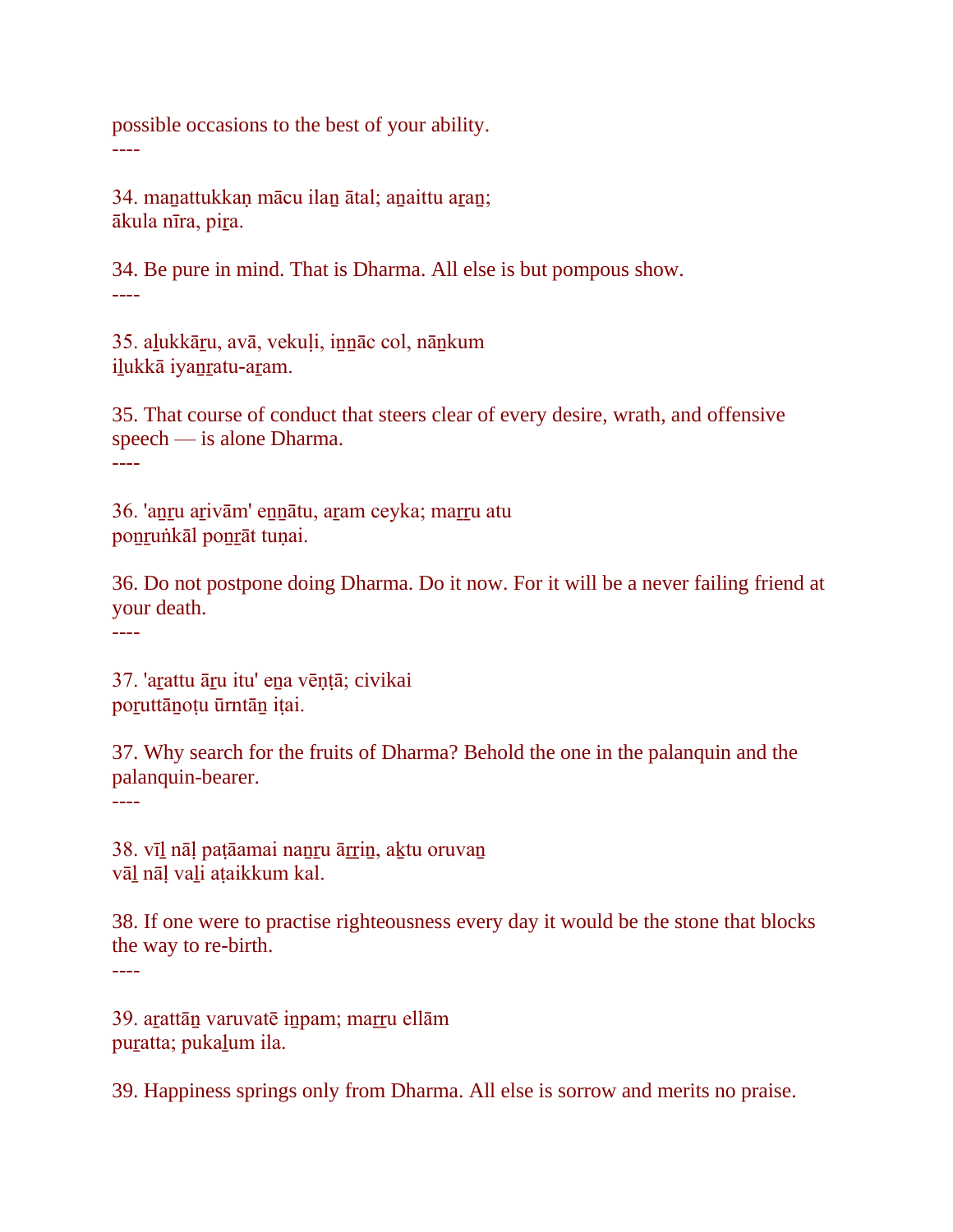40. ceyarpālatu ōrum aranē; oruvarku uyarpālatu ōrum pali.

40. To do good and to avoid evil must be the law of our being.

#### $=$ **1.2. illaraviyal II. ON DOMESTIC VIRTUE 5. ilvāḻkkai - CHAPTER 5 — ON FAMILY LIFE**

41. ilvāḻvāṉ eṉpāṉ iyalpu uṭaiya mūvarkkum nallārrin ninra tunai.

41. The householder is the prop of the three orders of life in the conduct of their virtue.

----

----

42. turantārkkum, tuvvātavarkkum, irantārkkum, ilvāḻvāṉ eṉpāṉ tuṇai.

42. The householder is the mainstay of the ascetics, the needy and the dead. ----

43. teṉpulattār, teyvam, viruntu, okkal, tāṉ, eṉṟu āṅku aimpulattu āru ōmpal talai.

43. It is the supreme virtue (of the householder) to fulfil his obligations to forefathers, gods, guests, relatives and himself.

----

44. paḻi añcip pāttu ūṇ uṭaittāyiṉ, vāḻkkai vaḻi eñcal, eññāṉṟum, il.

44. If one were to live in fear of infamy and partake of the remains of food (offered) one's line would never perish.

----

45. aṉpum aṟaṉum uṭaittuāyiṉ, ilvāḻkkai paṇpum payaṉum atu.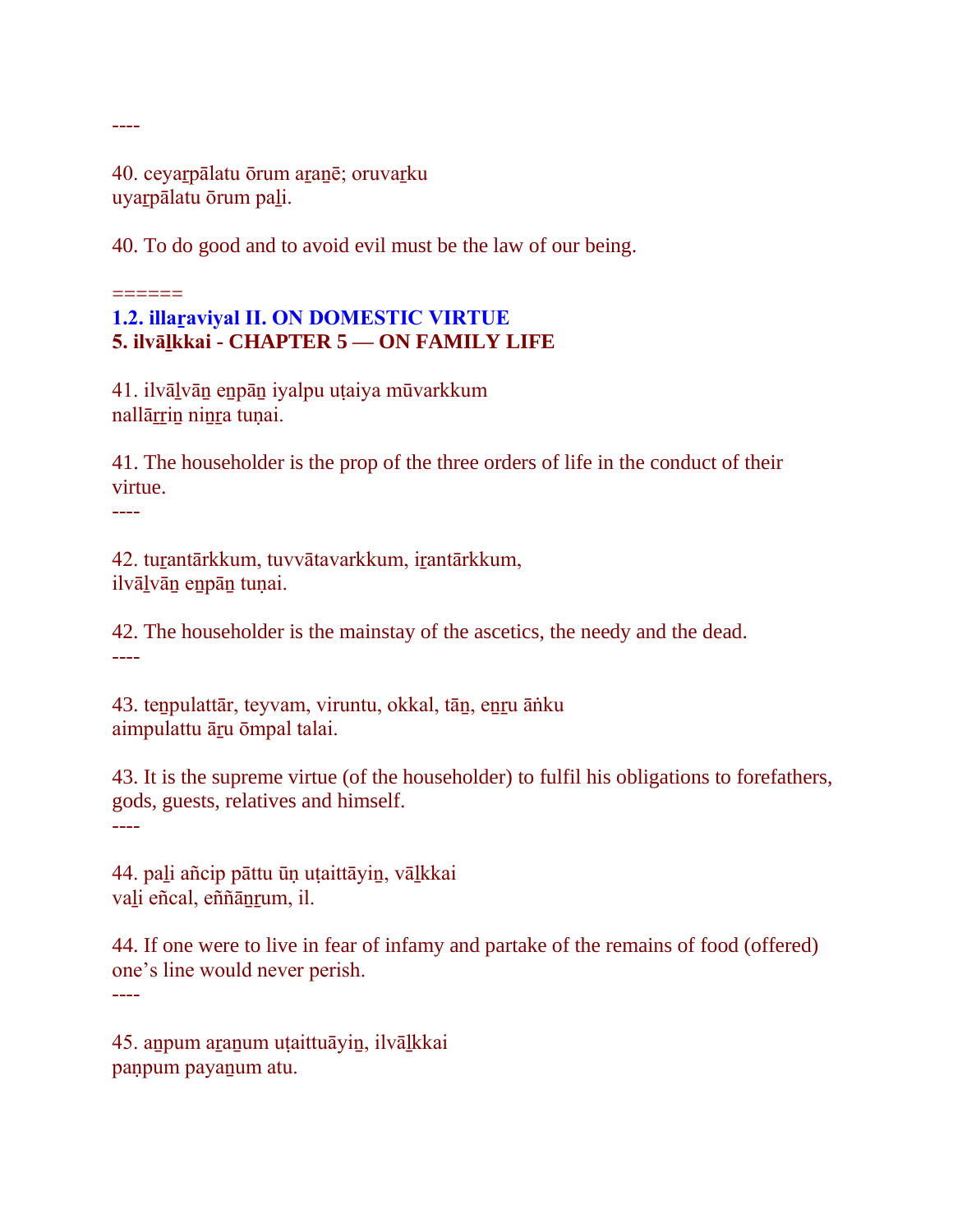45. The life of householder marked by love and rectitude is itself virtue and its fruit. ----

46. arattu ārrin ilvālkkai ārrin, purattu ārril pōoyp peṟuvatu evaṉ?.

46. Is there any gain greater in resorting to other orders of life than by pursuing the right path of the householder? ----

47. iyalpiṉāṉ ilvāḻkkai vāḻpavaṉ eṉpāṉ muyalvāruḷ ellām talai.

47. The life of the householder is far greater than that of one in the path of renunciation.

----

48. ārrin oļukki, aran iļukkā ilvāļkkai nōṟpāriṉ nōṉmai uṭaittu.

48. The householder who keeps others in the right path and himself does not deviate from his, does greater penance than the anchorite. ----

49. aran enappattatē ilvālkkai; aktum piran palippatu il āyin nanru.

49. What is Dharma but the life of the householder? There is no greater life if it is free from reproach.

----

50. vaiyattuḷ vāḻvāṅku vāḻpavaṉ vāṉ uṟaiyum teyvattuḷ vaikkappaṭum.

50. He who lives the true life of the householder on earth becomes one among the gods in Heaven.  $=$ 

# **6. vāḻkkaittuṇai nalam - CHAPTER 6 — ON WIVES**

51. maṉait takka māṇpu uṭaiyaḷ āki, taṟ koṇṭāṉ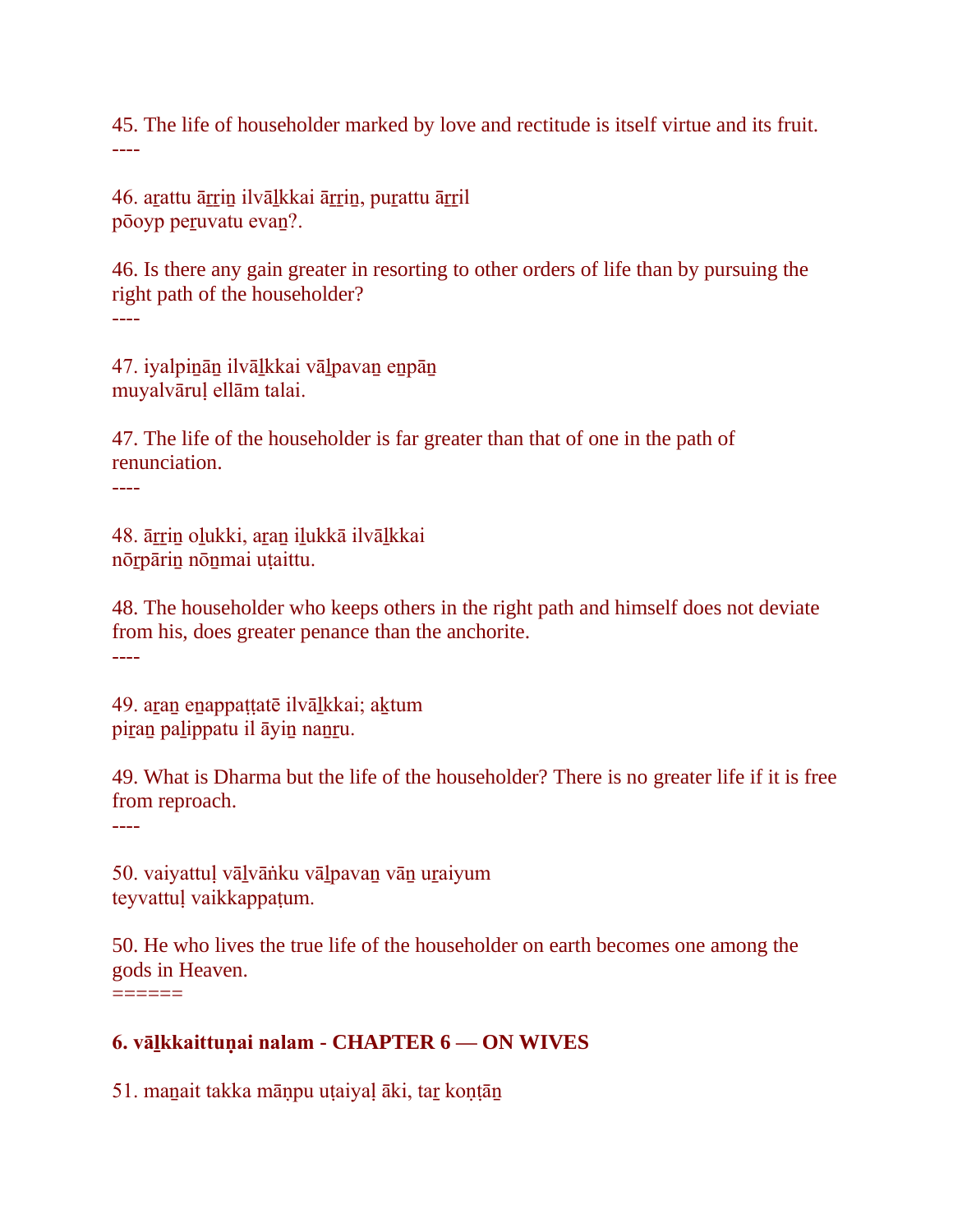vaḷattakkāḷ vāḻkkaittuṇai.

51. She is the true partner in life who possesses all the wifely virtues and spends according to the income of her husband. ----

52. maṉai māṭci illāḷkaṇ il āyiṉ, vāḻkkai enaimātcittu āyinum, il.

52. Home life shorn of its grace will be barren however pompous it may be. ----

53. illatu eṉ, illavaḷ māṇpuāṉāl? uḷḷatu eṉ, illavaḷ māṇākkaṭai?.

53. If the wife abounds in virtues is there anything lacking in home? Lacking which, it lacks everything.

54. peṇṇiṉ peruntakka yā uḷa-kaṟpu eṉṉum tiņmai uņṭākapperin?.

54. Is there anything greater than a woman if only she is the citadel of chastity? ----

55. teyvam toḻāaḷ, koḻunaṉ-toḻutu eḻuvāḷ, 'pey' eṉa, peyyum maḻai.

55. Waking up she worships no other god than her husband. Verily at her very bidding it rains.

----

----

----

56. tarkāttu, tar kontār pēņi, takai cānra corkāttu, cōrvu ilāļ-peņ.

56. She is the woman who shields herself, serves her wedded lord, maintains her glory and never ceases from her toil.

57. ciṟai kākkum kāppu evaṉ ceyyum? makaḷir niṟai kākkum kāppē talai.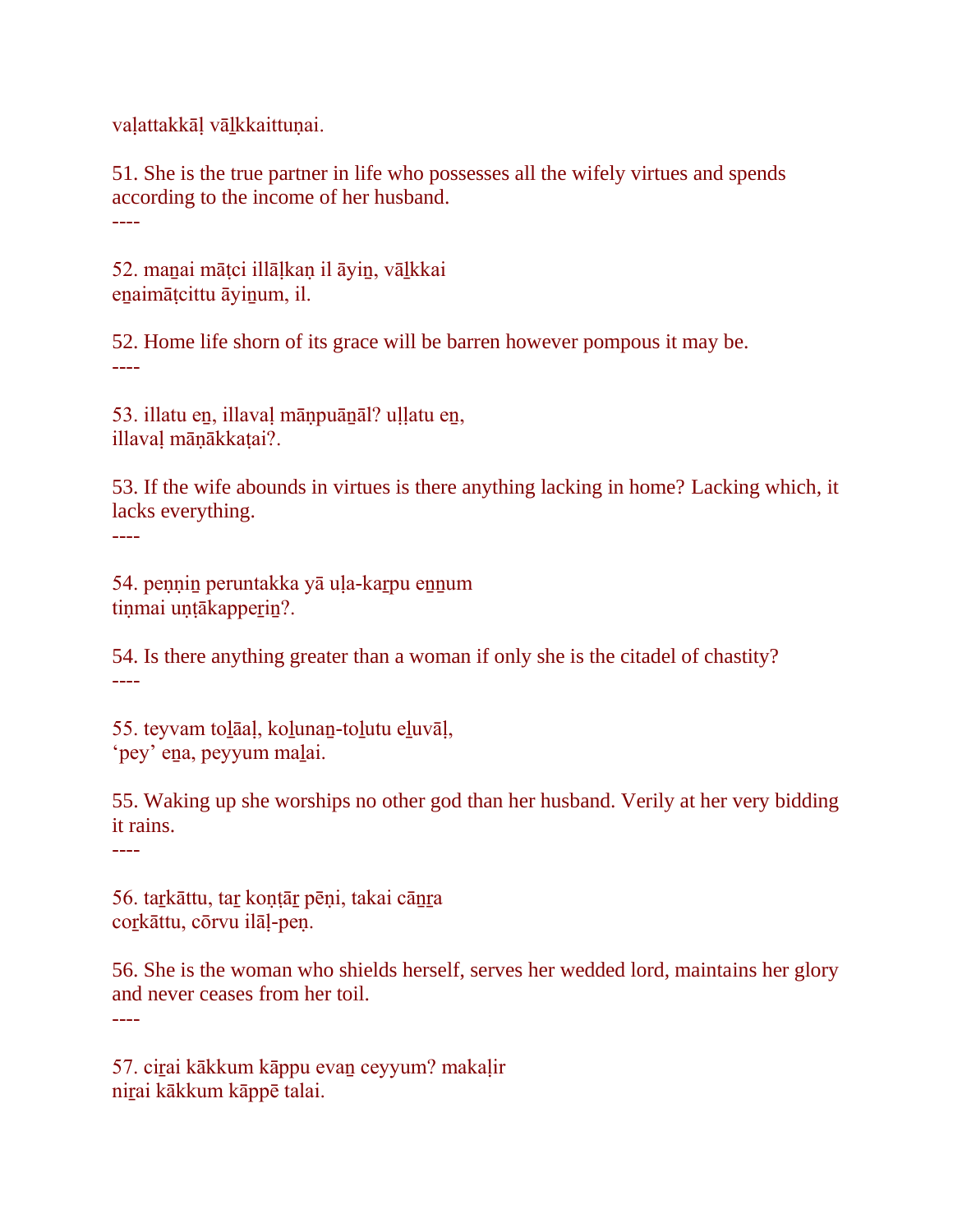57. Of what use is one's watch and ward? Her chastity is her only shield. ----

58. peṟṟāṟ peṟiṉ peṟuvar, peṇṭir, peruñ ciṟappup puttēļir vāļum ulaku.

58. A dutiful wife inherits heaven with all its glory. ----

59. pukaḻ purinta il ilōrkku illai-ikaḻvārmuṉ ēṟupōl pīṭu naṭai.

59. A cuckold knows not the lovely gait of a lion before his detractors. ----

60. 'maṅkalam' eṉpa, maṉaimāṭci; maṟṟu ataṉ nankalam nan makkat pēru.

60. The grace of a home is her virtue. Her blessed children are its adornment.

======

# **7. putalvaraip peṟutal - CHAPTER 7 — ON SONS**

61. perumavarruļ yām arivatu illai-arivu arinta makkatpēru alla pira.

61. We do not know of any other asset than that of intelligent off-spring. ----

62. elupirappum tīyavai tīņțā-pali piraṅkāp panpuṭai makkaṭ perin.

62. All the seven births no evil befalls one who is blest with good and unstained children.

----

63. tam poruḷ eṉpa tam makkaḷ; avar poruḷ tamtam viṉaiyāl varum.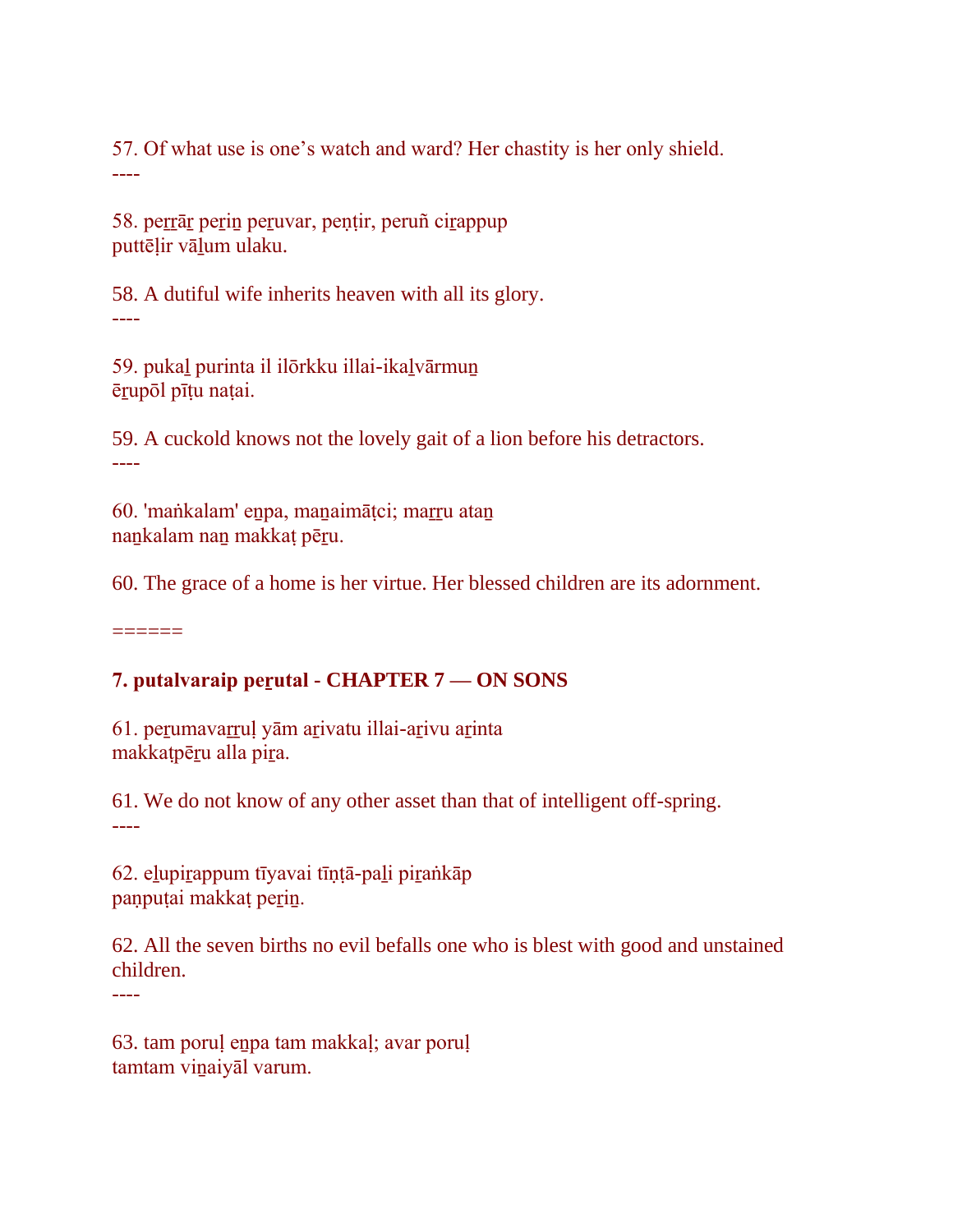63. A man's riches are his children; their riches are the fruit of their actions. ----

64. amiltinum ārra initē-tam makkal ciṟu kai aḷāviya kūḻ.

64. Sweeter than ambrosia is the food handled by the tender hand of one's children. ----

65. makkaḷ mey tīṇṭal uṭaṟku iṉpam; maṟṟu avar col kēṭṭal iṉpam, cevikku.

65. The delight of the body is the touch of one's children. The delight of the ear is their lisp.

----

66. 'kuḻal iṉitu; yāḻ iṉitu' eṉpa-tam makkaḷ maḻalaic col kēḷātavar.

66. The 'lute is sweet', 'the Veena is sweet', they say who have not heard the lisp of their little ones.

----

67. tantai makaṟku āṟṟum naṉṟi avaiyattu munti iruppac ceyal.

67. The good a father can do his son is to make him occupy the first rank in an assembly.

----

68. tammiṉ, tam makkaḷ aṟivuṭaimai mā nilattu maṉ uyirkku ellām iṉitu.

68. Wisdom of the child is not merely the father's delight but the delight of the world. ----

69. īṉṟa poḻutiṉ peritu uvakkum-taṉ makaṉaic cāṉṟōṉ eṉak kēṭṭa tāy.

69. A mother's joy to hear of her son's greatness transcends that at his birth. ----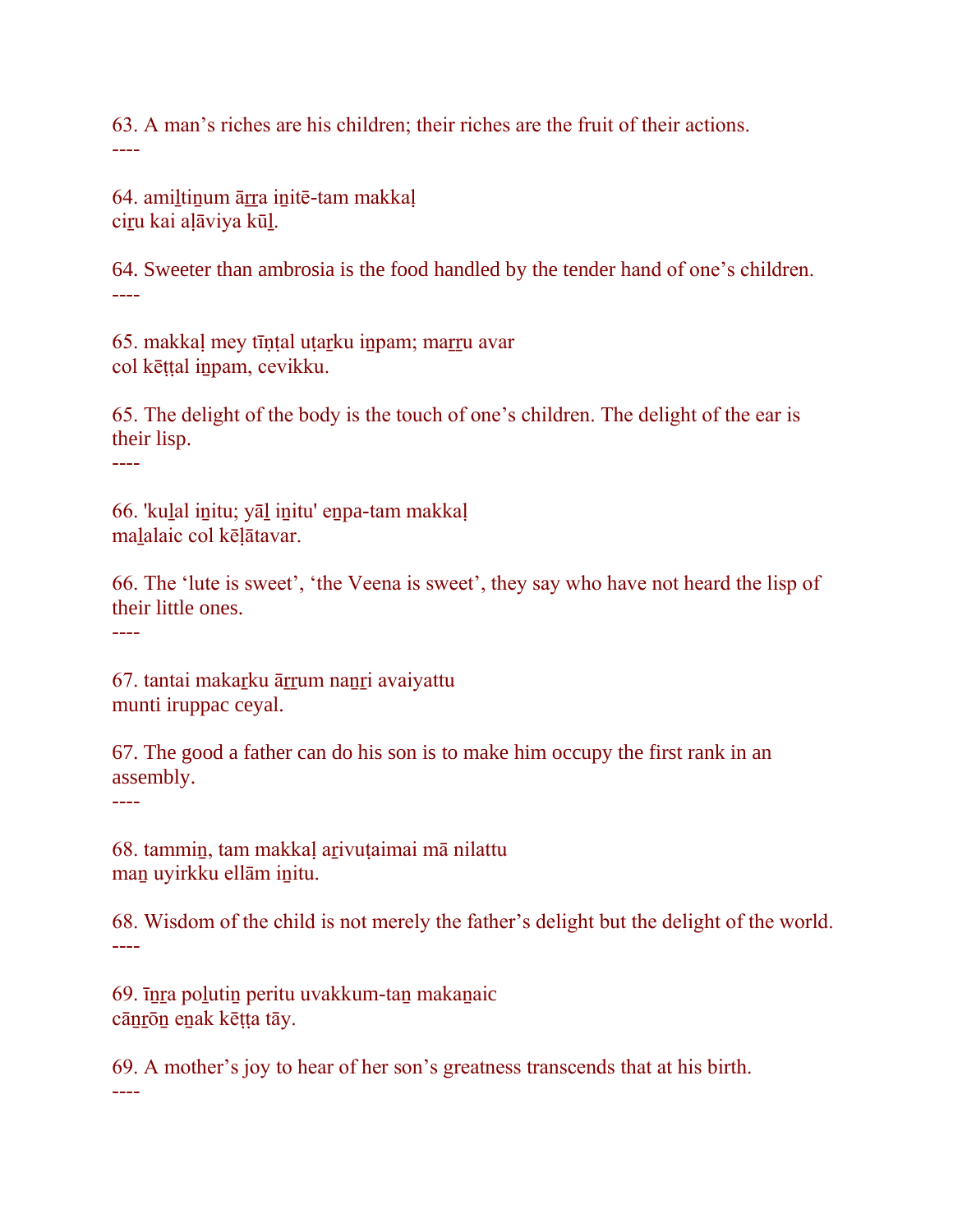70. makan tantaikku ārrum utavi, 'ivan tantai en nōrrānkol!' enum col.

70. The service a son can do his father is to make the public exclaim 'see, the fruit of his father's good deeds.'

======

----

#### **8. aṉpu uṭaimai - CHAPTER 8 — LOVING-KINDNESS**

71. aṉpiṟkum uṇṭō, aṭaikkum tāḻ?ārvalar puṉkaṇnīr pūcal tarum.

71. Is there a bolt to fasten one's love? The trickling tears at the distress of one's friends will proclaim the love within. ----

72. aṉpu ilār ellām tamakku uriyar; aṉpu uṭaiyār eṉpum uriyar, piṟarkku.

72. The loveless are full of themselves but the loving lay down their lives for others. ----

73. 'aṉpōṭu iyainta vaḻakku' eṉpa-'ār uyirkku eṉpōṭu iyainta toṭarpu'.

73. They say the endless incarnation of one's spirit is for the fulfilment of love. ----

74. anpu īnum ārvam utaimai; atu īnum, 'nanpu' ennum nātāc cirappu.

74. Out of love springs kindness. It in turn grows into inestimable prize of friendship. ----

75. 'aṉpuṟṟu amarnta vaḻakku' eṉpa-'vaiyakattu inpurrār eytum cirappu'.

75. The joy of heaven is but the fruit of righteous life rooted in love.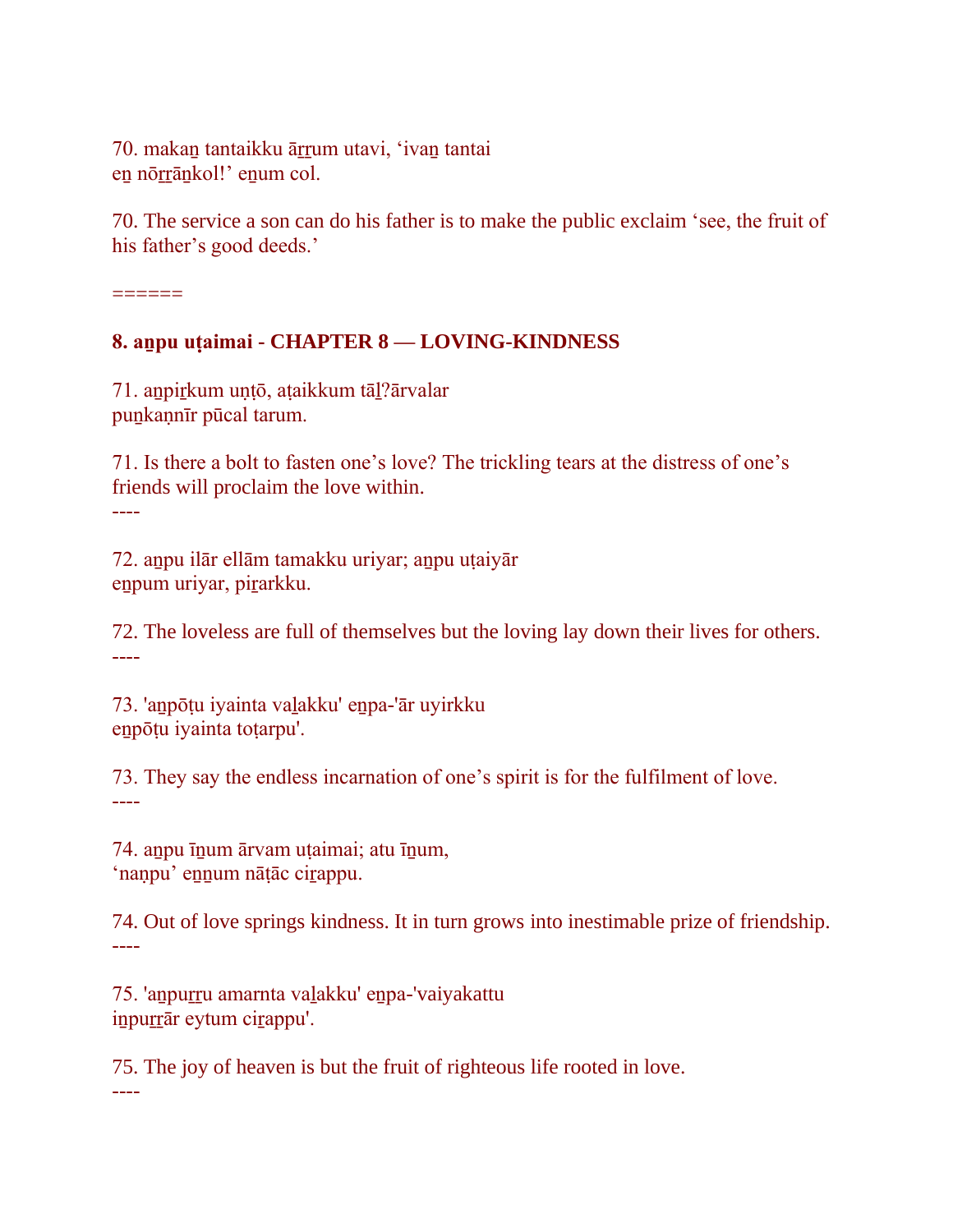76. 'arattirkē anpu cārpu' enpa, ariyār; marattirkum aktē tunai.

76. The ignorant say that kindness is an ally of virtue. No, it is a defence against evil too.

----

77. eṉpu ilataṉai veyil pōlak kāyumēanpu ilatanai aram.

77. The sun dries up a boneless body. Likewise the god of righteousness destroys the loveless one.

----

78. anpu akattu illā uyir vālkkai vanpārkaņ varralmaram talirttarru.

78. To live a life void of love is like a withered tree bursting into leaf in a barren land. ----

79. puṟattu uṟuppu ellām evaṉ ceyyum-yākkai akattu uruppu anpu ilavarkku?.

79. What profits one's outward feature if one's heart is devoid of love? ----

80. aṉpiṉ vaḻiyatu uyirnilai; aḵtu ilārkku eṉpu tōl pōrtta uṭampu.

80. That body where love dwells is the seat of life; all others are but skin-clad bones.

 $=$ 

# **9. viruntu ōmpal - Chapter 9 — On hospitality**

81. iruntu ōmpi il vāḻvatu ellām viruntu ōmpi vēļāņmai ceytarporuțțu.

81. To keep house and to acquire wealth is only to minister to guests.

----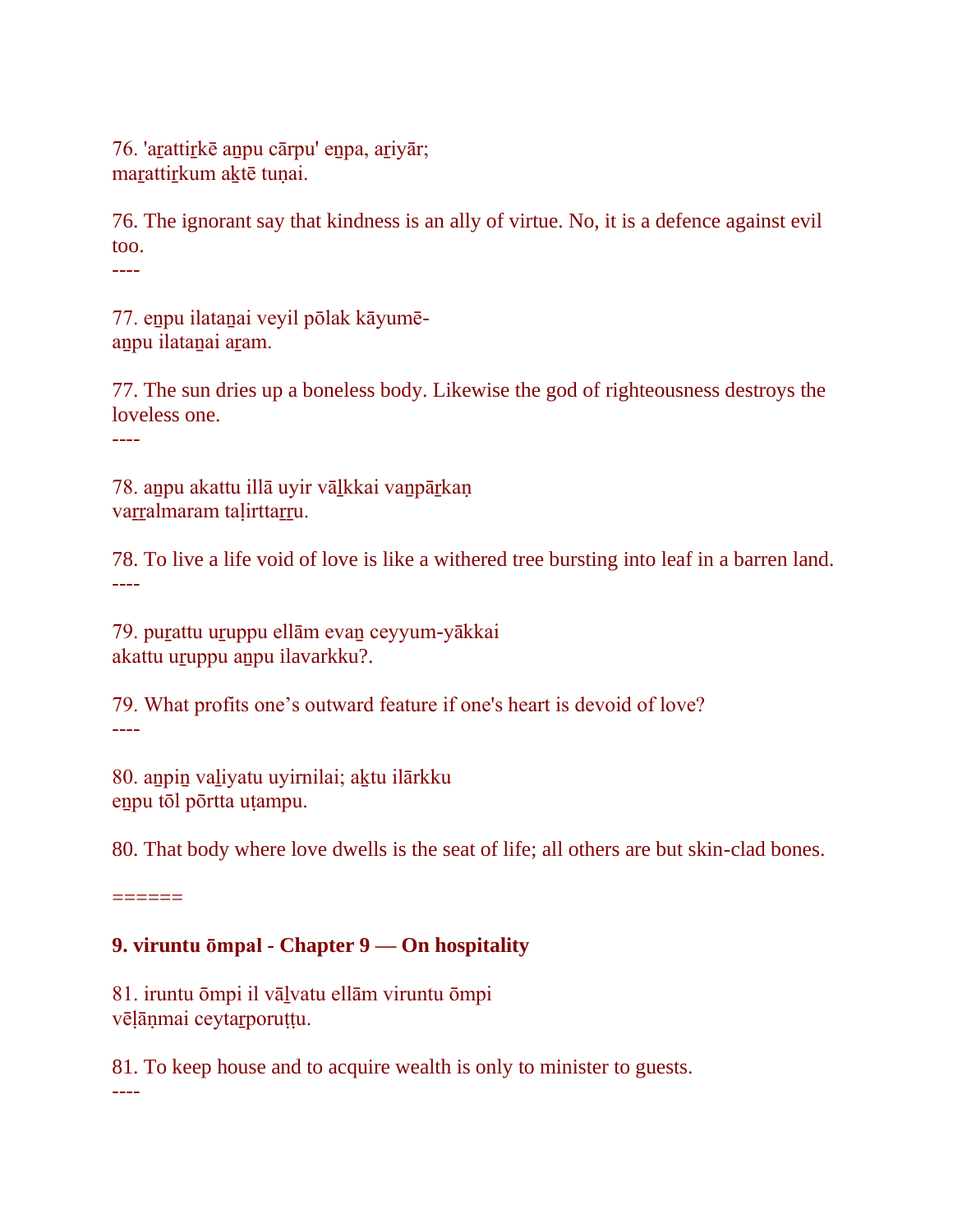82. viruntu purattatāt tān unțal, cāvā maruntu eninum vēntarpārru anru.

82. With a guest waiting it would not be proper to eat even though it were nectar. ----

83. varu viruntu vaikalum ōmpuvāṉ vāḻkkai paruvantu pāļpaṭutal inru.

83. A life of one who daily looks after the incoming guests will never suffer from poverty.

----

84. akaṉ amarntu ceyyāḷ uṟaiyum-mukaṉ amarntu nal viruntu ōmpuvāṉ il.

84. Fortune smiles on the house of one who entertains with cheerful face worthy guests.

----

85. vittum iṭalvēṇṭum kollō-viruntu ōmpi, miccil micaivāṉ pulam?.

85. Does the field of one who partakes of what remains after entertaining the guest, need to be sown with seeds?

----

86. cel viruntu ōmpi, varu viruntu pārttiruppāṉ nal viruntu, vāṉattavarkku.

86. He who cherishes the guests who come to him, and looks forward to new guests, will himself be the honoured guest of the gods. ----

87. inait tunaittu enpatu onru illai; viruntin tunait tunai-vēlvip payan.

87. The effects of hospitality cannot be exactly measured. They are proportionate to the worth of the guest.

----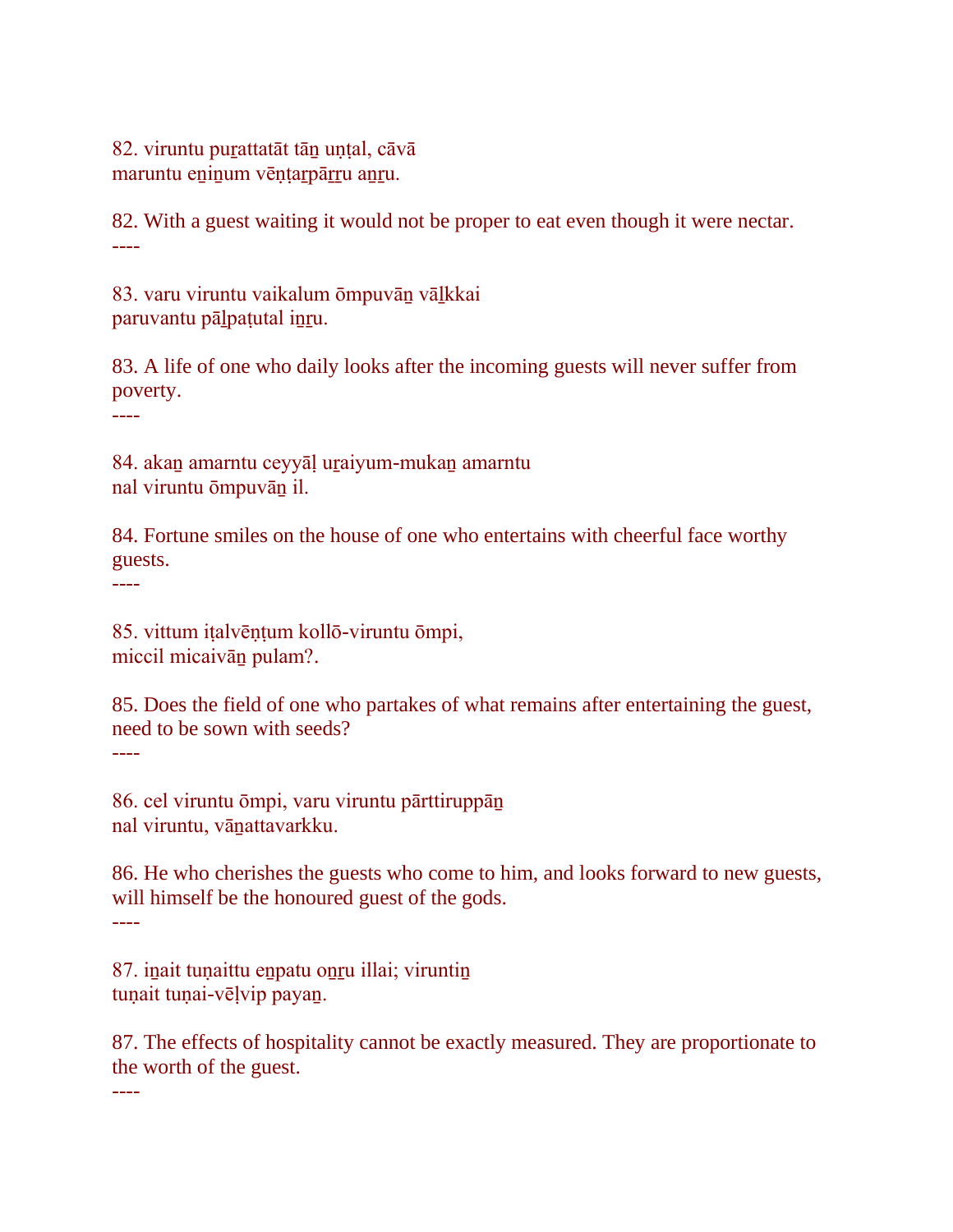88. 'parintu ōmpi, parru arrēm' enpar-viruntu ōmpi vēḷvi talaippaṭātār.

88. Those who have failed in their duties to guests will regret the folly of mere hoarding.

----

89. utaimaiyul inmai viruntu ōmpal ōmpā matamai; matavārkan untu.

89. To be poor amidst plenty is to despise hospitality. Such folly is only of the ignorant.

----

90. mōppak kuḻaiyum aṉiccam;- mukam tirintu nōkkak kuḻaiyum viruntu.

90. The aniccam flower withers when smelt, and the guest under a displeased look.

 $=$ 

# **10. iṉiyavai kūṟal - CHAPTER 10 — ON SWEET WORDS**

91. iṉ col-āl īram aḷaii, paṭiṟu ilaām cemporul kantār vāyc col.

91. Sweet are the words that fall from the lips of those who are full of guileless love and truth.

----

92. akan amarntu ītalin nanrēmukan amarntu incolan ākapperin.

92. To speak with a pleasant look is better than to give with a cheerful heart. ----

93. mukattāṉ amarntu, iṉitu nōkki, akattāṉ ām in colinatē aram.

93. To welcome one with a pleasant look and loving words is righteousness.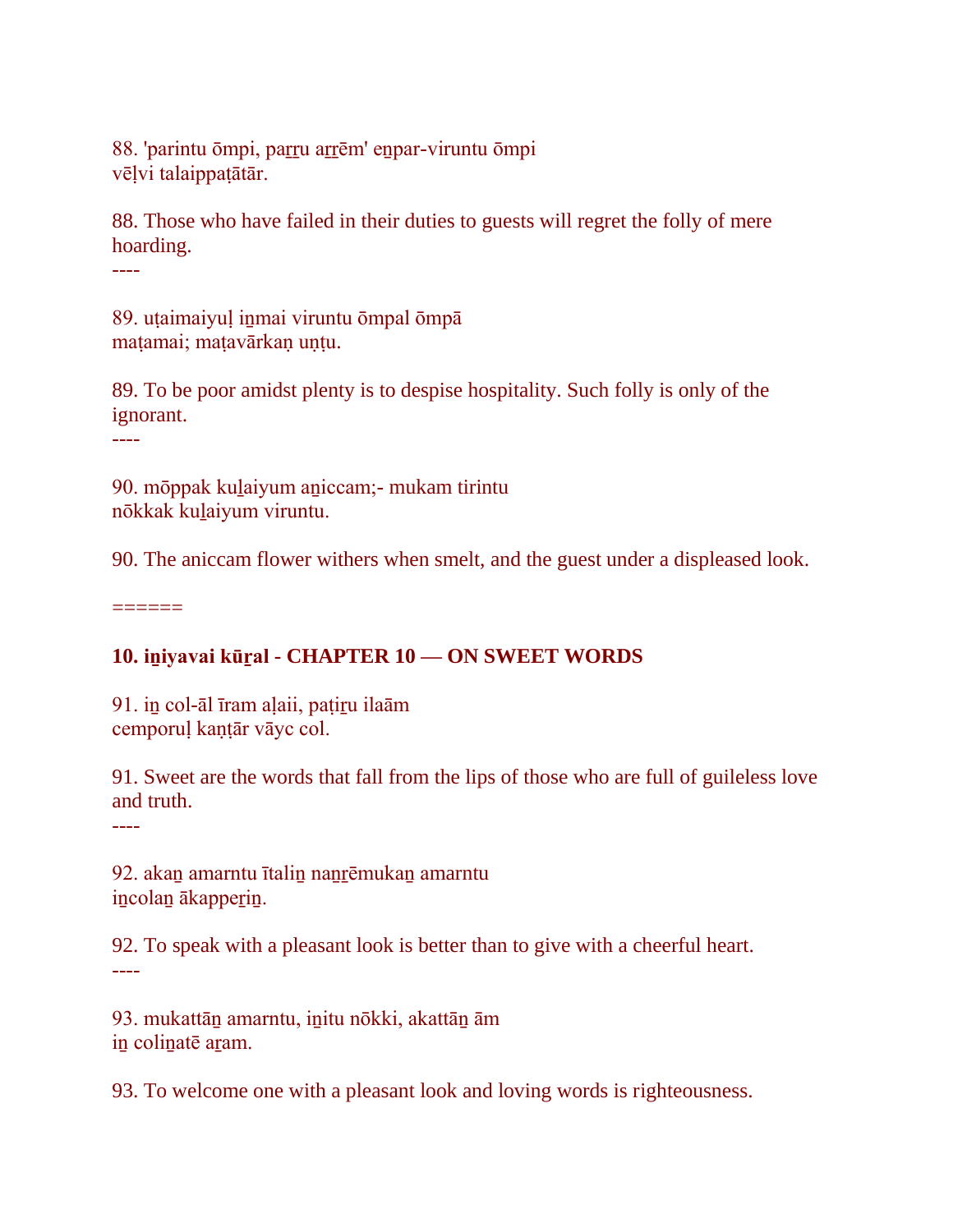94. tuṉpuṟūum tuvvāmai illākum yārmāṭṭum iṉpuṟūum iṉcolavarkku.

94. The torment of poverty does not befall those who have a good word to say to all. ----

95. paṇivu uṭaiyan, incolan ātal oruvarku aṇi; alla, marrup pira.

95. Humility and loving words are only true ornaments. Others are not. ----

96. allavai tēya aṟam perukum nallavai nāṭi, iṉiya coliṉ.

96. Vice wears out and virtue grows in one who speaks kind and wholesome words. ----

97. nayaṉ īṉṟu naṉṟi payakkumpayaṉ īṉṟu paṇpiṉ talaippiriyāc col.

97. Sweetly uttered words that do good to others will light up the path of virtue. ----

98. cirumaiyul nīṅkiya incol, marumaiyum immaiyum, iṉpam tarum.

98. Sweet and inoffensive words yield one happiness both here and hereafter. ----

99. in col initu īnral kānpān, evankolōvaṉ col vaḻaṅkuvatu?.

99. Why should a man use harsh words, knowing the pleasure that sweet speech kindles?

----

----

100. iṉiya uḷavāka iṉṉāta kūṟalkani iruppa, kāy kavarntarru.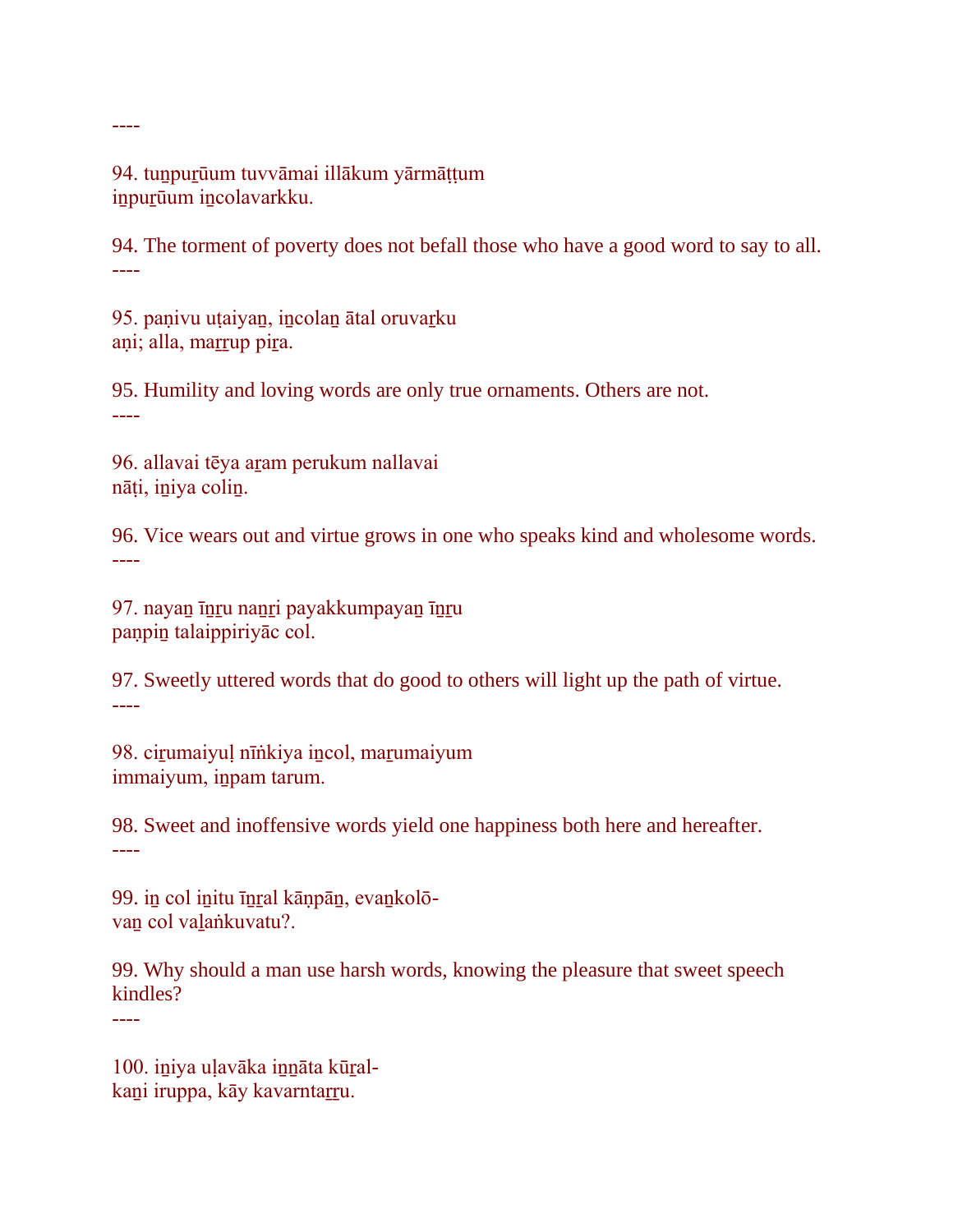100. Indulging in offensive words and avoiding sweet ones is like prefering the raw to a ripe fruit.

======

#### **11. ceynnaṉṟi aṟital - CHAPTER 11— ON GRATITUDE**

101. ceyyāmal ceyta utavikku vaiyakamum vānakamum ārral aritu.

101. For the help rendered expecting no return even earth and heaven will prove no recompense.

----

102. kālattināl ceyta nanri ciritu eninum, ñālattiṉ māṇap peritu.

102. A help timely, though small, transcends the world. ----

103. payaṉ tūkkār ceyta utavi nayaṉ tūkkiṉ, naṉmai kaṭaliṉ peritu.

103. Help done expecting no return, if weighed will be vaster than the sea. ----

104. tiṉait tuṇai naṉṟi ceyiṉum, paṉait tuṇaiyāk koḷvar-payaṉ terivār.

104. Small as millet is the help given, the wise hold it as big as a palmyra fruit. ----

105. utavi varaittu anru, utavi; utavi ceyappaṭṭār cālpiṉ varaittu.

105. Help rendered is not in terms of the return but its value depends on the receiver. ----

106. maravarka, mācu arrār kēņmai! turavarka, tunpattul tuppu āyār natpu!.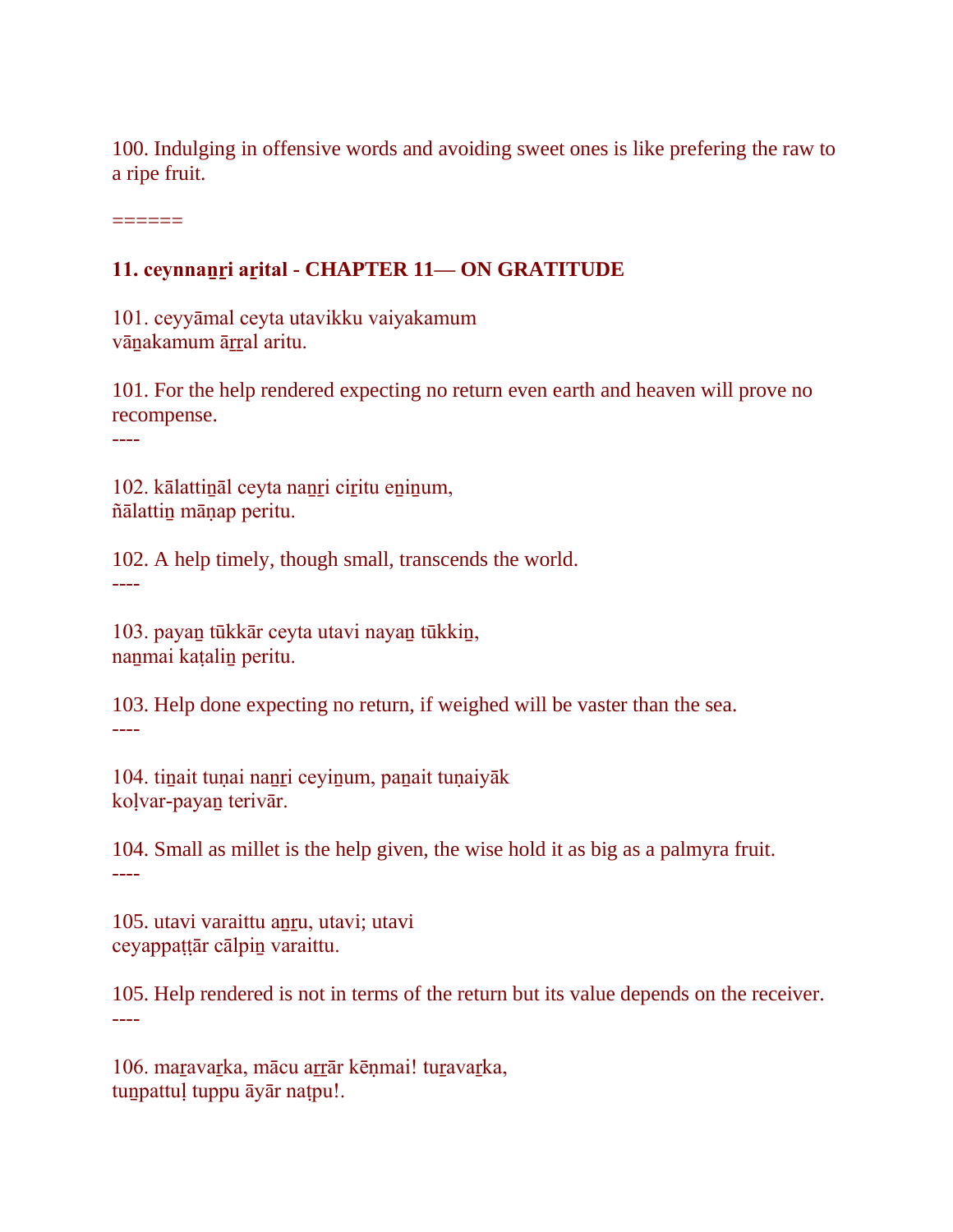106. Forget not the companionship of the pure of heart. Give up not the friendship of those who have stood by you in hour of sorrow. ----

107. elumai elu pirappum uļļuvar-tamkaņ vilumam tutaittavar natpu.

107. The good remember with gratitude, all through seven births, the friendship of those who have wiped out their suffering. ----

108. naṉṟi maṟappatu naṉṟu aṉṟu; naṉṟu allatu anrē marappatu nanru.

108. It is not good to forget the benefit received; but it is good to forget then and there the injury done by another. ----

109. koṉṟaṉṉa iṉṉā ceyiṉum, avar ceyta onrum nanru ulla, ketum.

109. The remembrance of one good act done removes from our mind the sting of a deadly injury.

----

110. en nanri konrārkkum uyvu untām; uyvu illai, ceynnaṉṟi koṉṟa makaṟku.

110. There is salvation to those guilty of any other sin; but there is no redemption for the sin of ingratitude.

 $=$ 

#### **12. naṭuvu nilaimai - CHAPTER 12 — ON EQUITY**

111. takuti eṉa oṉṟum naṉṟē-pakutiyāṉ pārpaṭṭu olukapperin.

111. An equity which knows no partiality is in itself a unique virtue.

----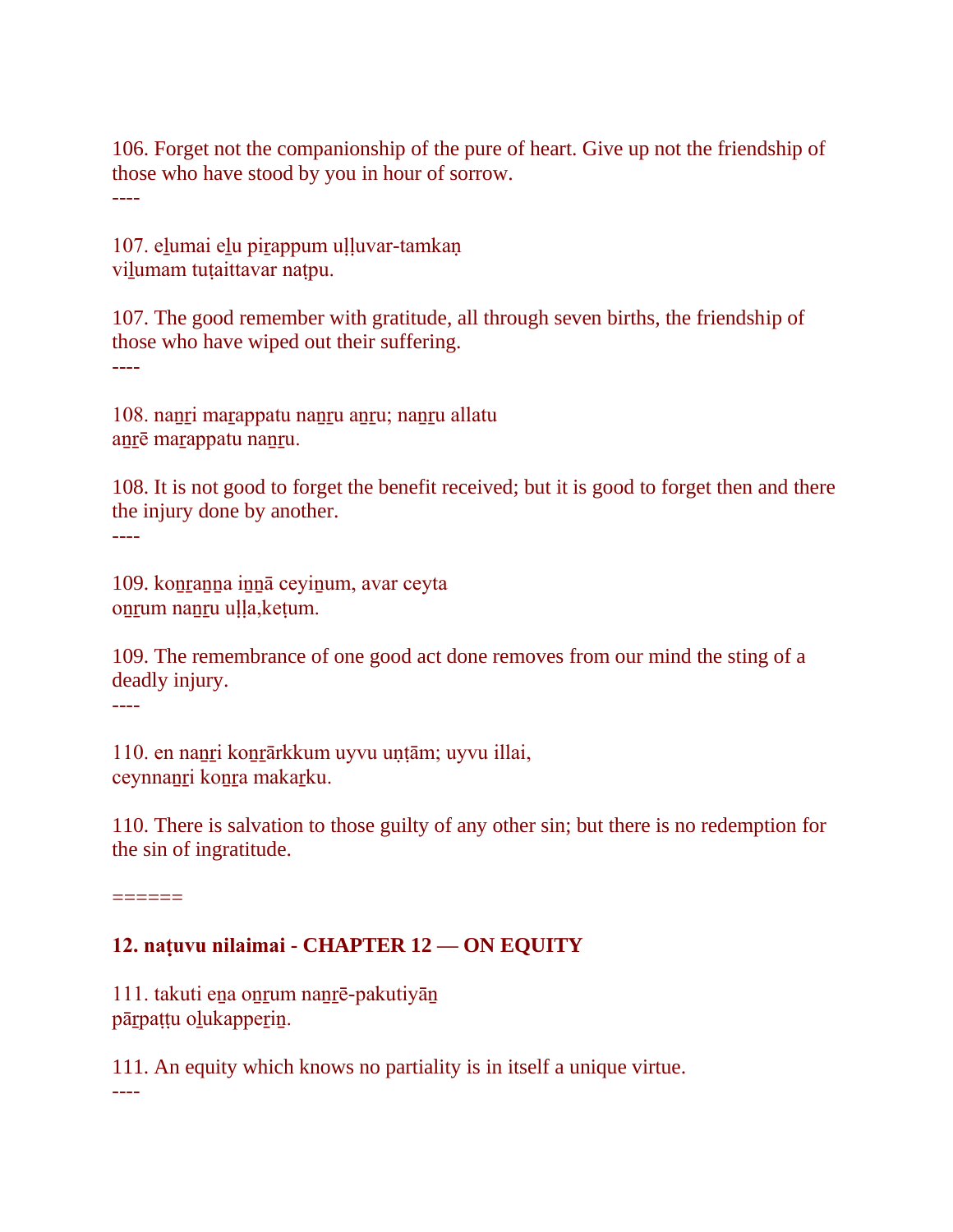112. ceppam uṭaiyavaṉ ākkam citaivu iṉṟi, eccattirku ēmāppu utaittu.

112. The wealth of the upright dwindles not and passes on to their posterity. ----

113. naṉṟē tariṉum, naṭuvu ikantu ām ākkattai anrē oliyavital!.

113. Give up ill-gotten wealth though it brings in its train prosperity. ----

114. takkār takavu ilar eṉpatu avar avar eccattāl kāṇappaṭum.

114. The just and the unjust are known by the progeny. ----

115. kēṭum perukkamum il alla; neñcattuk kōtāmai cānrōrkku ani.

115. To hold the scales even unmindful of prosperity or adversity is the ornament of the wise.

----

116. 'keṭuval yāṉ' eṉpatu aṟika-taṉ neñcam naṭuvu ōrīi, alla ceyiṉ.

116. Even an iniquitous thought spells one's ruin. ----

117. keṭuvāka vaiyātu ulakam-naṭuvāka naṉṟikkaṇ taṅkiyāṉ tāḻvu.

117. The world despises not the poverty of the just. ----

118. camaṉ ceytu cīr tūkkum kōlpōl amaintu, orupāl kōṭāmai-cāṉṟōrkku aṇi.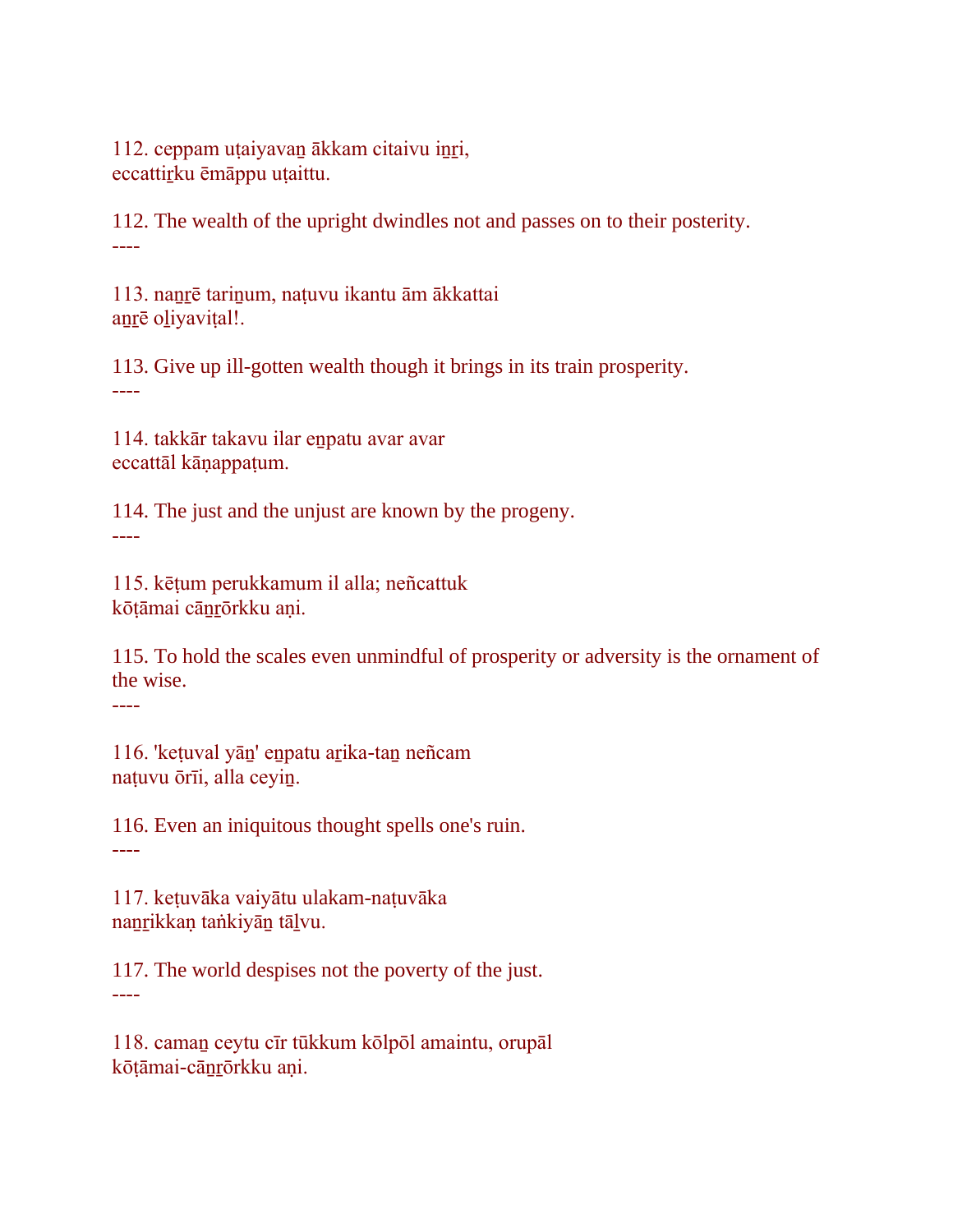118. Not to tilt like the well poised balance is the grace of the wise. ----

119. coṟ kōṭṭam illatu, ceppam-orutalaiyā uṭ kōṭṭam iṉmai peṟiṉ.

119. Equity is the impartial expression of an unbiased mind. ----

120. vāṇikam ceyvārkku vāṇikam-pēṇip piravum tamapōl ceyin.

120. To deal with others' goods as their own is the only true trade among traders.

======

# **13. aṭakkam uṭaimai - CHAPTER 13 — ON SELF-CONTROL**

121. aṭakkam amararuḷ uykkum; aṭaṅkāmai ār iruḷ uyttuviṭum.

121. Self-control places one among the gods; lack of it leads one to the darkness of hell.

----

122. kākka, poruḷā aṭakkattai-ākkam atanin ūṅku illai, uyirkku!.

122. There is no greater wealth than self-control; treasure it as your wealth. ----

123. cerivu arintu cīrmai payakkum-arivu arintu ārrin aṭaṅkap perin.

123. If one knows the value of self-control and restrains oneself it will bring one fame.

----

124. nilaiyin tiriyātu aṭaṅkiyān tōrram malaiyiṉum māṇap peritu.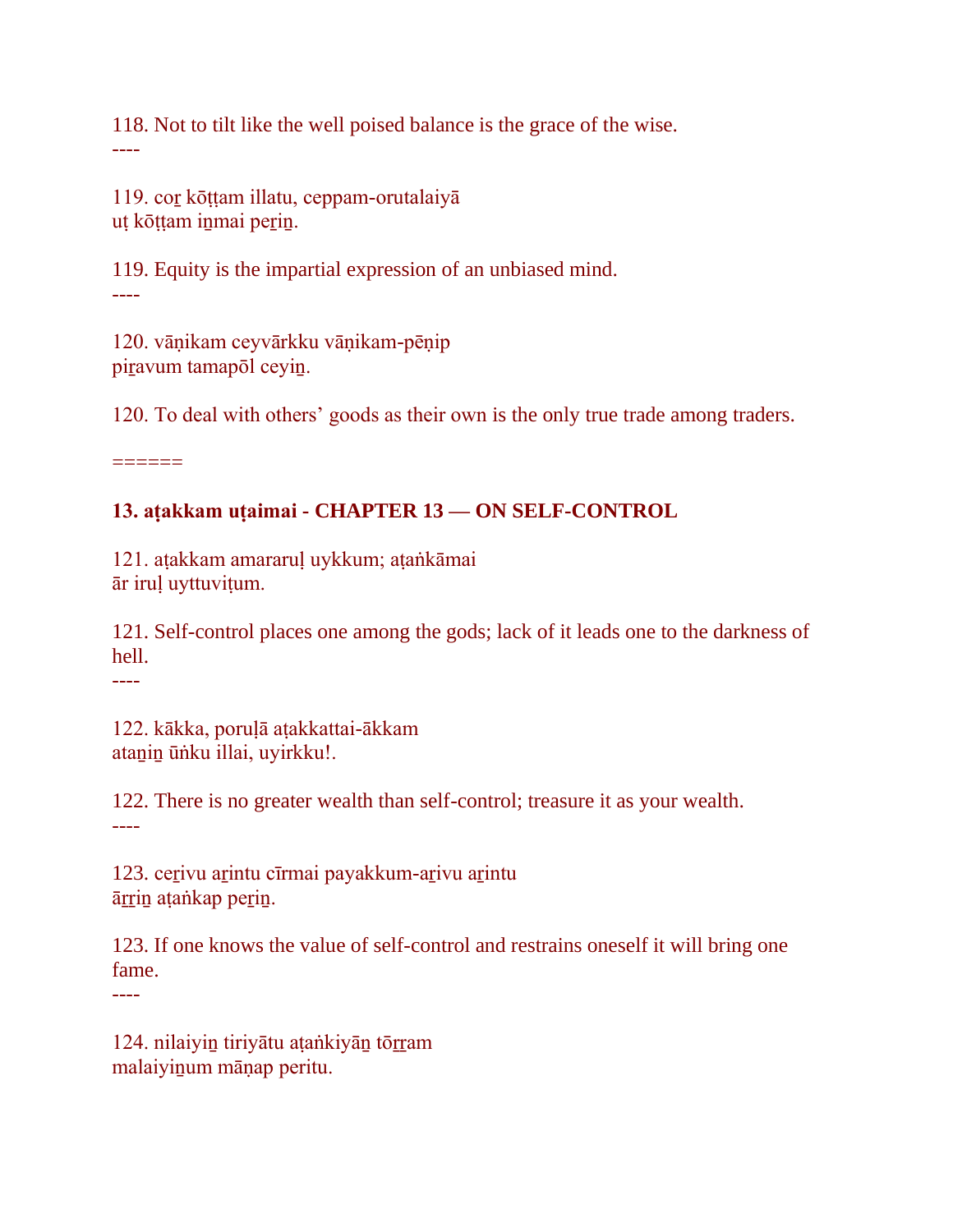124. Loftier than a mountain is the greatness of one who practises self-control. ----

125. ellārkkum nanru ām, panital; avarullum celvarkkē celvam takaittu.

125. Humility becomes all; but it crowns anew the wealthy. ----

126. orumaiyul, āmaipōl, aintu atakkal ārrin, eḻumaiyum ēmāppu uṭaittu.

126. If one were to withdraw within oneself the five senses like a tortoise, it would afford him protection all the seven births. ----

127. yā kāvār āyiṉum, nā kākka; kāvākkāl, cōkāppar, col iḻukkup paṭṭu.

127. Whatever else you may not control, control your tongue, lest you should repent your indiscreet words.

----

128. oṉṟāṉum tīccoṟ poruṭ payaṉ uṇṭāyiṉ, nanru ākātu ākivițum.

128. One would lose the fruits of one's good actions, if one word of evil were to land another in trouble.

----

129. tīyināl cutta pun ul ārum;- ārātē nāvināl cutta vatu.

129. The blister caused by fire will heal. But the brand of a bitter tongue will never heal.

----

130. katam kāttu, karru, aṭaṅkal ārruvān cevvi aram pārkkum ārrin nulaintu.

130. The God of righteousness seeks one who is on guard against anger and attains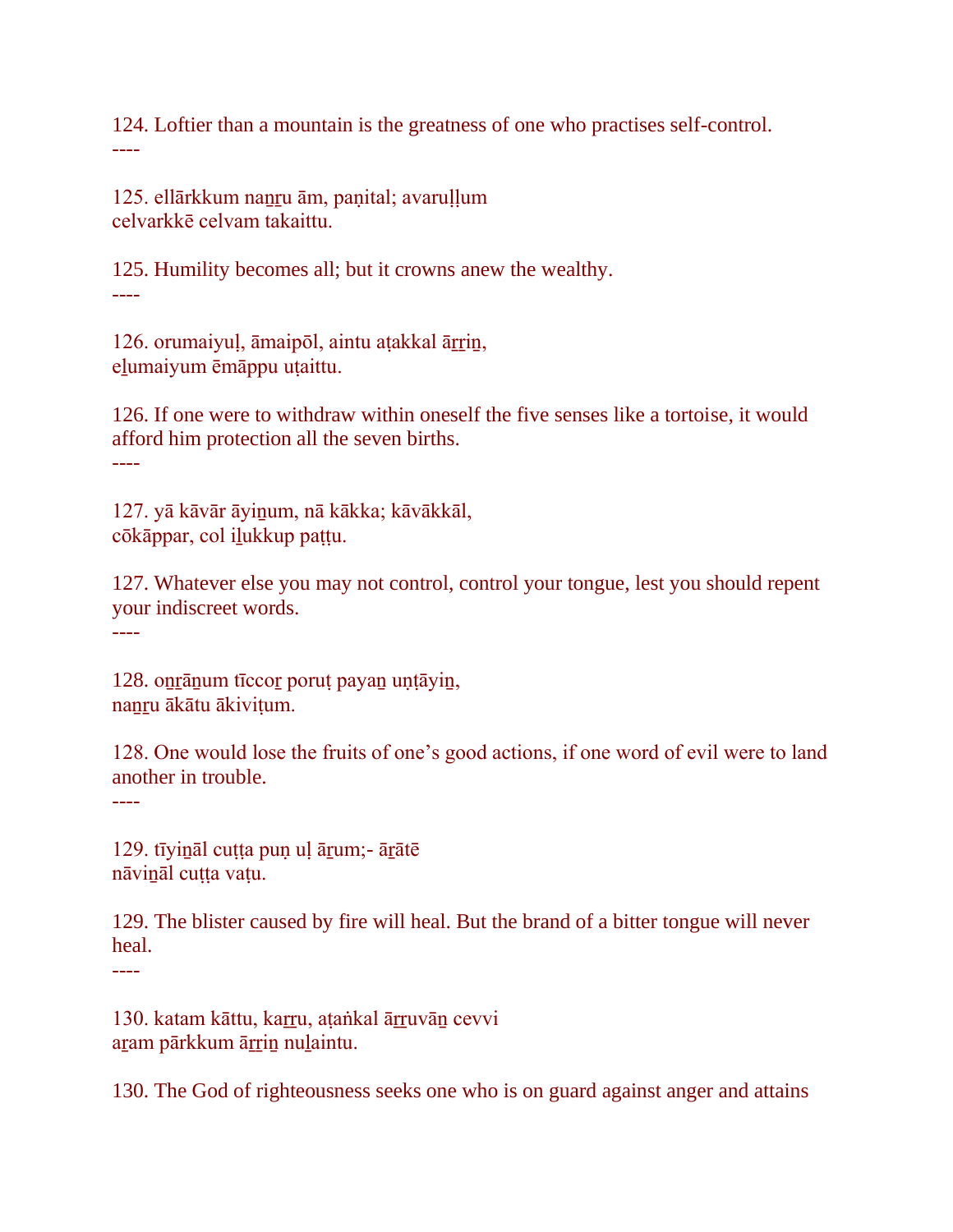self-control through knowledge.

======

#### **14. oḻukkam uṭaimai - CHAPTER 14 — ON RIGHT CONDUCT**

131. oḻukkam viḻuppam taralāṉ, oḻukkam uyiriṉum ōmpappaṭum.

131. Right conduct exalts one. So it should be prized above one's life. ----

132. parintu ōmpik kākka, oḻukkam-terintu ōmpit tērinum, aktē tunai!.

132. Strive hard to walk in the right path. One finds in it one's surest ally. ----

133. oḻukkam uṭaimai kuṭimai; iḻukkam iḻinta piṟappāyviṭum.

133. Right conduct ennobles one's family. Bad conduct makes one sink in the scale. ----

134. maṟappiṉum, ottuk koḷal ākum; pārppāṉ pirappu olukkam kunrak ketum.

134. The Brahman may learn anew the Vedas which he forgot. If he were to fall from his estate he would be lost.

----

135. aḻukkāṟu uṭaiyāṉkaṇ ākkam pōṉṟu illaioḻukkam ilāṉkaṇ uyarvu.

135. The envious do not prosper; likewise one straying from the right path does not advance.

----

136. oḻukkattiṉ olkār uravōr-iḻukkattiṉ ētam paṭupākku aṟintu.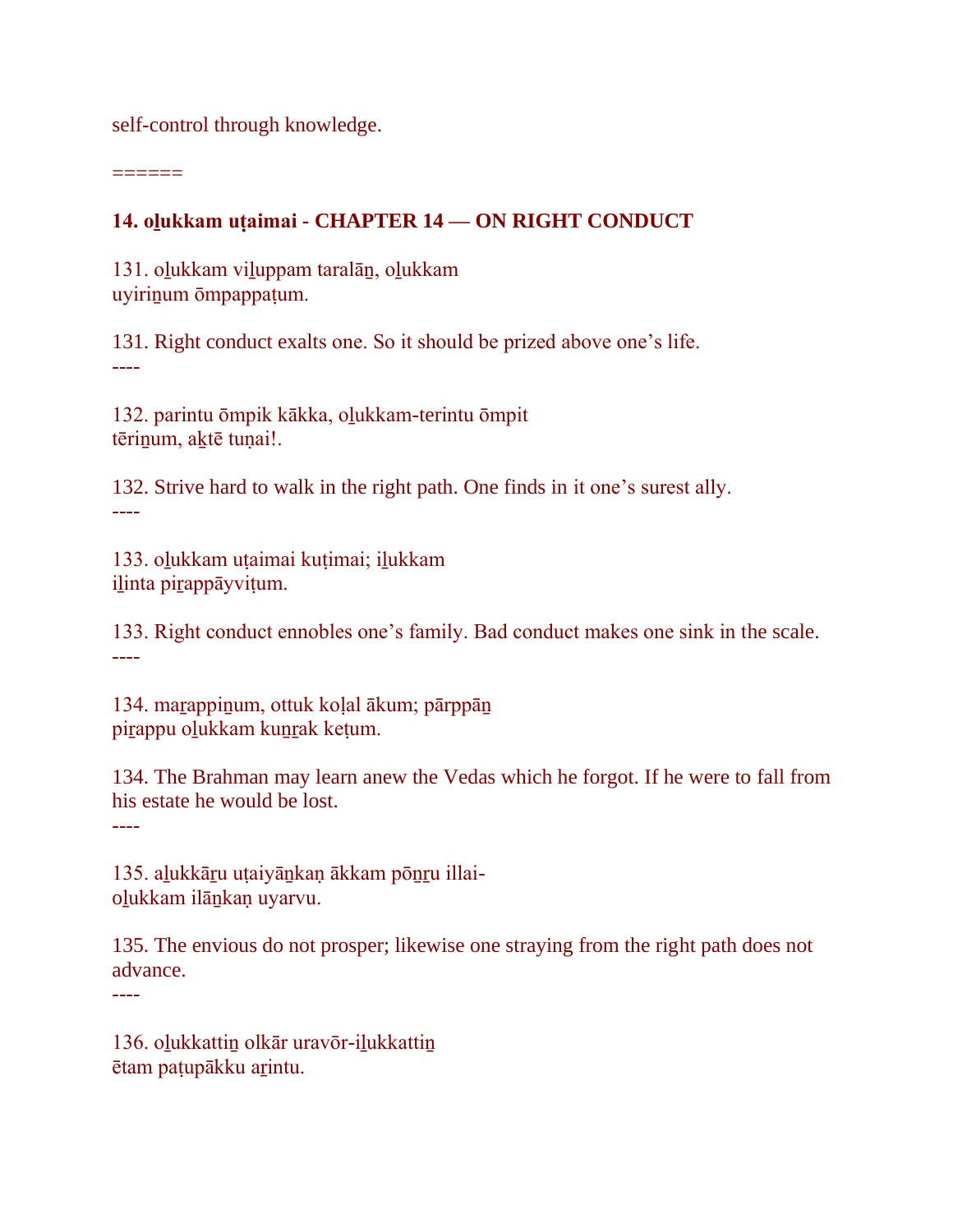136. The strong of mind will not shrink from virtue; for they know that any deviation is wrought with dire consequences. ----

137. oḻukkattiṉ eytuvar, mēṉmai; iḻukkattiṉ eytuvar, eytāp paḻi.

137. Men of right conduct are crowned with glory. Men of evil ways are covered with disgrace.

----

138. naṉṟikku vittu ākum nal oḻukkam; tī oḻukkam enrum itumpai tarum.

138. Good conduct is the spring of happiness. Bad conduct leads one ever to misery. ----

139. oḻukkam uṭaiyavarkku ollāvē-tīya vaḻukkiyum, vāyāl colal.

139. It is difficult for a man of right conduct to utter evil words even in a forgetful mood.

----

140. ulakattōṭu oṭṭa olukal, pala karrum, kallār aṟivilātār.

140. Those who cannot move in harmony with the world are learned fools.

 $=$ 

# **15. piṟaṉ il viḻaiyāmai - CHAPTER 15 — ON ADULTERY**

141. piṟaṉ poruḷāḷ-peṭṭu oḻukum pētaimai ñālattu aṟam, poruḷ, kaṇṭārkaṇ il.

141. The folly of intriguing with another's wife is not found in one versed in the laws of truth and wealth. ----

142. aṟaṉkaṭai niṉṟāruḷ ellām, piṟaṉkaṭai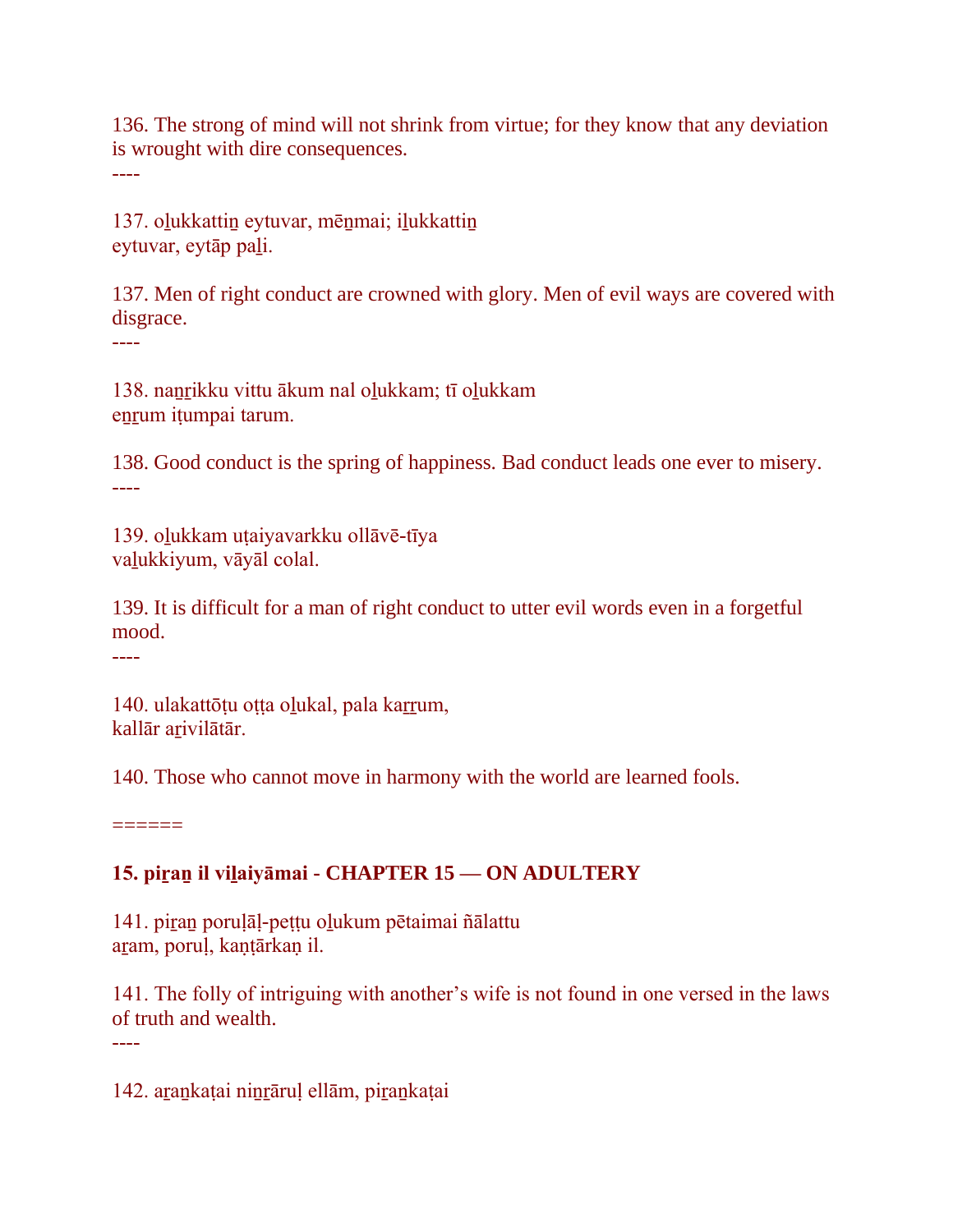niṉṟāriṉ, pētaiyār il.

142. Among those who walk in the ways of sin, the most foolish are those who stand at the entrance of another's (house). ----

143. vilintārin vēru allar manra-telintār il tīmai purintu oḻukuvār.

143. They are as good as dead who misbehave towards the wives of their confiding friends.

----

144. eṉait tuṇaiyar āyiṉum eṉṉām-tiṉait tuṇaiyum tērān, piran il pukala?.

144. What avails one's greatness if one desecrates the sanctity of the house of another reckless of the consequences.

----

145. 'eḷitu' eṉa il iṟappāṉ eytum-eñ ñāṉṟum viļiyātu nirkum pali.

145. He who invades (easily) the house of another thinking it a mere trifie will incur eternal infamy. ----

146. pakai, pāvam, accam, paḻi eṉa nāṉkum ikavā ām-il irappānkaņ.

146. Four evils, enmity, sin, fear and disgrace dog one who covets another's wife. ----

147. aṟaṉ iyalāṉ ilvāḻvāṉ eṉpāṉ-piṟaṉ iyalāḷ peṇmai nayavātavaṉ.

147. He is a true householder who does not love another man's wife. ----

148. piṟaṉ maṉai nōkkāta pēr āṇmai, cāṉṟōrkku aran onrō?ānra olukku.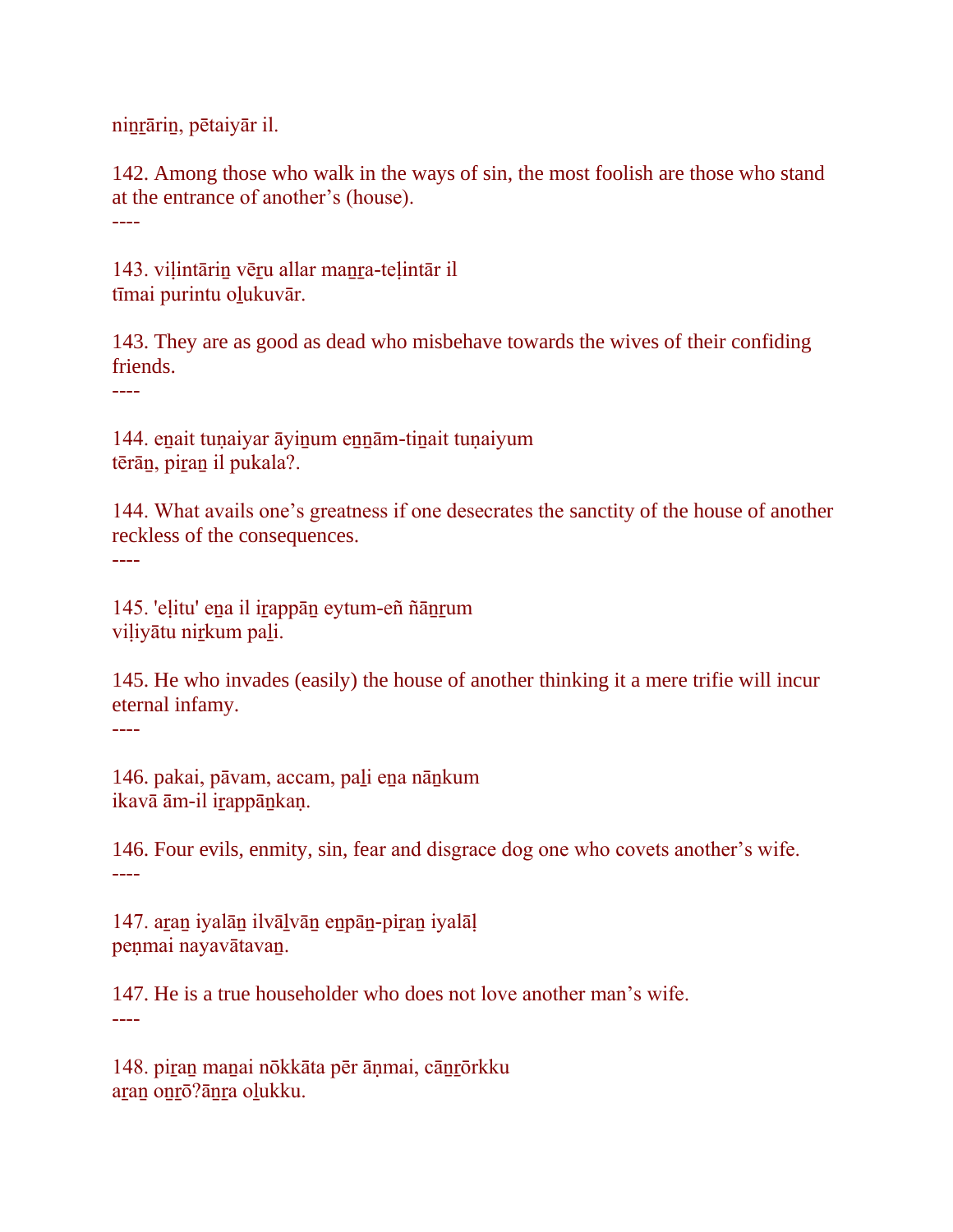148. The heroic manhood that does not lust after another's wife is to the wise not mere virtue but the very law of their being. ----

149. 'nalakku uriyār yār?' eṉiṉ, nāma nīr vaippil pirarku uriyāļ tōļ tōyātār.

149. Verily he is a gentleman on this sea-girt earth who is free from the sin of adultery.

----

150. aṟaṉ varaiyāṉ, alla ceyiṉum, piṟaṉ varaiyāḷ peṇmai nayavāmai naṉṟu.

150. One may be guilty of any other sins; let one be free from adultery.

 $=$ 

#### **16. poṟai uṭaimai - CHAPTER 16 — ON PATIENCE**

151. akaḻvārait tāṅkum nilam pōla, tammai ikalvārp poruttal talai.

151. The earth sustains even those who dig into her. To bear with those who slander us is the crown of virtue.

----

152. poruttal, irappinai enrum; atanai maṟattal ataṉiṉum naṉṟu.

152. Put up always with one's transgressions. Far greater than one's forbearance is one's oblivion of them.

----

153. inmaiyul inmai viruntu orāl; vanmaiyuļ vanmai matavārp porai.

153. Poverty within poverty is denying hospitality to guests; grace within grace is bearing with the foolish.

----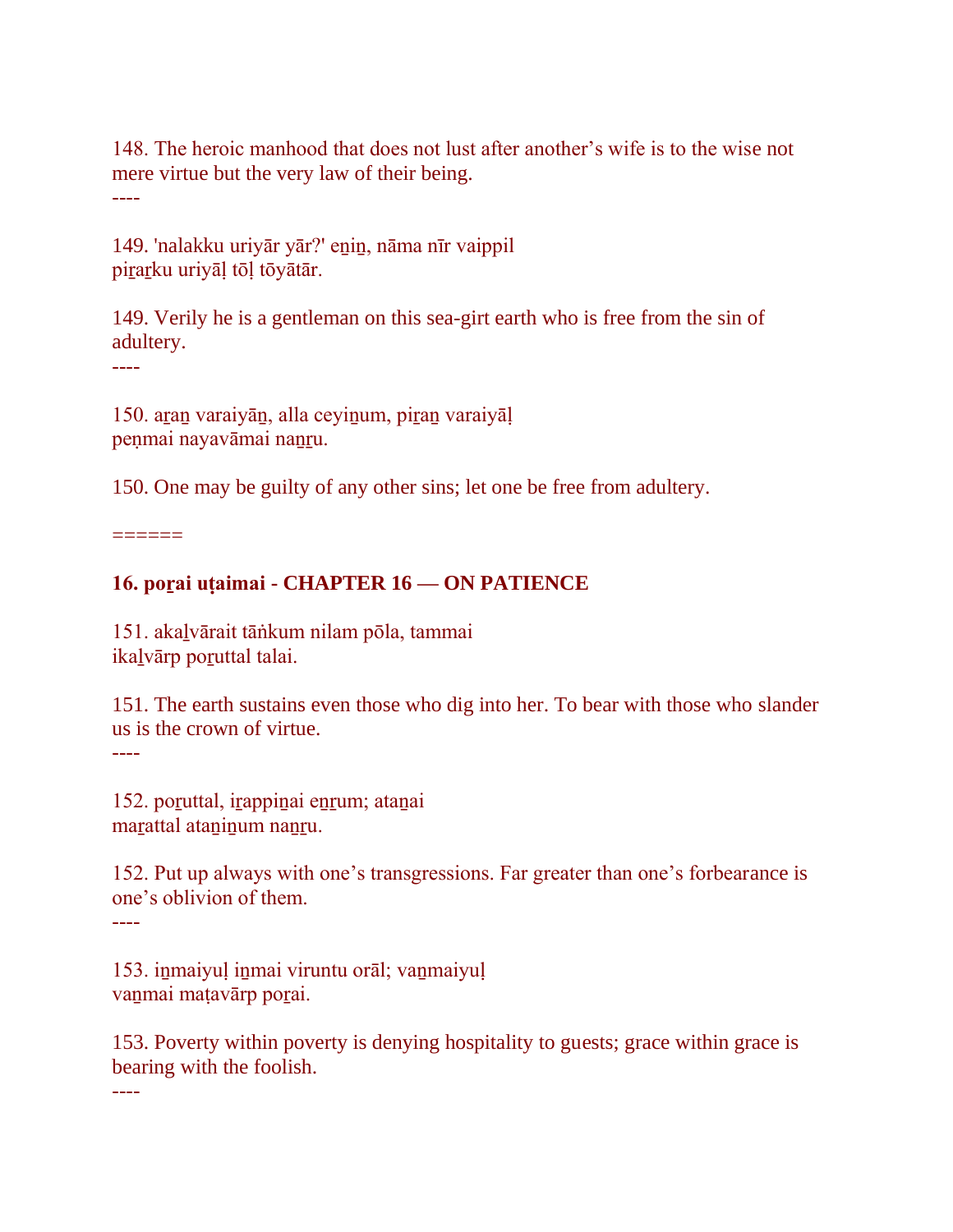154. niṟai uṭaimai nīṅkāmai vēṇṭiṉ, poṟai uṭaimai pōrri olukappaṭum.

154. If one wishes to maintain character one's conduct must be marked by patience. ----

155. oruttārai onrāka vaiyārē; vaippar, poruttāraip ponpōl potintu.

155. The world takes no note of the avenger but it esteems the patient like gold. ----

156. oṟuttārkku oru nāḷai iṉpam; poṟuttārkkup ponrum tunaiyum pukal.

156. The delight of the avenger is for a day. The joy of the forbearing lasts till the end of the earth.

----

----

157. tiṟaṉ alla taṉ-piṟar ceyyiṉum, nō nontu, aṟaṉ alla ceyyāmai naṉṟu.

157. Resist not a wrong however grievous but forgive out of pity other's transgressions. ----

158. mikutiyāṉ mikkavai ceytārait tām tam takutiyān venruvițal!.

158. Conquer with forbearance one who has done you harm in one's insolent pride. ----

159. tuṟantāriṉ tūymai uṭaiyar-iṟantārvāy iṉṉāc col nōṟkiṟpavar.

159. Greater than an ascetic is one who endures the insolent words of the transgressor.

160. uṇṇātu nōṟpār periyar-piṟar collum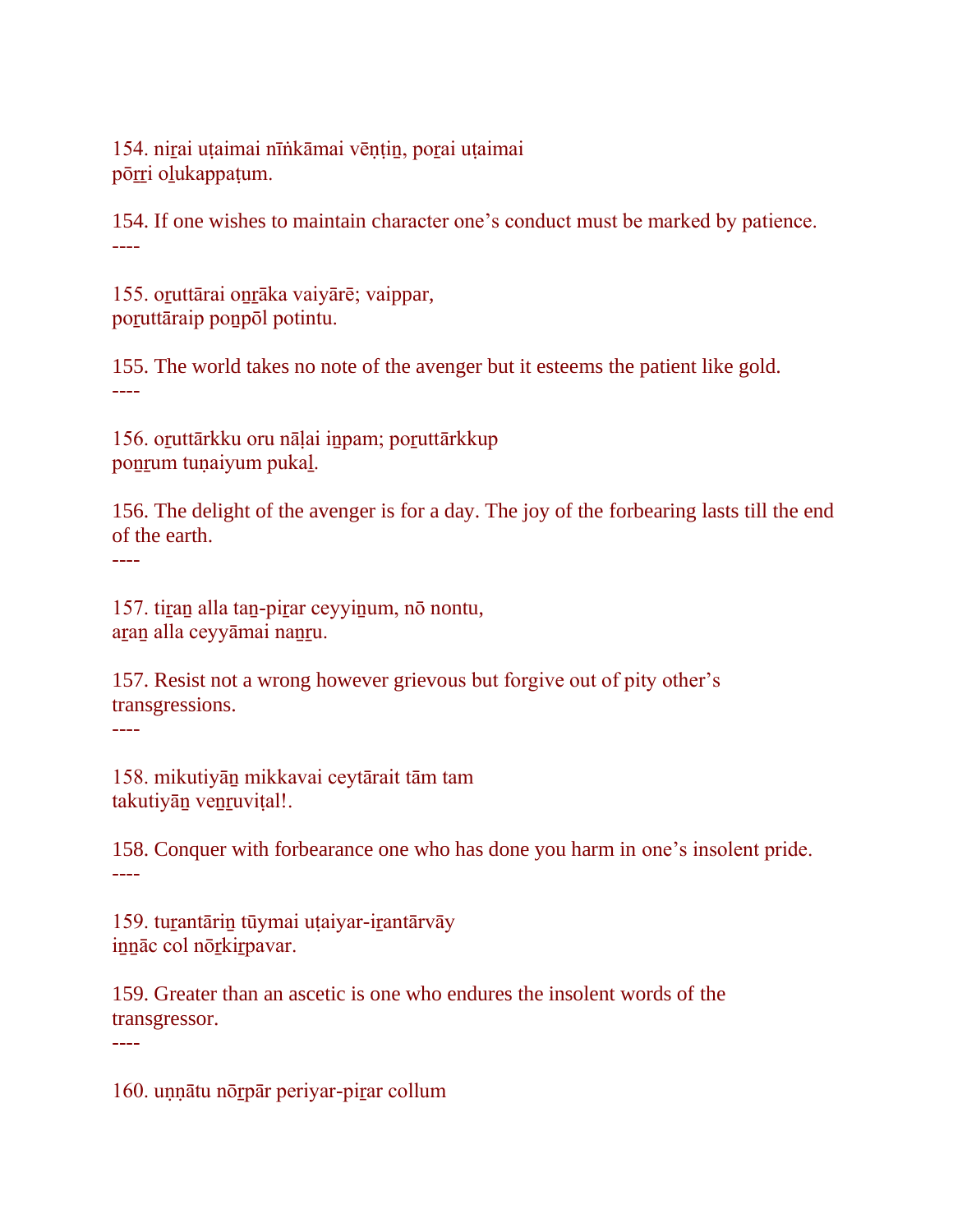iṉṉāc col nōṟpāriṉ piṉ.

160. Great are those who fast and do penance but greater than they are those who put up with insults. ======

# **17. aḻukkāṟāmai - CHAPTER 17 — ON ENVY**

161. oḻukku āṟāk koḷka-oruvaṉ taṉ neñcattu alukkāru ilāta iyalpu.

161. Let no one have envy; for freedom from envy must be one's virtue. ----

162. viļup pērrin aktu oppatu illai-yārmāttum alukkārrin anmai perin.

162. Envy none; there is no other possession greater than one's freedom from it. ----

163. aṟaṉ, ākkam, vēṇṭātāṉ eṉpāṉ piṟaṉ ākkam pēṇātu aḻukkaṟuppāṉ.

163. He who envies other's riches neither loves virtue nor wealth. ----

164. alukkārrin allavai ceyyār-ilukku ārrin ētam paṭupākku aṟintu.

164. The wise do not commit any wrong out of envy; for, they know the evils that spring from it.

----

----

165. aḻukkāṟu uṭaiyārkku atu cālum- oṉṉār vaḻukkiyum kēṭu īṉpatu.

165. The envious need no enemies to work their own ruin; for they find in their envy their sufficient foe.

166. koṭuppatu aḻukkaṟuppāṉ cuṟṟam uṭuppatūum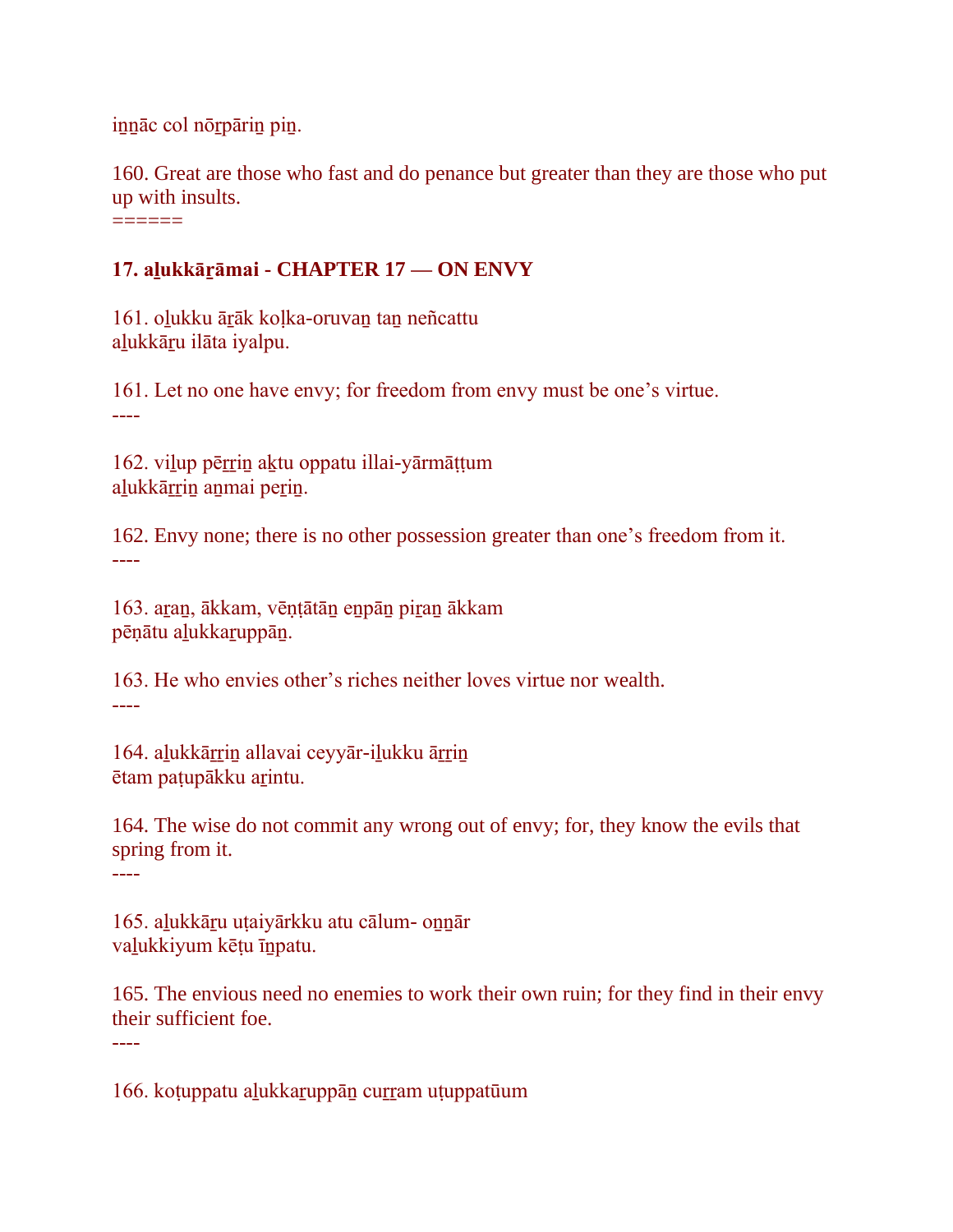uṇpatūum iṉṟik keṭum.

166. The envious that stand in the way of charity perish with their kith and kin. ----

167. avvittu aḻukkāṟu uṭaiyāṉaic ceyyavaḷ tavvaiyaik kātti vitum.

167. Fortune forsakes the envious to her elder sister. ----

168. aḻukkāṟu eṉa oru pāvi tiruc ceṟṟu, tīyuḻi uyttuviṭum.

168. Envy is a deadly sin. It blights one's fortune and casts one into hell. ----

169. avviya neñcattāṉ ākkamum, cevviyāṉ kēṭum, niṉaikkappaṭum.

169. The prosperity of the envious and the adversity of the virtuous afford food for reflection.

----

170. alukkarru akanrārum illai; aktu illār perukkattiṉ tīrntārum il.

170. Envy never thrives; fortune never forsakes one who is free from it.

======

## **18. veḵkāmai - CHAPTER 18 — ON NON-COVETING**

171. naṭuvu iṉṟi naṉ poruḷ veḵkiṉ, kuṭi poṉṟi, kurramum āṅkē tarum.

171. Iniquitous coveting of wealth results in the ruin of one's home and brings in its train many sins. ----

172. paṭu payaṉ veḵki, paḻippaṭuva ceyyār-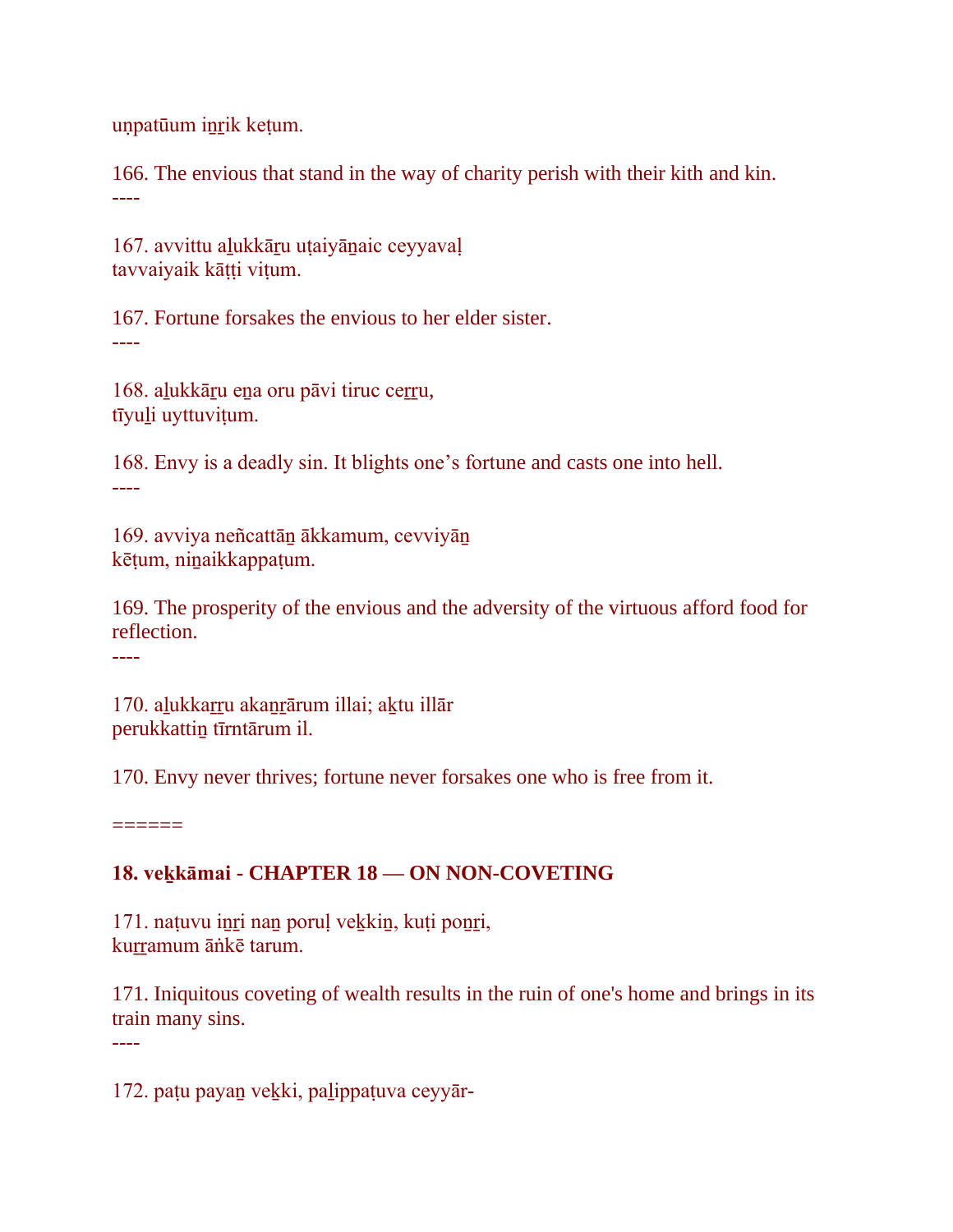naṭuvu aṉmai nāṇupavar.

172. Those who stand for equity do not commit sinful acts through covetousness. ----

173. cirrinpam vekki, aran alla ceyyārēmarru inpam vēņtupavar.

173. Those who seek eternal happiness will never commit unrighteous acts through love of low pleasures.

----

174. 'ilam' eṉṟu veḵkutal ceyyār-pulam veṉṟa puṉmai il kāṭciyavar.

174. The spotless wise who have conquered their senses though destitute, will not covet other's wealth. ----

175. aḵki akaṉṟa aṟivu eṉ ām-yārmāṭṭum vekki, veriya ceyin?.

175. Of what avail is one's keen and penetrating intellect if one through covetousness acts foolishly?

----

176. arul vekki, ārrinkan ninrān, porul vekkip pollāta cūḻa, keṭum.

176. Even he who treads the path of grace comes to ruin through covetous intentions. ----

177. vēntarka, vekki ām ākkam-viļaivayin māṇṭaṟku aritu ām payaṉ!.

177. Covet not other's wealth for out of covetousness spring evils. ----

178. 'akkāmai celvattirku yātu?' enin, vekkāmai vēṇṭum piṟaṉ kaip poruḷ.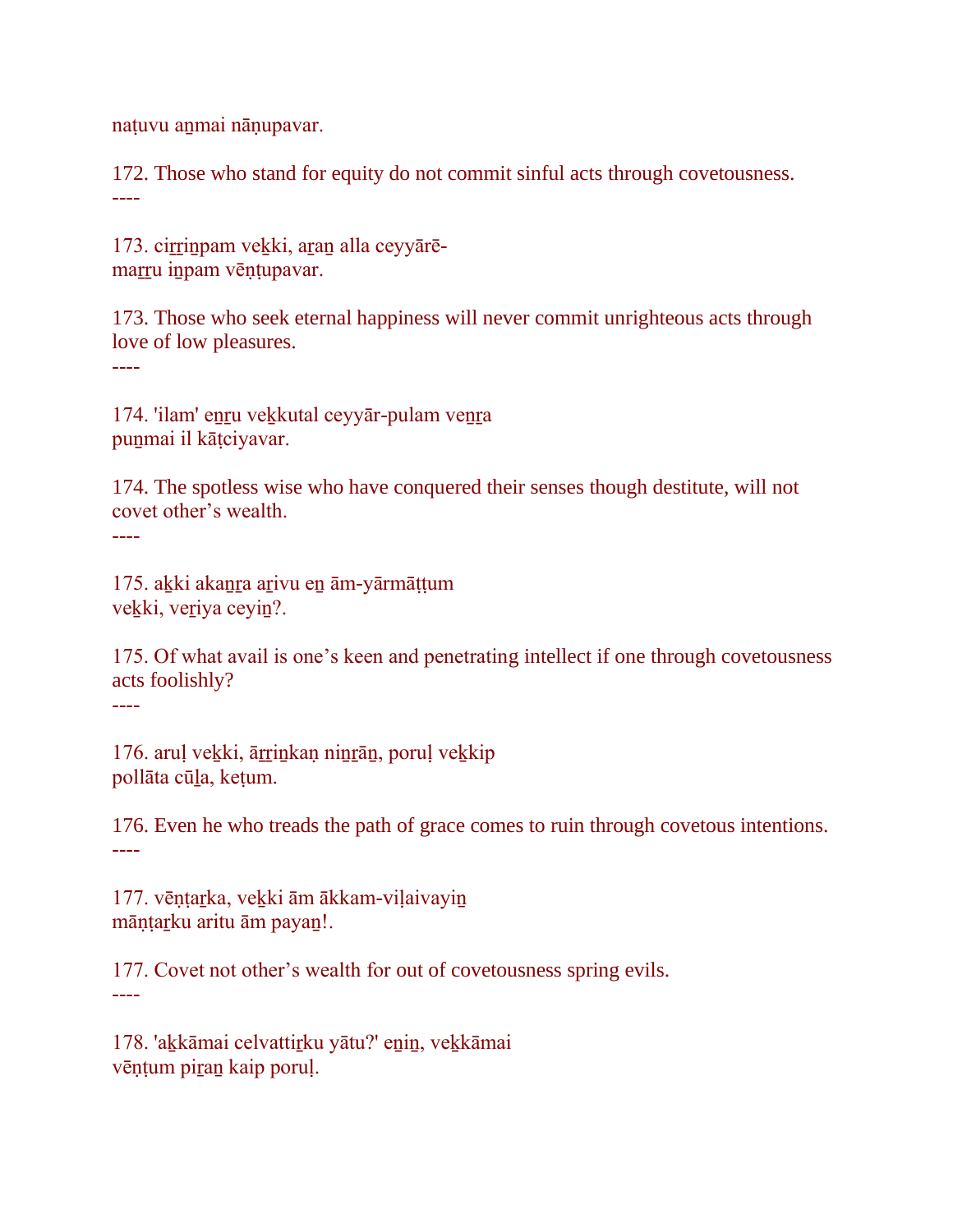178. Preservation of one's property lies through one's freedom from covetousness. ----

179. aran arintu vekkā arivu utaiyārc cērumtiran arintu āṅkē tiru.

179. The wise who know what is righteous covet not; the Goddess of Fortune would seek them unbidden. ----

180. iṟal īṉum, eṇṇātu veḵkiṉ; viṟal īṉum, vēṇṭāmai eṉṉum cerukku.

180. A blind covetousness brings about one's ruin. Freedom from it begets one's triumph.

======

#### **19. puṟam kūṟāmai - CHAPTER 19 — ON NOT BACK-BITING**

181. aram kūrān, alla ceyinum, oruvan puram kūrān enral initu.

181. One may be guilty of wrongful deeds, but let not one be guilty of slander. ----

182. aran alīi allavai ceytalin tītēpuran alīip poyttu nakai.

182. More heinous than sin is the deceitful smile of a slanderer.

----

183. puram kūri, poyttu, uyir vāltalin, cātal aram kūrum ākkam tarum.

183. Prefer death to a life of slander; for one finds in it the fruit of one's virtue. ----

184. kan ninru, kan arac collinum, collarkamun inru pin nōkkāc col.

184. Talk your bitterest to one's face but abstain from wanton slander.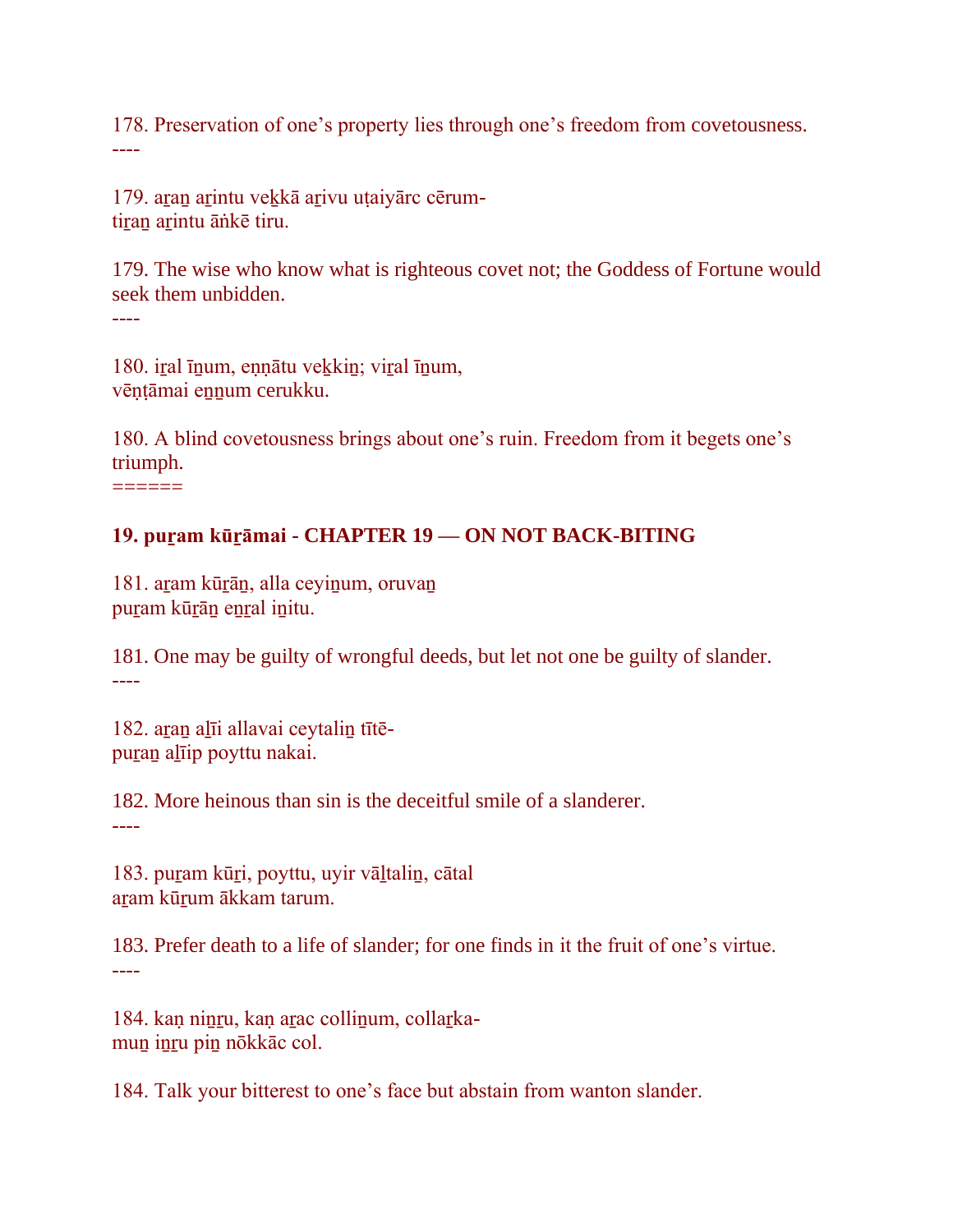185. aram collum neñcattān anmai puram collum puṉmaiyāl kāṇappaṭum.

185. The tongue of the base slanderer that talks of virtue belies his heart. ----

186. piran pali kūruvān tan paliyuļļum tiran terintu kūrappatum.

186. Ye scandal-mongers, beware of your being scandalized. ----

187. pakac collik kēḷirp pirippar-nakac colli natpu āṭal tērrātavar.

187. Those who alienate friends by back-biting may have forgotten the art of making friends through suavity of speech. ----

188. tunniyār kurramum tūrrum marapinār, ennaikol, ētilārmāṭṭu?.

188. Those who trumpet the faults of their closest friends, what would they not do in the case of strangers?

----

189. aran nōkki ārrum kol vaiyam-puran nōkkip puṉ col uraippāṉ poṟai.

189. How the earth bears the heavy burden of one who scandalises others! Perhaps patience is her virtue.

----

190. ētilār kurrampōl tam kurram kāņkirpiņ, tītu uṇṭō, maṉṉum uyirakku?.

190. Will ever harm befall one who looks upon the faults of others as one's own?  $=$ 

----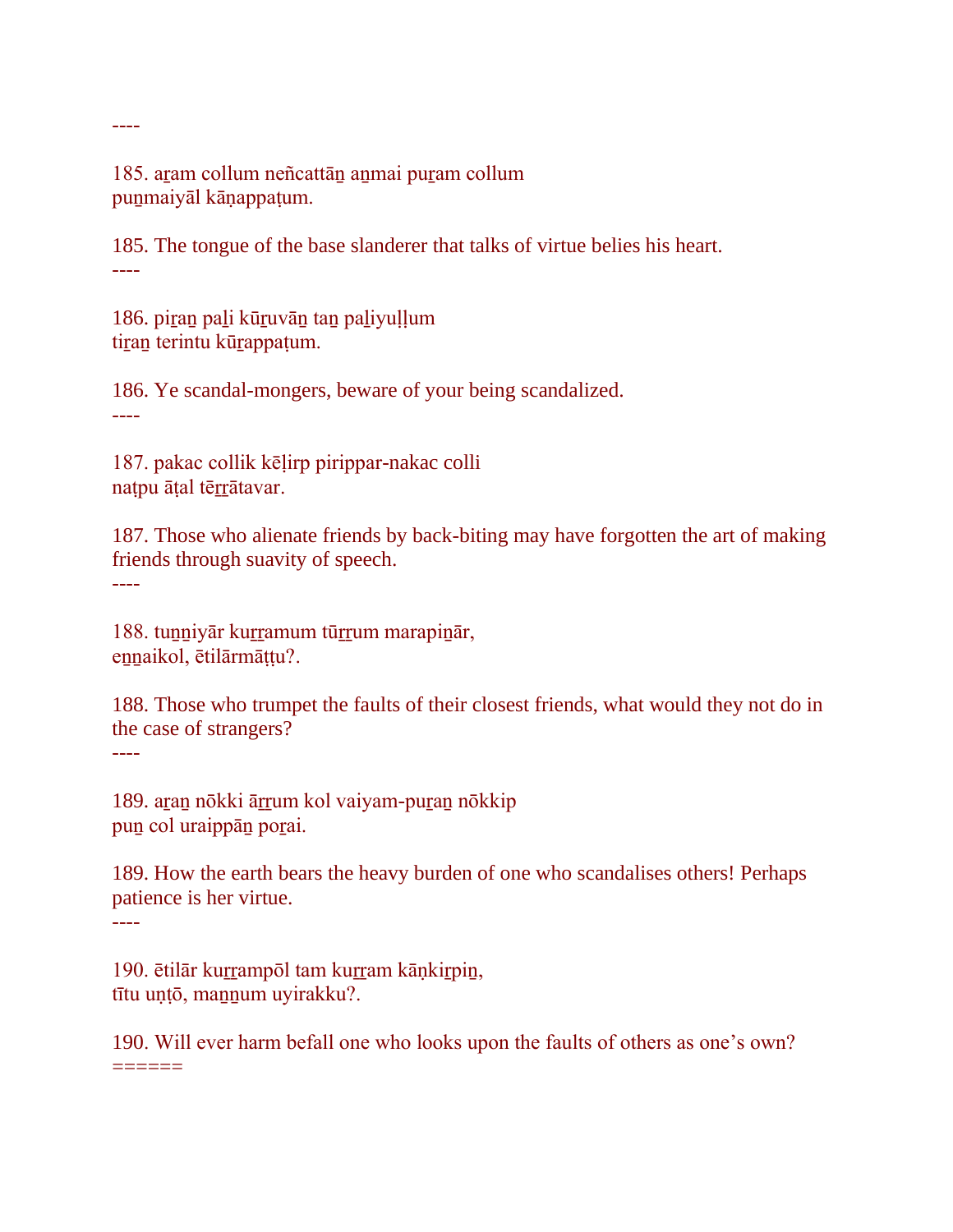#### **20. payaṉ ila collāmai - CHAPTER 20 — ON FRIVOLITY OF SPEECH**

191. pallār muṉiyap payaṉ ila colluvāṉ ellārum ellappatum.

191. He who revels in frivolous talk will be despised by all. ----

192. payaṉ ila pallārmuṉ collal, nayaṉ ila nattārkan ceytalin tītu.

192. To talk frivolously in the presence of many is worse than an unjust act towards friends.

----

193. nayaṉ ilaṉ eṉpatu collum-payaṉ ila pārittu uraikkum urai.

193. Indulgence in useless words at once betrays one's lack of probity. ----

194. nayaṉ cārā naṉmaiyiṉ nīkkum-payaṉ cārāp paṇpu il col pallārakattu.

194. Uttering empty words before all deprives one of one's sense of justice and mars one's noble qualities.

----

195. cīrmai cirappotu nīṅkum-payan ila nīrmai uṭaiyār coliṉ.

195. If good-natured men speak profitless words, their greatness and glory will disappear.

----

196. payan il col pārāṭṭuvānai makan enal! makkaṭ pataṭi eṉal!.

196. He is not a man but the chaff among men, who indulges in vain words. ----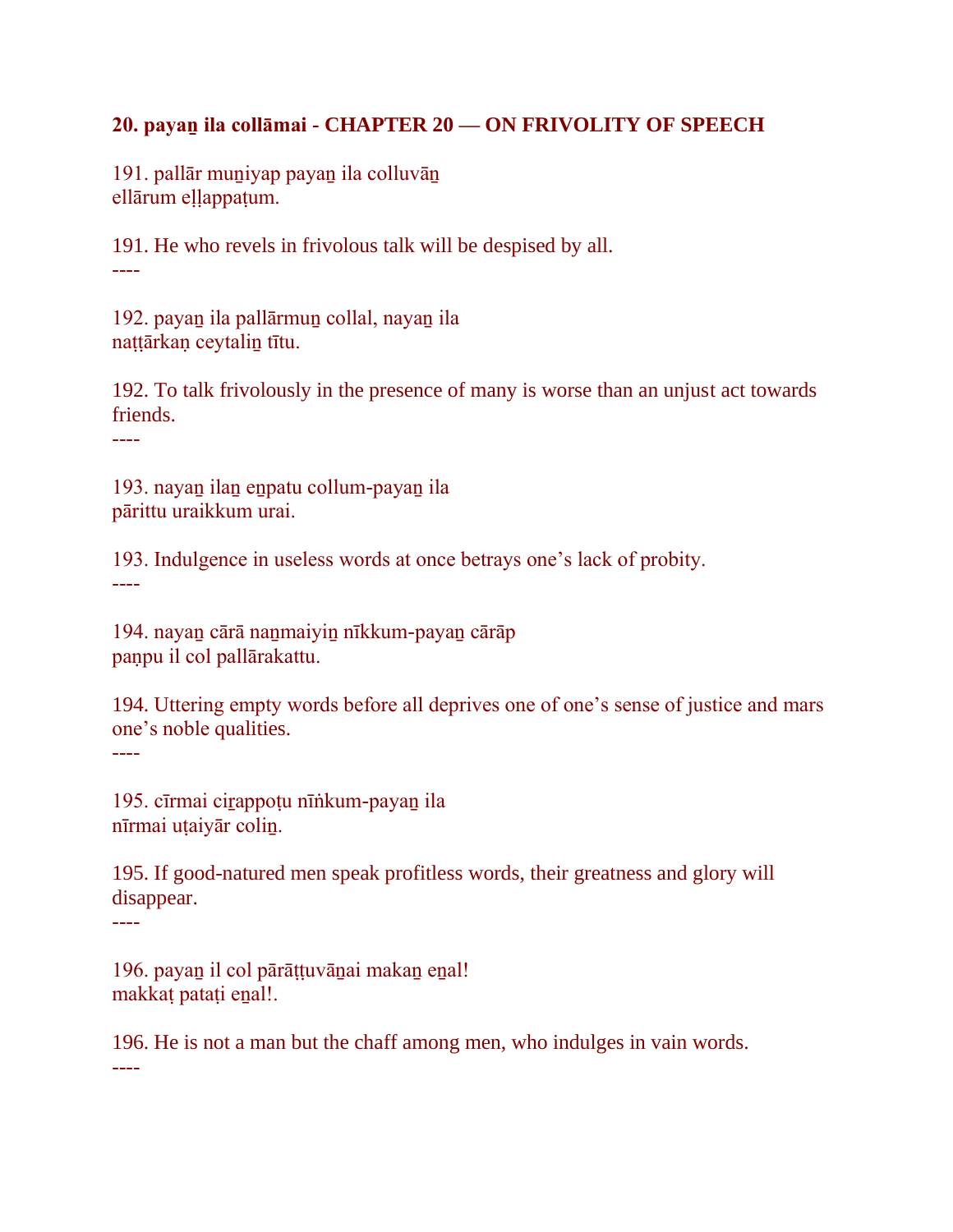197. nayaṉ ila colliṉum colluka! cāṉṟōr payan ila collāmai nanru.

197. Let great men speak untruth; it is better they refrain from uttering useless words. ----

198. arum payan āyum arivinār collārperum payaṉ illāta col.

198. Men of great discernment will never speak words devoid of great import. ----

199. poruḷ tīrnta poccāntum collār-maruḷ tīrnta mācu aṟu kāṭciyavar.

199. Men of unclouded wisdom never utter nonsense even in a forgetful mood. ----

200. colluka, collil payaṉ uṭaiya! collaṟka, collil payaṉ ilāc col!.

200. Speak profitable words; avoid nonsense.  $=$ 

# **21. tīviṉai accam - CHAPTER 21 — ON FEAR OF EVIL DEEDS**

201. tīvinaiyār añcār; vilumiyār añcuvartīviṉai eṉṉum cerukku.

201. Men hardened in sins do not fear evil; but the good dread it. ----

202. tīyavai tīya payattalāṉ, tīyavai tīyiṉum añcappaṭum.

202. Evil is to be dreaded more than fire; for it lands one in disaster. ----

203. arivinuļ ellām talai enpa-tīya ceṟuvārkkum ceyyā viṭal.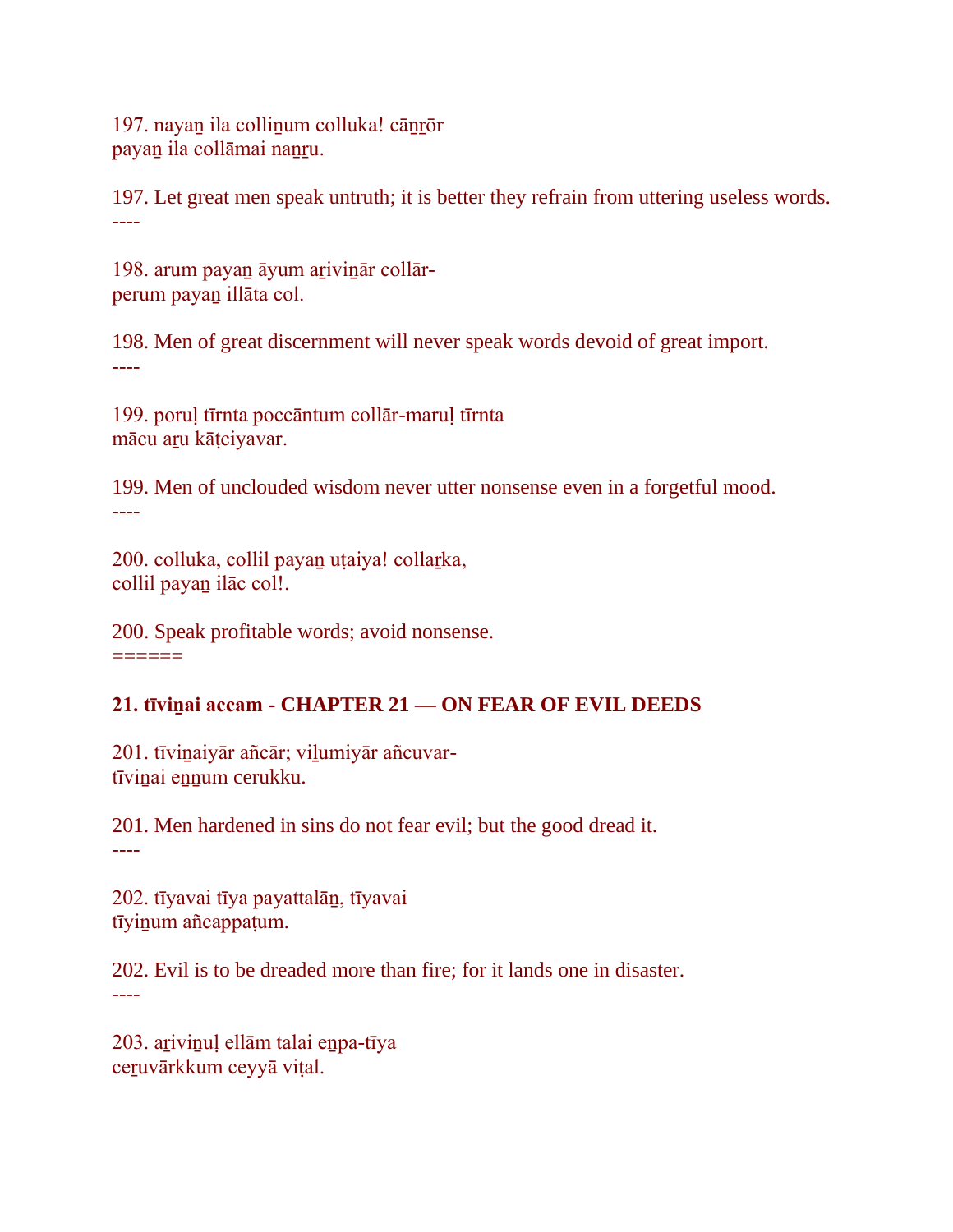203. Not to return evil to those who do evil unto you, is, they say, the crown of wisdom.

----

204. maṟantum piṟaṉ kēṭu cūḻaṟka! cūḻiṉ, aṟam cūḻum, cūḻntavaṉ kēṭu.

204. Let none plot evil to others even in forgetfulness. If he does so, the God of Righteousness will compass his ruin. ----

205. 'ilaṉ' eṉṟu tīyavai ceyyaṟka! ceyyiṉ, ilan ākum, marrum peyarttu.

205. Let none do wrong on account of poverty; if he does so he becomes poorer still. ----

206. tīp pāla tāṉ piṟarkaṇ ceyyaṟka-nōyp pāla tannai aṭal vēṇṭātān!.

206. Let not one do evil unto others, if one wants to be free from affliction. ----

207. eṉaip pakai uṟṟārum uyvar; viṉaip pakai vīyātu, piṉ ceṉṟu, aṭum.

207. You may escape your enemies but your evil follows you and hunts you down relentlessly.

----

208. tīyavai ceytār ketutal nilal tannai vīyātu ati uraintarru.

208. Evil dogs you close on your heels like a shadow. ----

209. taṉṉait tāṉ kātalaṉ āyiṉ, eṉaittu oṉṟum tunnarka, tīvinaip pāl!.

209. If one really loves oneself let one not do any harm to others.

----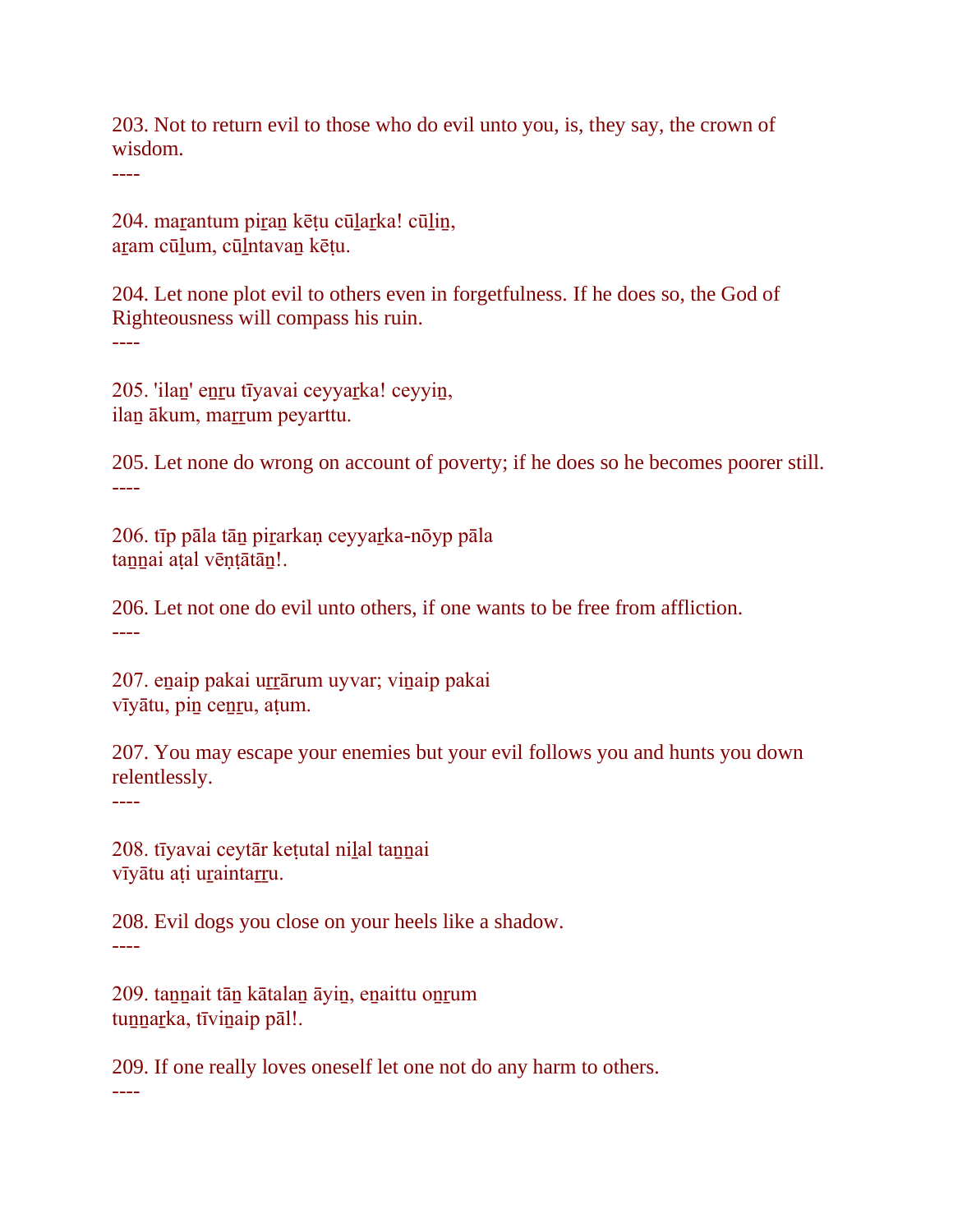210. aruṅ kēṭaṉ eṉpatu aṟika-maruṅku ōṭit tīvinai ceyyān enin?.

210. Hardly doth sorrow befall one who does not deviate from right. ======

## **22. oppuravu aṟital - CHAPTER 22 — ON DECORUM**

211. kaimmāṟu vēṇṭā kaṭappāṭu; mārimāṭṭu en ārrum kollō, ulaku?.

211. Do not expect any return for the services (duty) done. What does the world give in exchange for the clouds that pour rain? ----

212. tāḷ āṟṟit tanta poruḷ ellām takkārkku vēḷāṇmai ceytaṟporuṭṭu.

212. All the wealth one earns is for rendering help to the deserving. ----

213. puttēḷ ulakattum, īṇṭum, peṟal aritēoppuraviṉ nalla piṟa.

213. Is there anything greater than decorum either here or in the world to come? ----

214. ottatu arivān uyir vālvān; marraiyān cettāruḷ vaikkappaṭum.

214. Verily he is alive who is in harmony with the world; others should be ranked with the dead.

----

215. ūruṇi nīr niṟaintaṟṟē-ulaku avām pēr aṟivāḷaṉ tiru.

215. The wealth of the wise is a never-failing spring. ----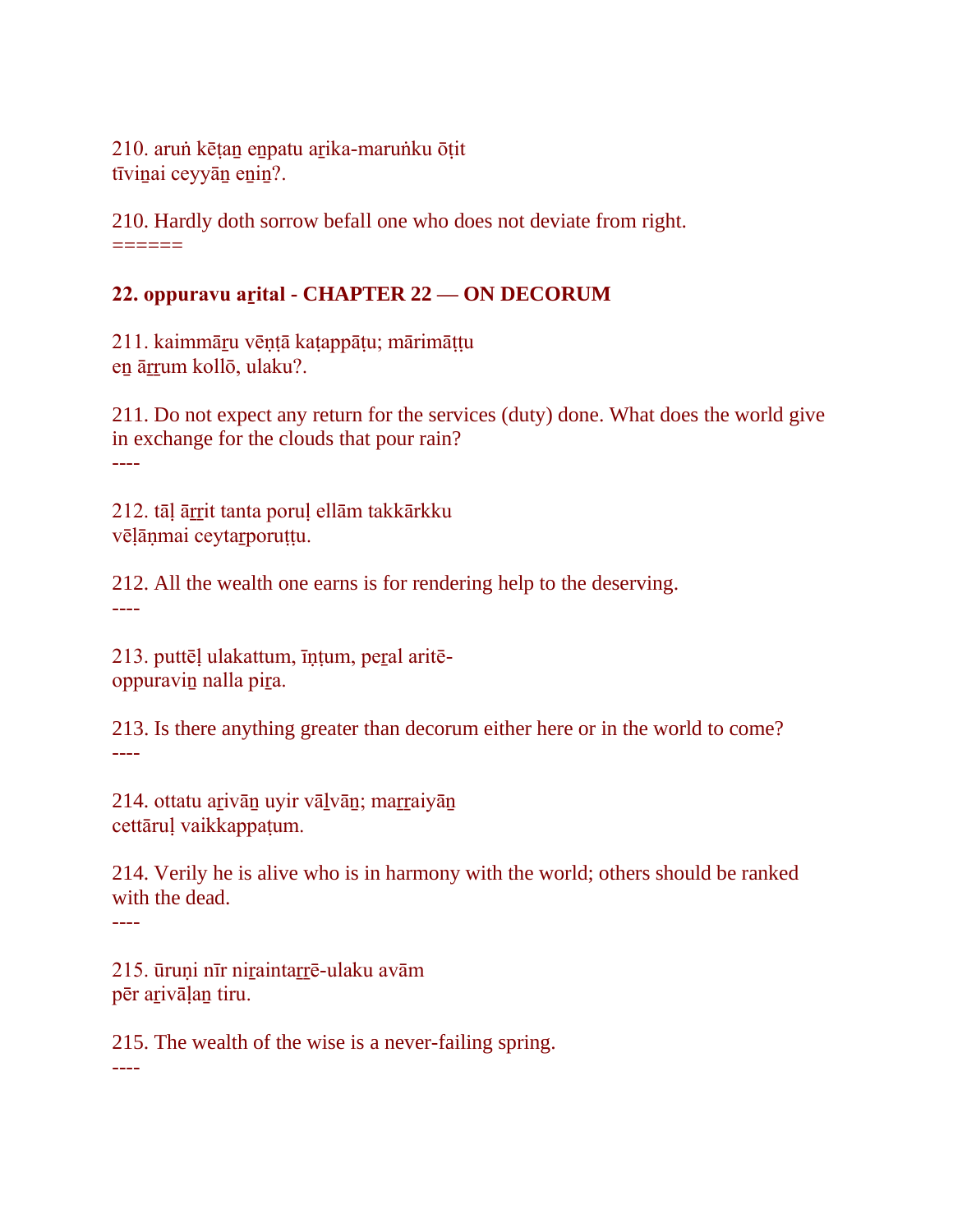216. payan maram uḷḷūrp paluttarrāl-celvam nayan utaiyānkan patin.

216. The wealth of the truly liberal is like a tree ripening in the heart of a village. ----

217. maruntu ākit tappā marattarrāl-celvam peruntakaiyāṉkaṇ paṭiṉ.

217. The wealth of the generous is like a healing medicinal tree. ----

218. iṭan il paruvattum, oppuravirku olkārkatan ari kātciyavar.

218. Even in poverty the truly discerning never ceases to be liberal. ----

219. nayaṉ uṭaiyāṉ nalkūrntāṉ ātal ceyum nīra ceyyātu amaikalā āṟu.

219. The poverty of the liberal of heart is his failure in the offices of tenderness. ----

220. 'oppuraviṉāl varum, kēṭu' eṉiṉ, aḵtu oruvaṉ virruk kōl takkatu utaittu.

220. The poverty that results from a just course of action is worth purchasing by going into the very bond of slavery.

## **23. īkai - CHAPTER 23— ON LIBERALITY**

221. vaṟiyārkku oṉṟu īvatē īkai; maṟṟu ellām kuṟiyetirppai nīratu uṭaittu.

 $=$ 

221. Gift to the poor alone is true charity. Everything else is of the nature of a barter. ----

222. 'nallāṟu' eṉiṉum, koḷal tītu; 'mēl ulakam il' eninum, ītalē nanru.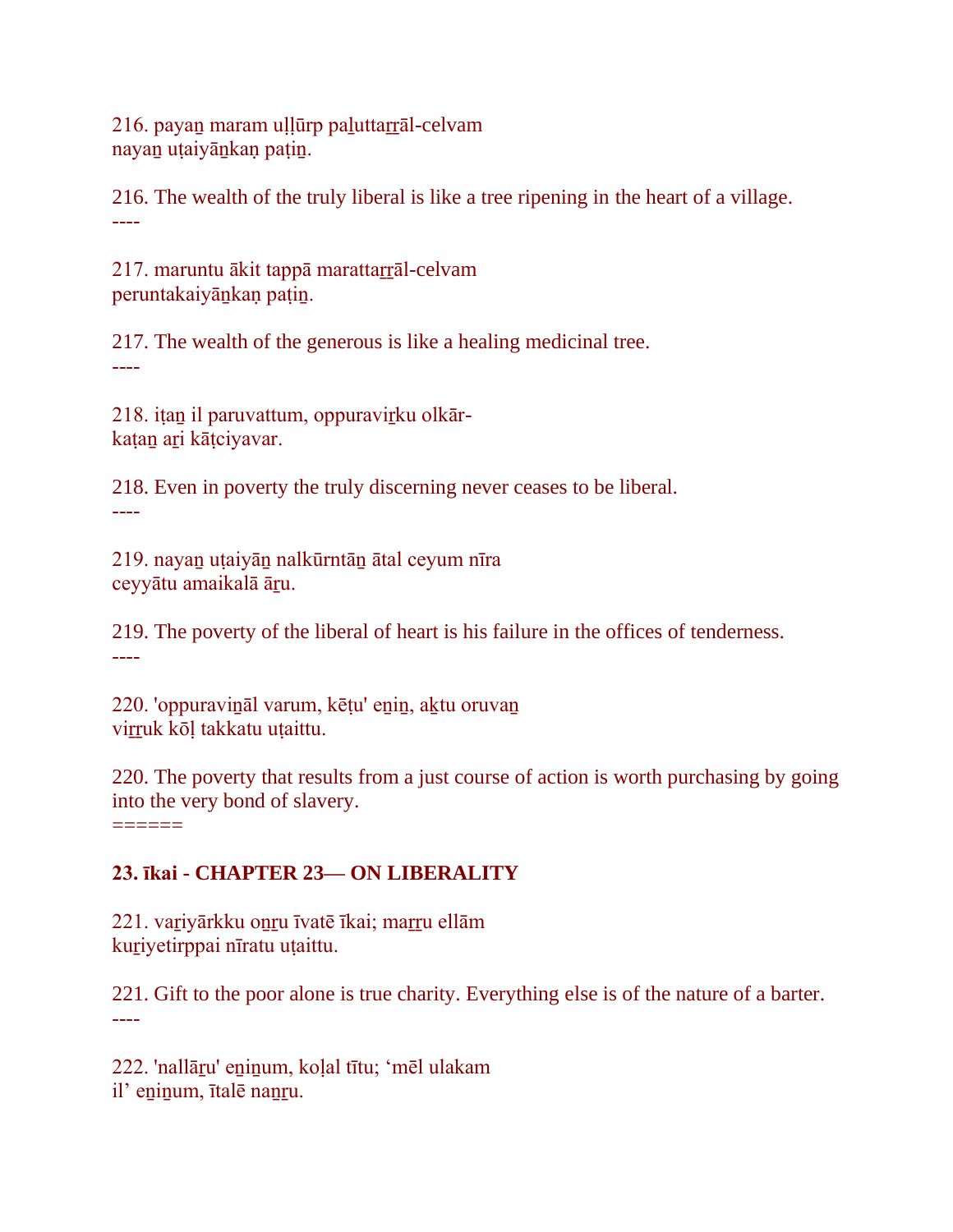222. Receiving gifts is bad though one is assured of heaven. Bestowing gifts is good, though thereby one should be bereft of it. ----

223. 'ilaṉ' eṉṉum evvam uraiyāmai ītal kulan utaiyānkannē ula.

223. The innately noble never beg but give ere charity begins. ----

224. iṉṉātu, irakkappaṭutal-irantavar iṉ mukam kāṇum aḷavu.

224. Even to be begged is miserable for we feel wretched till the beggar's face is lit with joy. ----

225. āṟṟuvār āṟṟal paci āṟṟal; ap paciyai mārruvār ārralin pin.

225. Endurance of one's hunger is the test of one's penance. Far greater than that endurance is the spirit of appeasing the hunger of others. ----

226. arrār ali paci tīrttal! aktu oruvan perrān poruļ vaippu uli.

226. Let the rich appease the devouring hunger of the indigent poor. It is a charity rendered unto themselves. ----

227. pāttu ūṇ marīiyavaṉaip paci eṉṉum tīp piṇi tīṇṭal aritu.

227. The pest of hunger never touches one who shares one's food with the poor. ----

228. īttu uvakkum iṉpam aṟiyārkol-tām uṭaimai vaittu ilakkum van kanavar?.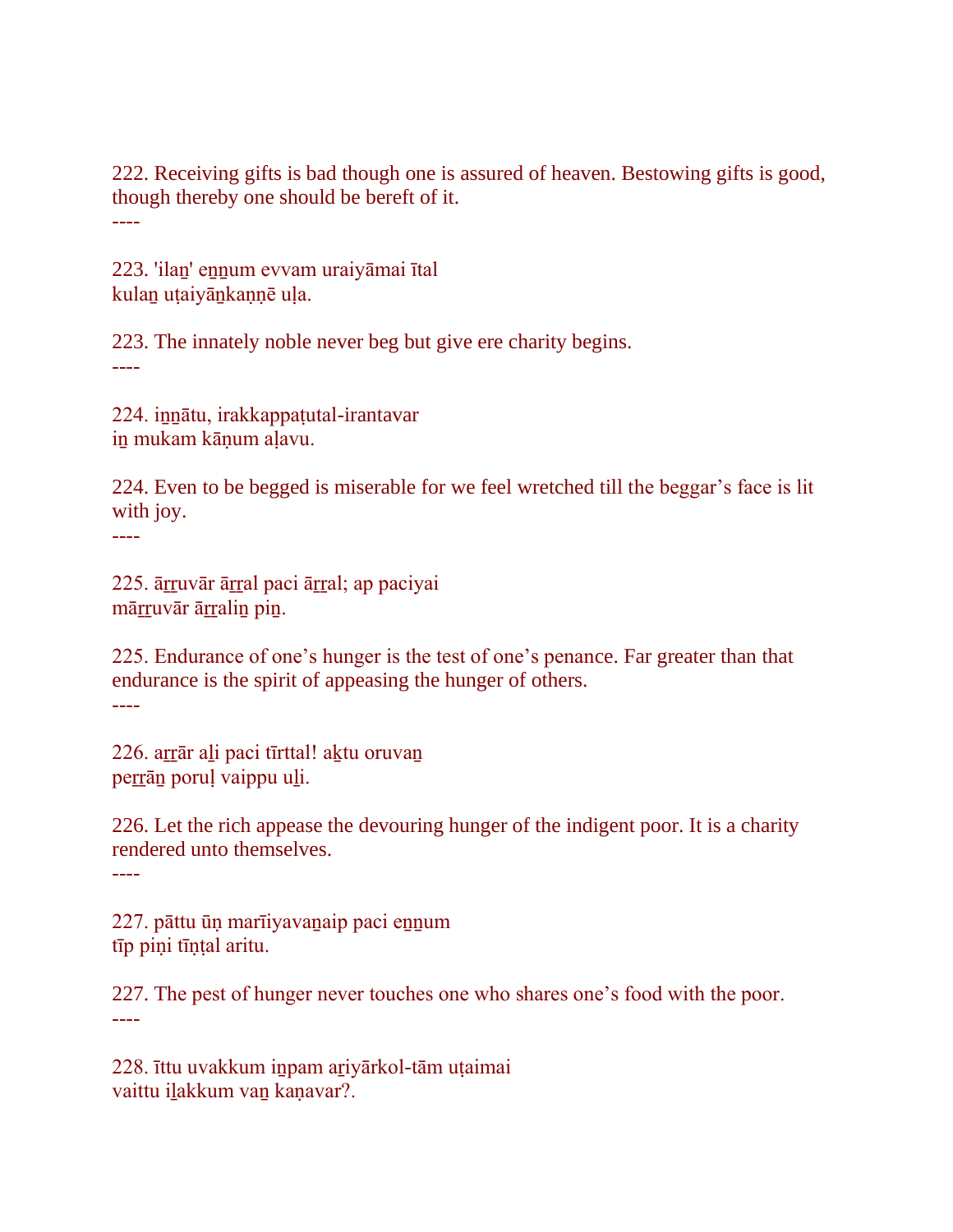228. The callous rich hide their barren metal; perhaps they know not the joy of giving.

----

229. irattalin innātu manra-nirappiya tāmē tamiyar unal.

229. More squalid than begging is a life of self-indulgence. ----

230. cātaliṉ iṉṉātatu illai; iṉitu, atūum ītal iyaiyākkaṭai.

230. Death indeed is the greatest calamity; worse than death is one's failure in charity.

 $=$ 

### **24. pukaḻ - CHAPTER 24 - ON RENOWN**

231. ītal! icaipaṭa vāḻtal! atu allatu ūtiyam illai, uyirkku.

231. Give and make a name. There is no greater gain to man than such a renown. ----

232. uraippār uraippavai ellām irappārkku oṉṟu īvārmēl niṟkum pukaḻ.

232. The one undying theme of praise is the praise of charity. ----

233. oṉṟā ulakattu uyarnta pukaḻ allāl, poṉṟātu niṟpatu oṉṟu il.

233. Nothing lasts save one's fearless renown. ----

234. nila varai nīļ pukaļ ārrin, pulavaraip pōṟṟātu, puttēḷ ulaku.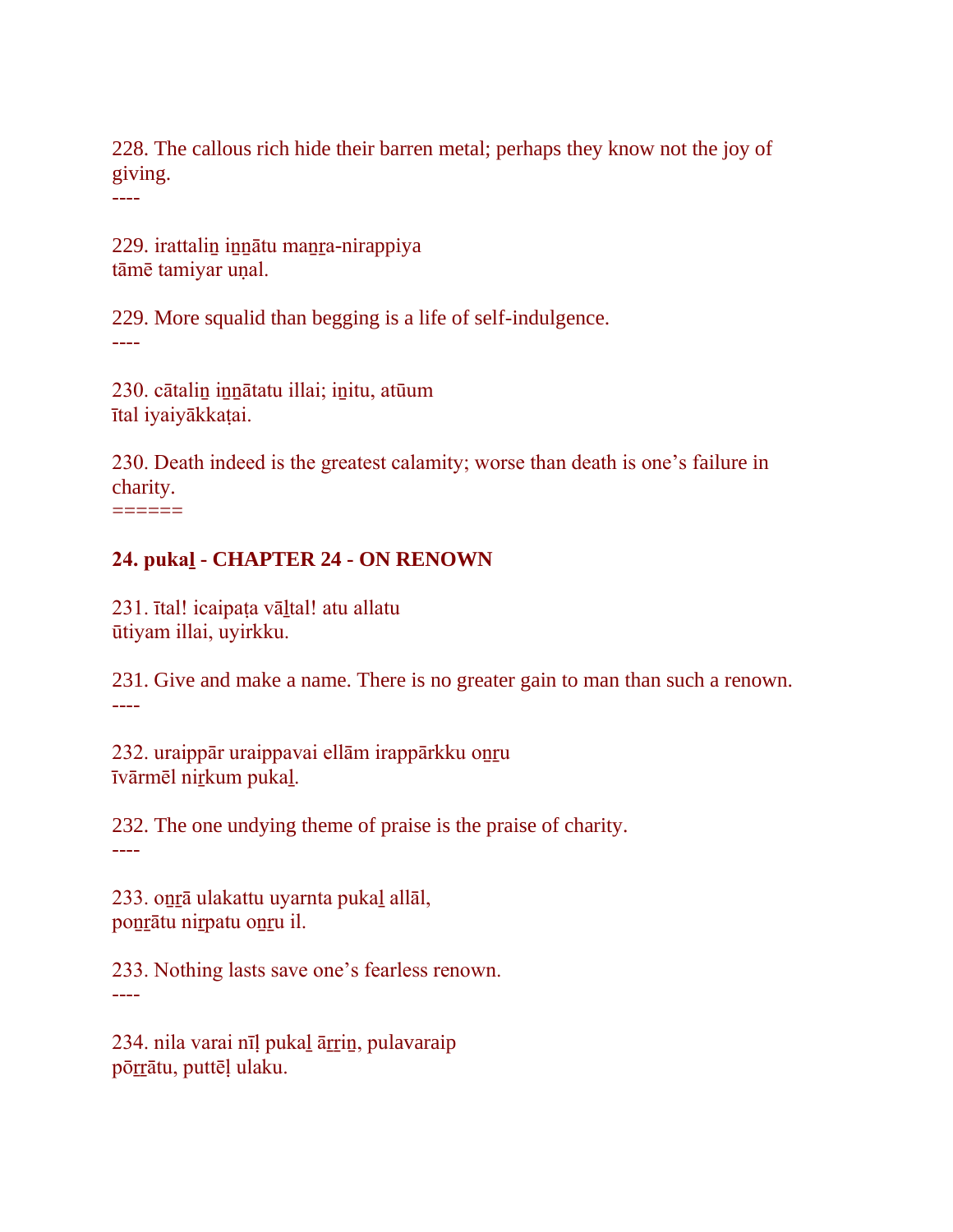234. The wise are not favoured of the gods; but the' renowned on earth are adored by them.

----

235. nattampōl kēṭum, uḷatākum cākkāṭum, vittakarkku allāl aritu.

235. Out of death and ruin the wise fashion things enduring. ----

236. tōṉṟiṉ, pukaḻoṭu tōṉṟuka! aḵtu ilār tōṉṟaliṉ tōṉṟāmai naṉṟu.

236. Let man be born to achieve renown. Let not the unrenowned see the light of day. ----

237. pukaḻpaṭa vāḻātār tam nōvār, tammai ikaḻvārai nōvatu evaṉ?.

237. Let the inglorious blame themselves. Let them not reproach others. ----

238. 'vacai' enpa, vaiyattārkku ellām-'icai' ennum eccam peṟāaviṭiṉ.

238. World's reproach befalls one who does not achieve lasting fame. ----

239. vacai ilā van payan kunrum-icai ilā yākkai poṟutta nilam.

239. In a land which bears the burden of the unrenowned even nature's bounty is on the wane.

----

240. vacai oḻiya vāḻvārē vāḻvār; icai oḻiya vālvārē vālātavar.

240. The unblemished truly live; the unrenowned merely exist.  $=$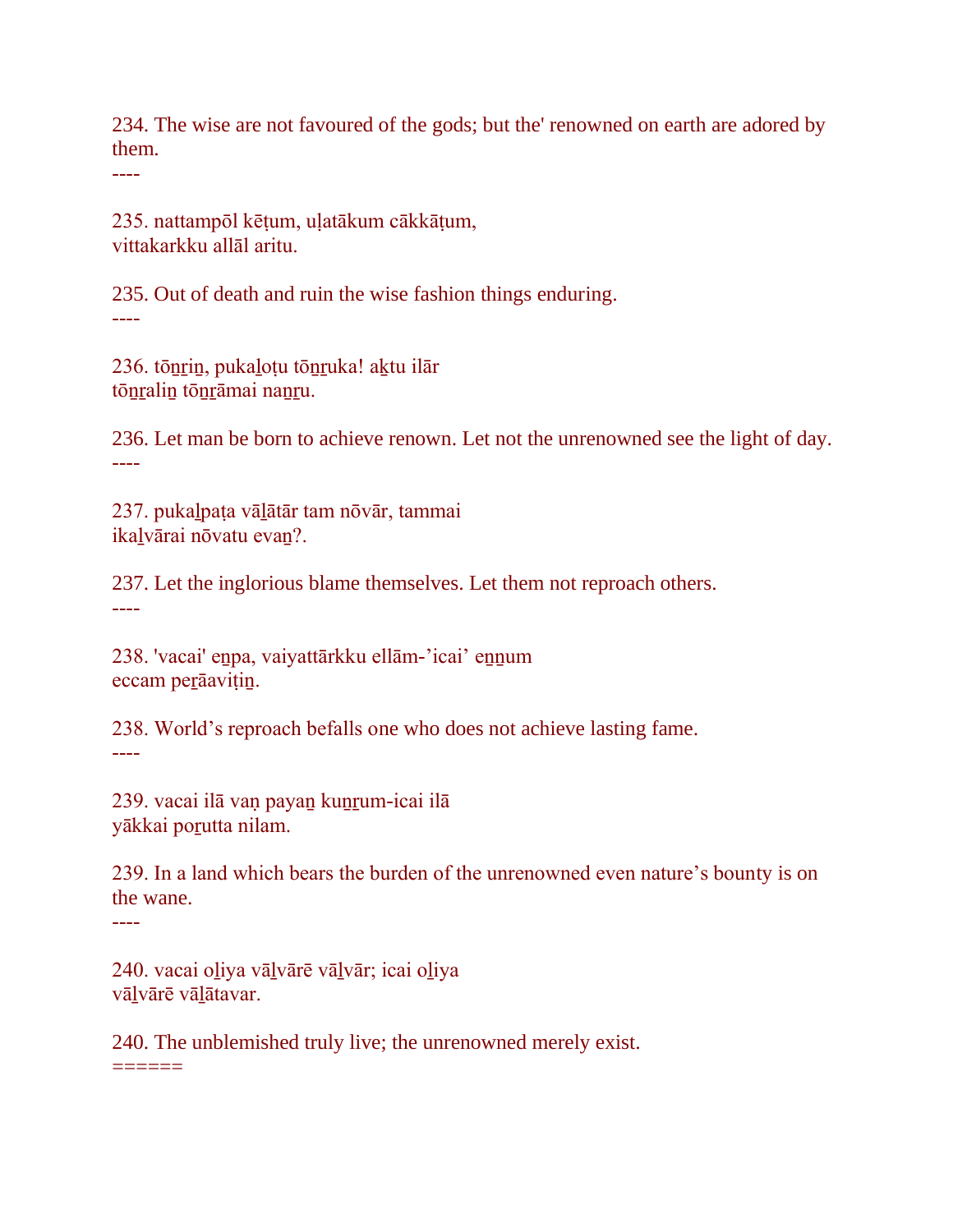**End of the Section on Domestic Life**

## **1.3. tuṟavaṟaviyal - III. ON RENUNCIATION 25. aruḷ uṭaimai - CHAPTER 25 — ON COMPASSION**

241. aruṭ celvam, celvattuḷ celvam; poruṭ celvam pūriyārkannum ula.

241. The crown of wealth is one's compassion; all other wealth is found even among meanest of men.

----

-----------

242. nal ārrāṇ nāṭi aruļ āļka! pal ārrāṇ tērinum aktē tunai.

242. Be compassionate; for compassion is the pivot of all tenets. ----

243. aruḷ cērnta neñciṉārkku illai-iruḷ cērnta iṉṉā ulakam pukal.

243. The compassionate know not hell. ----

244. 'maṉ uyir ōmpi, aruḷ āḷvāṟku il' eṉpa- 'tan uyir añcum vinai'.

244. Freedom from dread of sin is only for the compassionate that love all creation. ----

245. allal, aruḷ āḷvārkku illai; vaḷi vaḻaṅkum mallal mā ñālam kari.

245. The compassionate know not life's agonies; verily the wind-blown earth is witness to it.

----

246. 'poruḷ nīṅkip poccāntār' eṉpar-'aruḷ nīṅki allavai ceytu oḻukuvār'.

246. The cruel that delight in sin perhaps know not what awaits them.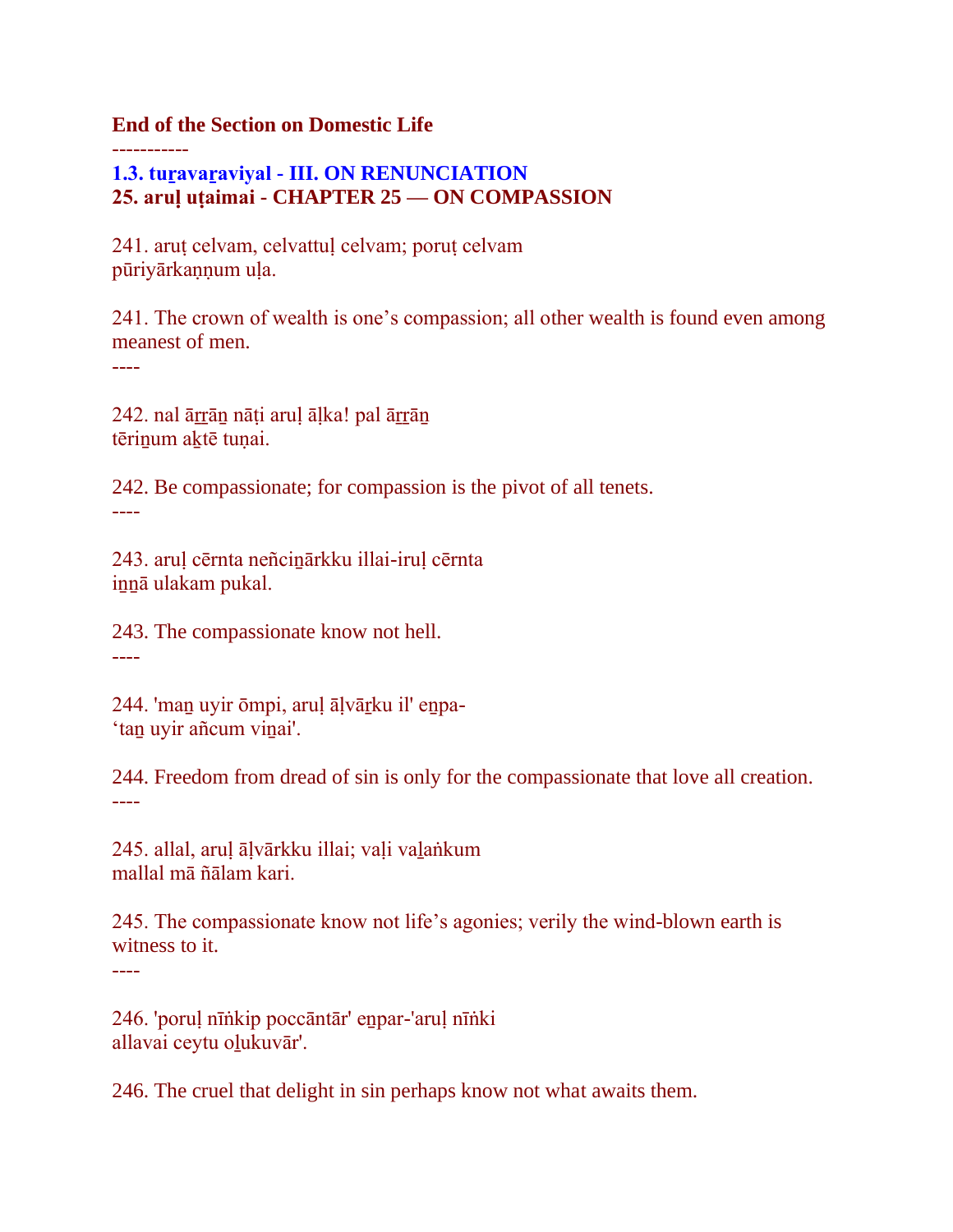247. aruḷ illārkku av ulakam illai-poruḷ illārkku iv ulakam illākiyāṅku.

----

----

247. Heaven is not for the unfeeling; earth is not for the indigent. ----

248. poruļ arrār pūppar orukāl; aruļ arrār arrār; marru ātal aritu.

248. Fortune may smile on the ruined; the un feeling are the unredeemed. ----

249. teruļātān meypporuļ kantarrāl-tērin, aruḷātāṉ ceyyum aṟam.

249. Behold the unfeeling seeking virtue; it is like ignorance seeing light.

250. valiyār muṉ taṉṉai niṉaikka-tāṉ taṉṉiṉ meliyārmēl cellum iṭattu.

250. Oppress not the weak; remember your fate in stronger hands.  $=$ 

## **26. pulāl maṟuttal - CHAPTER 26 — ON ABSTAINING FROM MEAT**

251. taṉ ūṉ perukkaṟkut tāṉ piṟitu ūṉ uṇpāṉ eṅnanam āḷum aruļ?.

251. He who fattens on the flesh of animals, can he ever understand the rule of love? ----

252. poruḷ āṭci pōṟṟātārkku illai; aruḷ āṭci āṅku illai, ūṉ tiṉpavarkku.

252. Wealth is not for the unwary. Compassion is not for the flesh-eater. ----

253. paṭai koṇṭār neñcam pōl naṉṟu ūkkātu-oṉṟaṉ utal cuvai untār manam.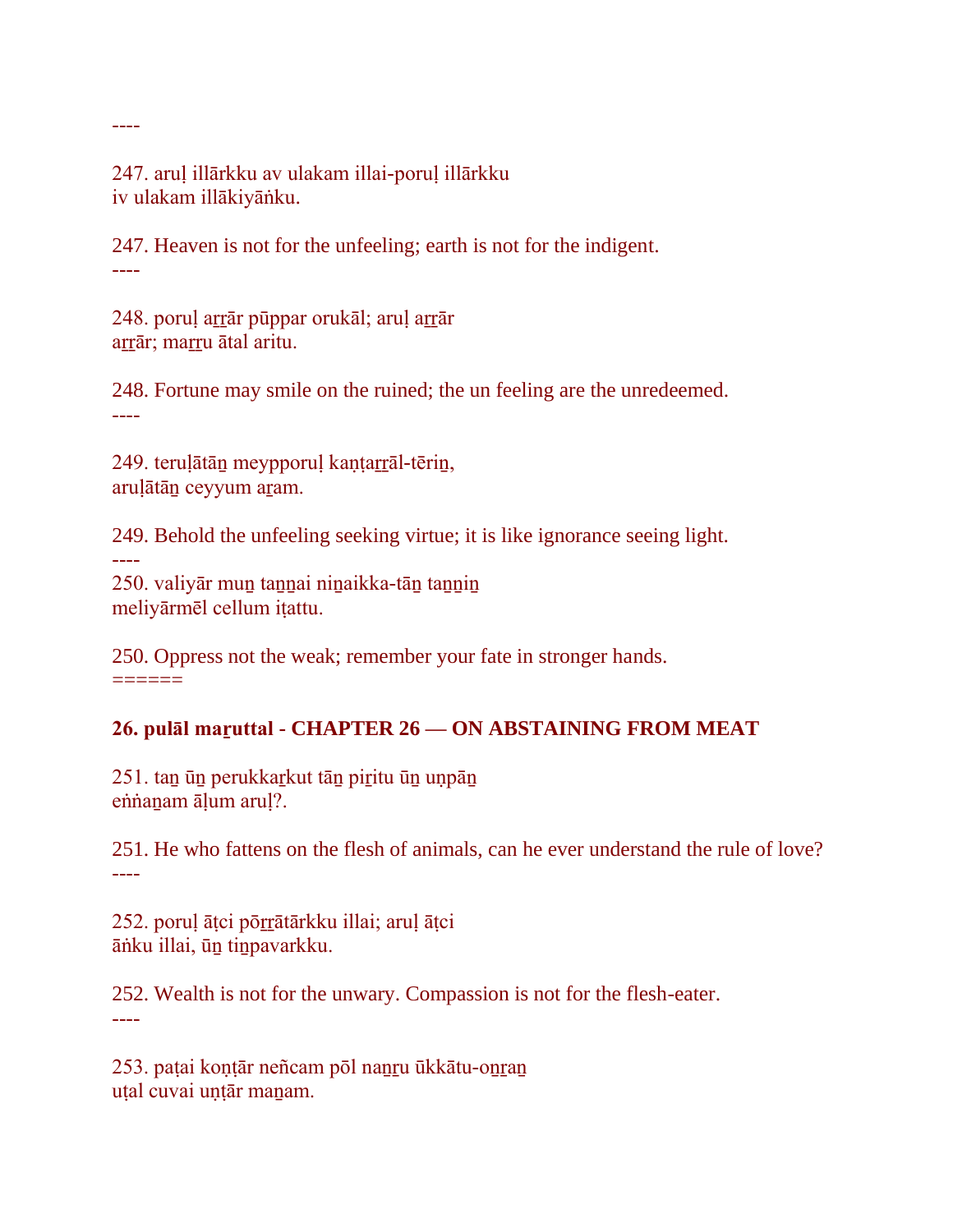253. The heart of a flesh-eater is devoid of love like that of the wielder of a deadly weapon.

----

254. 'aruḷ', allatu, yātu?' eṉiṉ,-kollāmai, kōṟal: poruḷ allatu, av ūṉ tiṉal.

254. What is compassion but refraining from killing; what is sin but eating flesh? ----

255. uṇṇāmai uḷḷatu uyirnilai; ūṉ uṇṇa, aṇṇāttal ceyyātu, aḷaṟu.

255. Will there be throb of life when there is flesh-eating? Will there be any escape from hell for the flesh-eater?

----

256. tiṉaṟporuṭṭāl kollātu ulaku eṉiṉ, yārum vilaip poruṭṭāl ūṉ taruvār il.

256. Would there be meat for sale, if men were not to kill animals for eating flesh? ----

257. uṇṇāmai vēṇṭum, pulāal-piṟitu oṉṟaṉ pun; atu unarvārp perin.

257. If one realises that meat is nothing but the wound of another creature, one refrains from eating it.

----

258. ceyiriṉ talaip pirinta kāṭciyār uṇṇār, uyiriṉ talaippirinta ūṉ.

258. Men of clear vision abstain from the flesh of a slaughtered animal. ----

259. avi corintu āyiram vēttalin, onran uyir cekuttu unnāmai nanru.

259. Far nobler than a thousand oblations on fire is an act of abstinence from flesh.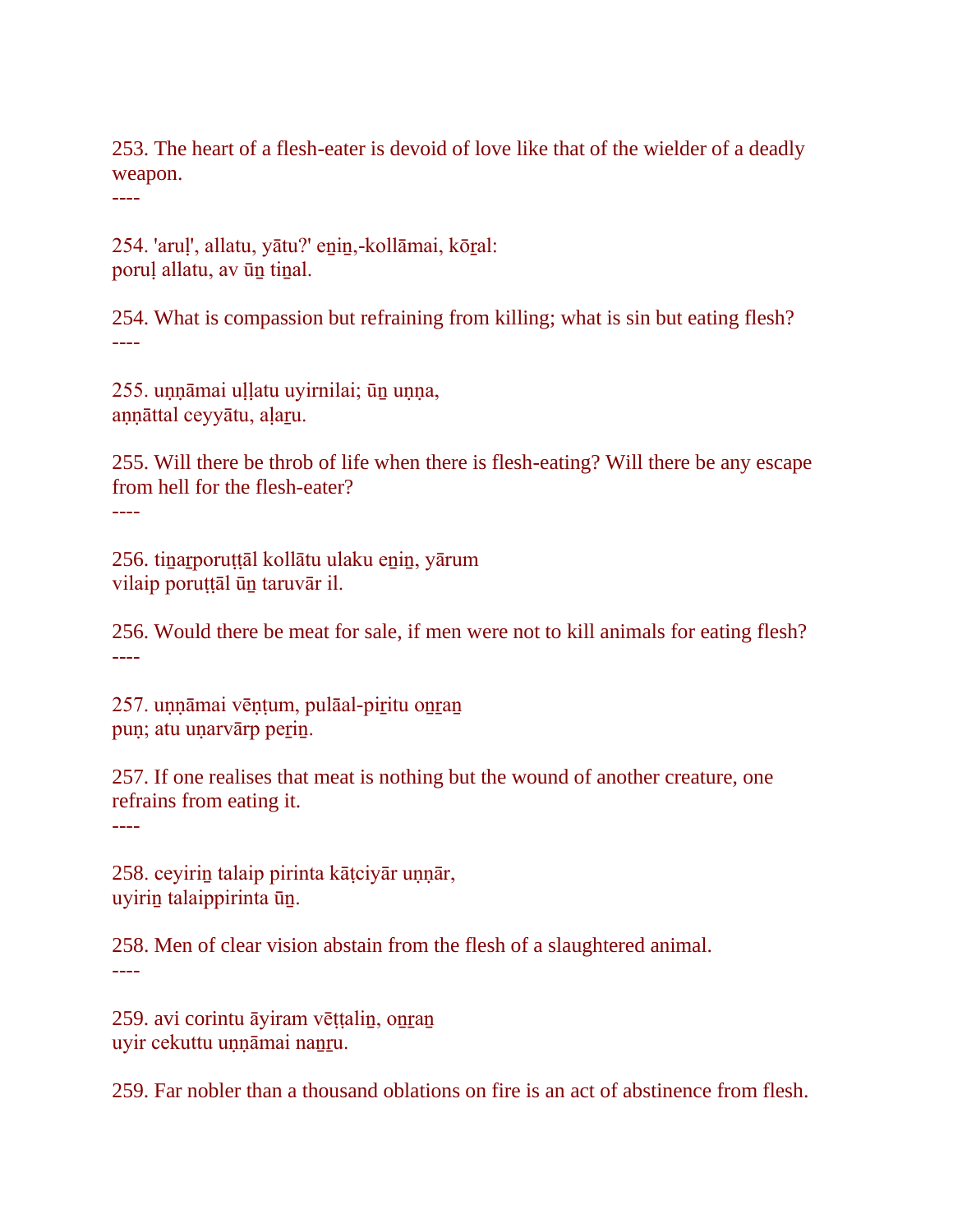260. kollān, pulālai maruttānaik kaikūppi, ellā uyirum toḻum.

----

260. The whole world folds its hands in prayer to one who kills not and abjures flesh.  $=$ 

### **27. tavam - CHAPTER 27 — ON PENANCE**

261. urra nōy nōnral, uyirkku urukaņ ceyyāmai, arrē-tavattirku uru.

261. The true form of penance is to put up with all pain and to abstain from injury. ----

262. tavamum tavam uṭaiyārkku ākum; avam, ataṉai aktu ilār mērkoļvatu.

262. Penance is possible only for the disciplined. Disgrace attends the undisciplined. ----

263. turantārkkut tuppuravu vēņți, marantārkolmarraiyavarkaļ, tavam!.

263. In their ministering to the needs of the ascetic, verily the householders have become oblivious of their penance. ----

264. oṉṉārt teṟalum, uvantārai ākkalum, eṇṇiṉ, tavattāṉ varum.

264. Penance, if it wills can mar its foe, or bless its friend. ----

265. vēṇṭiya vēṇṭiyāṅku eytalāṉ, cey tavam īṇṭu muyalappaṭum.

265. They persevere in penance; for through penance they achieve their desired goal. ----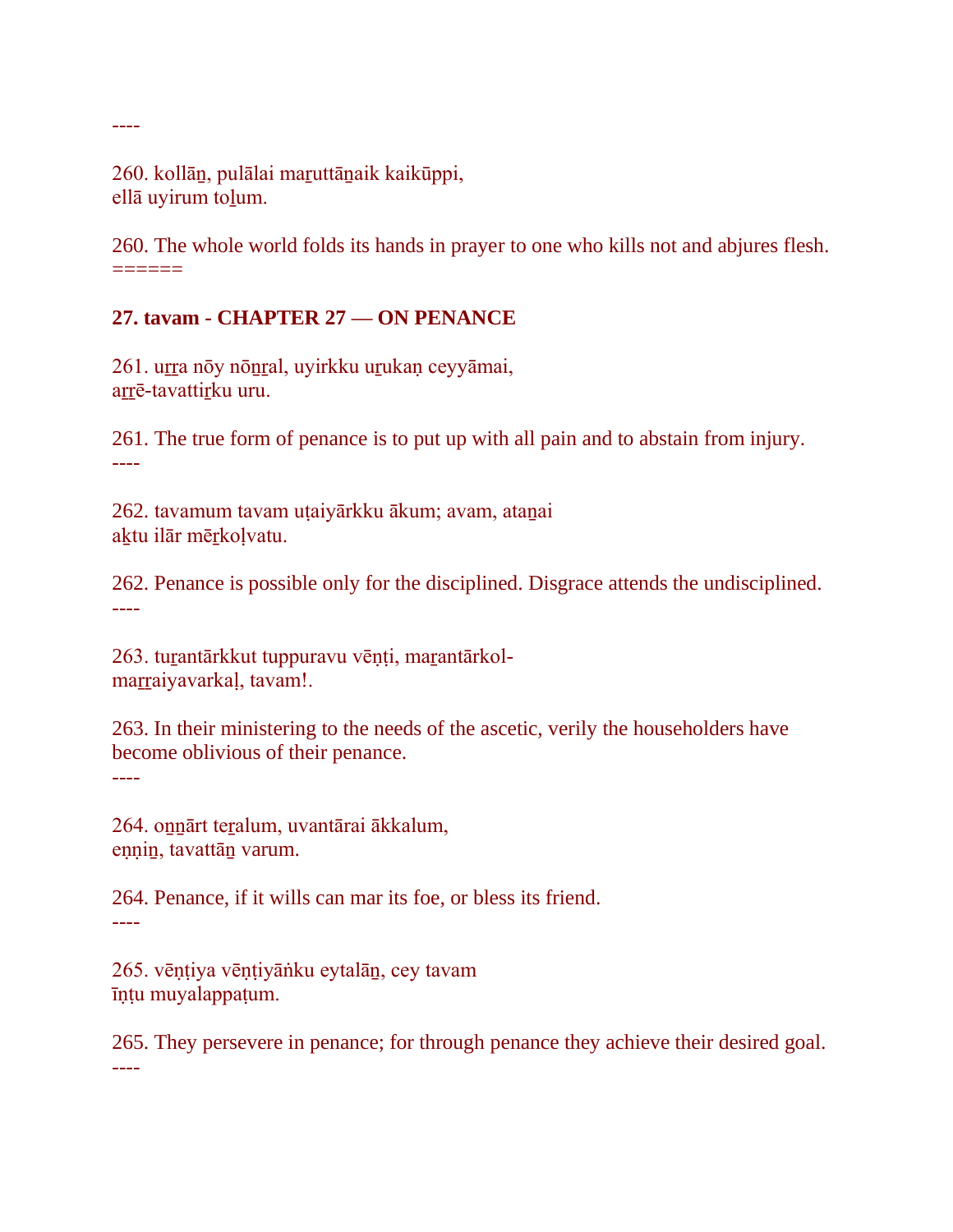266. tavam ceyvār tam karumam ceyvār; marru allār avam ceyvār, ācaiyuḷ paṭṭu.

266. To do penance is to be alive to one's duty; those enmeshed in desire come to ruin.

----

267. cuṭac cuṭarum poṉpōl oḷiviṭum-tuṉpam cutaccuta nōrkirpavarkku.

267. Gold shines all the more in fire; those who do penance become mellowed through suffering.

----

268. tan uyir tān arap perrānai ēnaiya maṉ uyir ellām toḻum.

268. The world worships one who has regained one's soul. ----

269. kūrram kutittalum kaikūtum-nōrralin āṟṟal talaippaṭṭavarkku.

269. Men at the height of their penance can triumph over even death. ----

270. ilar palar ākiya kāraṇam-nōṟpār cilar; palar nōlātavar.

270. Many are the indigent; for only a few practise penance. ======

## **28. kūṭā oḻukkam - CHAPTER 28— ON IMPROPER CONDUCT**

271. vañca maṉattāṉ paṭiṟṟu oḻukkam pūtaṅkaḷ aintum akattē nakum.

271. A man's five senses will laugh within at the false conduct of a deceitful mind. ----

272. vān uyar tōrram evan ceyyum-tan neñcam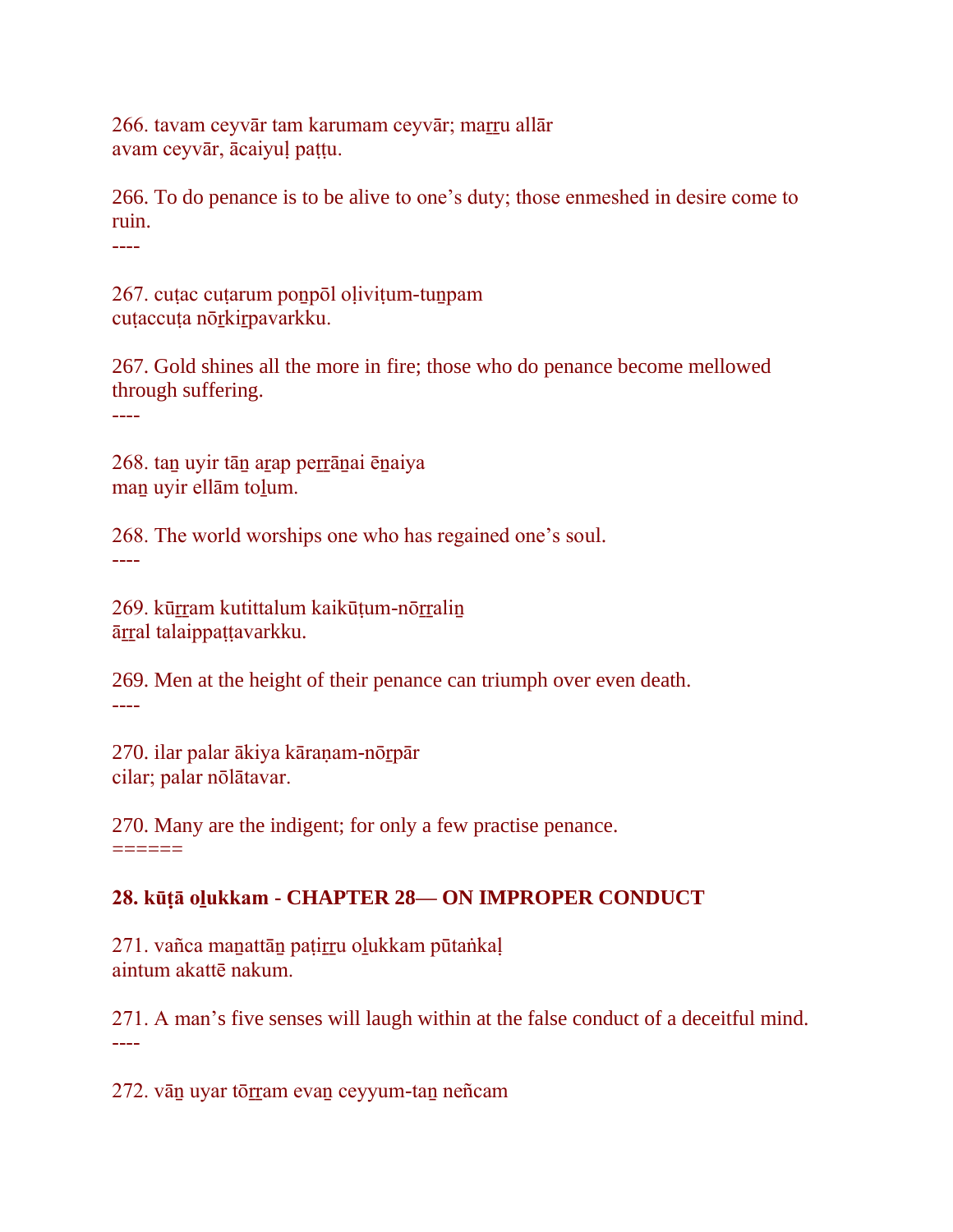tān ari kurrapațin?.

272. Of what avail is a man's saintly mien, if his mind is bent on evil? ----

273. vali il nilaimaiyān val uruvam perram puliyin tōl pōrttu mēyntarru.

273. The ascetic appearance of one who has no strength of will, is like that of an ox grazing in the guise of a tiger. ----

274. tavam maṟaintu, allavai ceytal-putalmaṟaintu vēṭṭuvan puļ cimilttarru.

274. Committing evil under the mask of holiness is like the hunter lying in wait for birds.

----

275. 'paṟṟu aṟṟēm' eṉpār paṭiṟṟu oḻukkam. 'eṟṟu! eṟṟu!' eṉṟu ētam palavum tarum.

275. The hypocrisy of one who professes asceticism lands one in endless troubles. ----

276. neñcin turavār, turantārpōl vañcittu, vālvārin vankanār il.

276. There is none so hardened in vice as one who though hollow at heart, wears the mask of saintliness.

----

277. puram kunri kantanaiyarēnum, akam kunri mūkkil kariyār uṭaittu.

277. This world contains (many) men who like the Kunri seed are fair of face but foul of heart.

----

278. maṉattatu mācu āka, māṇṭār nīr āṭi, maraintu olukum māntar palar.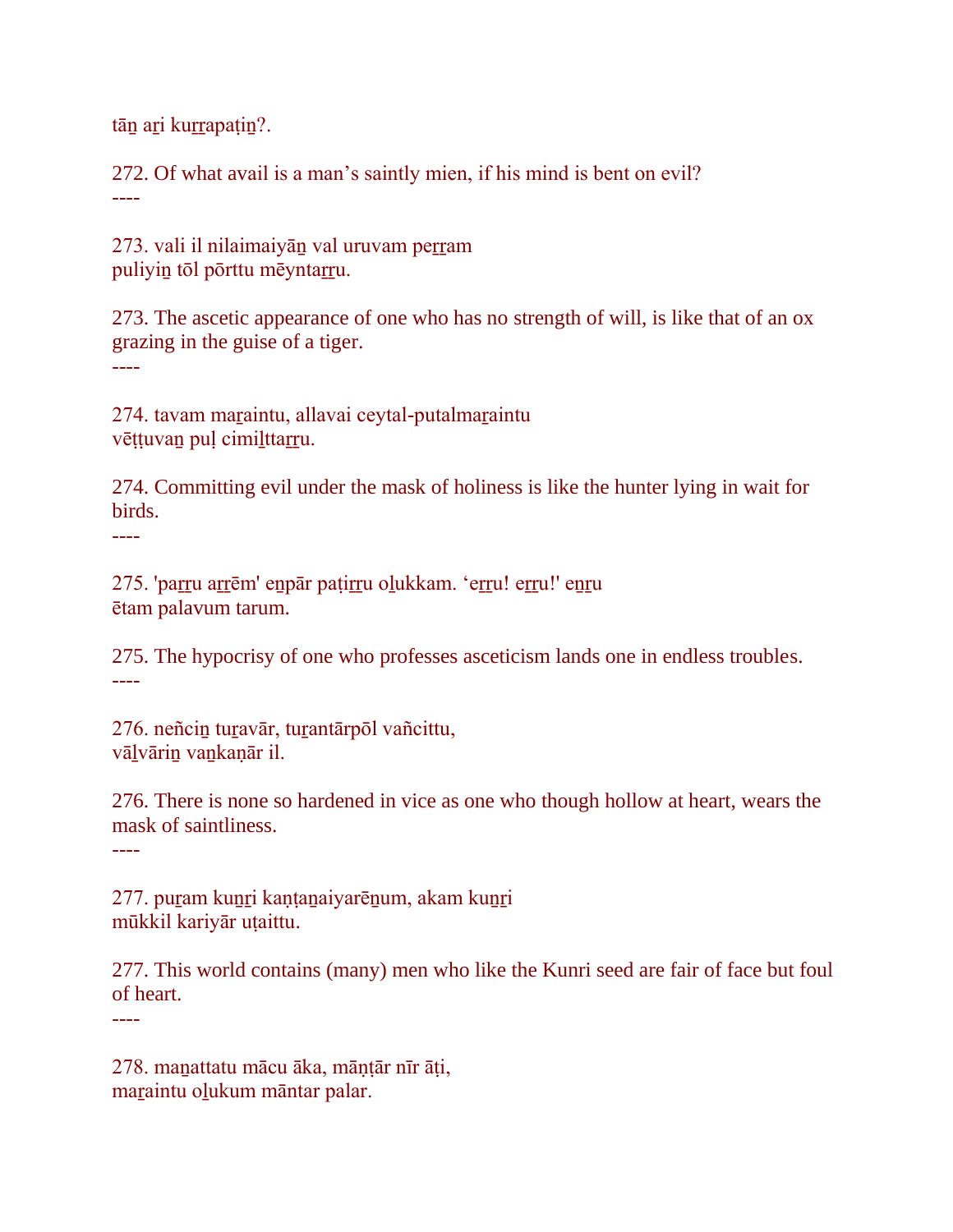278. There are many insincere men who frequent sacred waters to pass for holy men. ----

279. kaṇai koṭitu; yāḻ kōṭu cevvitu; āṅku aṉṉa vinaipatu pālāl koļal.

279. The arrow, though straight is deadly; the yāl though crooked is sweet. Let people be judged by their actions.

----

280. maḻittalum nīṭṭalum vēṇṭā- ulakam palittatu olittuvițin.

280. If persons abstain from deeds condemned by the world there is no need either for tonsure or for matted locks.

======

### **29. kaḷḷāmai - CHAPTER 29— ON NON-STEALING**

281. eḷḷāmai vēṇṭuvāṉ eṉpāṉ eṉaittu oṉṟum kaḷḷāmai kākka, taṉ neñcu!.

281. He who wants to command respect must guard his mind against robbing others. ----

282. uḷḷattāl uḷḷalum tītē; 'piṟaṉ poruḷaik kaḷḷattāl kaḷvēm' eṉal!.

282. It is a sin to lust for another's belongings. ----

283. kaḷaviṉāl ākiya ākkam, aḷavu iṟantu, āvatu pōla, keṭum.

283. Ill-gotten wealth however vast comes to nought. ----

284. kaļavinkaņ kanriya kātal viļaivinkaņ vīyā vilumam tarum.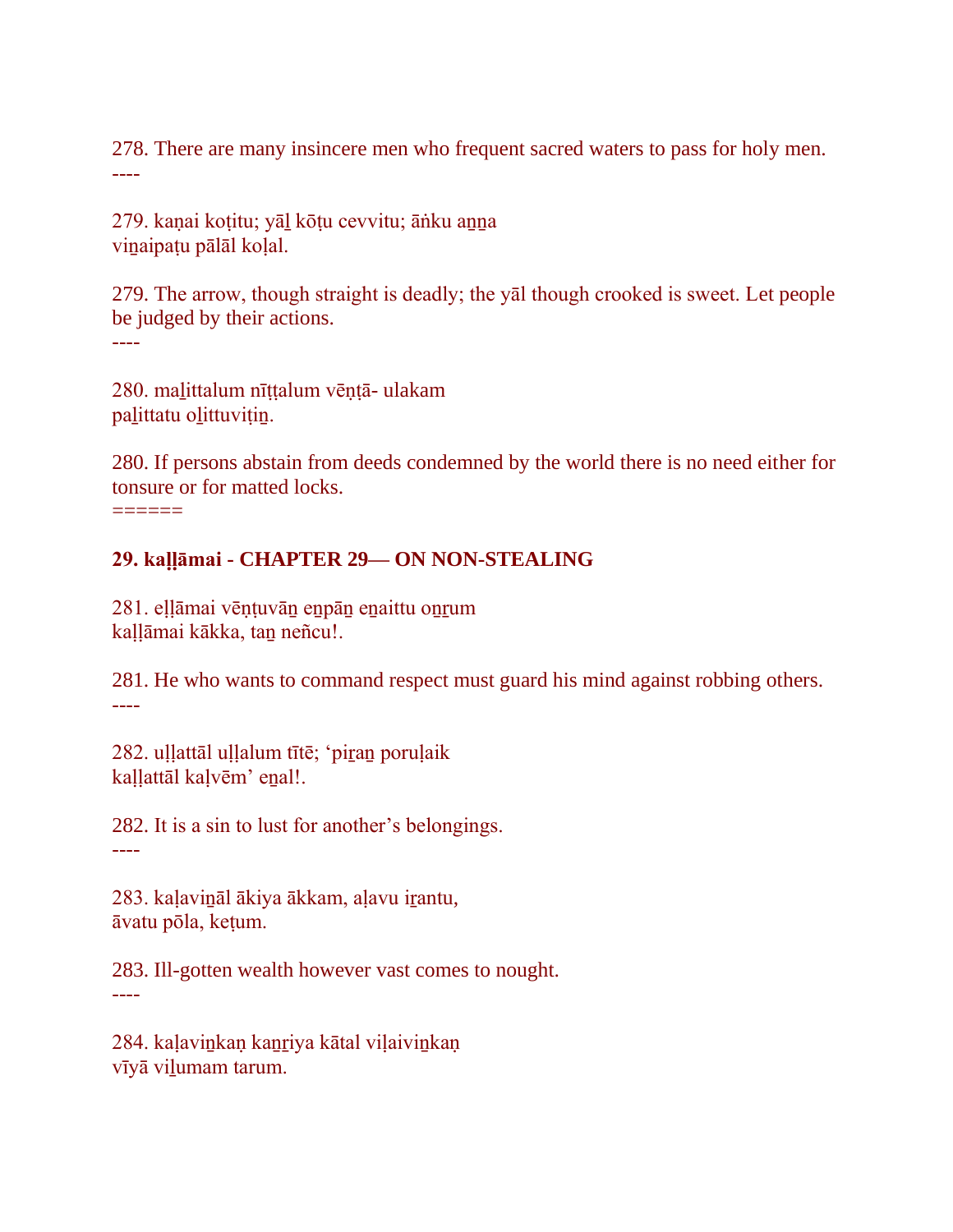284. Inordinate desire to steal brings in its train endless suffering. ----

285. aruḷ karuti aṉpuṭaiyar ātal poruḷ karutip poccāppup pārppārkaṇ il.

285. Can ever grace and love be found in one who exploits the unwary? ----

286. aḷaviṉkaṇ niṉṟu oḻukalāṟṟār-kaḷaviṉkaṇ kanriya kātalavar.

286. Those who have a burning desire to steal cannot walk in the path of virtue. ----

287. kaļavu ennum kār arivu āņmai aļavu ennum āṟṟal purintārkaṇ il.

287. The dark thought of stealing is absent in those who are alive to the value of life. ----

288. aḷavu aṟintār neñcattu aṟampōla, niṟkum, kaḷavu aṟintār neñcil karavu.

288. Virtue dwells in the person of known probity; deceit dwells in persons addicted to stealing.

----

289. aḷavu alla ceytu, āṅkē vīvar-kaḷavu alla marraiya tērrātavar.

289. Those who know nothing else than stealing will indulge in unrighteous acts and forthwith perish.

----

290. kaḷvārkkut taḷḷum, uyirnilai; kaḷḷārkkut taḷḷātu, puttēḷ ulaku.

290. Their very bodies fail the defrauding. The world of the gods fail not the upright.  $=$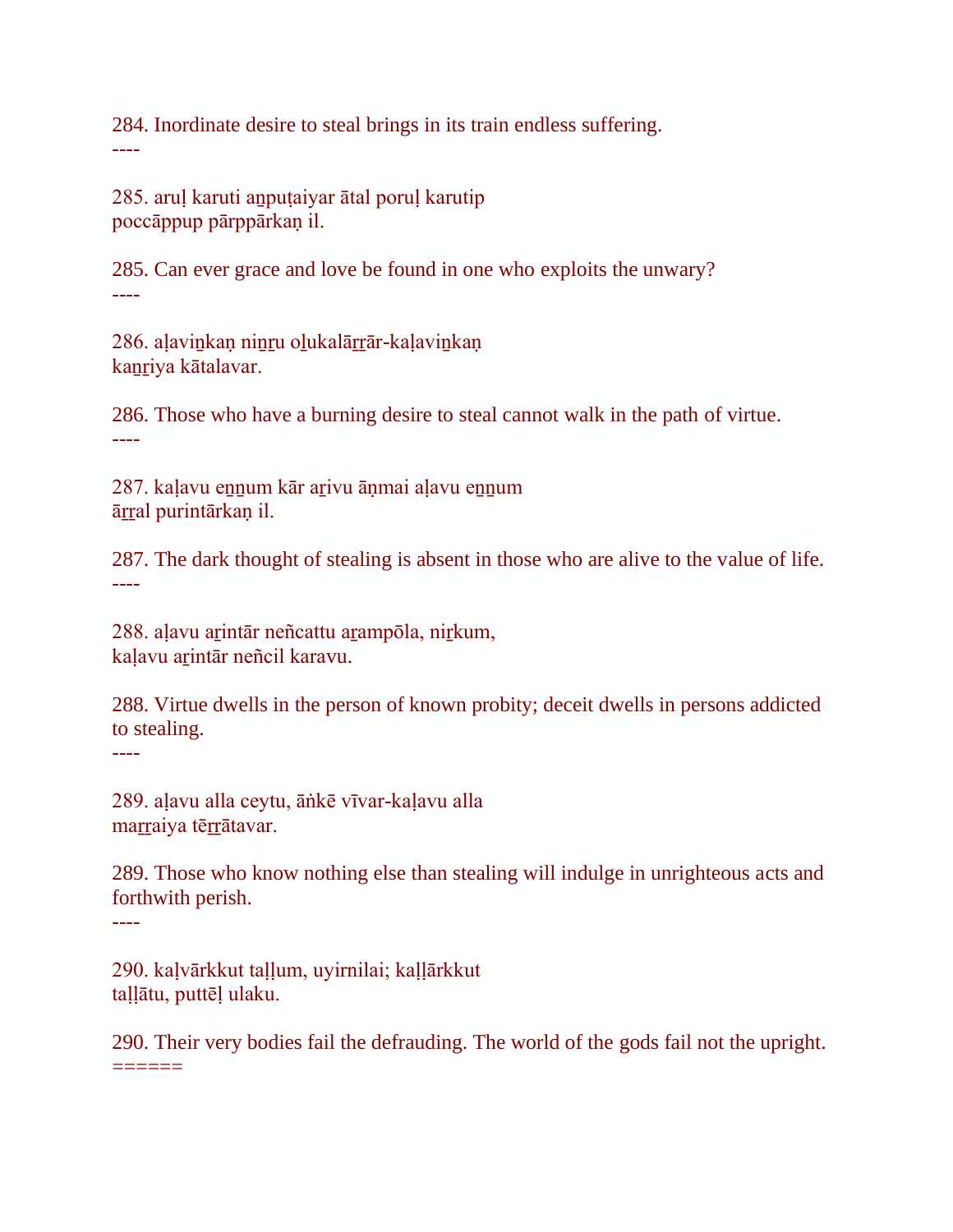#### **30. vāymai - CHAPTER 30— ON TRUTH**

291. 'vāymai enappaṭuvatu yātu?' enin, yātu onrum tīmai ilāta colal.

291. What is truth but unsullied utterance? ----

292. poymmaiyum vāymai iṭatta-purai tīrnta nanmai payakkum enin.

292. Even untruth has the stamp of truth, if it is free from harm. ----

293. taṉ neñcu aṟivatu poyyaṟka; poyttapiṉ, tan neñcē tannaic cuțum.

293. Let none utter a falsehood against his conscience lest it should torment him. ----

294. uḷḷattāl poyyātu oḻukiṉ, ulakattār uḷḷattuḷ ellām uḷaṉ.

294. One sits high in the hearts of all who is true to oneself. ----

295. maṉattoṭu vāymai moḻiyiṉ, tavattoṭu tāṉam ceyvāriṉ talai.

295. Far greater than a benefactor or an ascetic is one whose words come from the depths of truth.

----

296. poyyāmai aṉṉa pukaḻ illai; eyyāmai, ellā aramum tarum.

296. One's renown is rooted only in truth; it leads one easily to every other virtue. ----

297. poyyāmai poyyāmai āṟṟiṉ, aṟam piṟa ceyyāmai ceyyāmai nanru.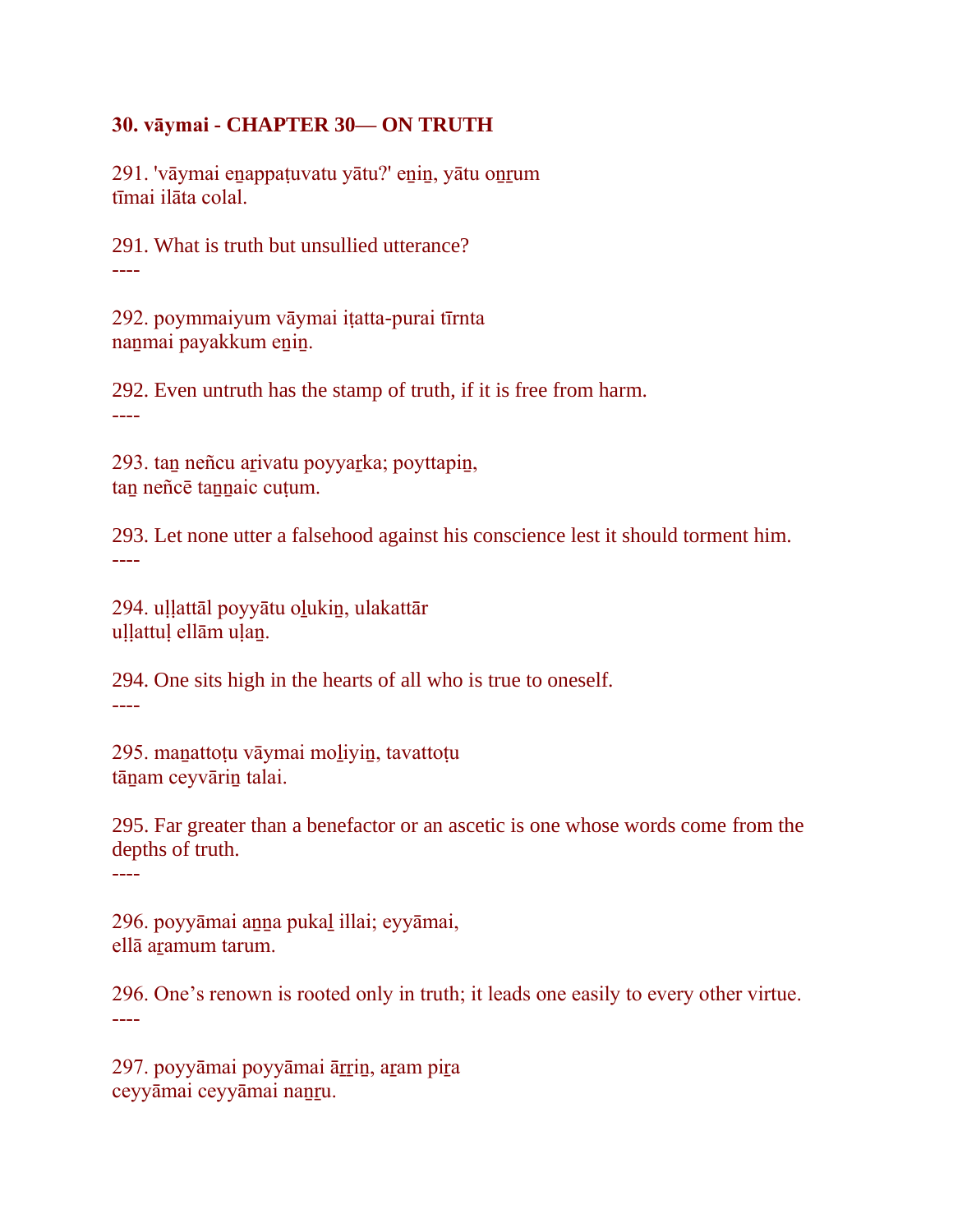297. Practise truth, you need not practise any other virtue. ----

298. puṟam tūymai nīrāl amaiyum;- akam tūymai vāymaiyāl kāṇappaṭum.

298. Water cleanses the body; truth cleanses the soul. ----

299. ellā viḷakkum viḷakku alla; cāṉṟōrkkup poyyā viḷakkē viḷakku.

299. All lamps are not lamps. To the great the lamp of truth is the lamp. ----

300. yām meyyāk kaṇṭavaṟṟuḷ, illai-eṉaittu oṉṟum vāymaiyiṉ nalla piṟa.

300. In all the scriptures we have read, there is no virtue greater than truth. ======

## **31. vekuḷāmai - CHAPTER 31— ON NOT GETTING ANGRY**

301. cel iṭattuk kāppāṉ ciṉam kāppāṉ; al iṭattu, kākkin en? kāvākkāl en?.

301. He who restrains his wrath where it can be vented shows real restraint. What does it matter whether one restrains it or not in an unavailing hour? ----

302. cellā iṭattuc ciṉam tītu; cel iṭattum, il, atanin tīya pira.

302. Anger is bad even where it is unavailing; but where it can be effectively exercised there is no worse evil.

----

303. maṟattal, vekuḷiyai yārmāṭṭum-tīya pirattal atanān varum.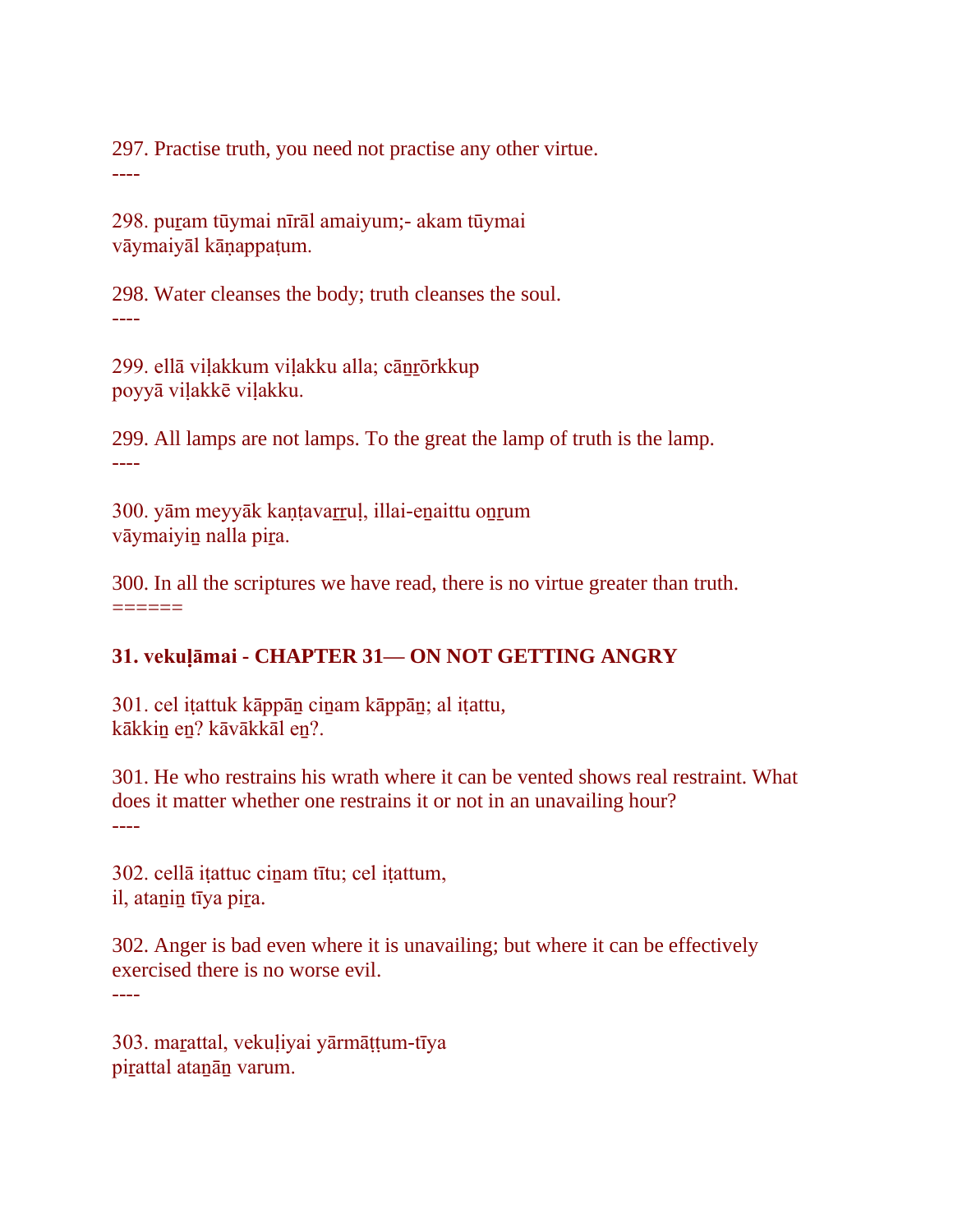303. Do not get angry with any one; for out of anger springs forth a host of evils. ----

304. nakaiyum uvakaiyum kollum cinattin pakaiyum uḷavō, piṟa?.

304. Is there any enemy other than anger that kills both joy and pleasure? ----

305. tannait tān kākkin, cinam kākka! kāvākkāl, taṉṉaiyē kollum, ciṉam.

305. If a man were to guard himself let him restrain anger. Otherwise anger gets the better of him.

----

306. ciṉam eṉṉum cērntāraikkolli iṉam eṉṉum ēmap puṇaiyaic cuṭum.

306. Anger destroys even one's kindred who is the canoe of his life. ----

307. ciṉattaip poruḷ eṉṟu koṇṭavaṉ kēṭu nilattu araintān kai pilaiyātarru.

307. The ruin of one who nourishes wrath is as certain as the injury to one's hands when beat on the ground.

----

----

308. iṇar eri tōyvaṉṉa iṉṉā ceyiṉum, puṇariṉ vekuḷāmai naṉṟu.

308. It is better you show no wrath even against one who inflicts on you harm scorching you like a thousand-tongued flame. ----

309. ulliya ellām utan eytum-ullattāl uļļān vekuļi enin.

309. Banish anger from your mind; you get all that you long for.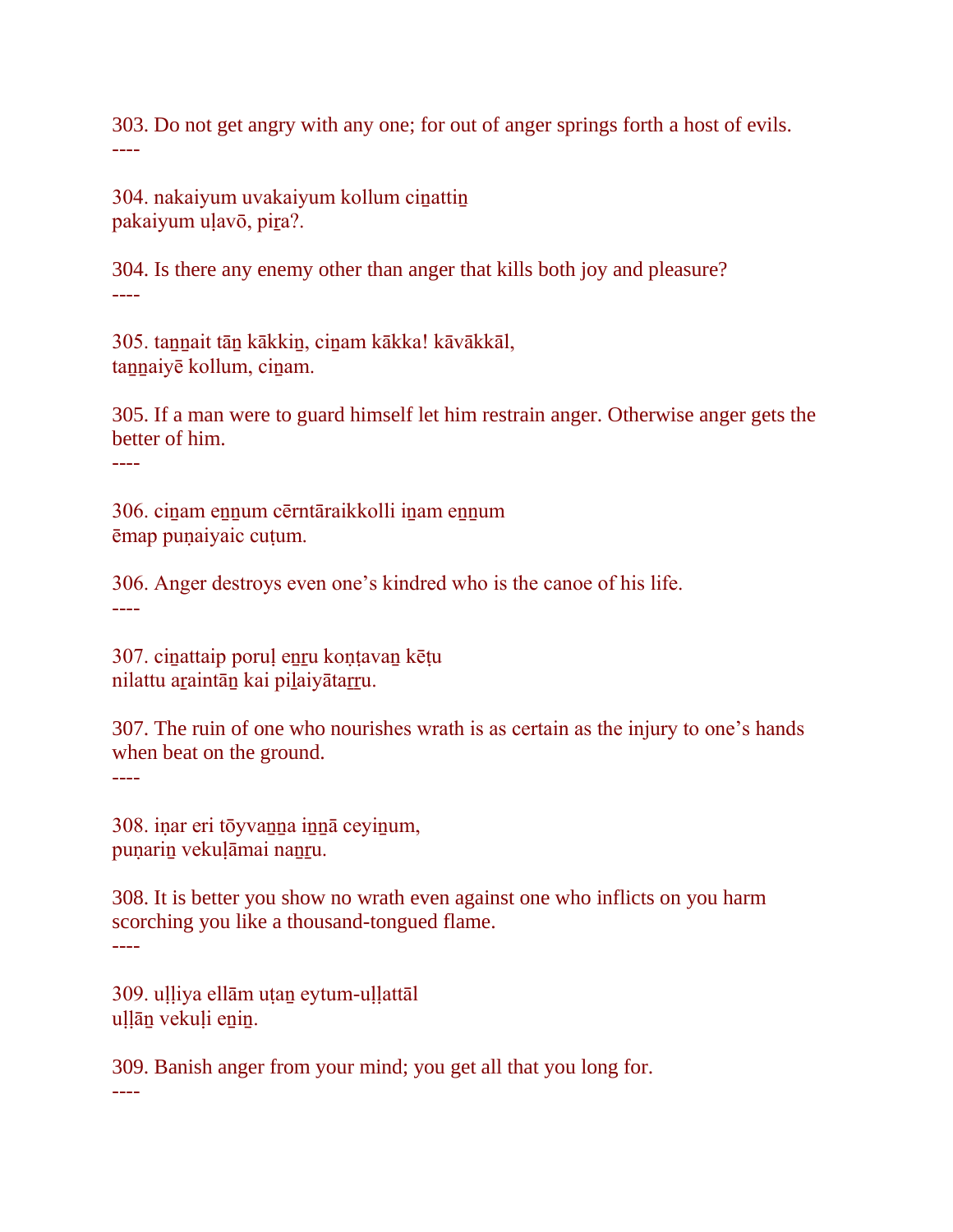310. irantār irantār anaiyar; cinattait turantār turantār tunai.

310. Men given to wrath are one with the devil; Men free from it are one with the immortals.

======

## **32. iṉṉā ceyyāmai - CHAPTER 32— ON NOT DOING EVIL**

311. ciṟappu īṉum celvam peṟiṉum, piṟarkku iṉṉā ceyyāmai mācu aṟṟār kōḷ.

311. It is the nature of the spotless not to inflict suffering on others, though by it they may get wealth and renown. ----

312. kaṟuttu iṉṉā ceyta akkaṇṇum, maṟuttu iṉṉā ceyyāmai mācu arrār kōļ.

312. It is the nature of the stainless not to resist evil. ----

313. ceyyāmal ceṟṟārkkum iṉṉāta ceytapiṉ, uyyā viḻumam tarum.

313. Even our vengeance for a wanton injury results in our own unbearable sorrow. ----

314. iṉṉā ceytārai oṟuttal avar nāṇa nal nayam ceytu, viṭal.

314. The noblest revenge is to put the foe to the blush by our acts of kindness. ----

315. arivinān ākuvatu untō-piritin nōy tam nōypōl pōrrākkatai?.

315. What profiteth one's reason, if one does not feel others' sufferings as his own and guard against them?

----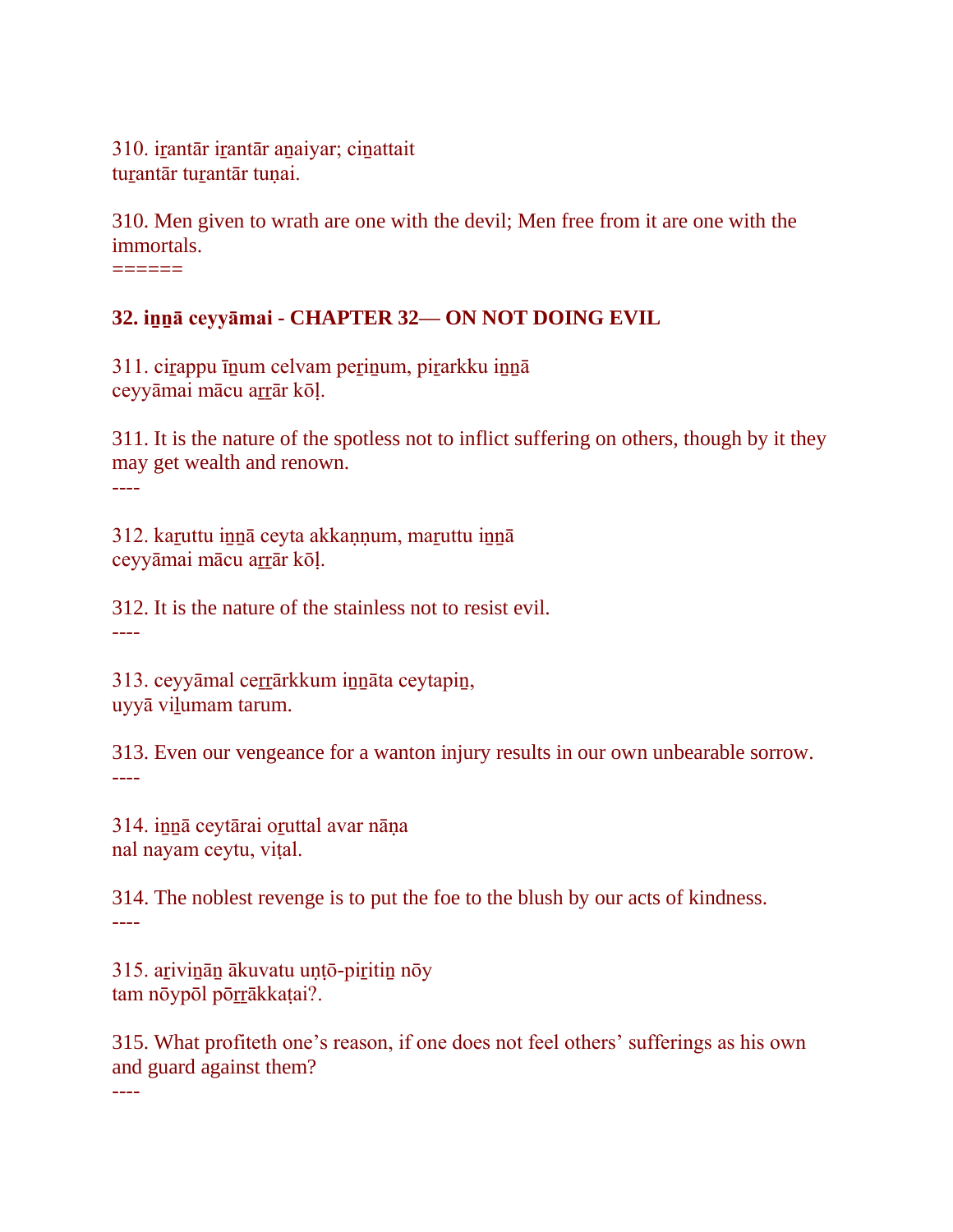316. innā enat tān unarntavai, tunnāmai vēntum, pirankaņ ceyal.

316. Avoid all that causes pain to others. ----

317. eṉaittāṉum, eññāṉṟum, yārkkum, maṉattāṉ ām māṇā ceyyāmai talai.

317. It is the supremest virtue not to commit at any time even slight injury to others. ----

318. taṉ uyirkku iṉṉāmai tāṉ aṟivāṉ, eṉkolō, man uyirkku innā ceyal?.

318. How is it a man inflicts injury upon others knowing how painful it would be to himself?

----

319. piṟarkku iṉṉā muṟpakal ceyyiṉ, tamakku iṉṉā piṟpakal tāmē varum.

319. As the night follows day, evil that we do recoils on us. ----

320. nōy ellām nōy ceytār mēlavām; nōy ceyyār, nōy iṉmai vēṇṭupavar.

320. All sufferings befall those who inflict harm on others. Those who desire immunity from suffering never commit injury. ======

## **33. kollāmai - CHAPTER 33— NOT KILLING**

321. 'aṟaviṉai yātu?' eṉiṉ, kollāmai; kōṟal pira vinai ellām tarum.

321. If you ask what is the sum total of virtues, it is non-killing; killing begets sin. ----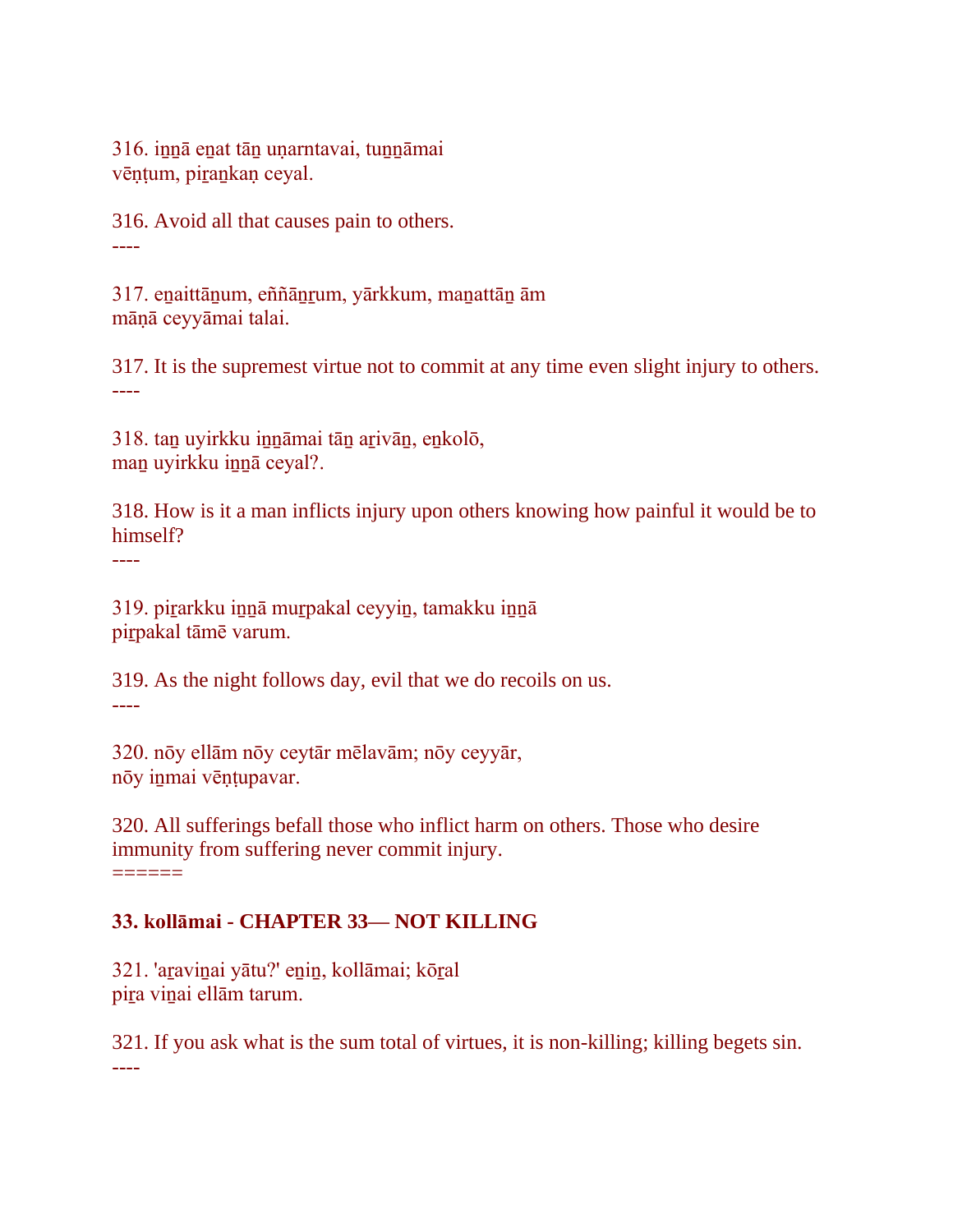322. pakuttu uṇṭu, pal uyir ōmputal nūlōr tokuttavarrul ellām talai.

322. All the scriptures emphasise the virtue of hospitality and the creed of nonviolence.

----

323. onrāka nallatu kollāmai; marru atan pincārap poyyāmai nanru.

323. The crown of all virtues is non-violence. Next comes non-lying. ----

324. 'nallāṟu eṉappaṭuvatu yātu?' eṉiṉ, yātu oṉṟum kollāmai cūļum neri.

324. The path of rectitude is the path of non-violence. ----

325. nilai añci nīttāruḷ ellām, kolai añcik kollāmai cūḻvāṉ, talai.

325. Far greater than an ascetic who renounces the fleeting world is the follower of non-violence.

----

326. kollāmai mēṟkoṇṭu oḻukuvāṉ vāḻnāḷmēl cellātu, uyir unnum kūrru.

326. Yama, the Destroyer of life, never invades the realm where non-violence prevails.

----

327. taṉ uyir nīppiṉum ceyyaṟka-tāṉ piṟitu iṉ uyir nīkkum viṉai.

327. Do not commit any act of violence though your life is in peril. ----

328. naṉṟu ākum ākkam peritu eṉiṉum, cāṉṟōrkkuk konru ākum ākkam katai.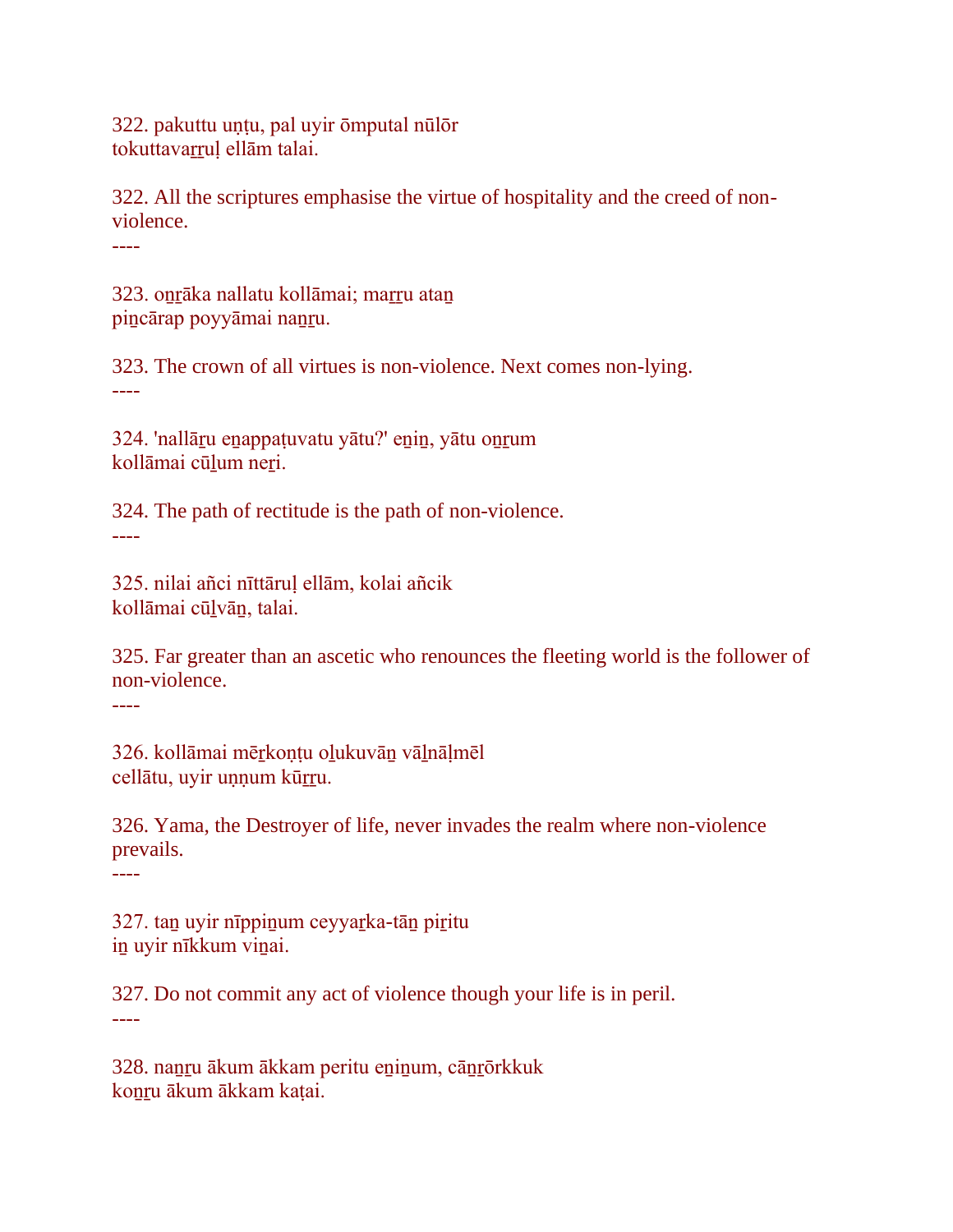328. The truly great scorn the riches acquired through slaughter. ----

329. kolai viṉaiyar ākiya mākkaḷ pulai viṉaiyar, punmai terivār akattu.

329. In the eyes of the discerning, men given to slaughter are but churls. ----

330. 'uyir uṭampiṉ nīkkiyār' eṉpa-'ceyir uṭampiṉ cellāt tī vāḻkkaiyavar'.

330. Behold the Lazarus, he is guilty of acts of violence in his former birth.  $=$ 

## **34. nilaiyāmai - CHAPTER 34— INSTABILITY**

331. nillātavarrai nilaiyina enru unarum pullaṟivu āṇmai kaṭai.

331. It is contemptible folly to mistake the unstable for the stable. ----

332. kūttāṭṭu avaikkuḻāttaṟṟē, peruñ celvam; pōkkum, atu vilintarru.

332. The flow of fortune is like the gathering of a crowd at a concert; its ebb is like the melting of the crowd at its close.

----

333. arkā iyalpirruc celvam; atu perrāl, arkupa āṅkē ceyal.

333. Fortune is fickle; if you come by it delay not; put it to proper use. ----

334. nāḷ eṉa oṉṟupōl kāṭṭi, uyir, īrum vāļatu-uṇarvārp perin.

334. Time seems all laughter; but to the discerning it is a saw sawing away the life of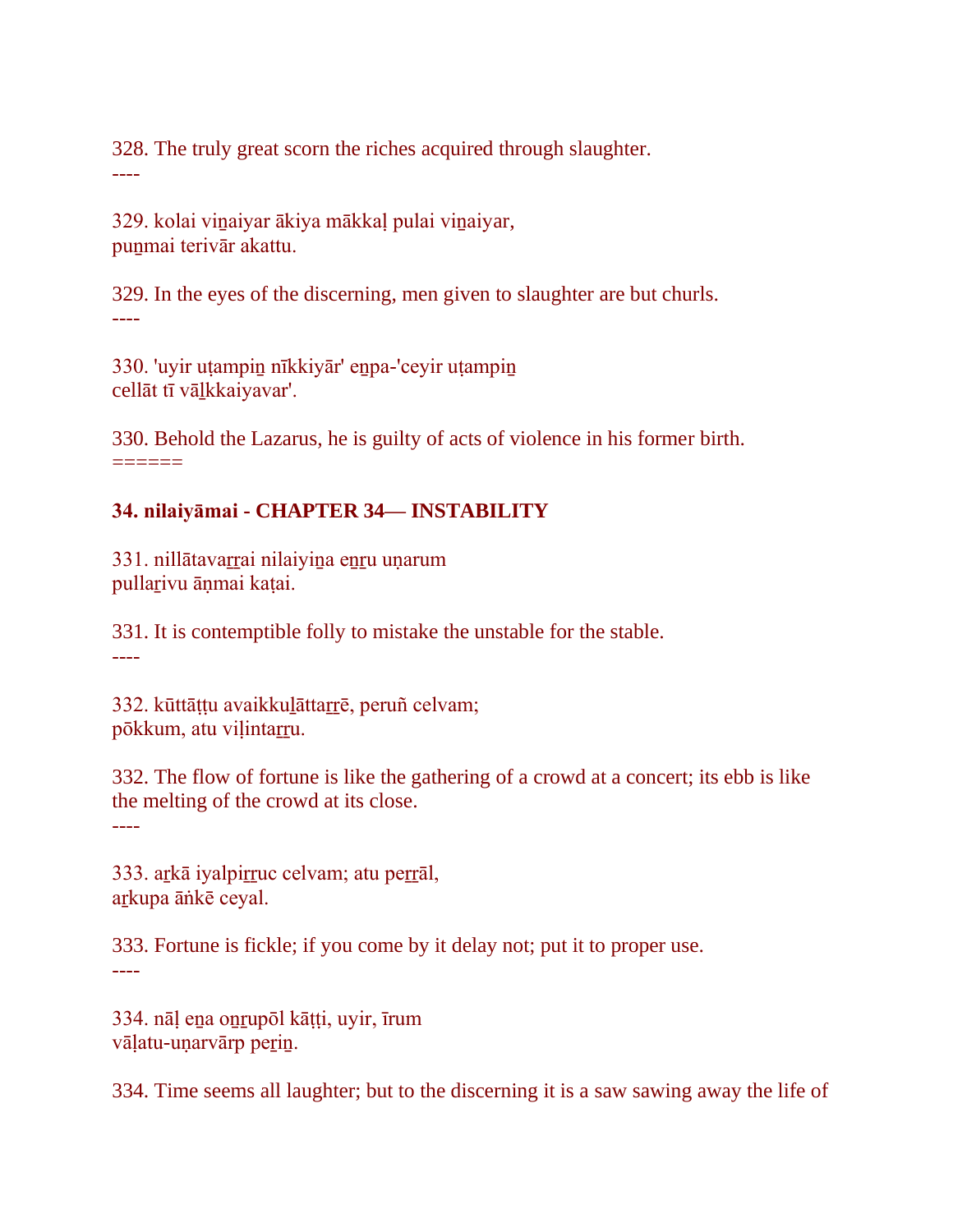men.

----

335. nāc ceṟṟu, vikkuḷ mēlvārāmuṉ, nal viṉai mēṟceṉṟu ceyyappaṭum.

335. Before hiccough arises and before the tongue is paralysed, do good that leads to salvation. ----

336. 'nerunal uḷaṉ, oruvaṉ; iṉṟu illai!' eṉṉum perumai uṭaittu, iv ulaku.

336. Yesterday he was but to-day he is not; this is the glory of the earth. ----

337. oru poḻutum vāḻvatu aṟiyār, karutupakōṭiyum alla, pala.

337. One is not sure what awaits him the next moment; but he becomes a prey to a thousand and one thoughts.

----

338. kuṭampai taṉittu oḻiyap puḷ paṟantaṟṟēuṭampoṭu uyiriṭai naṭpu.

338. The attachment of life to the body is like that of a full-fledged bird flying from its broken shell.

----

----

339. uṟaṅkuvatu pōlum, cākkāṭu; uṟaṅki vilippatu pōlum, pirappu.

339. Death is like sleep, birth is that awakening from sleep.

340. pukkil amaintiṉṟukollō-uṭampiṉuḷ tuccil irunta uyirkku!.

340. Why should the soul seek a temporary shelter in the perishable body? Is there not a durable habitation for it?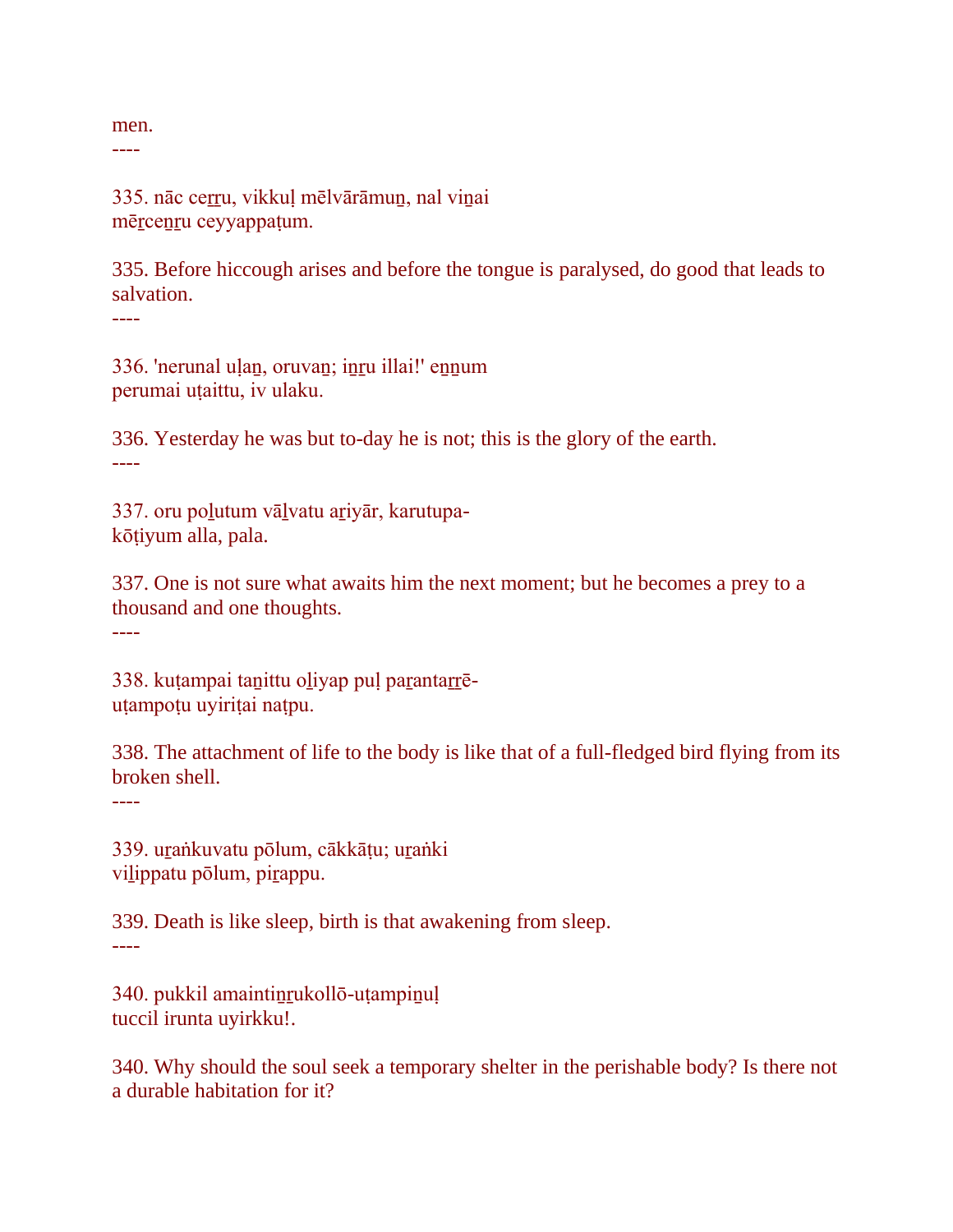### **35. tuṟavu - CHAPTER 35— RENUNCIATION**

341. yātaṉiṉ yātaṉiṉ nīṅkiyāṉ, nōtal atanin atanin ilan.

======

341. A man does not suffer pain from whatever things he has renounced. ----

342. vēṇṭiṉ, uṇṭākat tuṟakka; tuṟantapiṉ, īṇṭu iyaṟpāla pala.

342. There is endless joy in early renunciation. ----

343. aṭal vēṇṭum, aintaṉ pulattai; viṭal vēṇṭum, vēṇṭiya ellām oruṅku.

343. Subdue your senses and give up all your longings. ----

344. iyalpu ākum, noz irku onru inmai; uṭaimai mayal ākum, marrum peyarttu.

344. Renunciation is the mark of asceticism. Any clinging leads to one's delusion. ----

345. marrum toṭarppāṭu evankol? pirappu arukkal urrārkku utampum mikai.

345. Why talk of other attachments; even our body is a hindrance. ----

346. 'yāṉ', 'eṉatu', eṉṉum cerukku aṟuppāṉ vāṉōrkku uyarnta ulakam pukum.

346. He enters the abode of the gods who lays the axe at 'I' and 'mine.' ----

347. parri vițāa, ițumpaikaļ-parrinaip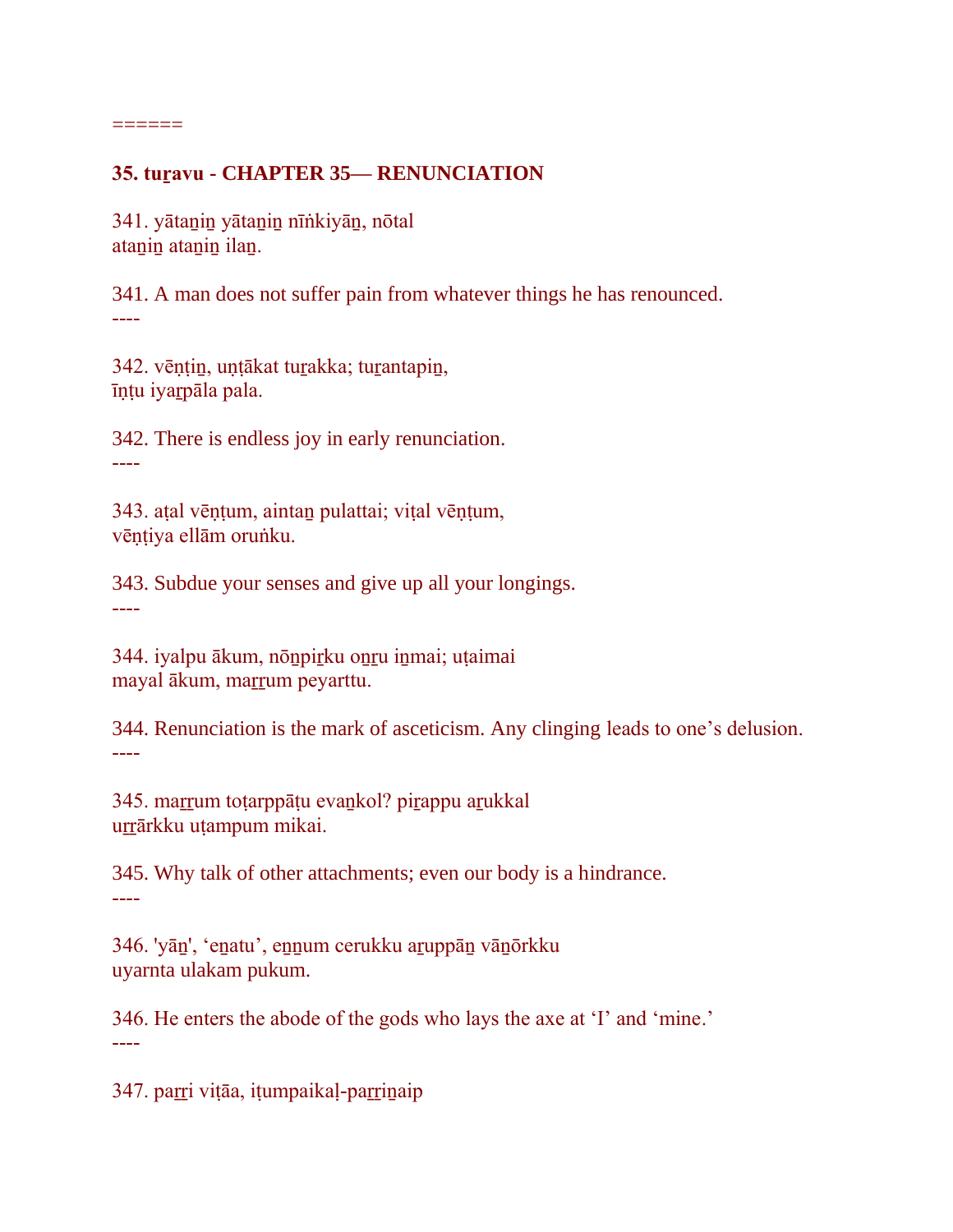parri, vițāatavarkku.

347. Sufferings seize men of desire.

----

348. talaippaṭṭār, tīrat turantār; mayaṅki valaippattār, marraiyavar.

348. Salvation is for one of renunciation; others get entangled in endless births and deaths.

----

349. parru arrakaņņē pirappu arukkum; marrum nilaiyāmai kāṇappaṭum.

349. Cut off all attachments; you cut off the tangle of life; otherwise you are caught. ----

350. parruka, parru arrān parrinai! ap parraip parruka, parru vițarku!.

350. Cling fast to Him who is free from all desire. Seek Him for your freedom, from attachment.

======

#### **36. mey uṇartal - CHAPTER 36— TRUE KNOWLEDGE**

351. poruḷ allavaṟṟaip poruḷ eṉṟu uṇarum maruḷāṉ ām, māṇāp piṟappu.

351. Out of ignorance which mistakes things unreal for things real springs the wretched cycle of births.

----

352. iruḷ nīṅki iṉpam payakkum-maruḷ nīṅki mācu aṟu kāṭciyavarkku.

352. Men of pure vision are led from darkness to light. ----

353. aiyattiṉ nīṅkit teḷintārkku vaiyattiṉ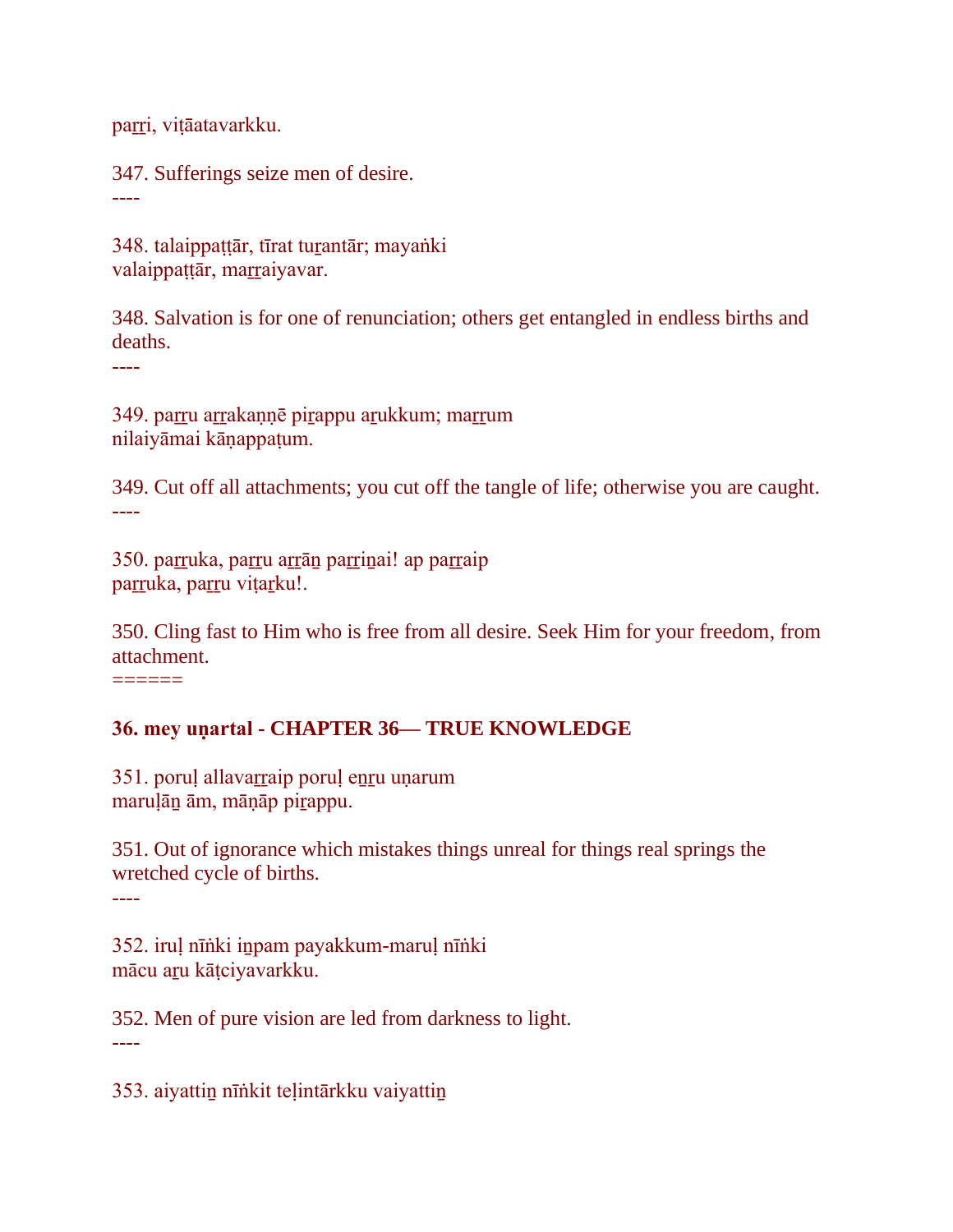vāṉam naṇiyatu uṭaittu.

353. To men of unclouded wisdom heaven is nearer than earth. ----

354. aiunarvu eytiyak kannum payam inrēmey uṇarvu illātavarkku.

354. What profits one's perfect senses if one is not endowed with true knowledge. ----

355. ep poruḷ et taṉmaittuāyiṉum, ap poruḷ meypporuḷ kāṇpatu aṟivu.

355. To track all things to their subtlest retreats is true knowledge. ----

356. kaṟṟu īṇṭu meypporuḷ kaṇṭār talaippaṭuvar, marru īntu vārā neri.

356. Those who have learnt the truth never enter back to this world. ----

357. ōrttu uḷḷam uḷḷatu uṇariṉ oru talaiyā, pērttu uḷḷavēṇṭā piṟappu.

357. There is no fear of one's re-birth if one seeks and finds the truth. ----

358. piṟappu eṉṉum pētaimai nīṅka, ciṟappu eṉṉum cemporuḷ kāṇpatu aṟivu.

358. Seek the truth to remove delusion; that is wisdom. ----

359. cārpu uṇarntu, cārpu keṭa oḻukiṉ, maṟṟu aḻittuc cārtarā, cārtarum nōy.

359. Seek the truth on which everything rests; you will be free from all the ills that assail life.

----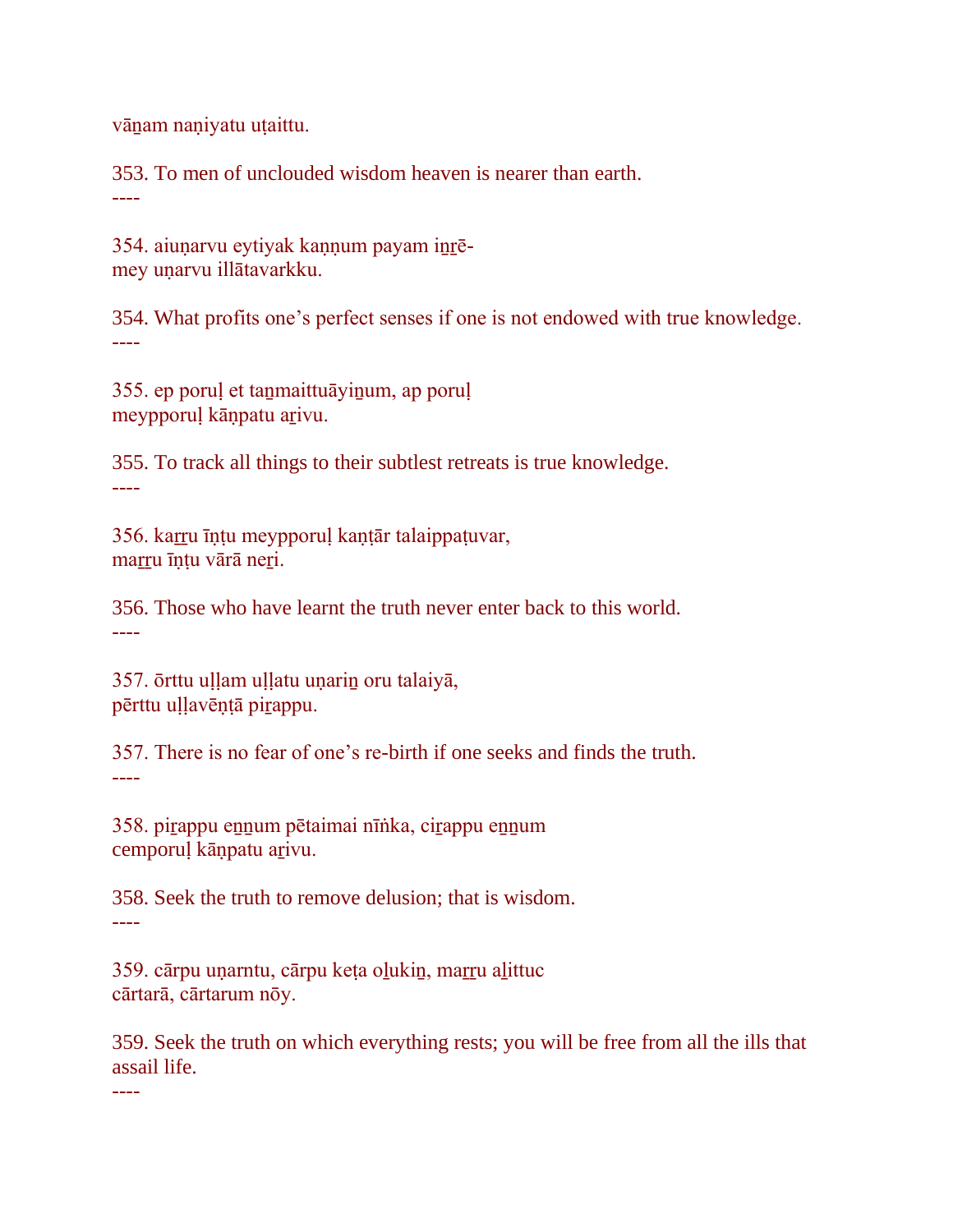360. kāmam, vekuļi, mayakkam, ivai mūnran nāmam keṭa, keṭum nōy.

360. Wipe out the very names of lust, anger and delusion; you will be wiping out the pause of re-birth.

======

#### **37. avā aṟuttal - CHAPTER 37— THE DESTRUCTION OF DESIRE**

361. 'avā' eṉpa-'ellā uyirkkum, eñ ñāṉṟum, tavāap piṟappu īṉum vittu'.

361. The learned say desire is the eternal seed of life.

----

362. vēṇṭuṅkāl, vēṇṭum piṟavāmai; maṟṟu atu vēṇṭāmai vēṇṭa, varum.

362. Do you long for anything? Long for not being born again; this you can achieve if you cease your desires. ----

363. vēṇṭāmai aṉṉa viḻuc celvam īṇṭu illai; yāṇṭum aḵtu oppatu il.

363. There is no greater possession than freedom from desire either here or in the world beyond.

----

364. tūuymai eṉpatu avā iṉmai; maṟṟu atu vā aymai vēnta, varum.

364. What is purity of mind but absence of desire? It will follow if one burns for truth.

----

365. arravar enpār avā arrār; marraiyār arru āka arratu ilar.

365. Only those who have renounced are free; others are not.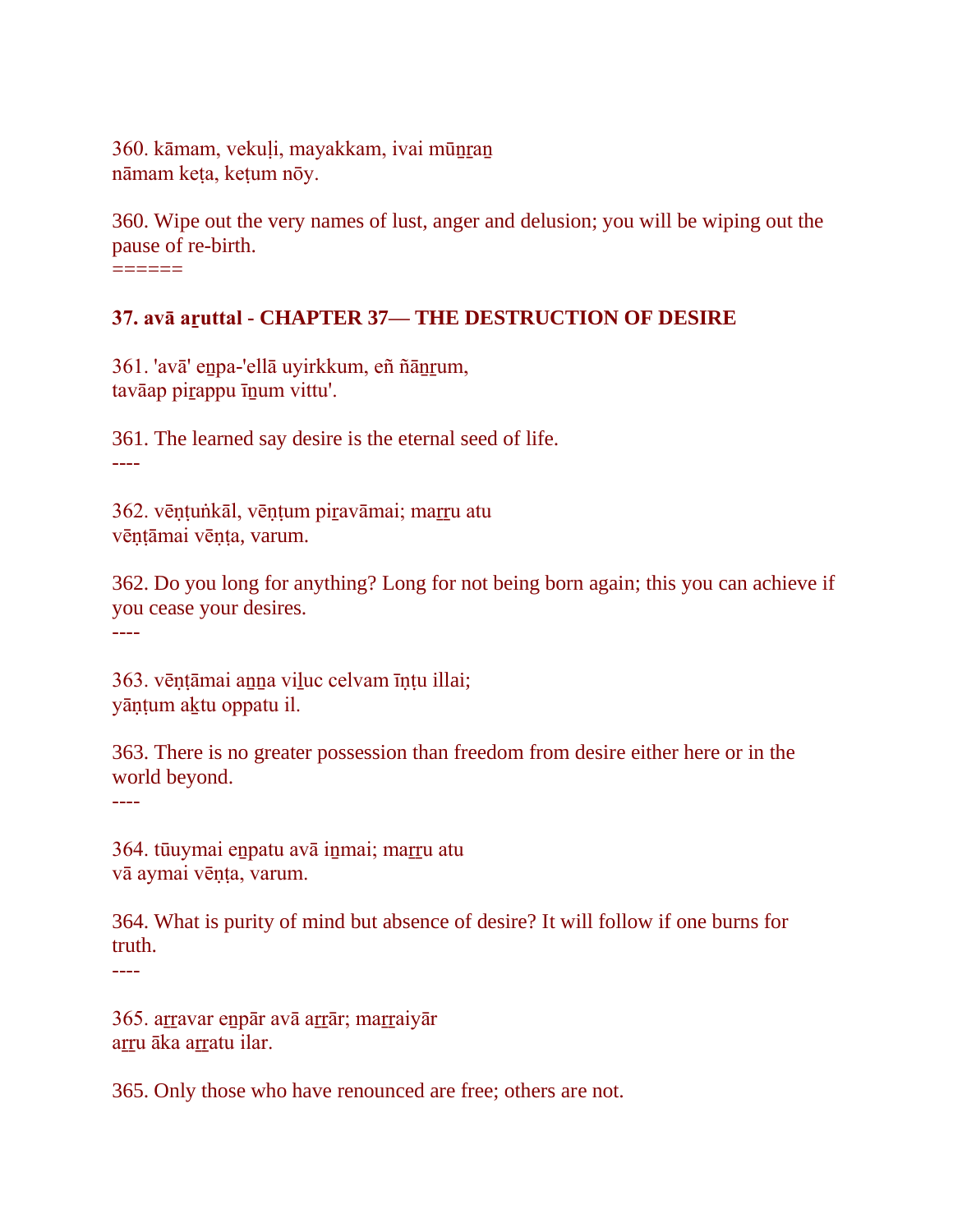366. añcuvatu ōrum aranē; oruvanai vañcippatu ōrum avā.

366. It is desire that seduces men into sin; Asceticism dreads desires. ----

367. avāviņai ārra aruppin, tavā viņai tānvēntum ārrān varum.

367. The desired path of virtue is open to one who kills desire. ----

368. avā illārkku illākum tuṉpam; aḵtu uṇṭēl, tavāatu mēnmēl varum.

368. There is no sorrow for those who are free from desire. Endless sorrows befall men with desire.

----

----

369. iṉpam iṭaiyaṟātu, īṇṭum-avā eṉṉum tunpattuļ tunpam kețin.

369. There is an eternal flow of life's happiness when desire, the evil of ail evils, dies out.

----

370. ārā iyaṟkai avā nīppiṉ, an nilaiyē pērā iyaṟkai tarum.

370. Give up your insatiable longings; you will be conferring on yourself an eternal life.

 $=$ 

#### **38. ūḻ - CHAPTER 38— FATE**

371. āku ūḻāl tōṉṟum, acaivu iṉmai; kaipporuḷ pōku ūḻāl tōṉṟum, maṭi.

371. Out of fate springs perseverance which leads to one's fortune. Out of fate springs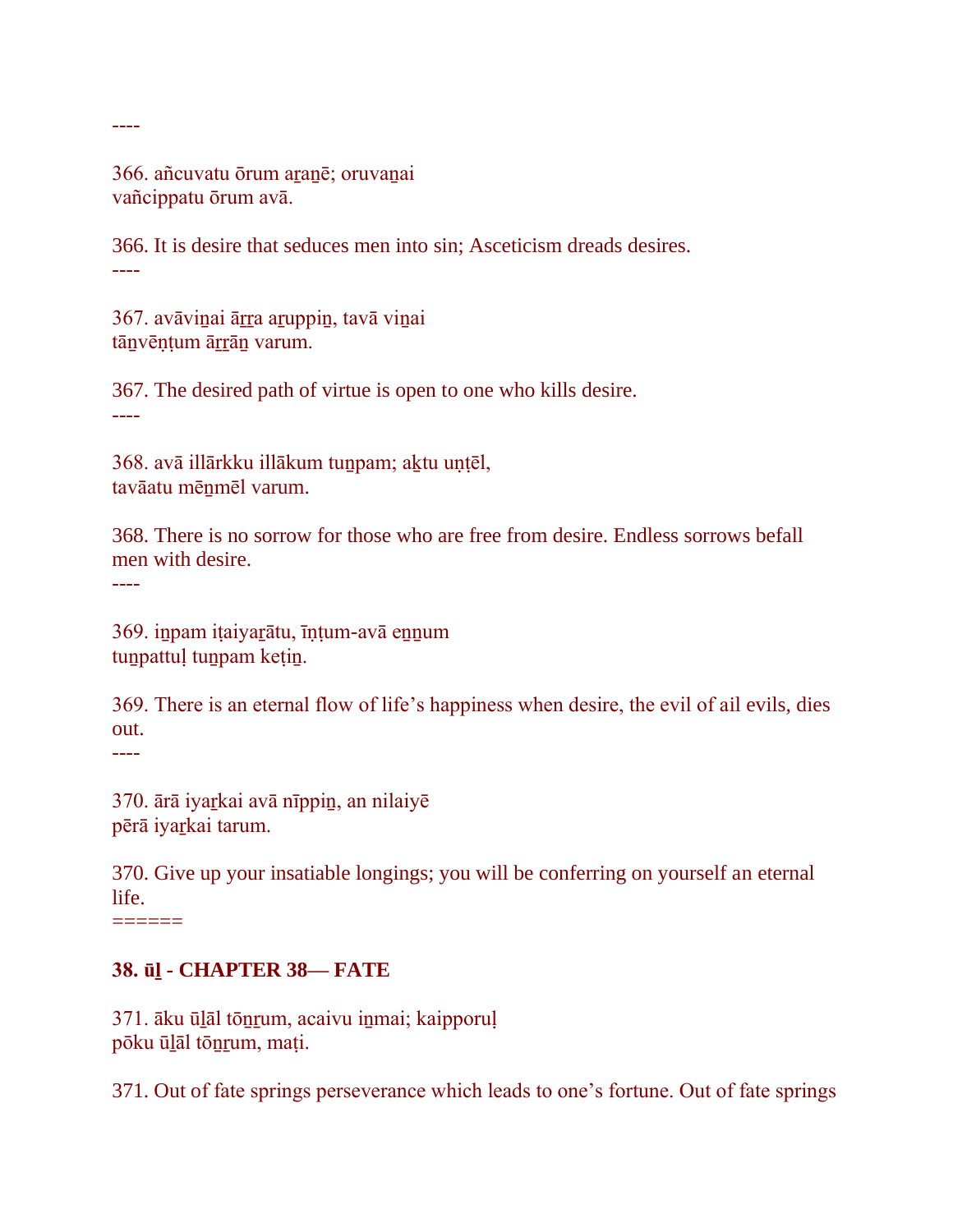one's indolence which leads to one's ruin. ----

372. pētaip paṭukkum, ilavu ūl; arivu akarrum, ākal ūḻ uṟṟakkaṭai.

372. Fate makes fools of the wise. Fate makes folly pass for wisdom. ----

373. nuṇṇiya nūl pala kar pinum, marrum tan uṇmai aṟivē mikum.

373. What if one is a man of subtle learning; one's mind is swayed by fate. ----

374. iru vēru, ulakattu iyarkai; tiru vēru; teḷḷiyar ātalum vēṟu.

374. Fate has a double sway. It makes the foolish rich and the wise poor. ----

375. nallavai ellāam tīya ām; tīyavum nalla ām;-celvam ceyarku.

375. Things favourable become adverse, and the unfavourable favourable. ----

376. pariyiṉum ākāvām, pāl alla; uyttuc coriyiṉum pōkā, tama.

376. One may lose one's wealth however carefully one may guard it. One may not lose it though he flings it away. It is all ordained by fate. ----

377. vakuttāṉ vakutta vakai allāl, kōṭi tokuttārkkum tuyttal aritu.

377. Unless pre-ordained by the divine Disposer, even if a man did pile up a crore it would not be possible for him to enjoy it.

----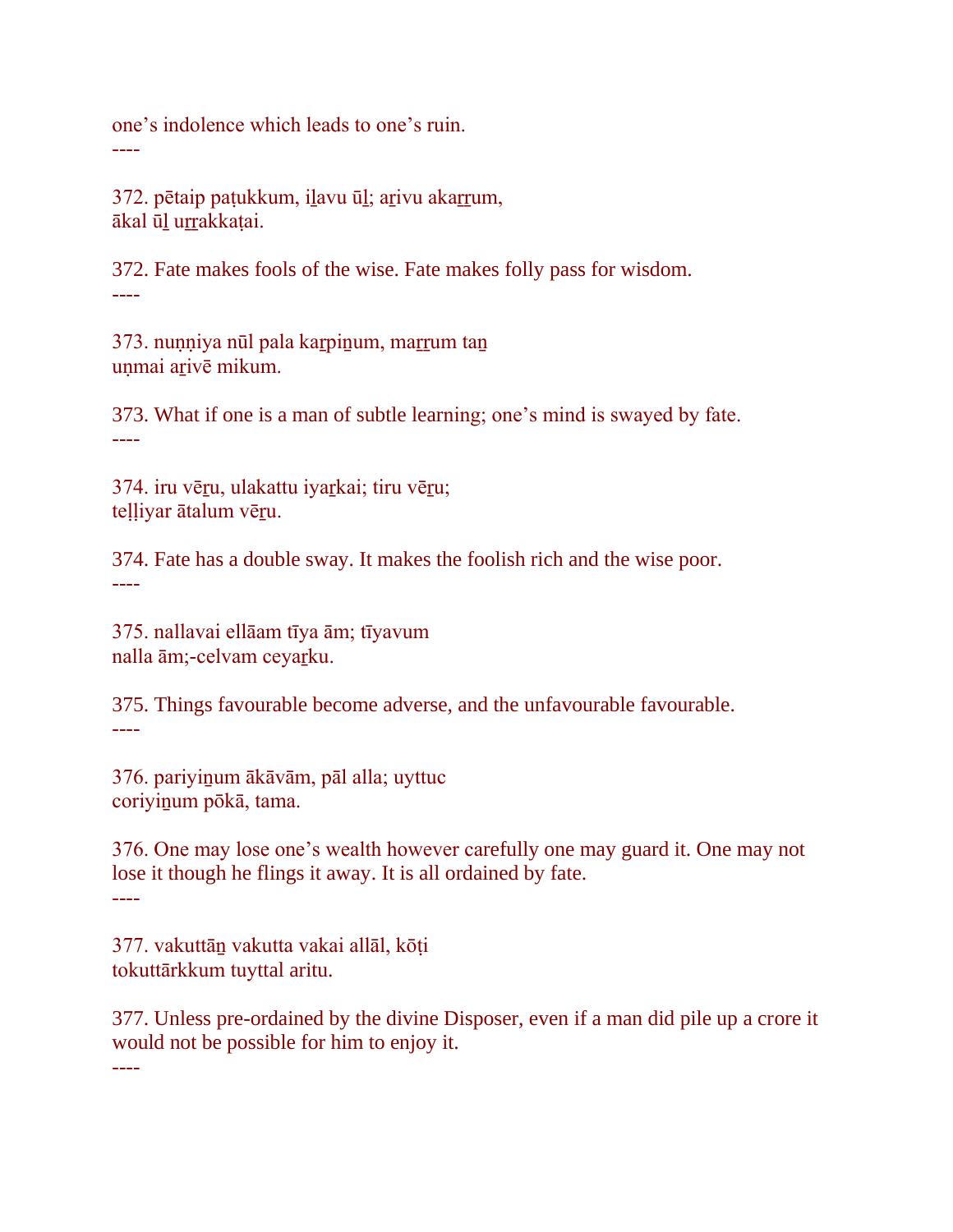378. turappārman, tuppuravu illār-urarpāla ūṭṭā kaḻiyum eṉiṉ.

378. The poor could easily renounce the world if fate were to refrain from visiting them with the curse of their past deeds. ----

379. nanru ām kāl nallavāk kānpavar, anru ām kāl allarpatuvatu evan.

379. Why worry about pain and pleasure? They are all the workings of fate. ----

380. ūḻiṉ peruvali yā uḷa-maṟṟu oṉṟu cūlinum, tān munturum.

380. What is there so potent as Fate? Even if we devise some way of counteracting it, it takes us by surprise.

### **End of arattuppal**

 $=$ 

----------

**2. poruṭpāl 2.1 araciyal - SECTION I. THE STATE**

## **39. iṟaimāṭci - CHAPTER 39— ON MAJESTY**

381. paṭai, kuṭi, kūḻ, amaiccu, naṭpu, araṇ āṟum uṭaiyāṉ aracaruḷ ēṟu.

381. He is a lion among kings, who possesses with an army, a territory, wealth, ministers, allies and a fortress. ----

382. añcāmai, īkai, aṟivu, ūkkam in nāṉkum eñcāmai-vēntaṟku iyalpu.

382. Fearlessness, liberality, wisdom and energy are the unfailing marks of a King. ----

383. tūṅkāmai, kalvi, tuṇivuṭaimai im mūṉṟum nīṅkā-nilaṉ āḷpavaṟku.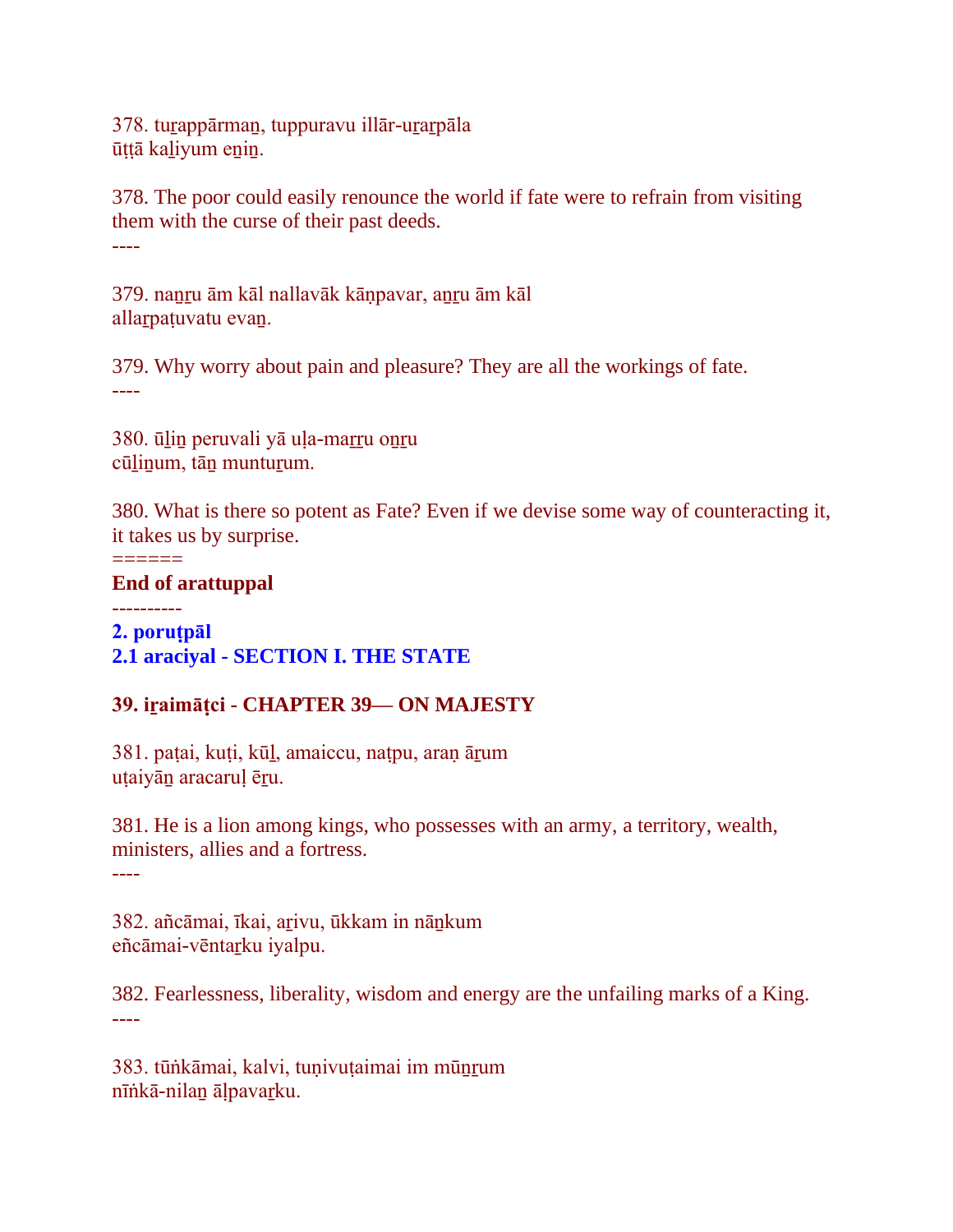383. The ruler of the earth must never be bereft of his sleepless watchfulness, learning and courage.

----

384. aran ilukkātu, allavai nīkki, maran ilukkā mānam utaiyatu-aracu.

384. He is an honourable King who swerves not from virtue and abstains from vice. ----

385. iyaṟṟalum, īṭṭalum, kāttalum, kātta vakuttalum, vallatu-aracu.

385. He is the King who is capable of acquiring, preserving and wisely distributing wealth.

----

386. kāṭcikku eḷiyaṉ, kaṭuñ collaṉ allaṉēl, mīkkūṟum, maṉṉaṉ nilam.

386. The world will extol the kingdom of one who is easy of access and who does not indulge in harsh words.

----

387. in colāl īttu, alikka vallārkut tan colāl tān kantanaittu, iv ulaku.

387. He who is not harsh of tongue but full of grace and liberality commands the homage of the world.

----

388. murai ceytu kāppārrum mannavan, 'makkatku irai' enru vaikkappaṭum.

388. He is a God among men who shields his subjects. ----

389. cevi kaippac coṟ poṟukkum paṇpuṭai vēntaṉ kavikaikkīḻt taṅkum, ulaku.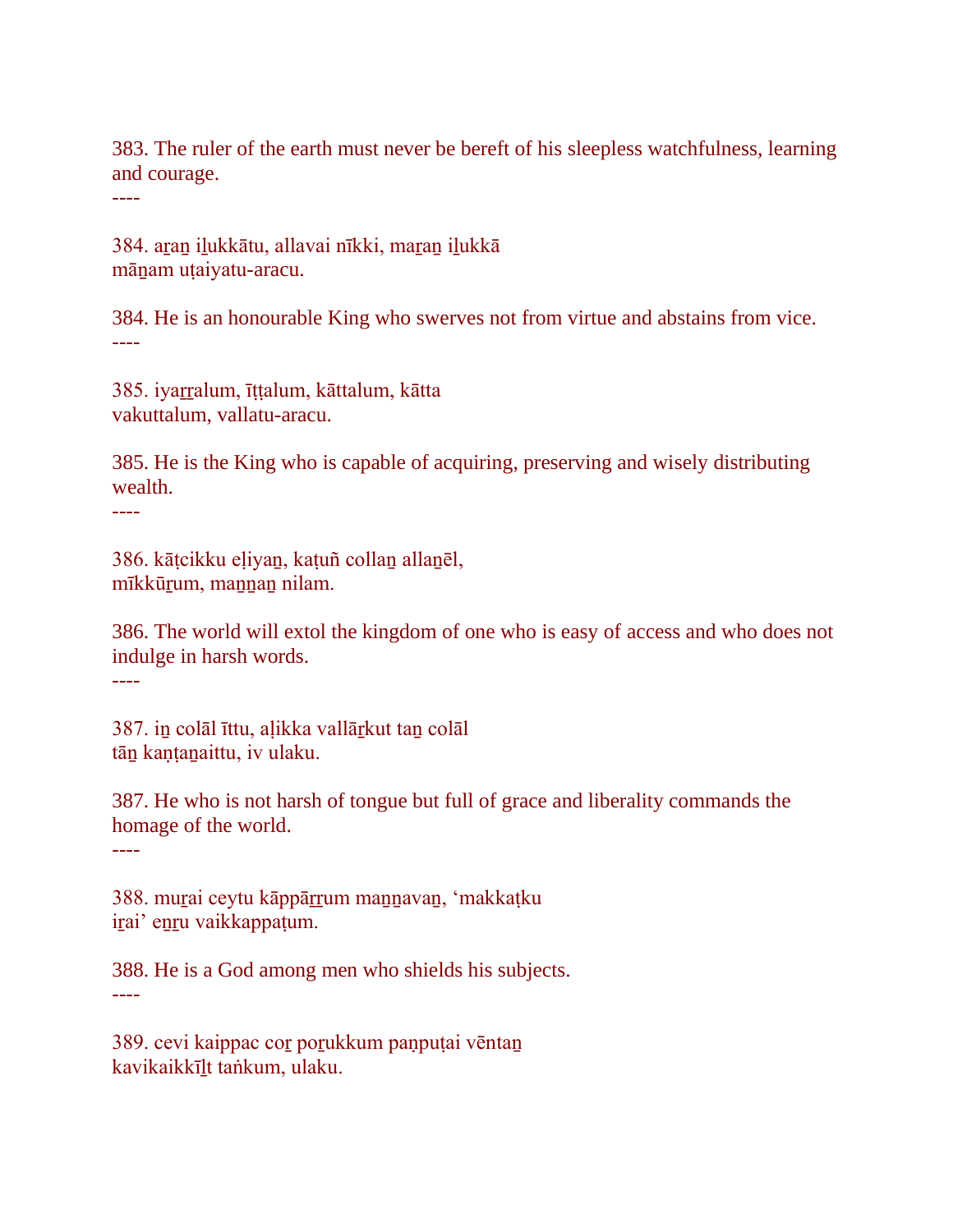389. The world is under the sway of the monarch who puts up with bitter counsel. ----

390. koṭai, aḷi, ceṅkōl, kuṭi-ōmpal, nāṉkum uṭaiyāṉ ām, vēntarkku oḷi.

390. He is a light among Kings who is endowed with liberality, grace, love for his subjects, and a desire for just rule. -------------

#### **40. kalvi - CHAPTER 40— ON LEARNING**

391. karka, kacaṭu ara, karpavai! karrapin, nirka, atarkut taka!.

391. Faultlessly pursue knowledge and abide by it. ----

392. 'eṇ' eṉpa, ēṉai 'eḻuttu' eṉpa, iv iraṇṭum 'kaṇ' eṉpa, vāḻum uyirkku.

392. Verily the numbers and letters are the eyes of the living one. ----

393. kaṇ uṭaiyar eṉpavar kaṟṟōr; mukattu iraṇṭu pun utaiyar, kallātavar.

393. The learned alone are said to possess eyes; but they are only sores in the face of the unlettered.

----

394. uvappat talaikkūṭi, uḷḷap pirital anaittē-pulavar tolil.

394. The duty of the learned is to delight man by their company. Hunger ever more for it even while parting.

----

395. uṭaiyārmun illārpōl ēkkarrum karrār; kaṭaiyarē, kallātavar.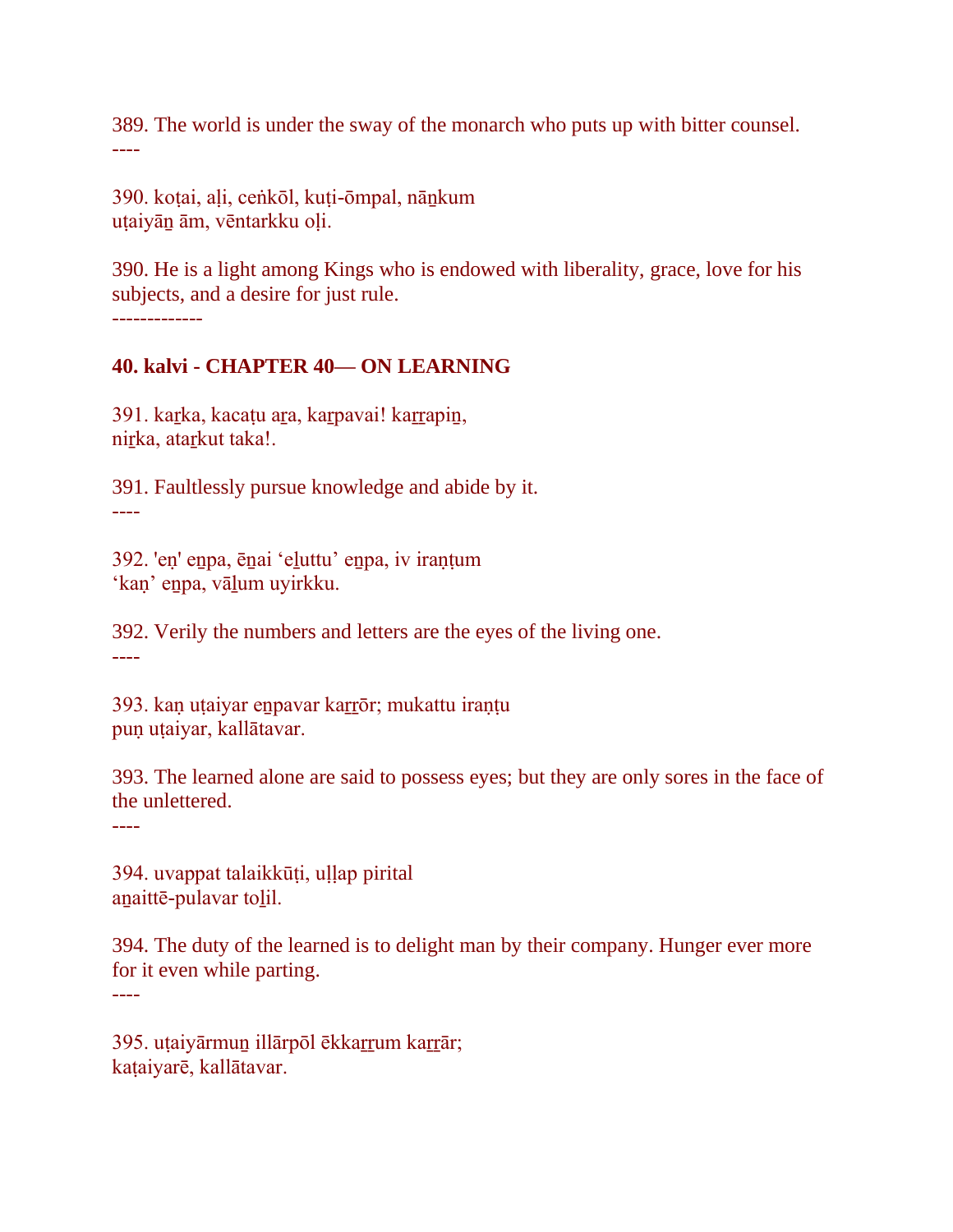395. Eager like the beggars at the door of the wealthy is the sufferer of knowledge; the illiterate are held in scorn.

----

396. toṭṭaṉaittu ūṟum, maṇaṟ kēṇi;-māntarkkuk karranaittu ūrum, arivu.

396. The deeper you delve into the earth, the greater will be the flow of water. Likewise knowledge is in proportion to your learning. ----

397. yātāṉum nāṭu āmāl; ūr āmāl; eṉ, oruvaṉ cām tuṇaiyum kallātavāṟu?.

397. No country and no place is alien to the learned. How is it that persons remain in ignorance to the end of their lives? ----

398. orumaikkan tān karra kalvi oruvarku eḻumaiyum ēmāppu uṭaittu.

398. The knowledge that a person gains in one birth stands him in good stead for seven births.

----

399. tām inpuruvatu ulaku inpurak kantu, kāmuruvar, karru arintār.

399. The learned thirst for knowledge more and more, because what gives them pleasure delights the world.

----

400. kētu il viluc celvam kalvi; oruvarku māțu alla, marraiyavai.

400. The precious undecaying wealth of a man is his learning. All other riches are no wealth at all.

----------

## **41. kallāmai - CHAPTER 41— ON NON-LEARNING**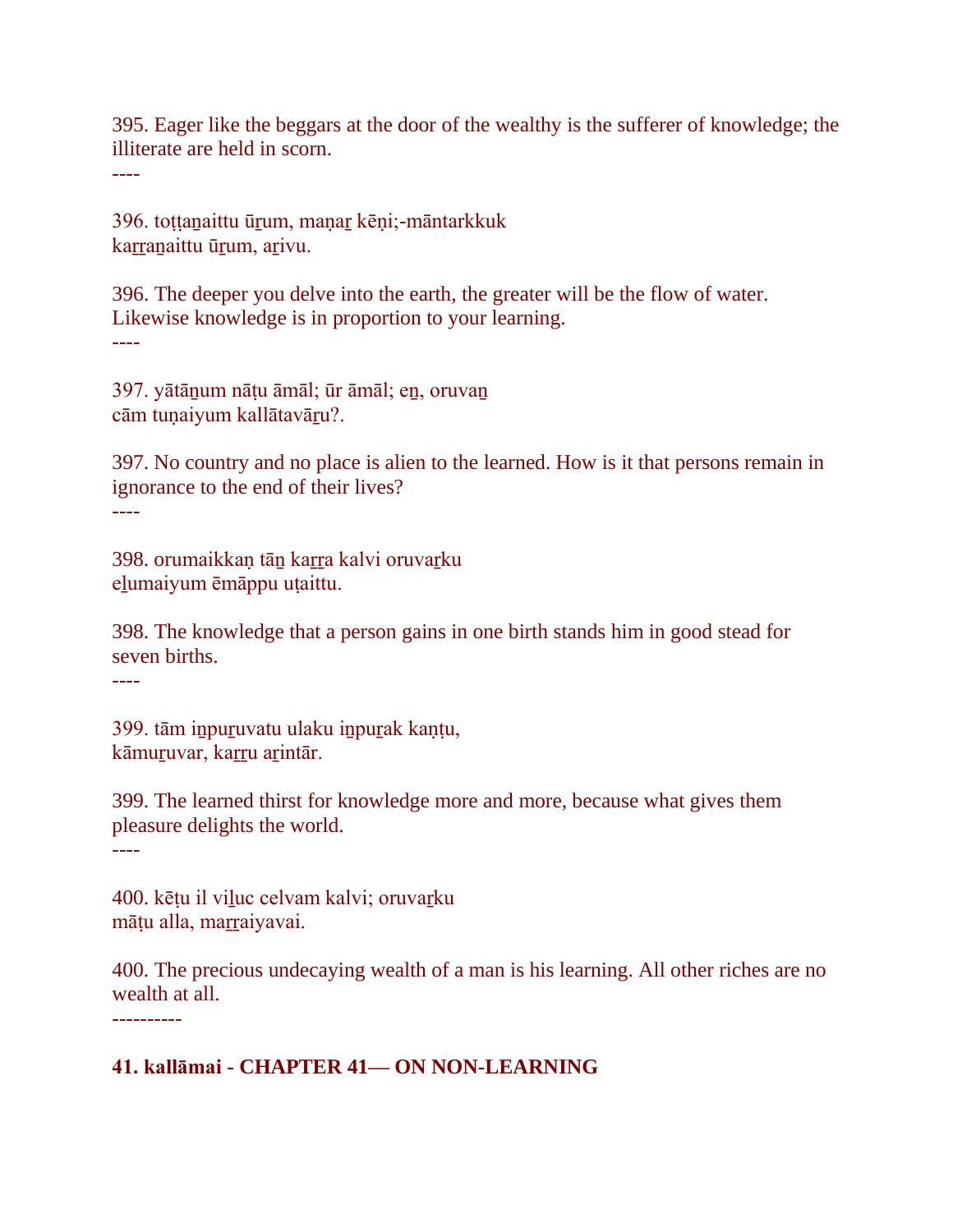401. araṅku iṉṟi vaṭṭu āṭiyaṟṟē-nirampiya nūl inrik kōtti kolal.

401. Entering an assembly without sufficient knowledge is like playing at a dice board without its knowledge. ----

402. kallātāṉ col kāmuṟutal, mulai iraṇṭum illātāl pen kāmurrarru.

402. The desire of the ignorant to speak is like the desire of a woman without breasts claiming womanhood.

----

403. kallātavarum nani nallar-karrārmun collātu irukkapperin.

403. Blessed are the ignorant if they venture not to address the assembly of the learned.

----

404. kallātāṉ oṭpam kaḻiya naṉṟu āyiṉum, koḷḷār, aṟivu uṭaiyār.

404. The learned value not the intelligence of the illiterate. ----

405. kallā oruvaṉ takaimai, talaippeytu collāṭa, cōrvupaṭum.

405. The pretensions of the illiterate disappear the moment they launch upon a discussion with the learned.

----

406. uḷar eṉṉum māttiraiyar allāl, payavāk kaḷar aṉaiyar-kallātavar.

406. The ignorant just exist; they are like a piece of barren land. ----

407. nuṇ māṇ nuḻai pulam illāṉ eḻil nalam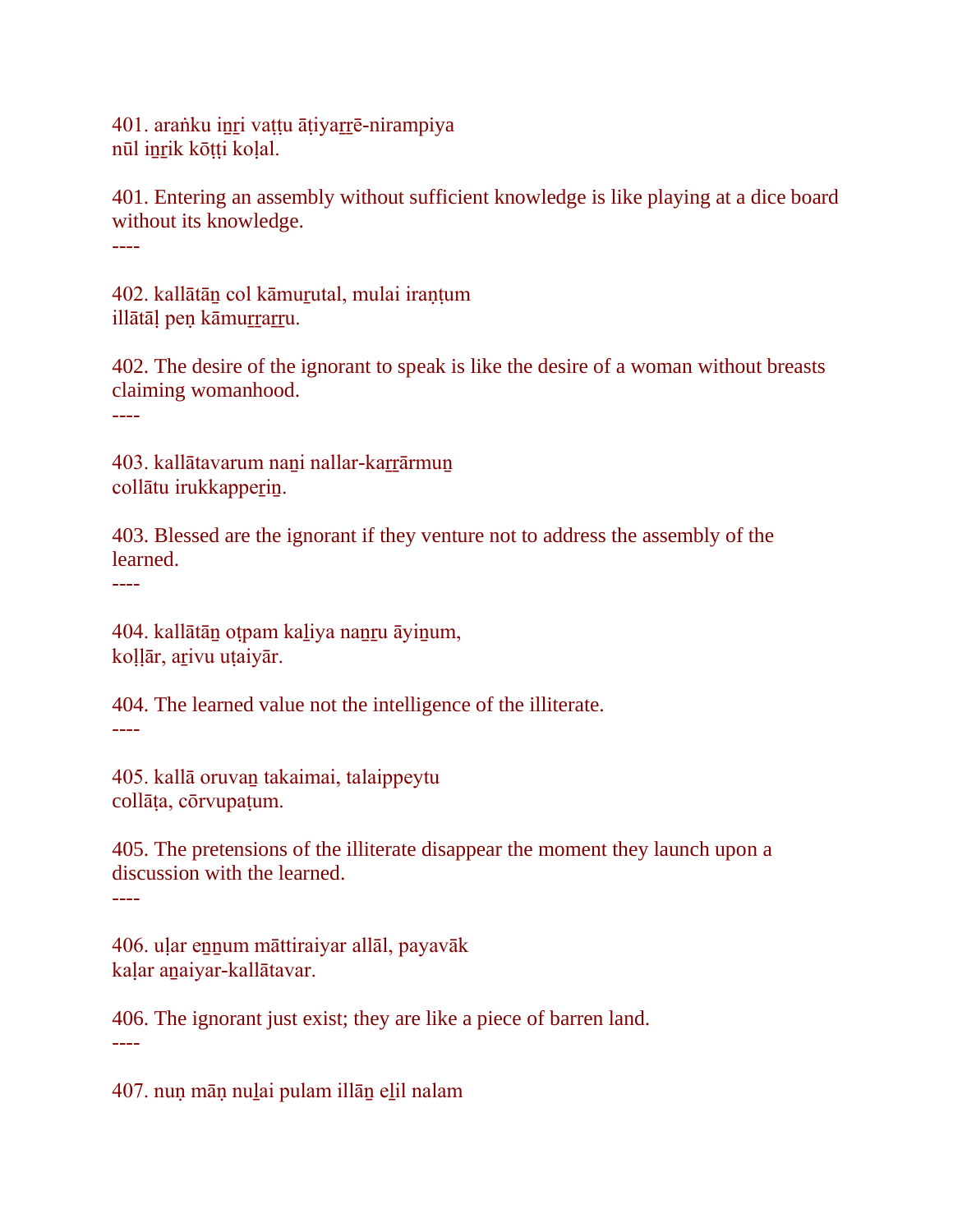maņ māņ punai pāvai arru.

407. The imposing position of one who lacks penetrating intellect reminds us of the external glitter of clay. ----

408. nallārkan patta varumaiyin innātēkallārkan patta tiru.

408. Far sweeter is the poverty of the learned than the riches of the ignorant. ----

409. mēṟpiṟantār āyiṉum kallātār, kīḻppiṟantum karrār anaittu ilar pātu.

409. The highborn ignorant sink low in the scale while the learned even of humble birth are exalted.

410. vilaṅkoṭu makkaḷ aṉaiyar-ilaṅku nūl karrārotu ēnaiyavar.

----

410. The ignorant are but beasts by the side of men of wide learning. ---------

## **42. kēḷvi - CHAPTER 42 — ON HEARING**

411. celvattuḷ celvam ceviccelvam; ac celvam celvattuḷ ellām talai.

411. The wealth of all wealth is the wealth of hearing. It out-tops all other wealth. ----

412. cevikku uṇavu illāta pōḻtu, ciṟitu, vayirrukkum īyappaṭum.

412. Men think a little of the stomach only when the ear is not fed. ----

413. ceviyuṇaviṉ kēḷvi uṭaiyār, aviyuṇaviṉ āṉṟāroṭu oppar, nilattu.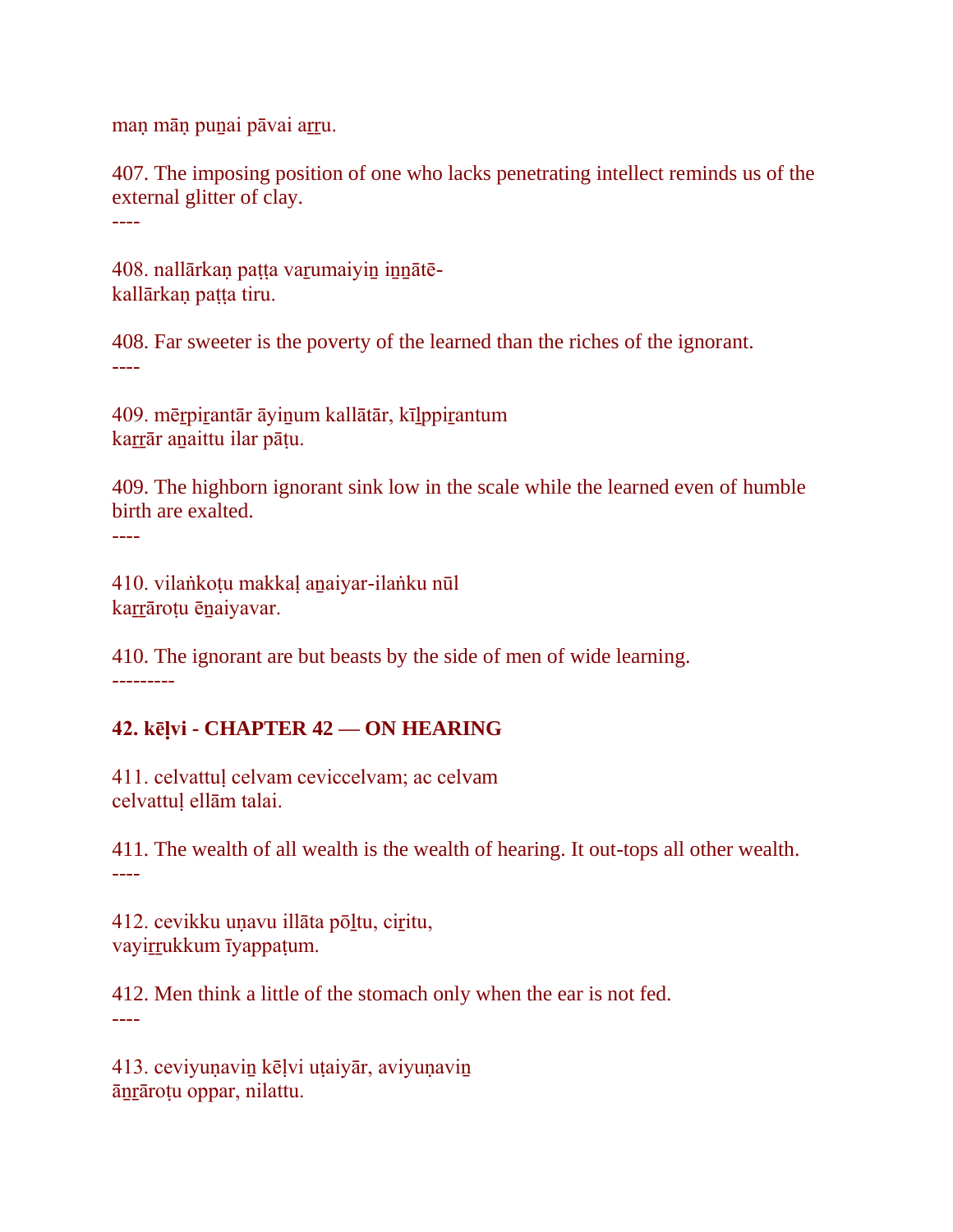413. Those mortals who feast their ears with learning are one with the immortals with their sacrificial offerings.

----

414. karrilan āyinum kētka; aktu oruvarku orkattin ūrru ām tunai.

414. Though devoid of learning let one fill one's ear with knowledge. It is his prop in his hour of gloom.

----

415. ilukkal uțai uli ūrrukkōl arrēoḻukkam uṭaiyār vāyc col.

415. The counsel of the upright is like a staff over a slippery ground. ----

416. eṉaittāṉum nallavai kēṭka! aṉaittāṉum āṉṟa perumai tarum.

416. Listen to wholesome counsel however meagre; for out of it springs great good. ----

417. piḻaittu uṇarntum pētaimai collār-iḻaittu uṇarntu īṇṭiya kēḷviyavar.

417. Men of searching understanding do not speak foolishly even in a thoughtless mood.

----

418. kēṭpiṉum kēḷāt takaiyavē-kēḷviyāl tōṭkap paṭāta cevi.

418. The ear that is not filled with understanding is really deaf. ----

419. nuṇaṅkiya kēḷviyar allār vaṇaṅkiya vāyiṉar ātal aritu.

419. Men that lack subtle understanding lack modesty in speech.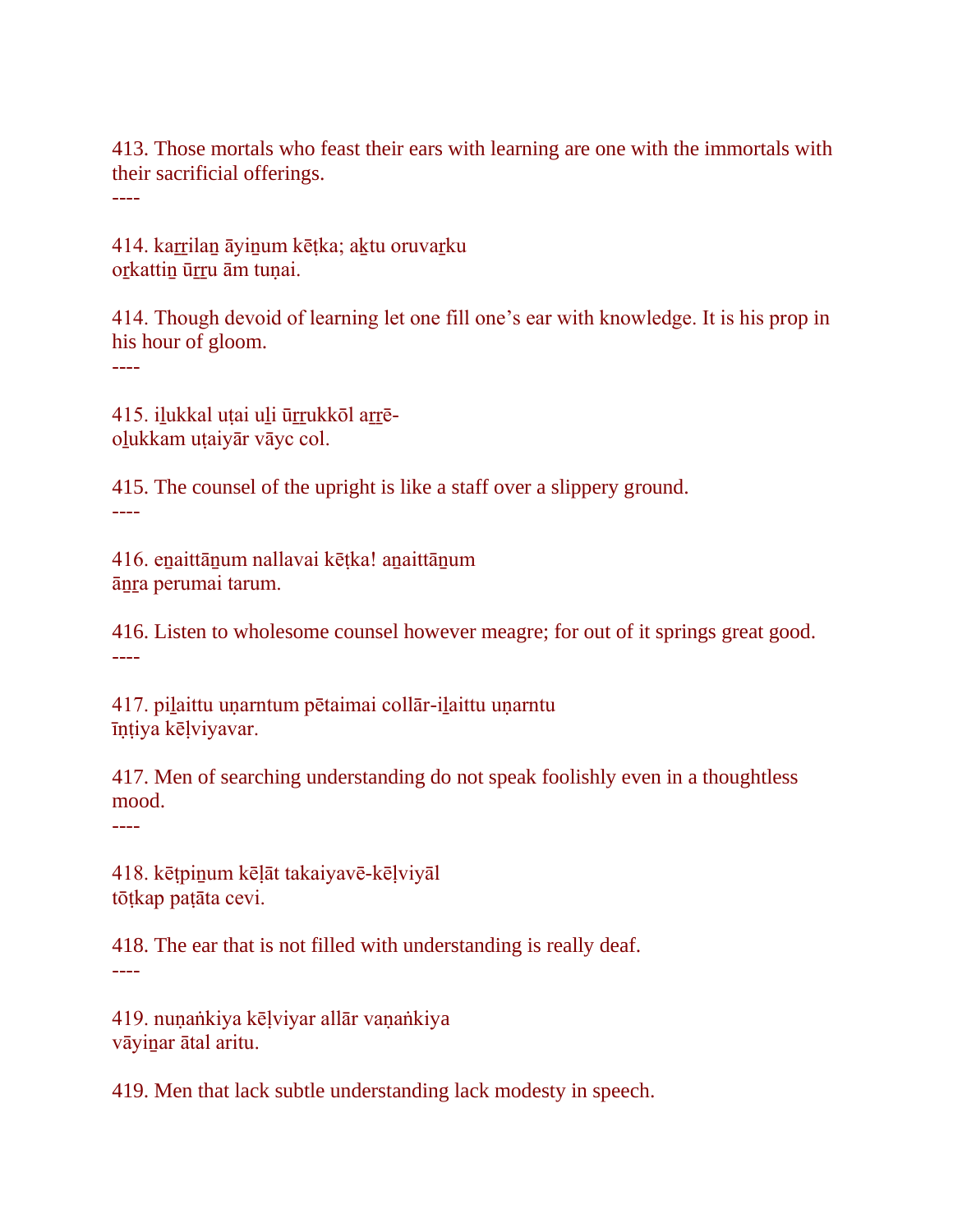420. ceviyin cuvai unarā, vāy unarvin, mākkaļ aviyinum vālinum en.

420. What avails it whether men live or die, if they merely satisfy the palate and not feed the ear with wisdom.

---------

----

## **43. aṟivuṭaimai - CHAPTER 43— ON KNOWLEDGE**

421. arīvu, arram kākkum karuvi; ceruvārkkum uḷ aḻikkal ākā araṇ.

421. The weapon of wisdom saves one from evil. It is a citadel which cannot be destroyed by the foe.

----

422. ceṉṟa iṭattāl celaviṭā, tītu orīi, nanrin pāl uyppatu-arivu.

422. Wisdom bridles the wandering mind, keeps it away from evil and bids it tread the right path.

----

423. ep porul yār yār vāyk kētpinum, ap porul meyp poruḷ kāṇpatu-aṟivu.

423. Wisdom seeks the truth of all things which are heard or uttered.

----

424. en porulavākac celac colli, tān pirarvāy nuṇ poruḷ kāṇpatu-aṟivu.

424. Wisdom unravels things subtle and seeks them in others. ----

425. ulakam taḻīiyatu oṭpam; malartalum kūmpalum illatu-arivu.

425. To befriend the world is wisdom; and wisdom is not inconstant like the flower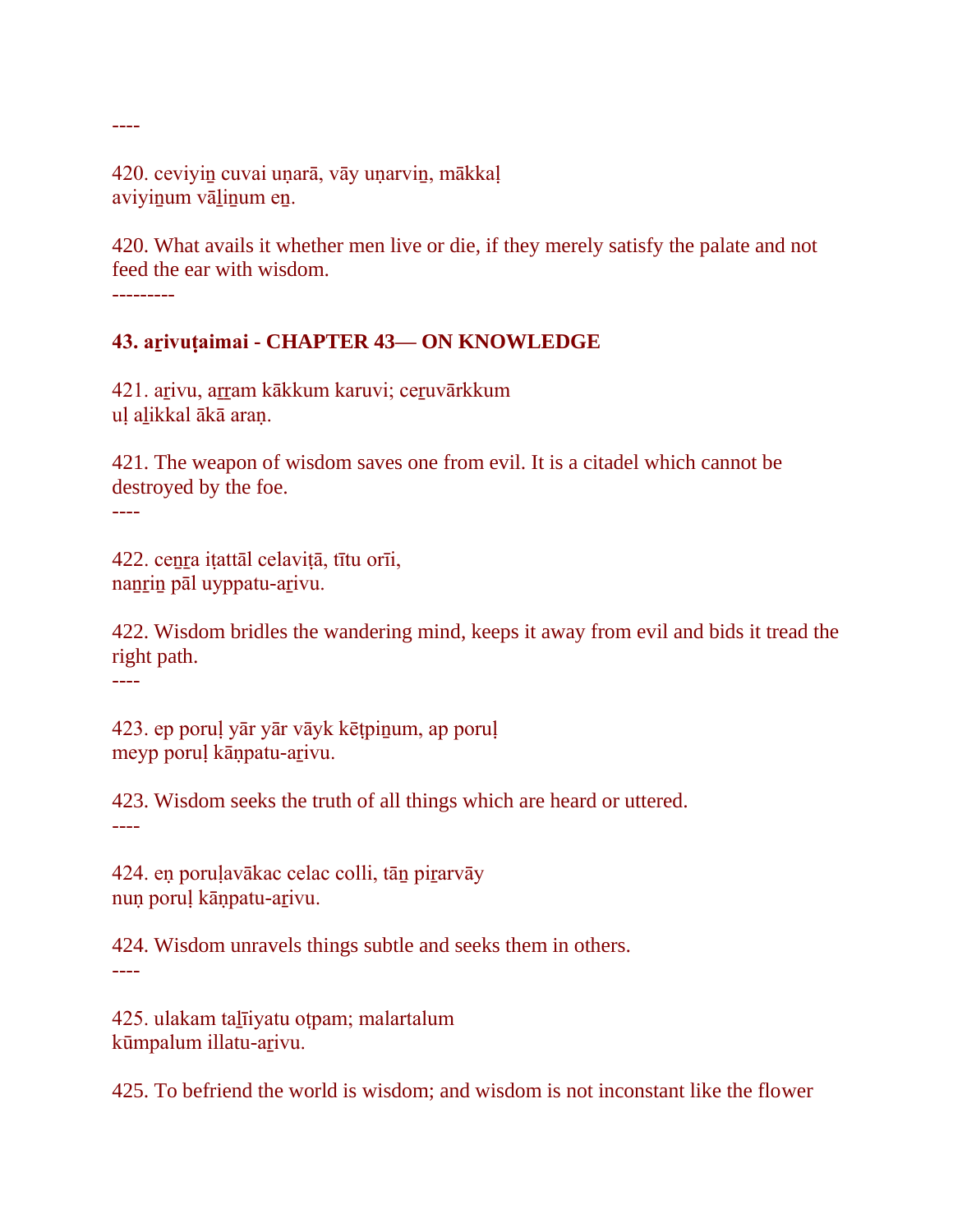that blossoms and fades.

----

426. evvatu uraivatu ulakam, ulakattotu avvatu uṟaivatu-aṟivu.

426. To be one with the world is wisdom. ----

427. aṟivu uṭaiyār āvatu aṟivār; aṟivu ilār aktu arikallātavar.

427. Wisdom knows the future but not ignorance. ----

428. añcuvatu añcāmai pētaimai; añcuvatu añcal, aṟivār toḻil.

428. It is folly not to fear what must be feared. It is wisdom to fear what must be feared.

----

429. etiratāk kākkum arivinārkku illaiatira varuvatōr nōy.

429. Men of foresight who guard themselves against coming events know no distress. ----

430. arivu utaiyār ellām utaiyār; arivu ilār eṉ uṭaiyarēṉum ilar.

430. The wise possess everything; but the poor are the unwise rich. ----------

## **CHAPTER 44— ON RESTRAINING FAULTS**

431. Exalted is the wealth that is free from pride, wrath and lust. ----

432. Niggardliness, empty honour, blind favouritism, are all the faults of a King. ----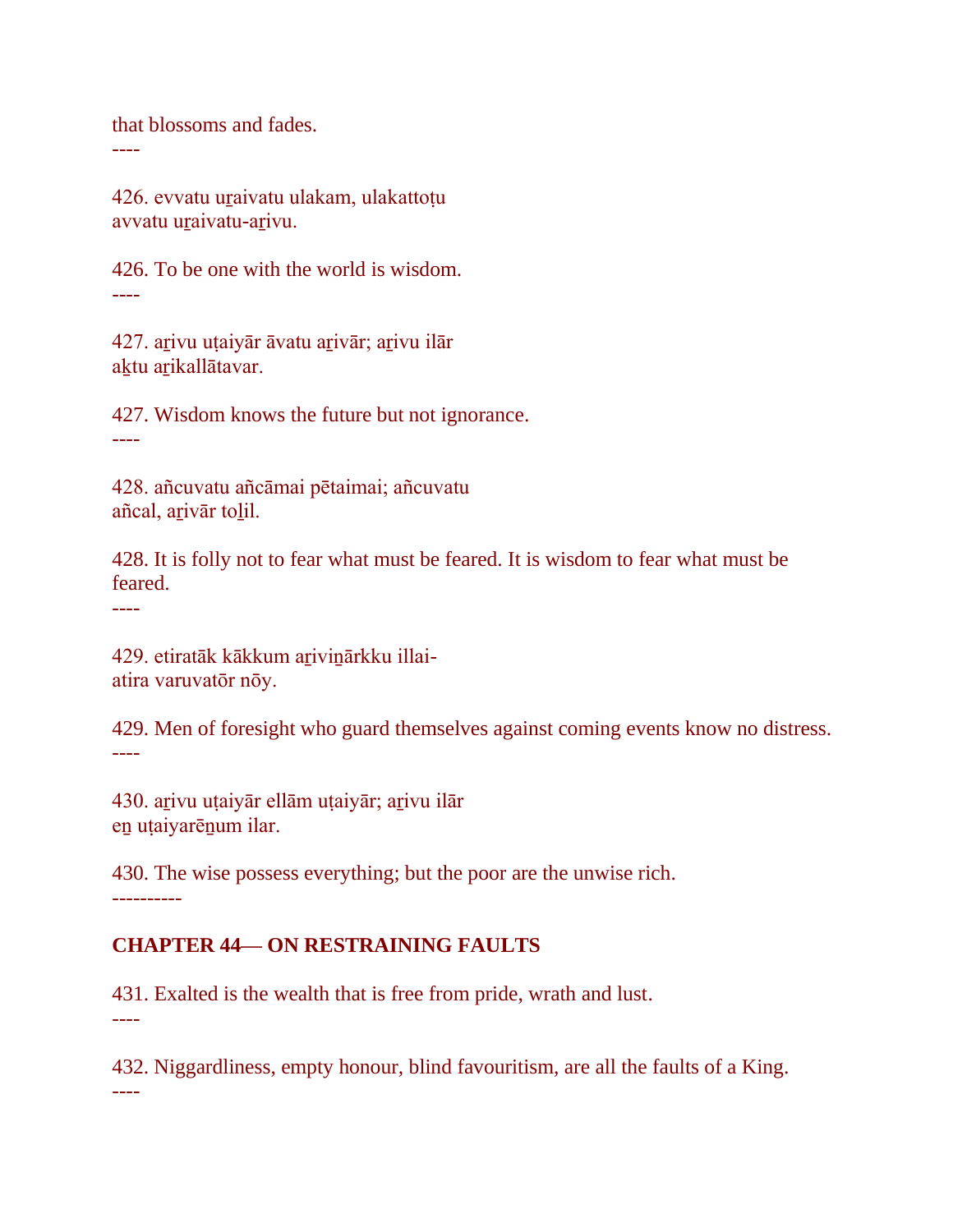433. Even the slightest fault looms large in the eyes of those who dread dishonour. ----

434. Guard against your error as you would your wealth. For error spells your ruin. ----

435. Like a piece of straw in a consuming flame, will be destroyed the life of one who does not guard against faults. ----

436. What fault will befall a King who is free from guilt and detects guilt in others? ----

437. The hoarded wealth of the miser who fails in his offices perishes. ----

438. A clutching greedy heart that knows no charity commits the greatest folly. ----

439. Let not conceit enter your heart at any time of your life; do not run after trifles. ----

440. Of what avail are the designs of the foe, if one does not betray one's secrets? ----------

#### **CHAPTER 45— ON ASSOCIATION WITH ELDERS**

441. The friendship of virtuous men of mature wisdom is to be appreciated and secured.

----

----

442. Seek the friendship of those who can remove existing distress and guard against future.

443. To seek and win the alliance of the great is the rarest of all blessings. ----

444. To follow in the footsteps of those that are greater than oneself is the crown of one's strength.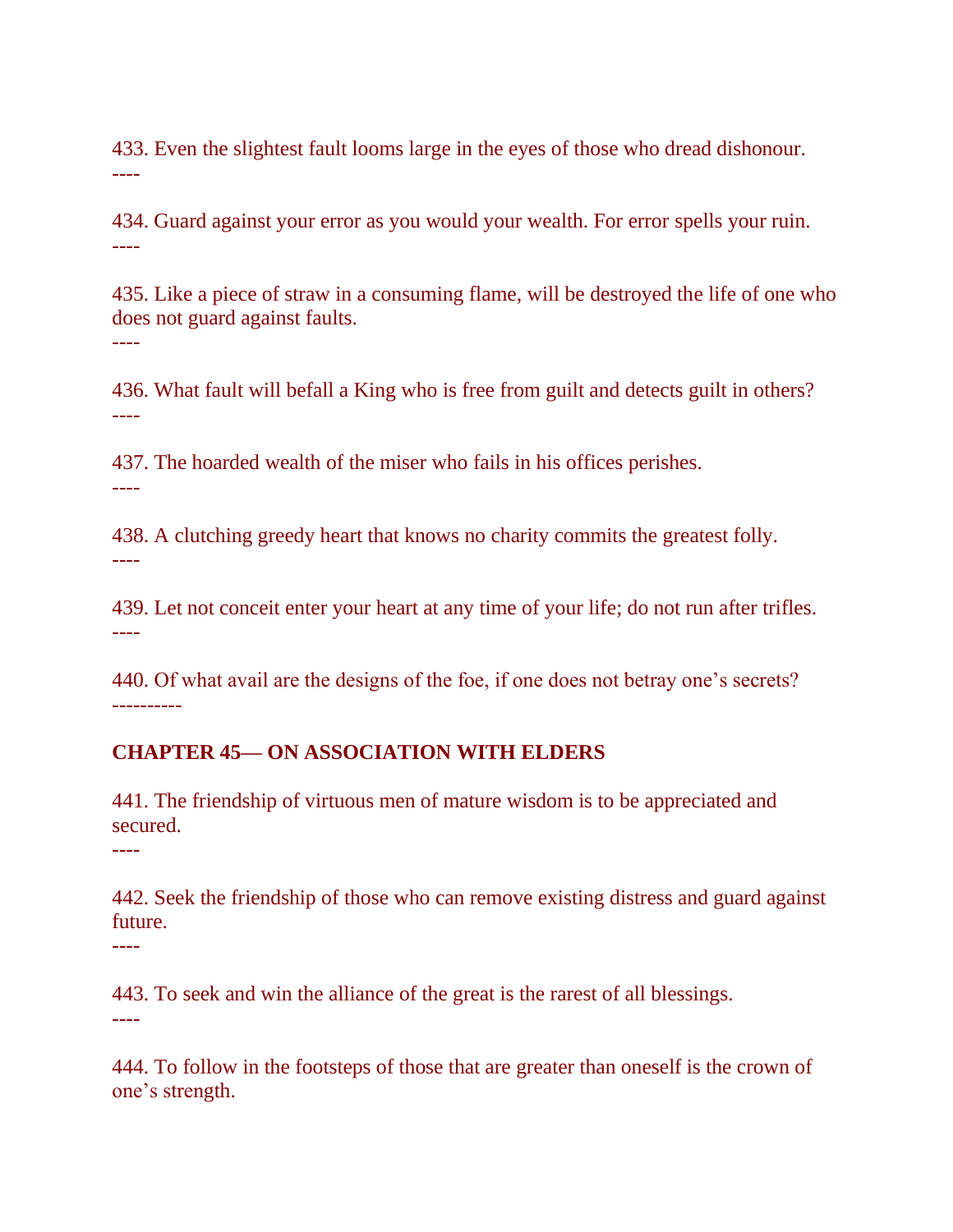445. Verily the ministers are the eyes of the monarch; let the monarch have tried ones.

----

----

446. No adversary can ruin the King who relies on his efficient counselors. ----

447. None can harm the ruler who seeks the wholesome counsel of his ministers though bitter.

----

448. The King who is not guarded by men of firm counsel will perish even though he has no enemies.

----

449. Is there profit without capital? Is there security for the monarch devoid of wise counselors?

----

450. Greatly injurious is the forsaking of the friendship of the good; it is like encountering singlehanded many foes.

------------

#### **46. ciṟṟiṉam cērāmai - CHAPTER 46— ON AVOIDING LOW COMPANY**

451. cirrinam añcum, perumai; cirumaitān curramāc cūlntuvitum.

451. The great dread the company of the ignoble, for the ignoble delight in the company of the mean.

----

452. nilattu iyalpāṉ nīr tirintu, aṟṟu ākum;- māntarkku 'inattu' iyalpatu ākum, arivu.

452. Water smacks of the soil; The wisdom of man takes the colour of the company he keeps.

----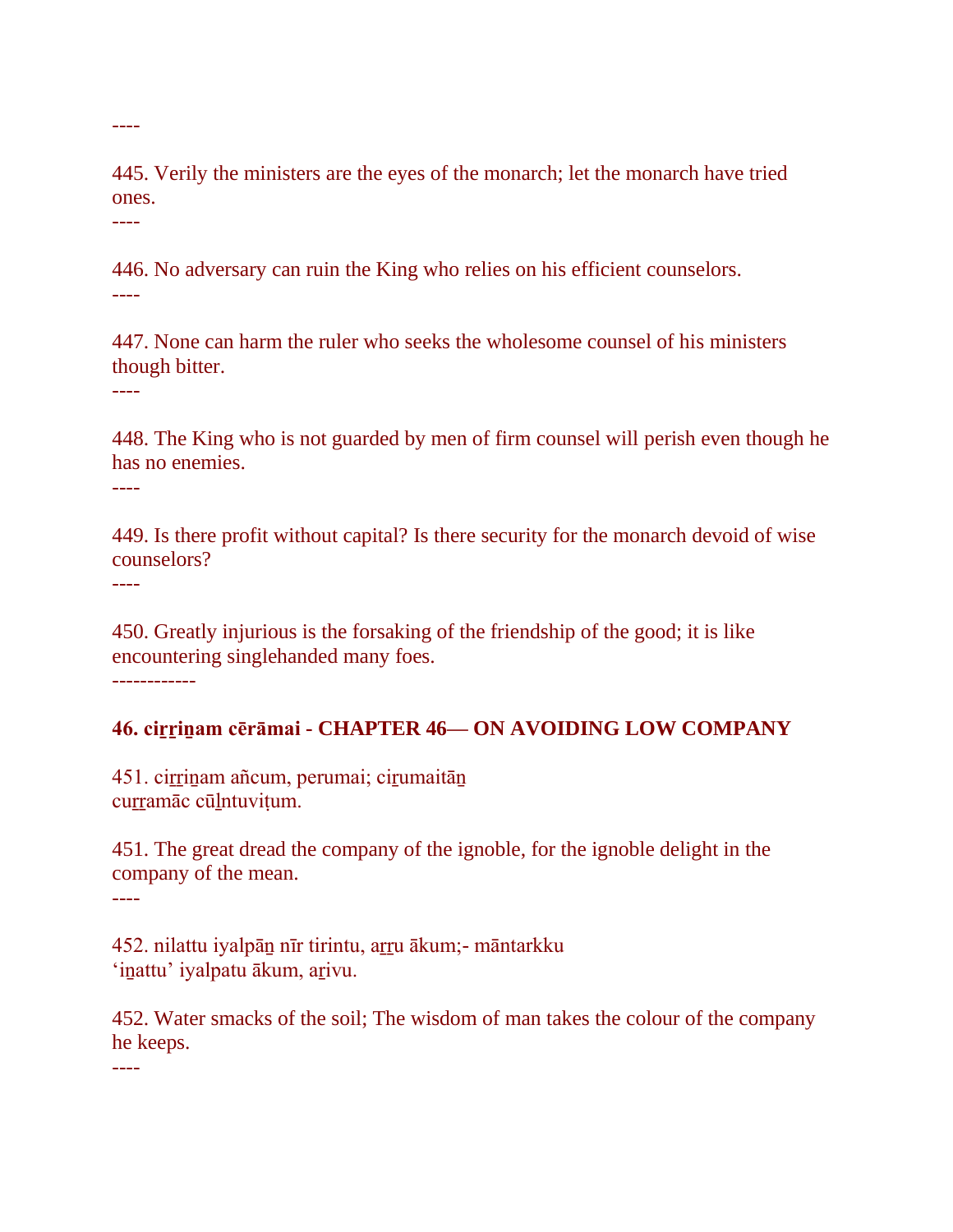453. maṉattāṉ ām, māntarkku uṇarcci; iṉattāṉ ām, 'innān' enappaṭum col.

453. It is the mind that helps a man to gain knowledge; but it is one's association that makes people say what sort of man he is. ----

454. manattu ulatu pōlak kātti, oruvarku inattu ulatu ākum-arivu.

454. One's wisdom partakes of the nature of one's mind and one is known by the company he keeps.

----

455. maṉam tūymai, ceyviṉai tūymai, iraṇṭum inam tūymai tūvā varum.

455. Purity of mind and purity of action are of a piece with the purity of one's associates.

----

456. maṉam tūyārkku eccam naṉṟu ākum; iṉam tūyārkku illai, nanru ākā vinai.

456. A good progeny awaits the pure. There is no effort of one endowed with good company but bears fruit.

----

457. mana nalam man uyirkku ākkam; ina nalam ellāp pukaḻum tarum.

457. Company of the pure brings one all glory. ----

458. maṉa nalam naṉku uṭaiyar āyiṉum, cāṉṟōrkku iṉa nalam ēmāppu uṭaittu.

458. The wise may be pure in mind. Good company is the source of one's strength. ----

459. mana nalattin ākum, marumai; marru aktum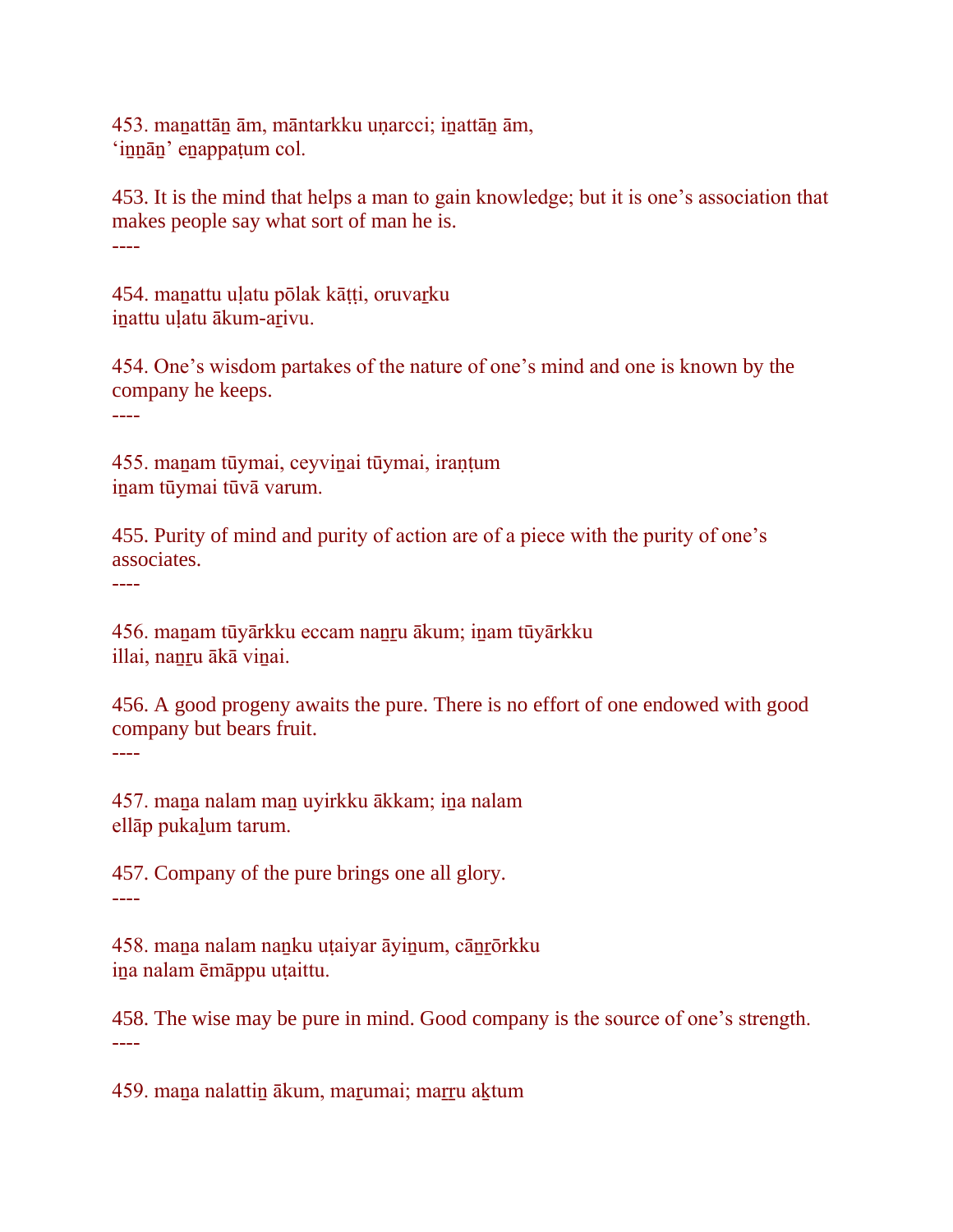iṉa nalattiṉ ēmāppu uṭaittu.

459. Heaven awaits the pure of heart; verily it is the reward of good company. ----

460. nal inattin ūṅkum tuṇai illai; tī inattin allaṟpaṭuppatūum il.

460. There is no greater evil than the company of the wicked. ---------

## **47. terintu ceyal vakai - CH. 47— ON ACTION AFTER DUE DELIBERATION**

461. aḻivatūum āvatūum āki, vaḻipayakkum ūtiyamum cūḻntu, ceyal!.

461. After much deliberation over profit and loss and the final gains, launch on a task.

----

462. terinta iṉattoṭu tērntu eṇṇic ceyvārkku arum poruḷ yātu oṉṟum il.

462. Nothing is impossible for those who act after listening to the counsel of persons of known probity.

----

463. ākkam karuti, mutal iḻakkum ceyviṉai ūkkār, aṟivu uṭaiyār.

463. The wise do not approve of the action of those who lose their capital anticipating some distant gain.

----

464. teḷivu ilataṉait toṭaṅkār-iḷivu eṉṉum ētappāṭu añcupavar.

464. Men who dread ignominy never embark on a work without deliberation. ----

465. vakai aṟac cūḻātu eḻutal, pakaivaraip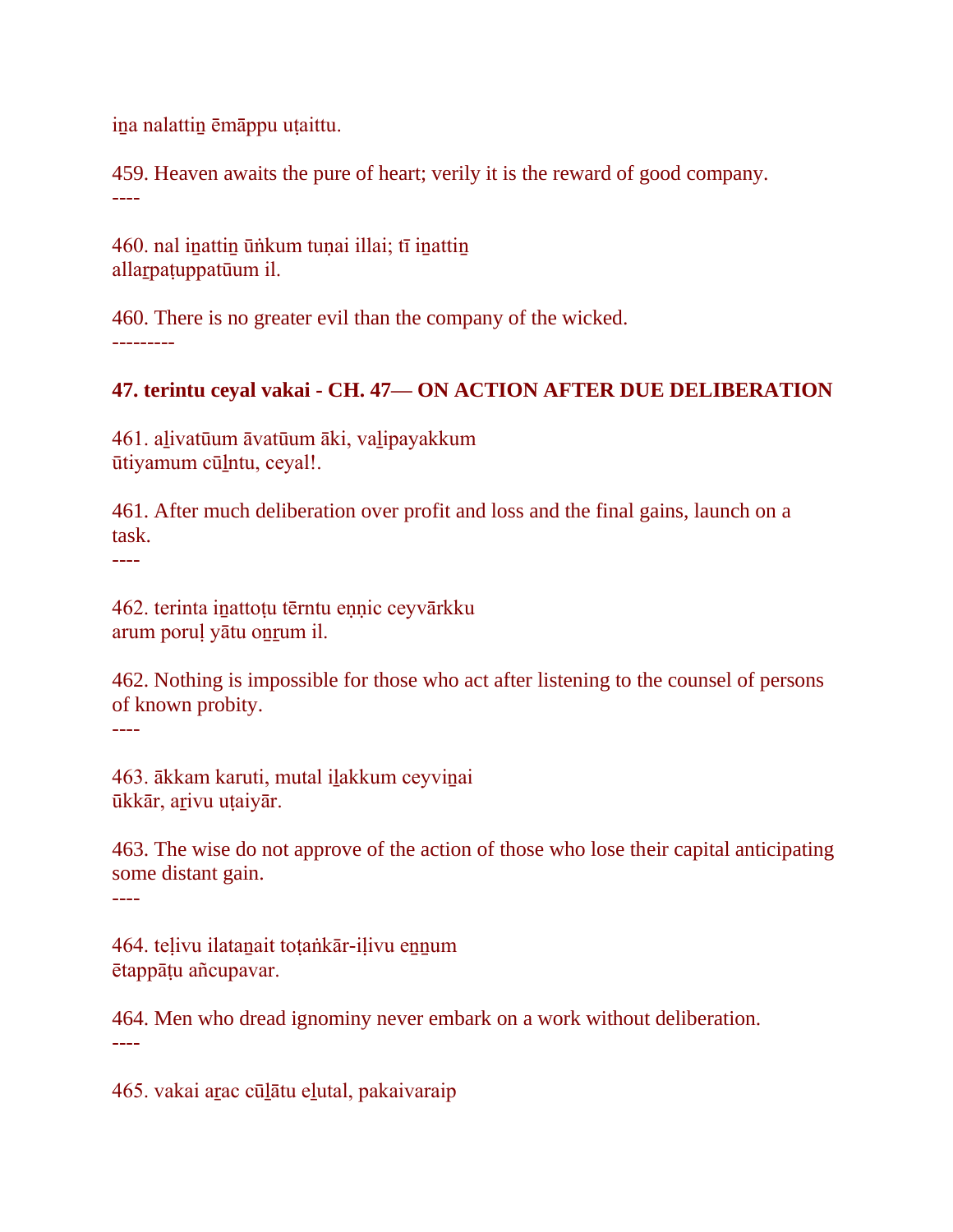pāttip paṭuppatu ōr āṟu.

465. A thoughtless expedition only fosters the might of one's foes. ----

466. ceytakka alla ceyak keṭum; ceytakka ceyyāmaiyāṉum keṭum.

466. To do a thing which ought not to be done is to court trouble; to fail to do a thing which ought to be done is to land oneself in ruin. ----

467. eṇṇit tuṇika, karumam; tuṇintapiṉ, ennuvam enpatu ilukku.

467. Begin your task after much deliberation. To think after launching action is to court a grievous blunder. ----

468. ārrin varuntā varuttam, palar ninru pōrrinum, pottuppaṭum.

468. An ill-organised scheme though supported by many goes to pieces. ----

469. nanru ārralullum tavaru untu-avaravar panpu arintu ārrākkatai.

469. Even a good scheme falls through if we do not divine aright the disposition of men.

----

470. eḷḷāta eṇṇic ceyalvēṇṭum-tammoṭu koḷḷāta koḷḷātu ulaku.

470. Let not the king do; any unwise act lest the world should hold him in scorn. -------

## **48. vali aṟital - CH. 48— ON KNOWING THE ENEMY'S STRENGTH**

471. viṉai valiyum, taṉ valiyum, māṟṟāṉ valiyum,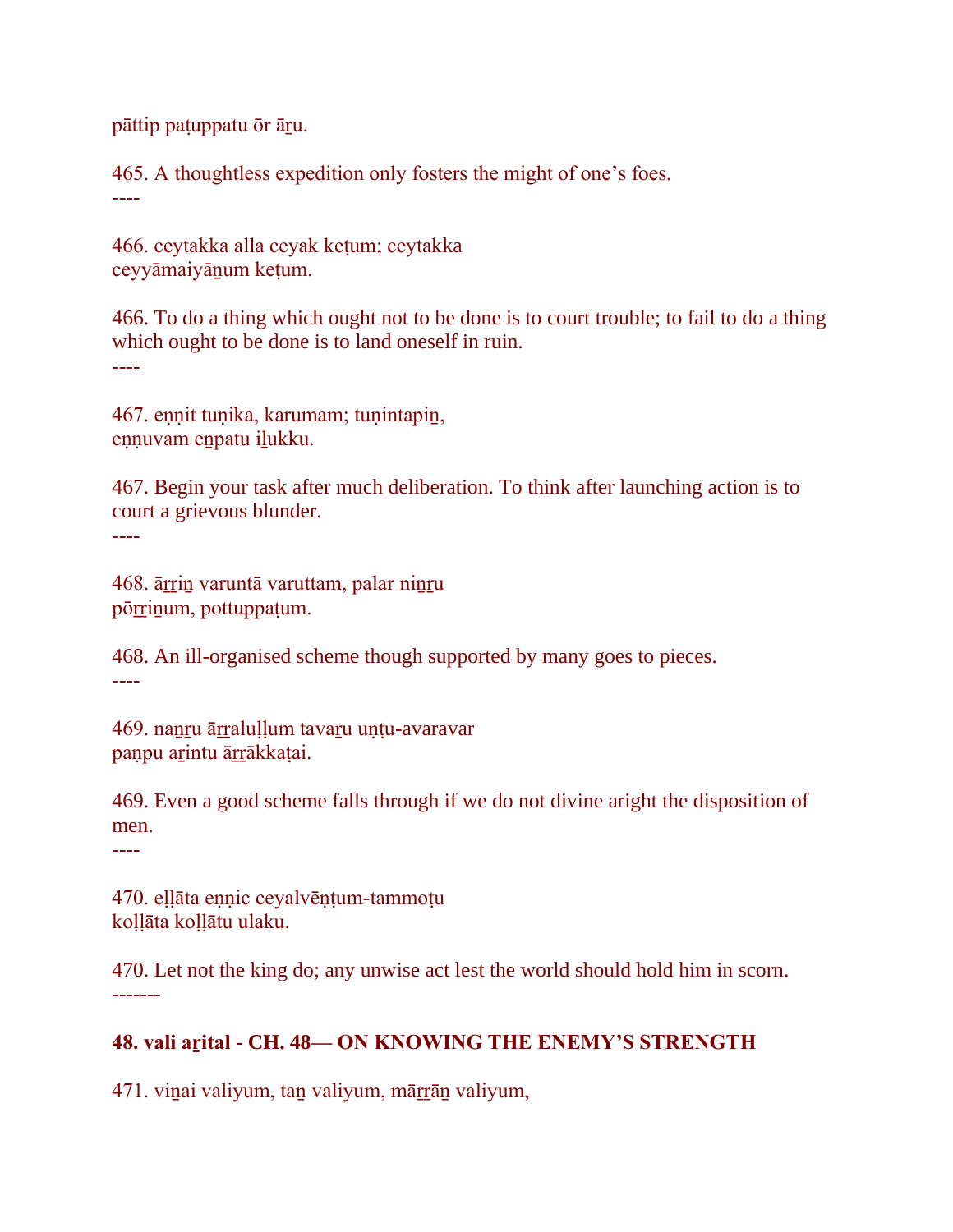tuṇai valiyum, tūkkic ceyal.

471. A king must act after measuring the strength of his plan, his own resources, the strength of the enemy and that of the ally. ----

472. olvatu arivatu arintu, atankan taṅkic celvārkkuc cellātatu il.

472. Nothing is impossible for them who know the nature of their task and throw themselves heart and soul into it. ----

473. uṭait tam vali ariyār, ūkkattin ūkki, iṭaikkaṇ murintār palar.

473. Many kings have failed in the middle of their enterprise, for they have launched on it in their blind ignorant zeal. ----

474. amaintu āṅku oḻukāṉ, aḷavu aṟiyāṉ, taṉṉai viyantāṉ, viraintu keṭum.

474. He who is ignorant of the might of his foe and who thinks too much of himself will come to grief. ----

475. pīli pey cākāṭum accu iṟum-ap paṇṭam cāla mikuttup peyiṉ.

475. The axle of a cart breaks even under the overload of a peacock's feathers. ----

476. nuṉik kompar ēṟiṉār aḵtu iṟantu ūkkiṉ uyirkku iṟuti ākiviṭum.

476. Over-vaulting ambition perishes. ----

477. ārrin aļavu arintu īka; atu poruļ pōrri valankum neri.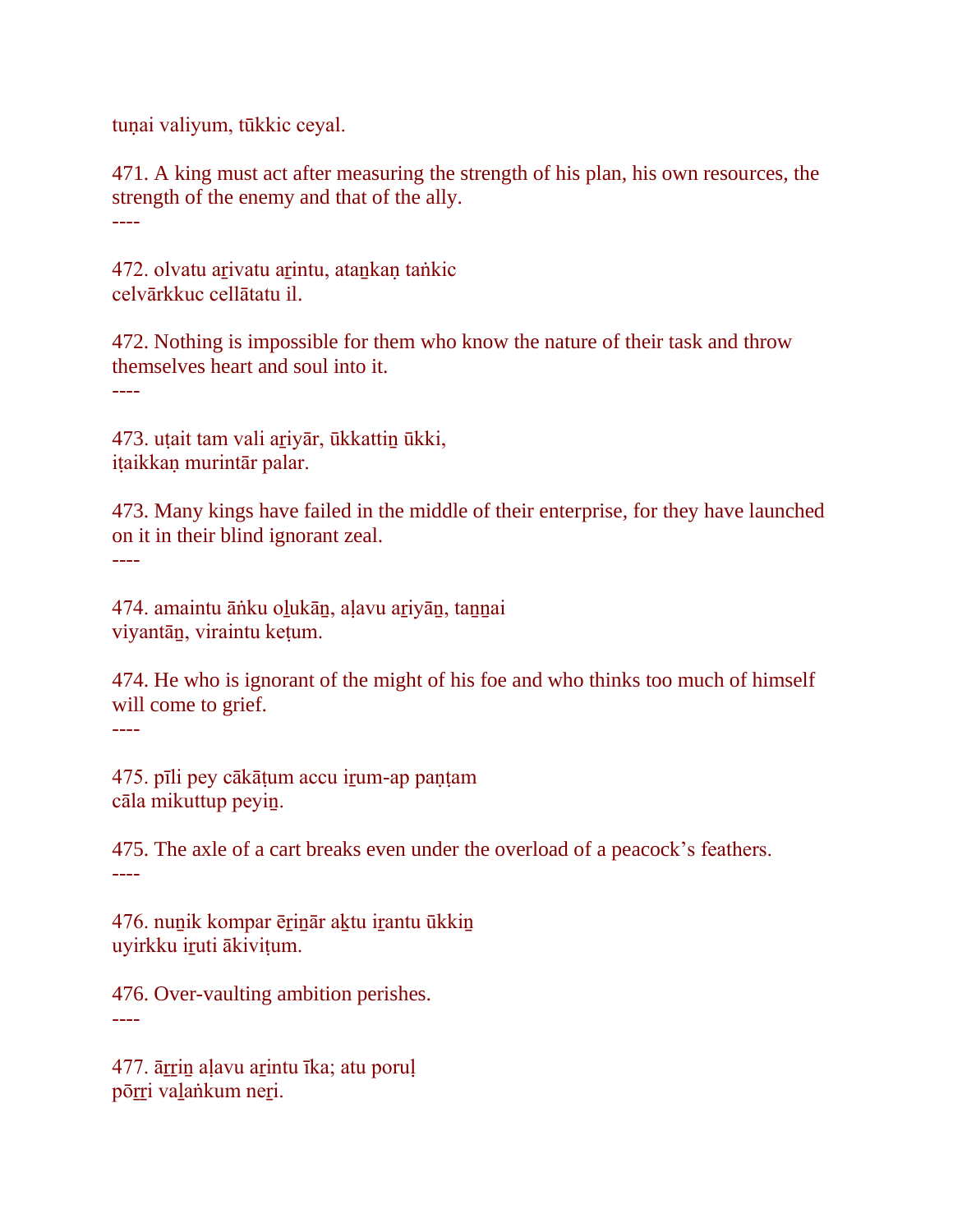477. Let your charity be according to the measure of your wealth. That is the way to preserve it.

----

478. āku āru aļavu ittitu āyinum, kētu illaipōku āru akalākkatai.

478. No harm comes of one's small earnings. Let not one's expense out-run one's income.

----

479. aḷavu aṟintu vāḻātāṉ vāḻkkai uḷapōla illāki, tōṉṟāk keṭum.

479. The seeming prosperity of the extravagant perishes. ----

480. uḷa varai tūkkāta oppuravu āṇmai, vaḷa varai vallaik keṭum.

480. The fortune of one, lavish of charity beyond measure, goes to rack and rain. --------

## **49. kālam aṟital - CHAPTER 49— ON KNOWING THE TIME**

481. pakal vellum, kūkaiyaik kākkai;- ikal vellum vēntarkku vēṇṭum, poḻutu.

481. During the day the crow conquers the owl. So the monarch who wishes to defeat the enemy must choose the proper time. ----

482. paruvattoṭu oṭṭa oḻukal-tiruviṉait tīrāmai ārkkum kayiṟu.

482. Action at the appropriate hour is the rope that holds for ever the Goddess of Fortune to the King. ----

483. aru viṉai eṉpa uḷavō-karuviyāṉ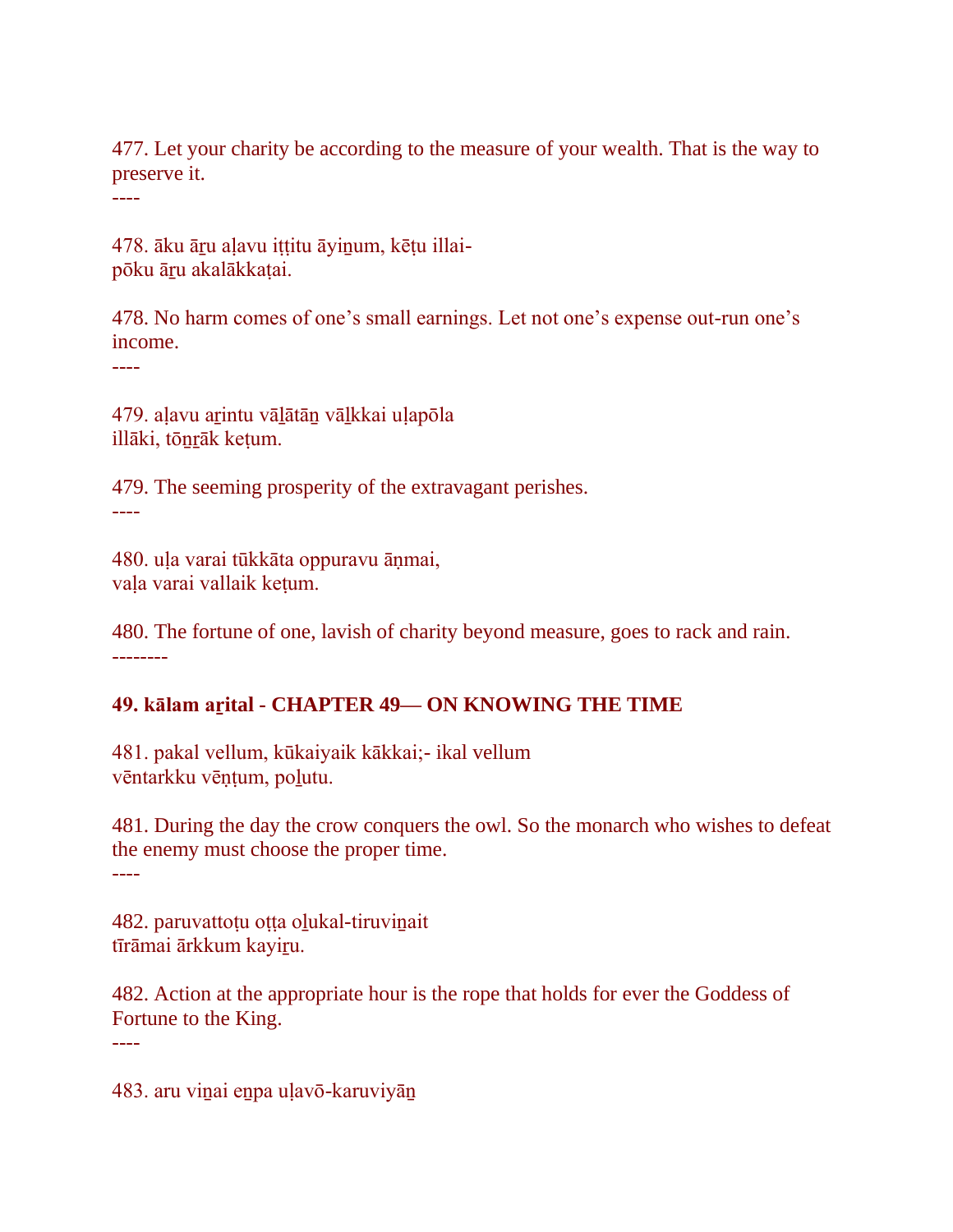kālam arintu ceyin.

483. Is there anything impossible if one acts at the right time and with the proper equipment?

----

484. ñālam karutinum, kaikūtum-kālam karuti, iṭattāṉ ceyiṉ.

484. One can succeed in the attempt to conquer the world if the right time and the right place are chosen. ----

485. kālam karuti iruppar-kalaṅkātu ñālam karutupavar.

485. He who without any fear aims at the conquest of the world will await the season for it.

----

486. ūkkam uṭaiyāṉ oṭukkam poru takar tākkarī kup pērum takaittu.

486. The self-restraint of the mighty is like the drawing back of the fighting ram just before its attack. ----

487. poḷḷeṉa āṅkē puṟam vērār; kālam pārttu, uḷ vērppar, oḷḷiyavar.

487. The wise will not fly into a passion when assailed; they allow their anger to smoulder within till the right time comes. ----

488. ceṟunaraik kāṇiṉ cumakka; iṟuvarai kāṇiṉ kiḻakkām talai.

488. Bow before the enemy till the time of his destruction. When the hour comes, strike him down.

----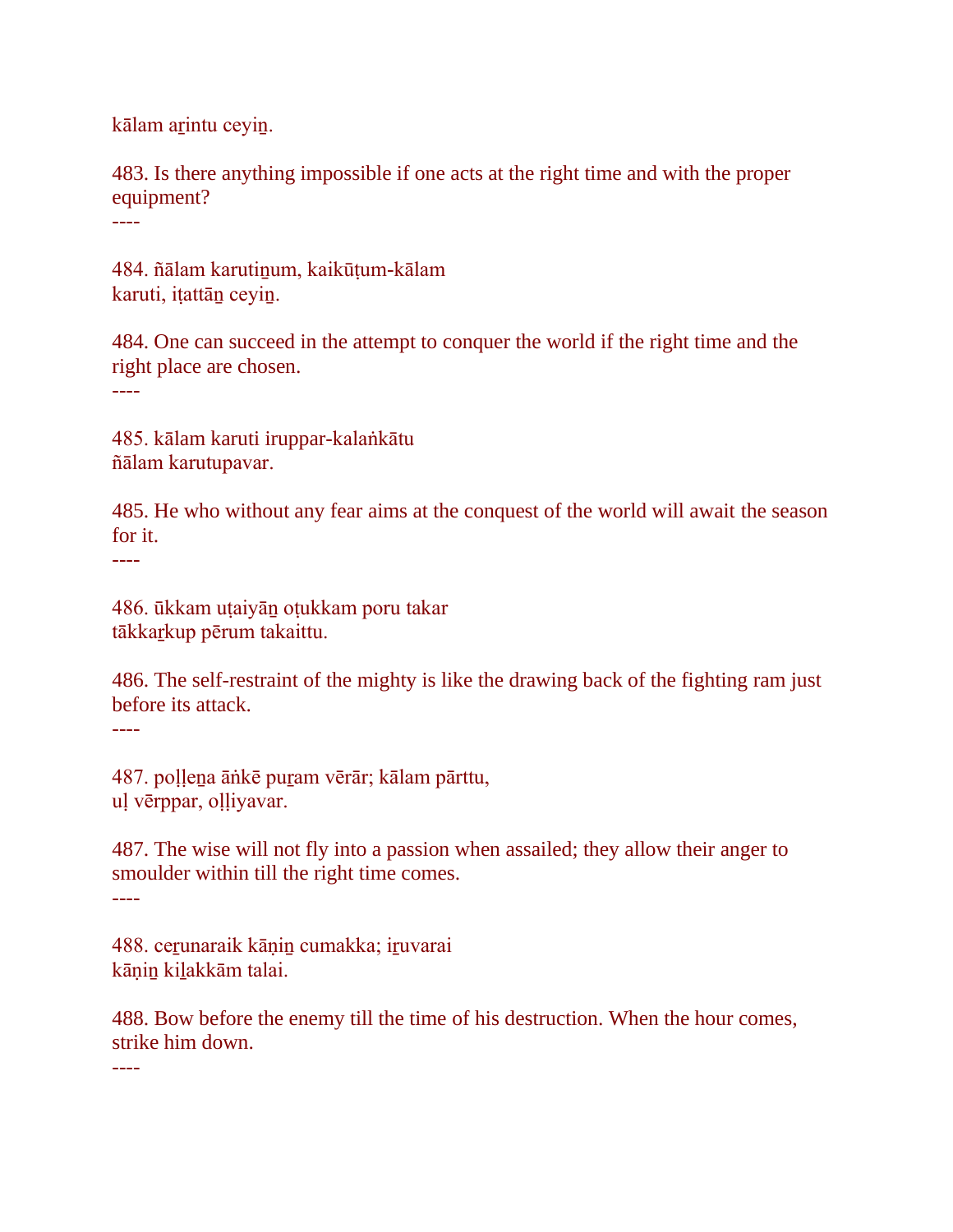489. eytaṟku ariyatu iyaintakkāl, an nilaiyē ceytarku ariya ceyal.

489. Do not let slip a golden opportunity; when the hour dawns, attempt the impossible. ----

490. kokku okka, kūmpum paruvattu; marru atan kuttu okka, cīrtta iṭattu.

490. When the time is not ripe, be still as a heron. But at the ripe hour, attack the enemy without missing your aim. ---------

# **50. iṭaṉ aṟital - CHAPTER 50— ON KNOWING THE PLACE**

491. toṭaṅkarুka ev vinaiyum; eḷḷarুka-murrum iṭam kaṇṭapiṉ allatu!.

491. Scorn not the foe; embark not on any action till you secure a coign of vantage to overwhelm him.

----

492. muraṇ cērnta moympiṉavarkkum araṇ cērntu ām ākkam palavum tarum.

492. Even to men of great valour and power, manifold are the advantages yielded by a fortress.

----

493. ārrārum ārri atupa-itan arintu pōrrārkan pōrric ceyin.

493. Even the weak are able to win if they choose the right place to assail the foe. ----

494. eṇṇiyār eṇṇam iḻappar-iṭaṉ aṟintu tunniyār tunnic ceyin.

494. If a king stations himself at a right place the conquering foe loses all hope. ----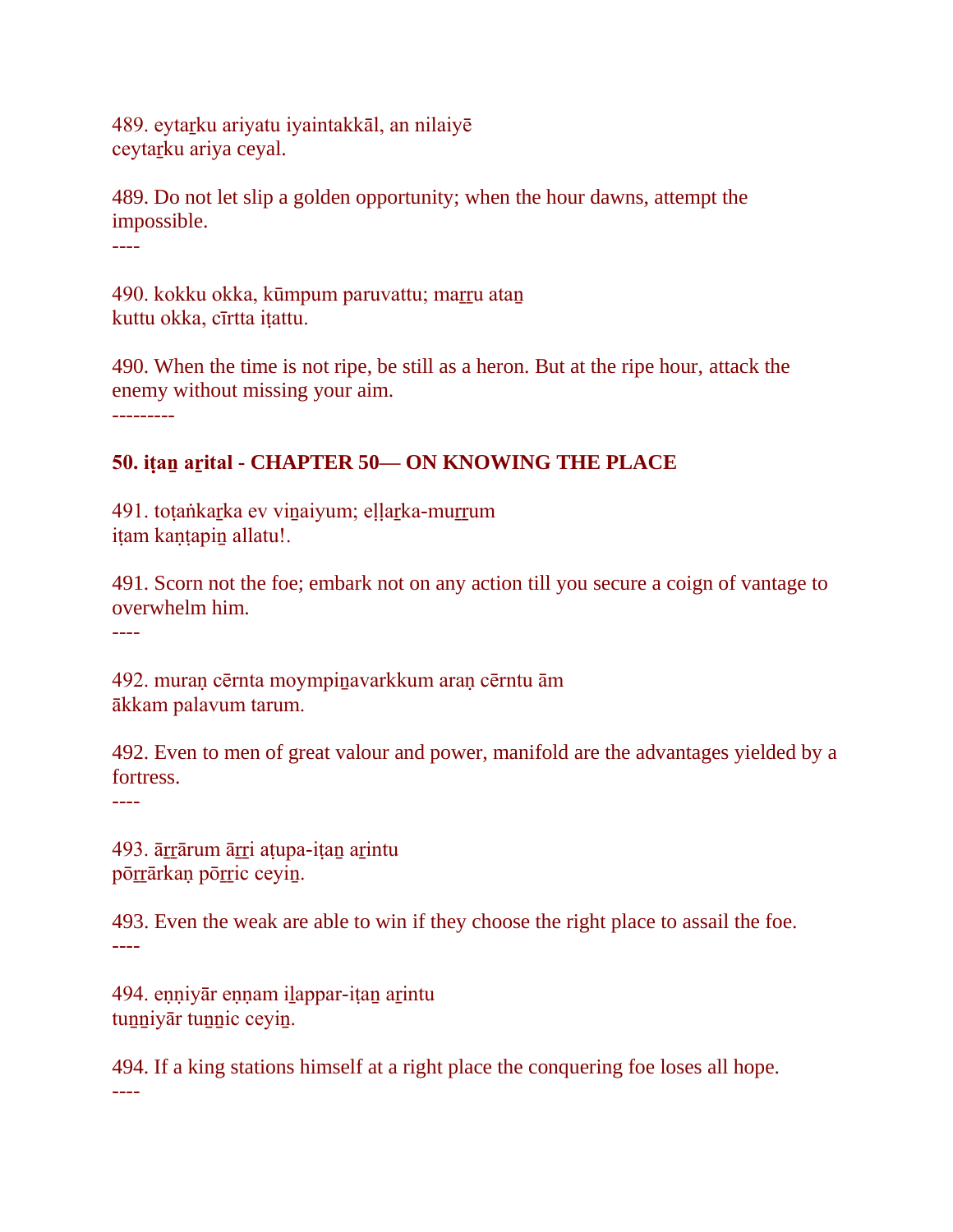495. netum punaluļ vellum mutalai; atum, punalin nīṅkin, atanaip pira.

495. The crocodile in waters deep overpowers all; once it leaves the waters, he falls an easy prey to its foes.

----

496. kaṭal ōṭā, kāl val neṭun tēr; kaṭal ōṭum nāvāyum ōṭā, nilattu.

496. The strong wheeled lofty chariot cannot cross the seas, nor can ocean sailing ships move on land.

----

497. añcāmai allāl, tuṇai vēṇṭā-eñcāmai eṇṇi iṭattāṉ ceyiṉ.

497. If one selects a suitable place by one's discretion, no other help is needed. ----

498. ciṟu paṭaiyāṉ cel iṭam cēriṉ, uṟu paṭaiyāṉ ūkkam aḻintu viṭum.

498. Ruined will be the strength of one who takes a large army to a place where the enemy of small forces is entrenched. ----

499. cirai nalanum cīrum ilar eninum, māntar uṟai nilattoṭu oṭṭal aritu.

499. A people may not have either strength or strongholds; still it is difficult to fight with them on their own soil.

----

500. kāl āḻ kaḷaril nari aṭum, kaṇ añcā vēl āḷ mukatta kaḷiṟu.

500. A mad elephant that kills the bold spearman is killed even by a jackal when it gets stuck up in the mire.

--------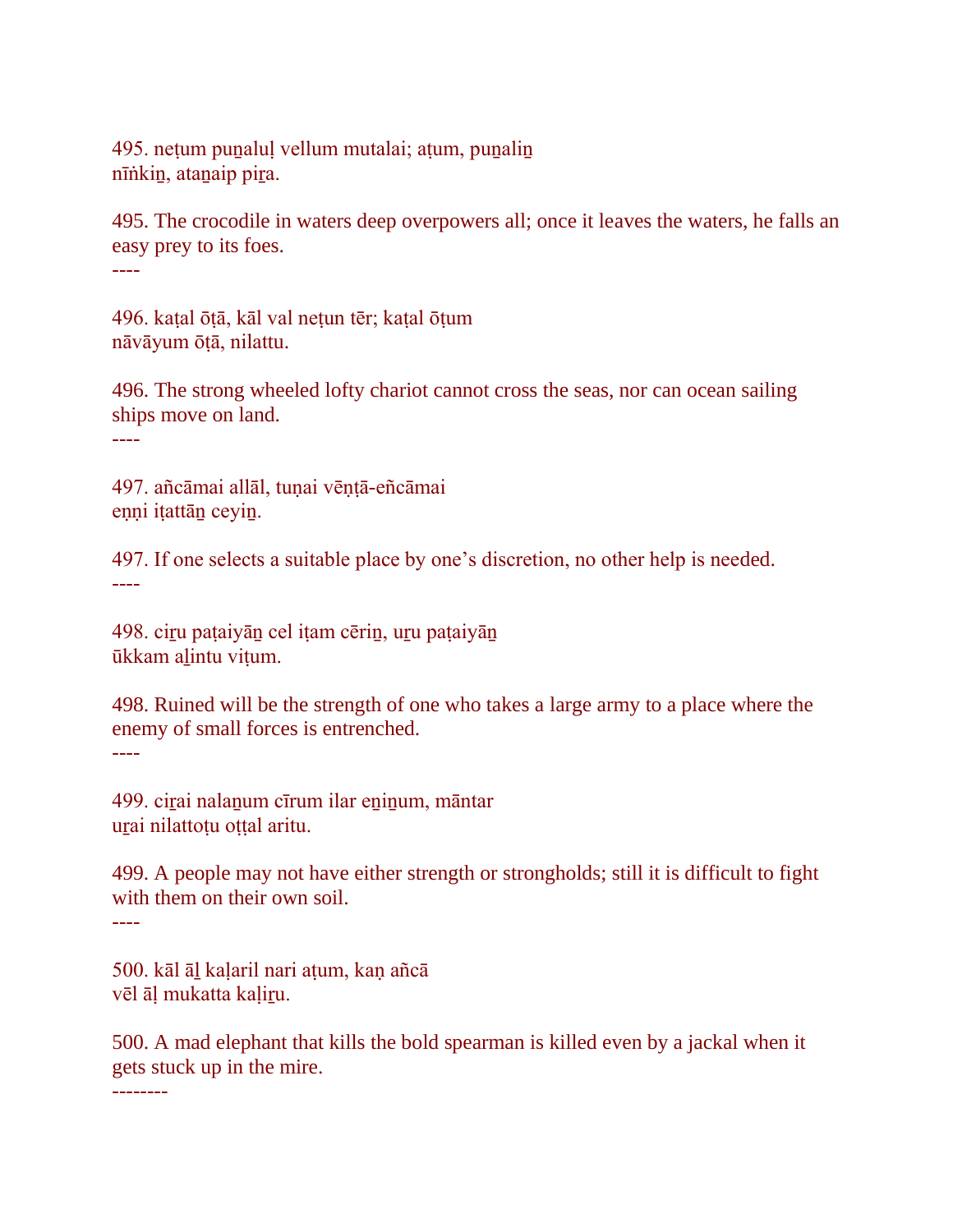## **51. terintu teḷital - CH. 51— ENGAGING SERVANTS AFTER TEST**

501. aram, porul, inpam, uyir accam, nānkin tiram terintu tērappaṭum.

501. One should be chosen after patting one to a fourfold test of righteousness, wealth, inclination and fear of life and death. ----

502. kuṭip piṟantu, kuṟṟattiṉ nīṅki, vaṭup pariyum nāṇ uṭaiyāṉkaṭṭē teḷivu.

502. One of good family, free of faults, and possessed of a wholesome fear of sin, should be chosen. ----

503. ariya kaṟṟu, ācu aṟṟārkaṇṇum, teriyuṅkāl inmai aritē, veļiru.

503. One may be an unblemished man and of vast learning; but it is rare to find one free from ignorance.

----

504. kuṇam nāṭi, kurramum nāṭi, avarruļ mikai nāti, mikka kolal!.

504. Examine the good and bad in a person and judge his character according to what predominates in his composition.

----

505. perumaikkum, ēṉaic ciṟumaikkum, tattam karumamē kattalaik kal.

505. One's own deed is the touchstone of one's greatness and littleness. ----

506. arrārait tērutal ōmpuka; marru avar parru ilar; nāṇār pali.

506. Choose not persons who have no kith and kin, and who possesses no social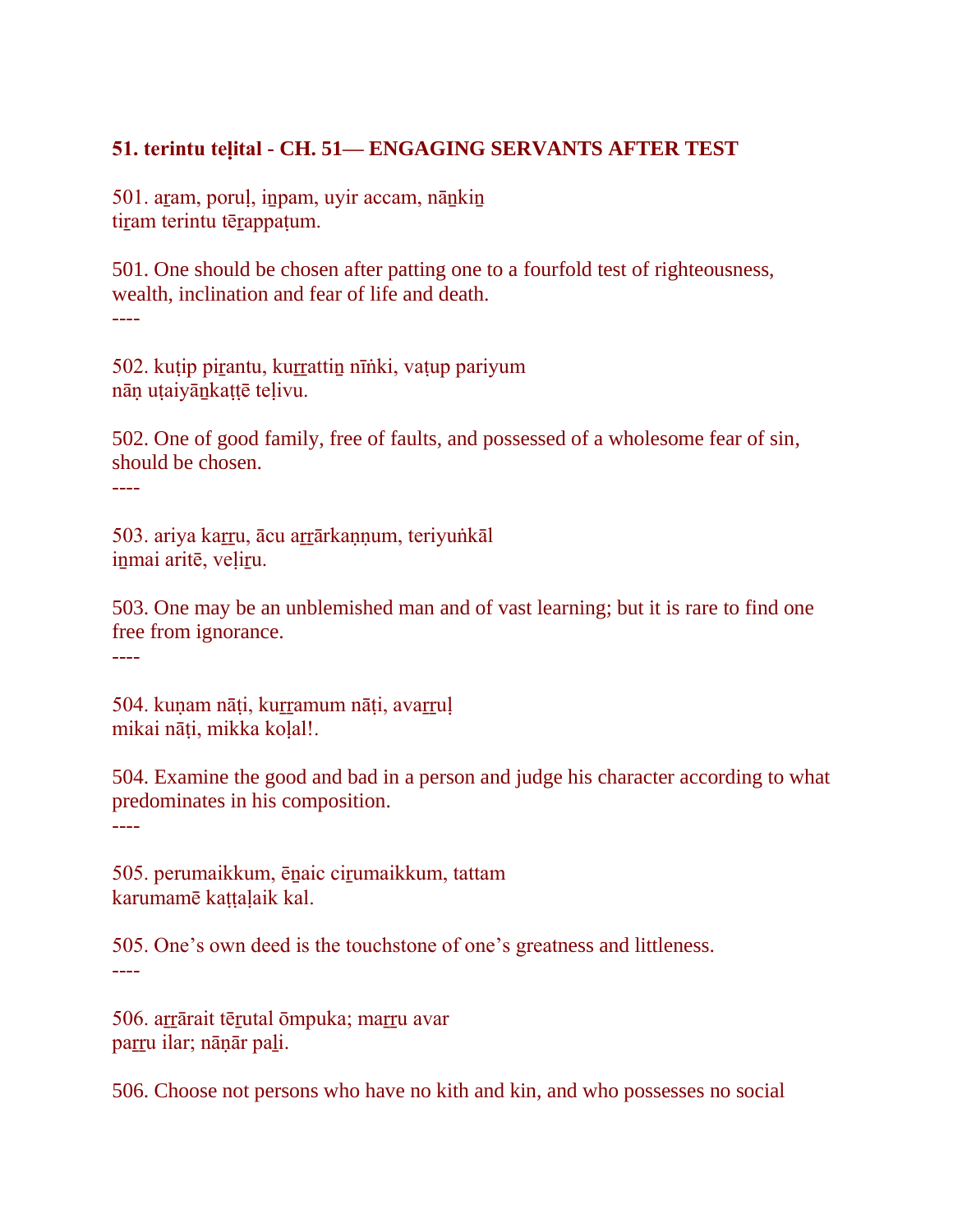instincts, they will be callous of heart and dread no crime. ----

507. kātaṉmai kantā, aṟivu aṟiyārt tēṟutal pētaimai ellām tarum.

507. It is the height of folly to choose the ignorant blinded by affection. ----

508. tērāṉ, piṟaṉait teḷintāṉ vaḻimuṟai tīrā iṭumpai tarum.

508. To choose a stranger without knowing his traits results in one's grief. ----

509. tērarka yāraiyum, tērātu; tērnta pin, tēruka, tērum poruļ.

509. Let men be chosen with deliberate care; when once the choice is made, let no suspicions crump into your soul. ----

510. tērāṉ teḷivum, teḷintāṉkaṇ aiyuṟavum, tīrā iṭumpai tarum.

510. To choose men with no forethought and to suspect them will land you in endless woes.

-------

## **52. terintu viṉaiyāṭal - CH. 52— ON APPOINTMENT ACCORDING TO MERIT**

511. naṉmaiyum tīmaiyum nāṭi, nalam purinta taṉmaiyāṉ āḷappaṭum.

511. After examining the good and the bad, cling to the good. ----

512. vāri perukki, vaļam patuttu, urravai ārāyvāṉ ceyka viṉai!.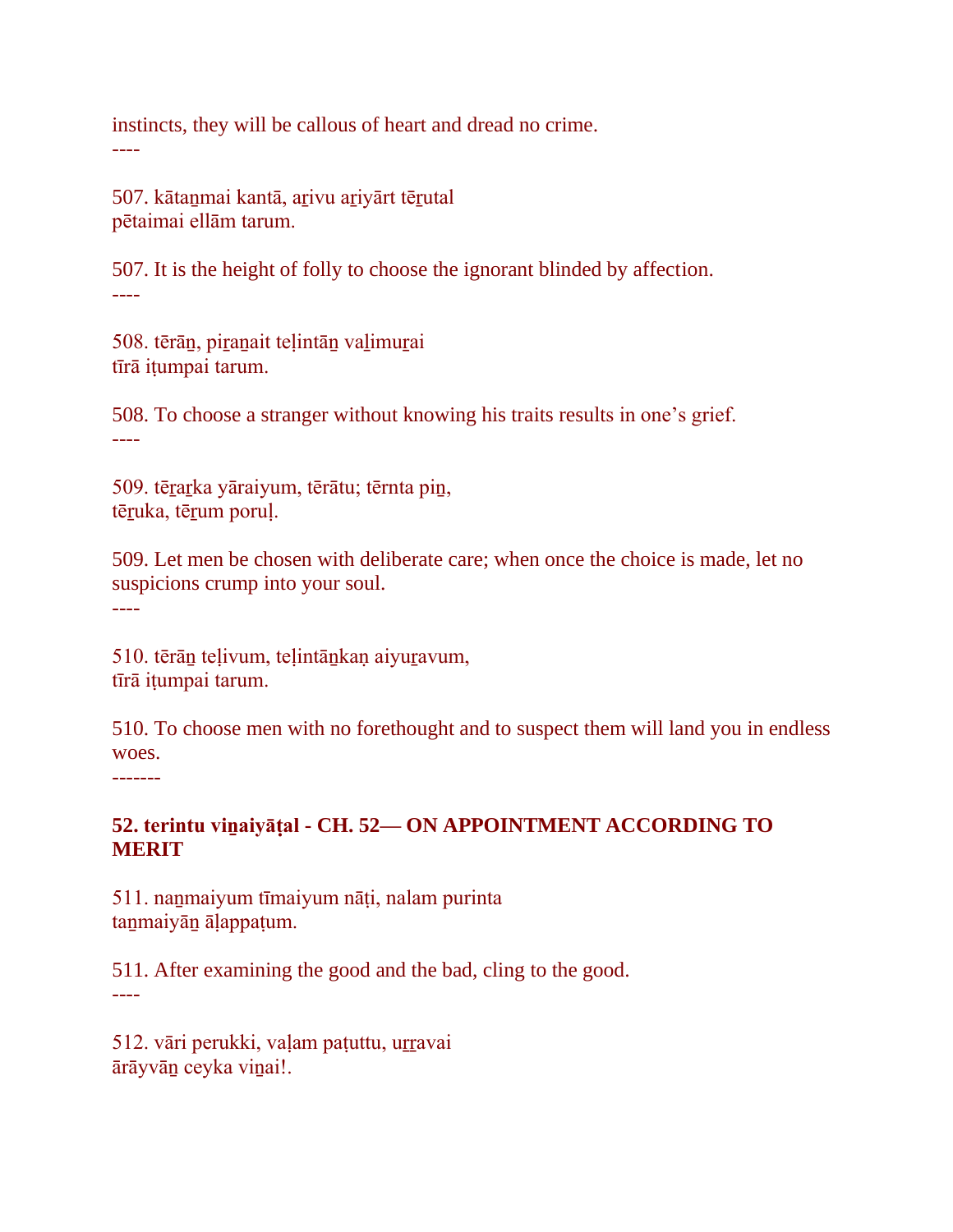512. He who taps all productive sources and guards against losses is the true servant. ----

513. aṉpu, aṟivu, tēṟṟam, avā iṉmai, in nāṉkum naṉku uṭaiyāṉkaṭṭē teḷivu.

513. Choose men, who are endowed with love, wisdom, clever vision and freedom from covetousness. ----

514. eṉai vakaiyāṉ tēṟiyakkaṇṇum, viṉai vakaiyāṉ vēṟākum māntar palar.

514. Position corrupts even the men of our own deliberate choice. ----

515. aṟintu, āṟṟi, ceykiṟpāṟku allāl, viṉaitāṉ cirantāṇ enru ēvarpārru anru.

515. Let worth prevail. Let not blind affection dictate the choice of men. ----

516. ceyvāṉai nāṭi, viṉai nāṭi, kālattōṭu eyta uṇarntu, ceyal!.

516. The thing to be done, the proper person for it and the appropriate time for doing it, must all be duly weighed. ----

517. 'itaṉai, itaṉāl, ivaṉ muṭikkum' eṉṟu āyntu, atanai avankan vital!.

517. Let the king be first convinced of the competency of a person; then he shall allow him to move freely in the sphere of his appointed task. ----

518. viṉaikku urimai nāṭiya piṉṟai, avaṉai atarku uriyan ākac ceyal.

518. Choose men of approved merit and then make them worthy of the station. ----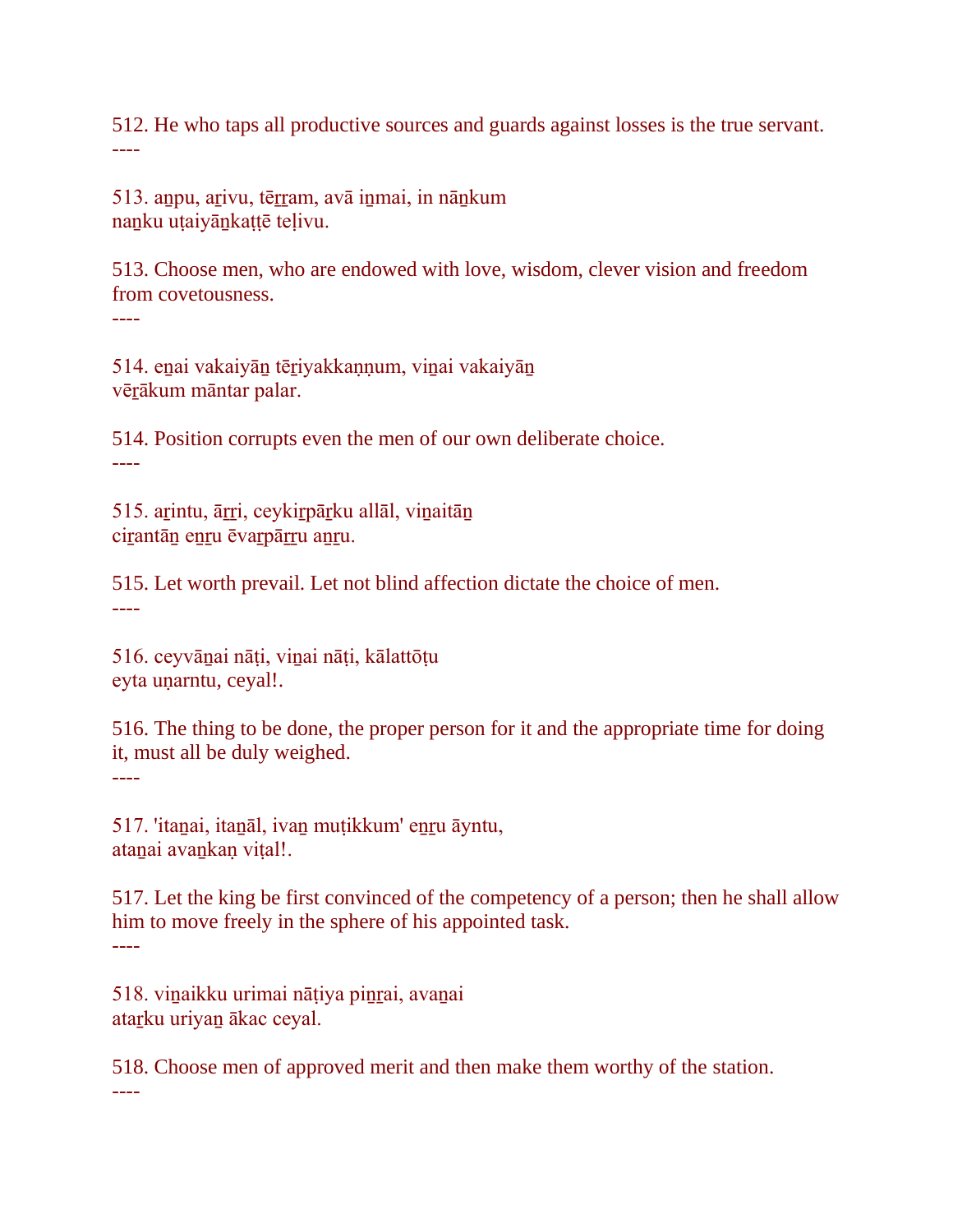519. vinaikkan vinaiyuṭaiyān kēṇmai vērāka ninaippānai nīṅkum, tiru.

519. Prosperity deserts one who suspects the motives of a servant ever loyal to his work.

----

520. nāltōrum nātuka, mannan-vinaiceyvān kōṭāmaik kōṭātu ulaku.

520. Let them not swerve from the right path; for on them rests the just conduct of the world.

---------

# **53. cuṟṟam taḻāl - CHAPTER 53— ON CHERISHING ONE'S KINDRED**

521. parru arrakaņņum paļamai pārāttutal currattārkannē ula.

521. It is one's own kith and kin that cherish their old attachments to men out of suit with fortune.

----

522. viruppu arāc curram iyaiyin, aruppu arā ākkam palavum tarum.

522. One's unceasing kinship is the source of all one's fortune.

----

523. aḷavaḷāvu illātāṉ vāḻkkai-kuḷavaḷāk kōṭu inri nīr niraintarru.

523. The life of one with no kin will be like overflowing waters of a tank with no bund.

----

524. currattāl currappaṭa oḷukal, celvamtān perrattāl perra payan.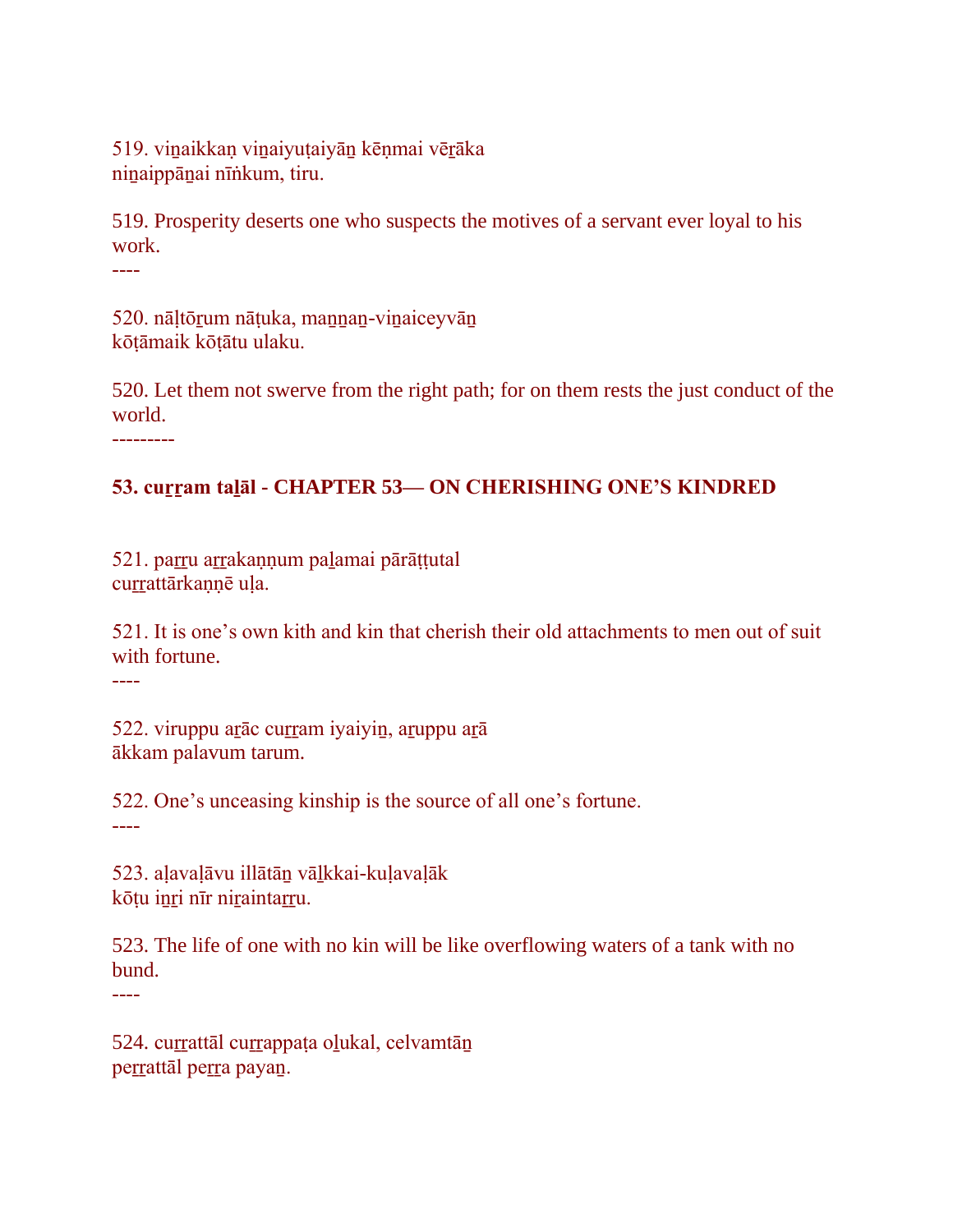524. The value of one's wealth consists in a life surrounded by one's kinsmen. ----

525. kotuttalum in colum ārrin, atukkiya currattāl currappaṭum.

525. One delights in the company of one generous of heart and suave of speech. ----

526. perun kotaiyān, pēnān vekuli, avanin maruṅku uṭaiyār mā nilattu il.

526. Nothing excels on earth the love of one large of heart and free of wrath, but shares it with the rest.

----

527. kākkai karavā karaintu unnum; ākkamum anna nīrārkkē uļa.

527. Fortune smiles on one of like disposition. ----

528. potu nōkkāṉ, vēntaṉ varicaiyā nōkkiṉ, atu nōkki vāḻvār palar.

528. The king must not be indifferent to one's deserts but reward people according to their merit.

----

----

529. tamar āki, tan-turantār curram amarāmaik kāraṇam iṉṟi varum.

529. Reject none on the score of disagreement. Men who have become estranged will flock to you.

530. uḻaip pirintu kāraṇattiṉ vantāṉai, vēntaṉ ilaittu iruntu, ennik koļal.

530. Let the king embrace his estranged kith and kin by redressing their grievances. --------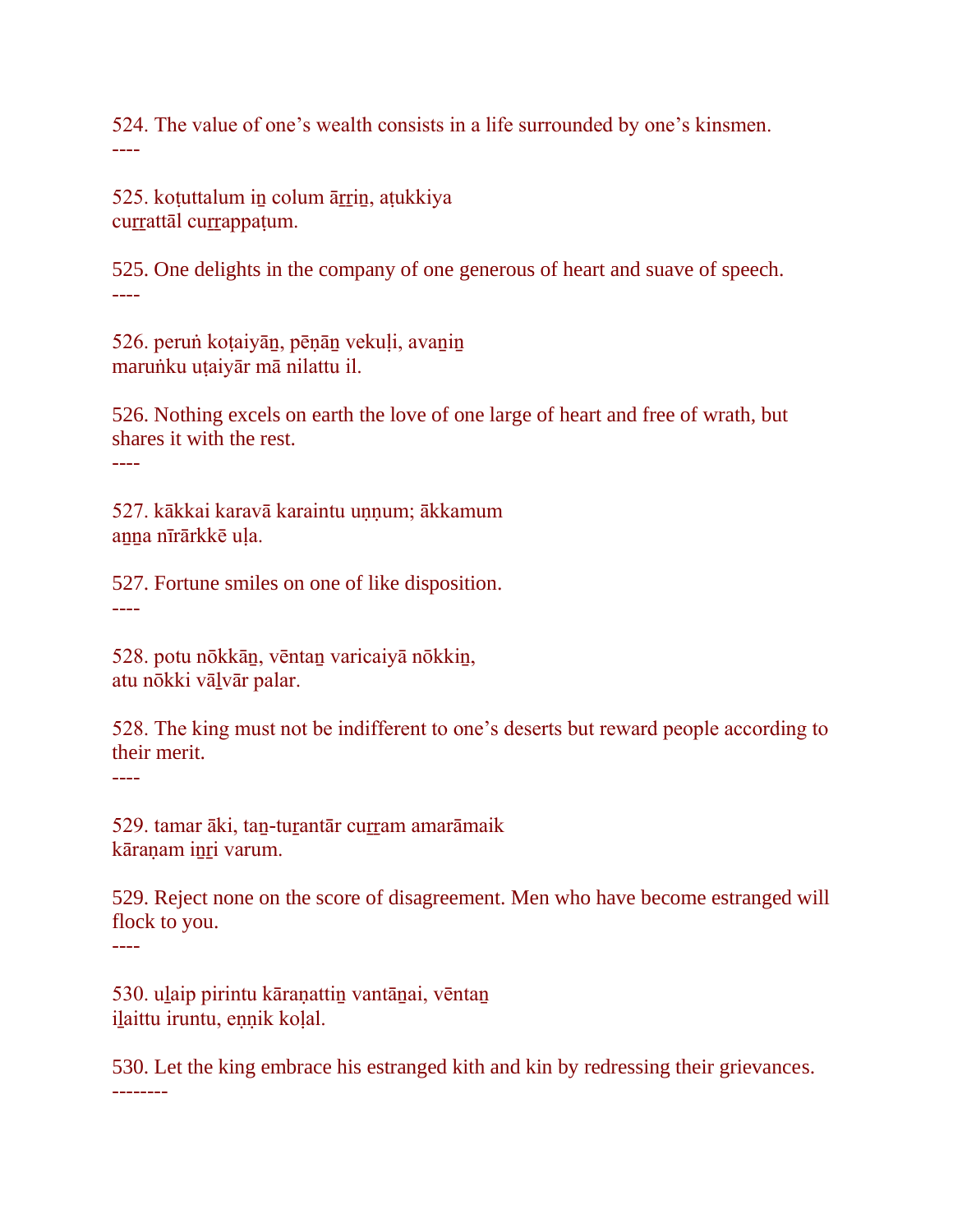## **54. poccāvāmai - CHAPTER 54— AGAINST FORGETFULNESS**

531. iranta vekuliyin tītē-ciranta uvakai makiḻcciyiṉ cōrvu.

531. Forgetfulness which cometh of mad joy is more dangerous than wild wrath. ----

532. poccāppuk kollum pukaḻai-aṟiviṉai niccam nirappuk koṉṟāṅku.

532. Poverty freezes knowledge. Forgetfulness blights one's reputation. ----

533. poccāppārkku illai pukaḻmai; atu ulakattu ep pāl nūlōrkkum tuṇivu.

533. Fame is not for the thoughtless, so say the scriptures of the world. ----

534. accam uṭaiyārkku araṇ illai; āṅku illai, poccāppu uṭaiyārkku naṉku.

534. Of what avail is a citadel to a crown, what good availeth the thoughtless. ----

535. muṉṉuṟak kāvātu iḻukkiyāṉ, taṉ piḻai, pin ūru, iraṅkiviṭum.

535. Who is not on his guard against impending evil, rues his folly? ----

536. iḻukkāmai yārmāṭṭum, eṉṟum, vaḻukkāmai vāyiṉ, aḵtu oppatu il.

536. There is no greater good than to be ever on the vigil. ----

537. ariya eṉṟu ākāta illai-poccāvāk karuviyān pōrric ceyin.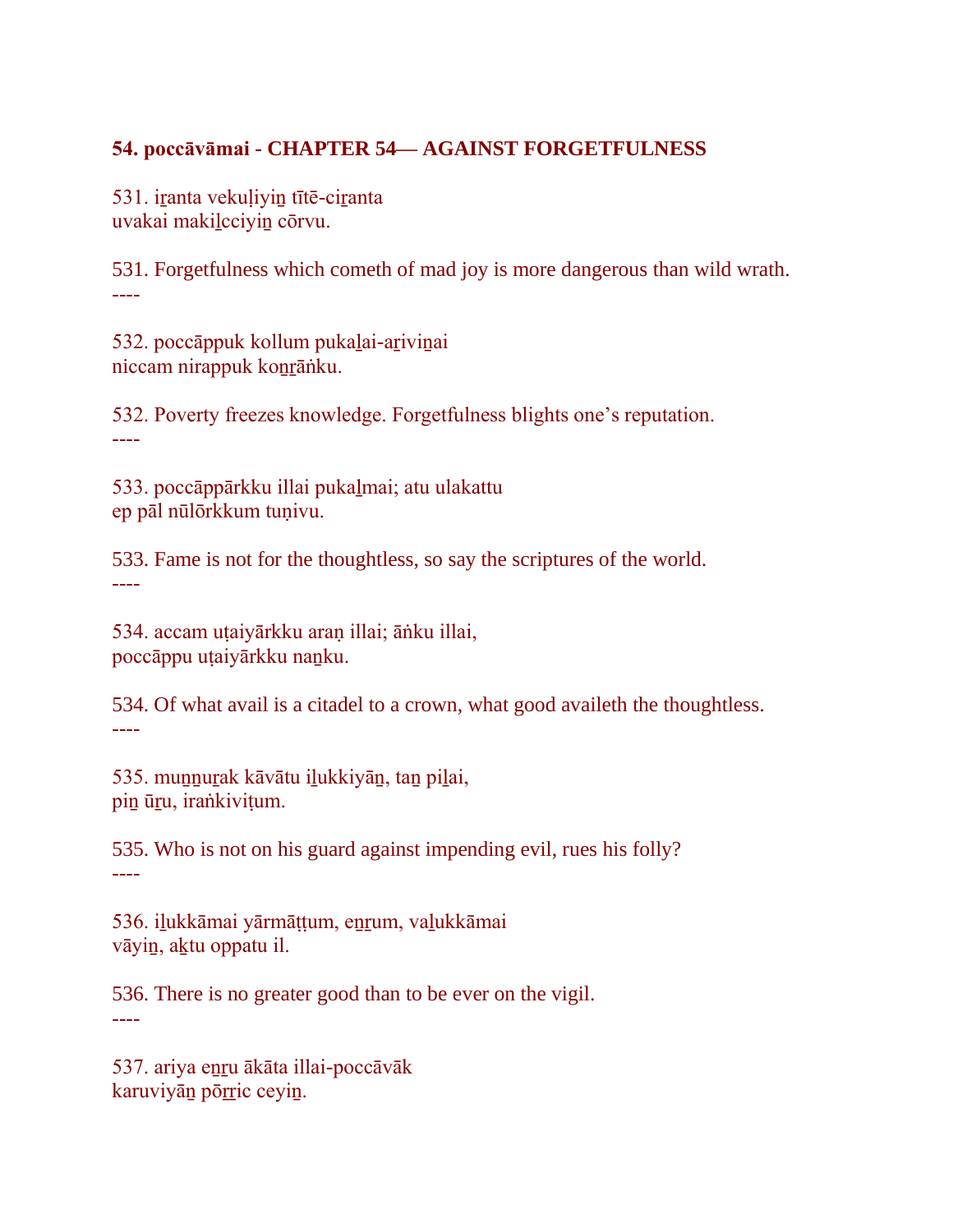537. Nothing is impossible for the thoughtful.

538. pukaḻntavai pōṟṟic ceyal vēṇṭum; ceyyātu ikaḻntārkku eḻumaiyum il.

538. No good awaits him in birth to come who fails of his noble deeds. ----

539. ikaḻcciyiṉ keṭṭārai uḷḷuka-tām tam makiḻcciyiṉ maintuṟum pōḻtu!.

539. When drunk with delight, remember those who have perished through wilful neglect.

----

----

540. uḷḷiyatu eytal eḷitumaṉ-maṟṟum tāṉ uḷḷiyatu uḷḷapperin.

540. No task is difficult to the thoughtful and diligent. -------

## **55. ceṅkōṉmai - CHAPTER 55— ON RIGHTEOUS SCEPTRE**

541. ōrntu, kaṇṇōṭātu, iṟai purintu, yārmāṭṭum tērntu, ceyvaktē murai.

541. Strict enquiry and impartial justice mark the rule of a just monarch. ----

542. vān nōkki vālum ulaku ellām;-mannavan kōl nōkki vāḻum kuṭi.

542. The world looks to rain for its existence. The subjects look to the sceptre for their existence.

----

543. antaṇar nūrkum, arattirkum, ātiyāy ninratu-mannavan kōl.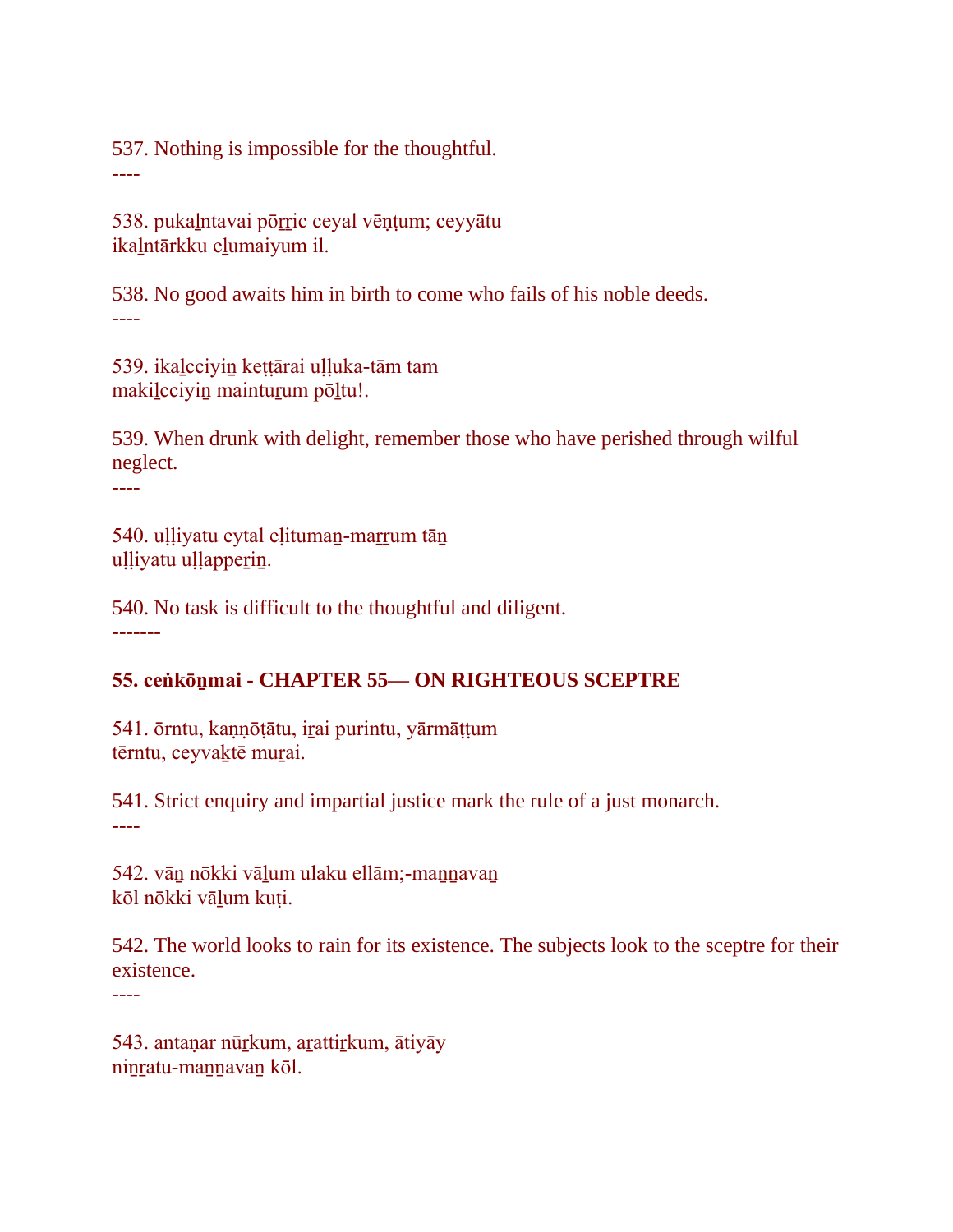543. The king's sceptre is the standing proof of Brahminical books and their teachings.

----

544. kuti talīik kōl ōccum mā nila mannan aṭi taḻīi niṟkum, ulaku.

544. The world falls at the feet of a great King who wields the sceptre for his subjects' welfare.

----

545. iyalpuḷik kōl ōccum maṉṉavaṉ nāṭṭapeyalum viḷaiyuḷum tokku.

545. Both seasonal rains and waving corn are seen in the land of a righteous monarch. ----

546. vēl aṉṟu, veṉṟi taruvatu; maṉṉavaṉ kōl; atūum, kōṭātu enin.

546. Victory is won not by the spear but by the unswerving sceptre of a monarch. ----

547. irai kākkum, vaiyakam ellām; avanai murai kākkum, muṭṭāc ceyin.

547. The king protects the whole world and justice protects him if unfailingly admonished.

----

548. eṇ patattāṉ ōrā, muṟai ceyyā, maṉṉavaṉ tan patattān tānē ketum.

548. The king who does not administer impartial justice goes to ruin. ----

549. kuṭi puṟaṅkāttu, ōmpi, kuṟṟam kaṭital vațu anru; vēntan tolil.

549. To punish crime is the duty, not the fault of the king who attends to the welfare of his subjects.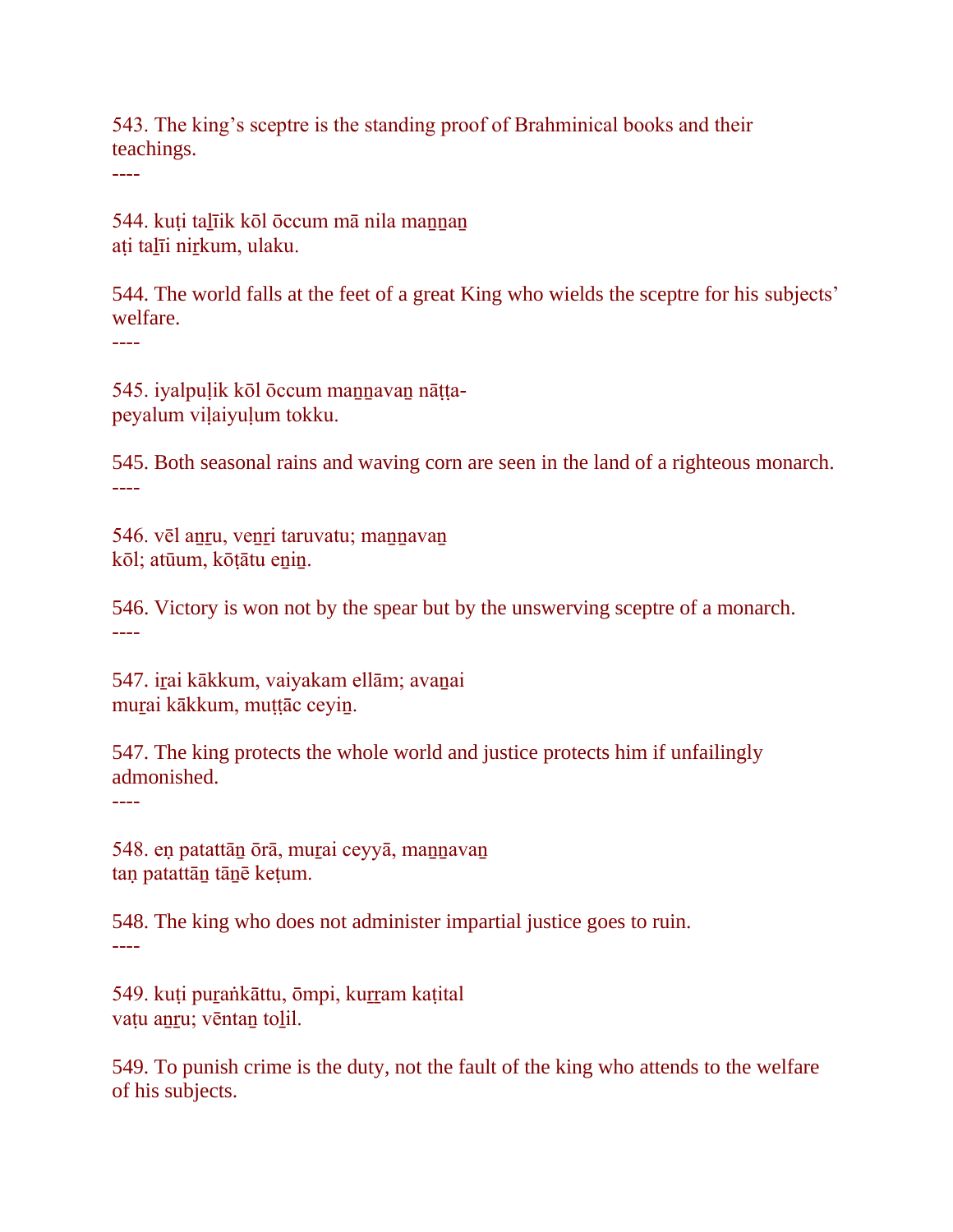550. kolaiyil, koțiyārai, vēntu oruttal painkūl kalai kattatanotu nēr.

550. Punishing murderers with death is like plucking out weeds among the crops. ------------

# **56. koṭuṅkōṉmai - CHAPTER 56— ON UNRIGHTEOUS RULE**

551. kolai mēṟkoṇṭāriṉ koṭitē-alai mēṟkoṇṭu allavai ceytu oļukum vēntu.

551. The unrighteous king who oppresses his subjects is more cruel than the one who leads the life of a murderer. ----

552. vēloṭu niṉṟāṉ, 'iṭu' eṉṟatu pōlum-

kōloțu ninrān iravu.

552. The wielder of the sceptre asking for gifts, is like the spearman asking the wayfarer 'give.'

----

----

553. nāḷtoṟum nāṭi, muṟaiceyyā maṉṉavaṉ nāltorum nātu ketum.

553. That country will perish any day whose monarch does not administer justice day by day.

----

554. kūḻum kuṭiyum oruṅku iḻakkum-kōl kōṭi, cūḻātu, ceyyum aracu.

554. That king who allows his sceptre to bend indiscriminately will lose his wealth together with his subjects.

----

555. allarpațțu, ārrātu, aluta kannīr anrēcelvattait tēykkum paṭai.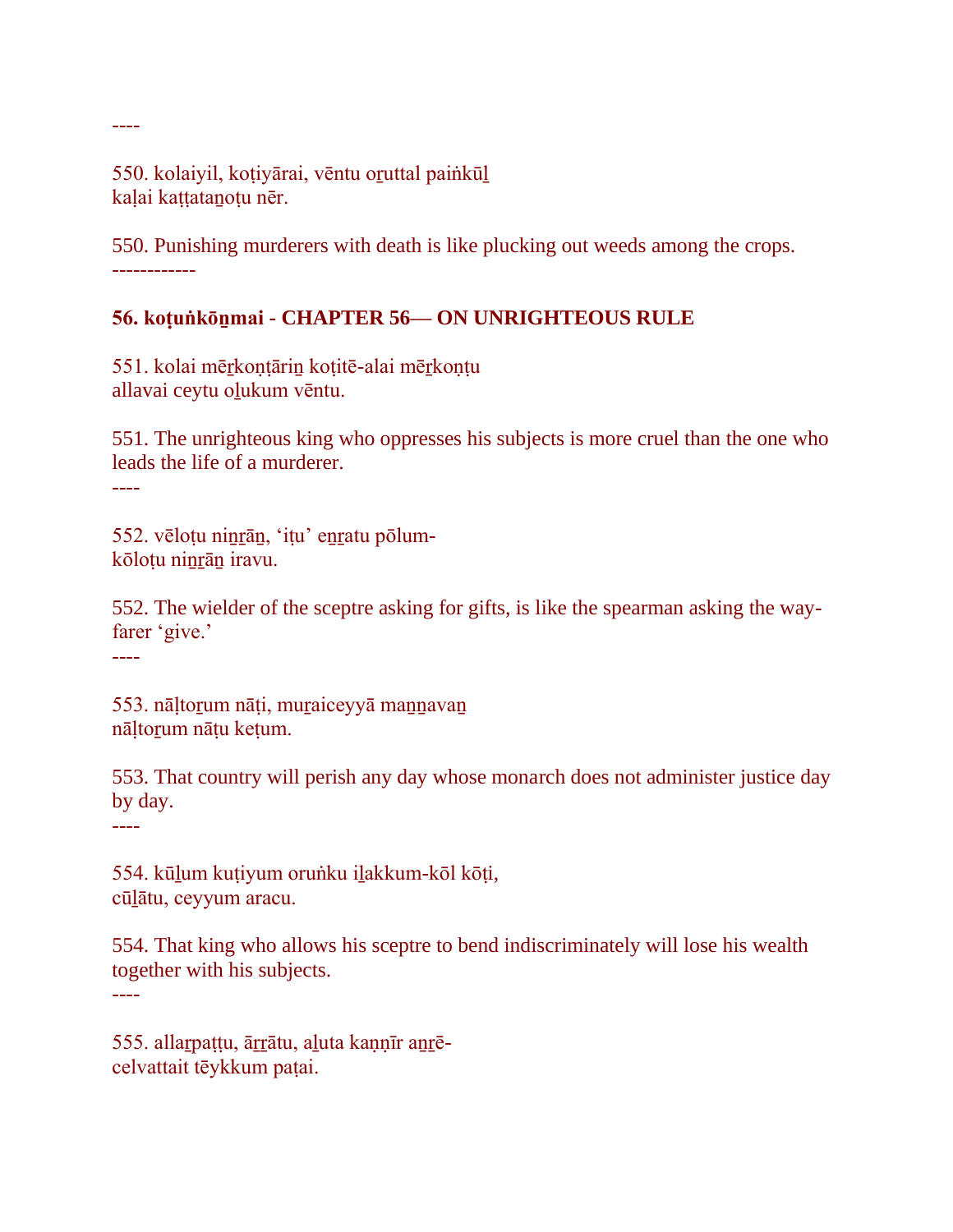555. Are not the tears, shed as a result of oppression, the weapons which destroy the prosperity of the monarch?

----

556. maṉṉarkku maṉṉutal ceṅkōṉmai; aḵtu iṉṟēl, mannāvām, mannarkku oli.

556. Good Government makes one's rule enduring. Where it is not found, his lustre will not last long?

----

557. tuļi inmai ñālattirku erru? arrē, vēntaņ aḷi iṉmai vāḻum uyirkku.

557. The people who live under a graceless king suffer like the earth unvisited by drops of rain.

----

558. iṉmaiyiṉ iṉṉātu, uṭaimai-muṟai ceyyā maṉṉavaṉ kōṟkīḻp paṭiṉ.

558. Where people possess a king, who does not enforce justice, wealth does not confer more happiness than poverty.

----

559. murai kōti mannavan ceyyin, urai kōti ollātu, vānam peyal.

559. Were the king to rule unjustly, the Heavens would withhold rains? ----

560. ā payan kunrum; arutolilōr nūl marappar;kāvalaṉ kāvāṉ eṉiṉ.

560. If the protecting monarch fails in his duties, the yield of cows will diminish and Brahmans with their six duties will forget their Vedas. ---------

## **57. veruvanta ceyyāmai - CHAPTER 57— ON TYRANNY**

561. takkāṅku nāti, talaiccellā vannattāl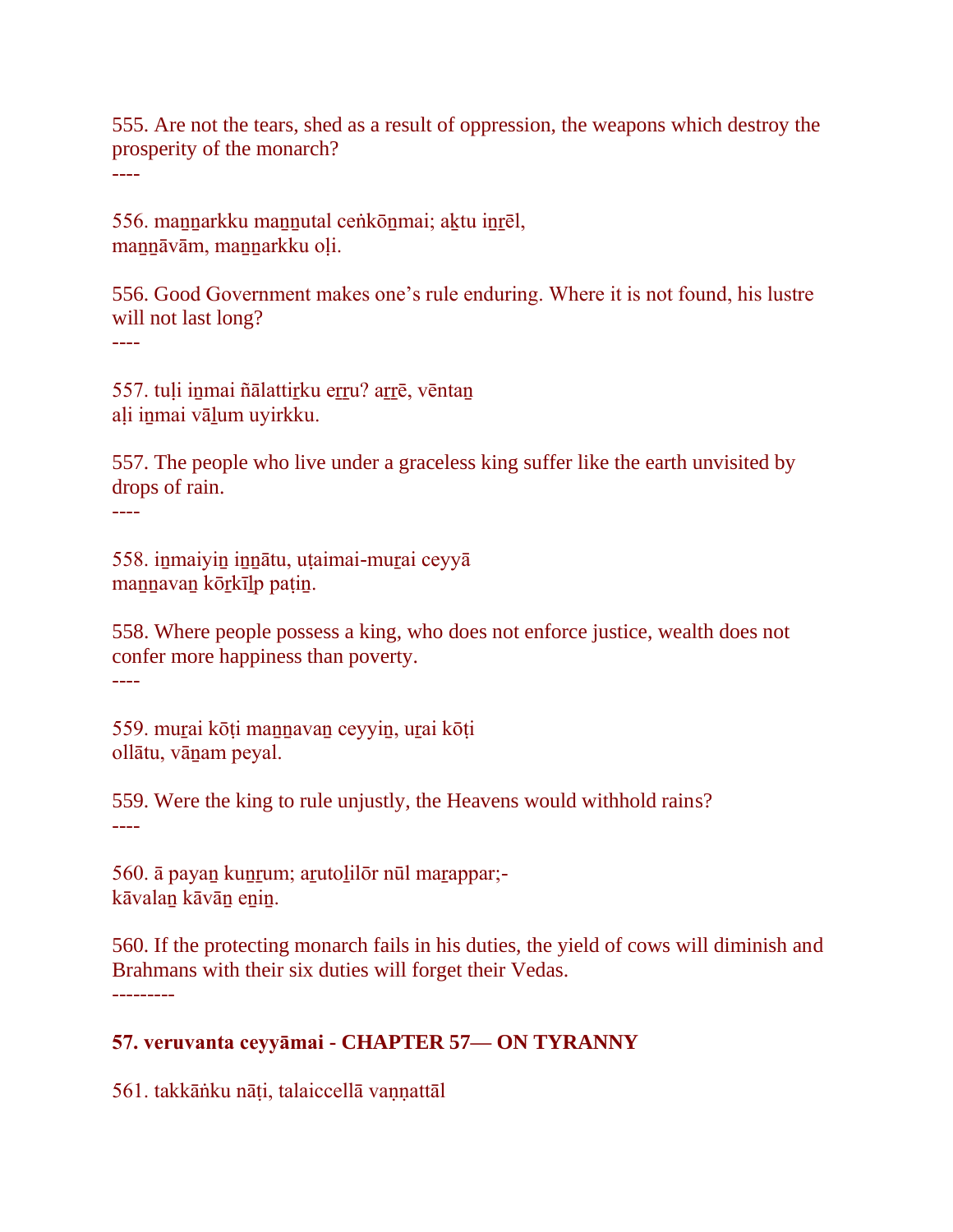ottāṅku oṟuppatu vēntu.

561. A righteous king investigates and fittingly punishes the wrongdoer so that he may not repeat it. ----

562. katitu ōcci, mella erika-netitu ākkam nīṅkāmai vēṇṭupavar.

562. If you wish enduring prosperity behave as if you punish excessively, but do it mildly.

----

----

563. veruvanta ceytu oḻukum veṅkōlaṉ āyiṉ, oruvantam ollaik keṭum.

563. The tyrant who terrifies his subjects will soon perish. ----

564. 'iṟai kaṭiyaṉ' eṉṟu uraikkum iṉṉāc col vēntaṉ urai katuki ollaik ketum.

564. That king whom people speak of as a tyrant will rapidly perish. ----

565. aruñ cevvi, iṉṉā mukattāṉ peruñ celvam pēey kantannatu utaittu.

565. The great wealth of a king who is inaccessible and assumes a fearful look, is no better than in the possession of a demon. ----

566. kaṭuñ collaṉ, kaṇ ilaṉ āyiṉ, neṭuñ celvam nīṭu iṉṟi, āṅkē keṭum.

566. The abundant wealth of a king who utters harsh words and puts on unkind looks will not last long.

567. kaṭu moḻiyum, kaiyikanta taṇṭamum, vēntaṉ aṭu muraṇ tēykkum aram.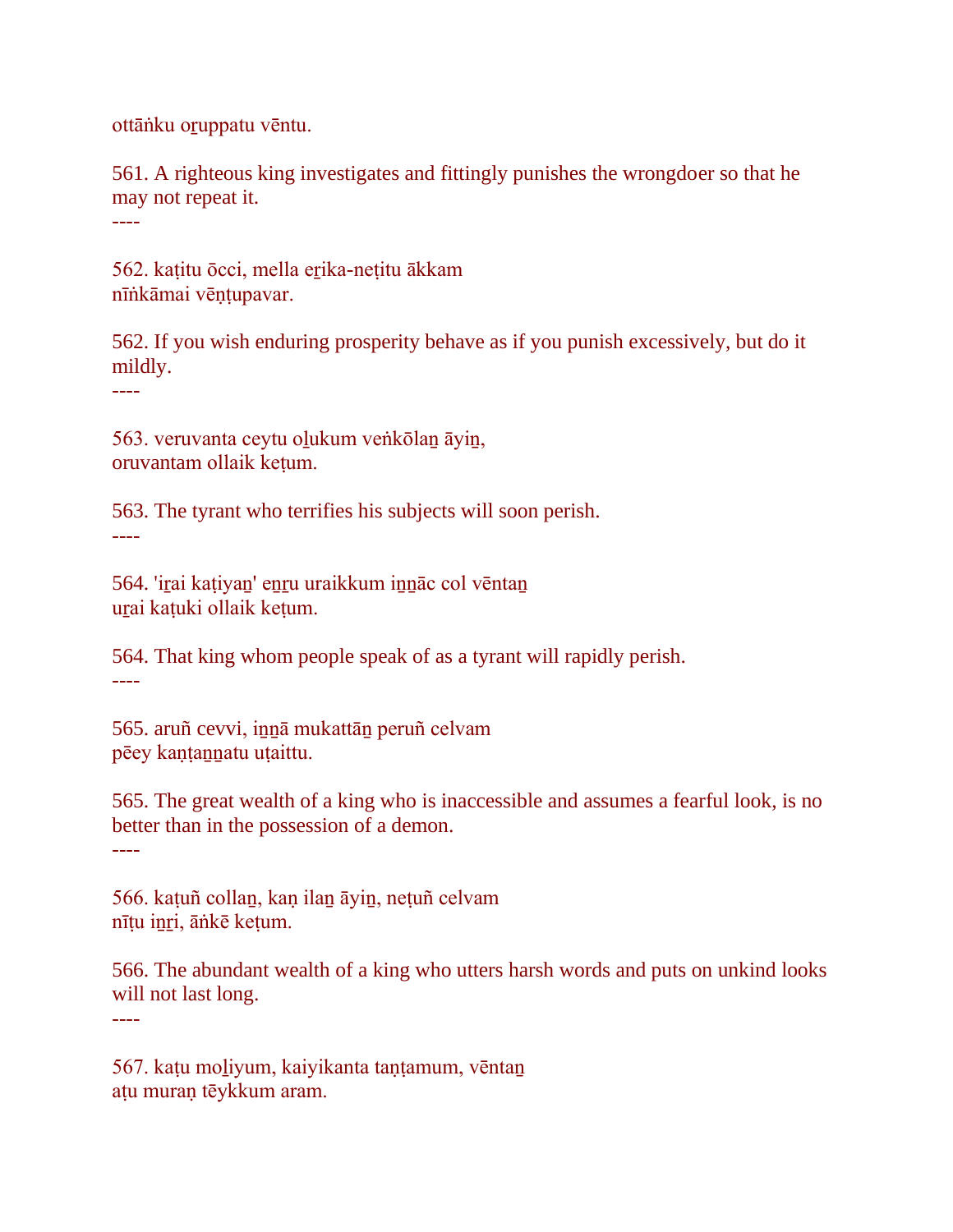567. Severity in speech and excess in punishment are like the file which removes his capacity to destroy (his enemies). ----

568. inattu ārri, ennāta vēntan cinattu ārric cīrin, cirukum tiru.

568. The prosperity of a king who does not consult his advisers but makes them the victims of his fury will shrink.

----

569. ceru vanta pōḻtil, ciṟai ceyyā vēntaṉ, veruvantu, veytu keṭum.

569. If a king who has no fortress meets a foe, he will be ruined by fear. ----

570. kallārp piṇikkum, kaṭuṅkōl; atu allatu illai, nilakkup poṟai.

570. No burden is harder for the earth to bear than the cruel sceptre wielded by the unwise.

--------

#### **58. kaṇṇōṭṭam - CHAPTER 58— ON KINDLINESS**

571. kaṇṇōṭṭam eṉṉum kaḻiperuṅ kārikai unmaiyān, untu iv ulaku.

571. The world exists because of the existence of the most beautiful virtue called kindliness.

----

572. kaṇṇōṭṭattu uḷḷatu ulakiyal; aḵtu ilār unmai nilakkup porai.

572. The world lives through kindliness; those who do not have it are a burden to the earth.

----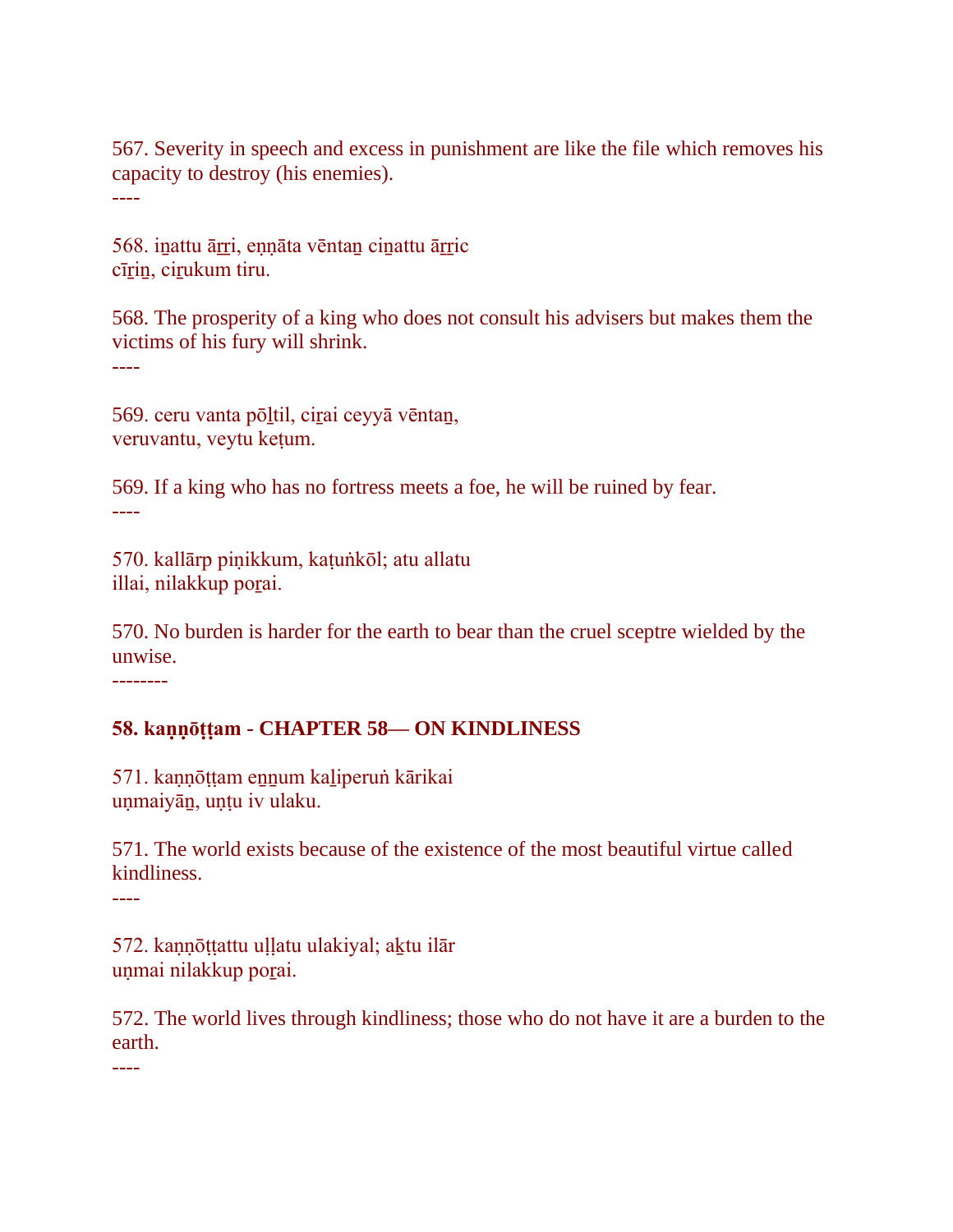573. paṇ eṉ ām, pāṭaṟku iyaipu iṉṟēl?-kaṇ eṉ ām, kannōttam illāta kan?.

573. What is the use of a song that could not be enjoyed? Likewise, what is the use of the eyes that have no kindliness? ----

574. uḷapōl mukattu evaṉ ceyyum-aḷaviṉāl kannōttam illāta kan.

574. What is the use of one's eyes if they do not beam with immeasurable love? ----

575. kaṇṇirku aṇikalam kaṇṇōṭṭam; aktu inrēl, pun enru unarappaṭum.

575. Kindliness is the fitting ornament for the eyes. They are a sore, where it is absent.

----

576. maṇṇoṭu iyainta marattu aṉaiyar-kaṇṇoṭu iyaintu, kaṇṇōṭātavar.

576. Those whose eyes do not reflect love resemble trees that stand on the earth. ----

577. kannōttam illavar kan ilar; kan utaiyār kaṇṇōṭṭam iṉmaiyum il.

577. Verily they are blind who have no kindly look. ----

578. karumam citaiyāmal kaṇṇōṭa vallārkku urimai uṭaittu, iv ulaku.

578. The world belongs to a king who can do his duty and yet be courteous. ----

579. oruttārrum panpinārkannum, kannōtip poruttārrum paṇpē talai.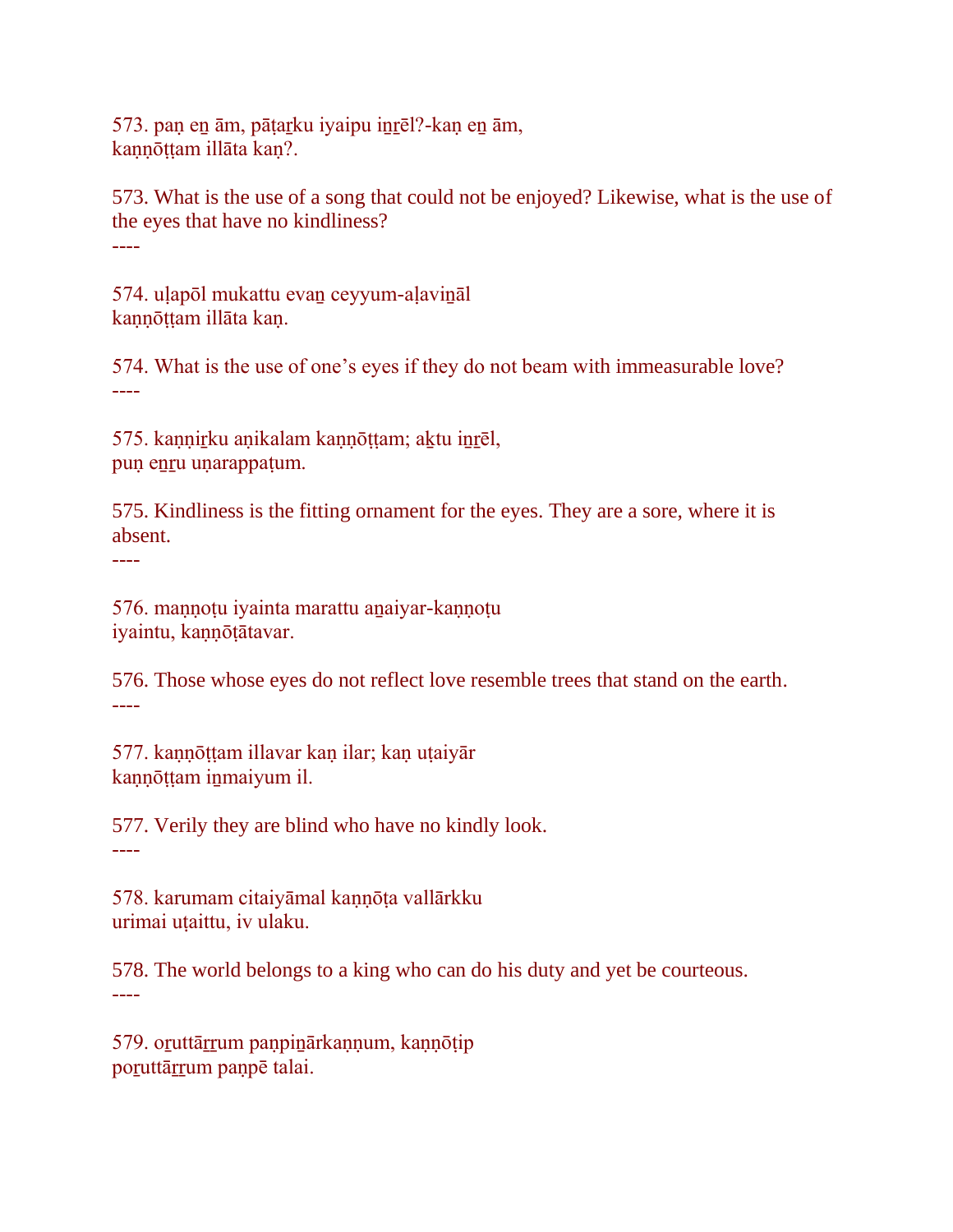579. It behoves a king to put up with the doer of harm and even be kind to him. ----

580. peyak kantum, nañcu untu amaivar-nayattakka nākarikam vēṇṭupavar.

580. Those who wish to acquire loveable urbanity will knowingly swallow even the poison served. -------

# **59. oṟṟu āṭal - CHAPTER 59— ON SPIES**

581. orrum, urai cānra nūlum, ivai iraņțum terrenka, mannavan kan.

581. Verily the two eyes of a king are espionage and the celebrated code of laws. ----

582. ellārkkum ellām nikaḻpavai eññāṉṟum vallarital, vēntan tolil.

582. A king's duty is to get day to day knowledge of everything that happens. ----

583. orrinān orri, poruļ teriyā manuavan korram kolak kitantatu il.

583. The sure way of achieving success for a king is to get correct information from spies.

----

584. vinaiceyvār, tam curram, vēntātār, enru āṅku anaivaraiyum ārāyvatu-orru.

584. Espionage consists of watching all people, to wit, the king's employees, his relations and his enemies.

----

585. kaṭāa uruvoṭu kaṇ añcātu, yāṇṭum ukā amai vallatē-orru.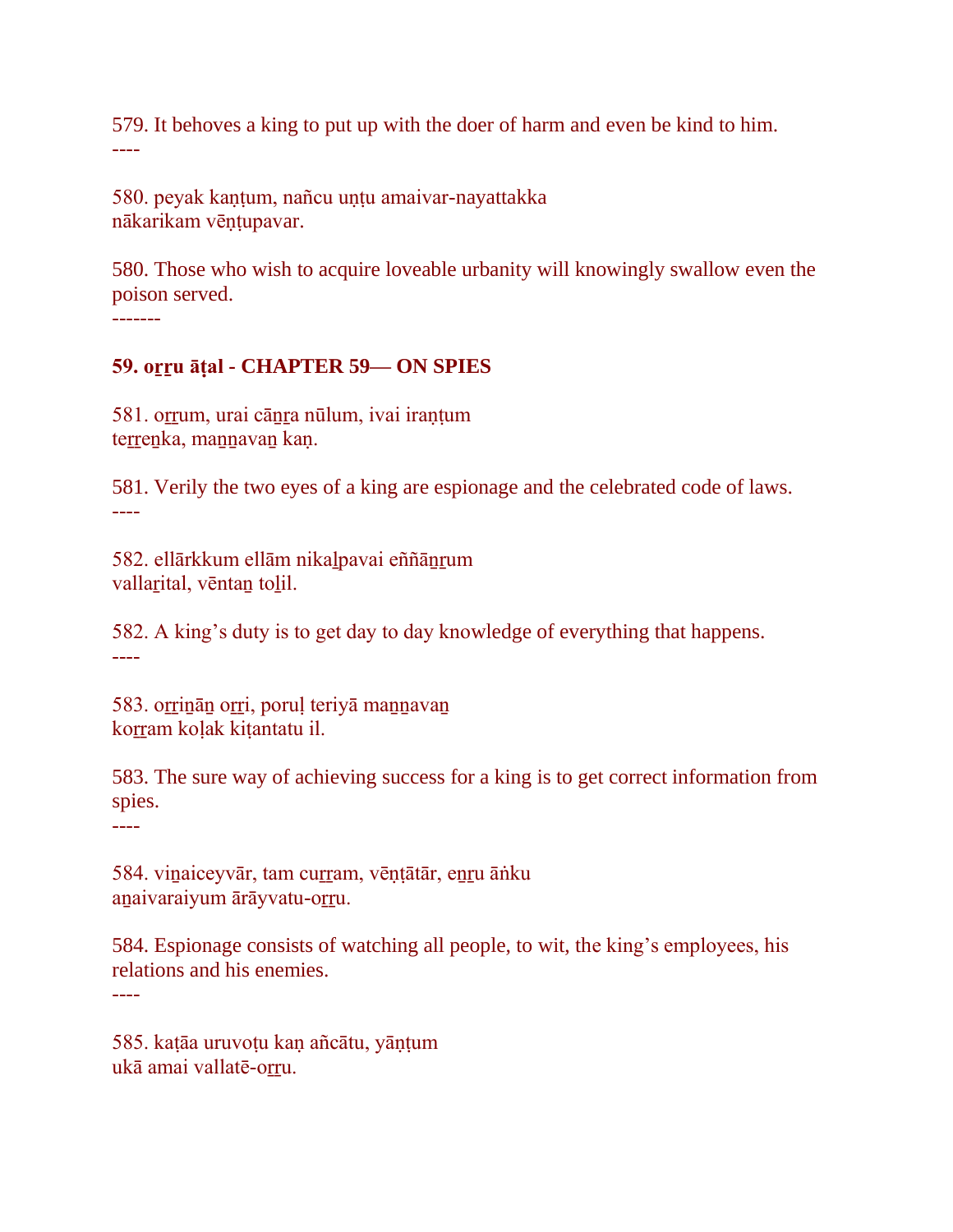585. An able spy puts on undoubted disguise, does not fear when detected, and never reveals his purpose.

----

586. tuṟantār paṭivattar āki iṟantu, ārāyntu, en ceyinum cōrvu ilatu-orru.

586. A spy in the guise of an ascetic should gather information however difficult and should never be tired whatever be the troubles. ----

587. maraintavai kētka varru āki, arintavai aiyappātu illatē-orru.

587. A spy should secure knowledge of things secret and should have no doubt about his information.

----

588. orru or rit tanta poruļaiyum, marrum ōr orrināl orri, kolal.

588. One must get confirmed the information supplied by one spy, by that of another. ----

589. orru orru unarāmai āļka; utan mūvar col tokka tērappatum.

589. Let the engagement of one spy be not known to another. Accept the information supplied independently by three spies.

----

590. cirappu ariya orrinkan ceyyarka; ceyyin, purappaṭuttān ākum, marai.

590. Let not a king honour the spy publicly; for, by so doing he will be letting out his own secret.

------

## **60. ūkkam uṭaimai - CHAPTER 60— ON EXERTION**

591. utaiyar enappatuvatu ūkkam; aktu illār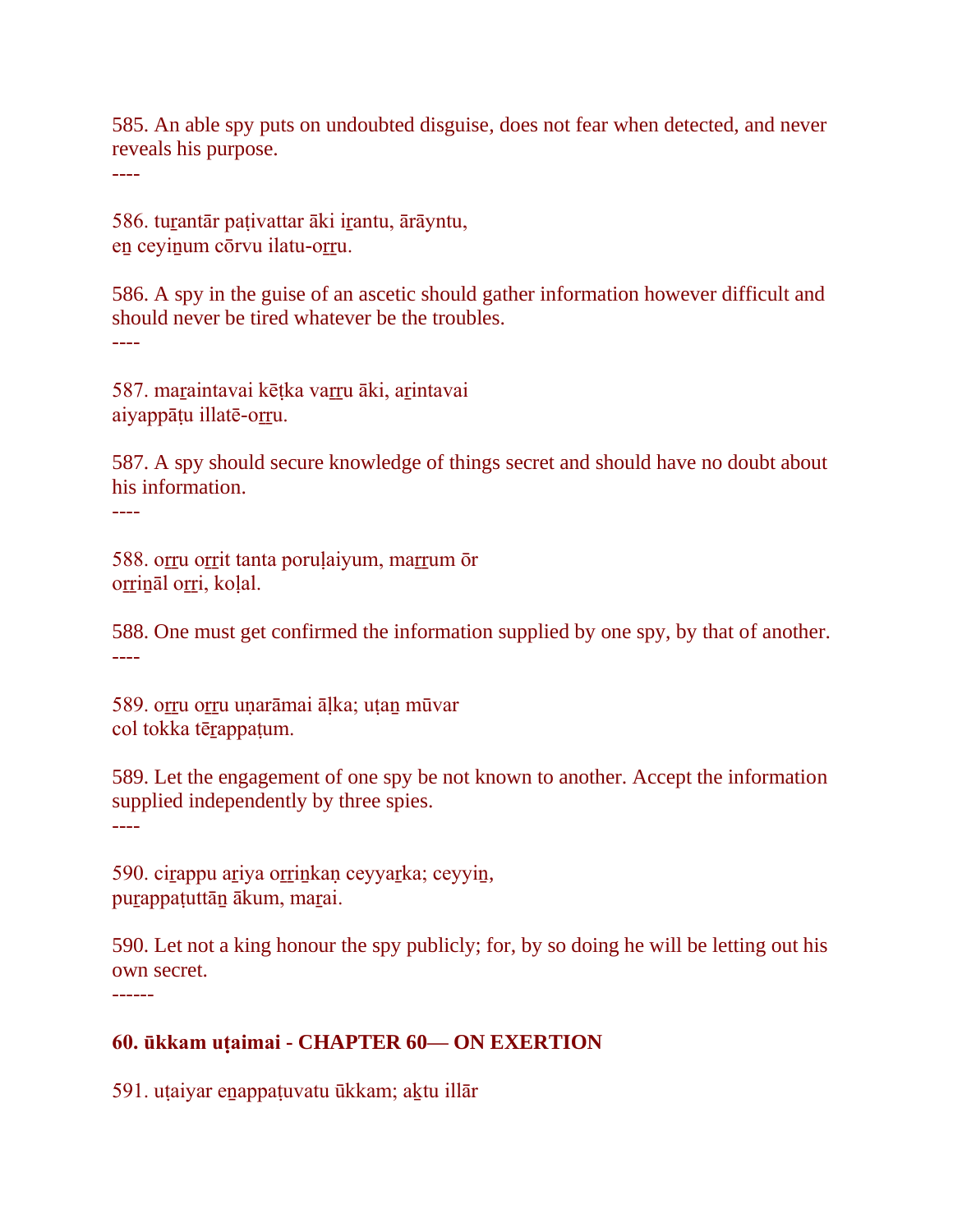uṭaiyatu uṭaiyarō, marru?.

591. One's real possession is one's exertion. If one does not have it, can one be said to really possess anything else? ----

592. uḷḷam uṭaimai uṭaimai; poruḷ uṭaimai nillātu nīṅkiviṭum.

592. Exertion alone is one's wealth; inconstant material wealth will pass away. ----

593. 'ākkam ilantēm!' enru allāvār-ūkkam oruvantam kaittu uṭaiyār.

593. Those who possess constant exertion will not grieve over the loss of their wealth.

594. ākkam atar viṉāyc cellum-acaivu ilā ūkkam uṭaiyāṉuḻai.

594. Prosperity will discover a route to a person of undaunted will. ----

594. ākkam atar viṉāyc cellum-acaivu ilā ūkkam uṭaiyāṉuḻai.

595. The length of a watery plant is determined by the depth of the water. Likewise the greatness of a person is proportionate to the strength of his will power. ----

596. ulluvatu ellām uyarvu uļļal! marru atu tallinum, tallāmai nīrttu.

596. In all acts and deeds, let exertion be one's ideal. Even if it were unattainable, its presence is enough.

----

----

597. citaiviṭattu olkār, uravōr;-putai ampiṉ paṭṭup pāṭu ūṉṟum kaḷiṟu.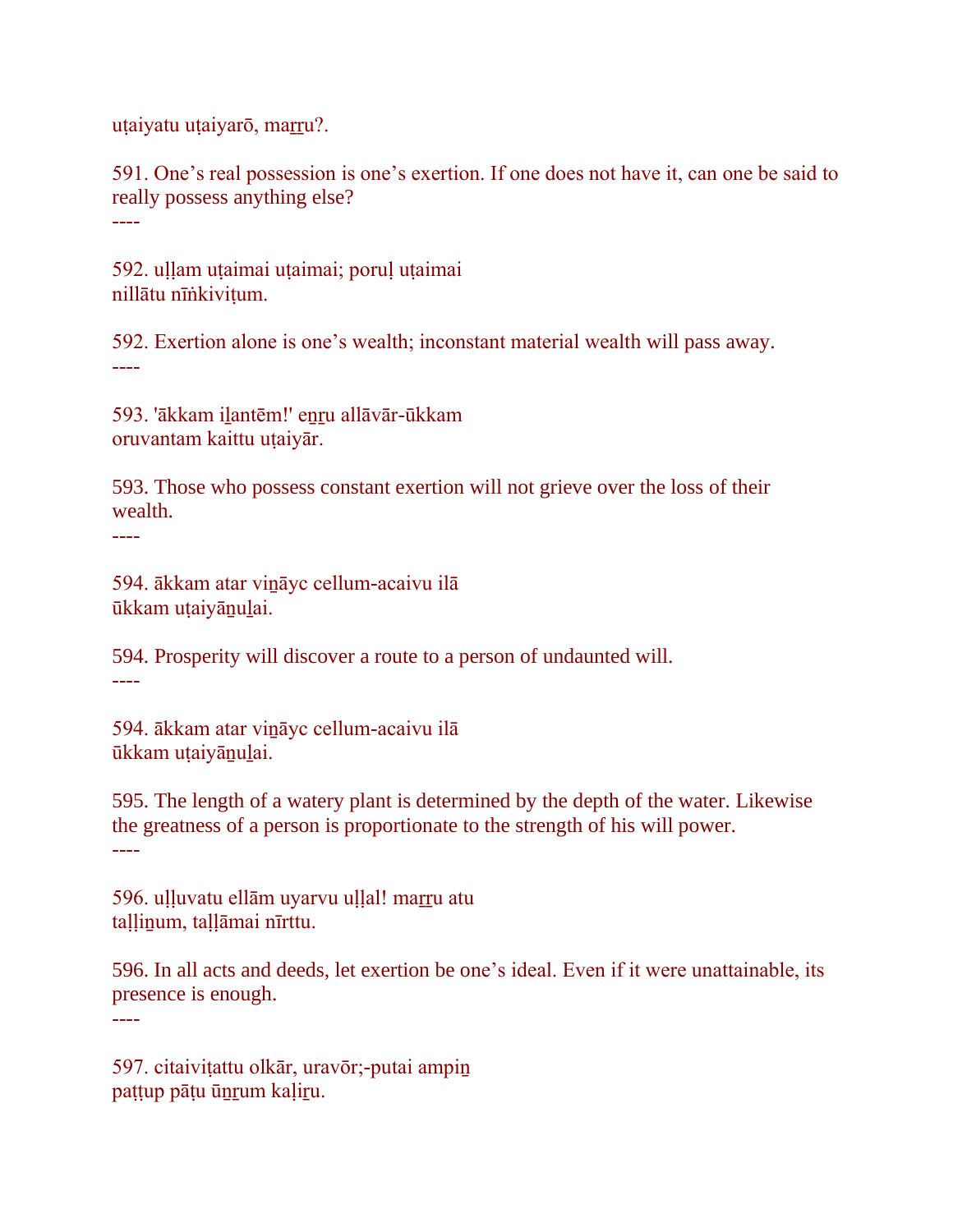597. The elephant stands undaunted despite piercing arrows; so too, a person of strong will, will not get discouraged even in a losing concern. ----

598. uḷḷam ilātavar eytār-'ulakattu valliyam' ennum cerukku.

598. A man of no strong will, cannot win the esteem of the world for his action. ----

599. pariyatu kūrṅ kōṭṭatu āyiṉum, yāṉai verūum, puli tākkurin.

599. Even the huge elephant with sharp tusks dreads the attacking tiger. ----

600. uram oruvaṟku uḷḷa veṟukkai; aḵtu illār maram; makkaḷ ātalē vēṟu.

600. One's strength is one's exertion. Without it persons are only trees in the form of men.

-----------

## **61. maṭi iṉmai - CHAPTER 61— AGAINST SLOTH**

601. kuti ennum kunrā vilakkam, mati ennum mācu ūra, māyntu keṭum.

601. If sloth extends its darkness it will extinguish the lustrous lamp of one's family. ----

602. maṭiyai maṭiyā oḻukal-kuṭiyaik kuṭiyāka vēṇṭupavar!.

602. Those who wish the esteem of their family should never encourage sloth. ----

603. maṭi maṭik koṇṭu oḻukum pētai piṟanta kuṭi maṭiyum, tanninum muntu.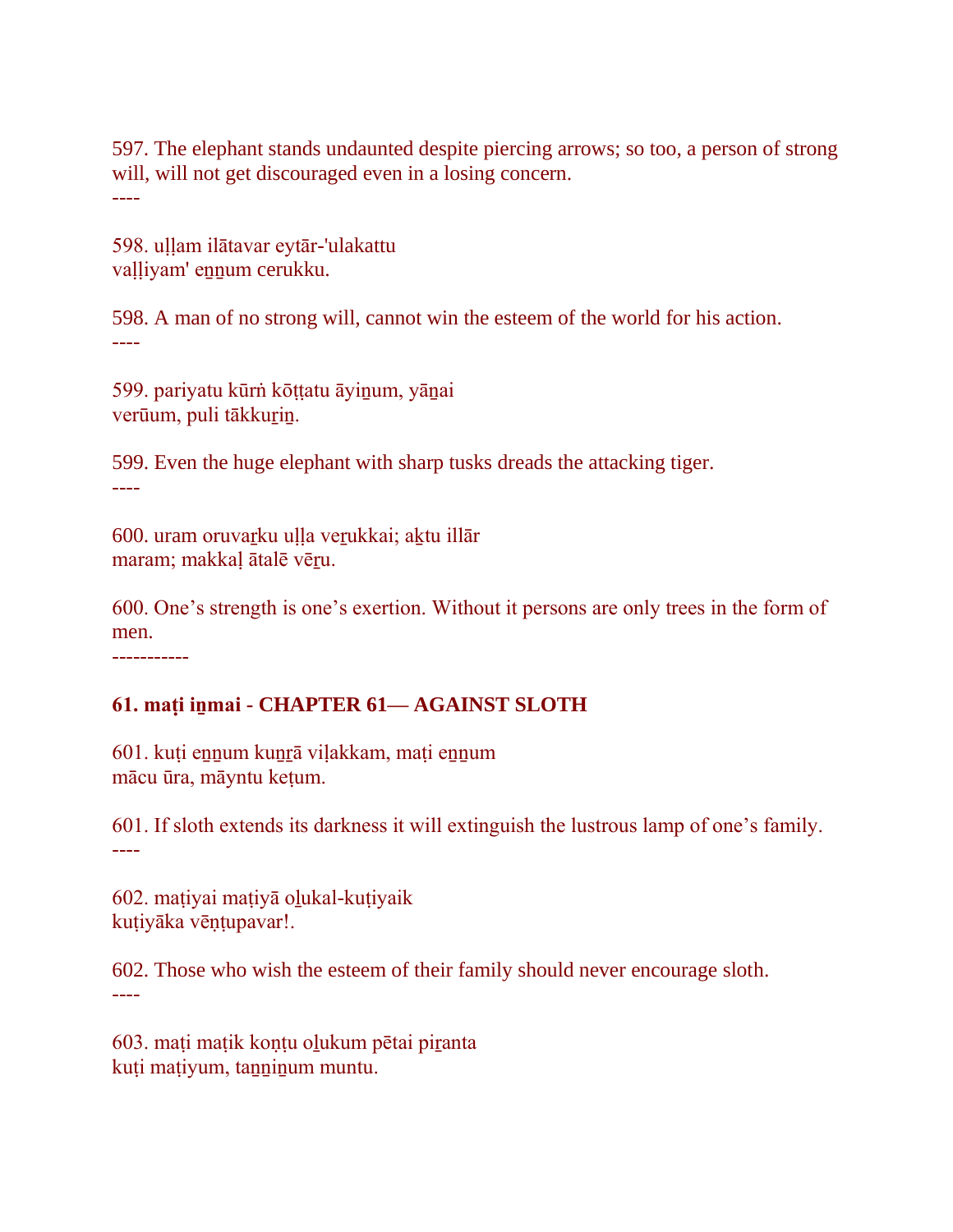603. The family of the fool who hugs sloth in his own lap fades away before him. ----

604. kuti matintu, kurram perukum-mati matintu, māṇṭa uñaṟṟu ilavarkku.

604. Faults will be many among those who are devoid of exertion and will result in the ruin of their families. ----

605. neṭu nīr, maṟavi, maṭi, tuyil, nāṉkum keṭum nīrār kāmak kalaṉ.

605. Procrastination, carelessness, sluggardliness and sleep are the four boats fondly entered into by those who go to ruin. ----

606. paṭi uṭaiyār paṟṟu amaintakkaṇṇum, maṭi uṭaiyār māṇ payaṉ eytal aritu.

606. Even when the wealth of the rulers of all earth is within his reach, the slothful will hardly derive any great benefit from it. ----

607. iṭipurintu, eḷḷum col kēṭpar-maṭipurintu mānta uñarru ilavar.

607. Lovers of idleness with no praiseworthy exertion will be the butt of disgrace and will receive words of rebuke.

----

608. maṭimai kuṭimaikkaṇ taṅkiṉ, taṉ oṉṉārkku aṭimai pukuttiviṭum.

608. If sloth comes to stay in one's family, it will make one the slave of one's enemies.

----

609. kuți, ānmaiyuļ vanta kurram, oruvan mati ānmai mārra, ketum.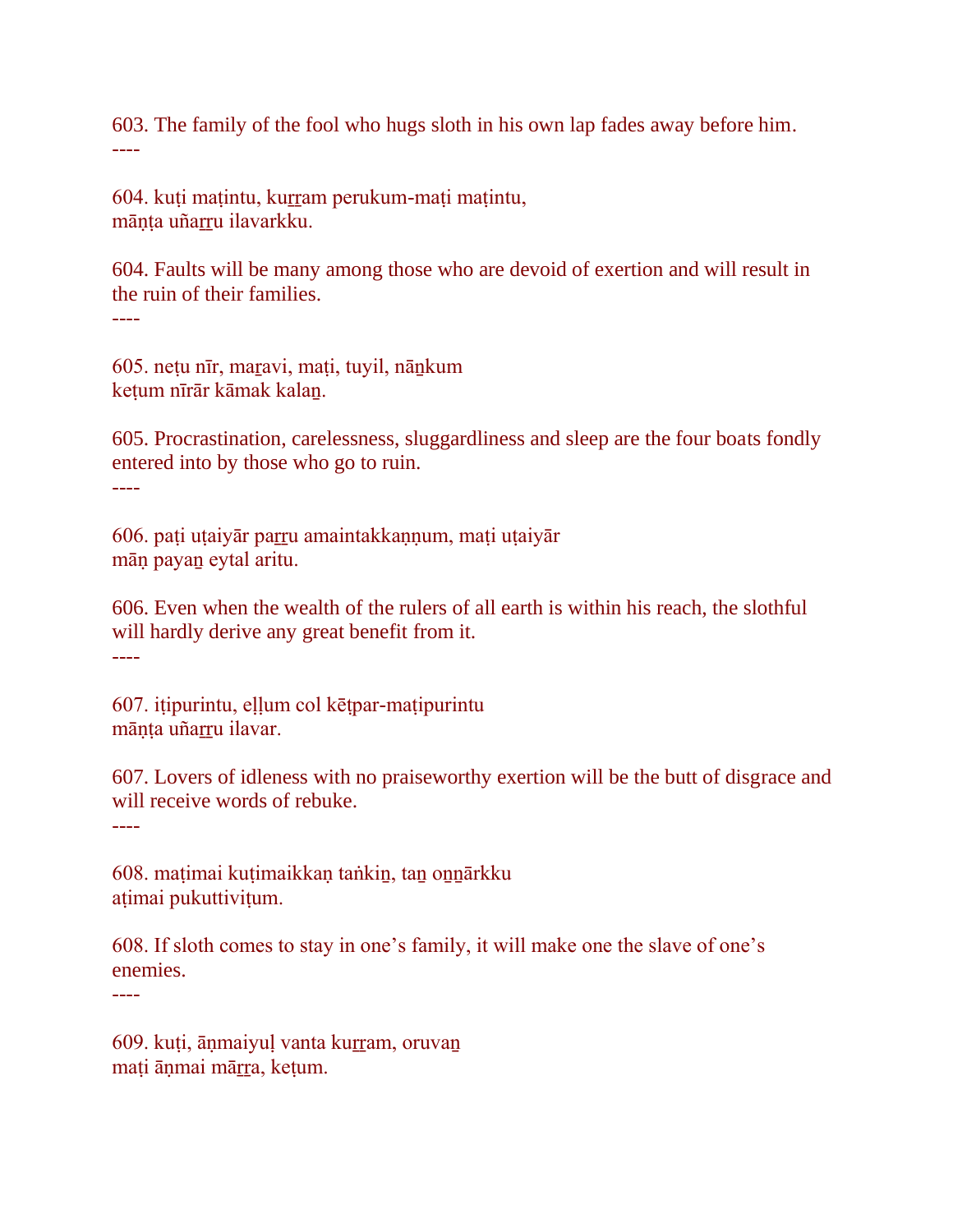609. By conquering sloth, one can wipe out the reproach that has come over one's family.

----

610. maṭi ilā maṉṉavaṉ eytum-aṭi aḷantāṉ tāayatu ellām oruṅku.

610. All the universe once measured by God will be with the king of no sloth. ----------

## **62. āḷviṉai uṭaimai - CHAPTER 62— ON PERSEVERANCE**

611. arumai uṭaittu eṉṟu acāvāmai vēṇṭum; perumai muyarci tarum.

611. "Do not give up (your task) saying 'O' It is very difficult." The art of doing it comes of exertion. ----

612. viṉaikkaṇ viṉaikeṭal ōmpal-viṉaik kuṟai tīrntārin tīrntanru, ulaku!.

612. Do not give up your task in the middle; for the world will abandon those who leave their task unfinished.

----

613. tālānmai ennum takaimaikkan taṅkirrēvēḷāṇmai eṉṉum cerukku.

613. The greatness which consists in helping others dwells in the virtue of persevering effort.

----

614. tāḷāṇmai illātāṉ vēḷāṇmai, pēṭi kai vāḷ āṇmai pōla, keṭum.

614. The service of one with no persevering effort is vain like the sword wielded by a hermaphrodite. ----

615. iṉpam viḻaiyāṉ, viṉai viḻaivāṉ taṉ kēḷir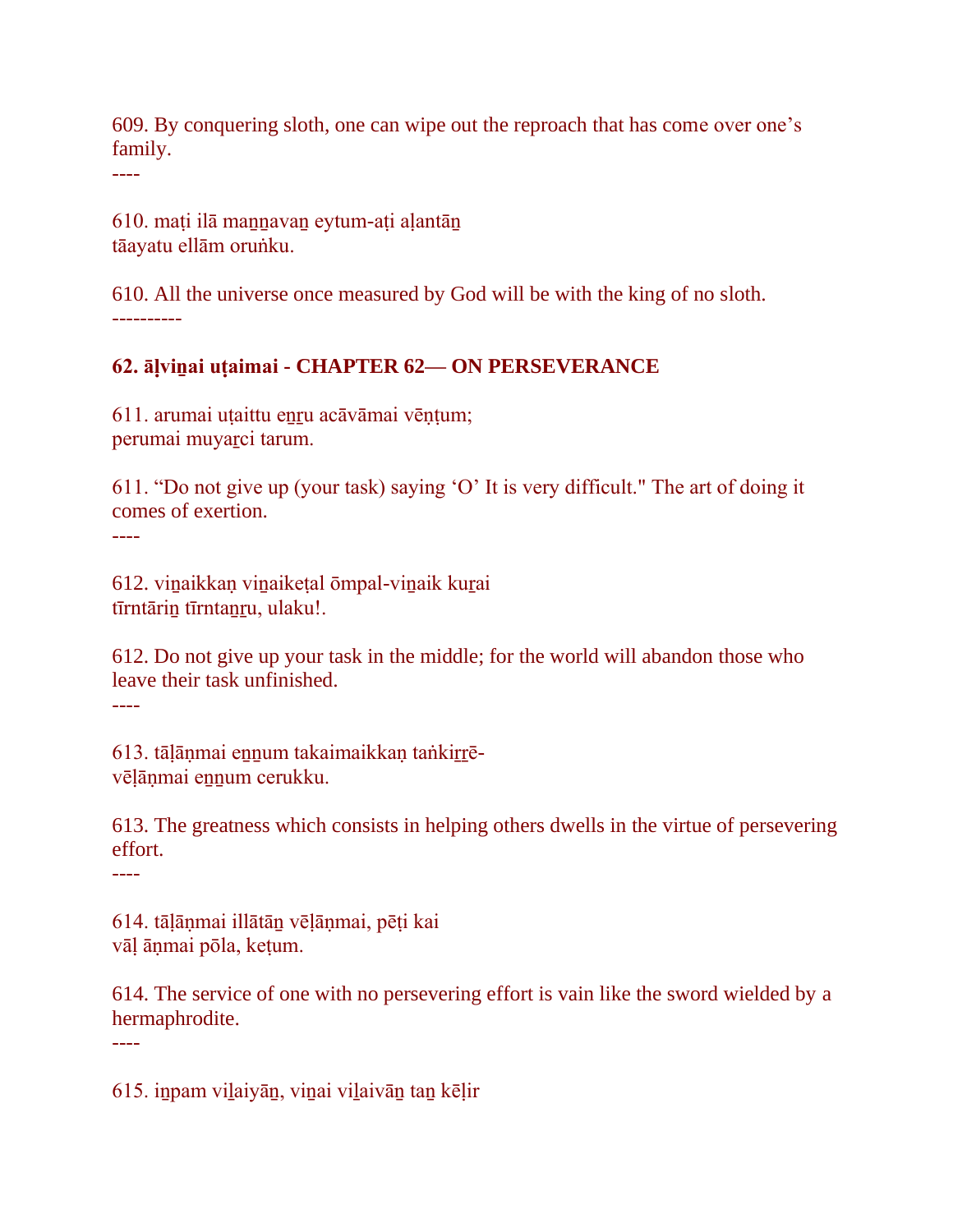tuṉpam tuṭaittu ūṉṟum tūṇ.

615. One who does not seek pleasure but delights in work will be a pillar of support to one's relatives in their sorrow. ----

616. muyaṟci-tiruviṉai ākkum; muyaṟṟu iṉmai iṉmai pukuttiviṭum.

616. Exertion achieves wealth; absence of it brings on poverty. ----

617. 'maṭi uḷāḷ, mā mukaṭi' eṉpa; maṭi ilāṉ tāḷ uḷāḷ, tāmaraiyiṉāḷ.

617. Goddess of misfortune dwells in sloth; the Goddess of fortune lives in exertion. ----

618. poṟi iṉmai yārkkum paḻi aṉṟu; aṟivu aṟintu, āḷviṉai iṉmai paḻi.

618. Ill-luck is no disgrace; but it is a disgrace if one does not exert himself as to what should be done.

----

619. teyvattān ākātueninum, muyarci tan mey varuttak kūli tarum.

619. Though fate should ordain failure, bodily exertion will yield its own reward. ----

620. ūlaiyum uppakkam kānpar-ulaivu inrit tāļātu uñarrupavar.

620. Those who labour hard, undaunted by obstacles will overcome destiny. --------

## **63. iṭukkaṇ aḻiyāmai - CHAPTER 63— ON COURAGE**

621. iṭukkaṇ varuṅkāl nakuka! ataṉai aṭuttu ūrvatu aḵtu oppatu il.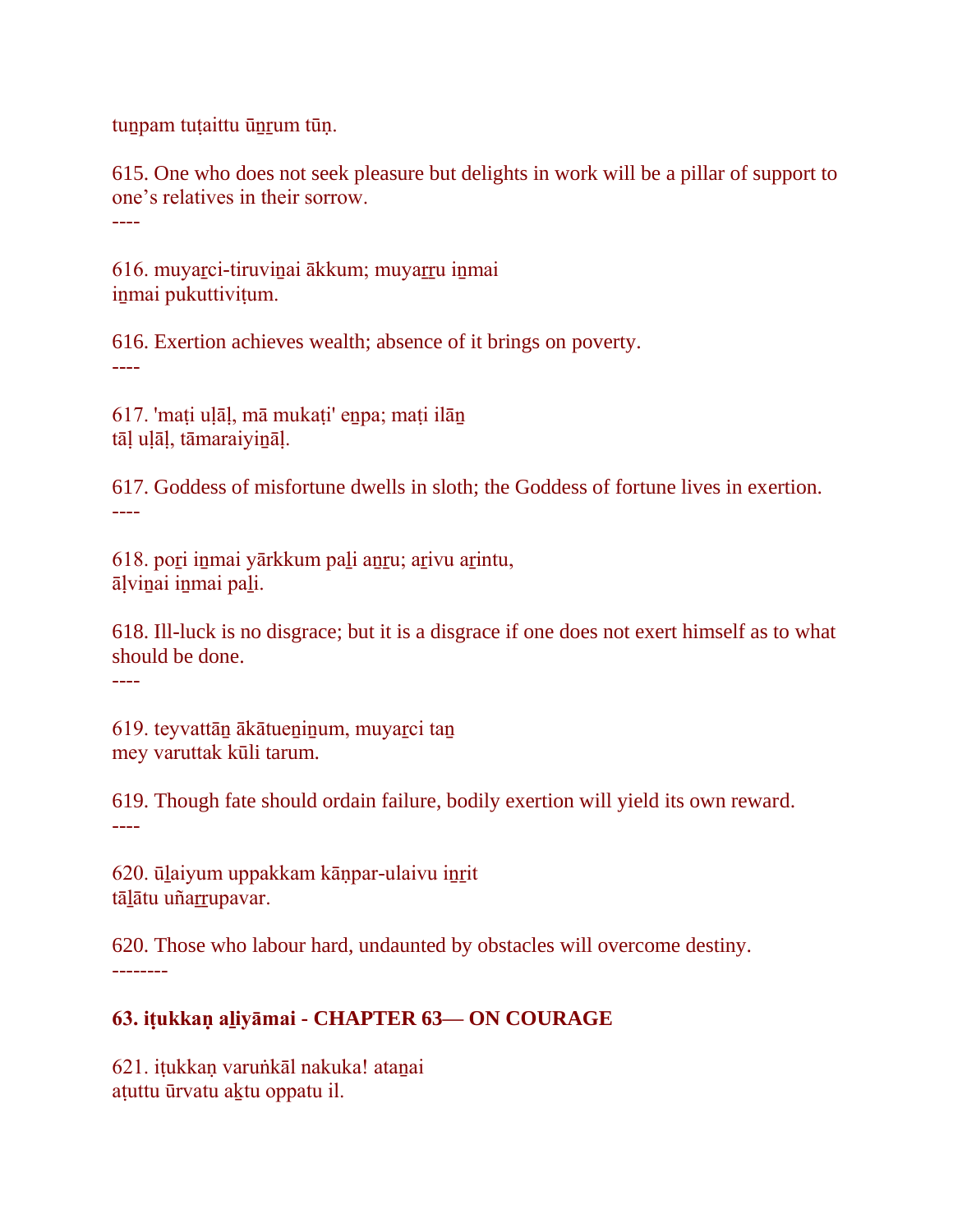621. Laugh over your obstacles; nothing like it to push them further and further. ----

622. veḷḷattu aṉaiya iṭumpai, aṟivu uṭaiyāṉ uḷḷattin uḷḷa, keṭum.

622. Troubles like a flood will be overcome by a courageous thought rising in the minds of the wise.

----

623. iṭumpaikku iṭumpai paṭuppar-iṭumpaikku iṭumpai paṭāatavar.

623. The courageous will be causing sorrow to sorrow itself. ----

624. maṭutta vāy ellām pakaṭu aṉṉāṉ uṟṟa iṭukkaṇ iṭarppāṭu uṭaittu.

624. Just as the buffalo drags a cart through miry depth, one who fights on will overcome his difficulties.

----

625. aṭukki variṉum, aḻivu ilāṉ uṟṟa itukkan itukkan patum.

625. The troubles of one who braves a series of adversity wear out and disappear. ----

626. 'arrēm!' enru allarpatupavō-'perrēm!' enru ōmputal tēṟṟātavar.

626. Will those who do not during prosperity exultingly say "we are rich", cry out (during adversity) "Oh, we are destitute"? ----

627. 'ilakkam, utampu iṭumpaikku' enru, kalakkattaik kaiyāṟāk koḷḷātām, mēl.

627. The great know that the body is ever the target of trouble and will not regard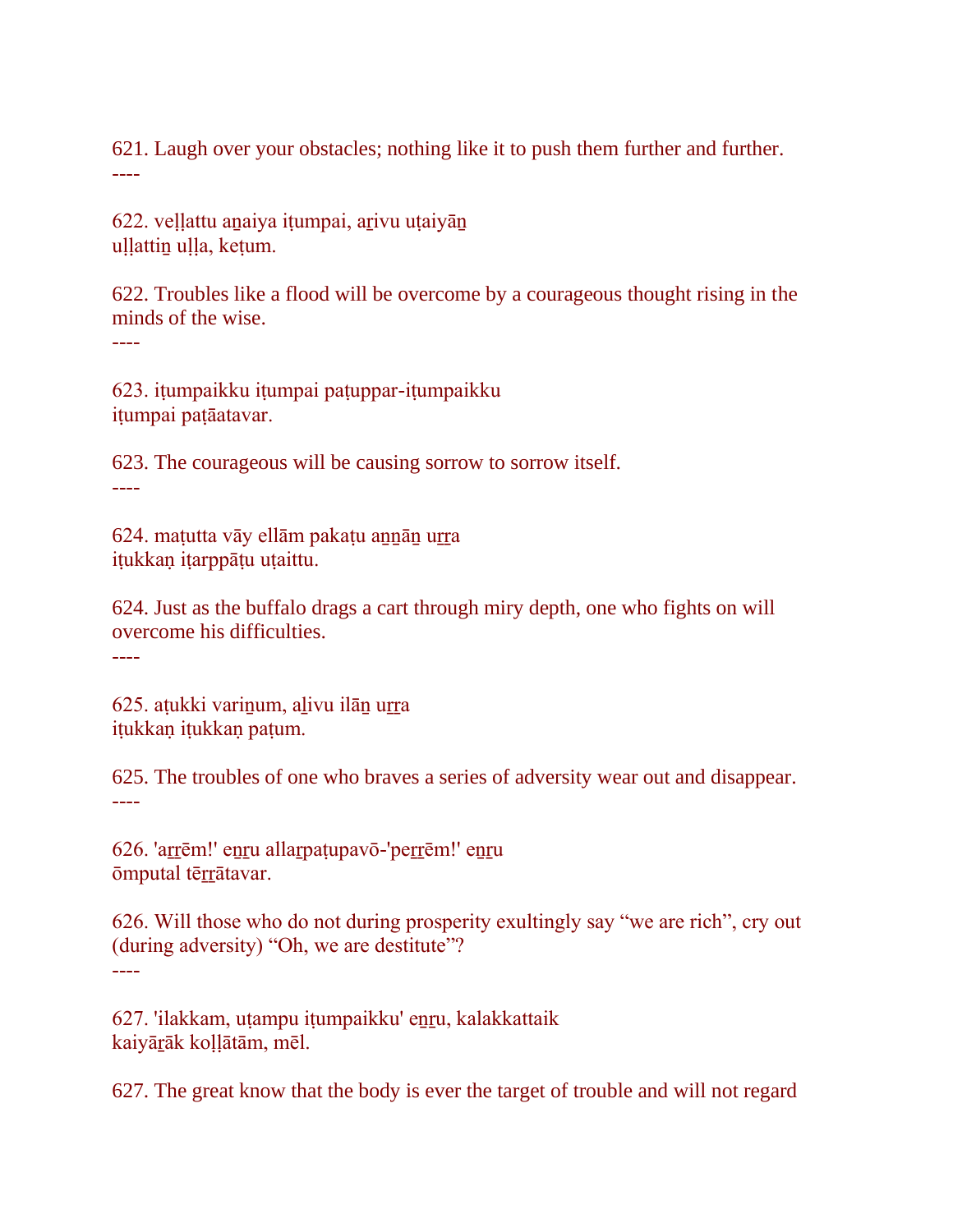trouble as trouble at all.

----

628. iṉpam viḻaiyāṉ, 'iṭumpai iyalpu' eṉpāṉ, tun pam urutal ilan.

628. He who never gives way to sorrow, will not long for pleasure; he will regard trouble as quite natural. ----

629. iṉpattuḷ iṉpam viḻaiyātāṉ, tuṉpattuḷ tunpam urutal ilan.

629. He who does seek for pleasure in pleasure will not be vexed in sorrow. ----

630. iṉṉāmai iṉpam eṉak koḷiṉ, ākum, taṉ oṉṉār viḻaiyum ciṟappu.

630. One who regards trouble as pleasure will gain the elevation which his enemies desire (for themselves).

----

---------

### **End of Kingship**

**SECTION II. LIMBS OF THE STATE 64. amaiccu - CHAPTER 64— ON MINISTERS**

631. karuviyum, kālamum, ceykaiyum, ceyyum aruviṉaiyum, māṇṭatu-amaiccu.

631. He is the minister who, finds out the means, the time, the deed and its full accomplishment.

----

632. vankaņ, kuṭikāttal, karru arital, āḷvinaiyōṭu aintutan māntatu-amaiccu.

632. A minister should have five qualities; tenacity of purpose, birth in a respectable family, welfare of the people, profound learning and perseverance.

----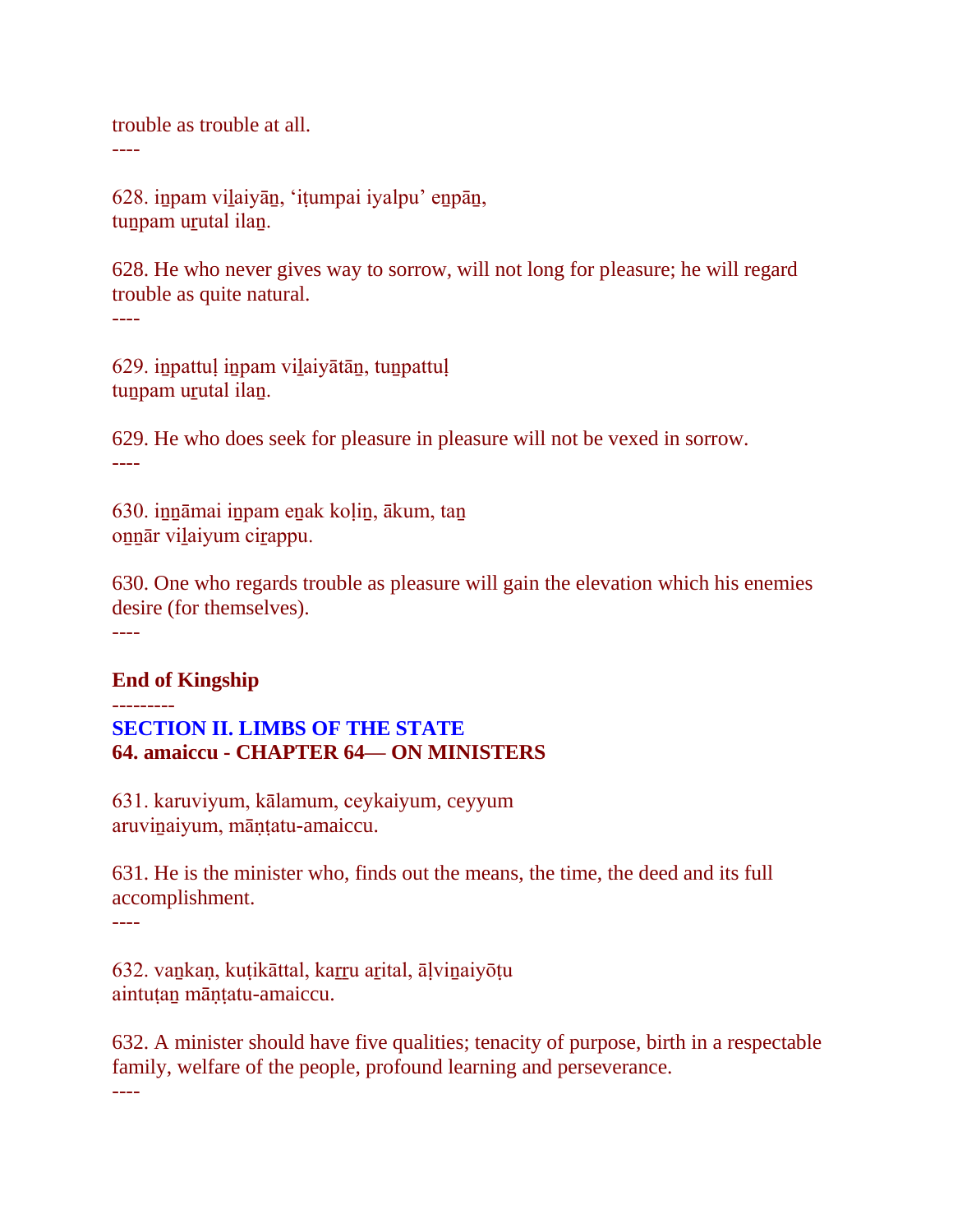633. pirittalum, pēṇikkoḷalum, pirintārp poruttalum, vallatu-amaiccu.

633. A minister must be able to separate a foe from his ally, befriend allies and reunite separated allies.

----

634. teritalum, tērntu ceyalum, orutalaiyāc collalum vallatu-amaiccu.

634. A minister should study the consequences of an act and carry it successfully by a decisive speech.

----

635. aṟaṉ aṟintu, āṉṟu amainta collāṉ, eññāṉṟum tiran arintān, tērccit tuņai.

635. He is a helpful counselor who is righteous and considerate in his speech, and always knows how to act.

----

636. matinuṭpam nūlōṭu uṭaiyārkku ati nuṭpam yā ula, mun nirpavai?.

636. To a keen intellect combined with learning no difficulty stands in the way. ----

637. ceyaṟkai aṟintakkaṭaittum, ulakattu iyarkai arintu, ceyal!.

637. Even though you know the rules, act in conformity with the world opinion. ----

638. aṟi koṉṟu, aṟiyāṉ eṉiṉum, uṟuti uḻaiyiruntāṉ kūṟal kaṭaṉ.

638. Though a king listens not to wise words it is the duty of the minister to speak firmly to him.

----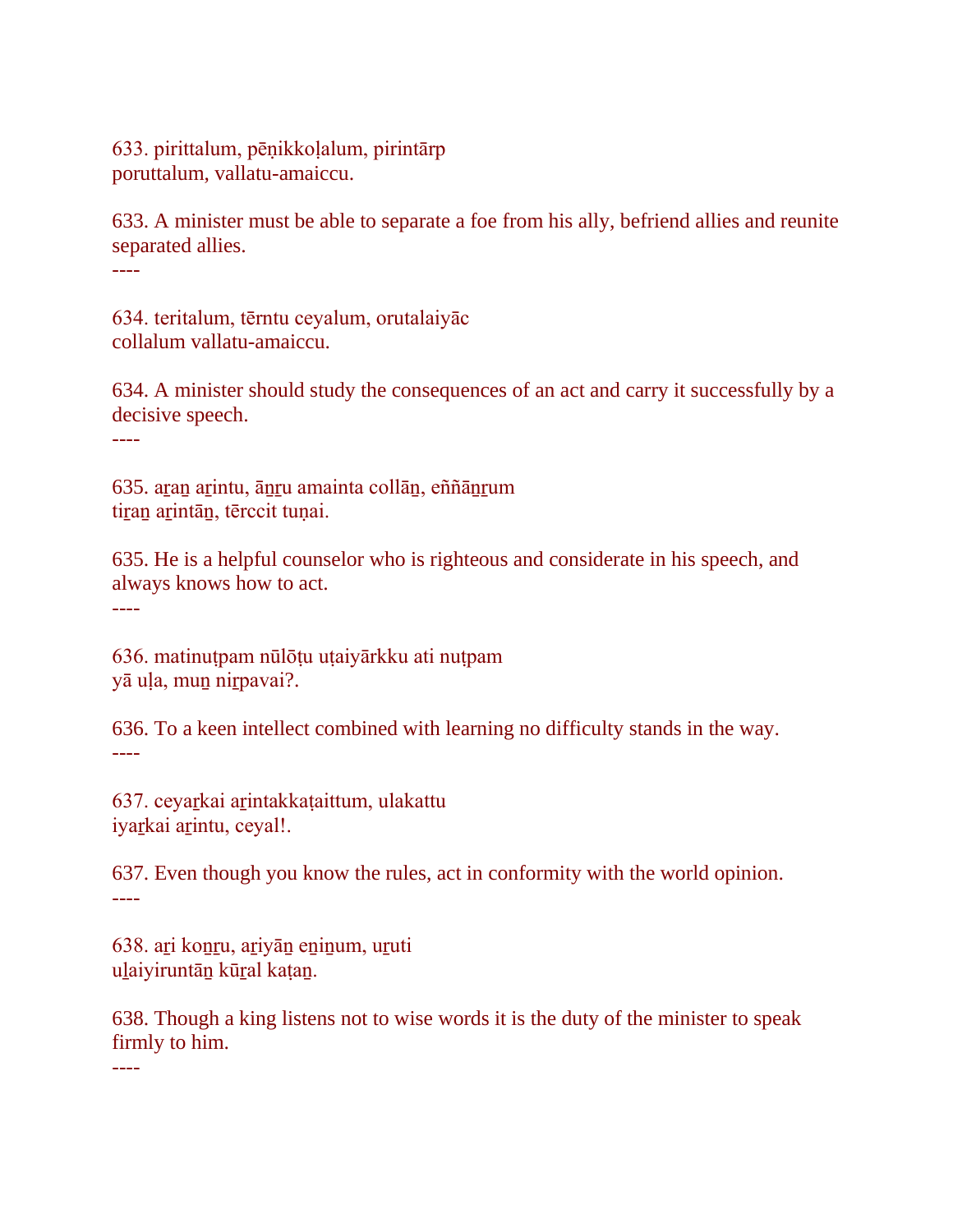639. paḻutu eṇṇum mantiriyiṉ, pakkattuḷ tev ōr elupatu kōṭi urum.

639. A treacherous minister by the king's side is equal to seventy crores of enemies. ----

640. muraippatac cūlntum, mutivilavē ceyvartirappātu ilāatavar.

640. Ministers who have no requisite ability will leave a task unfinished though well begun.

--------

### **65. col vaṉmai - CHAPTER 65— ON GOOD SPEECH**

641. 'nā nalam' ennum nalan uṭaimai; an nalam yā nalattu uḷḷatūum aṉṟu.

641. The virtue of good speech is greater than all the other good qualities found in one.

----

642. ākkamum, kēṭum, ataṉāl varutalāl, kāttu ōmpal, colliṉkaṇ cōrvu.

642. As I both prosperity and ruin are caused by words, a minister must guard against imperfection in his speech.

----

643. kēṭṭārp piṇikkum takai avāy, kēḷārum vēṭpa, moḻivatu ām-col.

643. The minister must use such words as have the effect of strengthening the approval of those who agree and differ. ----

644. tiran arintu colluka, collai; aranum poruļum atanin ūnku il.

644. Speak having regard to one's capacity to listen; for there is no greater virtue nor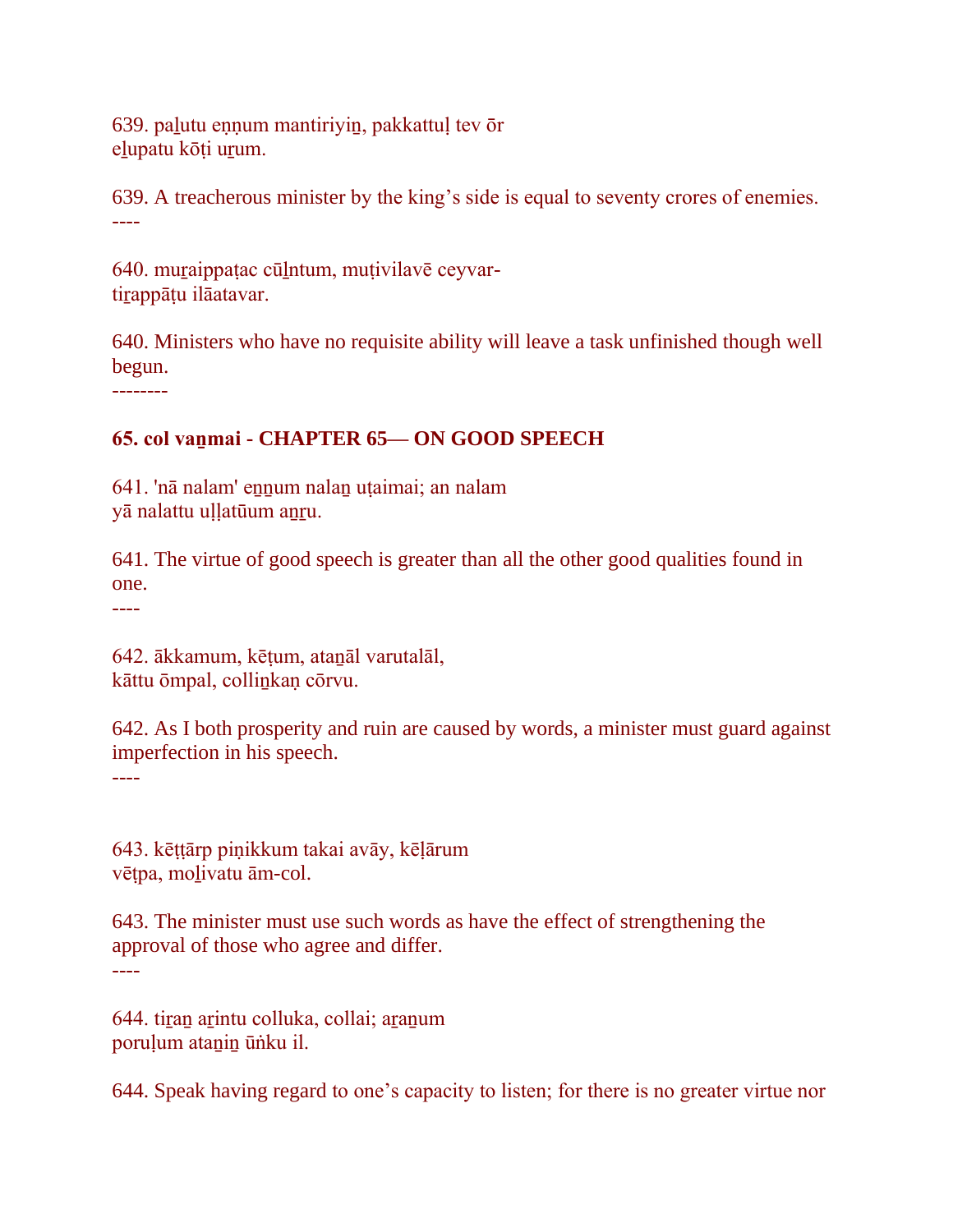wealth than that.

----

645. colluka collai-piṟitu ōr col ac collai vellum col inmai arintu.

645. Speak out what you have to say only after knowing that your own argument will not be turned against you. ----

646. vēṭpat tām colli, piṟar col payaṉ kōṭal māṭciyin mācu arrār kōļ.

646. A good minister wins the approval of the listener by persuasive speech. ----

647. colal vallaṉ, cōrvu ilaṉ, añcāṉ, avaṉai ikal vellal yārkkum aritu.

647. A clever speaker is neither tired nor fearful; none can defeat him in a debate. ----

648. viraintu toḻil kēṭkum ñālam-nirantu iṉitu collutal vallarp perin.

648. Cogent reasoning and soft speech can bring the people over to one's side. ----

649. pala collak kāmuṟuvar maṉṟa- mācu aṟṟa cila collal tērrātavar.

649. Those who cannot say a few words correctly will evince a desire to speak much. ----

650. iṇar ūḻttum nāṟā malar aṉaiyar-kaṟṟatu uṇara virittu uraiyātār.

650. Those who cannot explain well what they have learnt resemble the odourless flowers with their petals open.

--------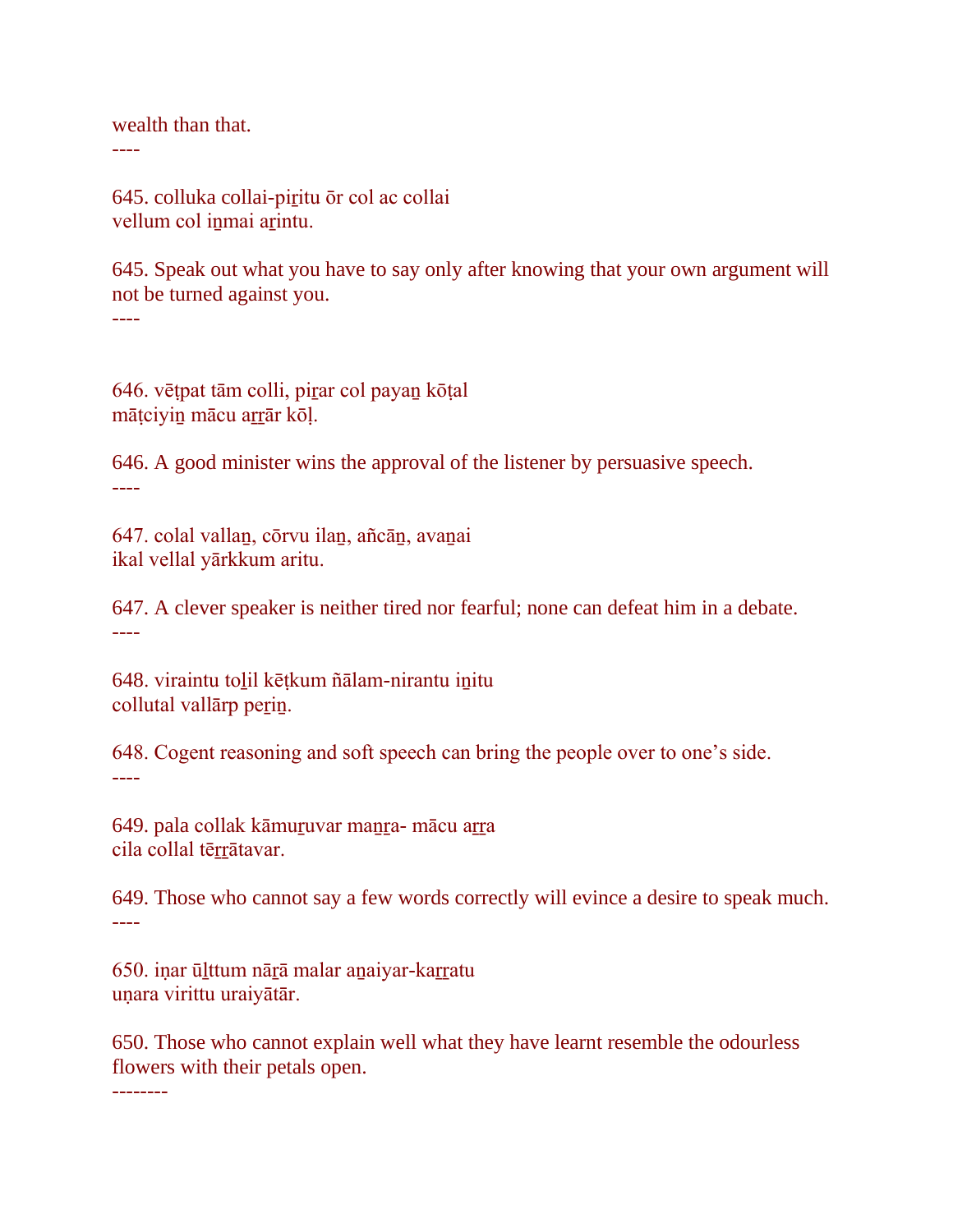## **66. viṉait tūymai - CHAPTER 66— ON PURITY IN ACTION**

651. tuṇai nalam ākkam tarūum; viṉai nalam vēṇṭiya ellām tarum.

651. A man's friends bring prosperity to him; but his good acts fetch him his wish. ----

652. eṉṟum oruvutal vēṇṭum-pukaḻoṭu nanri payavā viņai.

652. That deed must always be discarded which does not promote virtue and produce fame.

653. ōotal vēņtum, oļi mālkum ceyvinai-'āatum!' ennumavar.

653. Those who wish to become great must always avoid deeds which darken the lustre of their reputation.

----

654. iṭukkaṇ paṭiṉum, iḷivanta ceyyārnatukku arra kātciyavar.

654. Even adversity does not prompt men of unswerving purity to do mean things. ----

655. 'eṟṟu!' eṉṟu iraṅkuva ceyyaṟka; ceyvāṉēl, marru anna ceyyāmai nanru.

655. Desist from deeds which you may regret later; but if you once happen to do such a deed, repeat it not.

----

656. īṉṟāḷ paci kāṇpāṉ āyiṉum, ceyyaṟka cānrōr palikkum vinai.

656. Though you find your mother starving, do not do anything which will be condemned by the great.

----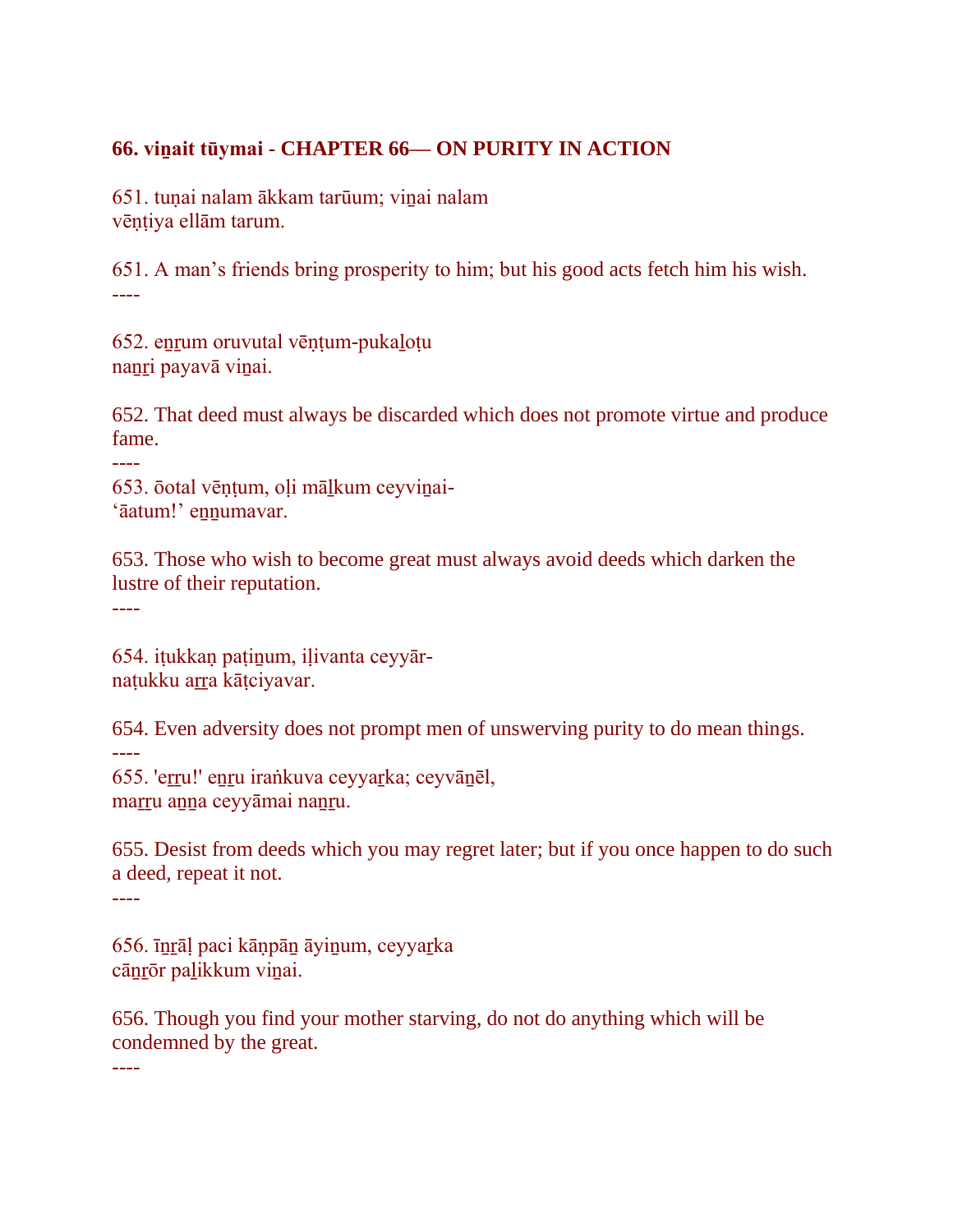657. paḻi malaintu eytiya ākkattiṉ, cāṉṟōr kaḻi nalkuravē talai.

657. Better the poverty adopted by the great than the wealth resulting from sin. ----

658. kaṭinta kaṭintu orār ceytārkku avaitām mutintālum, pīlai tarum.

658. Those who do knowingly forbidden things will suffer in the end, although they may succeed in doing them.

----

659. aḻak koṇṭa ellām aḻap pōm; iḻappiṉum, pirpayakkum, narpālavai.

659. What is secured by causing tears to others will be lost with tears. But good deeds will result in good later.

----

660. calattāl poruḷ ceytu ēmākkal-pacu maṇkalattuļ nīr peytu, irīiyarru.

660. A minister who promotes his king's resources by fraud is like one who tries to store up water in a pot of unburnt clay. ----------

### **67. viṉait tiṭpam - CHAPTER 67— ON RESOLUTENESS**

661. viṉait tiṭpam eṉpatu oruvaṉ maṉat tiṭpam; marraiya ellām pira.

661. Determination in action is one's resolution. All others are nothing. ----

662. ūṟu orāl, uṟṟapiṉ olkāmai, iv iraṇṭiṉ āṟu eṉpar-āyntavar kōḷ.

662. Ministers versed in lore will not do unprofitable deeds, and if they do, they will not regret it.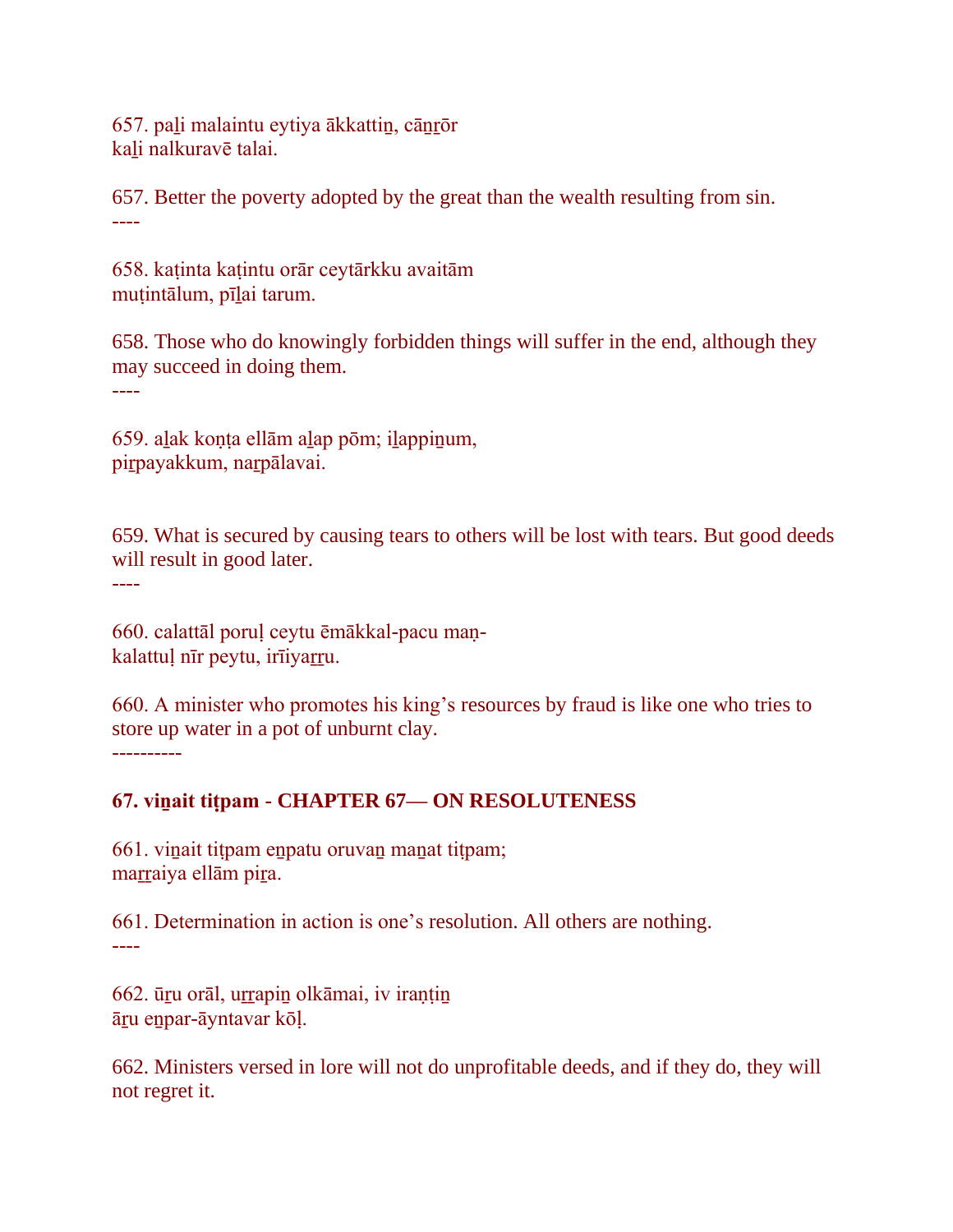663. kaṭaik koṭkac ceytakkatu āṇmai; iṭaik koṭkiṉ, errā viļumam tarum.

663. A clever minister publishes a deed after its completion; if it becomes public in the intermediate stage, it will end in trouble. ----

664. collutal yārkkum eḷiya; ariya ām, colliya vaṇṇam ceyal.

664. It is easy for one to say, but it is difficult to do it in the said manner. ----

665. vīru eyti māntār vinait titpam, vēntankaņ ūṟu eyti, uḷḷappaṭum.

665. The resolution of a thoughtful and good minister in strengthening his monarch will earn all praise.

----

----

----

666. eṇṇiya eṇṇiyāṅku eytupa-eṇṇiyār tiņņiyar ākapperin.

666. Firm of purpose, ministers carry out their resolution. ----

667. uruvu kaṇṭu eḷḷāmai vēṇṭum-uruḷ perun tērkku accu āni annār utaittu.

667. Do not despise one for lack of personality. Does not the little nail of the chariot keep the wheel going?

668. kalaṅkātu kaṇṭa viṉaikkaṇ, tuḷaṅkātu tūkkam kaṭintu ceyal.

668. What you have clearly decided to do, do it without hesitation and delay. ----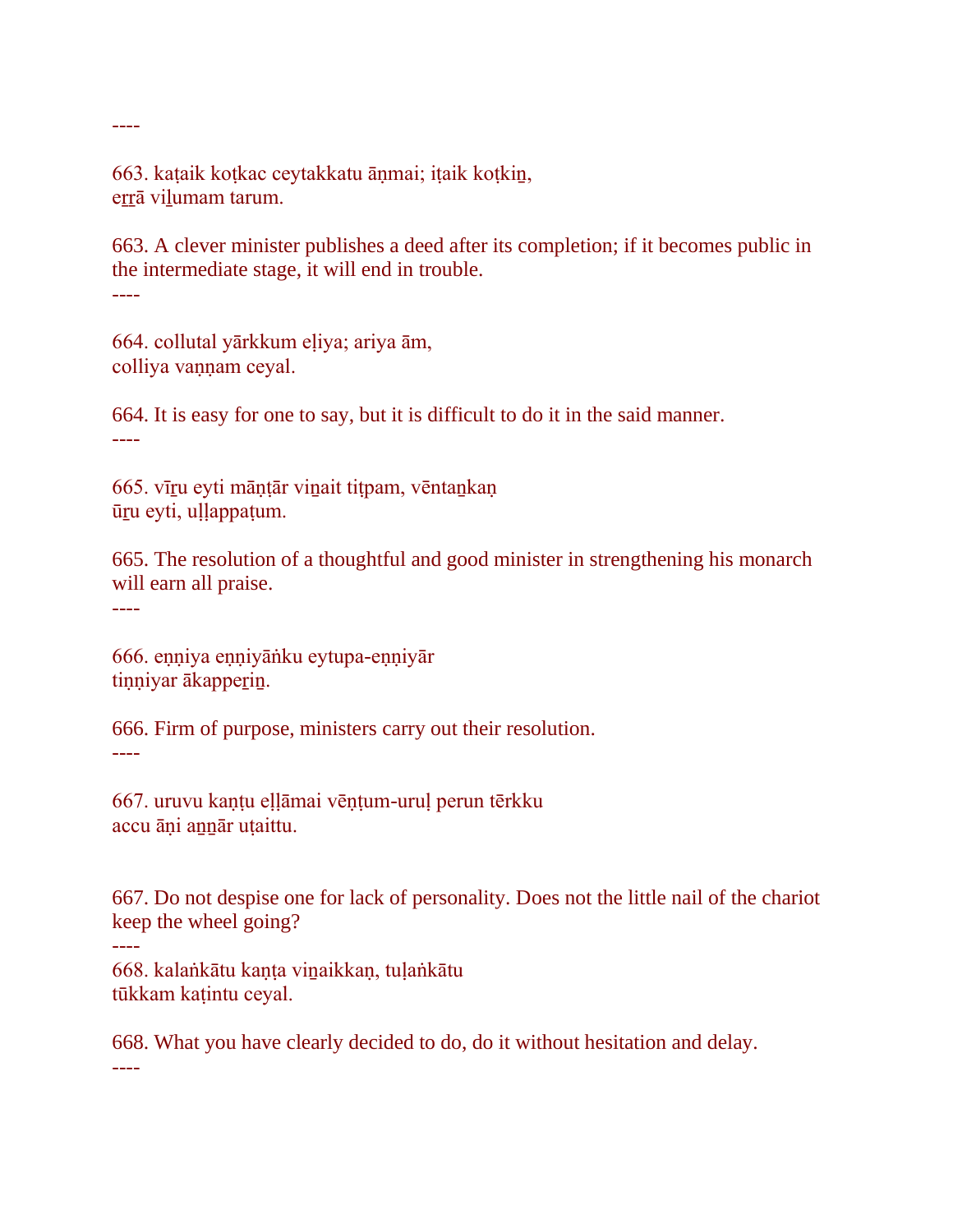669. tuṉpam uṟavariṉum ceyka, tuṇivu āṟṟiinpam payakkum vinai.

669. Be resolute in deed which ends in happiness, though troublesome at the beginning.

----

670. eṉait tiṭpam eytiyakkaṇṇum, viṉait tiṭpam vēntārai vēntātu, ulaku.

670. The world will not esteem him who has no determined will, notwithstanding his other strong virtues.

---------

## **68. viṉai ceyal vakai - CHAPTER 68— ON THE MEANS OF ACTION**

671. cūḻcci muṭivu tuṇivu eytal; at tuṇivu tāḻcciyuḷ taṅkutal tītu.

671. Decision is the result of deliberation. It is harmful to rest it low.

----

672. tūṅkuka, tūṅkic ceyaṟpāla; tūṅkaṟka, tūṅkātu ceyyum vinai.

672. Delay such things as call for delay. But never delay that which cannot be delayed.

----

673. ollum vāy ellām viṉai naṉṟē; ollākkāl, cellum vāy nōkkic ceyal.

673. Achieve a thing wherever possible; if it were not possible adopt a cautious policy.

----

674. vinai, pakai enru irantin eccam, ninaiyuṅkāl, tī eccam pōlat teṟum.

674. An unfinished deed and an unfinished fight will like a half extinguished fire, cause ultimate harm.

----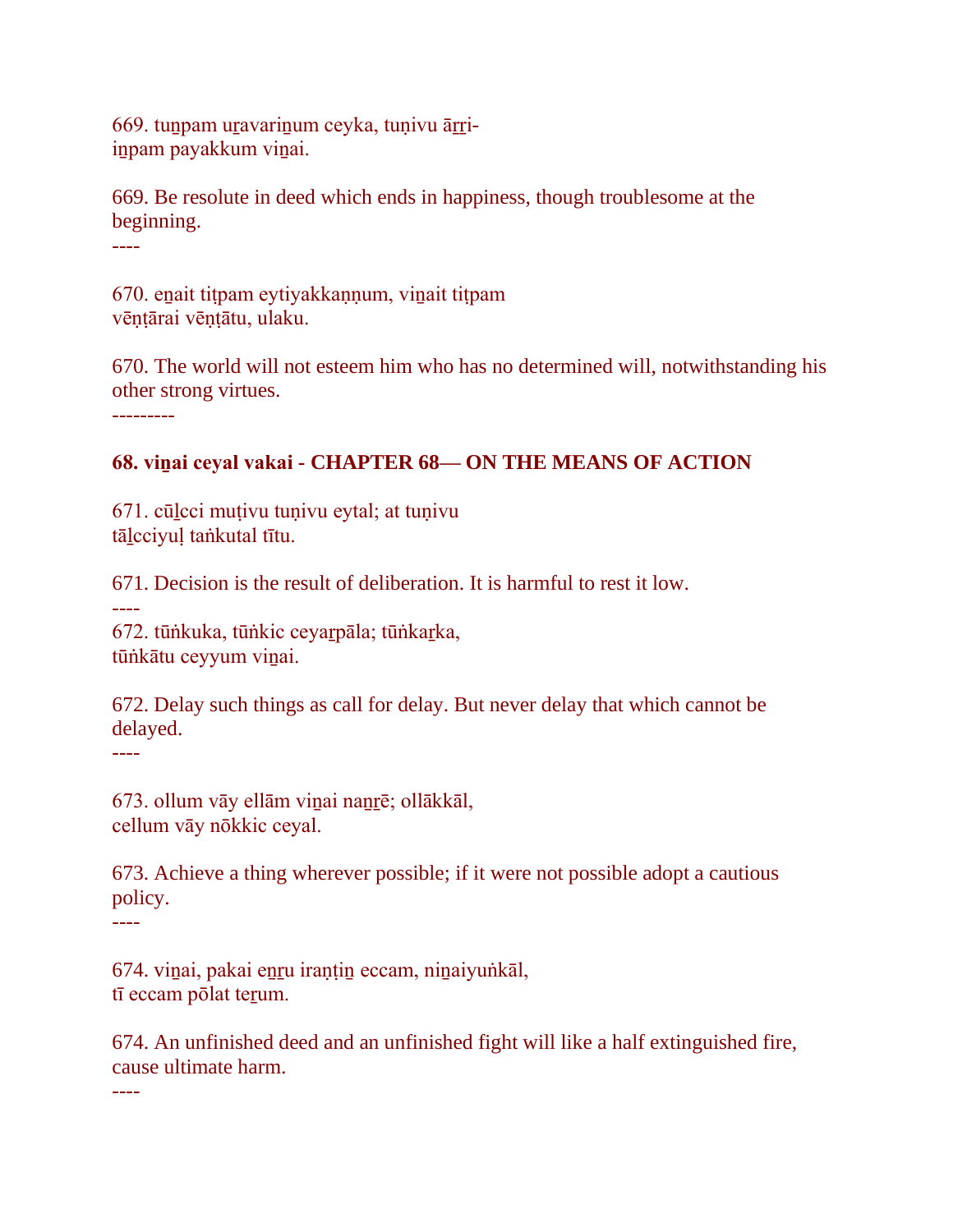675. poruḷ, karuvi, kālam, viṉai, iṭaṉoṭu aintum irul tīra ennic ceyal!.

675. Do a thing after carefully deliberating on five things; resources, means, the time, the nature of the deed, and the place.

----

676. muṭivum, iṭaiyūṟum, muṟṟiyāṅku eytum paṭupayaṉum, pārttuc ceyal!.

676. In doing a thing, weigh deeply your aim, the hindrances and the final gain thereof.

----

677. ceyviṉai ceyvāṉ ceyalmuṟai, av viṉai uḷ aṟivāṉ uḷḷam koḷal.

677. The manner in which a thing should be done is to be determined after consulting an expert.

----

678. viṉaiyāṉ viṉai ākkikkōṭal-naṉai kavuḷ yānaiyāl yāṇai yāttarru.

678. Use one act to achieve another just as one wild elephant is used to capture another.

----

----

679. naṭṭārkku nalla ceyaliṉ viraintatēottārai ottikkolal.

679. It is much more urgent to secure the alliance of one's enemies, than to do good to one's friends.

680. uṟai ciṟiyār uḷ naṭuṅkal añci, kuṟai peṟiṉ, koḷvar periyārp paṇintu.

680. Fearing that their weak king may quake with fear, ministers will bow before superior kings and accept their terms.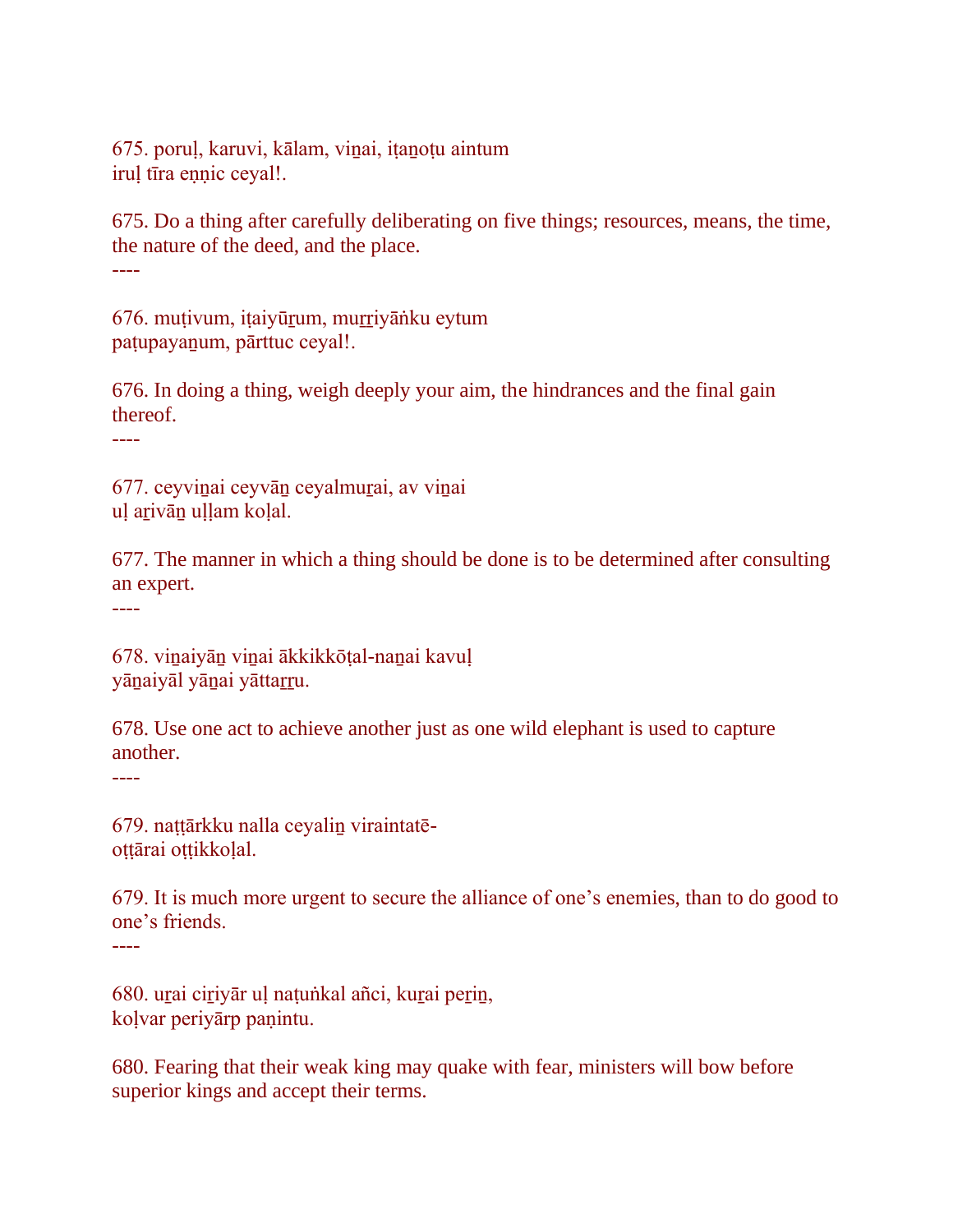#### ----------

#### **69. tūtu - CHAPTER 69— ON EMBASSY**

681. aṉpu uṭaimai, āṉṟa kuṭippiṟattal, vēntu avām paṇpu uṭaimai,- tūtu uraippāṉ paṇpu.

681. The characteristics of an ambassador are lovability, noble birth and other qualities which evoke the monarch's respect. ----

682. aṉpu, aṟivu, ārāynta colvaṉmai-tūtu uraippārkku iṉṟiyamaiyāta mūṉṟu.

682. Love, wisdom, ability to talk with full knowledge, are the three indispensable qualities of an ambassador.

----

683. nūlāruḷ nūl vallaṉ ākutal-vēlāruḷ venri vinai uraippān paṇpu.

683. A skilful ambassador who wishes to gain his mission among other monarchs wielding the spear must be more learned than the learned. ----

684. arivu, uru, ārāynta kalvi, im mūnran cerivu utaiyān celka, vinaikku.

684. Only those who have wisdom, personality and mature scholarship must be sent on a mission.

----

685. tokac colli, tūvāta nīkki, nakac colli, naṉṟi payappatu ām-tūtu.

685. A good ambassador is he who can talk cogently and sweetly and who is not offensive even in saying things that are disagreeable. ----

686. kaṟṟu, kaṇ añcāṉ, celac colli, kālattāl takkatu arivatu ām-tūtu.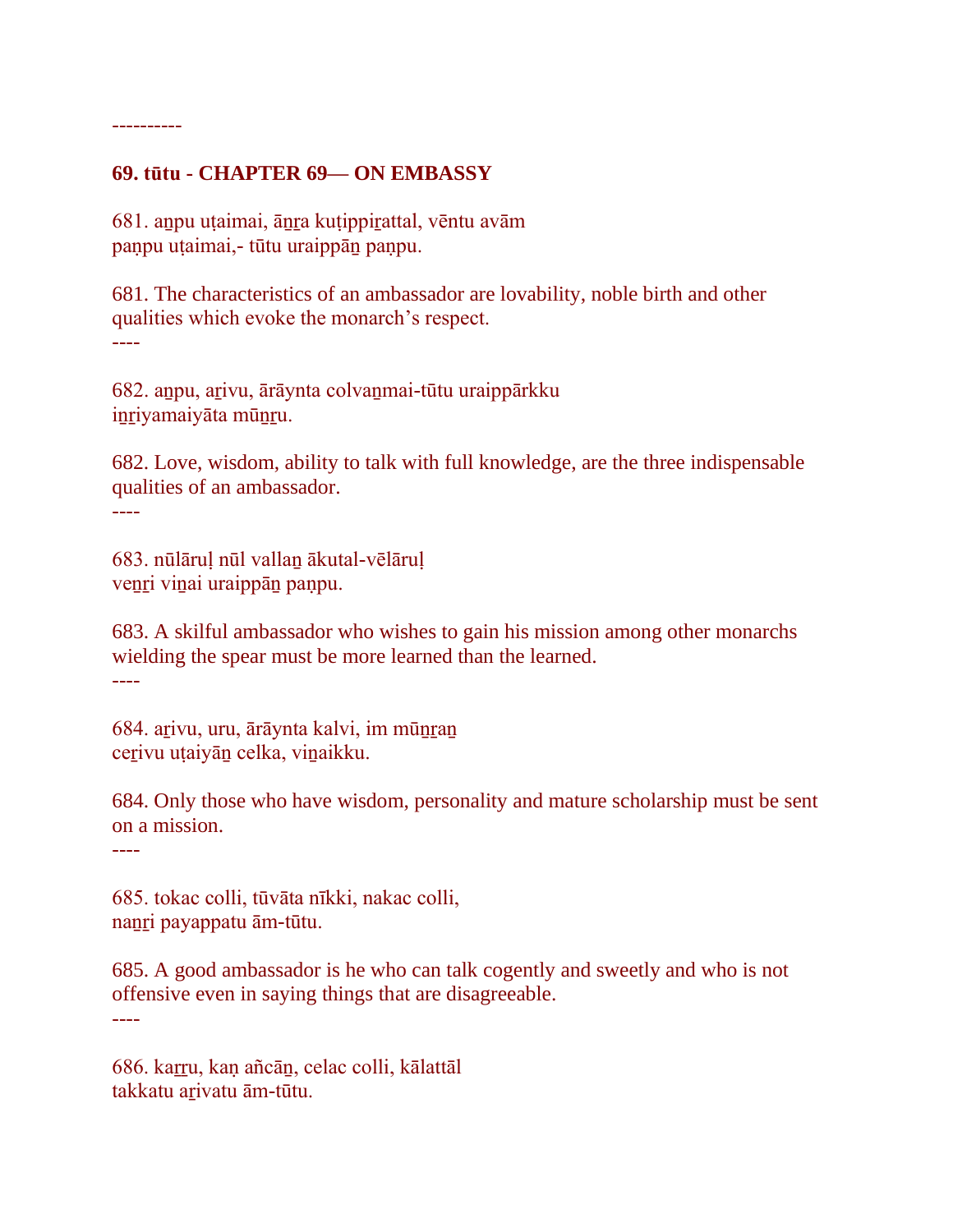686. The envoy must be learned, fearless, persuasive and expedient. ----

687. kaṭaṉ aṟintu, kālam karuti, iṭaṉ aṟintu, enni, uraippān talai.

687. The best envoy states his case convincingly knowing his duty at the proper time and place.

----

688. tūymai, tuṇaimai, tuṇivu uṭaimai, im mūṉṟiṉ vāymai-vaḻi uraippāṉ paṇpu.

688. The qualifications of a true envoy are morality, loyalty to his monarch and courage.

----

689. viṭu māṟṟam vēntarkku uraippāṉ-vaṭu māṟṟam vāy cōrā vaṉkaṇavaṉ.

689. He who does not falter even when faced with personal danger is fit to deliver his king's message.

----

690. iruti payappinum, eñcātu, iraivarku uruti payappatu ām-tūtu.

690. A true envoy delivers his message even at the risk of death.

-------

### **70. maṉṉaraic cērntu oḻukal - CHAPTER 70— ON CO-OPERATION WITH KING**

691. akalātu, aṇukātu, tīk kāyvār pōlka-

ikal vēntarc cērntu olukuvār.

691. Those who personally serve the monarch do not go too near him or too far away from him, like those who warm themselves by the fire side.

----

692. mannar vilaipa vilaiyāmai, mannarān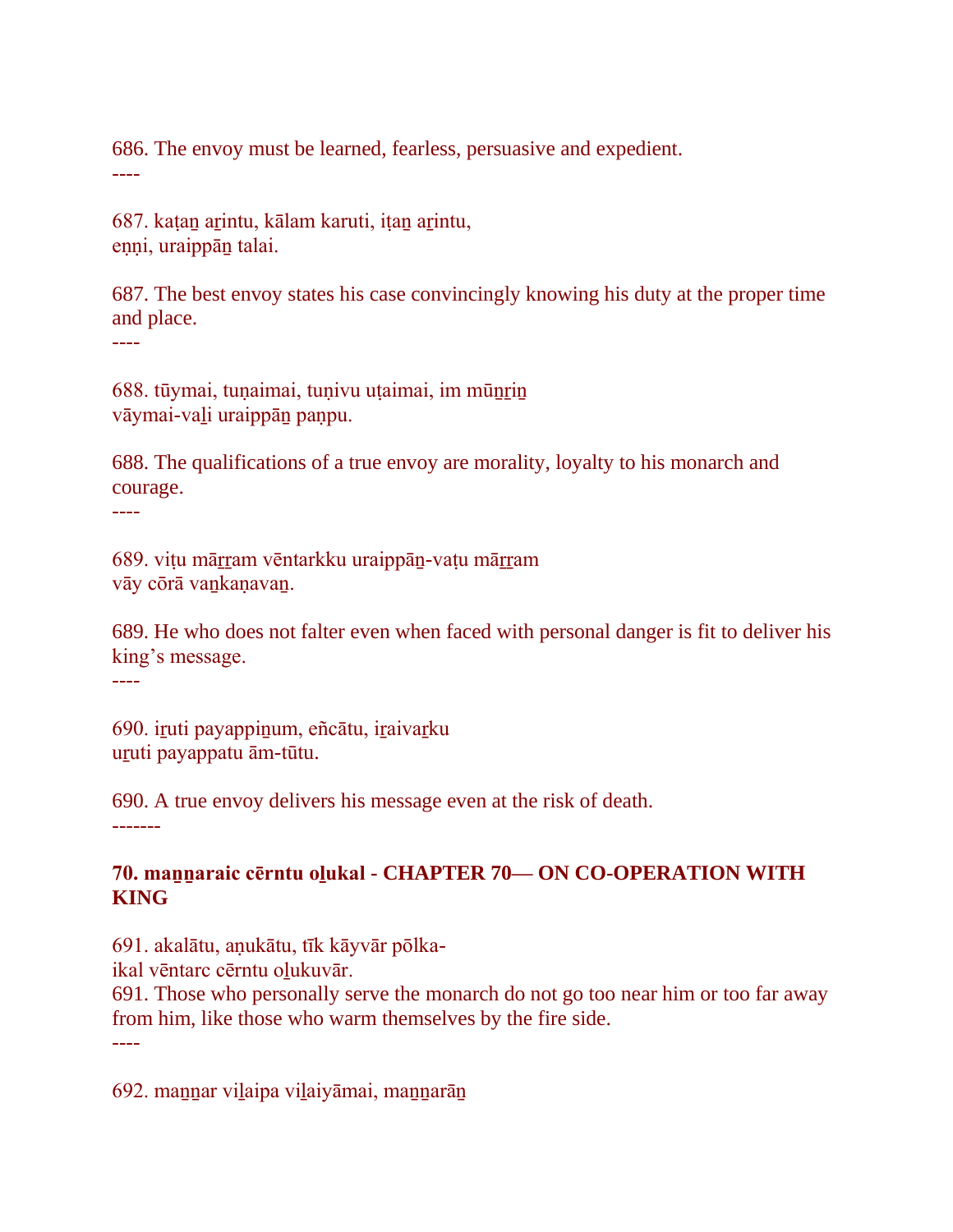maṉṉiya ākkam tarum.

692. Not to covet those things which are desired by the monarch produce lasting wealth.

----

----

693. pōṟṟiṉ ariyavai pōṟṟal-kaṭuttapiṉ, tērrutal yārkkum aritu.

693. To save himself a minister must avoid gross faults, for it is difficult to please, once being found fault with. ----

694. cevic collum, cērnta nakaiyum, avittu oḻukalāṉṟa periyār akattu!.

694. In the presence of the great avoid whispering and smiling. ----

695. ep poruḷum ōrār, toṭarār, maṟṟu ap poruḷai vittakkāl kētka, marai!.

695. Let not the minister lend ear to the king's secret or be inquisitive to know it. But let him listen to it when the king reveals it. ----

696. kurippu arintu, kālam karuti, veruppu ila vēṇṭupa, vēṭpac colal!.

696. Watch the mood of the monarch. Talk to him pleasantly and inoffensively. ----

697. vēṭpaṉa colli, viṉai ila eññāṉṟum kēṭpiṉum, collā viṭal!.

697. Speak desirable things though unasked, but abstain from profitless talk although solicited by him.

698. 'iḷaiyar, iṉa muṟaiyar' eṉṟu ikaḻār, niṉṟa oḷiyoṭu oḻukappaṭum.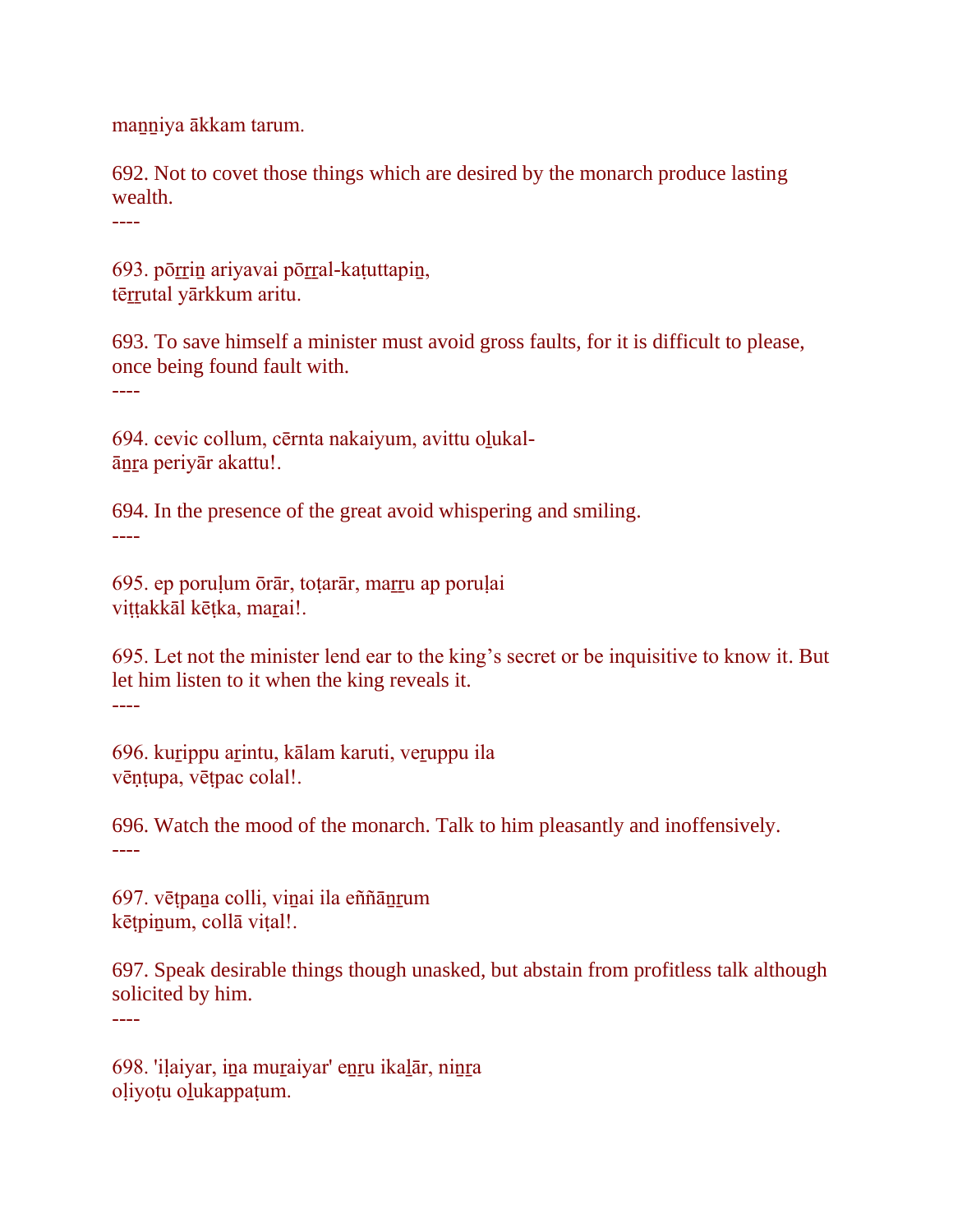698. Do not disrespect a king on the ground of age or kinship, but behave as befits his royalty.

----

699. 'koḷappaṭṭēm' eṉṟu eṇṇi, koḷḷāta ceyyārtulakku arra kātciyavar.

699. Men of high intelligence, respected by a king will not indulge in things revolting to him.

----

700. paḻaiyam eṉak karuti, paṇpu alla ceyyum keḻutakaimai kēṭu tarum.

700. To take liberty under the cover of old acquaintance and do unwanted things is to court ill.

---------

### **71. kuṟippu aṟital - CHAPTER 71— ON READING ONE'S INTENTIONS**

701. kūṟāmai nōkki, kuṟippu aṟivāṉ, eññāṉṟum mārā nīr vaiyakku ani.

701. He who is able to divine one's hidden intentions is a jewel among men on this sea-girt earth.

----

----

702. aiyappaṭāatu akattatu uṇarvāṉait teyvattotu oppak kolal!.

702. He who would speak out fearlessly what he feels will be regarded equal to God. ----

703. kuṟippiṉ kuṟippu uṇarvārai, uṟuppiṉuḷ yātu koṭuttum, koḷal!.

703. The king at any cost should secure among his associates one who can discover by intuition another's unexpressed thoughts.

704. kuṟittatu kūṟāmaik koḷvāroṭu, ēṉai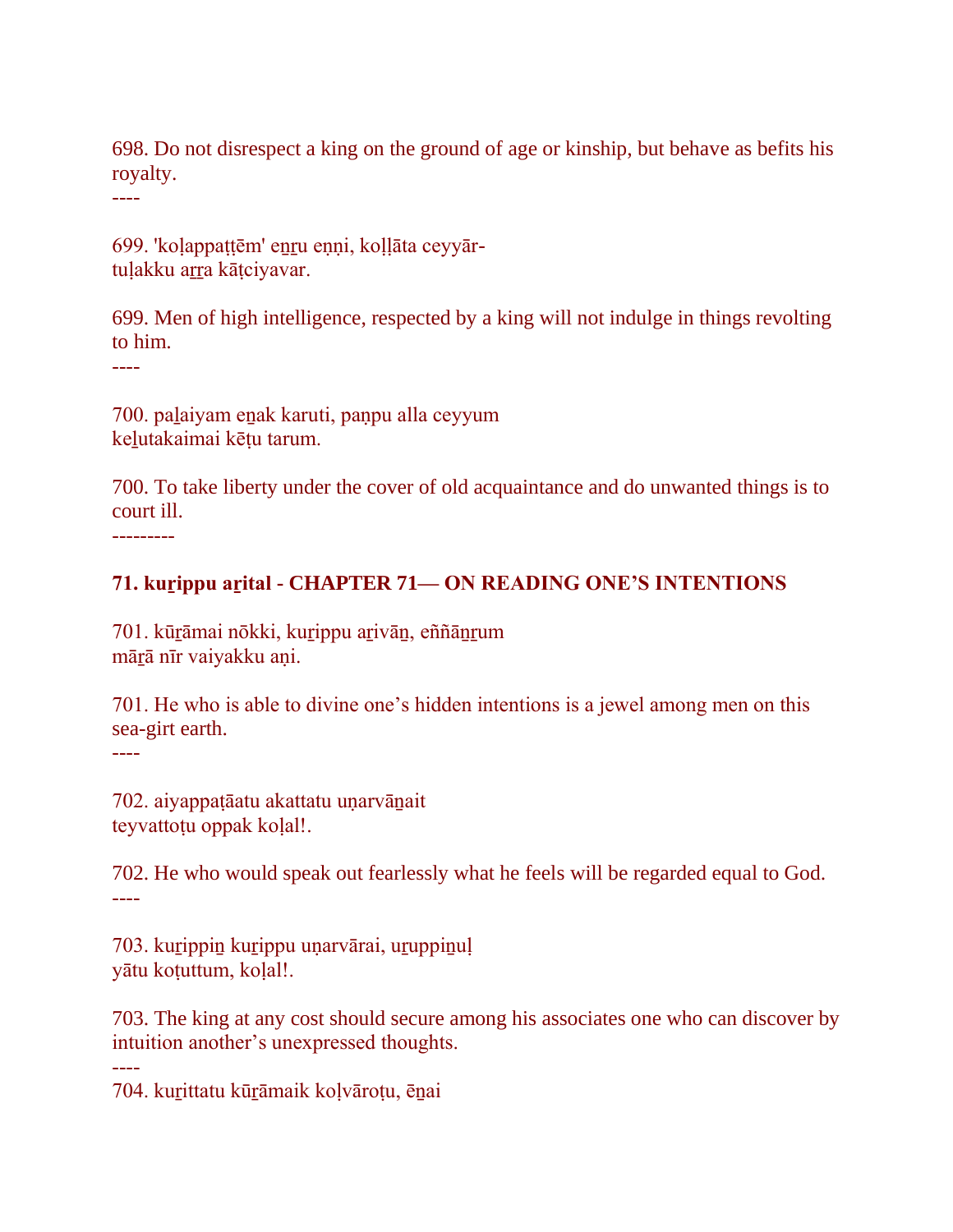uṟuppu ōraṉaiyarāl, vēṟu.

704. Those who are able to discover unexpressed thoughts may be deemed superior to other's service.

705. kurippin kurippu unarāāyin, uruppinuļ enna payattavō, kan?.

705. Of what avail is the eye, among the organs of sense, if it does not note another's intentions?

----

----

706. aṭuttatu kāṭṭum paḷiṅkupōl, neñcam kaṭuttatu kāṭṭum, mukam.

706. Like a mirror that reflects what is near it, the face will show what passes in the mind.

----

707. mukattiṉ mutukkuṟaintatu uṇṭō-uvappiṉum kāyinum, tān munturum?

707. Is there anything more expressive than the face which is an index as well as agony?

----

708. mukam nōkki niṟka amaiyum-akam nōkki, urratu unarvārp perin.

708. If you come across one, who can read your face, study one's face as one does yours.

----

709. pakaimaiyum kēṇmaiyum kaṇ uraikkum-kaṇṇin vakaimai unarvārp perin.

709. The eye proclaims friendliness and hostility to one who can read the message of the eyes.

----

710. 'nuṇṇiyam' eṉpār aḷakkum kōl, kāṇuṅkāl, kan allatu, illai pira.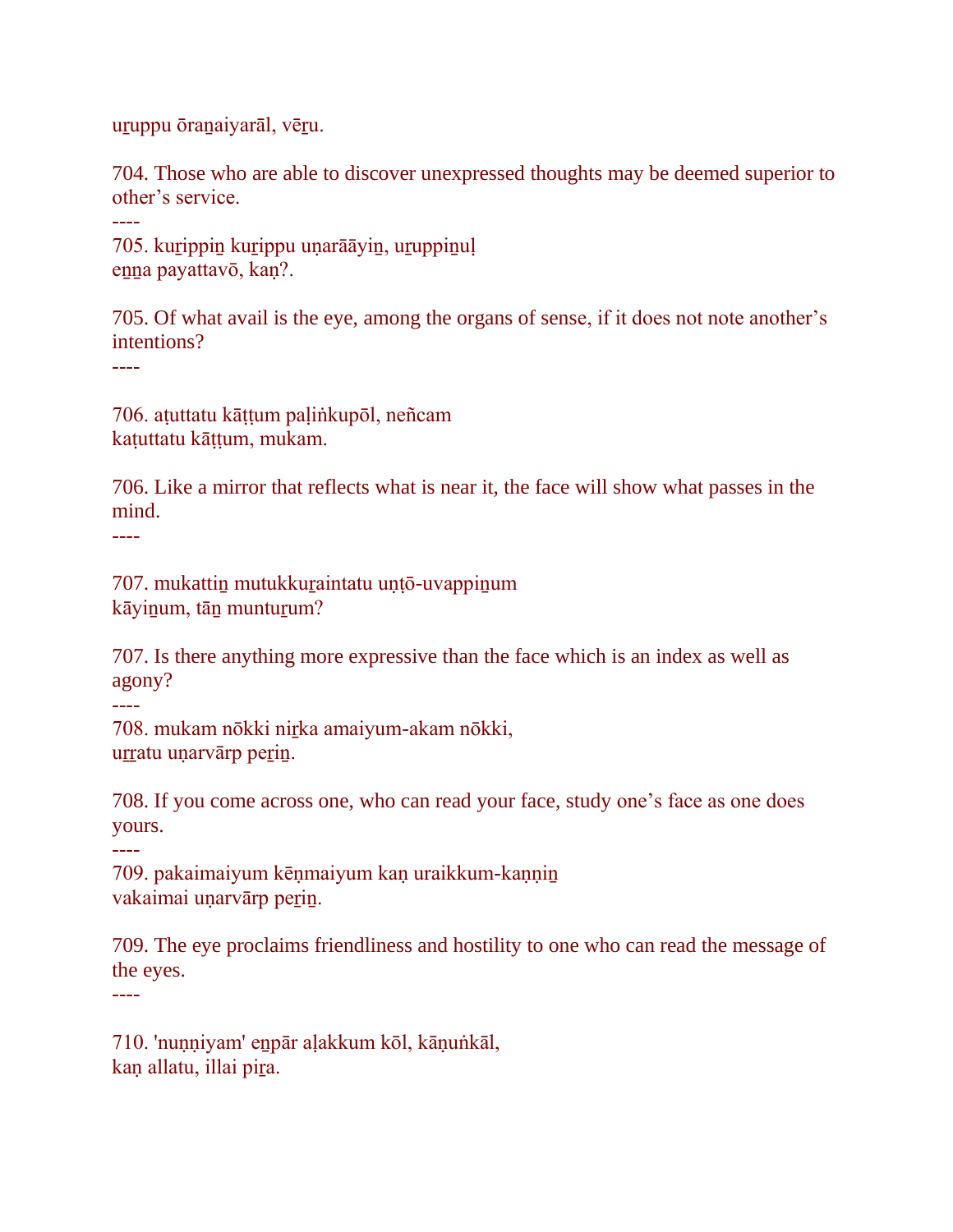710. There is no other measuring rod, used by intelligent ministers than the monarch's eye. -------

**72. avai aṟital - CHAPTER 72— ON KNOWING THE ASSEMBLY**

711. avai arintu, ārāyntu, colluka-collin tokai arinta tūymaiyavar!.

711. Men should weigh their words in speaking when addressing an audience. ----

712. iṭai terintu, naṉku uṇarntu, colluka- colliṉ naṭai terinta naṉmaiyavar!.

712. Good people who know the value of the language they employ, must speak noting how their words are received. ----

713. avai aṟiyār, collal mēṟkoḷpavar colliṉ vakai aṟiyār; vallatūum il.

713. The learning of those who speak without taking into consideration the assembly addressed or ignorant of the art of speaking can be of no use to them. ----

714. oḷiyārmuṉ oḷḷiyar ātal! veḷiyārmuṉ vān cutai vannam kolal!.

714. Before brilliant people be brilliant; before plain people be as plain as white chalk.

----

----

715. 'nanru' enravarruḷḷum nanrē-mutuvaruḷ muntu kilavāc cerivu.

715. The humility to maintain silence before superiors is the best of all good qualities.

716. ārrin nilaitaļarntarrē-viyan pulam ērru, unarvārmunnar ilukku.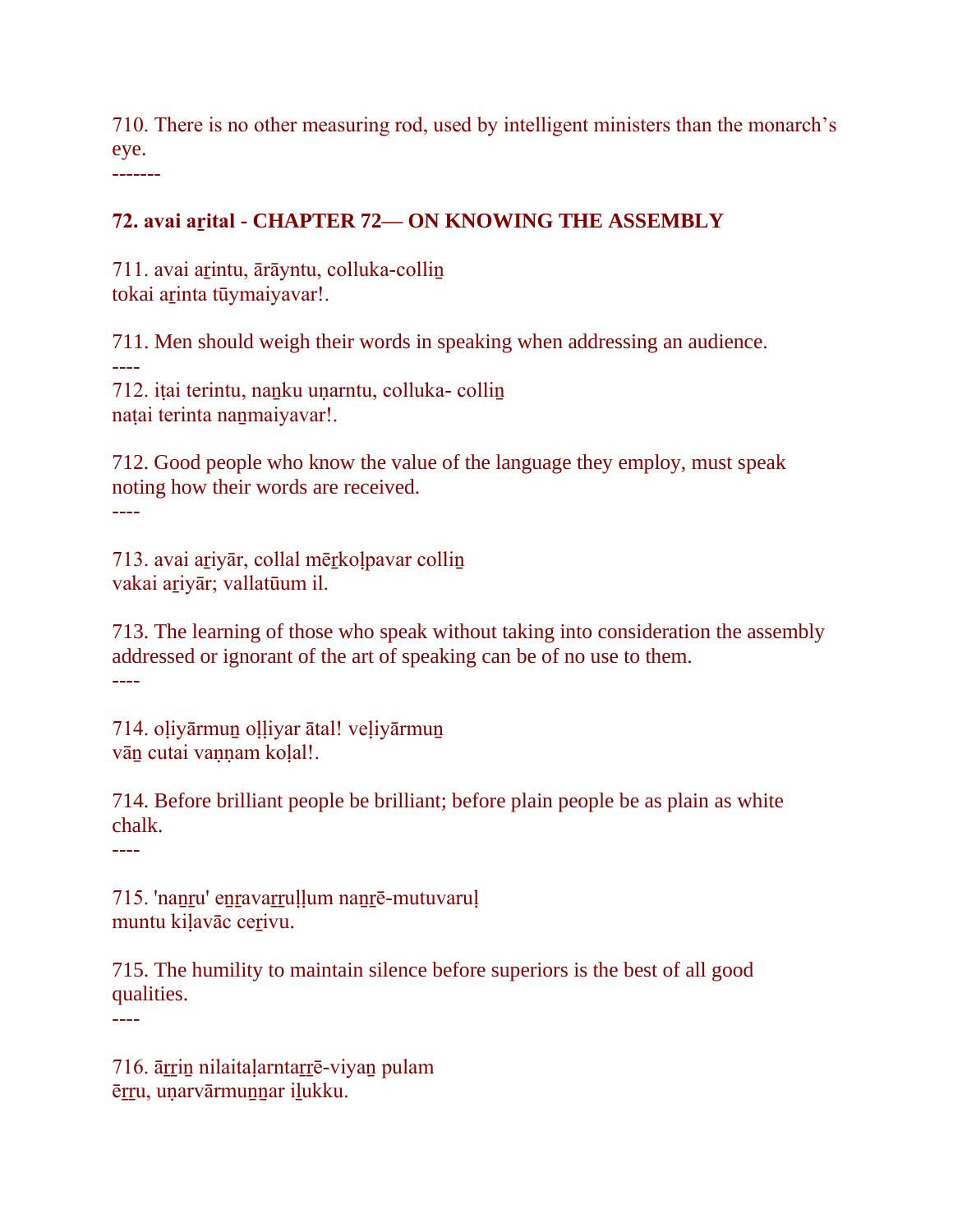716. To be censured by an assembly of the learned wise is like losing one's balance while on the road to salvation.

----

717. karru arintār kalvi viļaṅkum-kacaṭu arac col terital vallār akattu.

717. The scholarship of the learned shines brilliantly before those who can appreciate faultless speech.

----

718. uṇarvatu uṭaiyārmuṉ collal-vaḷarvataṉ pāttiyul nīr corintarru.

718. Speaking before the wise is like feeding crops with water. ----

719. pul avaiyuḷ poccāntum collaṟka-nal avaiyuḷ nanku celac colluvār!.

719. Those who say good things before a good assembly should not even in forgetfulness say the same before the illiterate. ----

720. aṅkanattul ukka amiltu arrāl-tam kanattar allārmun kōtti kolal!.

720. Entering an assembly of men of unequal respectability will be like pouring nectar in an unclean courtyard.

-----------

## **73. avai añcāmai - CHAPTER 73— NOT TO BE AFRAID OF ASSEMBLY**

721. vakai aṟintu, val avai, vāycōrār-colliṉ tokai arinta tūymaiyavar.

721. The expert in the art of speaking will not flounder, addressing an assembly of the learned.

----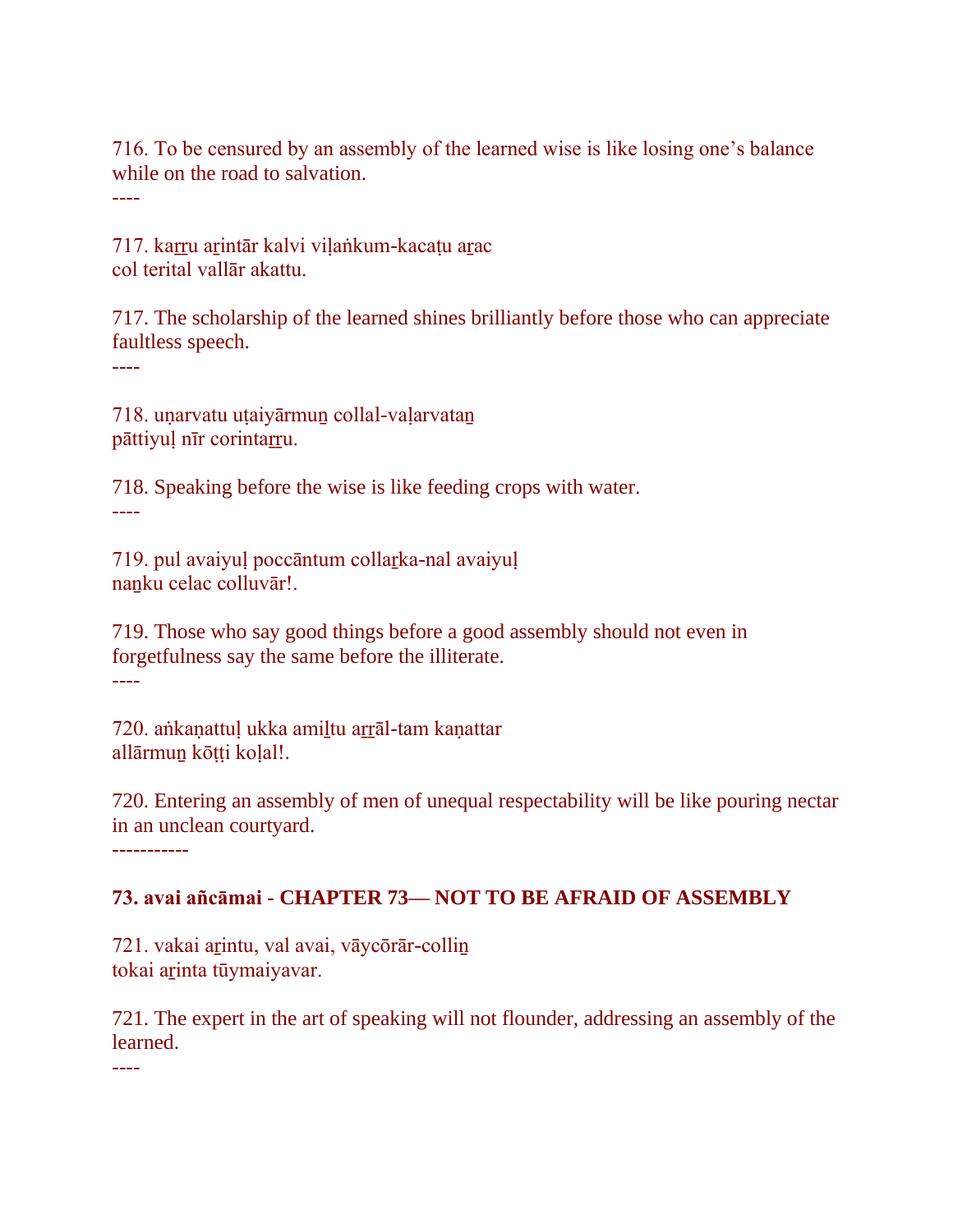722. karrāruļ karrār enappatuvar-karrārmun karra celac colluvār.

722. Those will be deemed foremost among the learned, who can speak learned things acceptable to the learned.

723. pakaiyakattuc cāvār eḷiyar; ariyar avaiyakattu añcātavar.

723. Many die in the field of battle. But few are those who can fear fools addressing an assembly.

----

----

724. karrārmun karra celac colli, tām karra, mikkāruḷ, mikka koḷal.

724. Speak to the learned what you have learnt, and receive from them much that you have to learn.

----

725. ārrin, aļavu arintu karka-avai añcā mārram koṭuttarporuṭṭu.

725. Understand the full scope of learning and learn, so that you may, without fear, reply effectively in an assembly. ----

726. vāḷoṭu eṉ, vaṉkaṇṇar allārkku?-nūloṭu eṉ, nun avai añcupavarkku?.

726. Of what use is the sword for the unvaliant? Likewise of what use is learning for the timid to face an assembly? ----

727. pakaiyakattup pēṭi kai oḷ vāḷ-avaiyakattu añcumavan karra nūl.

727. The learning of one afraid of an assembly is like the shining sword in the hands of an eunuch in a battle-field.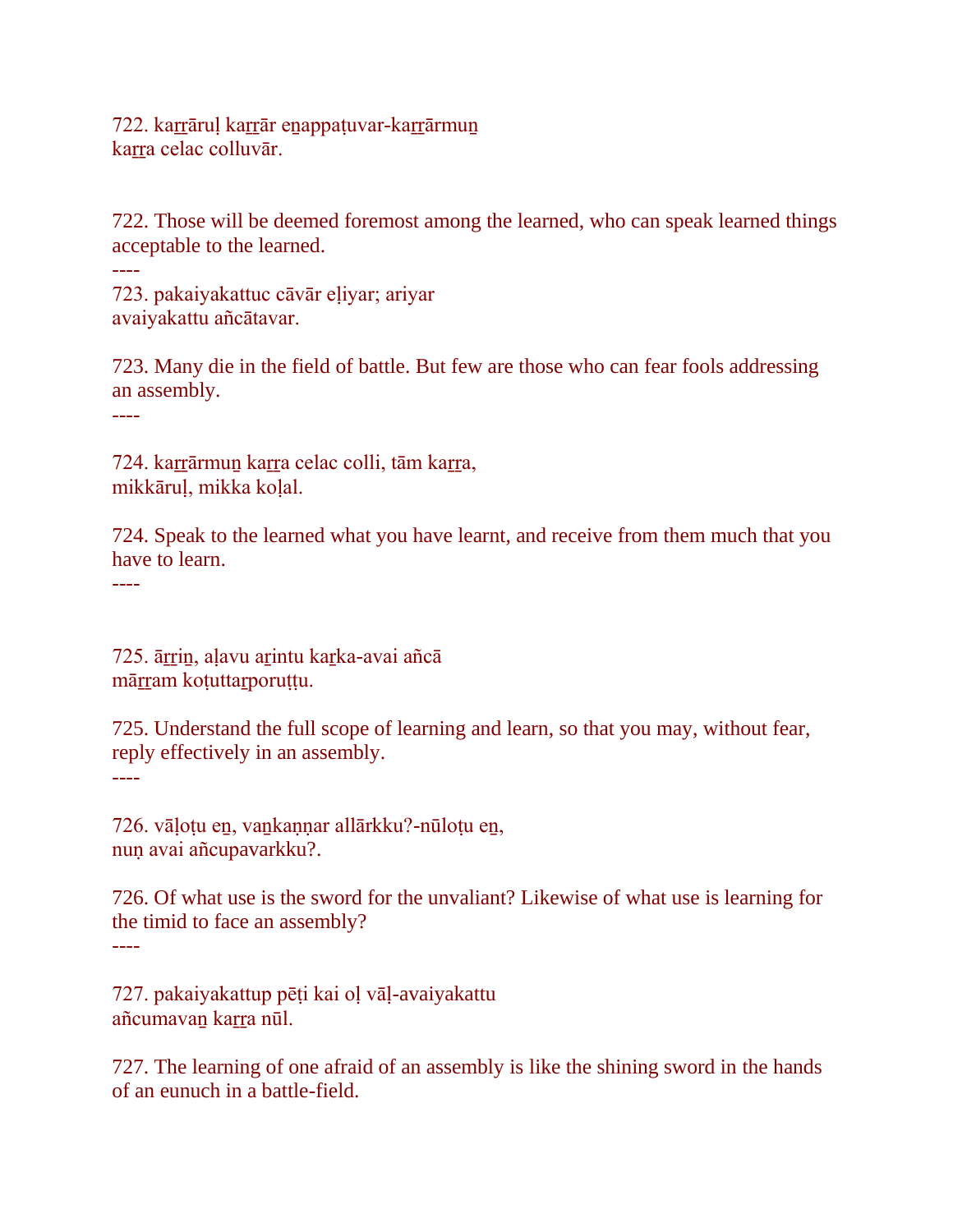728. pallavai karrum, payam ilarē-nal avaiyuļ nanku celac collātār.

728. Vain is the versed learning of one who can not address with profit a learned assembly.

----

----

729. 'kallātavariṉ kaṭai' eṉpa- 'kaṟṟu aṟintum, nallār avai añcuvār'.

729. The learned who are afraid of a good assembly will be regarded as worse than the illiterate.

----

730. uḷar eṉiṉum, illāroṭu oppar-kaḷaṉ añci, karra celac collātār.

730. Dead though alive are those who are afraid to address an assembly on what they have learnt.

--------

#### **74. nāṭu - CHAPTER 74— ON THE KINGDOM**

731. taḷḷā viḷaiyuḷum, takkārum, tāḻvu ilāc celvarum, cērvatu- nāṭu.

731. That is a kingdom which has undiminishing produce, righteous people and fadeless riches.

----

732. perum poruḷāṉ peṭṭakkatu āki, aruṅ kēṭṭāl, ārra viļaivatu-nāțu.

732. That is a kingdom which has boundless wealth coveted for by other nations and has imperishable fertile resources.

----

733. poṟai oruṅku mēlvaruṅkāl tāṅki, iṟaivaṟku iṟai oruṅku nērvatu-nāṭu.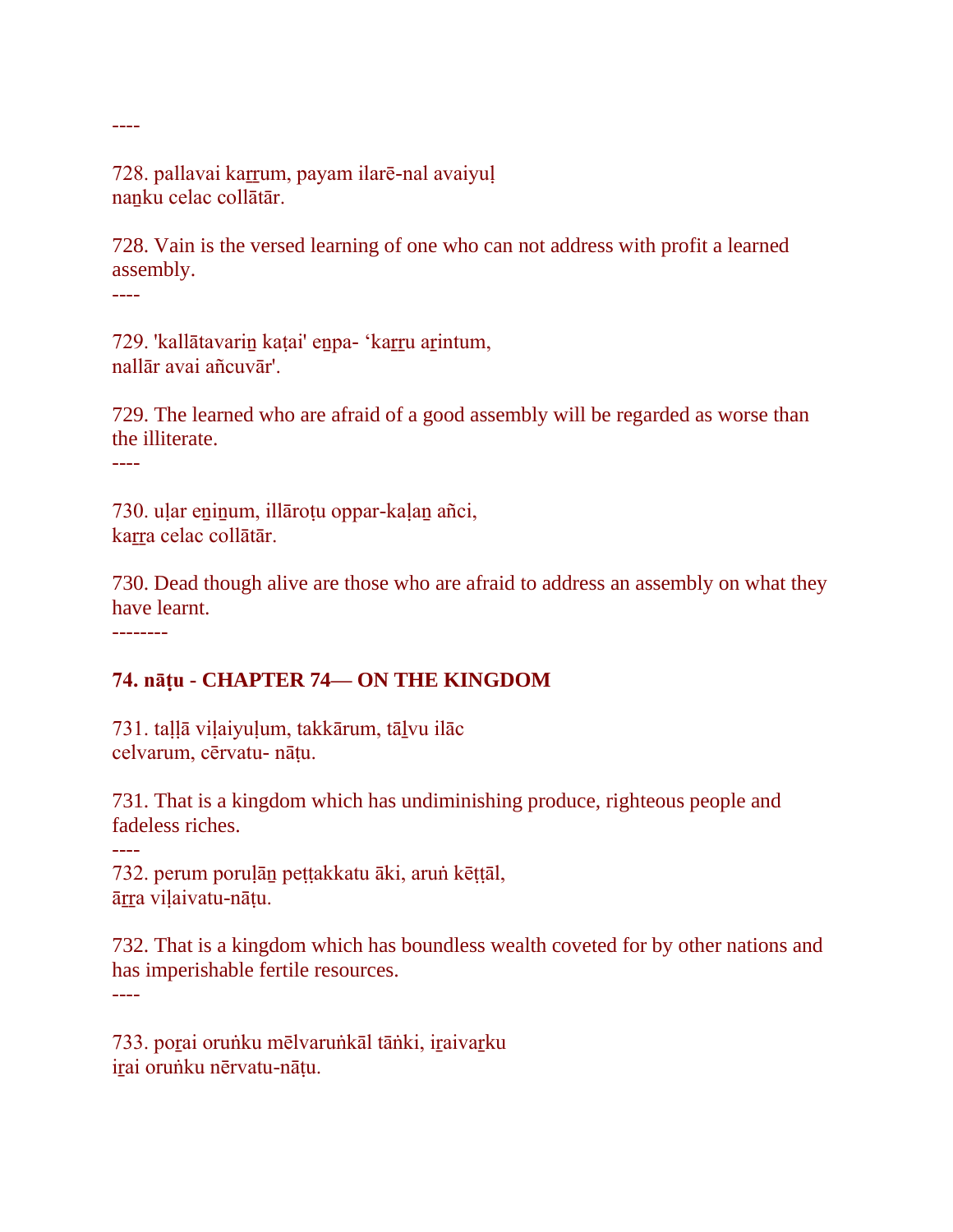733. That alone is a kingdom which accommodates immigrants and whose king receives taxes willingly paid.

734. uṟu paciyum, ōvāp piṇiyum, ceṟu pakaiyum, cērātu iyalvatu-nāṭu.

734. That is a kingdom where excessive hunger, incurable diseases and destructive enemies are absent. ----

735. pal kuḻuvum, pāḻceyyum uṭpakaiyum, vēntu alaikkum kol kuṟumpum illatu-nāṭu.

735. That is a kingdom where there are not many (disloyal) associations, destructive internal dissensions and disturbing murderous chieftains. ----

736. kēṭu aṟiyā, keṭṭa iṭattum vaḷam kuṉṟā nāṭu, eṉpa, nāṭṭiṉ talai.

736. That is the top kingdom which is not harassed by an enemy, and which even if harassed does not experience want. ----

737. iru puṉalum, vāynta malaiyum, varu puṉalum, val aranum-nāttirku uruppu.

737. Surface and subsoil water, well situated hills from which flow waters and an invincible fort are the limbs of a kingdom.

----

----

738. pini inmai, celvam, viļaivu, inpam, ēmamaṇi eṉpa, nāṭṭiṟku-iv aintu.

738. Five are the ornaments of a kingdom - absence of disease, wealth, fertility, happiness and security.

----

739. nāṭu eṉpa, nāṭā vaḷattaṉa; nāṭu alla, nāṭa, vaḷam tarum nāṭu.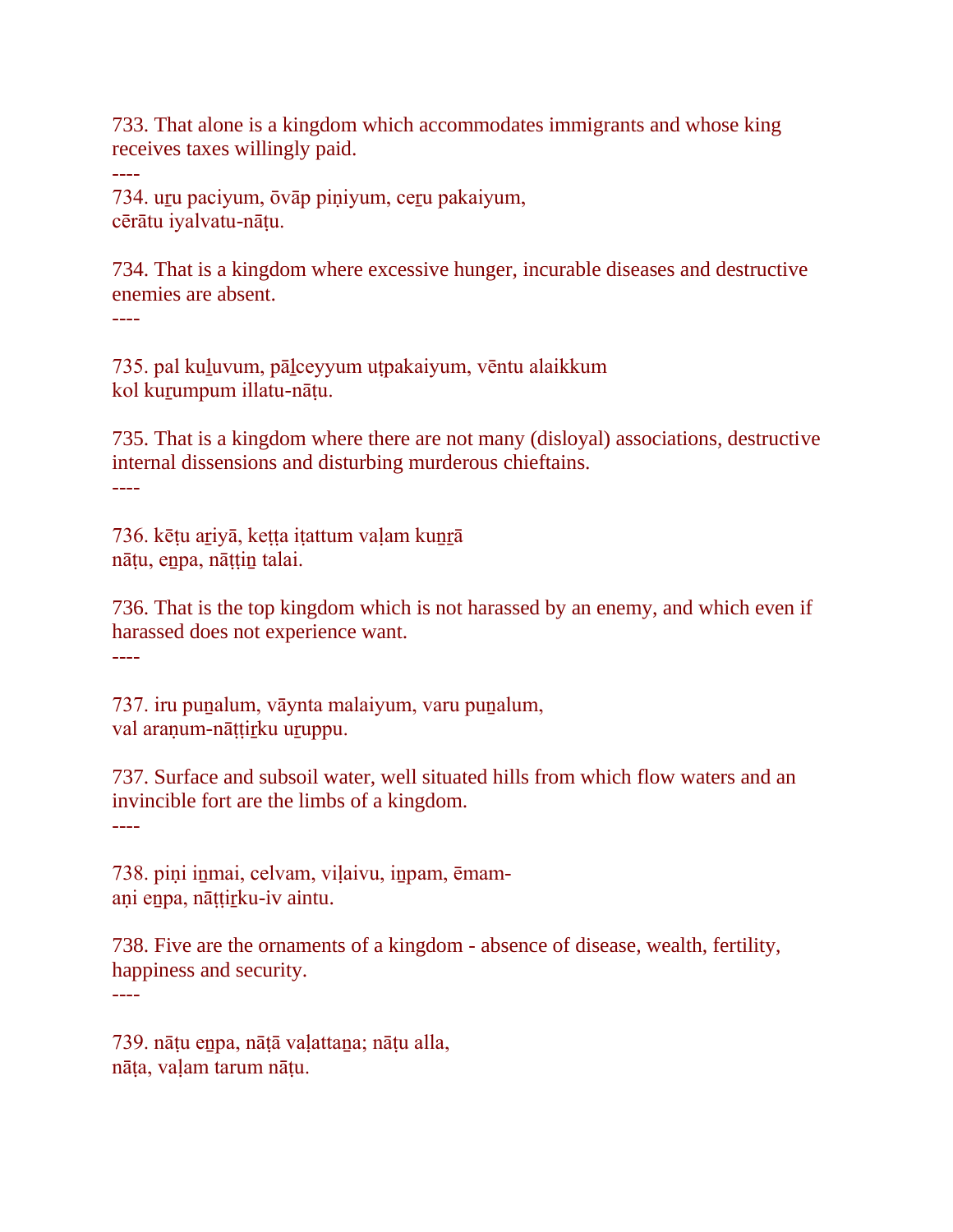739. That is a kingdom which has rich natural resources. That is no kingdom which yields wealth by toil.

----

740. āṅku amaivu eytiyakkaṇṇum payam iṉṟēvēntu amaivu illāta nāṭu.

740. Vain is the kingdom which may have all the excellence except harmony between the ruler and the ruled.

------------

### **75. araṇ - CHAPTER 75— ON FORTRESS**

741. ārrupavarkkum araņ poruļ; añcit tar pōrrupavarkkum poruļ.

741. A fortress is important alike to a conquering foe and a timid defender. ----

742. mani nīrum, mannum, malaiyum, ani nilal kātum, utaiyatu-aran.

742. It is a fortress which has sparkling water, open spaces, hills and cool and shady forests round.

----

743. 'uyarvu, akalam, tinmai, arumai, in nānkin amaivu araṇ'.eṉṟu uraikkum nūl.

743. Treatises on fortification state that the walls of a stronghold should be lofty, broad, strong and inaccessible.

----

744. ciṟu kāppiṉ pēr iṭattatu āki, uṟu pakai ūkkam aḻippatu-araṇ.

744. A fortress which has a name as a natural defence cools the heat of the attacking foe. ----

745. koḷaṟku aritāy, koṇṭa kūḻttu āki, akattār nilaikku eḷitu ām nīratu-araṇ.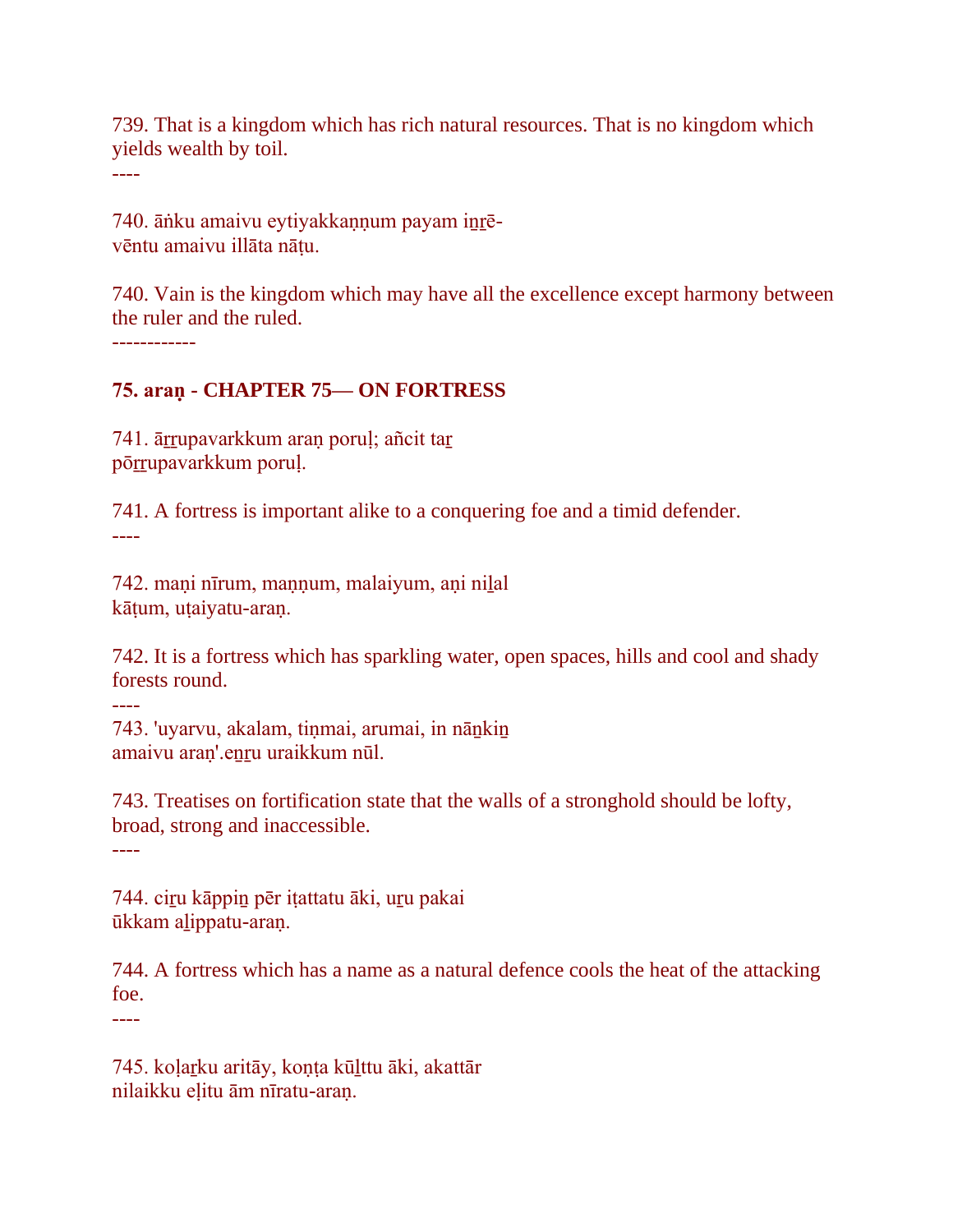745. A good fortress is that which is inaccessible, is sufficiently provided and is easily defensible from within.

----

746. ellāp poruḷum uṭaittāy, iṭattu utavum nal āḷ uṭaiyatu-araṇ.

746. A fortress shall have all things needed by its residents including capable warriors.

----

747. muṟṟiyum, muṟṟātu eṟintum, aṟaippaṭuttum, parrarku ariyatu-aran.

747. A good fortress cannot be besieged or taken by storm or be undermined. ----

748. muṟṟu āṟṟi muṟṟiyavaraiyum, paṟṟu āṟṟi, parriyār velvatu-araņ.

748. The inmates of a good fortress can defend themselves even when besieged on all sides.

----

749. munai mukattu mārralar cāya, vinaimukattu vīru eyti māntatu-aran.

749. That fortress is famous which makes it possible for its defenders to destroy the besiegers even at the outset.

----

750. eṉai māṭcittu ākiyakkaṇṇum, viṉai māṭci illārkan illatu-aran.

750. Of what use are these barriers of defence to a stronghold if it possesses no men of valour.

---------

## **76. poruḷ ceyal vakai - CHAPTER 76— ON ACQUISITION OF WEALTH**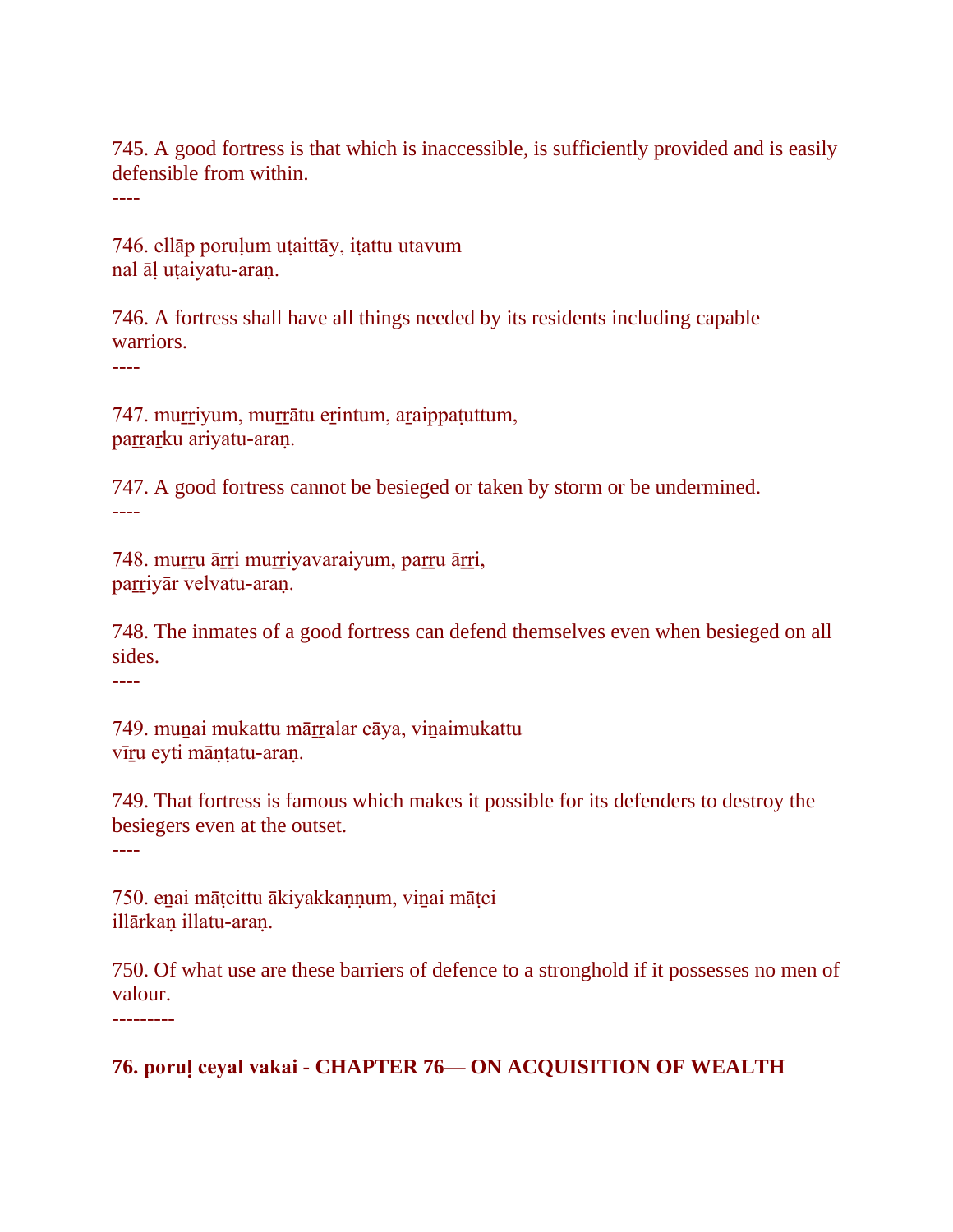751. poruḷ allavaraip poruḷākac ceyyum poruḷ allatu, illai poruḷ.

751. There is nothing else than riches that make insignificant men prominent. ---- 752. illārai ellārum eḷḷuvar; celvarai ellārum ceyvar, ciṟappu.

752. All will despise the poor; all will accord honour to the wealthy. ----

753. poruḷ eṉṉum poyyā viḷakkam, iruḷ aṟukkumeṇṇiya tēyattuc ceṉṟu.

753. The faultless lamp of riches will dispel the darkness (of trouble) in any country to which it is taken.

----

754. aṟaṉ īṉum; iṉpamum īṉum;-tiṟaṉ aṟintu, tītu iṉṟi vanta poruḷ.

754. The wealth accumulated justly and without sin will confer virtue and happiness. ----

755. aruḷoṭum, aṉpoṭum vārāp poruḷ ākkam pullār, purala vital!.

755. Let not the king accept the wealth not acquired through mercy and love. ----

756. uru porulum, ulku porulum, tan onnārt teru porulum,-vēntan porul.

756. Unclaimed wealth, tolls and tributes by the subdued chieftains are the king's property.

----

757. aruļ ennum anpu īn kulavi, poruļ ennum celvac ceviliyāl, uṇṭu.

757. What is mercy, but the child of love? What is wealth, but the nurse of mercy?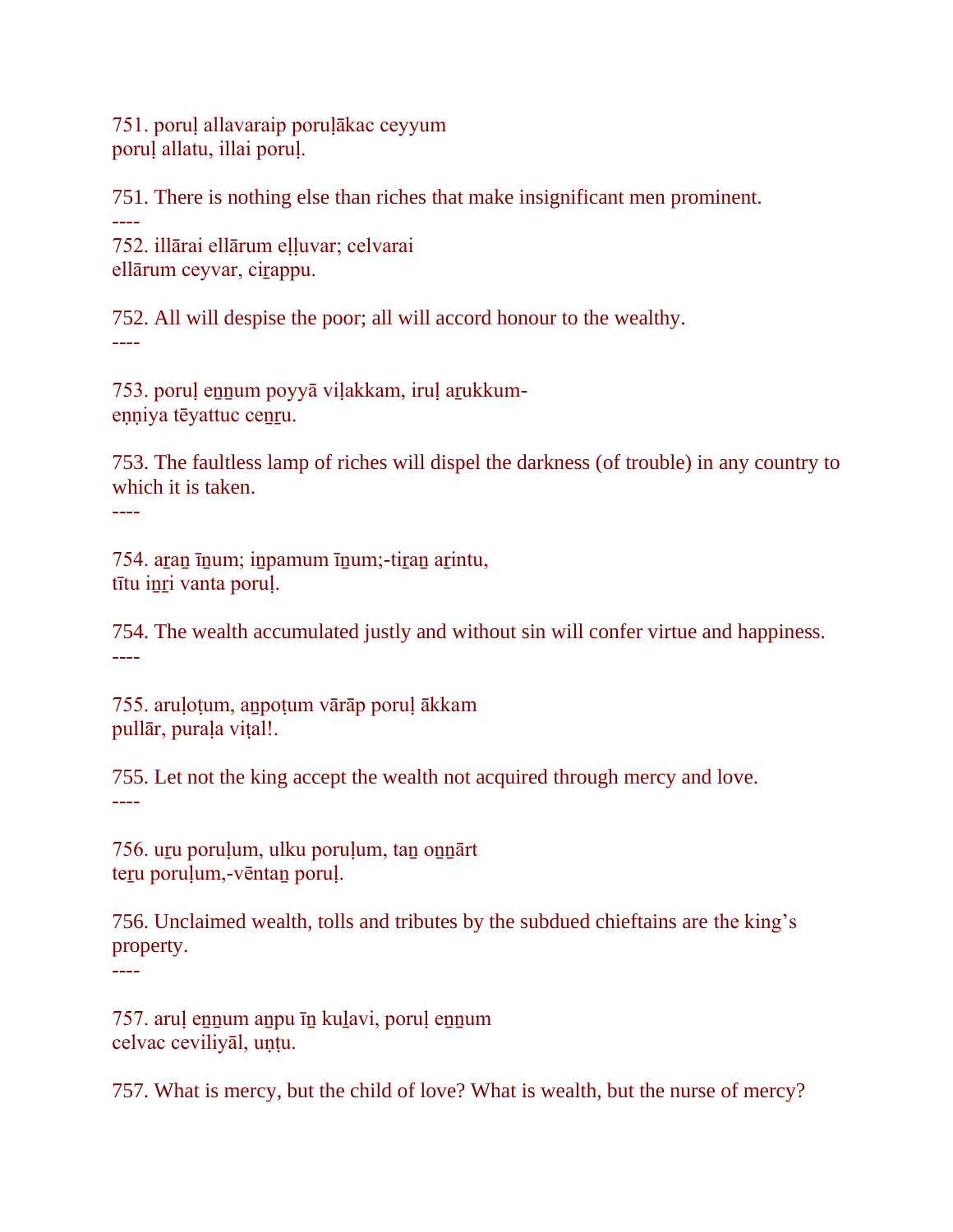758. kunru ēri, yānaip pōr kantarrāl-tan kaittu onru uṇṭākac ceyvāṉ viṉai.

758. The deeds of the wealthy are like elephant fights witnessed from a hill. ----

759. ceyka poruļai! cerunar cerukku arukkum ekku atanin kūriyatu il.

759. Store up wealth; no other weapon is sharper than that to destroy the enemy's pride.

----

----

760. on poruļ kālppa iyarriyārkku, en poruļēṉai iraṇṭum oruṅku.

760. Amass wealth by lawful means; the other two (virtue and happiness) will follow. -----------

# **77. paṭai - CHAPTER 77— ON THE VALUE OF AN ARMY**

761. uṟuppu amaintu, ūṟu añcā, vel paṭai-vēntaṉ verukkaiyuļ ellām talai.

761. A well-equipped and fearlessly conquering army is the foremost wealth of a king.

----

762. ulaivu iṭattu ūṟu añcā vaṉkaṇ, tolaivu iṭattu, tol paṭaikku allāl, aritu.

762. The heroic valour of rallying round the king even in adversity is peculiar to hereditary force, and not to others. ----

763. olittakkāl eṉ ām, uvari elippakai? nākam uyirppa, keṭum.

763. The hiss of a cobra stills for ever an army of rats as vast as the ocean.

----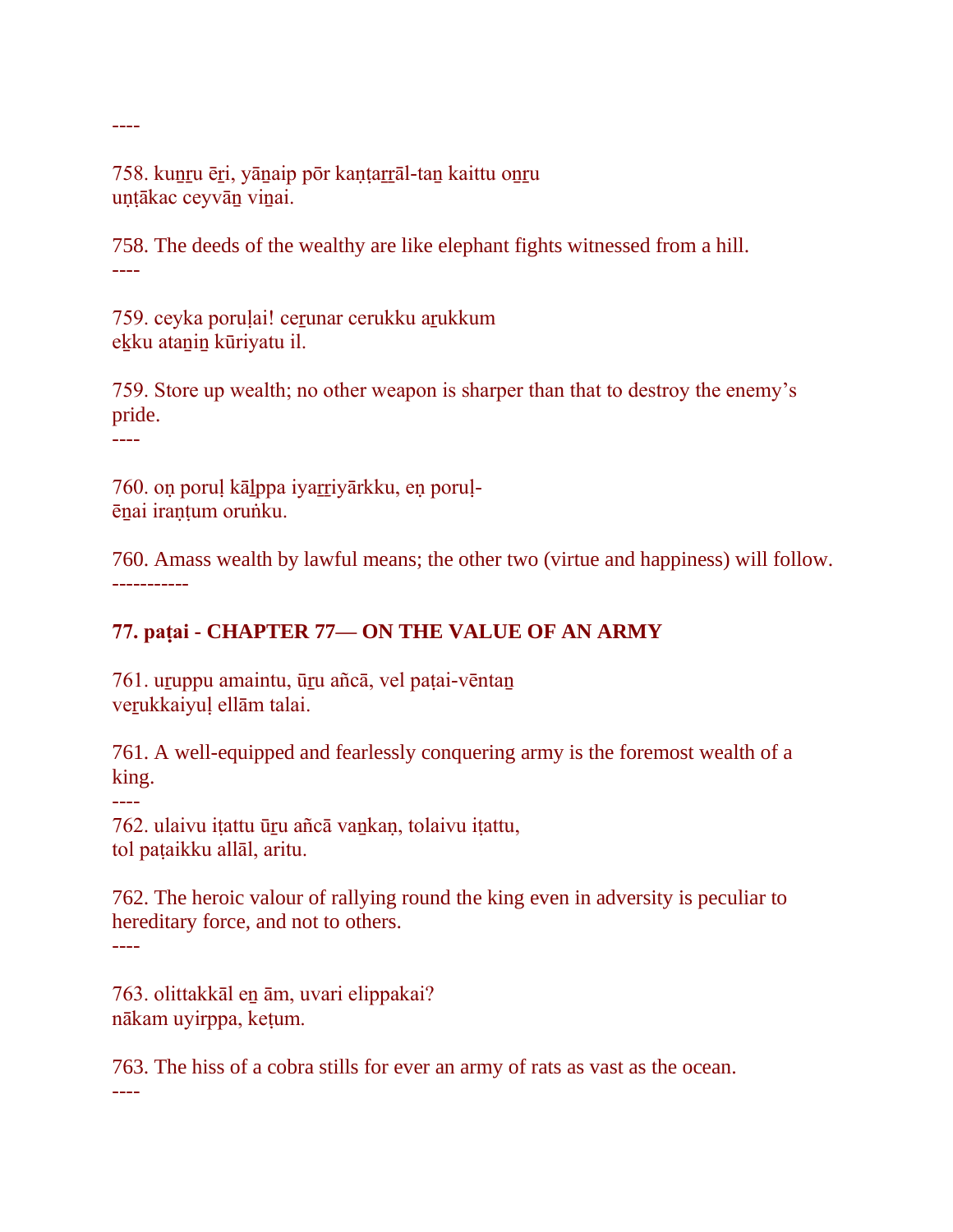764. aḻivu iṉṟu, aṟaipōkātu āki, vaḻivanta vankanatuvē-patai.

764. It is a heroic force that is hereditary, undiminished in powers and not undermined by the enemy. ----

765. kūrru utanru mēlvarinum, kūti, etir nirkum ārralatuvē-patai.

765. A valiant army faces courageously the advancing foe even when led by the God of Death.

----

766. maram, mānam, mānta valic celavu, tērram, eṉa nāṉkē ēmam, paṭaikku.

766. Heroism, honour, tried policy and fidelity to the king, these four are an army's shelter.

----

767. tār tāṅkic celvatu tāṉai-talaivanta pōr tāṅkum taṉmai aṟintu.

767. That alone is an army which understands the enemy's tactics, and fearlessly advances.

----

768. aṭaltakaiyum, ārralum, il eninum, tāṇai paṭait takaiyāṉ pāṭu peṟum.

768. An army by mere show can achieve distinction though it may lack bold advance or even self-protection. ----

769. cirumaiyum, cellāt tuniyum, varumaiyum, illāyiṉ vellum, paṭai.

769. It is a winning army which has neither littleness, nor irremovable bitterness and poverty.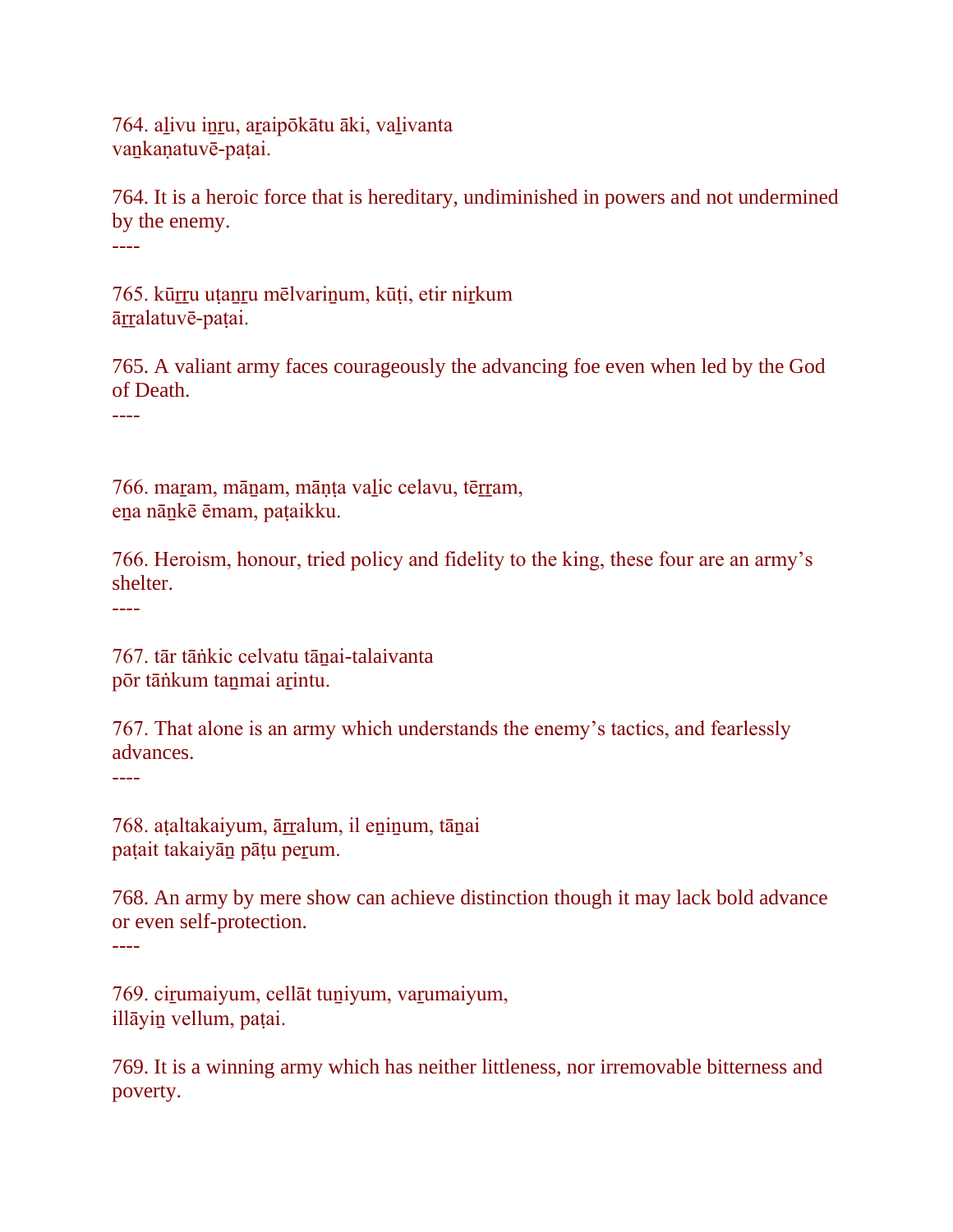770. nilai makkal cāla utaittueninum, tānai talaimakkaḷ ilvaḻi il.

770. Of what avail is the army of heroic warriors if there be no general to guide them?

---------

----

### **78. paṭaic cerukku - CHAPTER 78— ON COURAGE OF THE ARM**

771. eṉṉai muṉ nillaṉmiṉ-tevvir! palar, eṉṉai mun ninru kal ninravar.

771. O, Enemies! Do not stand in front of our Lord; for many who stood before him are now standing as hero-stones.

----

----

772. kāṉa muyal eyta ampiṉil, yāṉai piḻaitta vēl ēntal iṉitu.

772. Better to bear the spear hurled against an elephant, though it misses its aim, than the arrow aimed against a hare in the forest. ----

773. pēr ānmai enpa, tarukan; onru urrakkāl, ūrānmai marru atan ekku.

773. Fearlessness is a manly virtue; but in distress, mercy is its keen edge. ----

774. kai vēl kaļirrotu pōkki varupavan mey vēl paṟiyā, nakum.

774. The warrior who hurls his spear against an advancing elephant enjoys to pull it from his body.

775. viḻitta kaṇ vēl koṇṭu eṟiya, aḻittu imaippiṉ, ōṭṭu aṉṟō, vaṉkaṇavarkku?.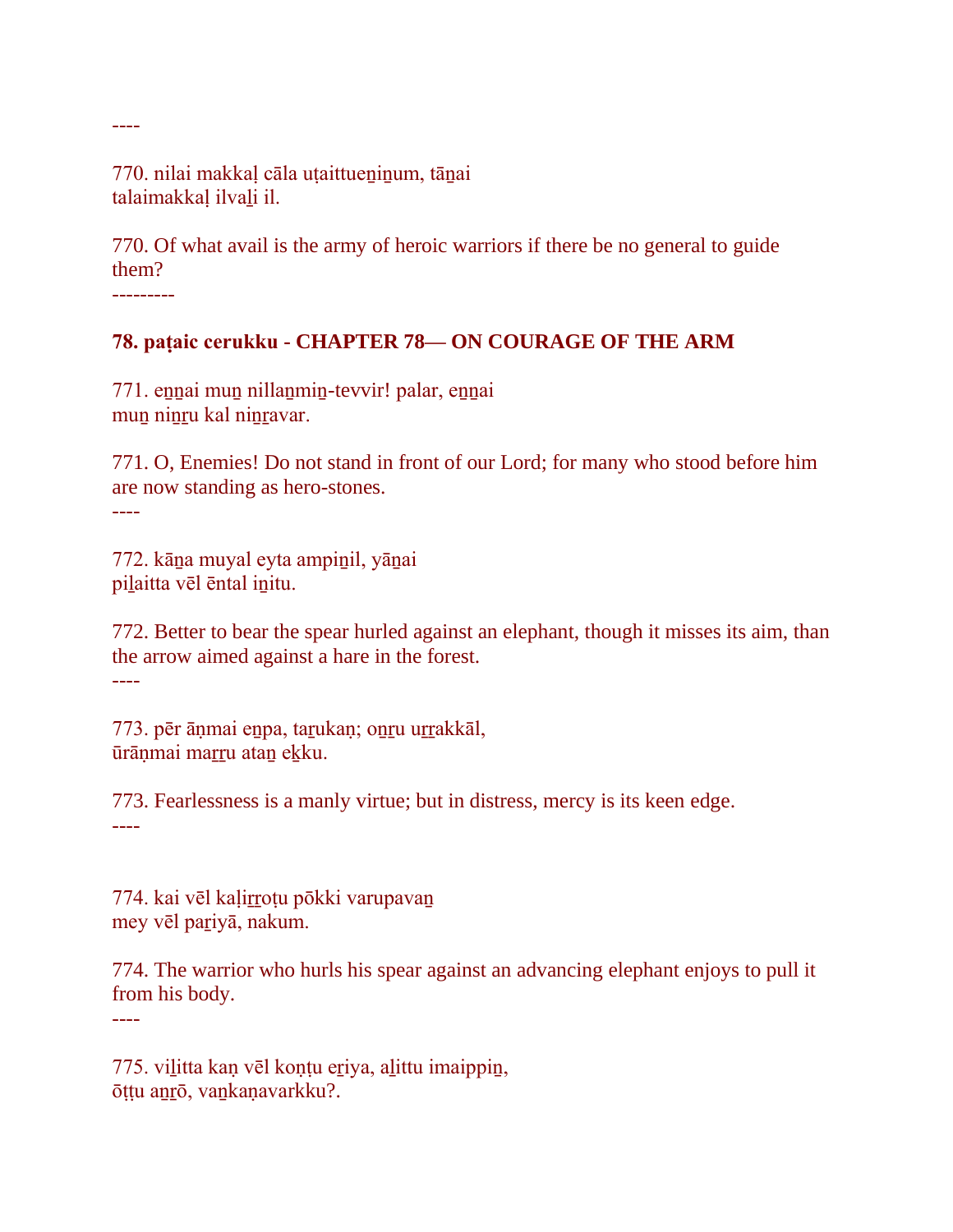775. If the fierce look (of a warrior) winks at a dart aimed at him, it is tantamount to a retreat.

----

776. viḻuppuṇ paṭāta nāḷ ellām vaḻukkiṉuḷ vaikkum, taṉ nāḷai eṭuttu.

776. Reflecting on the days past, a hero regards those days vain in which he has not received a wound.

----

777. cuḻalum icai vēṇṭi, vēṇṭā uyirār kaḻal yāppuk kārikai nīrttu.

777. The anklet is a fitting adornment to warriors who fight fearless of life for a world-wide reputation. ----

778. urin, uyir añcā maravar, iraivan cerinum, cīr kunral ilar.

778. Warriors unmindful of their lives in battle will not be daunted even by the wrath of their obstructing monarch.

----

779. iḻaittatu ikavāmaic cāvārai, yārē, pilaittatu orukkirpavar?.

779. Who can find fault with those (soldiers) who will lay down their lives to fulfil their vow?

----

780. purantār kaṇ nīr malkac cākiṟpiṉ, cākkāṭu irantu kōḷ-takkatu uṭaittu.

780. Ye! Soldiers, endeavour to earn a death of glory which will move your chief to tears.

-------

### **79. naṭpu - CHAPTER 79— ON FRIENDSHIP**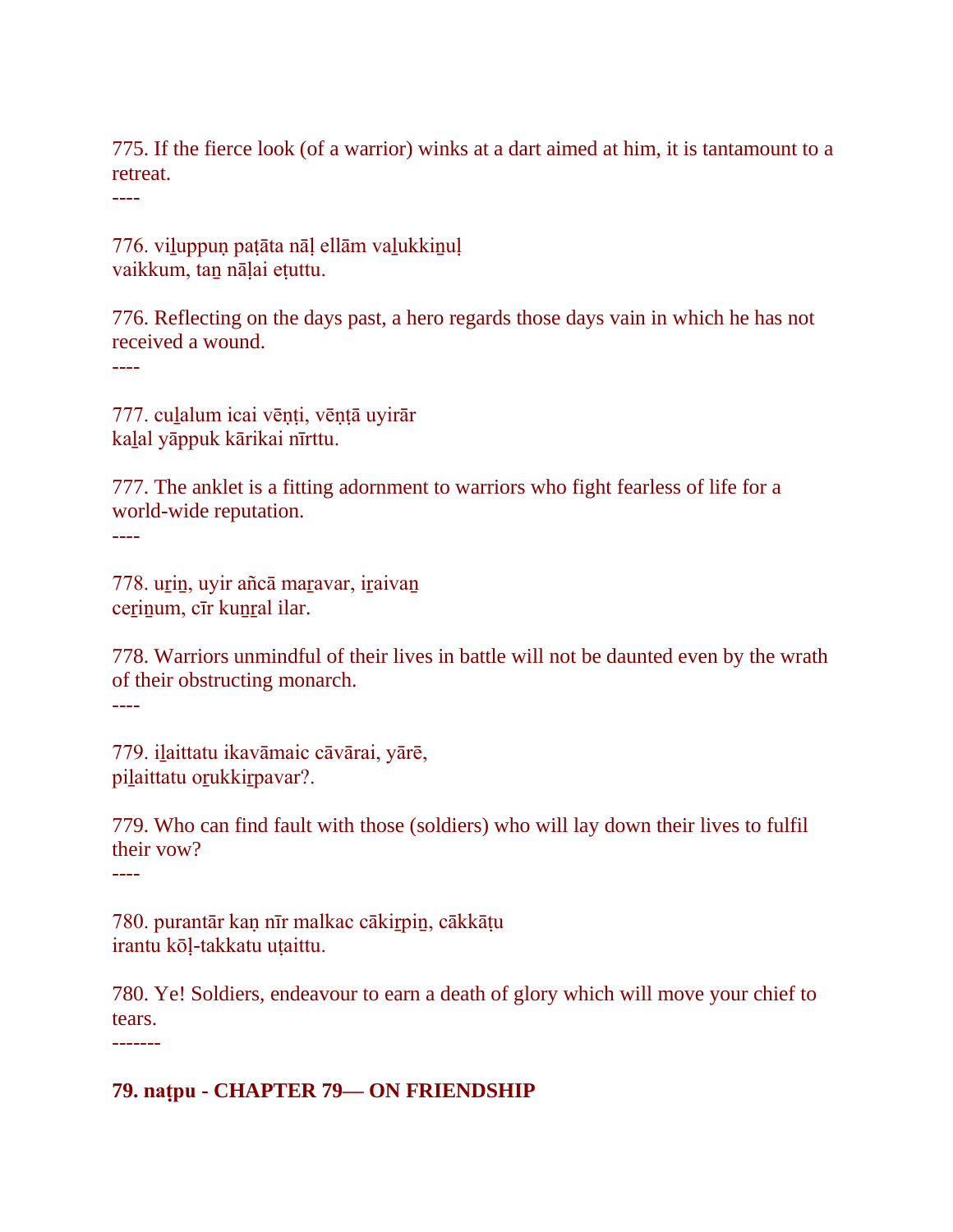781. ceyaṟku ariya yā uḷa, naṭpiṉ?-atupōl vinaikku ariya yā ula, kāppu?.

781. What is there more important than an ally; and what is more helpful than securing his aid.

----

782. nirai nīra, nīravar kēņmai, pirai; matip pin nīra, pētaiyār natpu.

782. The friendship of the wise resembles the waxing crescent; the friendship of the unwise fades away like the waning moon. ----

783. naviltorum nūl nayam pōlum-payiltorum, paṇpu uṭaiyāḷar toṭarpu.

783. Even as good literature enraptures its reader the attachment of good men increases a king's happiness.

----

784. nakutarporuṭṭu anru, naṭṭal; mikutikkaṇ mērcenru itittarporuttu.

784. Friendship is made not for pleasure but it is a corrective to him who errs on the other side.

----

785. puṇarcci, paḻakutal vēṇṭā; uṇarccitāṉ naṭpu ām kiḻamai tarum.

785. Friendship is not cultivated by mere acquaintance. It is the harmony that cements the bond of friendship. ----

786. mukam naka, naṭpatu naṭpu aṉṟu; neñcattu akam naka, naṭpatu-naṭpu.

786. Smile is no index for friendship. Real friendship makes the heart also smile. ----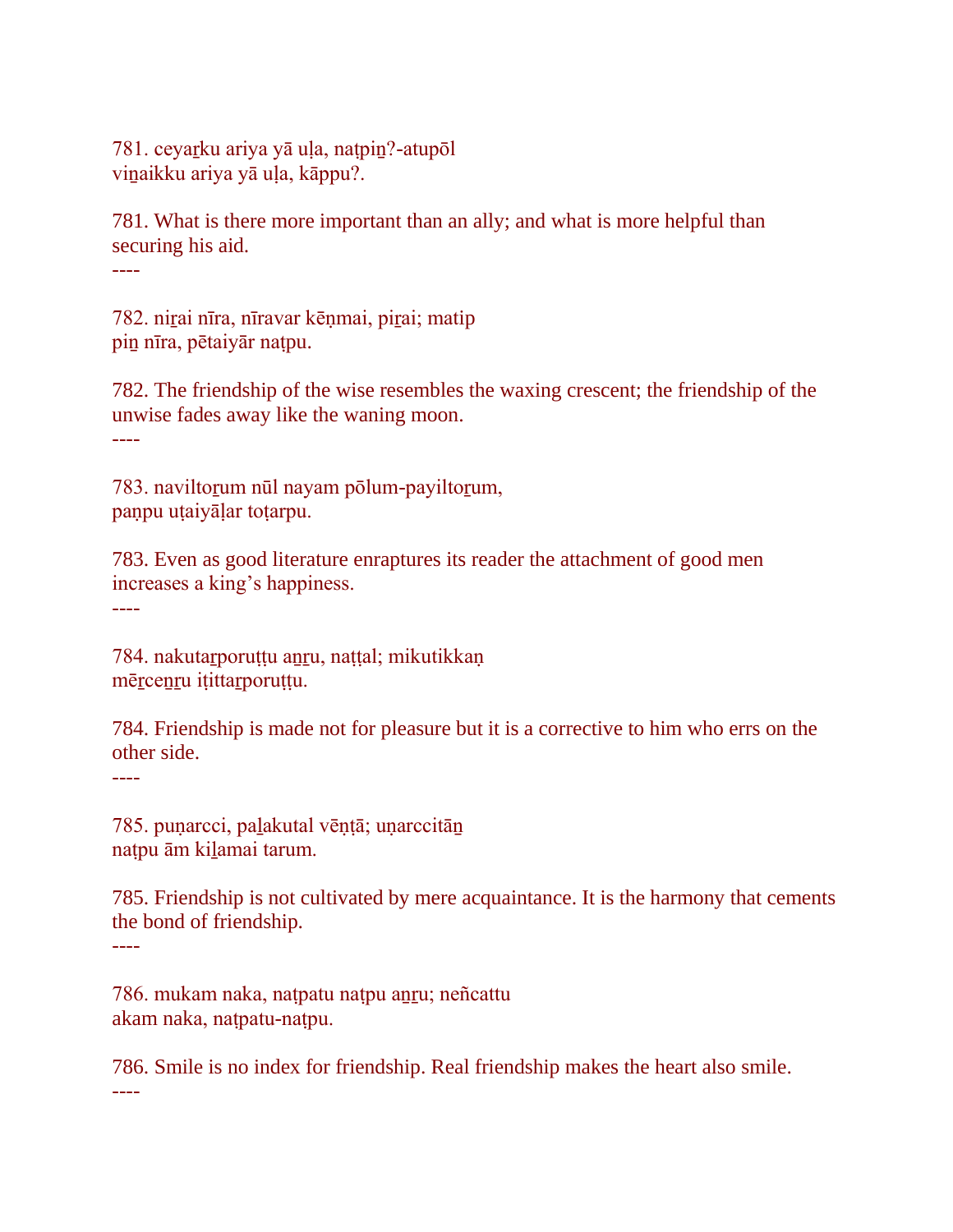787. alivinavai nīkki, āru uyttu, alivinkaņ allal ulappatu ām-natpu.

787. Friendship prevents harmful deeds being committed and does beneficial things sharing the other's misfortunes.

----

788. uṭukkai iḻantavaṉ kai pōla, āṅkē iṭukkaṇ kaḷaivatu ām-naṭpu.

788. Friendship removes suffering even as promptly as the hand which clutches the slipping garment.

----

789. 'natpirku vīrrirukkai yātu?' enin, kotpu inri ollumvāy ūnrum nilai.

789. If one asks where friendship abides, it lies in timely aid. ----

790. 'inaiyar, ivar emakku; innam yām' enru punaiyinum, pullennum-natpu.

790. Even one may say, "These are my friends; I am deeply attached to them". Yet, it may be insignificant friendship. -----------

# **80. naṭpu ārāytal - CHAPTER 80— ON TRUE FRIENDSHIP**

791. nātātu nattalin kētu illai; nattapin, vīṭu illai, naṭpu āḷpavarkku.

791. Nothing causes greater harm than the indiscriminate choice of friends; for one cannot give up one's chosen friends.

----

792. āyntu āyntu koḷḷātāṉ kēṇmai, kaṭaimuṟai, tāṉ cām tuyaram tarum.

792. The friendship entered into without repeated tests causes grief till the end of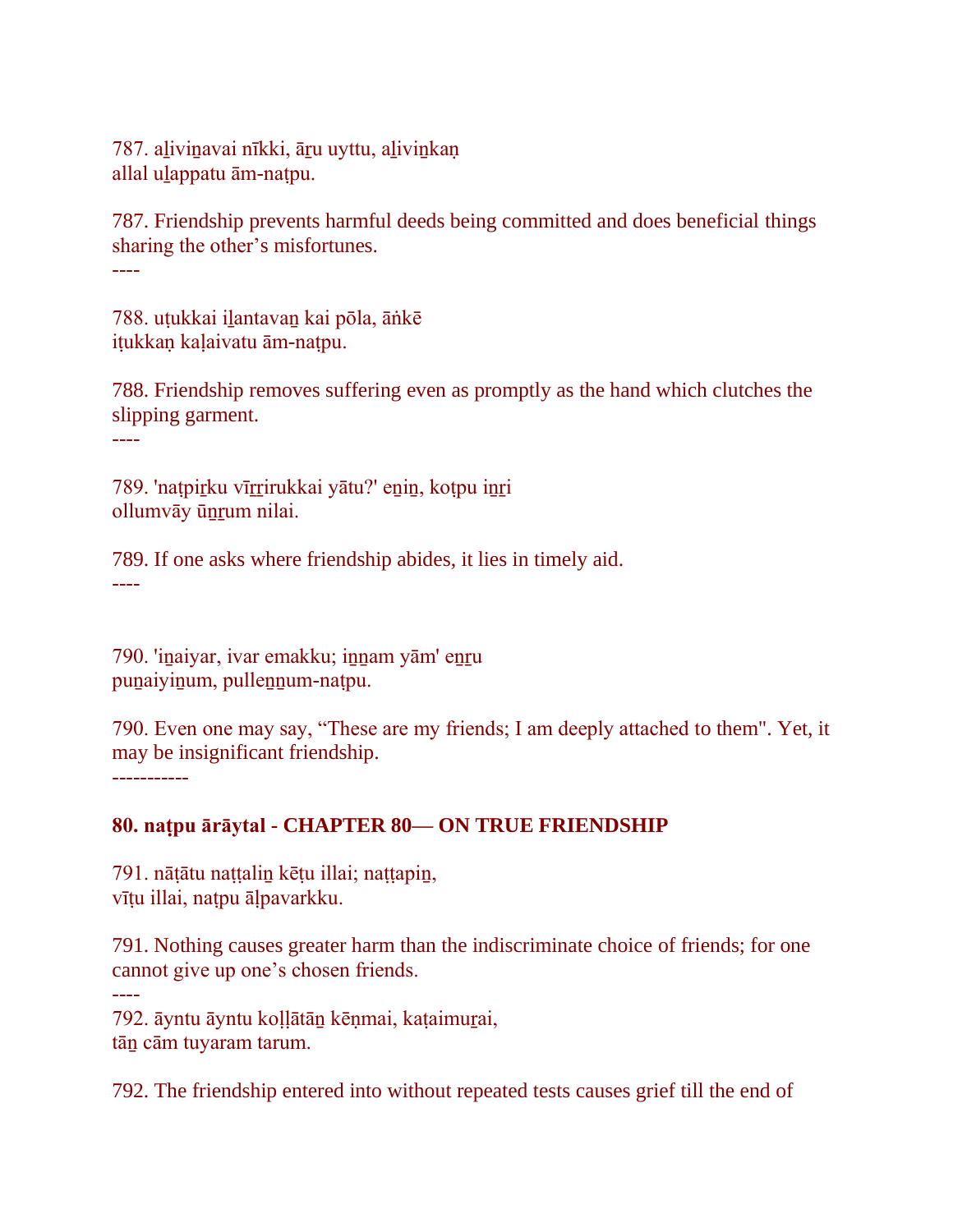one's life. ----

793. kunanum, kutimaiyum, kurramum, kunrā iṉaṉum, aṟintu yākka naṭpu.

793. Make friends with one after knowing one's character, ancestry, defects and one's great associates. ----

794. kuṭip piṟantu, taṉkaṇ paḻi nāṇuvāṉaik koṭuttum koḷal vēṇṭum, naṭpu.

794. Even by paying a price secure the friendship of one of noble family who fears a blot on his character.

----

795. aḻac colli, allatu iṭittu, vaḻakku aṟiya vallār naṭpu āyntu koḷal!.

795. Make after proper test friendship with the wise who make you weep for a crime and chastise when you err. ----

796. kēṭṭiṉum uṇṭu, ōr uṟuti-kiḷaiñarai nītti alappatu ōr kōl.

796. Adversity has its uses, for it is the touchstone that tries the genuine friend. ----

797. ūtiyam eṉpatu oruvaṟkup pētaiyār kēnmai orīi vital.

797. One must regard it as a windfall if one is able to shake off unwise friends. ----

798. ullarka, ullam cirukuva! kollarka, allarkaņ ārraruppār natpu!.

798. Refrain from doing things which make your heart shrink. Likewise avoid friends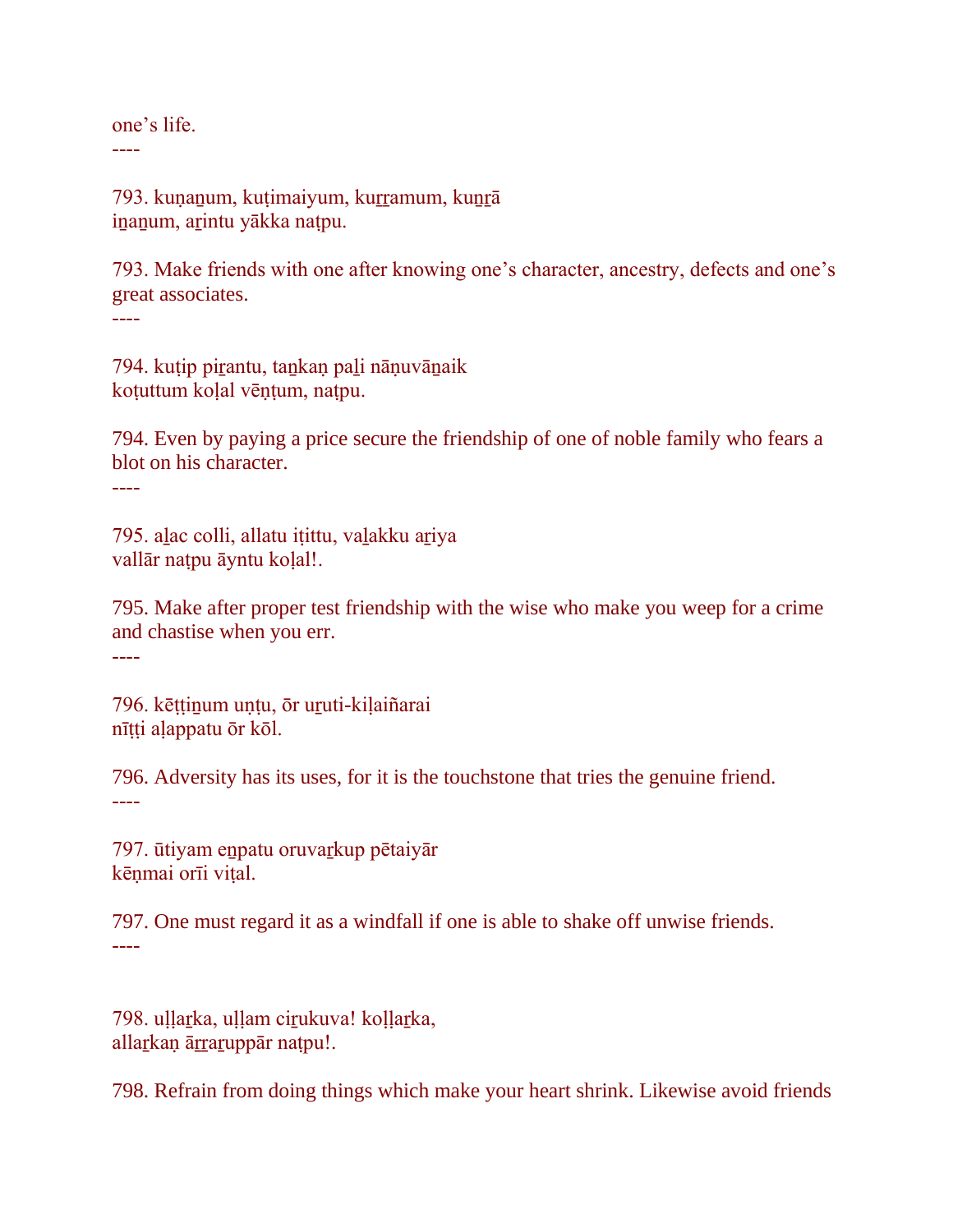who desert you in adversity.

799. keṭum kālaik kaiviṭuvār kēṇmai, aṭum kālai ullinum, ullam cutum.

799. Friendship of those who fall off in adversity continues to rankle in your heart of hearts till your death.

----

----

800. maruvuka, mācu arrār kēnmai! onru īttum oruvuka, oppu ilār naṭpu!.

800. Count the friendship of the faultless and release yourself even at a price from friends not of approved conduct.

---------

### **81. paḻaimai - CHAPTER 81— ON OLD FRIENDSHIP**

801 paḻaimai eṉappaṭuvatu yāteṉiṉ yātum kiḻamaiyaik kīḻttiṭā naṭpu.

801. What is old friendship? It is that which willingly submits to friendly interferences.

----

802. uruppuk kelutakaimai marratarku uppātal cāṉṟōr kaṭaṉ.

802. The soul of friendship is perfect freedom. To be of cheer in friendly interference is the duty of the wise.

----

803. naṭpuevaṉ ceyyum keḻutakaimai ceytāṅku amaiyāk kaṭai.

803. What use is old friendship if one's intimacy does not approve of one's acts? ----

804 viḻaitakaiyāṉ vēṇṭi iruppar keḻutakaiyāl kēḷātu naṭṭār ceyiṉ.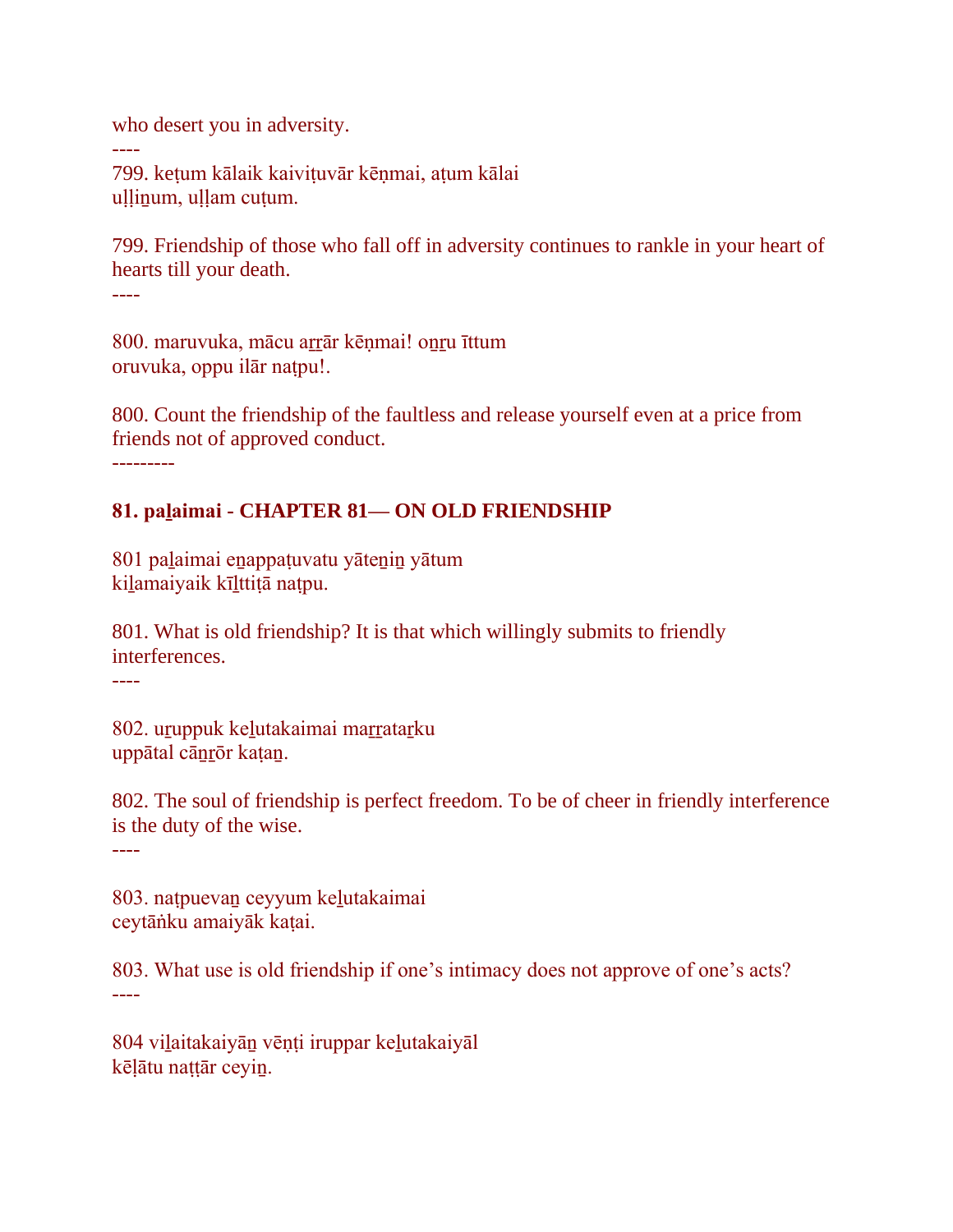804. If friends voluntarily do their duty through intimacy the wise accept it with approval.

----

805 pētaimai oṉṟō peruṅkiḻamai eṉṟuṇarka nōtakka naṭṭār ceyiṉ.

805. If a friend acts contrary to one's wishes, treat it as not due to ignorance but to intimacy.

----

806 ellaikkaṇ niṉṟār tuṟavār tolaiviṭattum tollaikkan ninrār totarpu.

806. Old friends may do harm but it is the quality of friendship not to abandon them. ----

807 aḻivanta ceyyiṉum aṉpaṟār aṉpiṉ vaḻivanta kēṇmai yavar.

807. Old and loving friends, even when betrayed do not break off in their love. ----

808 kēḷiḻukkam kēḷāk keḻutakaimai vallārkku nālilukka nattār ceyin.

808. Intimacy is the refusal to hear about friend's faults. Noble friends smile that day when their friends commit faults.

----

809 keṭāa vaḻivanta kēṇmaiyār kēṇmai vițāar vilaiyum ulaku.

809. The world applauds long established friends who do not forsake one another. ----

810 viḻaiyār viḻaiyap paṭupa paḻaiyārkaṇ paṇpiṉ talaippiriyā tār.

810. Even foes long for those who do not forsake their old and erring friends.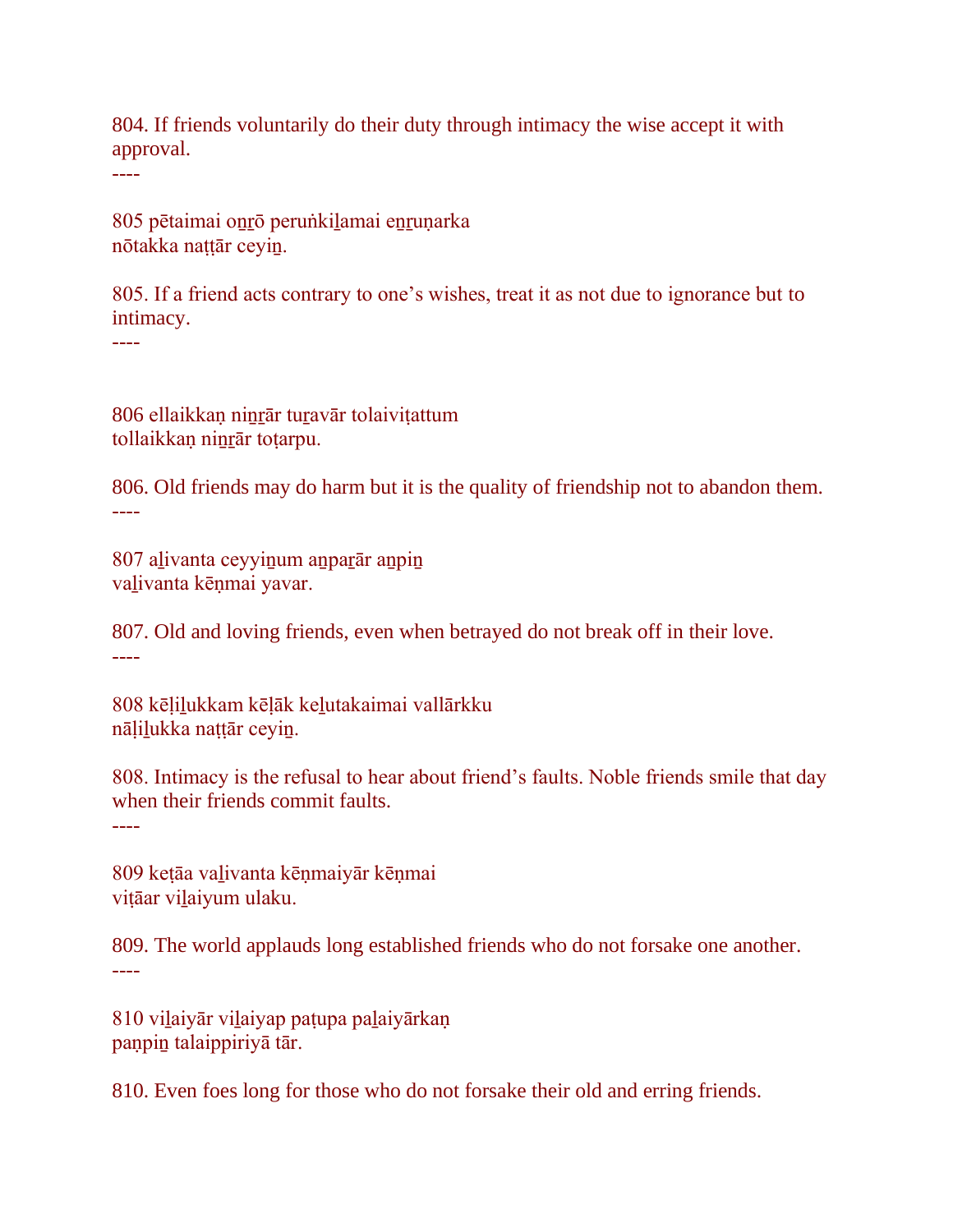## **82. tī naṭpu - CHAPTER 82— ON BASE ALLIANCE**

811 parukuvār pōliṉum paṇpilār kēṇmai perukalil kunral initu.

811. Let that kind of friendship diminish rather than increase if it is really pretentious and devoid of genuine feeling.

----

--------

812 uṟiṉnaṭṭu aṟiṉorūum oppilār kēṇmai perinum ilappinum en.

812. What does it matter whether we gain or lose the equal friendship of those who befriend if advantageous to them and betray if disadvantageous? ----

813 uruvatu cīrtūkkum natpum peruvatu koḷvārum kaḷvarum nēr.

813. Those who value friendship for the gain thereof are only avaricious prostitutes and thieves.

----

814 amarakattu ārrarukkum kallāmā annār tamarin tanimai talai.

814. Better solitude than the alliance of the wicked who fail like the unbroken steed its rider in the battlefield.

----

815 ceytēmam cārāc ciriyavar punkēņmai eytaliṉ eytāmai naṉṟu.

815. Better to abandon than contract the friendship of the lowly who do not aid you in adversity.

----

816 pētai peruṅkeḻīi naṭpiṉ aṟivuṭaiyār ētinmai kōti urum.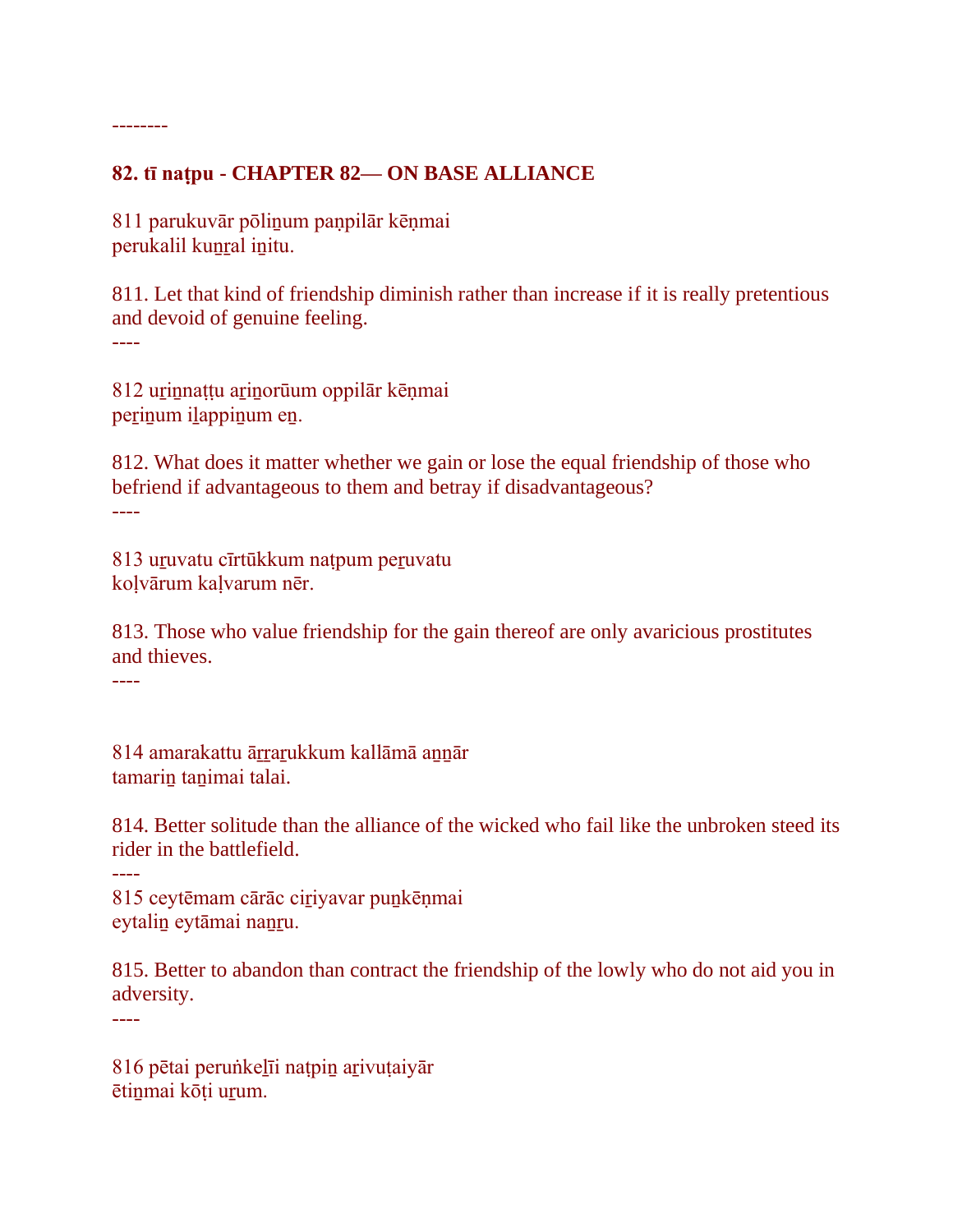816. Very much more valuable is the hatred of the wise than the doting friendship of fools.

----

817 nakaivakaiyar ākiya naṭpiṉ pakaivarāl pattatutta kōti urum.

817. Ten thousand times better is the enmity of foes than the friendship which makes one a laughing stock.

----

818 olluṅ karumam uṭaṟṟu pavarkēṇmai collātār cōra vital.

818. Abandon without fuss friends who make a possible thing impossible. ----

819 kanavinum innātu mannō vinaivēru colvēṟu paṭṭār toṭarpu.

819. The alliances of men whose words are different from their deeds afford no pleasure even in a dream.

----

820 enaittum kurukutal ōmpal manaikkelīi manril palippār totarpu.

820. Avoid the friendship however little, of those who befriend you at home but betray you in the assembly (public).

---------

## **83. kūṭā naṭpu - CHAPTER 83— ON FALSE ALLIANCE**

821 cīrviṭam kāṇiṉ eṟitaṟkup paṭṭaṭai nērā nirantavar naṭpu.

821. Friendship of the wicked is but a pretext to stab you cunningly in an unwary mood.

----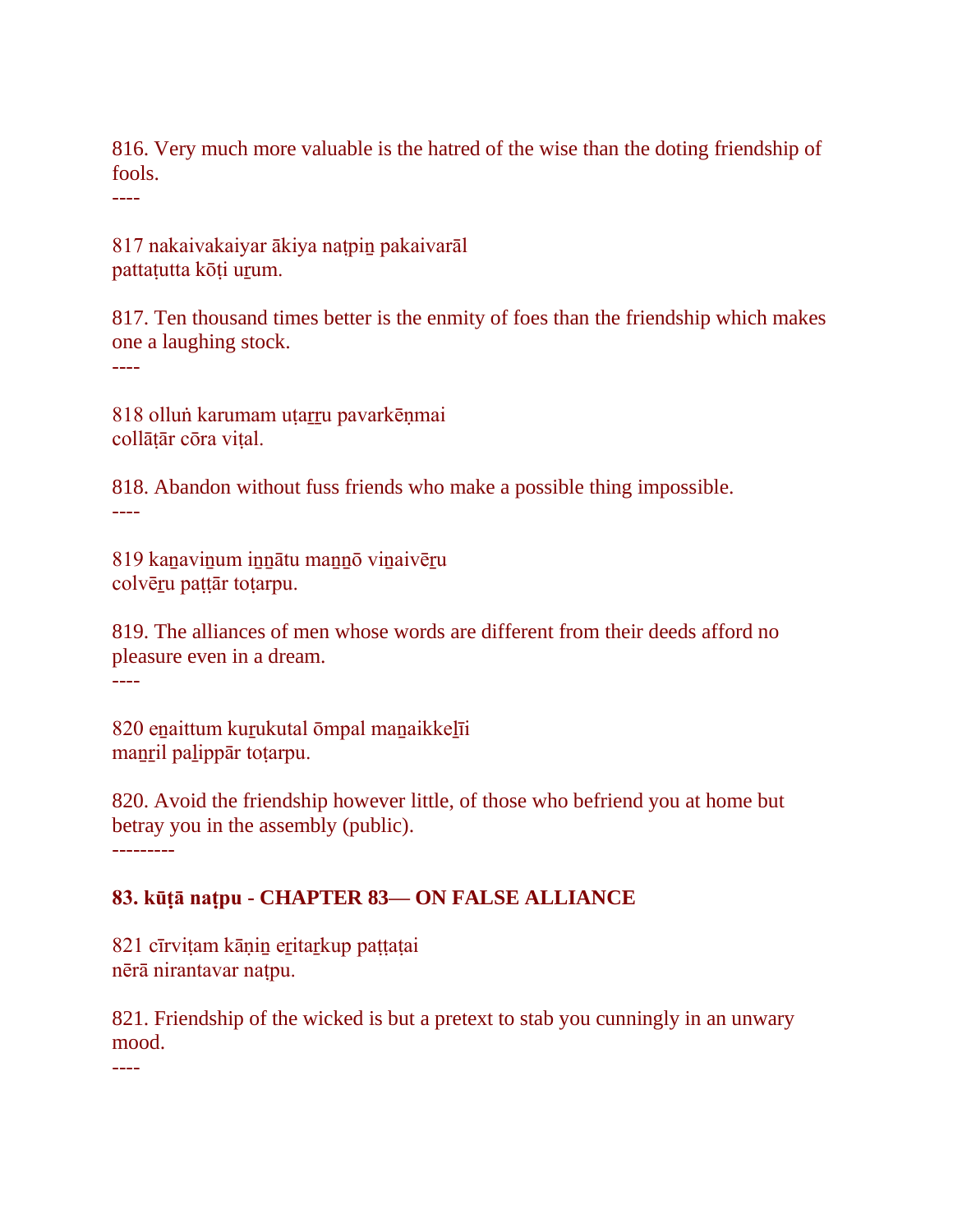822 iṉampōṉṟu iṉamallār kēṇmai makaḷir manampōla vēru paṭum.

822. Inconstant as the heart of a woman is the false friendship of seeming friends. ---- 823 palanalla karrak kaṭaittum mananallar

ākutal māṇārkku aritu.

823. A wicked heart never mellows with learning.

----

824 mukattiṉ iṉiya nakāa akattuiṉṉā vañcarai añcap paṭum.

824. Fear those who smile and smile but are villainy at heart. ----

825 maṉattiṉ amaiyā tavarai eṉaittoṉṟum collināl tērarpārru anru.

825. It is impossible to convince those whose minds do not agree. ----

826 naṭṭārpōl nallavai colliṉum oṭṭārcol ollai uṇarap paṭum.

826. Of what avail are the friendly words of your foe? ----

827 colvaṇakkam onnārkaṇ koḷḷarka vilvaṇakkam tīṅku kuṟittamai yāṉ.

827. Do not trust the seeming humility of the enemy's speech for the bow bends only to do harm. ----

828 toḻutakai yuḷḷum paṭaiyoṭuṅkum oṉṉār alutakan nīrum anaittu.

828. The folded hands of the enemy in an attitude of devotion conceal a weapon. Likewise are his false tears.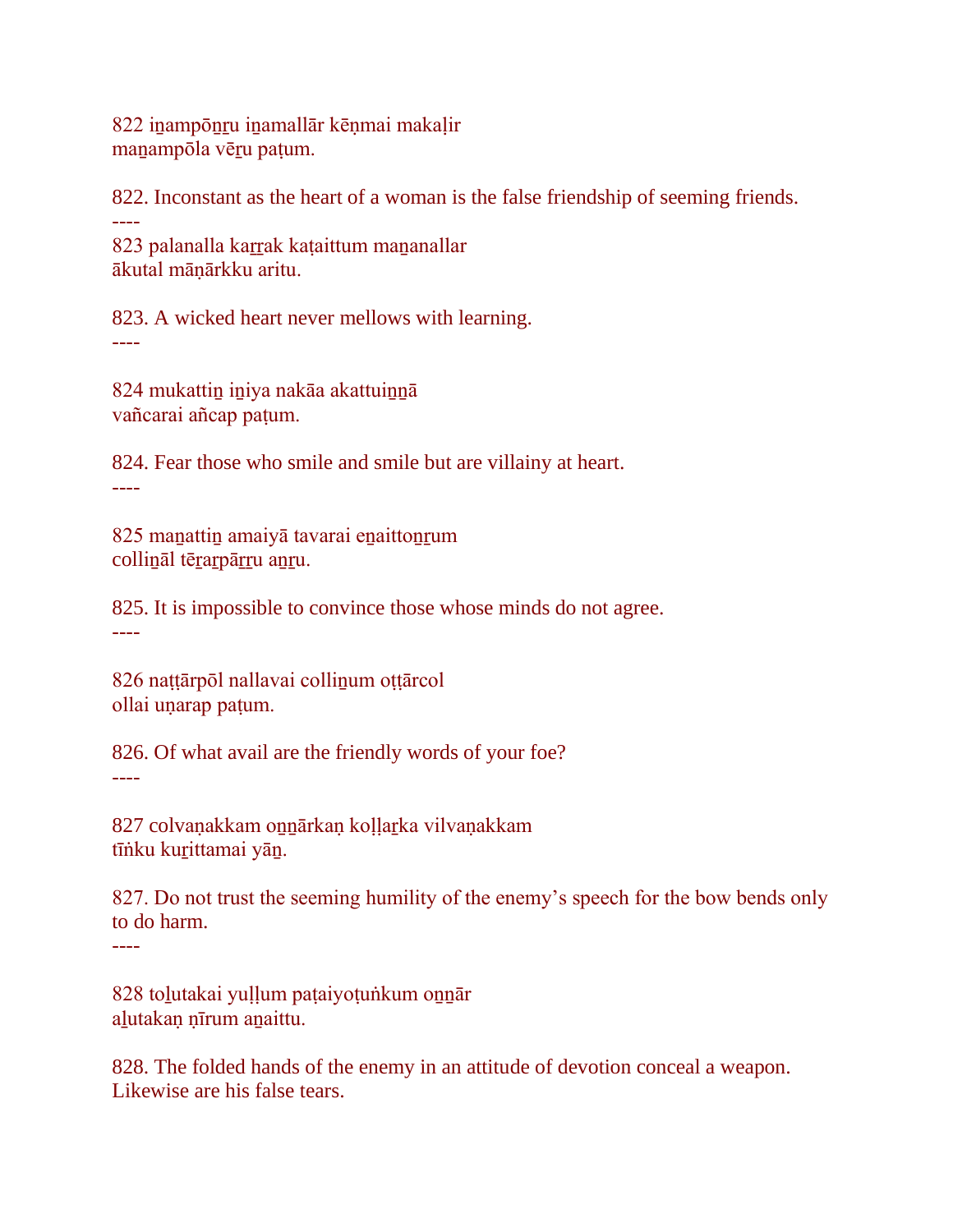829 mikacceytu tammauḷu vārai nakacceytu natpinuļ cāppullar pārru.

829. Policy requires that hostility to a foe should be hidden under a smile. ----

830 pakainaṭpām kālam varuṅkāl mukanaṭṭu akanaṭpu orīi viṭal.

830. When the enemy pretends alliance, receive him with outward smile and inward distrust.

-------------

----

----

# **84. pētaimai - CHAPTER 84— ON STUPIDITY**

831 pētaimai eṉpatuoṉṟu yātueṉiṉ ētamkoṇṭu ūtiyam pōka viṭal.

831. Stupidity clings to the evil and lets slip the good.

832 pētaimaiyuḷ ellām pētaimai kātaṉmai kaiyalla taṉkaṇ ceyal.

832. The crown of stupidity is the desire to do evil. ----

833 nāṇāmai nāṭāmai nārinmai yātonrum pēṇāmai pētai toḻil.

833. Shamelessness, negligence, arrogance and giddiness mark the stupid. ----

834 ōti uṇarntum piṟarkkuraittum tāṉaṭaṅkāp pētaiyiṉ pētaiyār il.

834. Most stupid is the learned fool who remains disloyal to his own noble teaching. ----

835 orumaic ceyalārrum pētai eļumaiyum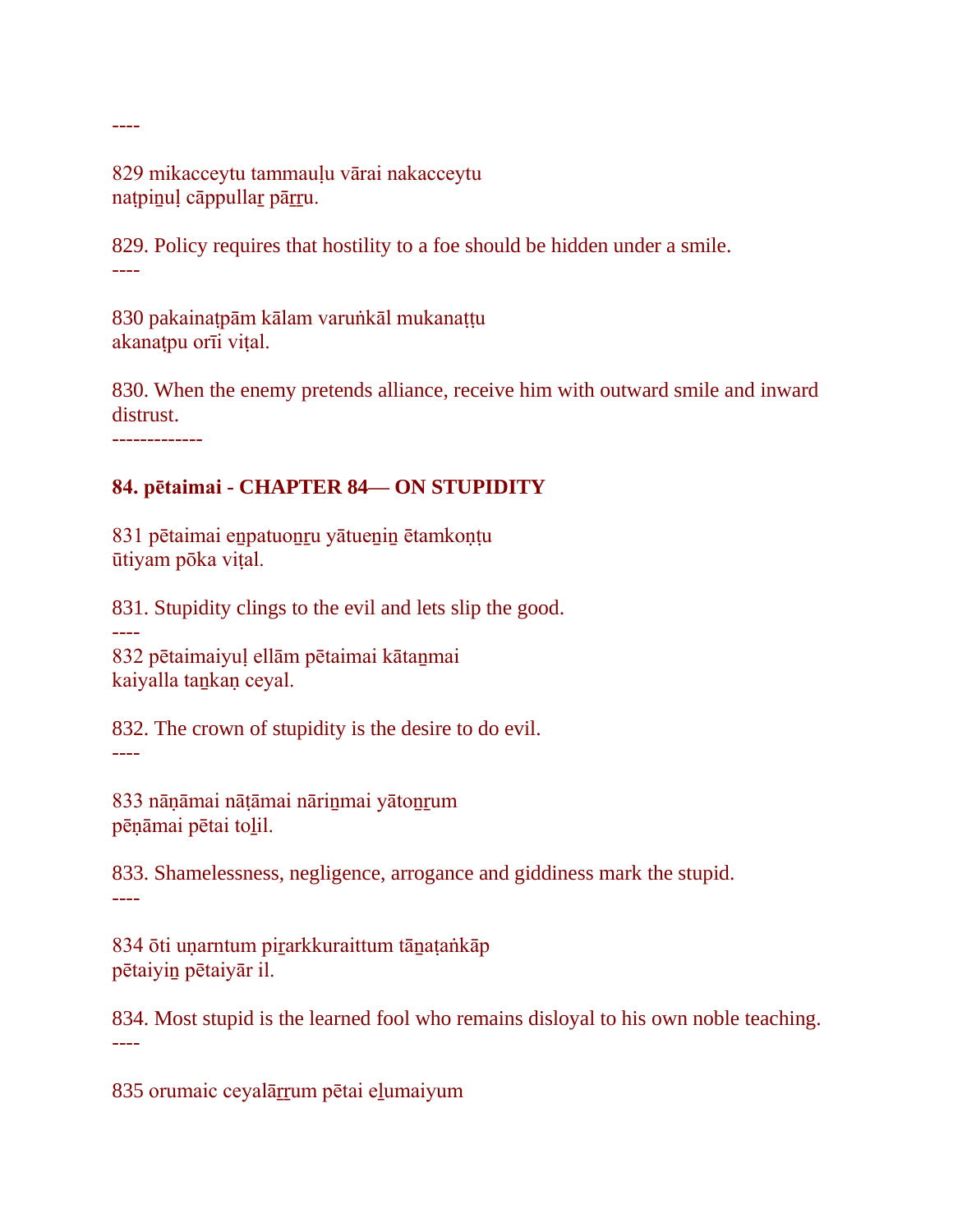tānpukku aļuntum aļaru.

----

835. Acts of folly done in one birth cause misery to him in seven more births to come.

836 poypaṭum oṉṟō puṉaipūṇum kaiyaṟiyāp pētai viṉaimēṟ koḷiṉ.

836. The task undertaken by a foolish man is spoiled and also ruined. ----

837 ētilār ārat tamarpacippar pētai peruñcelvam urrak katai.

837. Strangers and not relatives fatten on the unlimited wealth of a fool. ----

838 maiyal oruvan kaļittarrāl pētaitan kaiyonru uțaimai perin.

838. A fool that lives by a fortune is like a mad man in his drunken glee. ----

839 peritiṉitu pētaiyār kēṇmai piriviṉkaṇ pīlai taruvatonru il.

839. Verily sweet are the uses of fools' love. For nothing is lost in a separation. ----

840 kaļāakkāl paļļiyuļ vaittarrāl cānrōr kuḻāattup pētai pukal.

840. A fool's entry into the assembly of the wise is like one's unclean foot on the bed. ---------

# **85. pullaṟivāṇmai - CHAPTER 85— ON IGNORANCE**

841 arivinmai inmaiyuļ inmai piritinmai iṉmaiyā vaiyātu ulaku.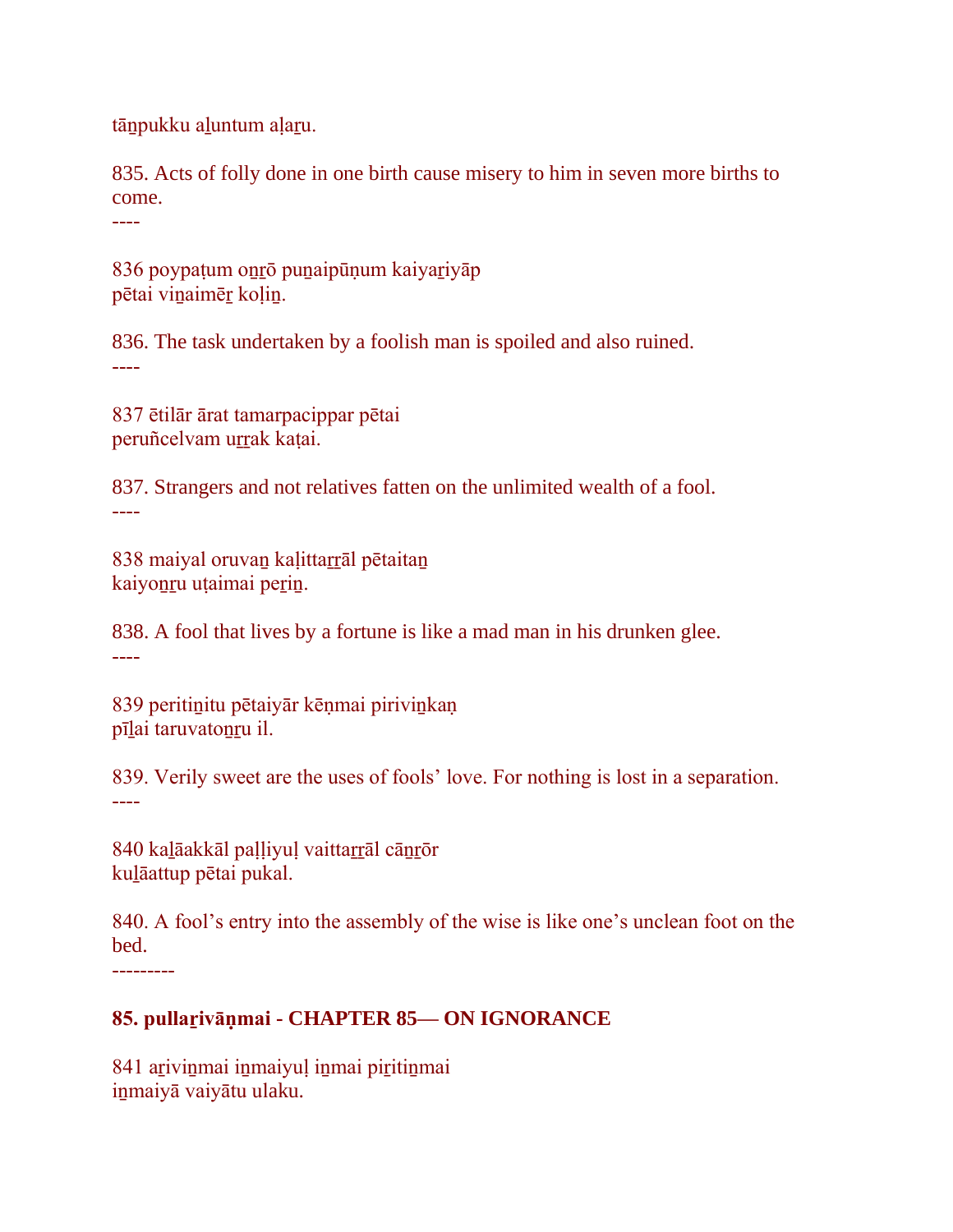841. Of all forms of poverty, poverty of intellect is the most serious; other forms of poverty are not regarded serious by the world. ----

842 arivilān neñcuvantu ītal pirituyātum illai peruvān tavam.

842. If a fool makes a gift with pleasure, it is due to the recipient's luck. ----

843 aṟivilār tāmtammaip pīḻikkum pīḻai ceṟuvārkkum ceytal aritu.

843. The unwise inflict upon themselves more harm than the enemies can think of. ----

844 veṇmai eṉappaṭuvatu yāteṉiṉ oṇmai uṭaiyamyām ennum cerukku.

844. Where does conceit dwell but in the immature mind? ----

845 kallāta mērkontu olukal kacatara vallatūum aiyam tarum.

845. Pretension to knowledge beyond one's province makes men suspect the proficiency in one's own province. ----

846 arram maraittalō pullarivu tamvayin kurram maraiyā vali.

846. What availeth one's garment if one's defects lie naked to the world? ----

847 arumaṟai cōrum aṟivilāṉ ceyyum perumirai tānē tanakku.

----

847. A learned fool doth harm to himself.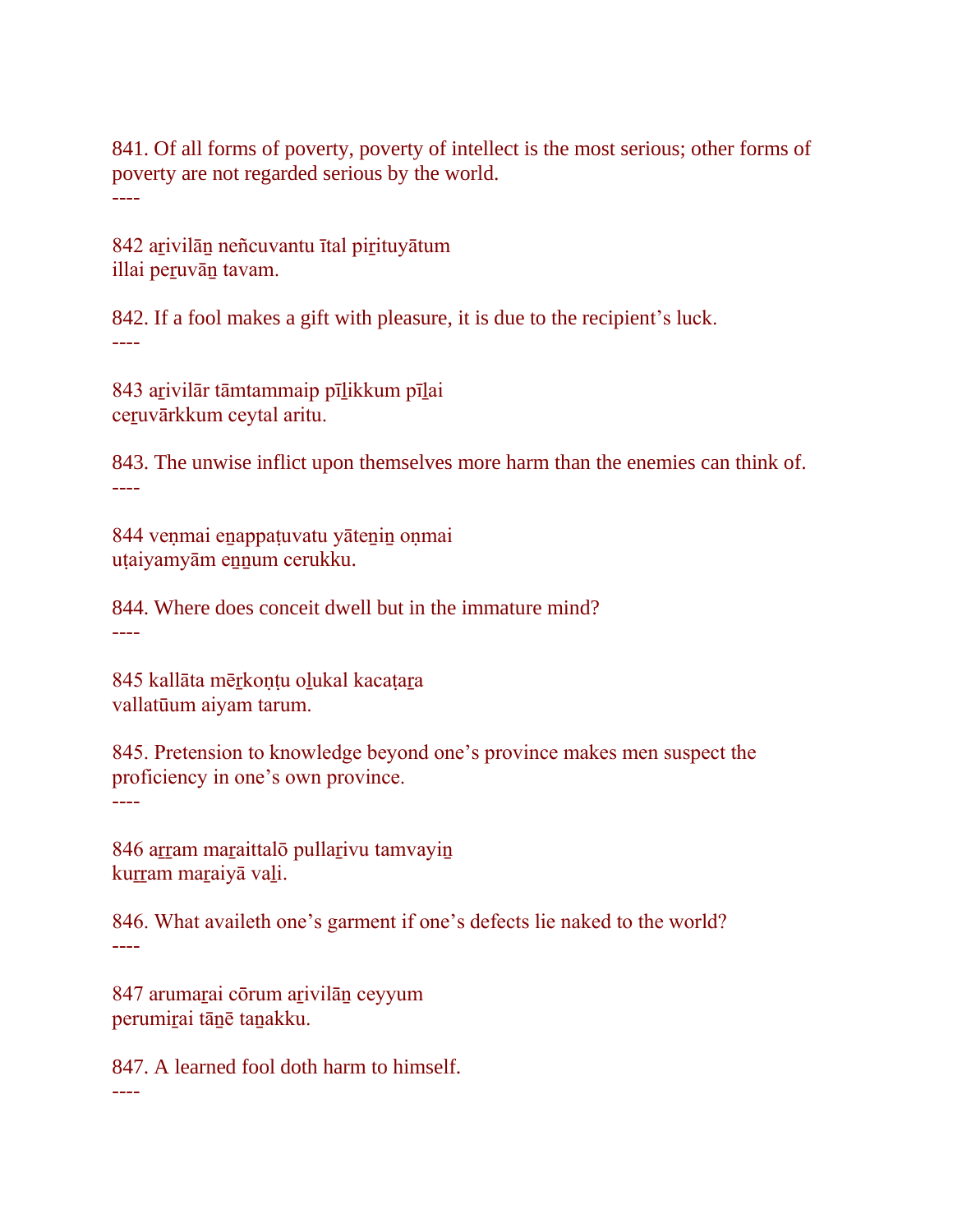848 ēvavuñam ceykalāṉ tāṉtēṟāṉ avvuyir pōom aḷavumōr nōy.

848. A fool neither listens to wise counsel nor exerts himself. He will be a plague to the world till his death.

----

849 kāṇātāṉ kāṭṭuvāṉ tāṉkāṇāṉ kāṇātāṉ kantānām tānkanta vāru.

849. He who seeks to enlighten a fool befools himself i For the conceited fool thinks that he knows everything.

----

850 ulakattār uṇṭeṉpatu illeṉpāṉ vaiyattu alakaiyā vaikkap paṭum.

850. He who is out of tune with the world is regarded a demon. ---------

# **86. ikal - CHAPTER 86— ON DISCORD**

851 ikaleṉpa ellā uyirkkum pakaleṉṉum paṇpiṉmai pārikkum nōy.

851. Hatred is a foul disease that brings discord among men.

----

852 pakalkarutip parrā ceyinum ikalkaruti iṉṉācey yāmai talai.

852. What if one does us harm out of hatred? It is the height of wisdom to resist not evil.

----

853 ikalennum evvanōy nīkkin tavalillāt tāvil viḷakkam tarum.

853. He who is rid of the full disease of hatred crowns himself with eternal glory. ----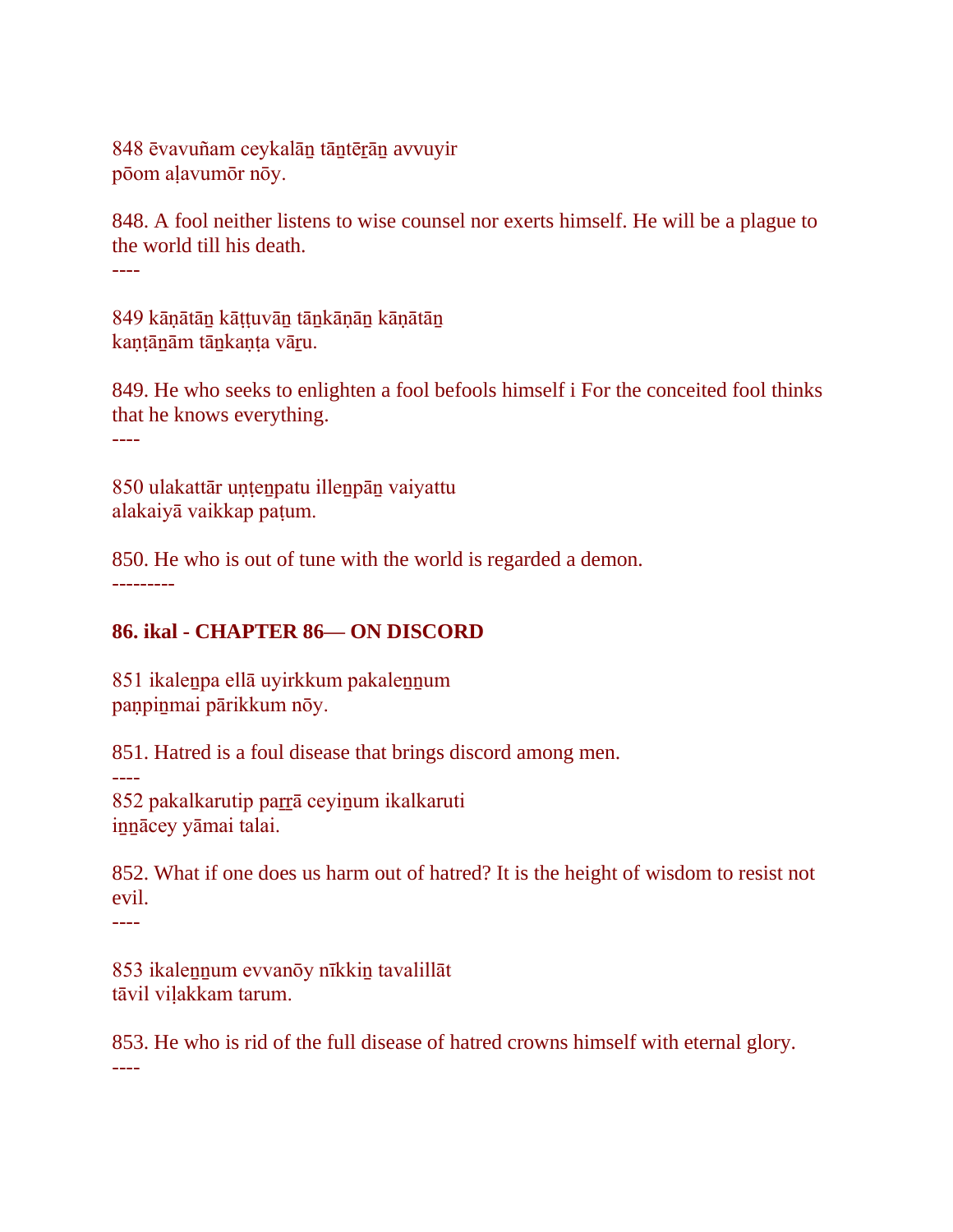854 iṉpattuḷ iṉpam payakkum ikaleṉṉum tunpattuļ tunpam kețin.

854. It is the joy of joys to bury hatred, the evil of all evils. ----

855 ikaletir cāyntoḻuka vallārai yārē mikalūkkum tanmai yavar.

855. Can anyone overcome him who has conquered hatred? ----

856 ikaliṉ mikaliṉitu eṉpavaṉ vāḻkkai tavalum keṭalum naṇittu.

856. Swift ruin awaits one who delights in discord. ----

857 mikalmēvaval meypporuḷ kāṇār ikalmēval innā arivi navar.

857. Those who nourish hatred will never see the triumphant light of truth. ----

858 ikalirku etircāytal ākkam atanai mikalūkkiṉ ūkkumām kēṭu.

858. To fight against hatred is to save one's soul; to harbour it is to court one's own ruin.

----

859 ikalkāṇāṉ ākkam varuṅkāl ataṉai mikalkāṇum kēṭu taraṟku.

859. Freedom from hatred is the sign of one's prosperity. Presence of hatred foreshadows decline of one's fortune.

----

860 ikalāṉām iṉṉāta ellām nakalāṉām nannayam ennum cerukku.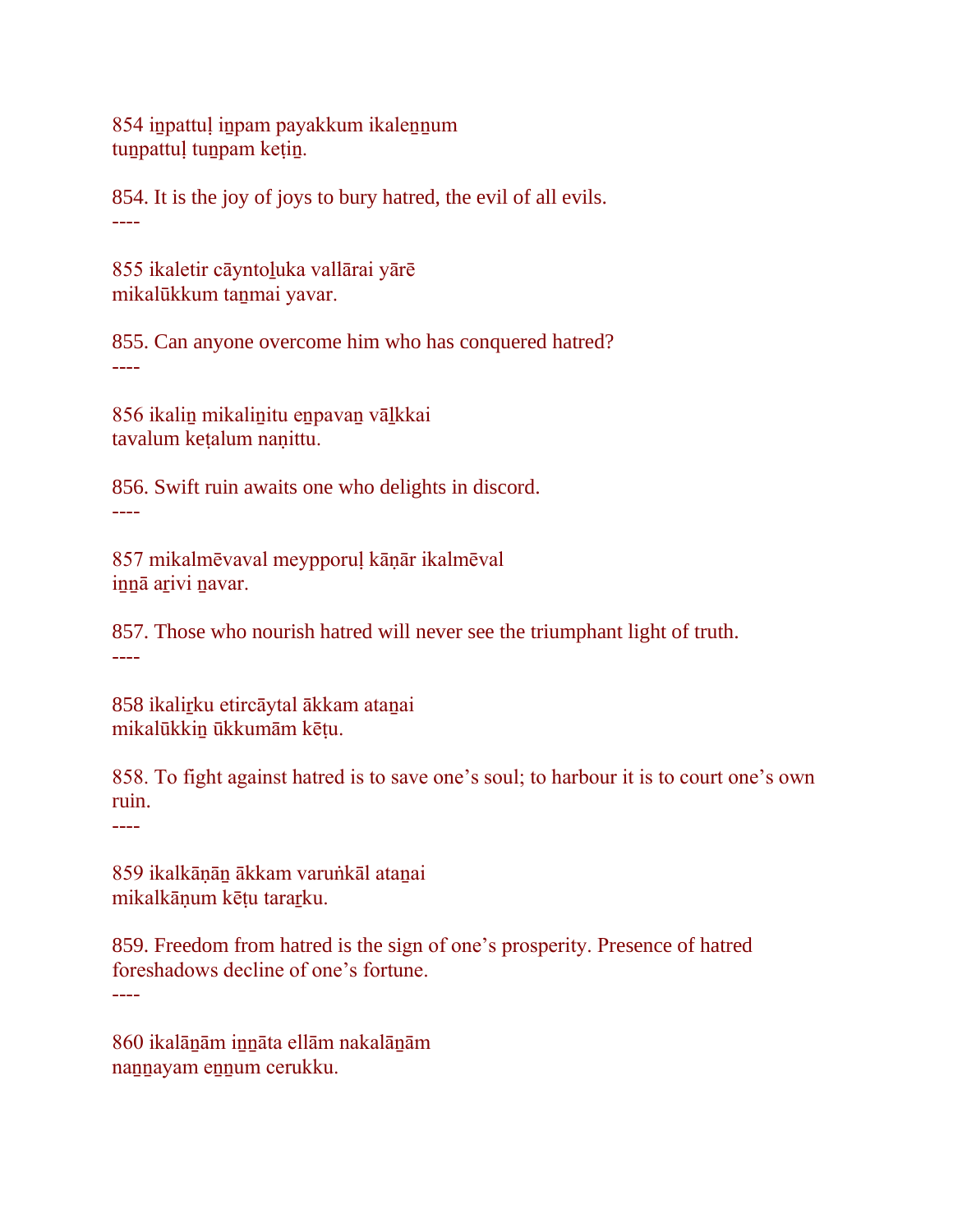860. From love springs the proud joy of a righteous life. ----------

# **87. pakai māṭci - CHAPTER 87— ON ENMITY**

861 valiyārkku mārērral ōmpuka ōmpā meliyārmēṉ mēka pakai.

861. Avoid hostility towards the powerful do not cease from hostility towards the weak.

----

862 aṉpilaṉ āṉṟa tuṇaiyilaṉ tāṉtuvvāṉ eṉpariyum ētilāṉ tuppu.

862. One devoid of love has neither the strength nor support. How can he stem the tide of the advancing foe?

---- 863 añcum aṟiyāṉ amaivilaṉ īkalāṉ tañcam eḷiyaṉ pakaikku.

863. He who is cowardly, ignorant, restless and niggardly, falls an easy prey to his enemy.

----

864 nīṅkāṉ vekuḷi niṟaiyilaṉ eññāṉṟum yāṅkaṇum yārkkum eḷitu.

864. He who does not abstain from anger and has insufficient resources can be attacked by any one at any time.

----

865 vaḻinōkkāṉ vāyppaṉa ceyyāṉ paḻinōkkāṉ panpilan parrārkku initu.

865. He who does not walk in the right path or follow the rule, who is callous to public odium falls an easy victim to his enemies.

----

866 kāṇāc ciṉattāṉ kaḻiperum kāmattāṉ pēṇāmai pēṇap paṭum.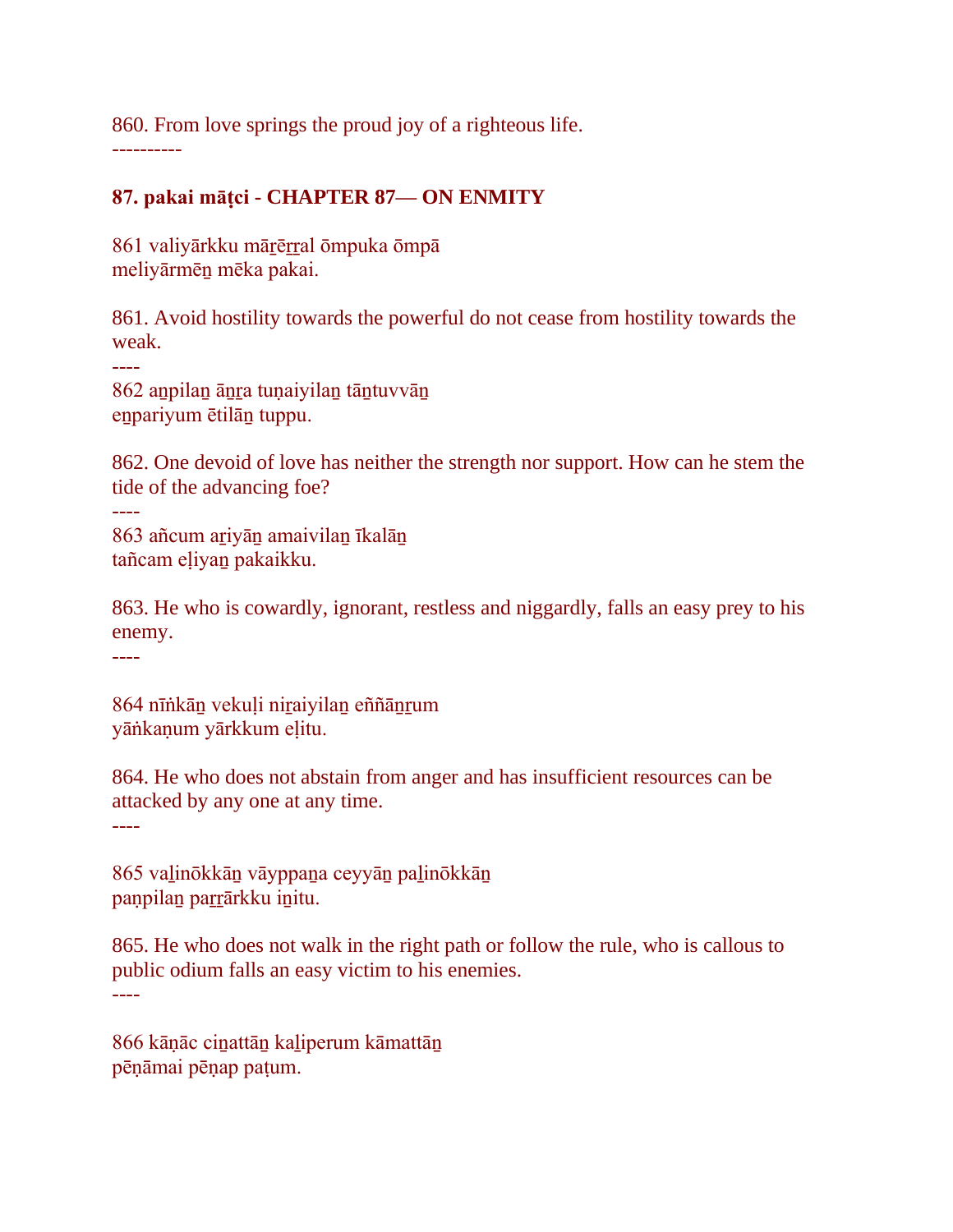866. One can court the enmity of the blindly wrathful and the inordinately lustful. ----

867 kotuttum kolalvēntum manra atuttiruntu māṇāta ceyvāṉ pakai.

867. It is good to get the enmity of one who is blind to one's purpose. ----

868 kunanilanāyk kurram palavāyin mārrārkku iṉaṉilaṉām ēmāppu uṭaittu.

868. One who is void of virtue but full of vice invites the foe. ----

869 ceruvārkkuc cēņikavā inpam arivilā añcum pakaivarp perin.

869. The cowardly and the foolish gladden the heart of the foe beyond measure. ----

870 kallāṉ vekuḷum ciṟuporuḷ eññāṉṟum ollānai ollātu oļi.

870. Glory awaits one who does not exploit the ignorant. --------------

### **88. pakaittiṟam terital - CHAPTER 88— ON KNOWING THE ENEMY'S STRENGTH**

871 pakaiyeṉṉum paṇpi lataṉai oruvaṉ nakaiyēyum vēntarpārru anru.

871. One should not desire, even in a sportive mood, the evil known as enmity.

---- 872 villēr ulavar pakaikoļinum koļļarka collēr ulavar pakai.

872. You may not fear the sword; but beware of the pen.

----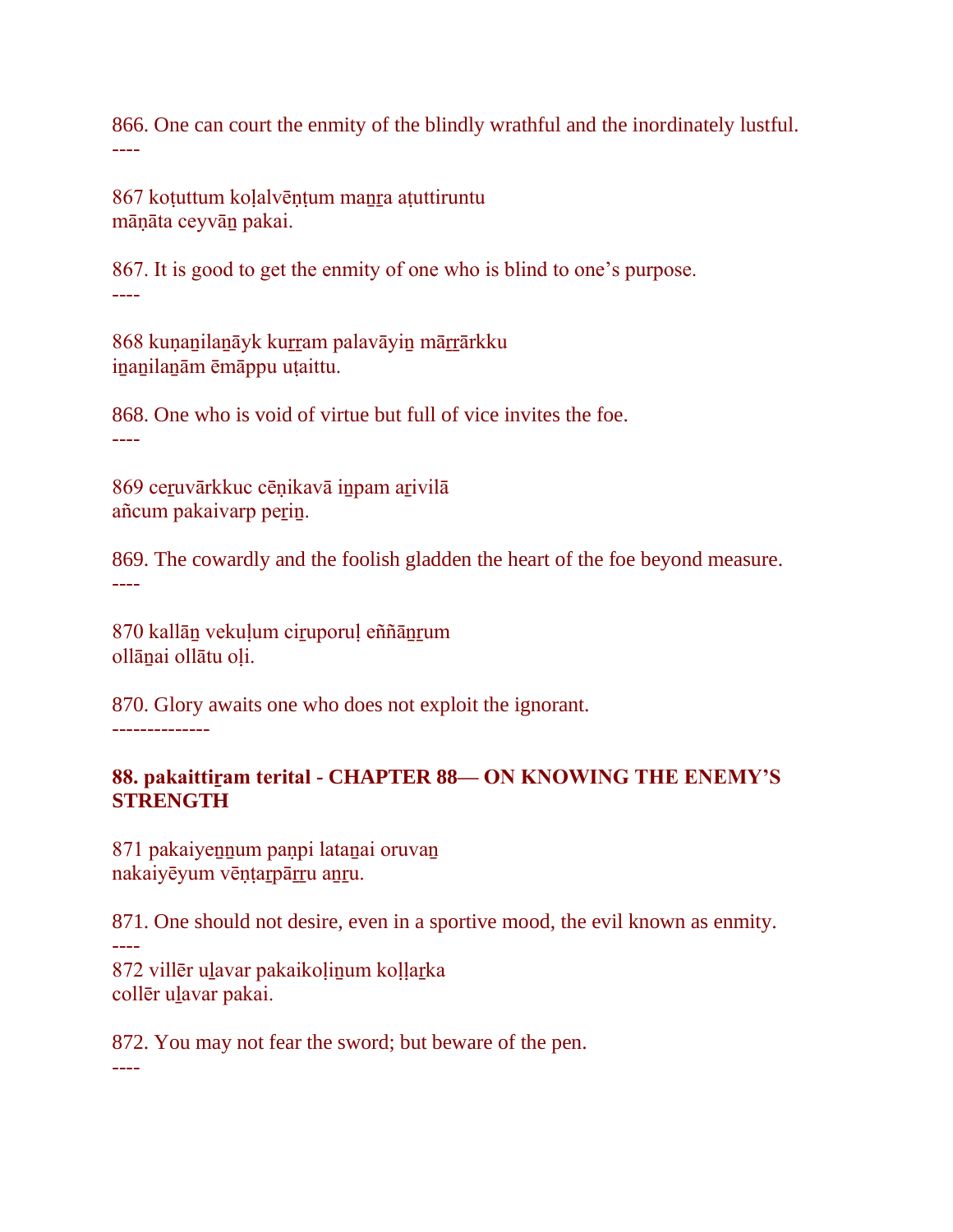873 ēmuṟ ṟavariṉum ēḻai tamiyaṉāyp pallār pakaikoḷ pavaṉ.

873. One who incurs the wrath of the enemy is blinder than the mad. ----

874 pakainaṭpāk koṇṭoḻukum paṇpuṭai yāḷaṉ takaimaikkan taṅkirru ulaku.

874. The world is under the sway of one who has the art of converting an enemy into a friend.

----

875 taṉtuṇai iṉṟāl pakaiyiraṇṭāl tāṉoruvaṉ intunaiyāk koļkavarrin onru.

875. One who has no ally but two adversaries must befriend one of them. ----

876 tērinum tērā vitinum alivinkan tēṟāṉ pakāaṉ viṭal.

876. In a dark hour assume a neutral attitude either to your known enemy or to an unknown foe.

----

877 nōvarka nontatu ariyārkku mēvarka meṉmai pakaivar akattu.

877. Whisper not your troubles to friends who cannot divine them; betray not your weakness to your enemy.

----

878 vakaiyaṟintu taṟceytu taṟkāppa māyum pakaivarkaṇ paṭṭa cerukku.

878. Plan well your design and arm yourself with all the sinews of war. ----

879 iḷaitāka muḷmaram kolka kaḷaiyunar kaikollum kāḻtta iṭattu.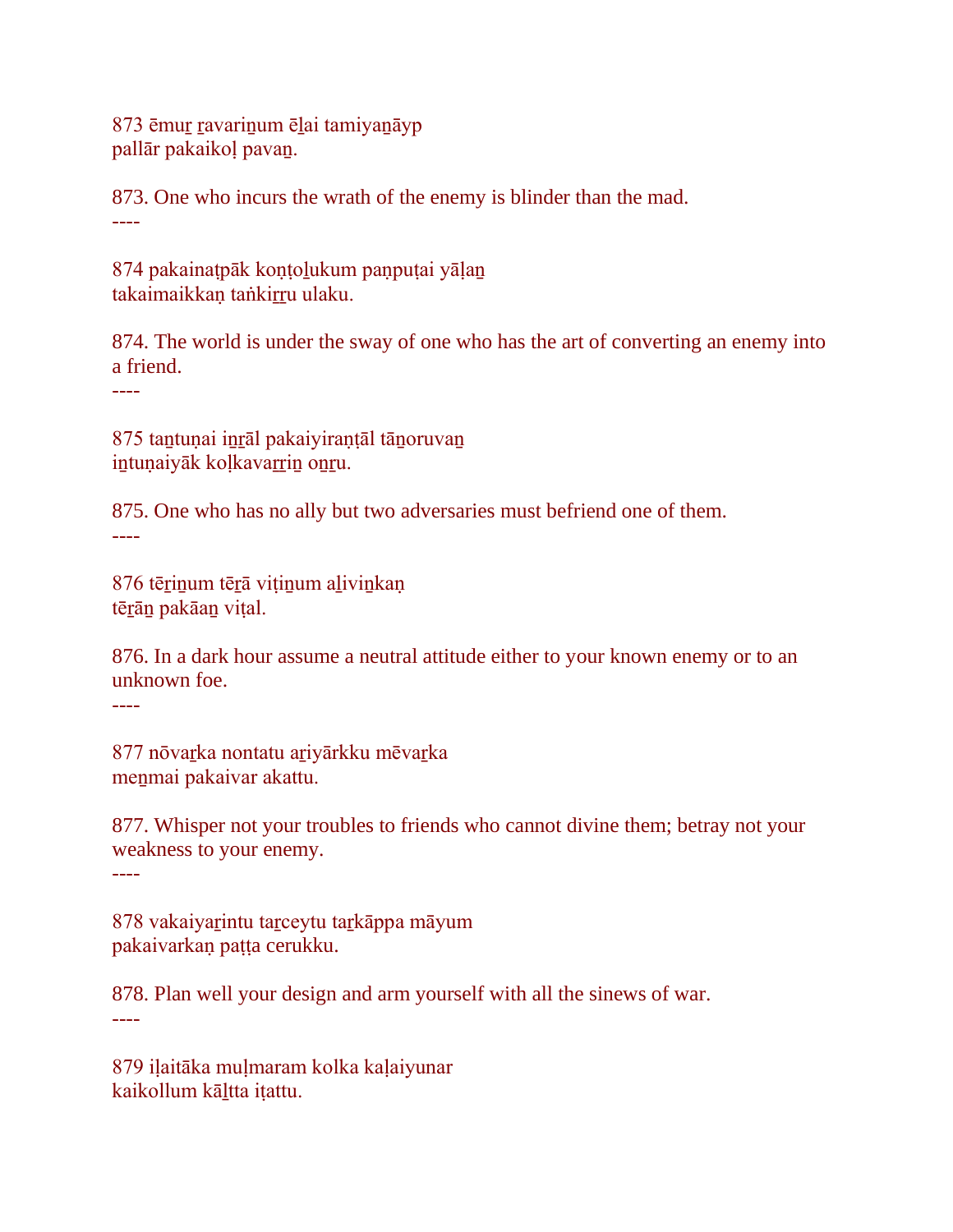879. Nip the thorn in the bud lest it should hurt the hands of those who seek to cut it when hardened into a tree.

----

----

880 uyirppa ularallar manra ceyippavar cemmal citaikkalā tār.

880. He is one among the dead who fails to subdue his naughty foe. ------------

# **89. uṭpakai - CHAPTER 89— INTERNAL FOES**

881 niḻaṉīrum iṉṉāta iṉṉā tamarnīrum iṉṉāvām iṉṉā ceyiṉ.

881. Even shade and water, wholesome as they are, become pernicious where not needed; our kith and kin likewise are.

882 vāḷpōl pakaivarai añcaṟka añcuka kēḷpōl pakaivar toṭarpu.

882. Be not afraid of open enemies with drawn swords; but beware of false friends. ----

883 utpakai añcittar kākka ulaivitattu maṭpakaiyiṉ māṇat teṟum.

883. Guard yourselves against your enemies from within. In your trying hour they will undermine your strength, like the potter's knife, cleaving the mind asunder. ----

884 maṉammāṇā uṭpakai tōṉṟiṉ iṉammāṇā ētam palavum tarum.

884. The land is seething with dissensions when the foes from within, appear on the scene.

----

885 uranmuraiyān utpakai tōnrin iralmuraiyān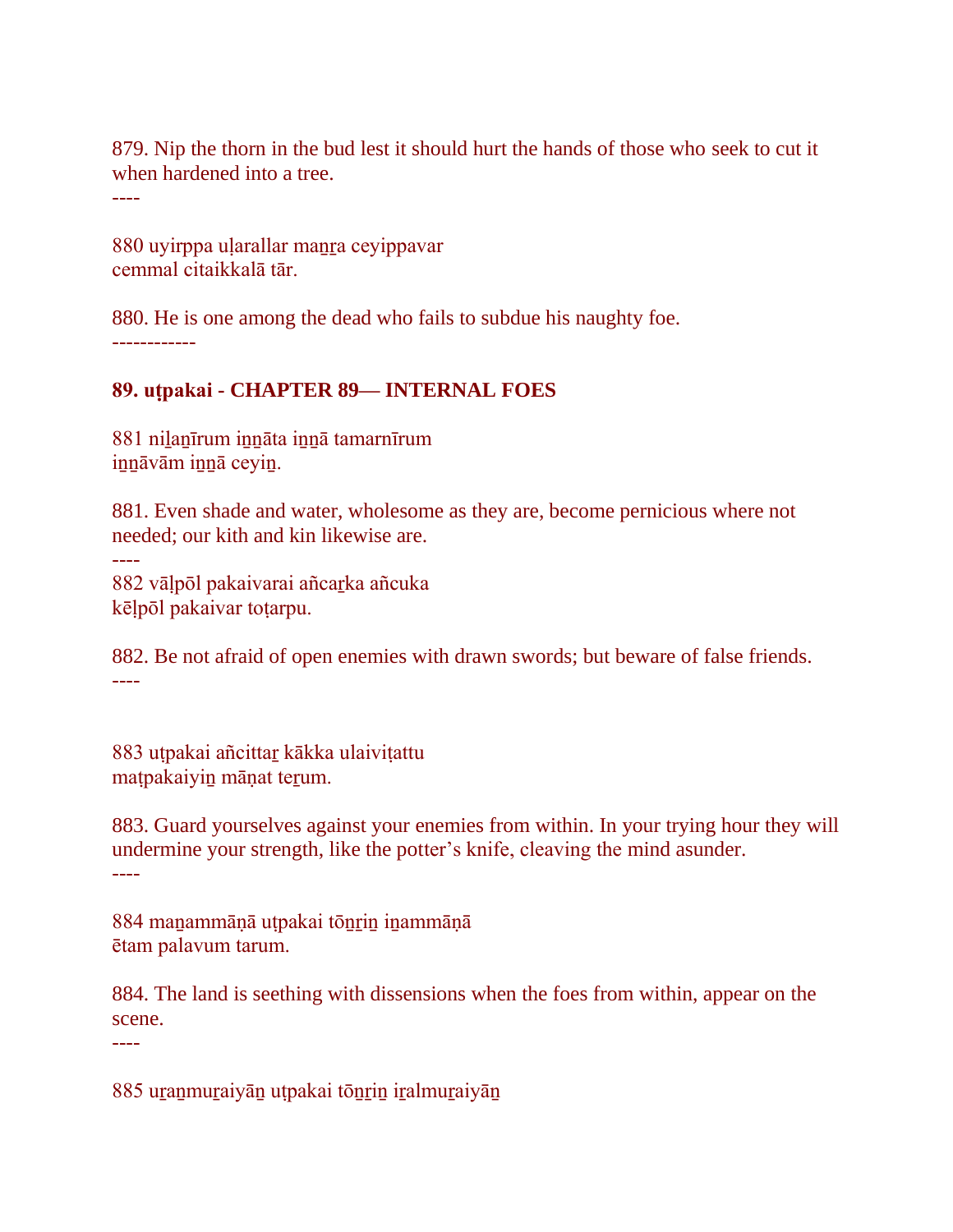ētam palavum tarum.

885. Many evils dark as death befall a king, when his own kith and kin sow dissensions in the land.

----

886 oṉṟāmai oṉṟiyār kaṇpaṭiṉ eññāṉṟum ponrāmai onral aritu.

886. If kinsmen were to play to the traitor it would be difficult to escape death. ----

887 ceppiṉ puṇarccipōl kūṭiṉum kūṭātē utpakai urra kuți.

887. There will be no real union in a house divided. The apparent unity is like the appearance of the casket and the lid seen as one. ----

888 aramporuta poṉpōlat tēyum uramporutu utpakai urra kuți.

888. The family torn with internal dissensions dwindles in strength just like pure gold filed away by an iron file.

----

889 etpakavu anna cirumaittē āyinum uṭpakai uḷḷatām kēṭu.

889. Internal hostility little as it is, like a tiny seed, hides within a mighty evil. ----

890 uṭampāṭu ilātavar vāḻkkai kuṭaṅkaruḷ pāmpōṭu uṭanurain tarru.

890. Dwelling among men of hidden hate is like dwelling in a hamlet which harbours a snake. ----------

**90. periyāraip piḻaiyāmai - CHAPTER 90— NOT CENSURING THE GREAT**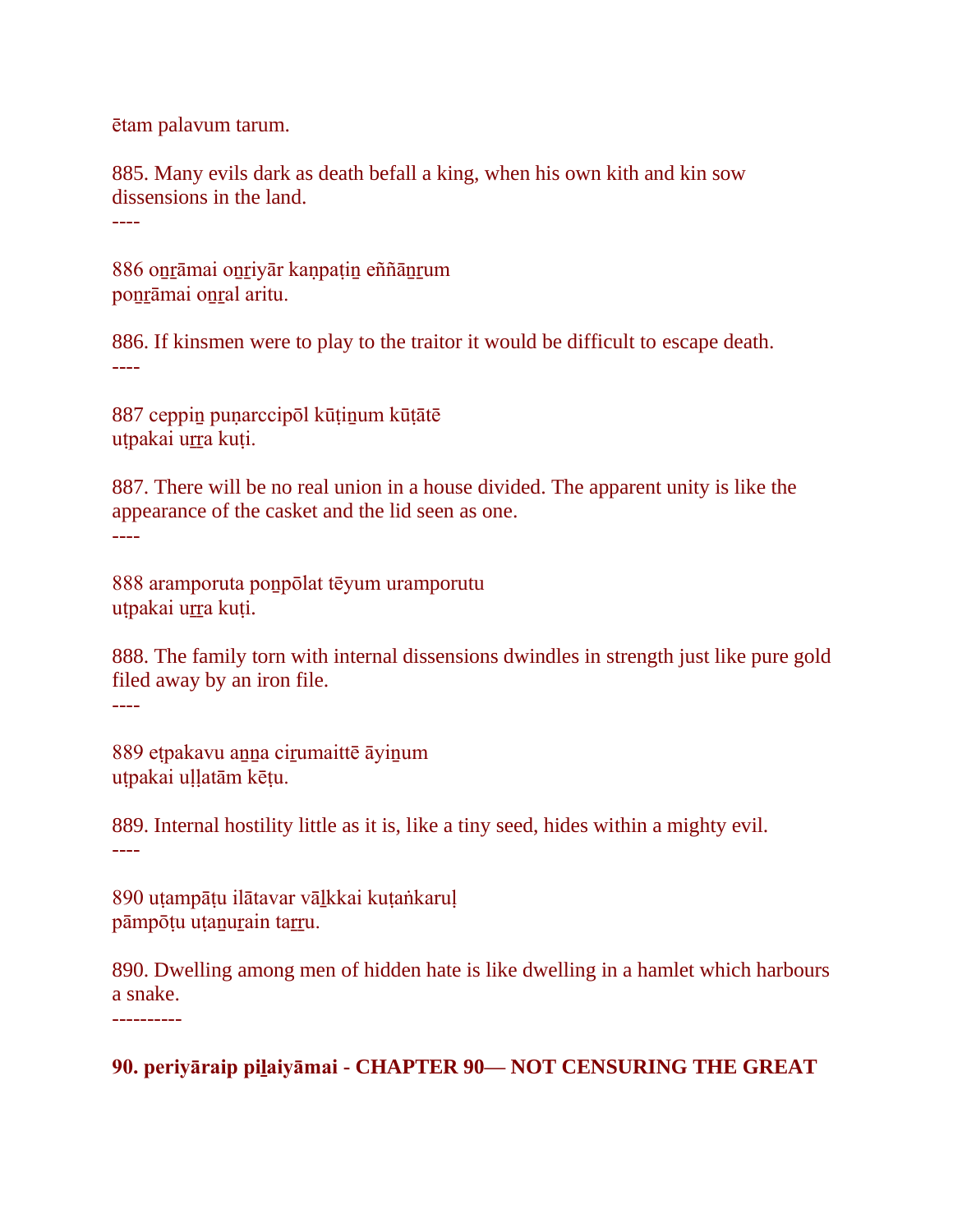891 ārruvār ārral ikaļāmai pōrruvār pōrralul ellām talai.

891. Not to offend the mighty is the crowning means of shielding one self. ----

892 periyāraip pēṇātu oḻukiṉ periyārāl pērā iṭumpai tarum.

892. Lack of reverence for the great results in endless troubles. ----

893 keṭalvēṇṭiṉ kēḷātu ceyka aṭalvēṇṭiṉ ārru pavarkan ilukku.

893. To pick a quarrel with the mighty is to court one's own ruin. ----

894 kūrrattaik kaiyāl viļittarrāl ārruvārkku āṟṟātār iṉṉā ceyal.

894. Behold the weak trying to do harm to the mighty. It is like beckoning unto death. ----

895 yāṇṭucceṉṟu yāṇṭum uḷarākār ventuppiṉ vēntu cerappat tavar.

895. Where is the refuge for one who incurs the wrath of the mighty monarch? ----

896 eriyāl cutappatinum uyvuntām uyyār periyārp pilaittoluku vār.

896. There is just a chance of saving oneself if one gets caught in a fire; but there is no hope for men who insult the great. ----

897 vakaimāņta vālkkaiyum vānporuļum ennām takaimāņța takkār cerin.

897. What avails one's proof of prosperity and mighty riches if one rouses the wrath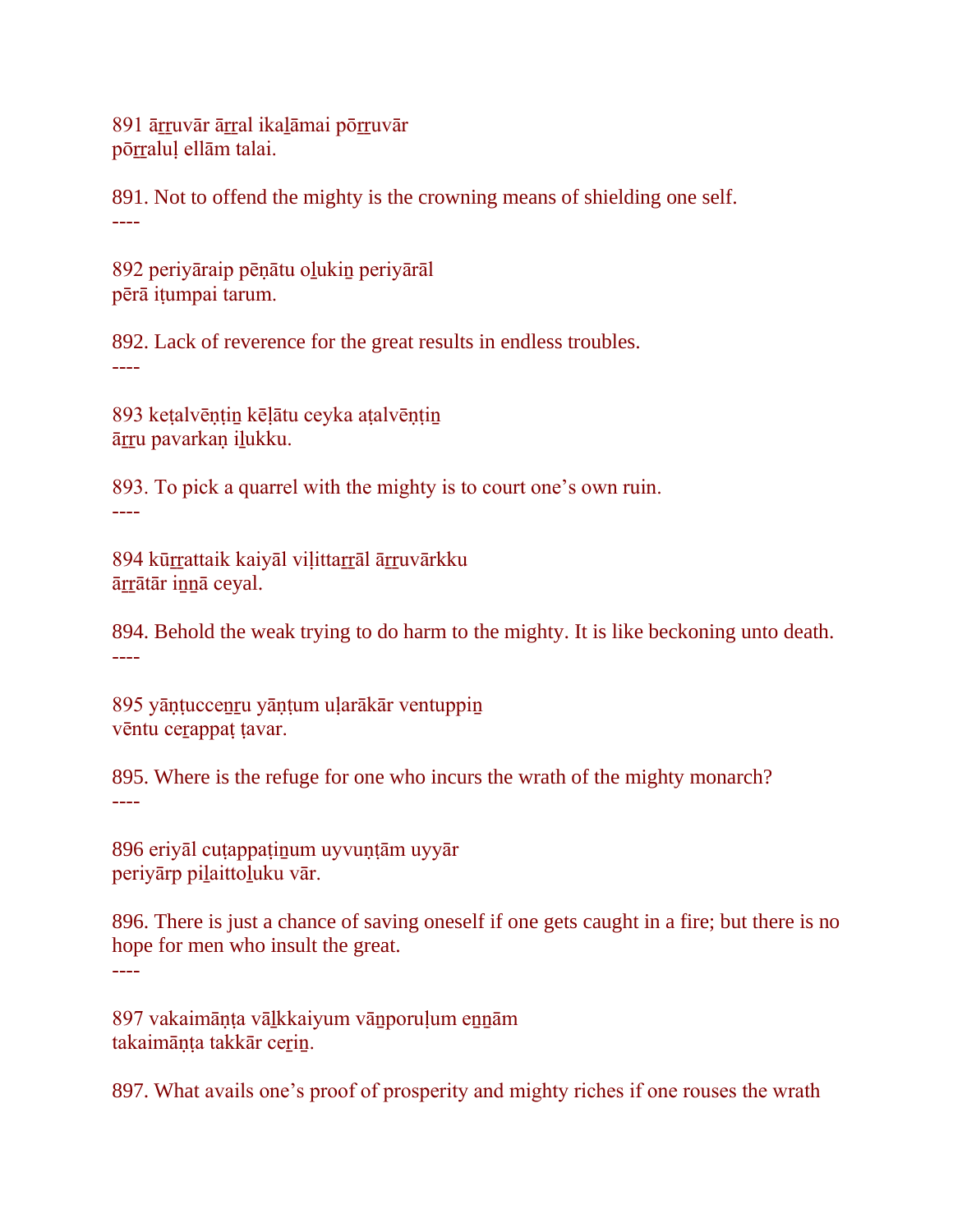of the great.

----

898 kunrannār kunra matippin kutiyotu niṉṟaṉṉār māyvar nilattu.

898. The fury of the sages like the lofty hills destroys the great race of pure men of stable fortune. ----

899 ēntiya koḷkaiyār cīṟiṉ iṭaimurintu vēntaṉum vēntu keṭum.

899. Even the Lord of Heaven will be humbled from his throne if he rouses the wrath of men of mighty penance. ----

900 iṟantuamainta cārpuuṭaiyar āyiṉum uyyār cirantuamainta cīrār cerin.

900. Even kings of ancient renown perish before the wrath of the great. ---------

# **91. peṇvaḻic cēṟal - CHAPTER 91— ON FOLLOWING WOMEN'S ADVICE**

901 manaivilaivār mānpayan eytār vinaivilaivār vēṇṭāp poruḷum atu.

901. To follow one's wife's advice is to lose one's honour and fortune. -----

902 pēṇātu peṇviḻaivāṉ ākkam periyatōr nāṇāka nāṇut tarum.

902. The wealth of a henpecked husband is a mere mockery to him. -----

903 illāḷkaṇ tāḻnta iyalpiṉmai eññāṉṟum nallāruḷ nāṇut tarum.

903. The cowardice of one who submits to one's wife makes one shrink from the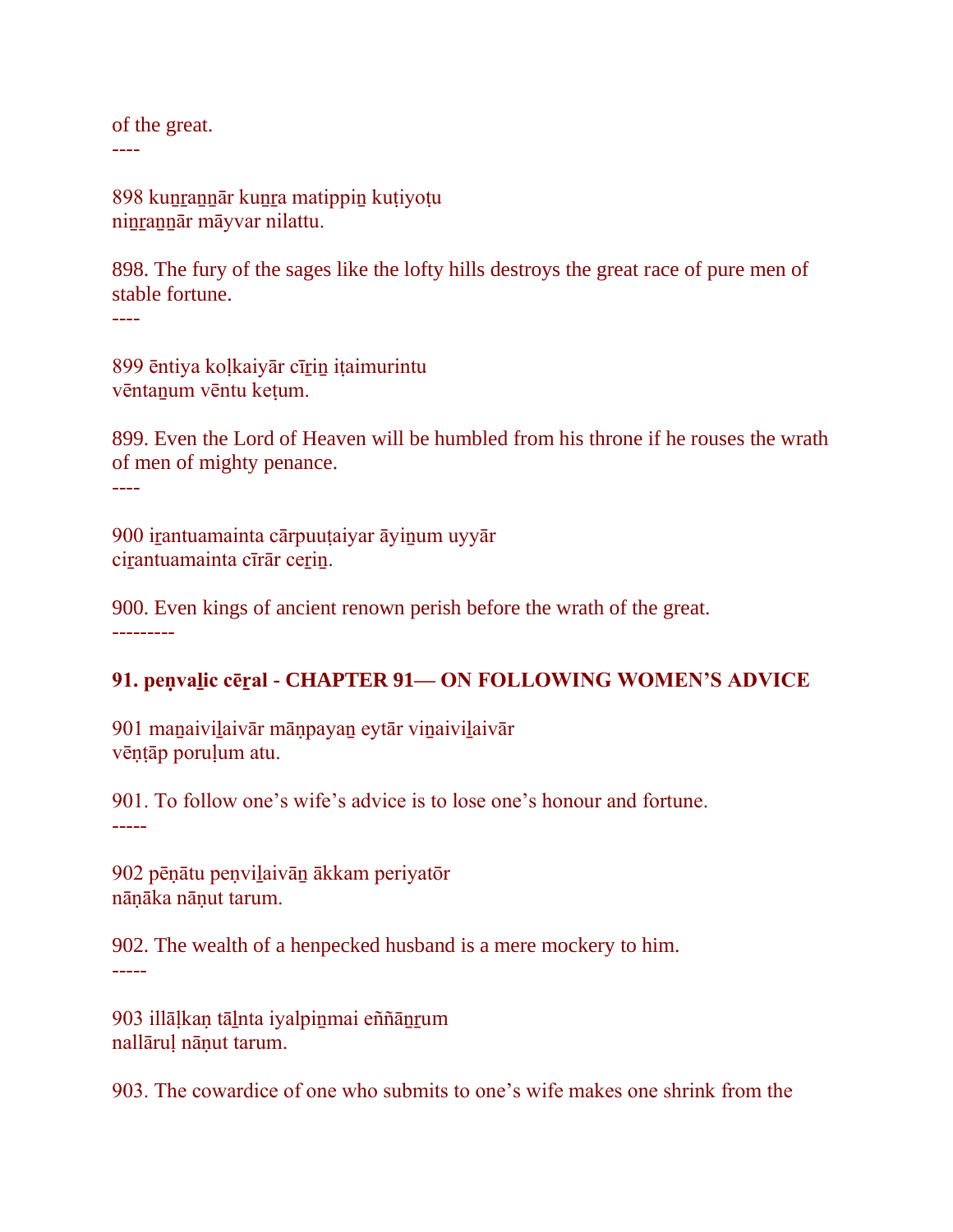company of the good. -----

904 manaiyālai añcum marumaiyi lālan viṉaiyāṇmai vīṟeytal iṉṟu.

904. He who dreads his wife denies himself the joys of Heaven. Even his noble actions are held in scorn. -----

905 illāḷai yañcuvāṉ añcumaṟṟu eññāṉṟum nallārkku nalla ceyal.

905. He who fears his wife fails in his offices to the good and the virtuous. -----

906 imaiyāriṉ vāḻiṉum pāṭilarē illāḷ amaiyārtōḷ añcu pavar.

906. Those who are under the spell of their bamboo-shouldered bewitching wives cease to be men even though they are like Gods on earth. -----

907 peṇṇēval ceytoḻukum āṇmaiyiṉ nāṇuṭaip peṇṇē perumai yuṭaittu.

907. More respectful is the bashfulness of a woman than the ignoble conduct of one who is a slave to one's wife. -----

908 naṭṭār kuṟaimuṭiyār naṉṟāṟṟār naṉṉutalāḷ pettāṅku oluku pavar.

908. An infatuated husband can never be a friend in need; nor can he hope to do virtuous deeds.

-----

909. Pleasures of life are not for the henpecked husband.

909 aravinaiyum ānra poruļum piravinaiyum peṇēval ceyvārkaṇ il.

-----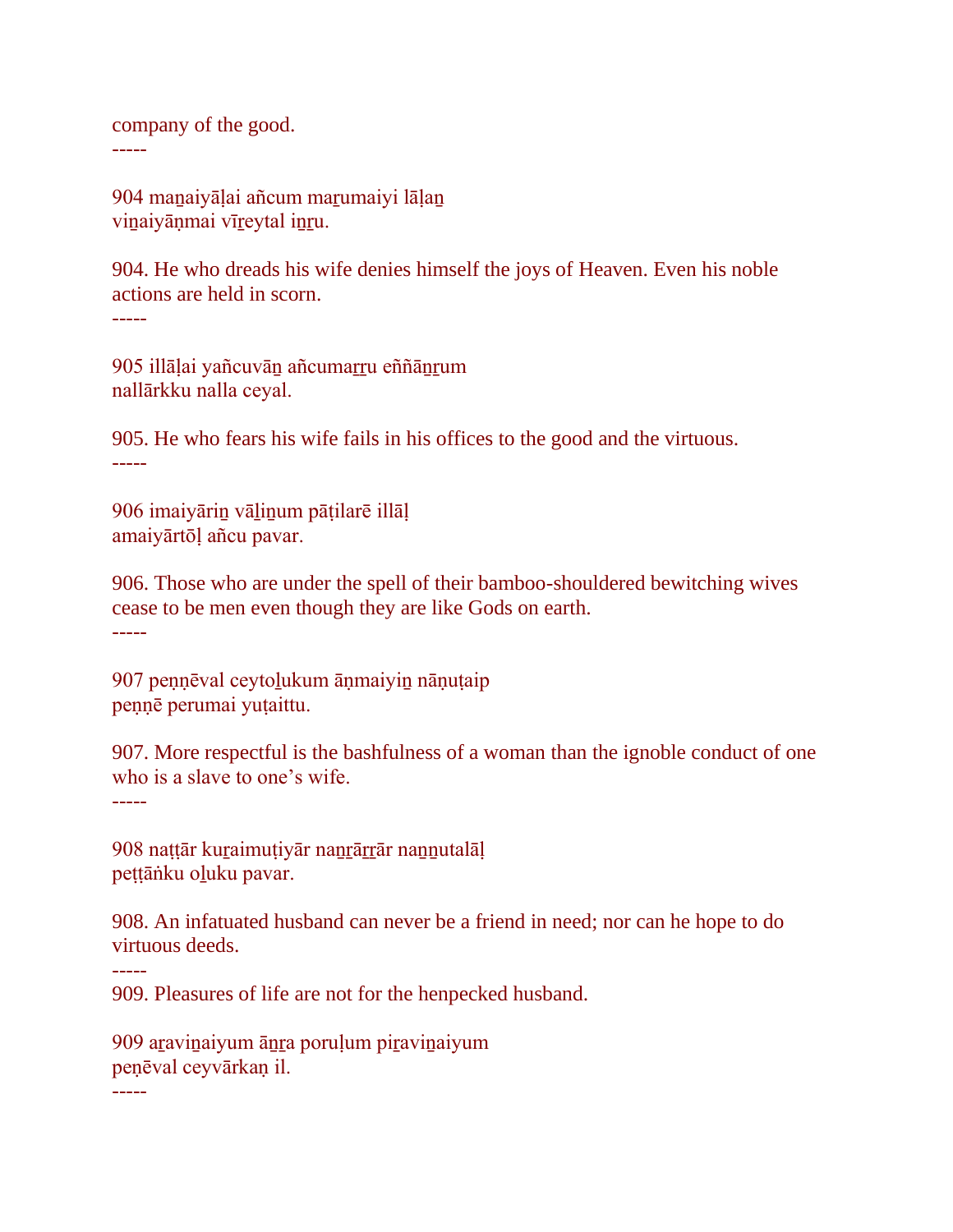910 encērnta neñcattu iṭanuṭaiyārkku eññānrum peṇcērntām pētaimai il.

910. Men of resolute will never commit the folly of slaving for women. ----------

# **92. varaiviṉ makaḷir - CHAPTER 92— ON PUBLIC WOMEN**

911 aṉpiṉ viḻaiyār poruḷviḻaiyum āytoṭiyār incol ilukkut tarum.

911. Honeyed words of public women who serve not for love but for money become gall and wormwood in the end. -----

912 payaṉtūkkip paṇpuraikkum paṇpuil makaḷir nayaṉtūkki naḷḷā viṭal.

912. Beware of public women sweet of tongue but greedy of gain. -----

913 porutpentir poymmai muyakkam iruttaraiyil ētil piṇantaḻīi aṟṟu.

913. Embracing false women bent on gain is like embracing a strange corpse in a dark room.

-----

914 poruṭporuḷār puṉṉalam tōyā aruṭporuḷ āyum aṟivi ṉavar.

914. Men seeking the light of grace turn away in scorn from the fleshy delights of prostitutes. -----

915 potunalattār punnalam tōyār matinalattin māņța arivi navar.

915. Men of great wisdom care not for the barren pleasures of women who sell themselves for hire.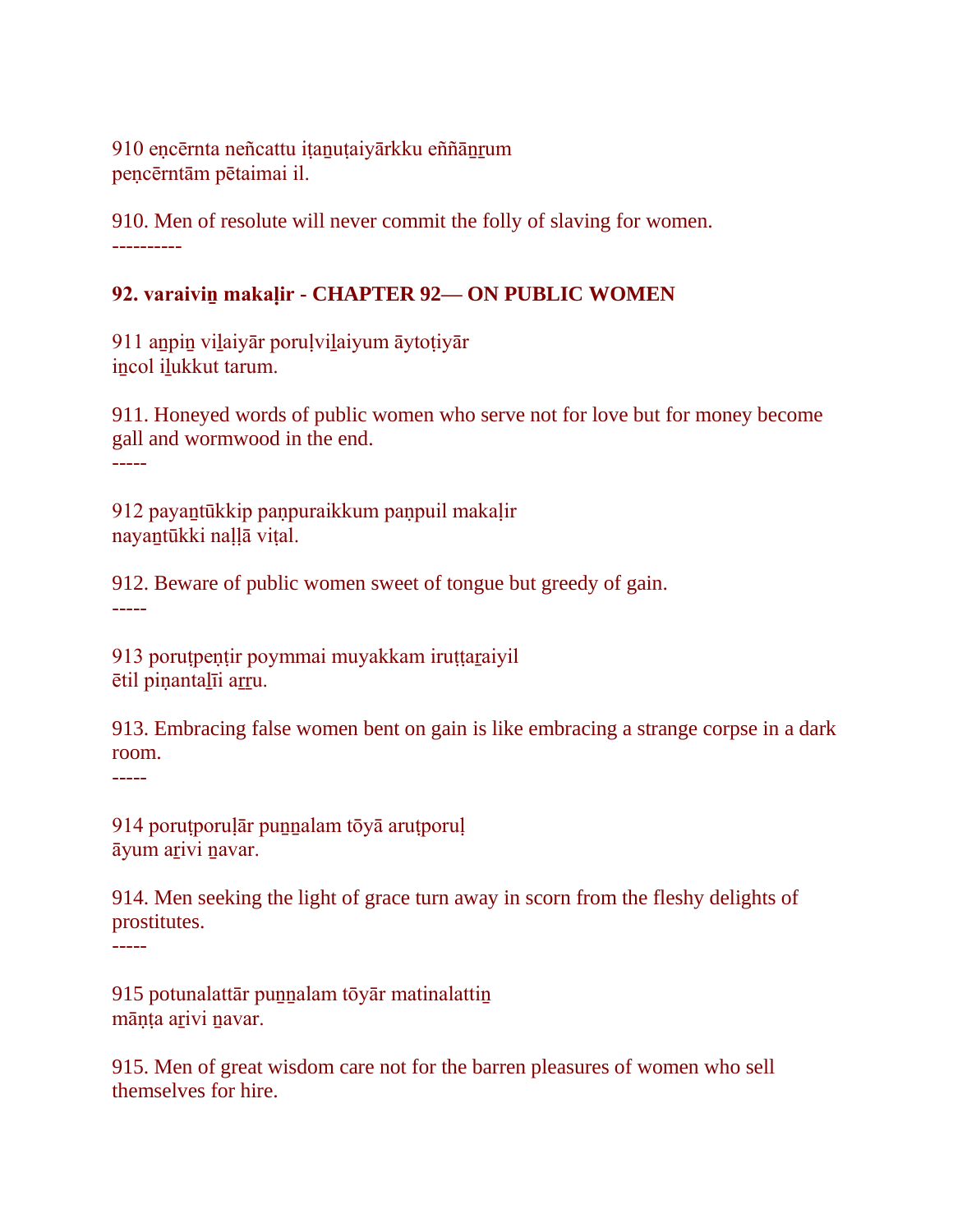916 tannalam pārippār tōyār takaicerukkip puṉṉalam pārippār tōḷ.

916. Men aspiring to fame do not long for the delights of women who sell themselves.

-----

-----

917 niṟaineñcam illavar tōyvar piṟaneñcil pēṇip puṇarpavar tōḷ.

917. Only men of unruly desires go in search of the shoulders of women who sell themselves.

-----

918 āyum aṟiviṉar allārkku aṇaṅkeṉpa māya makaḷir muyakku.

918. False women's embraces which only the ignorant desire are like the possession of evil spirits.

-----

919 varaivilā māṇiḻaiyār meṉtōḷ puraiyilāp pūriyarkaḷ āḻum aḷaṟu.

919. The soft shoulders of women who deck themselves for attraction are the hell into which undiscerning fools sink. -----

920 irumaṉap peṇṭirum kaḷḷum kavaṟum tirunīkkap paṭṭār toṭarpu.

920. Double-tongued women, wine and dice are the allies of those abandoned by the goddess of fortune. --------

# **93. kaḷ uṇṇāmai - CHAPTER 93— ON AVOIDING WINE**

921 uṭkap paṭāar oḷiyiḻappar eññāṉṟum katkātal kontoluku vār.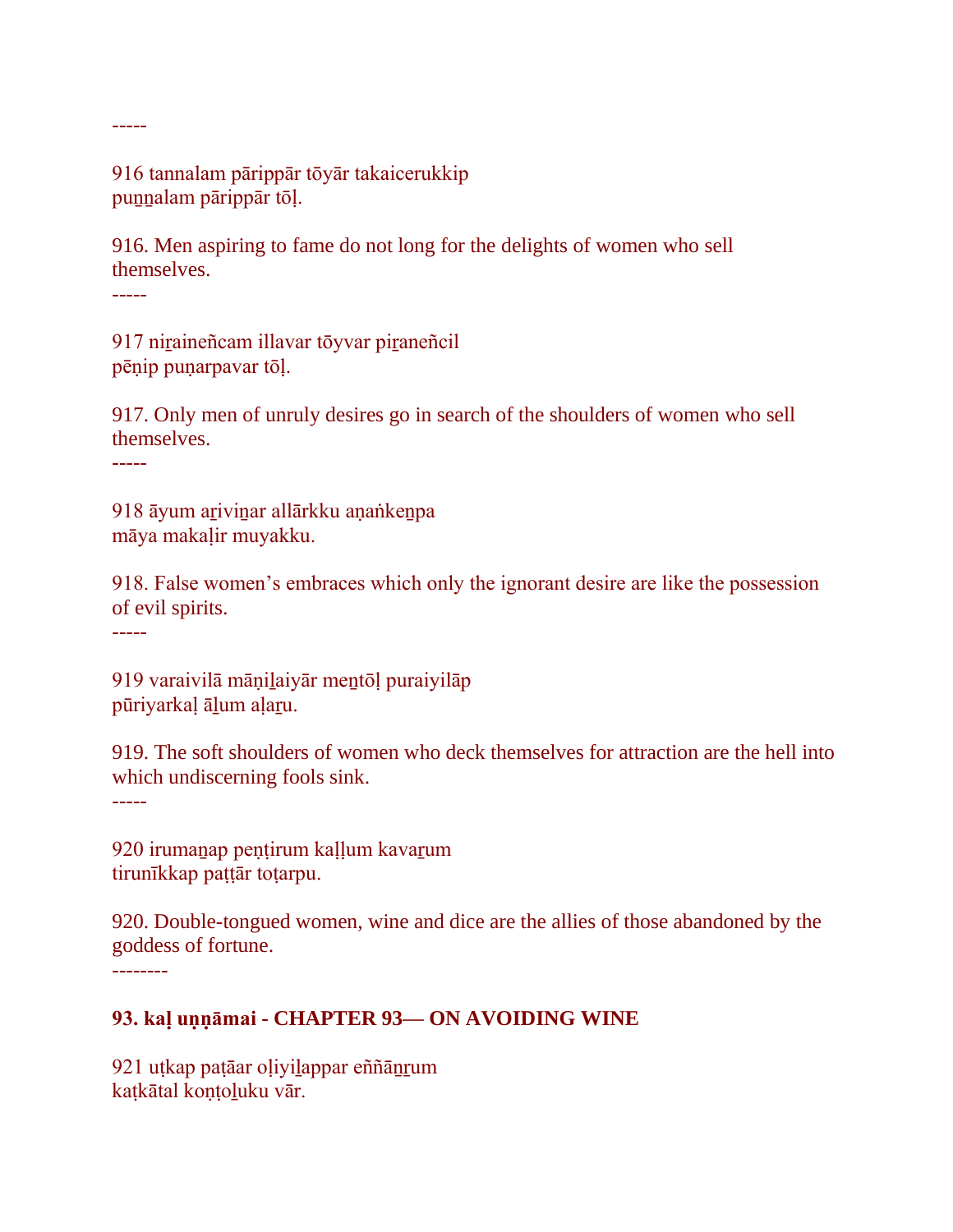921. He who is addicted to wine can never strike fear in the heart of his foe; nor can he retain his ancient splendour. -----

922 unnarka kaḷḷai unilunka cānrōrāl ennap patavēntā tār.

922. Do not drink wine, for a drunkard can never command the homage of the great. -----

923 īṉṟāḷ mukattēyum iṉṉātāl eṉmaṟṟuc cāṉṟōr mukattuk kaḷi.

923. Even an indulgent mother never puts up with a drunkard; will the virtuous ever tolerate him?

-----

924 nāṇeṉṉum nallāḷ puṟamkoṭukkum kaḷḷeṉṉum pēņāp peruṅkurrat tārkku.

924. The good lady of modesty averts her face from him guilty of hateful drink. -----

925 kaiyaṟi yāmai uṭaittē poruḷkoṭuttu meyyari yāmai kolal.

925. To acquire forgetfulness at a price is indeed the fruit of past sin. -----

926 tuñciṉār cettāriṉ vēṟallar eññāṉṟum nañcuṇpār kaḷḷuṇ pavar.

926. To be asleep is to be dead. To drink wine is to drink poison. -----

927 uḷḷoṟṟi uḷḷūr nakappaṭuvar eññāṉṟum kaļorrik kancāy pavar.

927. A drunkard who has lost his senses becomes an object of ridicule to his sober neighbours.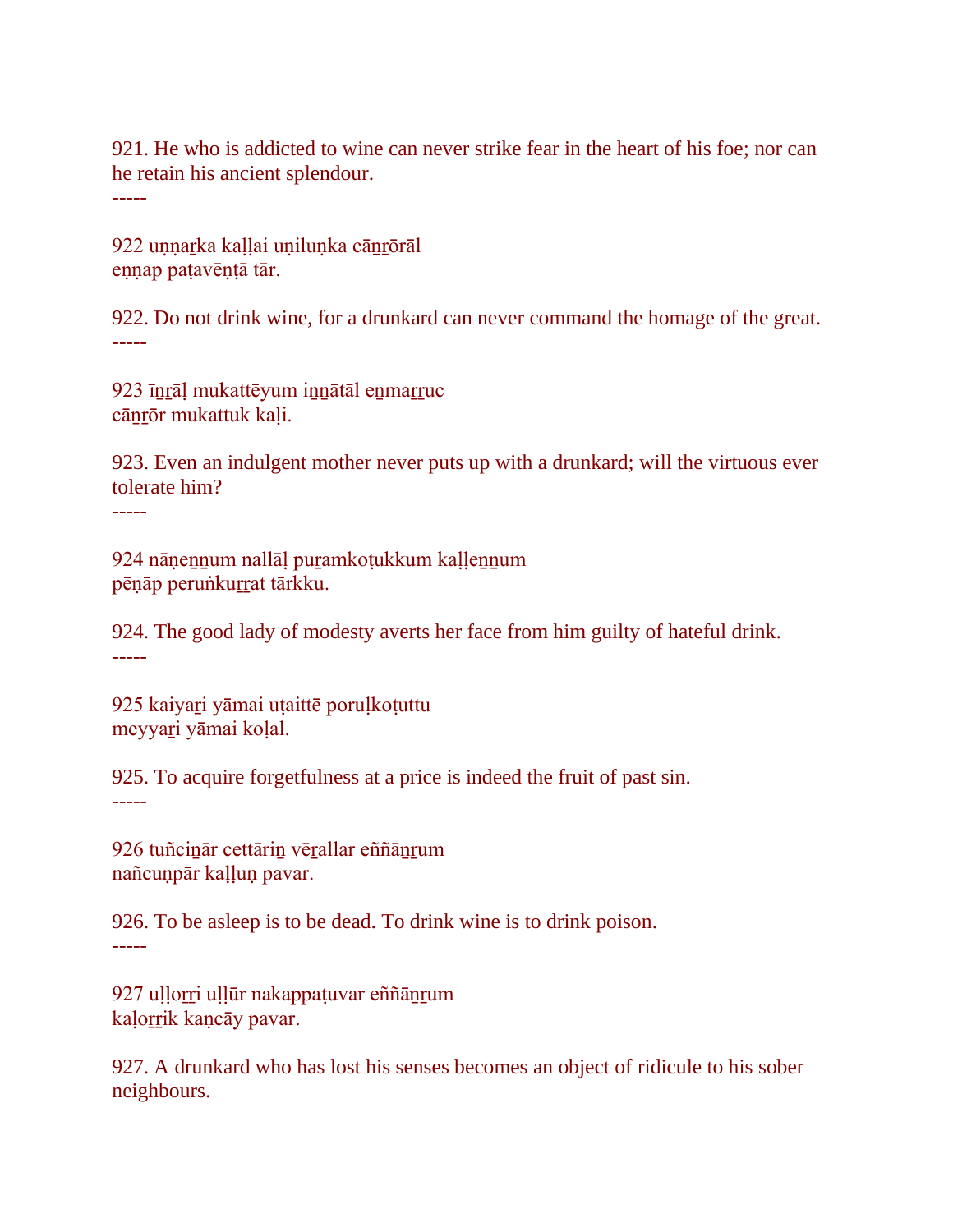928 kaḷittaṟiyēṉ eṉpatu kaiviṭuka neñcattu oḷittatūum āṅkē mikum.

928. Let not a drunkard boast that he has not tasted wine; for that which is hidden shows itself with greater force when drunk. -----

929 kaḷittāṉaik kāraṇam kāṭṭutal kīḻnīrk kuļittānait tītturīi arru.

929. To reason a drunkard into his senses is like searching with a candle for one lost in deep waters.

-----

-----

930 kaḷḷuṇṇāp pōḻtil kaḷittāṉaik kāṇuṅkāl uļļānkol untatan cōrvu.

930. If a drunkard in sober moments sees, another under the influence of wine, will he fail to realise his own state when drunk? ---------

### **94. cūtu - CHAPTER 94— ON GAMBLING**

931 vēntarka venritinum cūtinai venratūum tūņțirpon mīnvilunki arru.

931. Do not desire to gamble even if you win; for your gain is like the bait to a fish. -----

932 onrueyti nūruilakkum cūtarkkum untāṅkol nanrueyti vālvatōr āru.

932. Can gamblers who lose a hundred times before winning once ever dream of an upright life?

-----

933 uruḷāyam ōvātu kūṟiṉ poruḷāyam pōoyp puṟamē paṭum.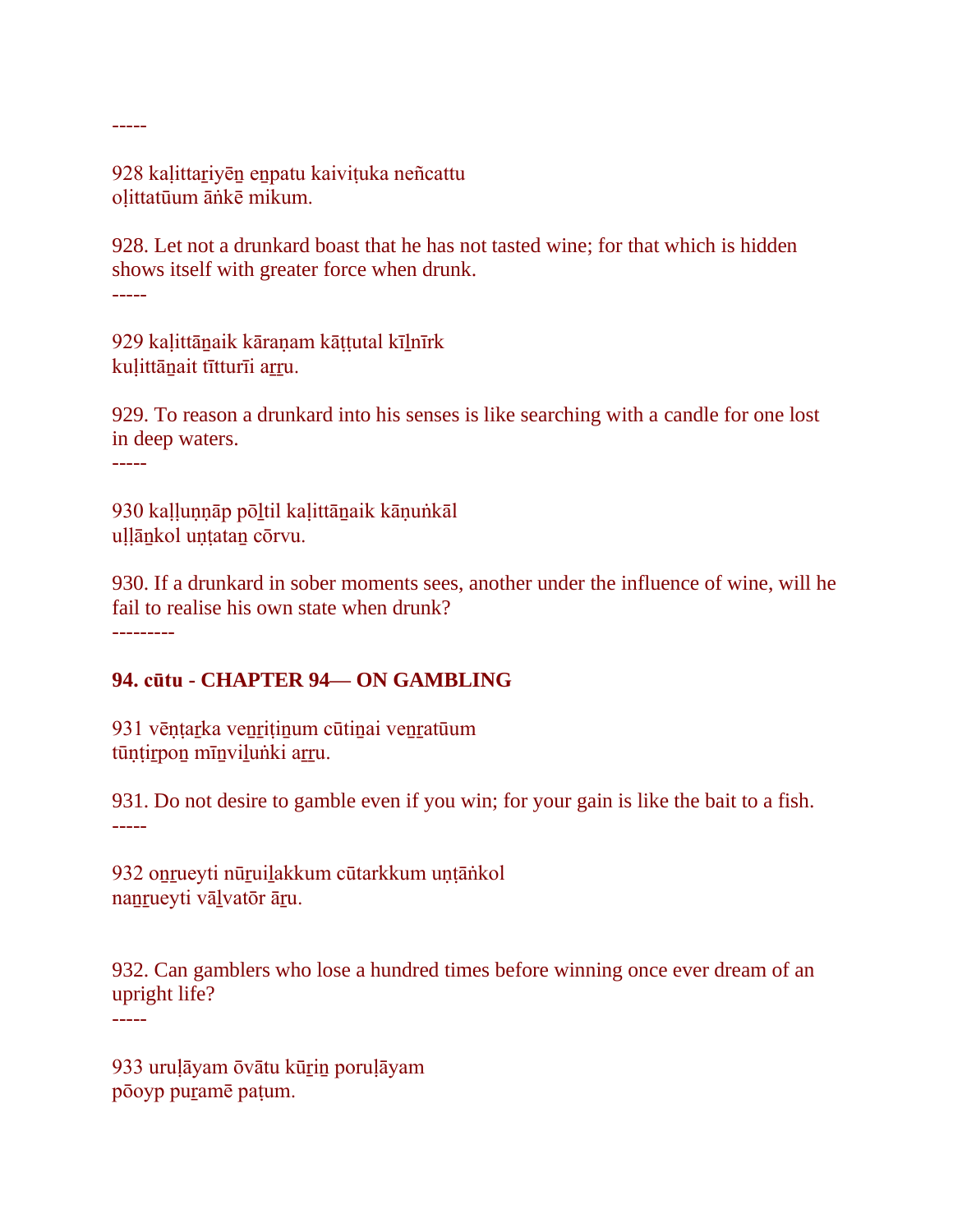933. If one continually plays with the rolling dice one's riches desert one to enrich one's enemies.

-----

934 cirumai palaceytu cīralikkum cūtin varumai taruvatuonru il.

934. Nothing brings on poverty more than gambling. It ruins one's fame and is the mother of all evils.

-----

935 kavaṟum kaḻakamum kaiyum tarukki ivaṟiyār illāki yār.

935. None but those who dream of dice and the gaming table will come to grief. -----

936 akaṭārār allal ulapparcūtu ennum mukaṭiyāl mūṭappaṭ ṭār.

936. Torments of poverty and hell befall one who is seized by the demon of gambling.

-----

937 paḻakiya celvamum paṇpum keṭukkum kaḻakattuk kālai pukiṉ.

937. Ceaseless gambling destroys one's ancestral wealth and fame.

-----

938 poruḷkoṭuttup poymēṟ koḷīi aruḷkeṭuttu allal uḻappikkum cūtu.

938. Gambling destroys wealth, makes one play false, kills all virtues, and brings on distress.

-----

939 utaicelvam ūnoļi kalviyenru aintum aṭaiyāvām āyam koḷiṉ.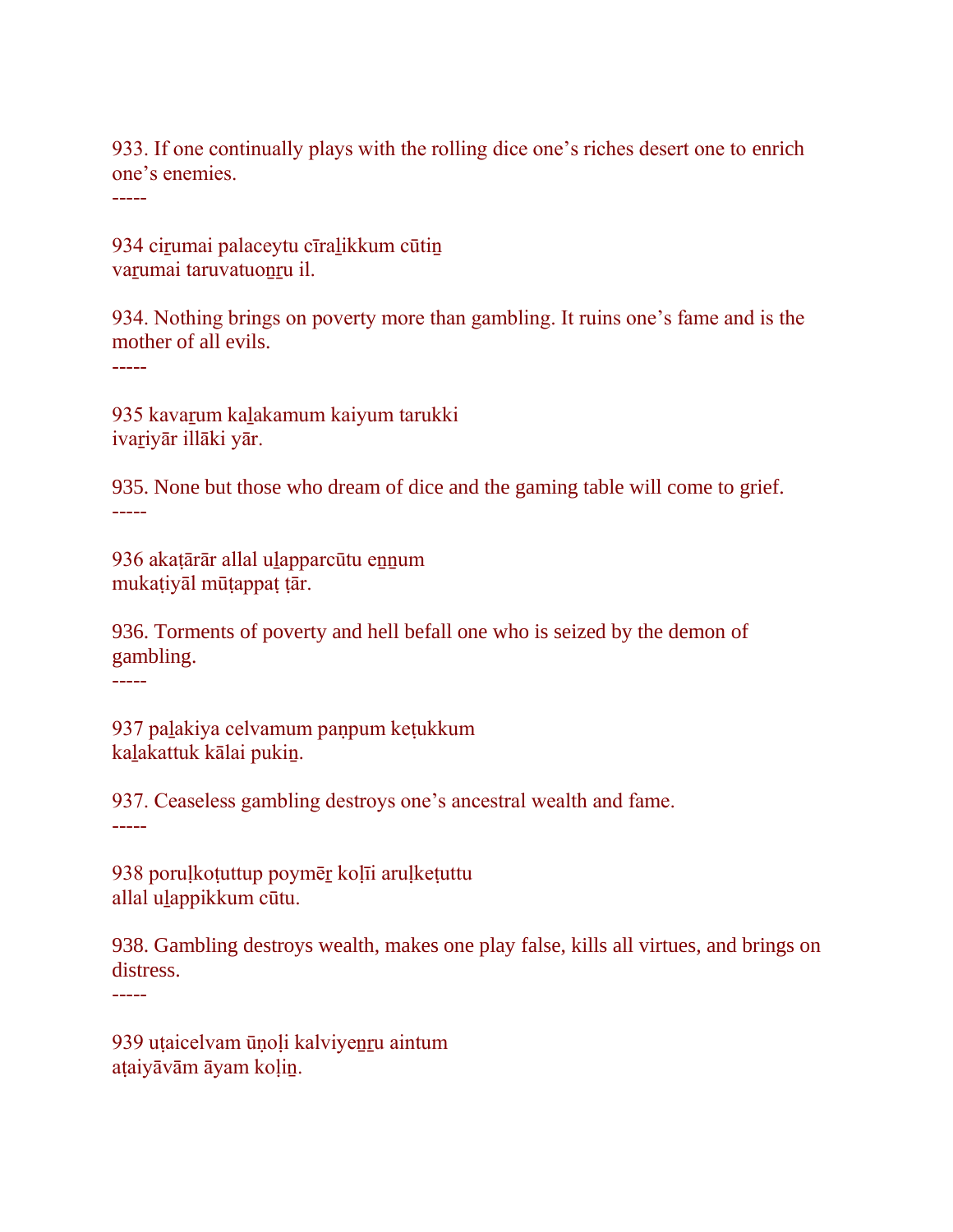939. A king whose hobby is gambling has neither raiment nor food, nor wealth nor renown nor learning.

-----

940 iḻattoṟūum kātalikkum cūtēpōl tuṉpam ulattorūum kātarru uyir.

940. In spite of all the ills of life we cling to it. In spite of all losses, a gambler clings to his dice.

--------

#### **95. maruntu - CHAPTER 95— ON MEDICINE**

941 mikiṉum kuṟaiyiṉum nōyceyyum nūlōr valimutalā enniya mūnru.

941. Overfeeding and underfeeding upset the three humours and cause disease, says the physician.

-----

942 marunteṉa vēṇṭāvām yākkaikku aruntiyatu arratu pōrri unin.

942. There is no need for medicine if one eats with appetite. -----

943 arrāl alavarintu unka aktuutampu perrān nețituykkum āru.

943. Let there be measure and moderation in eating. It leads to long life. -----

944 arratu arintu kaṭaippiṭittu māralla tuykka tuvarap pacittu.

944. Eat wholesome food when you feel hungry. -----

945 mārupāṭu illāta unṭi maruttunnin ūṟupāṭu illai uyirkku.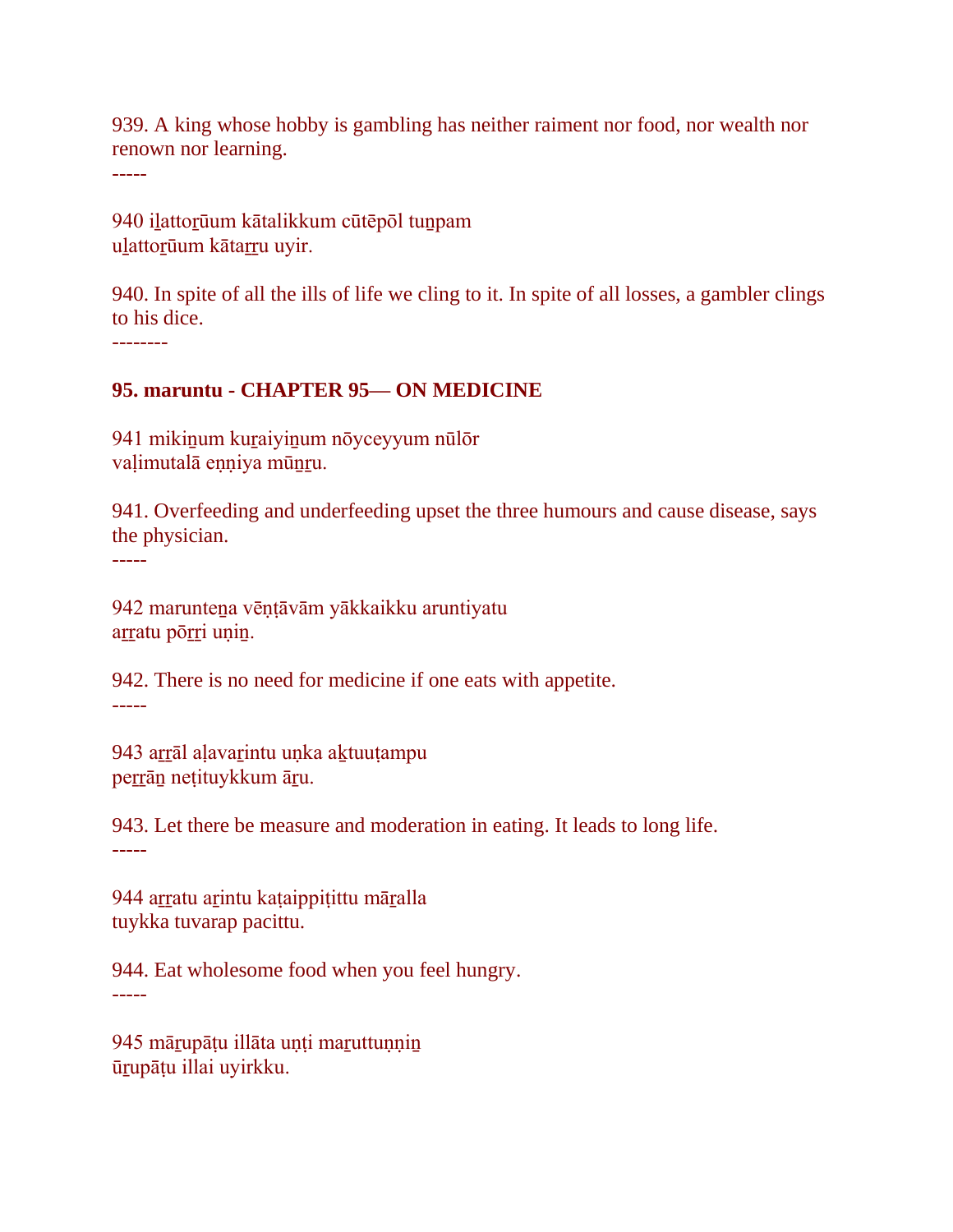945. No disease attacks the person who eats with moderation the food which agrees with him.

-----

946 iḻivaṟintu uṇpāṉkaṇ iṉpampōl niṟkum kalipēr iraiyānkan nōy.

946. Health dwells in a man of temperance, disease invades a glutton. -----

947 tīyaļavu anrit teriyān perituņņin nōyaḷavu iṉṟip paṭum.

947. Countless are the ills that befall a glutton.

-----

948 nōynāṭi nōymutal nāṭi atutaṇikkum vāynāṭi vāyppac ceyal.

948. Diagnose the disease, find out its cure after tracing its root and apply the proper remedy.

-----

949 urrān aļavum piņiaļavum kālamum karrān karutic ceyal.

949. Let the learned physician know the nature of the patient and the duration of ailment and then treat. -----

950 urravan tīrppān maruntuulaic celvānenru appālnār kūrrē maruntu.

950. The science of medicine deals with the patient, the physician, the medicine and the recipe.

**End of angaviyal**

--------

-------- **SECTION— III: THE RESIDUE 96. kuṭimai - CHAPTER 96— ON NOBLE LINEAGE**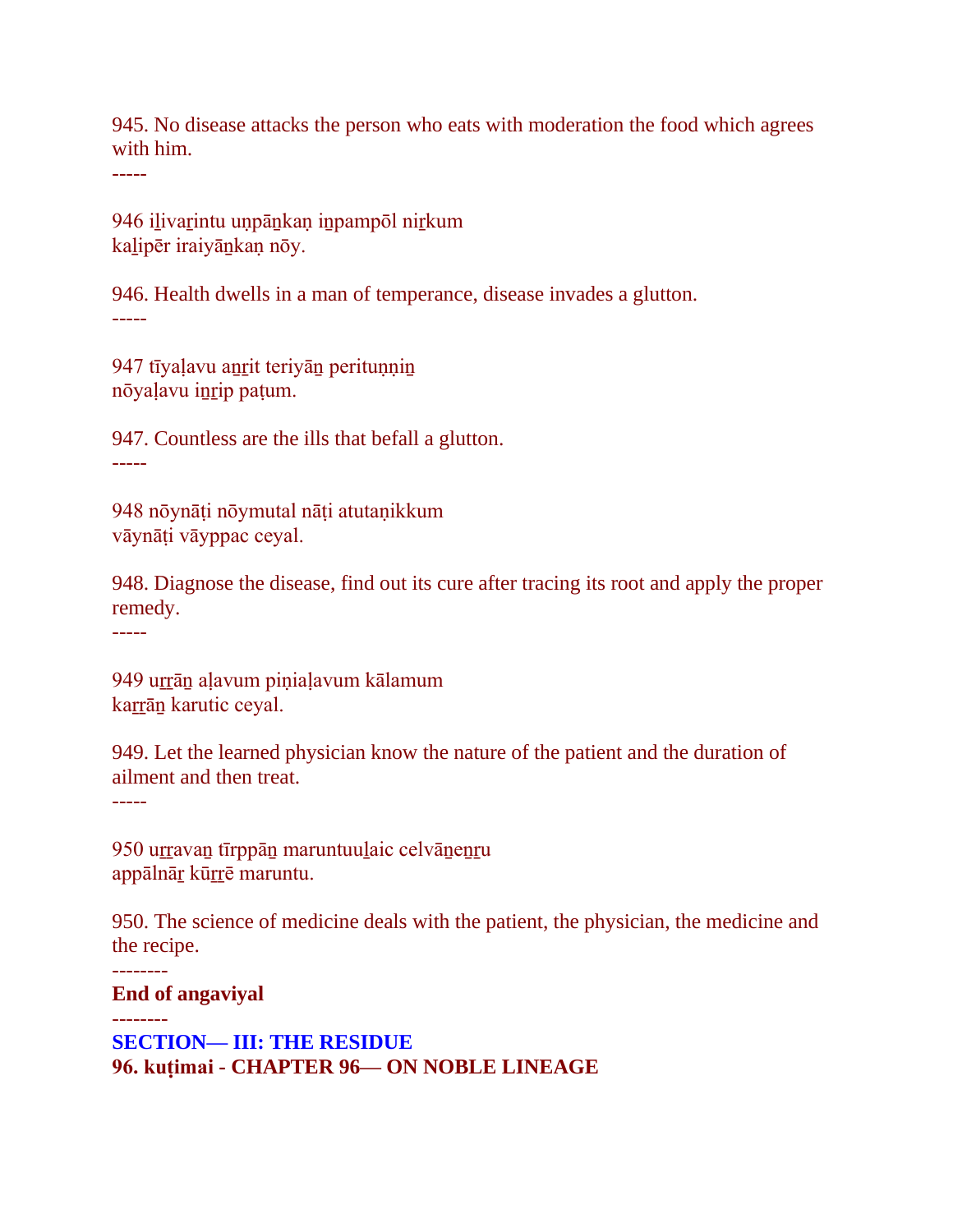951 ilpirantār kanallatu illai iyalpākac ceppamum nāṇum oruṅku.

951. Probity and a sense of shame are virtues innate only in men of noble lineage. -----

952 olukkamum vāymaiyum nānumim mūnrum ilukkār kutippiran tār.

952. Men of noble descent never forsake good conduct, truthfulness and modesty. -----

953 nakaiīkai incol ikalāmai nānkum vakaieṉpa vāymaik kuṭikku.

953. A cheerful countenance, charity, soft words and sweet learning all these characterise men of noble birth. -----

954 aṭukkiya kōṭi peṟiṉum kuṭippiṟantār kunruva ceytal ilar.

954. Men of noble birth never stoop to mean acts, though they may thereby gain untold riches.

-----

955 valaṅkuvatu ulvīlntak kannum palaṅkuti paṇpin talaippirital inru.

955. A family of ancient dignity never fails of its charity even when fallen on evil days.

-----

956 calamparric cārpila ceyyārmā carra kulamparri vāltumen pār.

956. Those who walk in the untarnished traditions of their noble family never do wrong even in poverty. -----

957 kutippirantār kaṇviḷaṅkum kurram vicumpin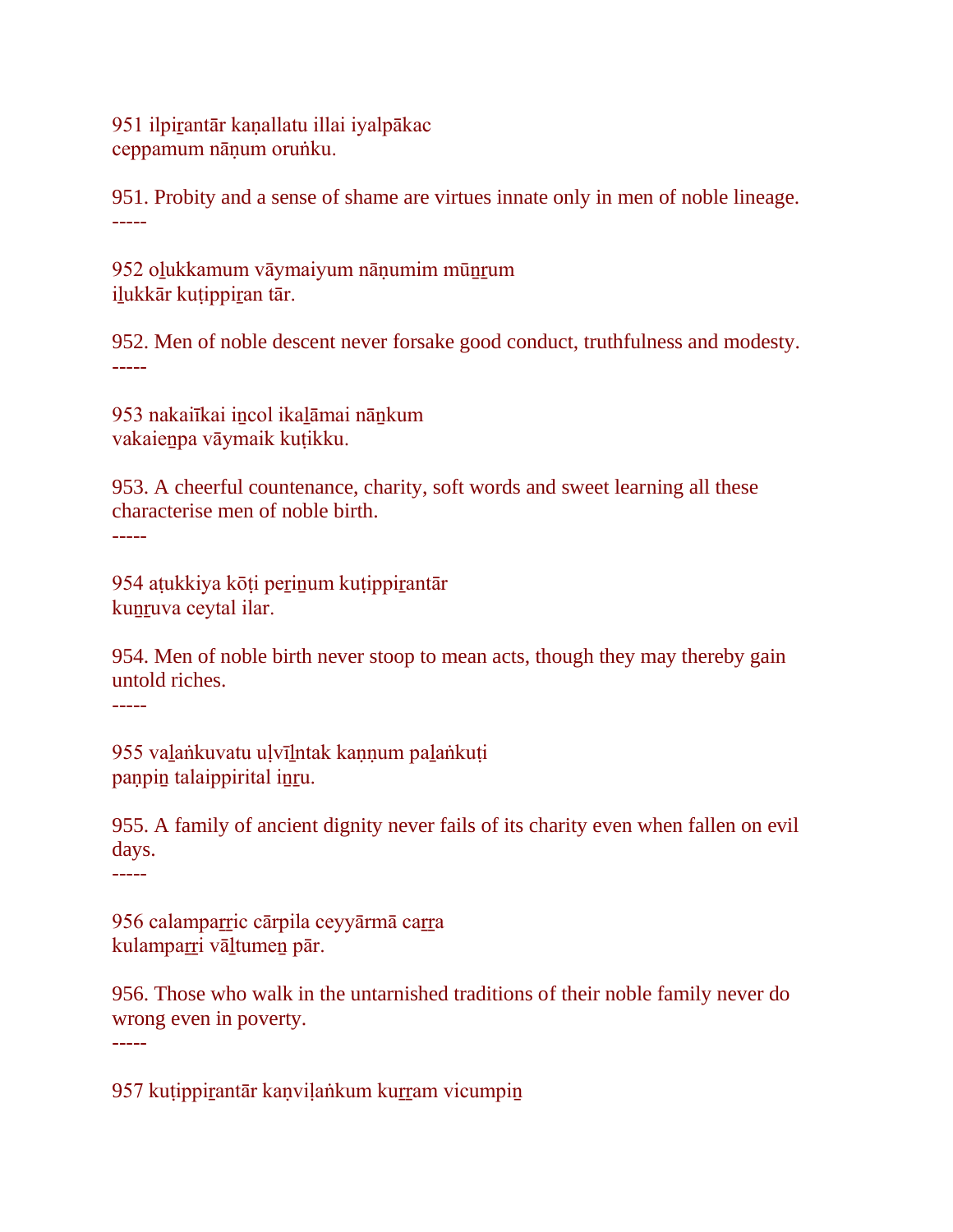matikkaṇ maṟuppōl uyarntu.

957. Dark as the spot of the Moon in the sky doth the stain of the noble family loom large.

-----

958 nalattinkan nārinmai tōnrin avanaik kulattiṉkaṇ aiyap paṭum.

958. The world suspects the noble lineage of one who lacks in sympathy. -----

959 nilattil kitantamai kālkāttum kāttum kulattil piṟantārvāyc col.

959. The plants are quite racy of the soil. The words of men of high birth betoken their ancestral dignity. -----

960 nalamvēṇṭiṉ nāṇuṭaimai vēṇṭum kulamvēṇṭiṉ vēṇṭuka yārkkum paṇivu.

960. Out of modesty springs one's greatness. Out of humility rises the honour of family.

---------------

### **97. māṉam - CHAPTER 97— ON HONOUR**

961 inri amaiyāc cirappin āyinum kuṉṟa varupa viṭal.

961. Reject mean actions, even if they bring glory in their turn. -----

962 cīriṉum cīralla ceyyārē cīroṭu pērāṇmai vēṇṭu pavar.

962. Those who desire honour and name will not do mean things in their thirst for glory.

-----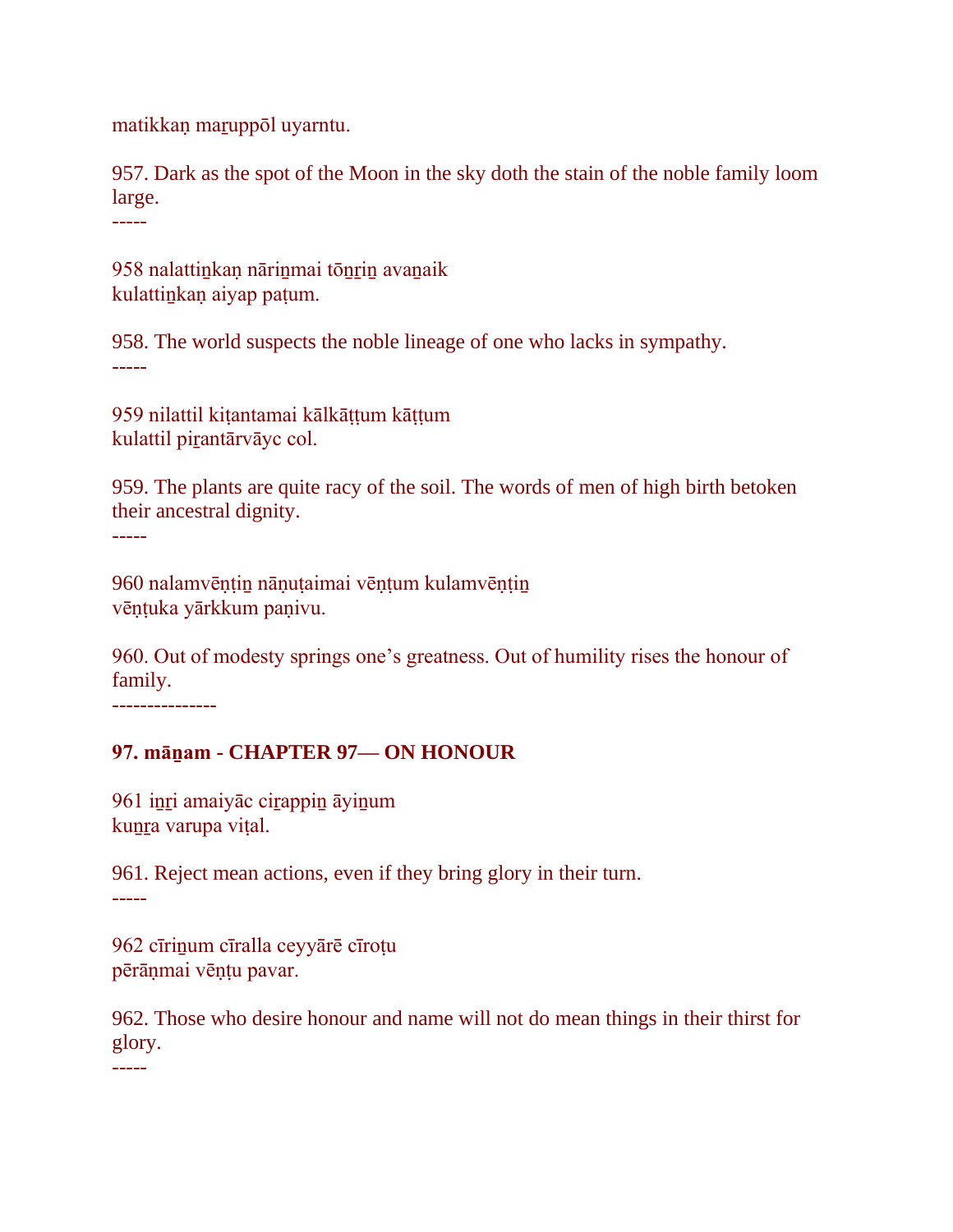963 perukkattu vēṇṭum paṇital ciṟiya curukkattu vēṇṭum uyarvu.

963. During prosperity practise humility. Even in adversity keep dignity. -----

964 talaiyiṉ iḻinta mayiraṉaiyar māntar nilaiyiṉ iḻintak kaṭai.

964. Men fallen from a high estate are like the hair fallen from the head. -----

965 kunrin anaiyārum kunruvar kunruva kunri anaiya ceyin.

965. Even a trivial mean act will drag down a man from the hill top of his eminence. -----

966 pukaḻiṉṟāl puttēḷnāṭṭu uyyātāl eṉmaṟṟu ikaḻvārpiṉ ceṉṟu nilai.

966. Of what use is servility to one who despises you? It brings neither fame nor does it show the path to heaven.

-----

967 ottārpin cenroruvan vāltalin annilaiyē kettān enappatutal nnru.

967. Better to die in poverty than to be servile to one that scorns you. -----

968 maruntōmarru ūnōmpum vālkkai peruntakaimai pīṭu aḻiyavanta iṭattu

968. When one's honour is ruined, will the life that sustains the body confer immortality?

-----

969 mayirnīppin vālāk kavarimā annār uyirnīppar māṉam variṉ.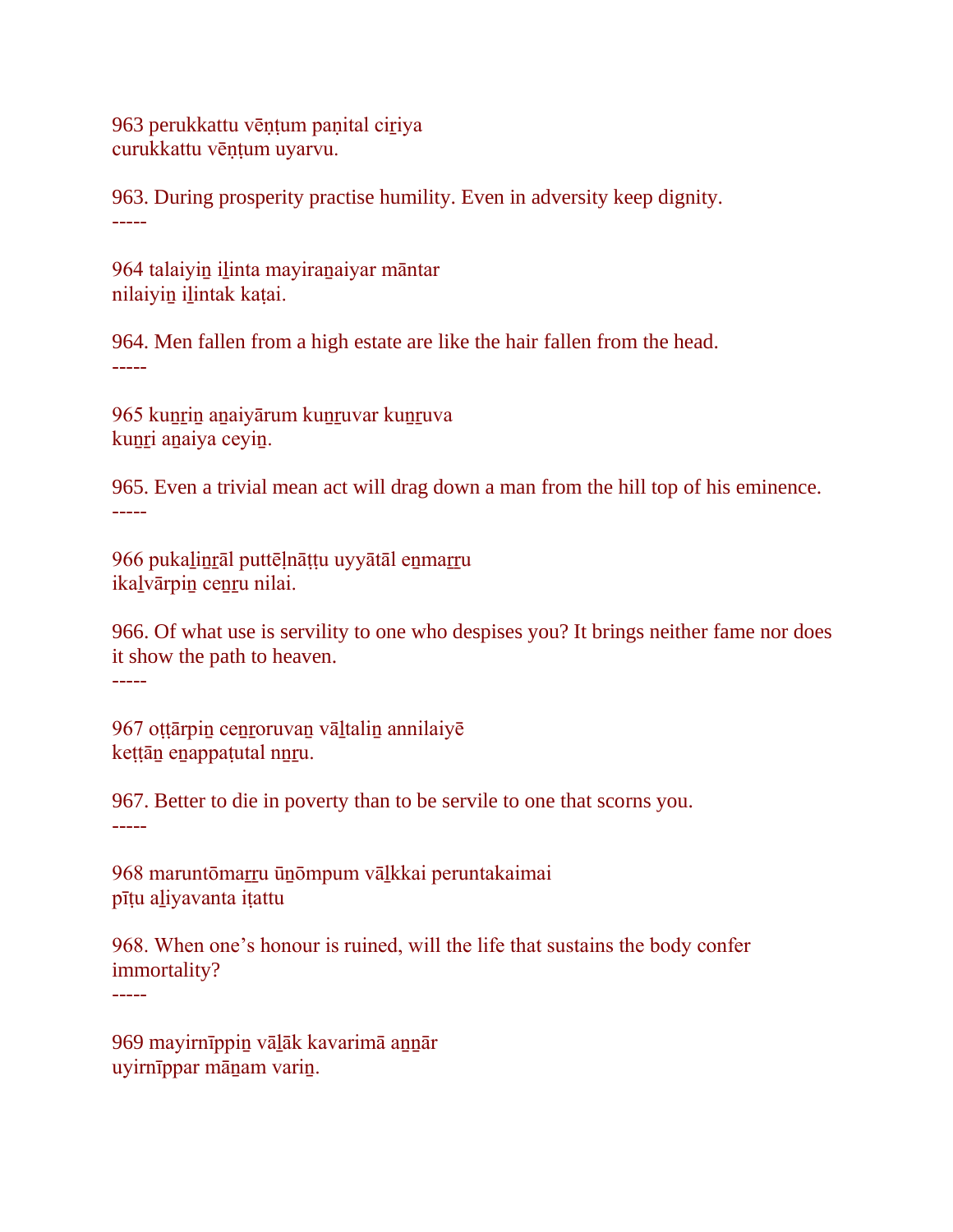969. He whose honour is at stake lays down his life like the Yak that is shorn of its single hair.

-----

970 iḷivariṉ vāḻāta māṉam uṭaiyār oḷitoḻutu ēttum ulaku

970. The world sings in praise of those noble persons who prefer death to dishonour. ------------

### **98. perumai - CHAPTER 98— ON GREATNESS**

971 olioruvarku ulla verukkai ilioruvarku aktuirantu vāltum enal.

971. The glory of life is to achieve greatness. The poverty of life is to be lost to all glory.

972 piṟappuokkum ellā uyirkkum ciṟappuovvā ceytolil vērrumai yān.

972. It is not birth but deeds that mark men. -----

973 mēliruntum mēlallār mēlallar kīliruntum kīlallār kīlal lavar.

973. One is not great because of one's birth in a noble family; one is not low because of one's low birth.

-----

-----

-----

974 orumai makaḷirē pōlap perumaiyum taṉṉaittāṉ koṇṭuoḻukiṉ uṇṭu.

974. Greatness springs from one's own good conduct preserved like the sacred honour of a woman.

975 perumai uṭaiyavar ārruvār ārrin arumai uṭaiya ceyal.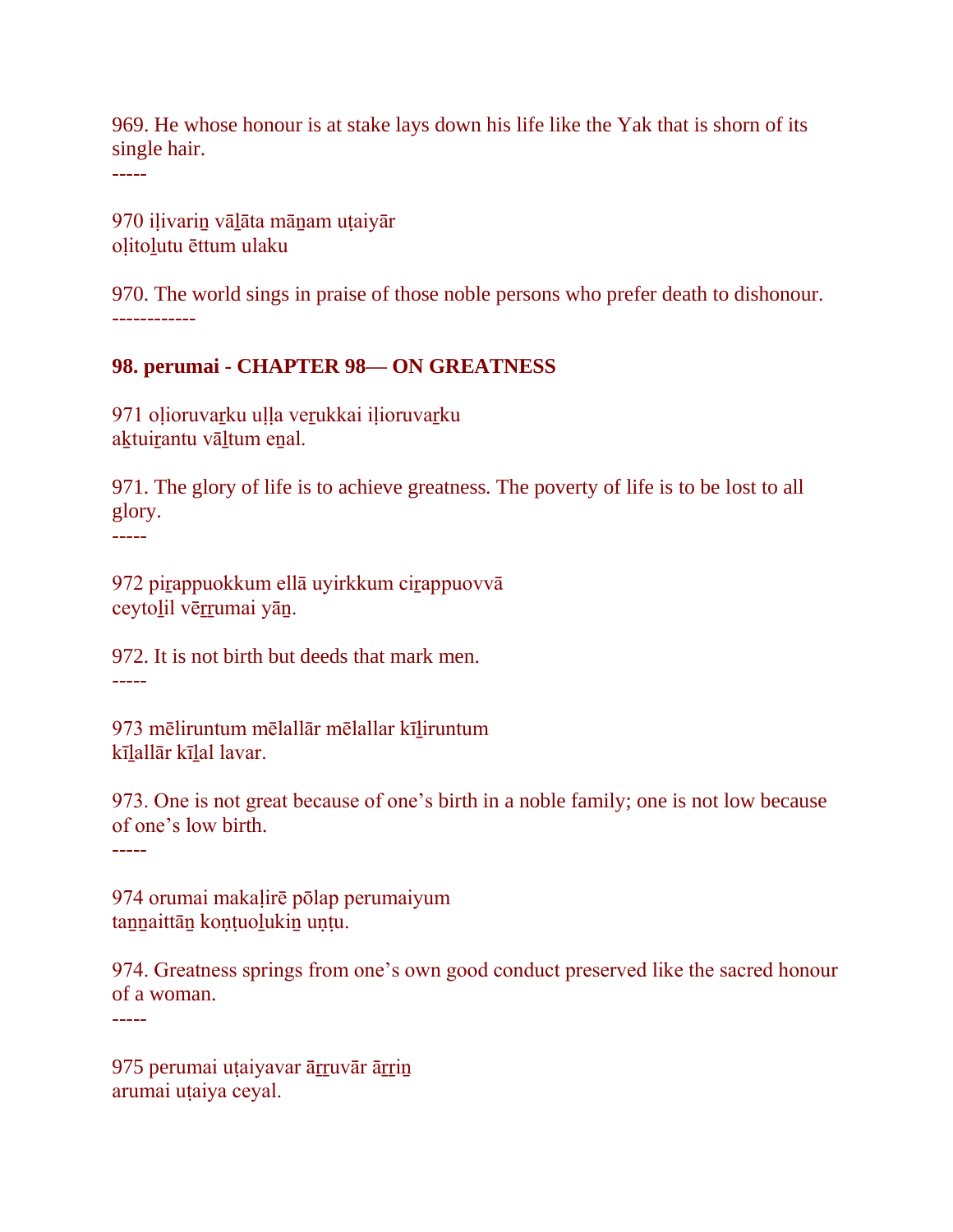975. Greatness achieves things difficult for others. -----

976 ciṟiyār uṇarcciyuḷ illai periyāraip pēņikkoļ vēmennum nōkku.

976. Littleness feels no reverence for the great. -----

977 irappōr irunta tolirrām cirappuntān cīral lavarkaṇ paṭiṉ.

977. Littleness is proud of its virtues. -----

978 paṇiyumām eṉṟum perumai ciṟumai aṇiyumām taṉṉai viyantu.

978. Greatness is all humility; littleness is all arrogance. -----

979 perumai perumitam inmai cirumai perumitam ūrntu viṭal.

979. Greatness is not conscious of its worth. Littleness is rooted in pride. -----

980 arram maraikkum perumai cirumaitān kurramē kūri vitum.

980. Greatness hides the faults of others; littleness trumpets their faults alone. -----------

### **99. cāṉṟāṇmai - CHAPTER 99— ON GOOD CONDUCT**

981 kaṭaṉeṉpa nallavai ellām kaṭaṉaṟintu cāṉṟāṇmai mēṟkoḷ pavarkku.

981. All virtues dwell in one who is alive to one's nobility of conduct. -----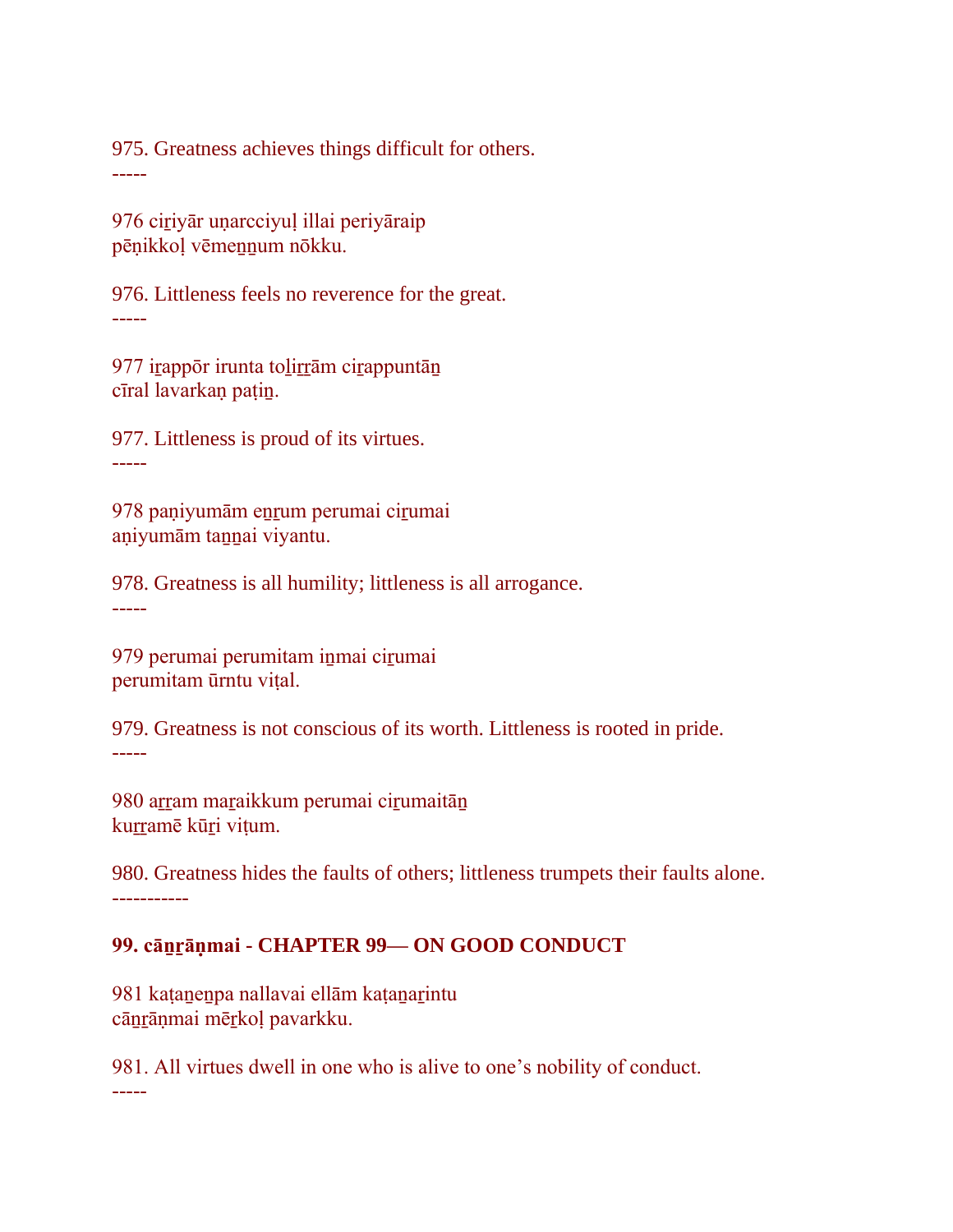982 kuṇanalam cāṉṟōr nalaṉē piṟanalam ennalattu ullatūam anru.

982. Good conduct is the virtue of the great; all other things are but dross. -----

983 aṉpunāṇ oppuravu kaṇṇōṭṭam vāymaiyoṭu aintucālpu ūnriya tūn.

983. Love, modesty, impartiality, sympathy and truthfulness are the five pillars of nobility.

-----

984 kollā nalattatu nōṉmai piṟartīmai collā nalattatu cālpu.

984. Penance kills not, nobility slanders not. -----

985 ārruvār ārral panital atucānrōr mārrārai mārrum paṭai.

985. Humility is the strength of the great. It is the weapon that disarms the foe. -----

986 cālpirkuk kattalai yātenin tōlvi tulaiyallār kannum kolal.

986. The touchstone of nobility is to accept defeat even at the hands of inferiors. -----

987 innācey tārkkum iniyavē ceyyākkāl enna payattatō cālpu.

987. What profits one's nobility if good is not done even to those who do harm? -----

988 inmai oruvarku ilivanru cālpennum tinmaiun tākap perin.

988. Poverty is no disgrace to one of enduring nobility.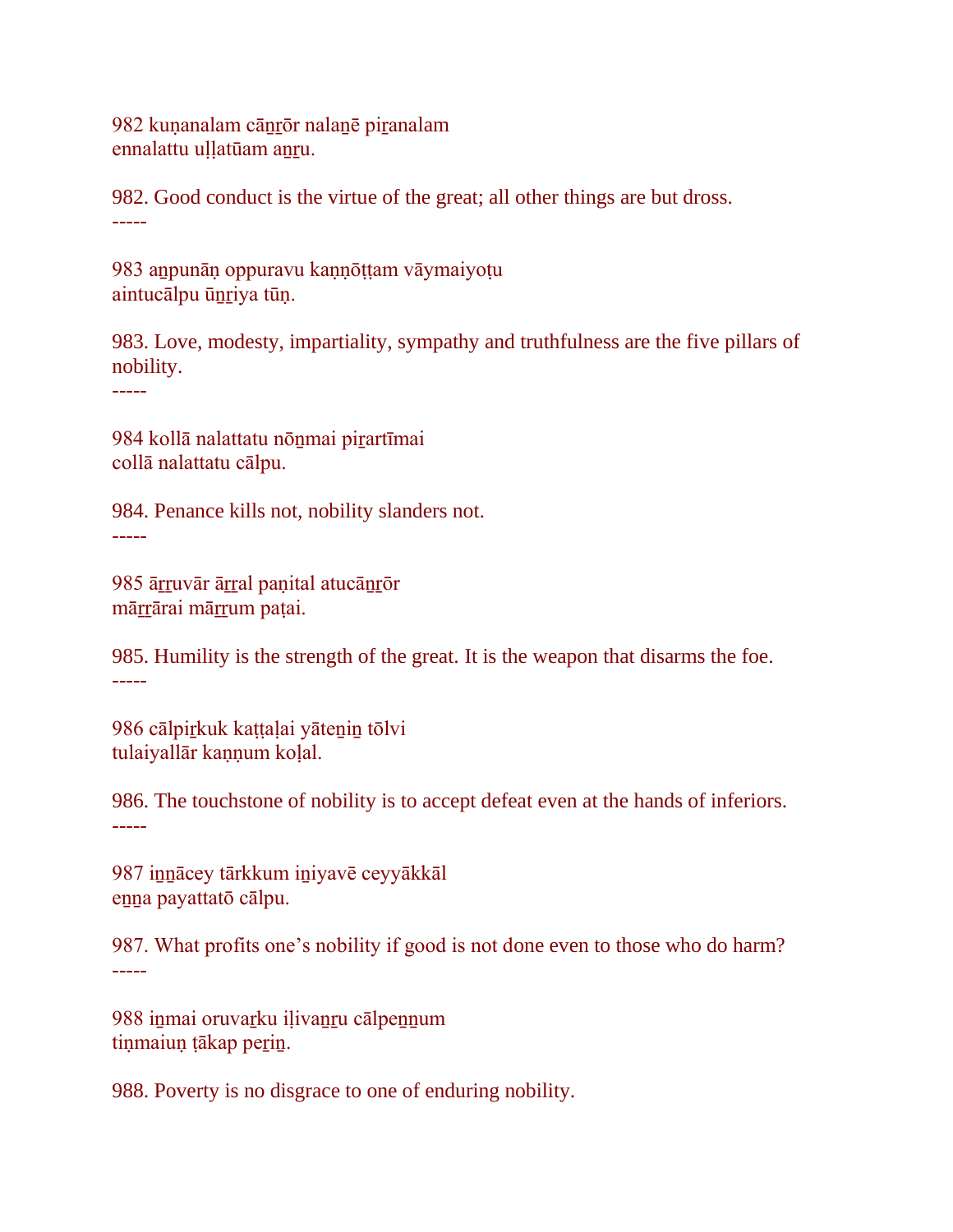-----

989 ūli peyarinum tāmpeyarār cānrānmaikku āḻi eṉappaṭu vār.

989. The sea may recede but noble men will remain steadfast. -----

990 cānravar cānrānmai kunrin irunilantān tāṅkātu mannō porai.

990. Were the nobility of the noble to shrink, the vast firm earth would totter. ------------

# **100. paṇpu uṭaimai - CHAPTER 100— ON COURTESY**

991 eṇpatattāl eytal eḷiteṉpa yārmāṭṭum paṇpuṭaimai eṉṉum vaḻakku.

991. Be cautious and easy of access. You will command the homage of the world. -----

992 aṉpuṭaimai āṉṟa kuṭippiṟattal ivviraṇṭum paṇpuṭaimai eṉṉum vaḻakku.

992. Courtesy springs from love and noble lineage. -----

993 uruppottal makkaloppu anrāl veruttakka paṇpottal oppatām oppu.

993. Mere physical features do not rank with men but only courtesy makes them ascend the scale.

-----

994 nayanotu nanri purinta payanutaiyār paṇpupā rāṭṭum ulaku.

994. The world respects the courtesy of those who are just and willing to do good. -----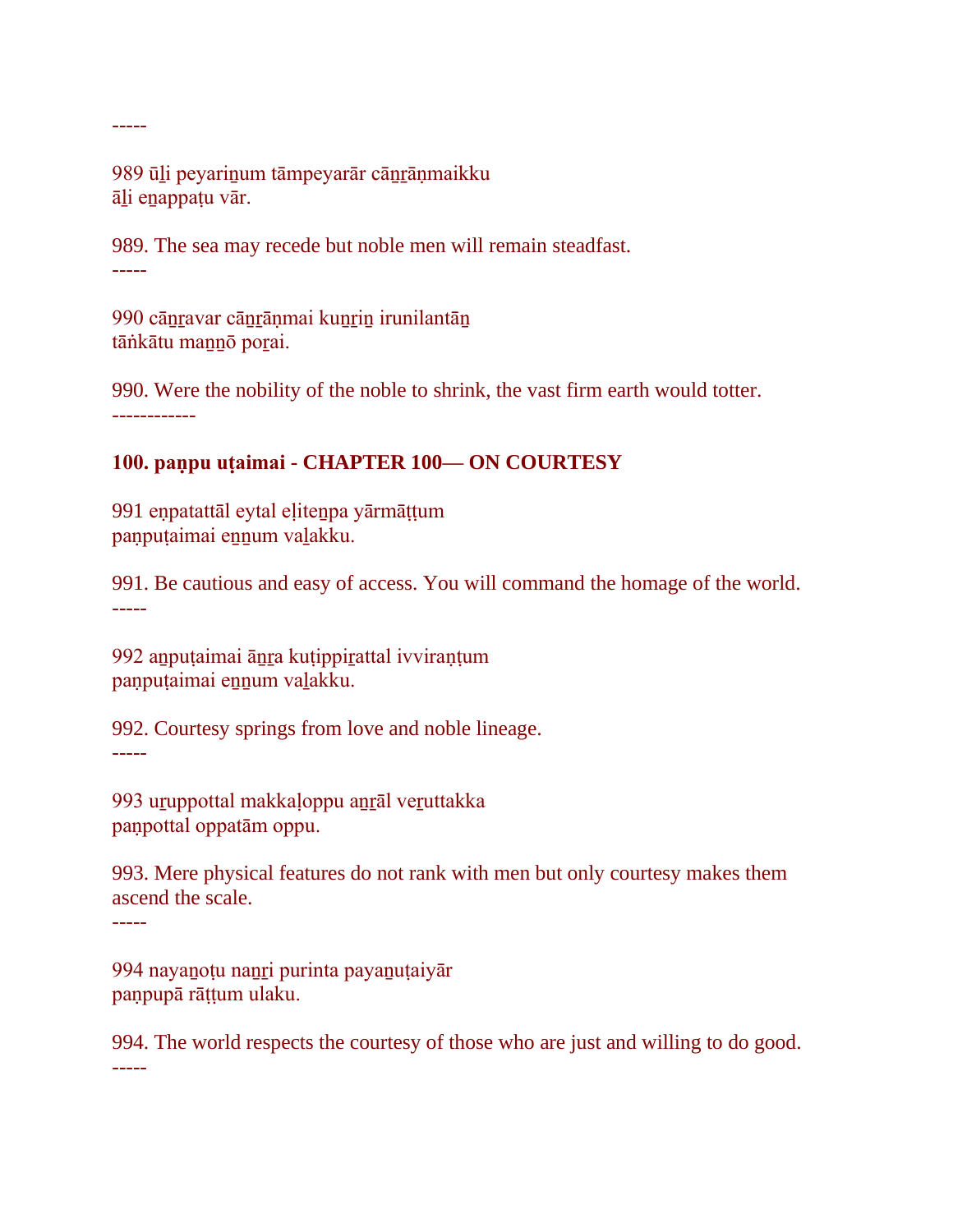995 nakaiyuḷḷum iṉṉātu ikaḻcci pakaiyuḷḷum paṇpuḷa pāṭaṟivār māṭṭu.

995. Do not mock at others even in a sportive mood. There is virtue in being courteous even to a foe. -----

996 paṇpuṭaiyārp paṭṭuṇṭu ulakam atuiṉṟēl maṇpukku māyvatu maṉ.

996. The world is built on the wisdom of the noble and the good; but for them the entire world would be a heap of ruins. -----

997 arampōlum kūrmaiya rēnum marampōlvar makkaḷpaṇpu illā tavar.

997. Of what avail is one's intelligence keen as the edge of the chist^? One is with the socks and gloves if one is not affable. -----

998 nanpārrār āki nayamila ceyvārkkum panpārrār ātal kaṭai.

998. To be failing in one's courtesy even to one's foe is sin. -----

999 nakalvallar allārkku māyiru ñālam pakalumpāṟ paṭṭaṉṟ iruḷ.

999. Even the wide world darkens at noon to the sullen who fails to gladden the hearts of men.

-----

1000 paṇpilāṉ peṟṟa peruñcelvam naṉpāl kalantīmai yāltirintu arru.

1000. Of what' use is the wealth of the discourteous? It is like good milk spoilt by an unclean vessel.

-----------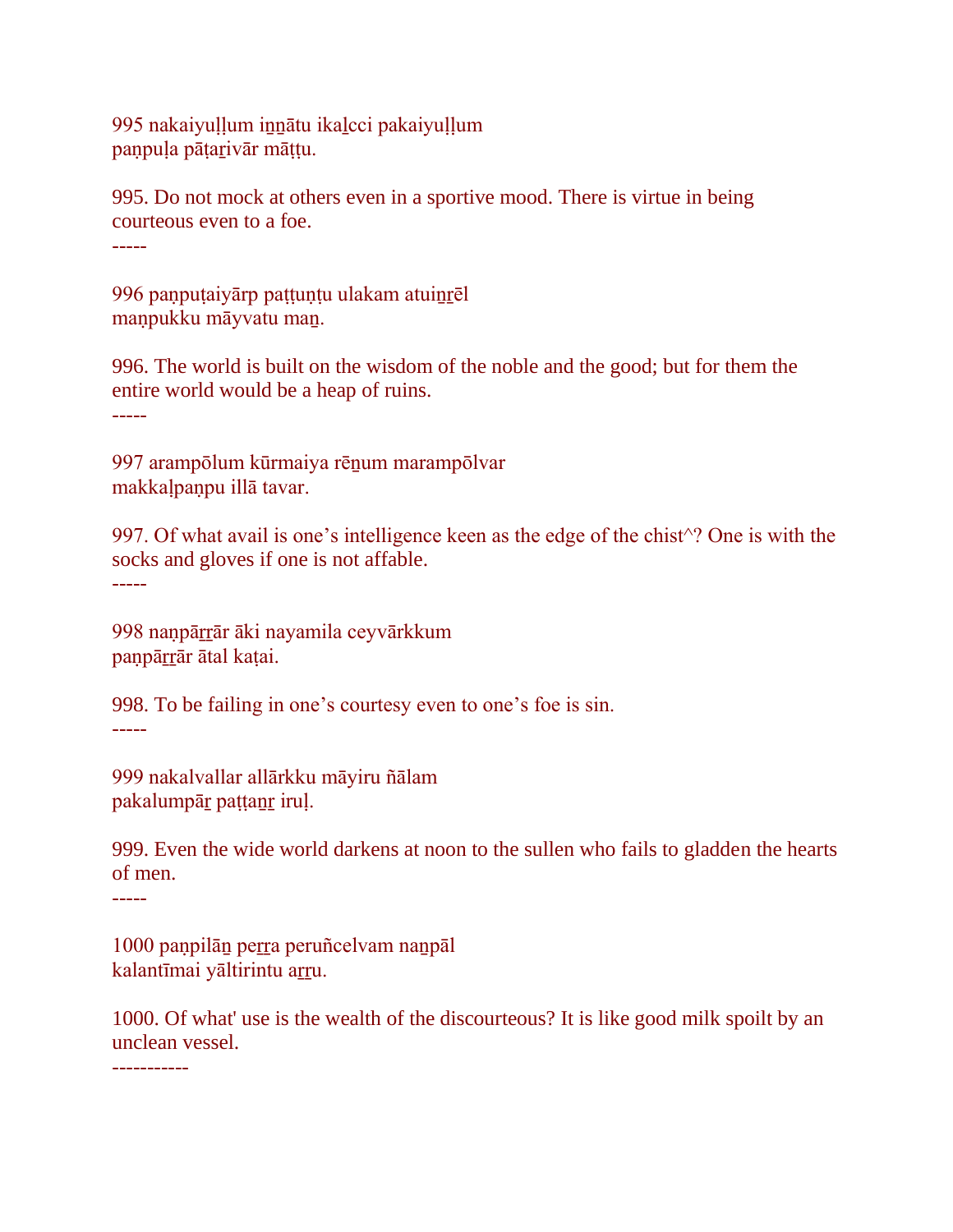### **101. naṉṟiyil celvam - CHAPTER 101— ON UNPROFITABLE WEALTH**

1001 vaittānvāy cānra perumporuL aktunnān cettāṉ ceyakkiṭantatu il.

1001. He who does not make use of his hoarded wealth is really dead, though aliye; for he cannot do anything great.

1002 porulānām ellāmenru īyātu ivarum maruḷāṉām māṇāp piṟappu.

1002. The birth of a ghost awaits a miser who thinks he gains everything by hoarding wealth.

-----

-----

1003 īṭṭam ivaṟi icaivēṇṭā vāṭavar tōrram nilakkup porai.

1003. He who prefers mere accumulation of wealth to glory is a burden unto the earth.

-----

1004 eccamenru enennum kollō oruvarāl naccap paṭāa tavaṉ.

1004. What awaits one if one cannot win the affections of others? -----

1005 koṭuppatūum tuyppatūum illārkku aṭukkiya kōṭiuṇ ṭāyiṉum il.

1005. Of what avail is the untold wealth of one who neither gives nor enjoys it? -----

1006 ētam peruñcelvam tāṉtuvvāṉ takkārkkuoṉṟu ītal iliyalpilā tāṉ.

1006. Abundance of wealth is not a blessing but a curse to one who can neither enjoy it nor spend it on the deserving.

-----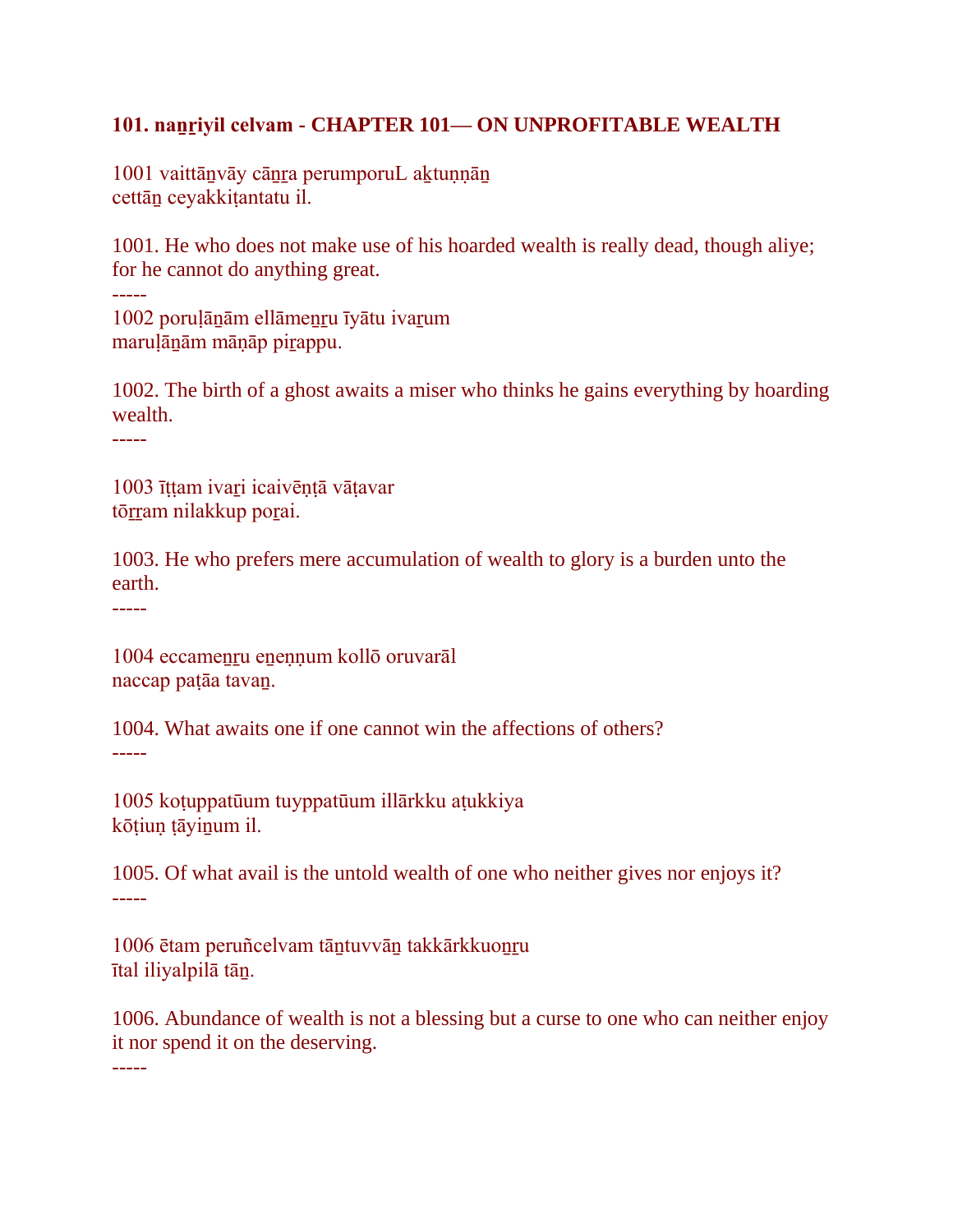1007 arrārkkonru ārrātān celvam mikanalam perrān tamiyaļmūt tarru.

1007. The wealth that is not spent on the needy is as barren as the withering charm of a spinster. -----

1008 naccap paṭātavaṉ celvam naṭuvūruḷ naccu marampalut tarru.

1008. The wealth of a miser is like the fruit of a poison-tree in the heart of a village. -----

1009 aṉporīit taṉceṟṟu aṟamnōkkātu īṭṭiya onporuļ koļvār pirar.

1009. Strangers inherit the great wealth of a miser who neither enjoys it nor gives. -----

1010 cīrutaic celvar cirutuni māri vaṟaṅkūrn taṉaiyatu uṭaittu.

1010. The short-lived poverty of the generous rich is the drought of rain-laden clouds. ----------

### **102. nāṇ uṭaimai - CHAPTER 102— ON MODESTY**

1011 karumattāl nāṇutal nāṇut tirunutal nallavar nānup pira.

1011. True modesty shrinks from littleness. All other forms of modesty are womanish.

-----

1012 ūṇuṭai eccam uyirkkellām vēṟalla nāṇuṭaimai māntar ciṟappu.

1012. Common to all human beings are food and clothing and other necessaries of life. But what distinguishes them is modesty. -----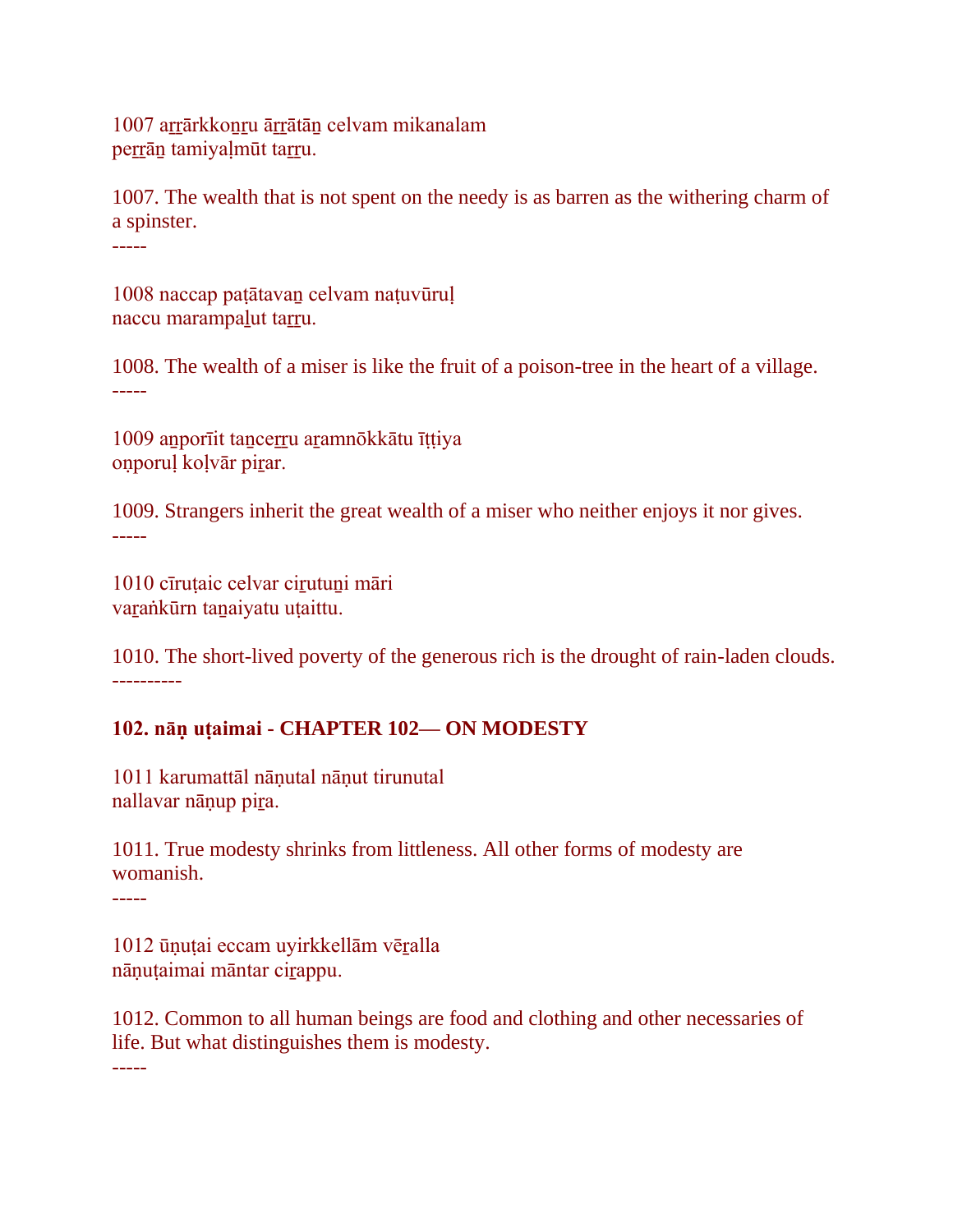1013 ūṉaik kuṟitta uyirellām nāṇeṉṉum nanmai kurittatu cālpu.

1013. Man clings to his body. The noble clings to modesty. -----

1014 aṇiyaṉṟō nāṇuṭaimai cāṉṟōrkku aḵtiṉṟēl piṇiyaṉṟō pīṭu naṭai.

1014. Disgraceful is the painted pomp of the life of the immodest. -----

1015 piṟarpaḻiyum tampaḻipōl nāṇuvār nāṇukku uṟaipati eṉṉum ulaku.

1015. The world finds the very abode of modesty in one who dreads one's infamy and that of others.

1016 nāṇvēli koḷḷātu maṉṉō viyaṉñālam pēṇalar mēlā yavar.

1016. The great prefer modesty to the riches of the world. -----

1017 nāṇāl uyirait turappar uyirpporuttāl nānturavār nānāl pavar.

1017. Better retain modesty than cling to life. The noble would rather die than lose modesty.

-----

-----

1018 pirarnāṇat takkatu tānnāṇān āyin aṟamnāṇat takkatu uṭaittu.

1018. One who does not shrink from what others blush at knows no righteousness. -----

1019 kulañcuṭum koḷkai piḻaippiṉ nalañcuṭum nāṇiṉmai niṉṟak kaṭai.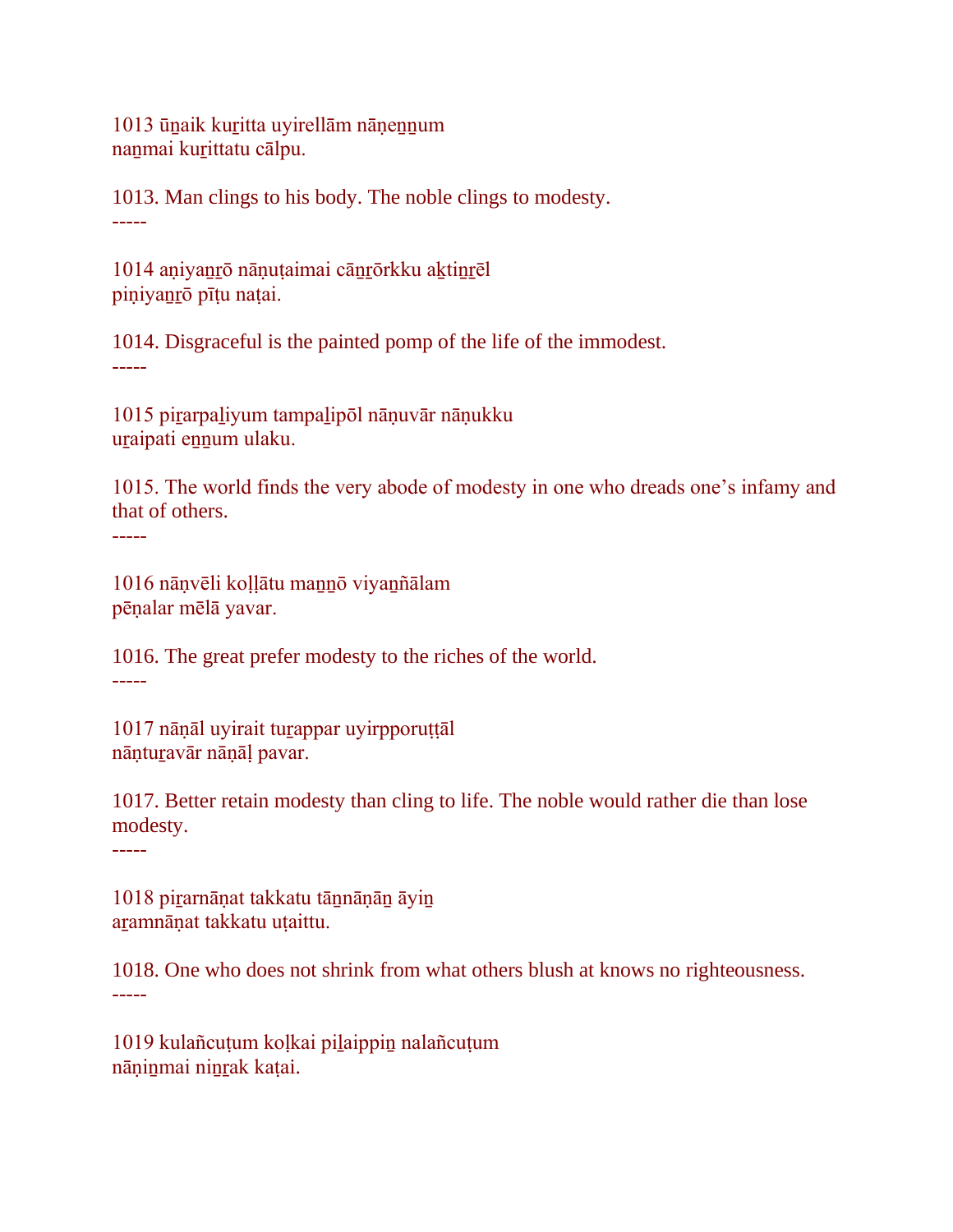1019. Lack of decorum disgraces a home; lack of modesty destroys everything good. -----

1020 nāṇakattu illār iyakkam marappāvai nāņāl uyirmaruṭṭi arru.

1020. The activity of those lacking in modesty is like that of a marionette. ----------

### **103. kuṭi ceyalvakai - CHAPTER 103— ON EXALTING ONE'S FAMILY**

1021 karumam ceyaoruvaṉ kaitūvēṉ eṉṉum perumaiyiṉ pīṭuuṭaiyatu il.

1021. Nothing is more exalted and manly than one's ceaseless toil to uplift one's own family.

----- 1022 āḷviṉaiyum āṉṟa aṟivum eṉa\_iraṇṭiṉ nīḷviṉaiyāl nīḷum kuṭi.

1022. Manly effort and ripe wisdom exalt one's family. -----

1023 kuṭiceyval eṉṉum oruvaṟkut teyvam maṭitarrut tānmun turum.

1023. Even God girds up His loins in the service of one who strives for the glory of one's family.

-----

1024 cūḻāmal tāṉē muṭiveytum taṅkuṭiyait tālātu uñarru pavarkku.

1024. Success comes unbidden to one who exalts one's family with unremitting toil. -----

1025 kurram ilanāyk kuțiceytu vālvānaic curramāc currum ulaku.

1025. The world becomes kin to one who leads an unblemished householder's life. -----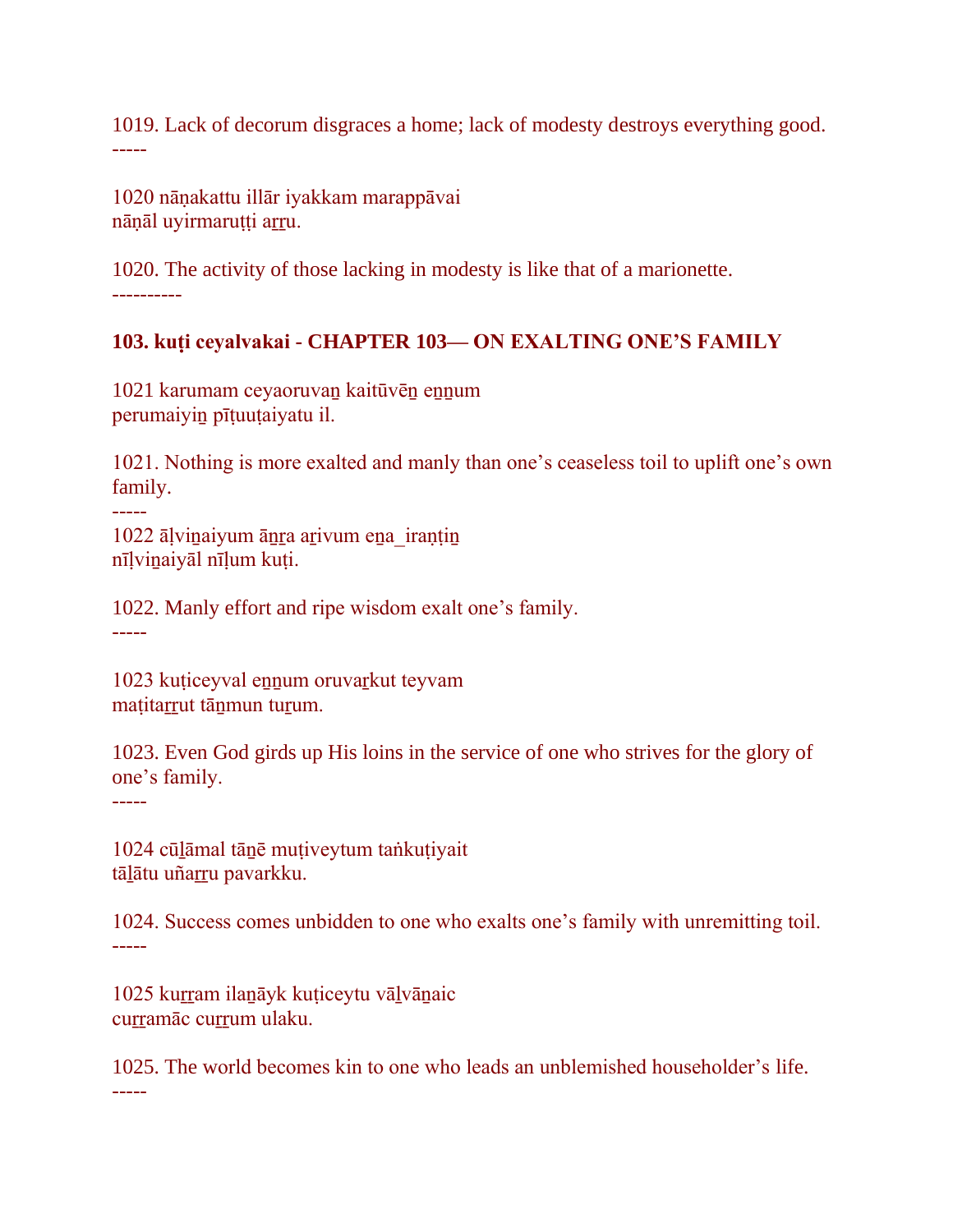1026 nallāņmai enpatu oruvarkut tānpiranta illānmai ākkik kolal.

1026. What is true manliness except perfect ordering of the house for its own glory? -----

1027 amarakattu vaṉkaṇṇar pōlat tamarakattu āṟṟuvār mēṟṟē poṟai.

1027. The brunt of the battle falls on the victorious; the burden of the family on the competent few.

-----

1028 kuṭiceyvārkku illai paruvam maṭiceytu māṉam karutak keṭum.

1028. To pure householders there is no cessation of work. One's false prestige leads to the ruin of one's family.

-----

1029 iṭumpaikkē koḷkalam kollō kuṭumpattaik kurram maraippān utampu.

1029. Is he who protects his family from the ills of life a mere vessel of suffering? -----

1030 iṭukkaṇkāl koṉṟiṭa vīḻum aṭuttūṉṟum nallāḷ ilāta kuṭi.

1030. The axe of adversity falls on the family which has no noble son to shield it. ---------

# **104. uḻavu - CHAPTER 104— ON AGRICULTURE**

1031 culanrumērp pinnatu ulakam atanāl ulanrum ulavē talai.

1031. After vain wanderings in search of callings the world returned to the plough. -----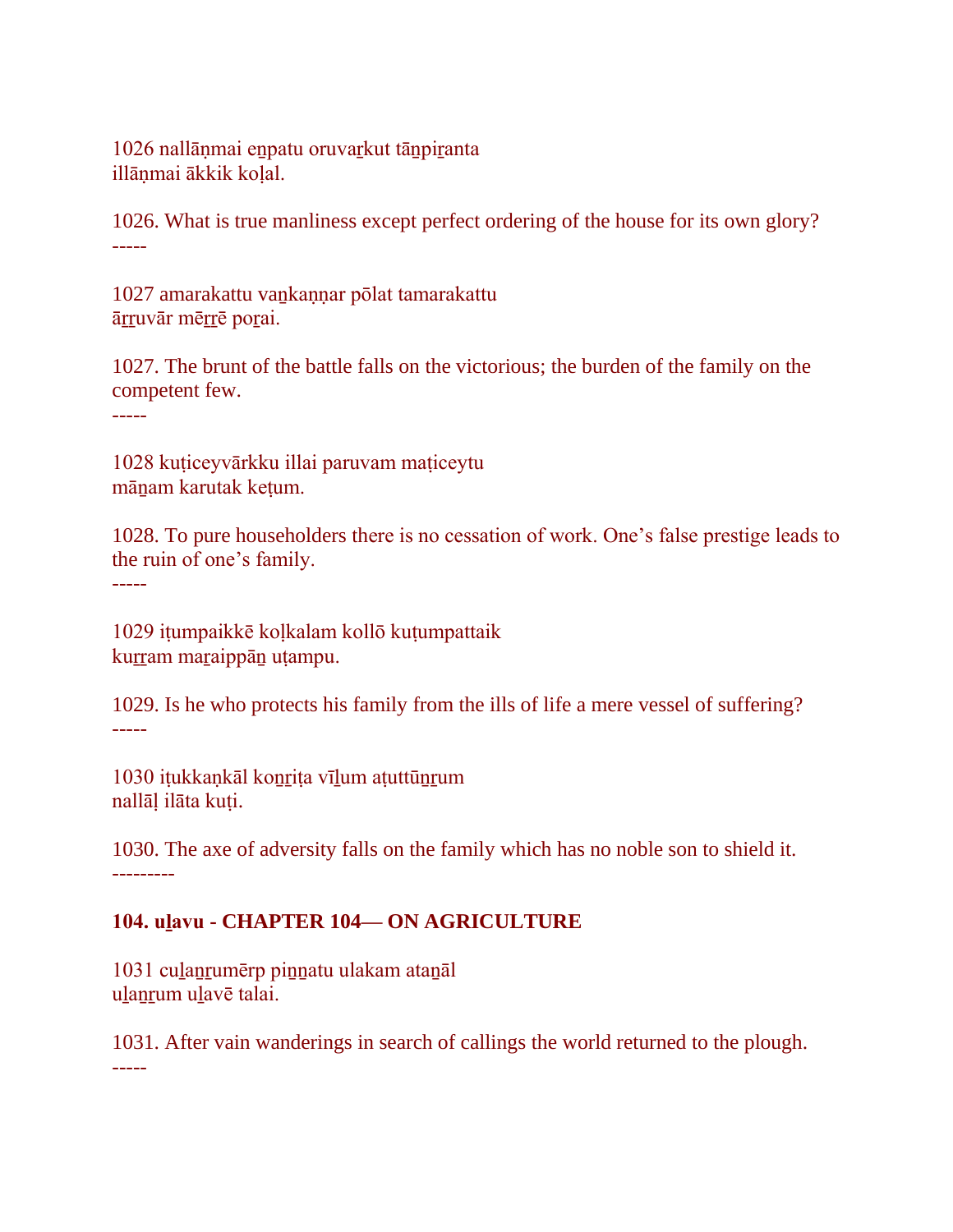1032 uḻuvār ulakattārkku āṇiaḵtu āṟṟātu eḻuvārai ellām poṟuttu.

1032. Husbandmen are the sheet-anchor of the world for on them depend lives of others.

-----

1033 ulutuntu vālvārē vālvārmarru ellām tolutunțu pincel pavar.

1033. Only the husbandmen live; all others subsist on their toil. -----

1034 palakuṭai nīḻalum tamkuṭaikkīḻk kāṇpar alakuṭai nīḻa lavar.

1034. It is the husbandmen that bring the might of the kings under the sway of their own sovereign.

-----

1035 iravār irappārkkoṉṟu īvar karavātu kaiceytūṇ mālai yavar.

1035. A toiling peasant never begs but gives. -----

1036 uḻaviṉār kaimmaṭaṅkiṉ illai viḻaivatūum viṭṭēmeṉ pārkkum nilai.

1036. Even the anchorite ceases from penance if husbandmen sit with their hands folded.

-----

-----

1037 toṭippuḻuti kaḵcā uṇakkiṉ piṭitteruvum vēṇṭātu cālap paṭum.

1037. Let the land be allowed to dry with dust. Even a handful of manure is not needed for a good harvest.

1038 ērinum nanrāl eruitutal kattapin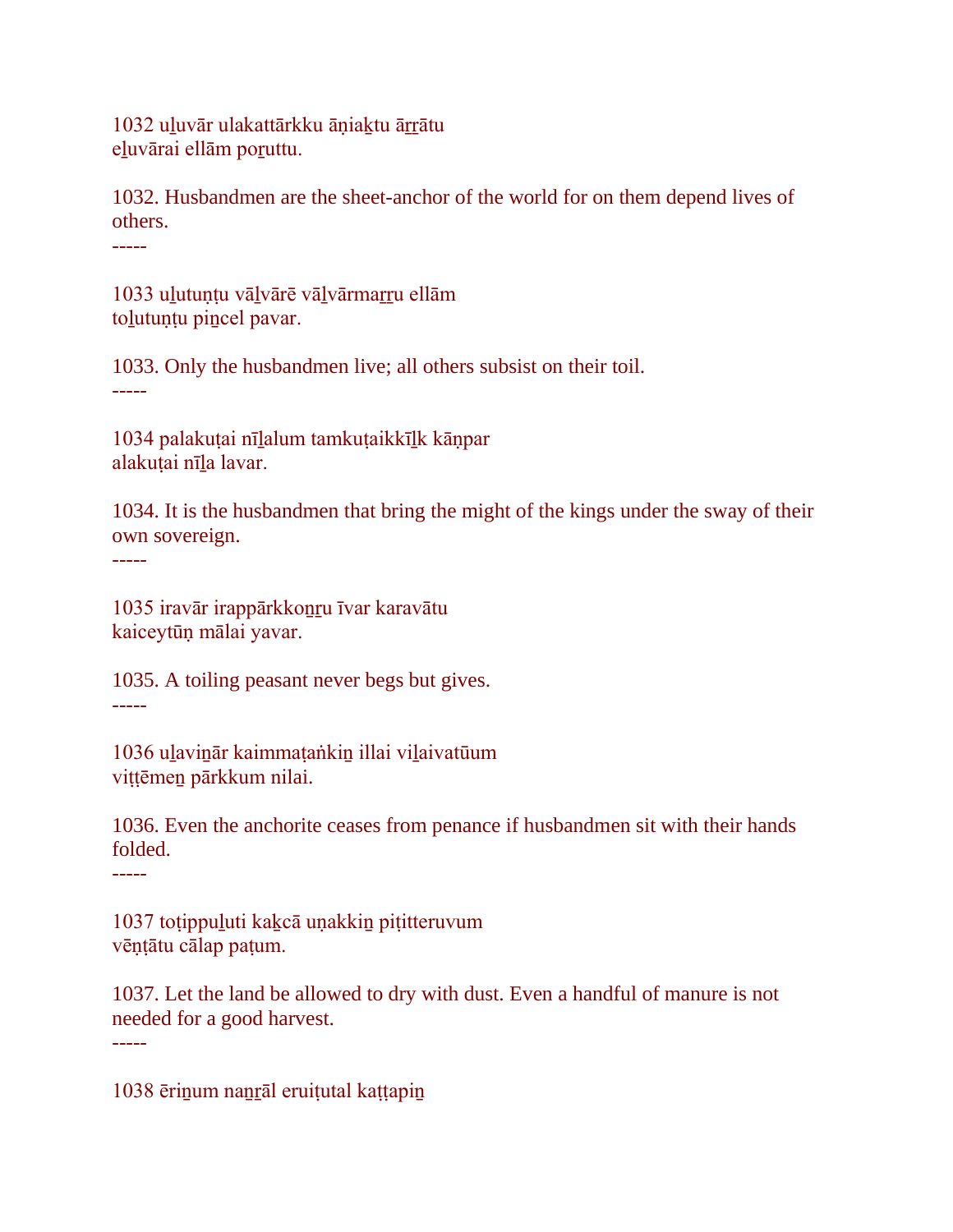nīriṉum naṉṟataṉ kāppu.

1038. After weeding, let the land be guarded, for more important than water is the protection of crops.

-----

1039 cellāṉ kiḻavaṉ iruppiṉ nilampulantu illālin ūti vitum.

1039. The land neglected by its owner puts on the appearance of a sulky woman abandoned by her lord.

-----

1040 ilameṉṟu acaii ippāraik kāṇiṉ nilamennum nallāļ nakum.

1040. Mother earth laughs in scorn at those who plead poverty --------

### **105. nalkuravu - CHAPTER 105— ON POVERTY**

1041 iṉmaiyiṉ iṉṉātatu yāteṉiṉ iṉmaiyiṉ inmaiyē innā tatu.

1041. There is no greater evil than poverty! -----

1042 iṉmai eṉaoru pāvi maṟumaiyum immaiyum inri varum.

1042. Poverty is an evil which blasts at once the joys of earth and of heaven. -----

1043 tolvaravum tōlum keṭukkum tokaiyāka nalkuravu ennum nacai.

1043. Poverty which springs of avarice ruins one's ancestry and its fair name. -----

1044 iṟpiṟantār kaṇṇēyum iṉmai iḷivanta colpirakkum cōrvu tarum.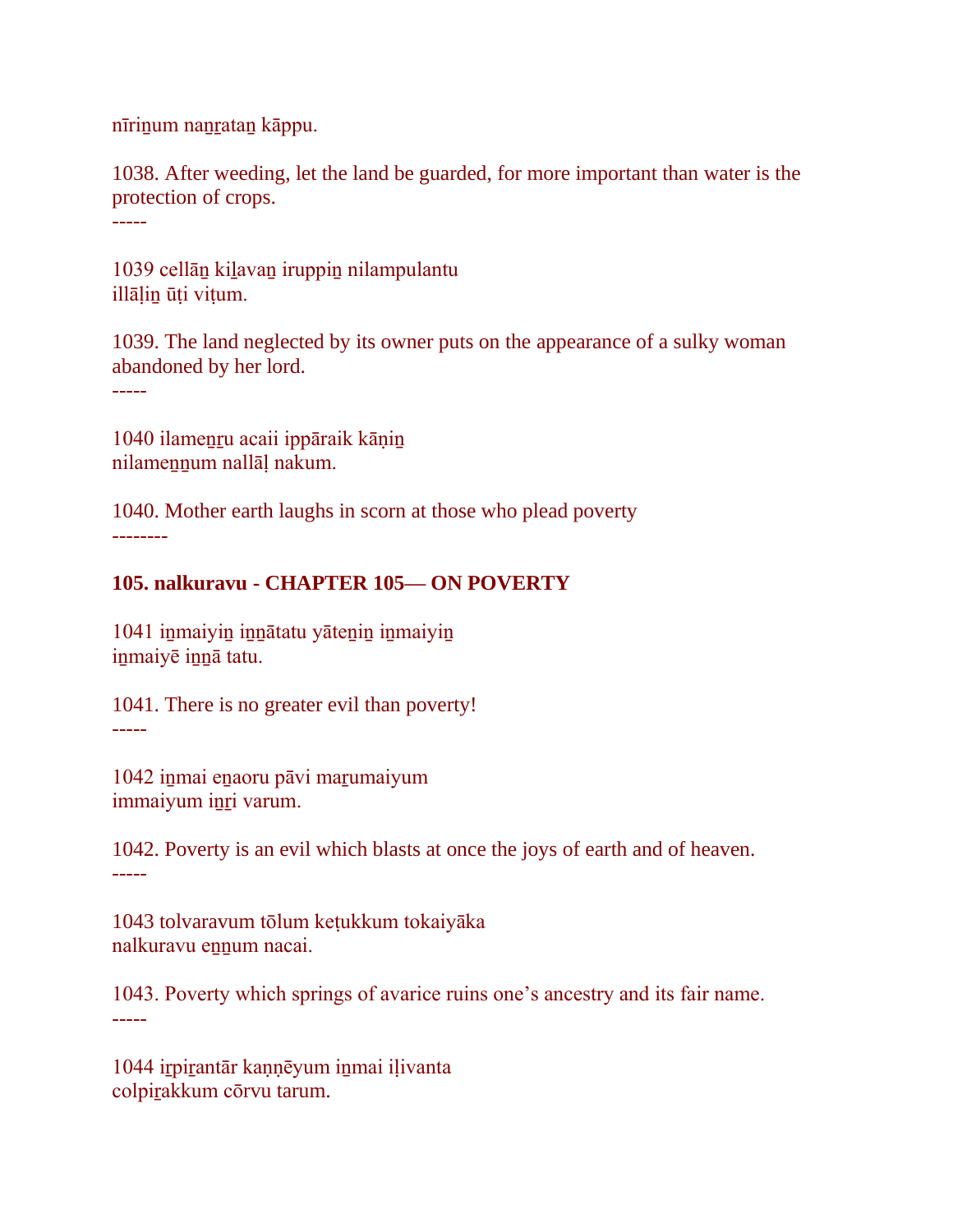1044. Dejection due to poverty makes the noble utter the language of the base. -----

1045 nalkuravu eṉṉum iṭumpaiyuḷ palkurait tunpaṅkal cenru paṭum.

1045. Poverty in itself an evil is the mother of all ills. -----

1046 naṟporuḷ naṉkuṇarntu colliṉum nalkūrntār coṟporuḷ cōrvu paṭum.

1046 The words of the poor, though born of experience and wisdom are not listened to.

-----

1047 aṟañcārā nalkuravu īṉṟatā yāṉum piranpōla nōkkap paṭum.

1047. Even a mother turns her back on one whose poverty is devoid of probity. -----

1048 inrum varuvatu kollō nerunalum koṉṟatu pōlum nirappu.

1048. Oh, how I dread it I Will that beggary that almost killed me yesterday assail me today also? -----

1049 neruppinul tuñcalum ākum nirappinul yātoṉṟum kaṇpāṭu aritu.

1049. One may sleep in the midst of scorching fire. But the poverty-stricken know no sleep. -----

1050 tuppuravu illār tuvarat tuṟavāmai uppirkum kāṭikkum kūrru.

1050. The indigent that do not renounce the world batten on other man's salt and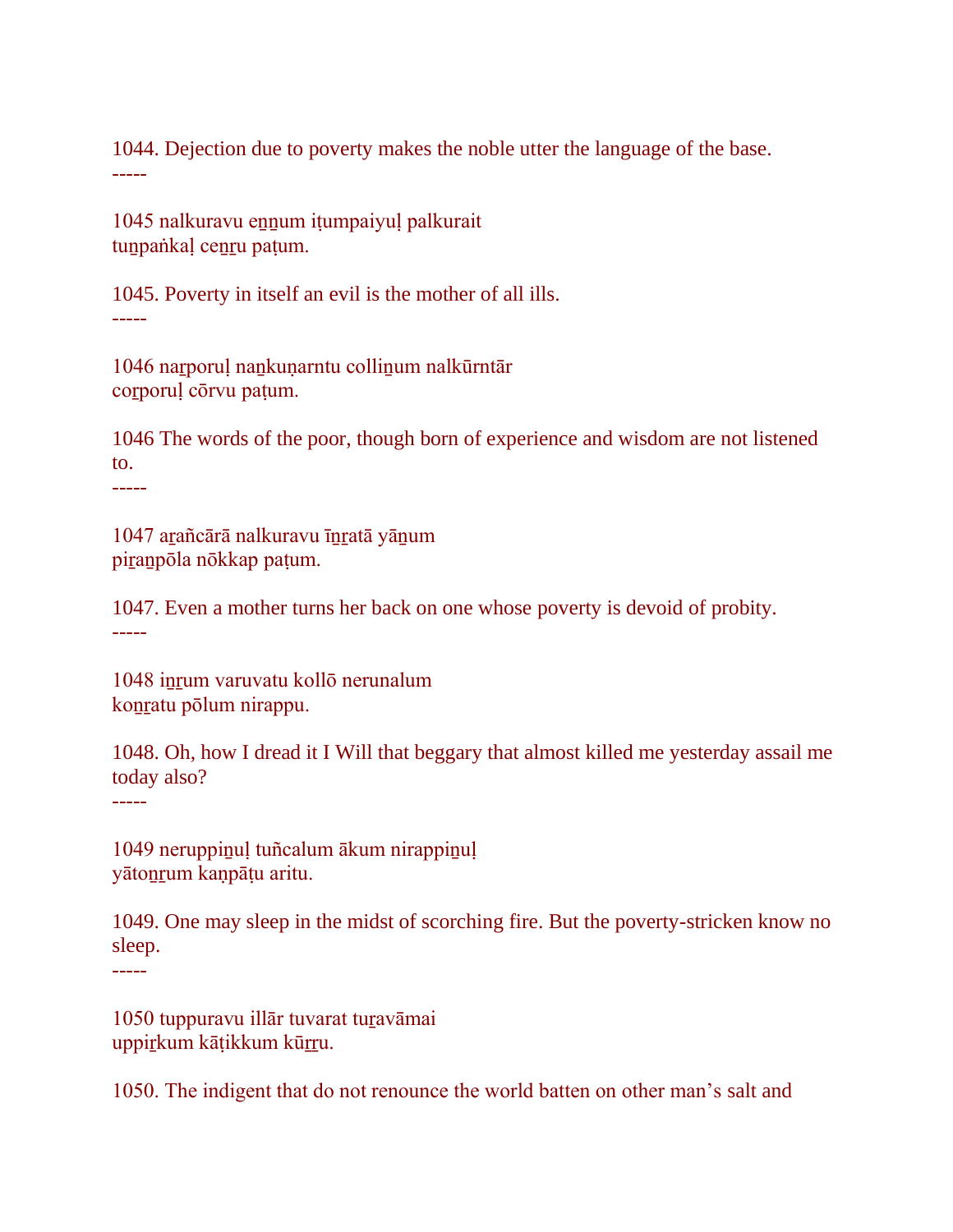porridge. -------------

### **106. iravu - CHAPTER 106— ON BEGGING**

1051 irakka irattakkārk kāṇiṉ karappiṉ avarpaḻi tampaḻi aṉṟu.

1051. Beg if you meet people who can give. If they refuse, it is their fault, not yours. -----

1052 iṉpam oruvaṟku irattal irantavai tuṉpam uṟāa variṉ.

1052. Begging would be pleasant to one if one were to achieve one's object without causing pain.

-----

1053 karappilā neñciṉ kaṭaṉaṟivār muṉniṉṟu irappumōr ēr uṭaittu.

1053. There is a grace even in begging of one noble and generous of heart. -----

1054 irattalum ītalē pōlum karattal kanavilum tērrātār māttu.

1054. Begging is endowed with all the grace of giving when the noble guest does not fail of his gifts even in dreams.

-----

1055 karappilār vaiyakattu unmaiyān kanninru irappavar mērkoļ vatu.

1055. There is beggary because of persons touched by its very presence. -----

1056 karappiṭumpai illāraik kāṇiṉ nirappiṭumpai ellām oruṅku keṭum.

1056. All the indignities of begging vanish in the presence of the truly generous who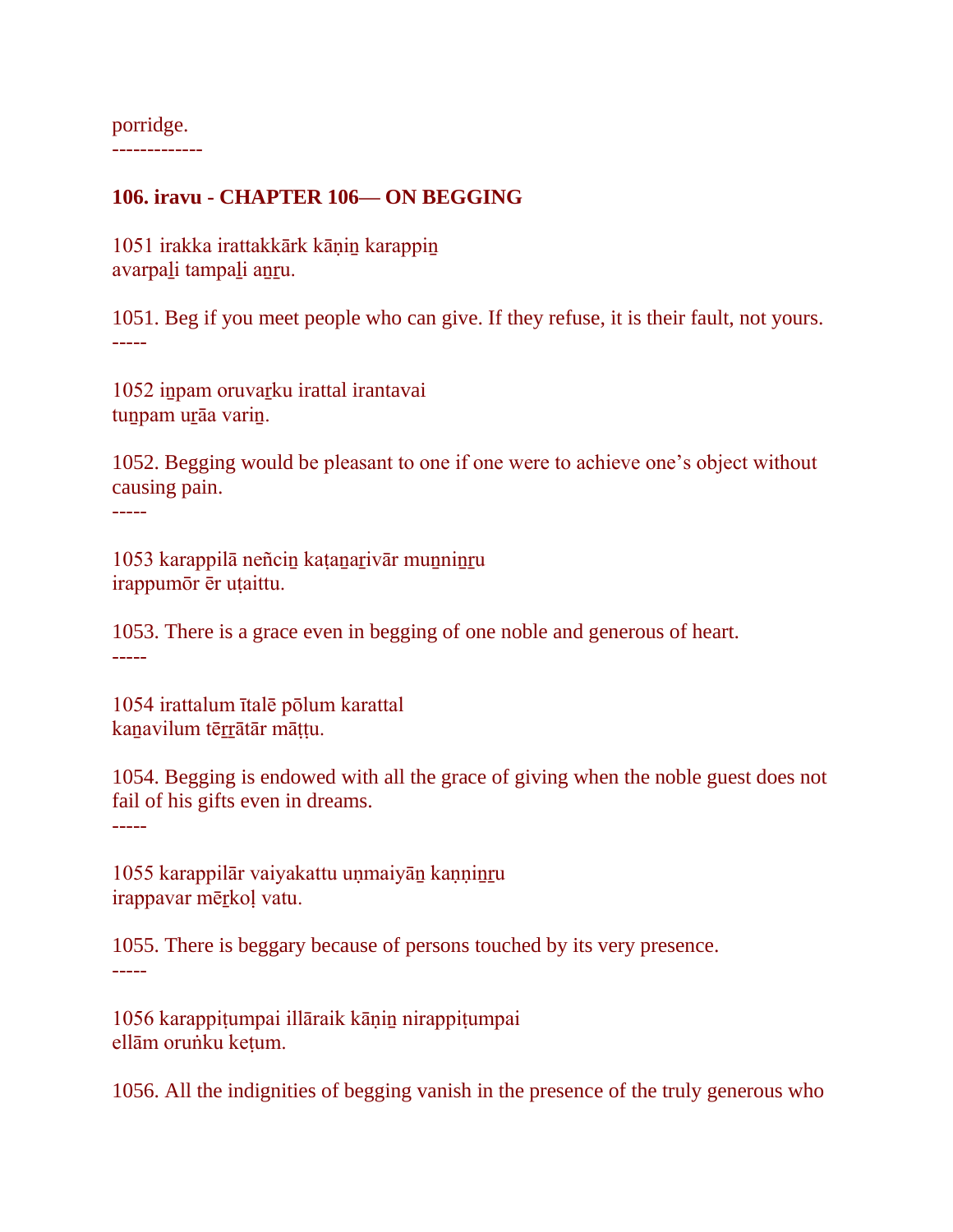know not the sin of withholding gifts.

1057 ikaḻntueḷḷātu īvāraik kāṇiṉ makiḻntuḷḷam uḷḷuḷ uvappatu uṭaittu.

1057. Mendicancy inwardly rejoices in the bounty of the generous free of scorn. -----

1058 irappārai illāyiṉ īrṅkaṇmā ñālam marappāvai ceṉṟuvan taṟṟu.

1058. Were there to be no mendicancy the vast world would be peopled with men moving like dolls.

-----

-----

1059 īvārkaṇ eṉṉuṇṭām tōṟṟam irantukōḷ mēvāril ilāak kaṭai.

1059. If there be no beggars in the world, will there be any glory for the bountiful? -----

1060 irappāṉ vekuḷāmai vēṇṭum nirappiṭumpai tāṉēyum cālum kari.

1060. Do not chafe against the hunks for inevitable is the pain of poverty. ---------

# **107. iravu accam - CHAPTER 107— ON FEAR OF BEGGING**

1061 karavātu uvantīyum kaṇṇaṉṉār kaṇṇum iravāmai kōṭi uṟum.

1061. A million times blessed is he who refrains from begging even from the generous delighting in charity. -----

1062 irantum uyirvāḻtal vēṇṭiṉ parantu keṭuka ulakiyaṟṟi yāṉ.

1062. May the creator of the world perish if he has ordained life only through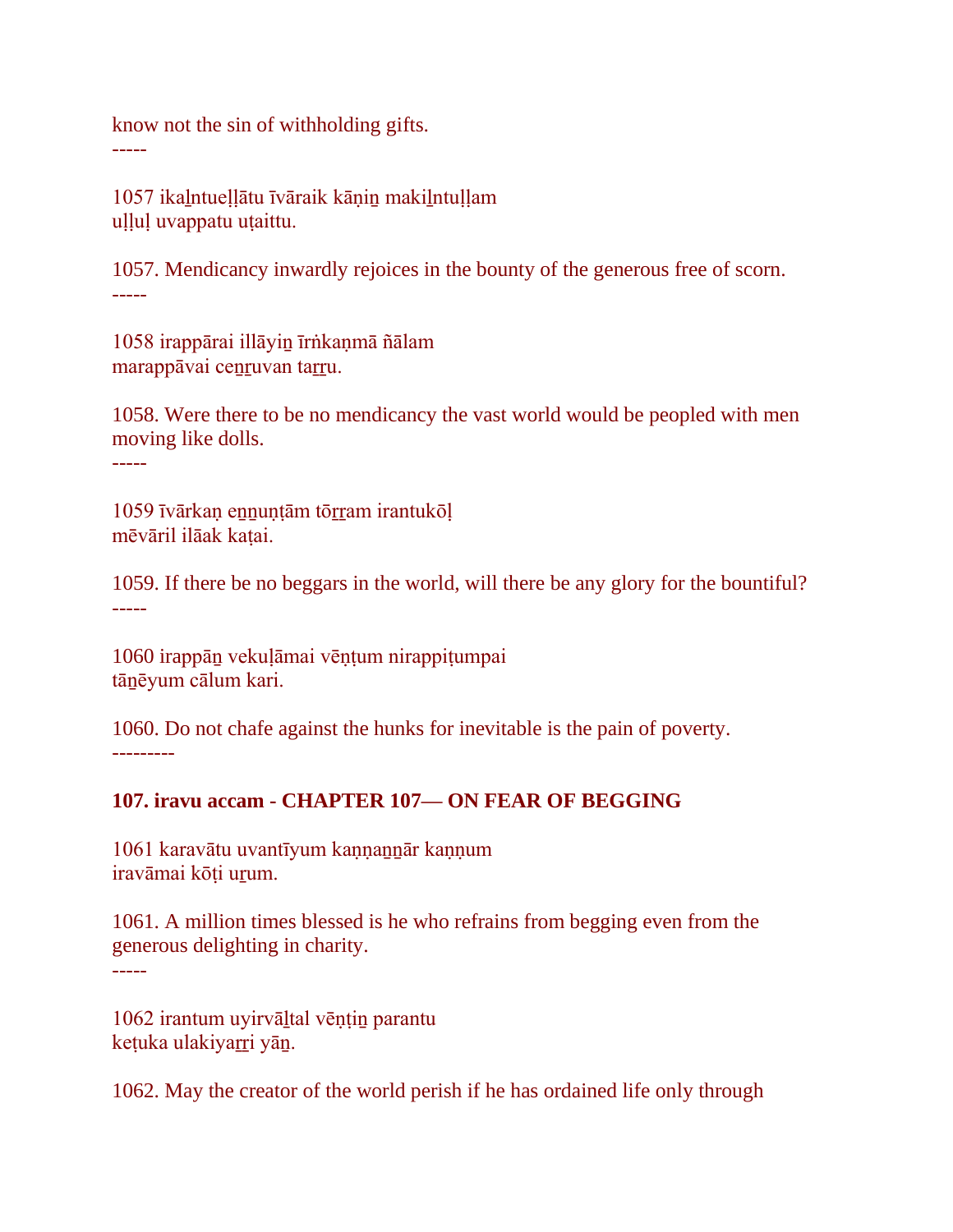mendicancy?

-----

1063 inmai itumpai irantutīr vāmennum vaṉmaiyiṉ vaṉpāṭṭatu il.

1063. There is no greater folly than the thought of wiping out poverty by beggary. -----

1064 iṭamellām koḷḷāt takaittē iṭamillāk kālum iravollāc cālpu.

1064. The greatness of refusing to beg even in adversity transcends the glory of the world.

-----

1065 teṇṇīr aṭupuṟkai āyiṉum tāḷtantatu uṇṇaliṉ ūṅkuiṉiyatu il.

1065. Nothing is sweeter than the thin porridge earned by the sweat of one's brow. -----

1066 āvirku nīrenru irappinum nāvirku iravin ilivantatu il.

1066. It is a heinous sin to beg for water even for a cow crying of thirst. -----

1067 irappaṉ irappārai ellām irappiṉ karappār iravaṉmiṉ eṉṟu.

1067. I implore beggars not to beg of people who hide their wealth. -----

1068 iravueṉṉum ēmāppil tōṇi karavueṉṉum pārtākkap pakku viṭum.

1068. The unavailing canoe of begging gets wrecked on the rock of refusal. -----

1069 iravuḷḷa uḷḷam urukum karavuḷḷa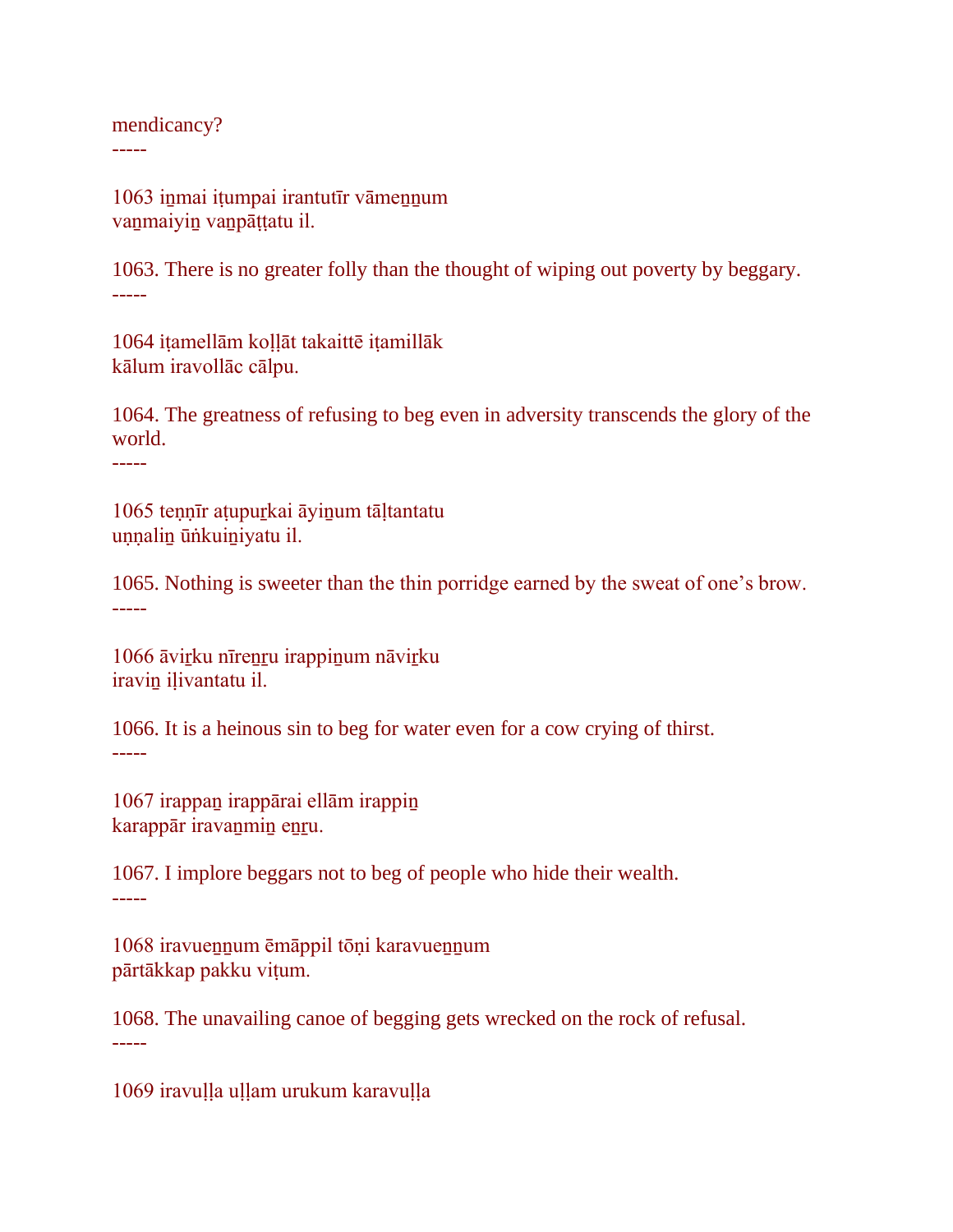uḷḷatūum iṉṟik keṭum.

1069. The mere thought of begging melts one's heart. It breaks at one's denial. -----

1070 karappavarkku yāṅkoḷikkum kollō irappavar collāṭap pōom uyir.

1070. A rebuff takes the life out of the beggar. But can the deceitful escape death? ---------

## **108. kayamai - CHAPTER 108— ON MEANNESS**

1071 makkaḷē pōlvar kayavar avaraṉṉa oppāri yāmkaṇṭatu il.

1071. Ignoble men are only touched with human shapes. Rare indeed are such specimens.

-----

1072 naṉṟaṟi vāriṉ kayavar tiruvuṭaiyār neñcattu avalam ilar.

1072. Blessed are the base who are ignorant of the good. Verily they are never ill at ease.

-----

1073 tēvar aṉaiyar kayavar avarumtām mēvaṉa ceytuoḻuka lāṉ.

1073. Mean men resemble unruly gods, for they know no law. -----

1074 akappaṭṭi āvāraik kāṇiṉ avariṉ mikappaṭṭuc cemmākkum kīḻ.

1074. The mean fought their superiority among men baser than them. -----

1075 accamē kīḻkaḷatu ācāram eccam avāvuntēl untām ciritu.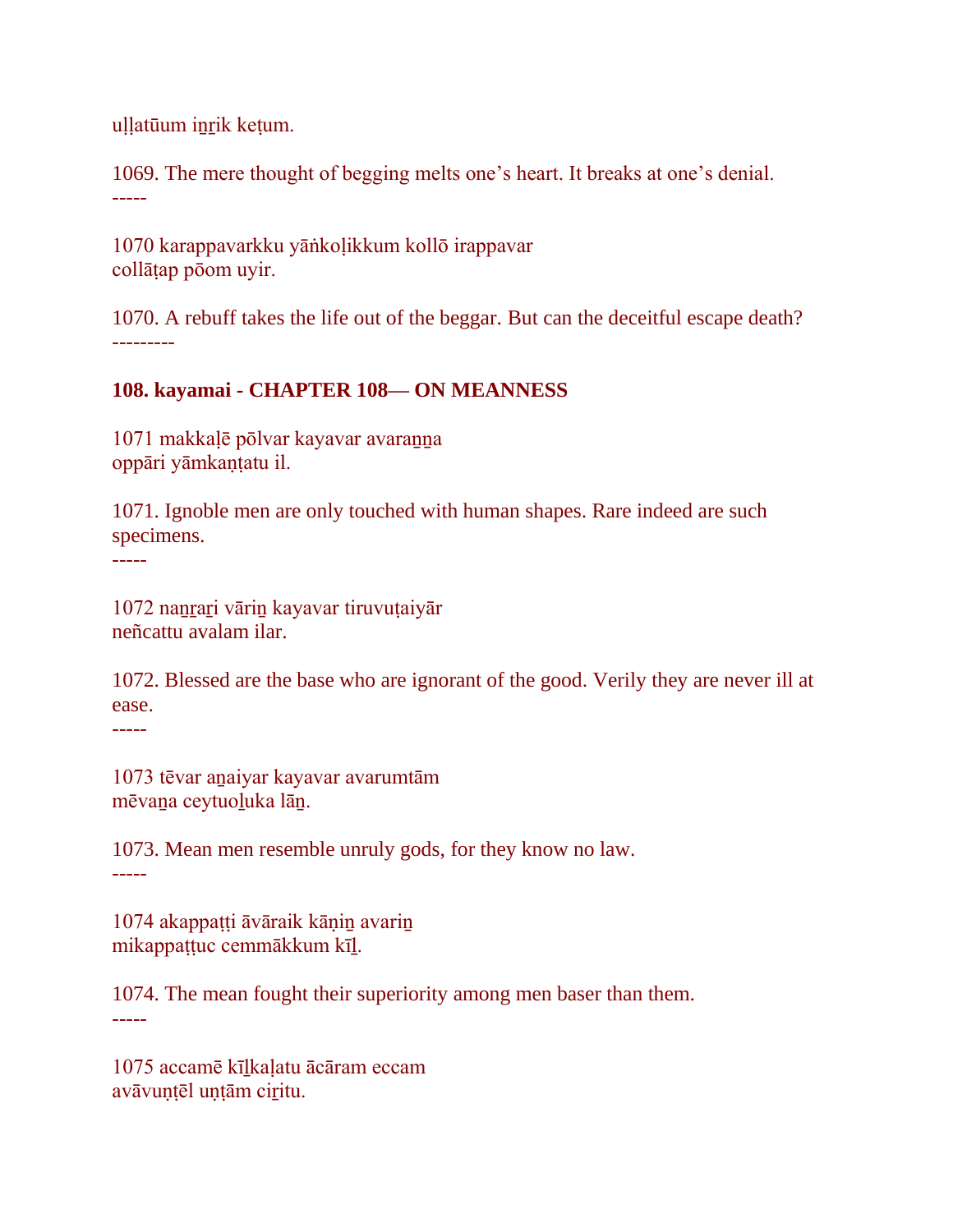1075. Fear and desire rule the conduct of the base. -----

1076 aṟaipaṟai aṉṉar kayavartām kēṭṭa maraipirarkku uytturaikka lān.

1076. The base are like the drum for they noise abroad the secrets of men. -----

1077 īrṅkai vitirār kayavar koṭiṟuṭaikkum kūṉkaiyar allā tavarkku.

1077. The base part with their crumbs only to a clenched hand. -----

1078 collap payaṉpaṭuvar cāṉṟōr karumpupōl kollap payaṉpaṭum kīḻ.

1078. Even the least cry of distress touches the heart of the good; but squeezing goodness out of the vile is like crushing the sugar-cane. -----

1079 uṭuppatūum uṇpatūum kāṇiṉ piṟarmēl vaṭukkāṇa varrākum kīl.

1079. The base envy others in their food and clothing and slander them. -----

1080 errirku uriyar kayavaronru urrakkāl virrarku uriyar viraintu.

---------

1080. What are the base men fit for? They hasten only to sell themselves in adversity.

**End of porutpal Part III: KĀMATTUPPĀL SECTION I. THE SECRET UNION 109. takai aṇaṅku uṟuttal - CHAPTER 109— ON LOVER'S DISTRACTION**

1081 aṇaṅkukol āymayil kollō kaṉaṅkuḻai mātarkol mālumeṉ neñcu.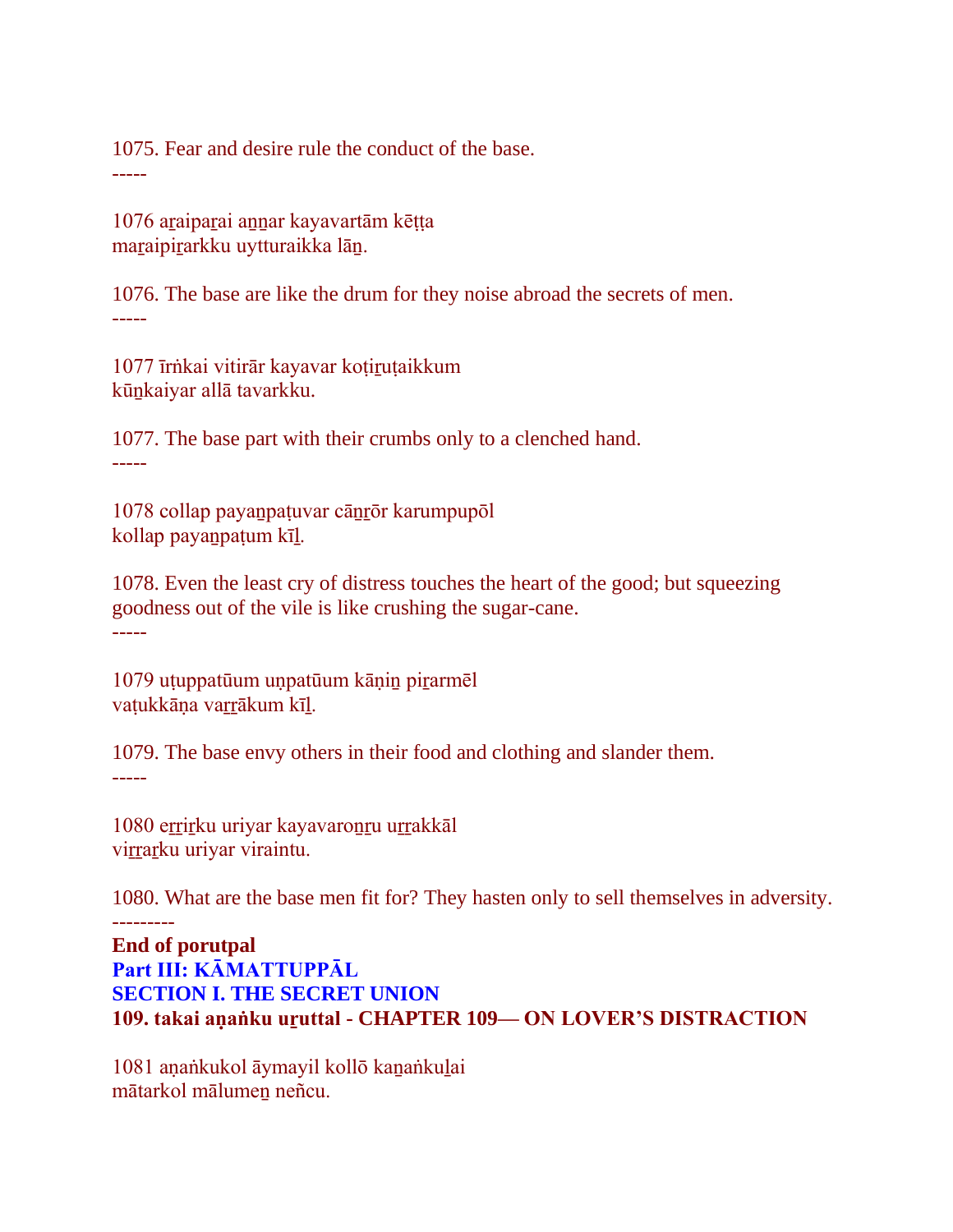1081. Is this a goddess fair? Or is it a rare peacock? Or, is it a mortal with heavy earrings? My mind is perplexed in the extreme. -----

1082 nōkkiṉāḷ nōkketir nōkkutal tākkaṇaṅku tānaikkon tannatu utaittu.

1082. The glance she returns for mine resembles that of a terrible goddess leading an army.

-----

-----

1083 paṇṭaṟiyēṉ kūṟṟueṉ pataṉai iṉiyaṟintēṉ peṇṭakaiyāl pēramark kaṭṭu.

1083. The god of death I never knew. Now I behold him in the shape of this woman with battling eyes.

1084 kaṇṭār uyiruṇṇum tōṟṟattāl peṇtakaip pētaikku amarttaṉa kaṇ.

1084. The cruel eyes of this woman seem to devour the lives of those on whom they fall.

-----

1085 kūrramō kannō pinaiyō matavaral nōkkamim mūṉṟum uṭaittu.

1085. Oh, how the death-dealing antelope-eyes of the lady charm and puzzle me! -----

1086 koṭumpuruvam kōṭā maṟaippiṉ naṭuṅkañar ceyyala maṉivaḷ kaṇ.

1086. Her cruel eyes, had they not been shaded by her brows, would have made me quail and shudder. -----

1087 kaṭāak kaḷiṟṟiṉmēl kaṭpaṭām mātar paṭāa mulaimēl tukil.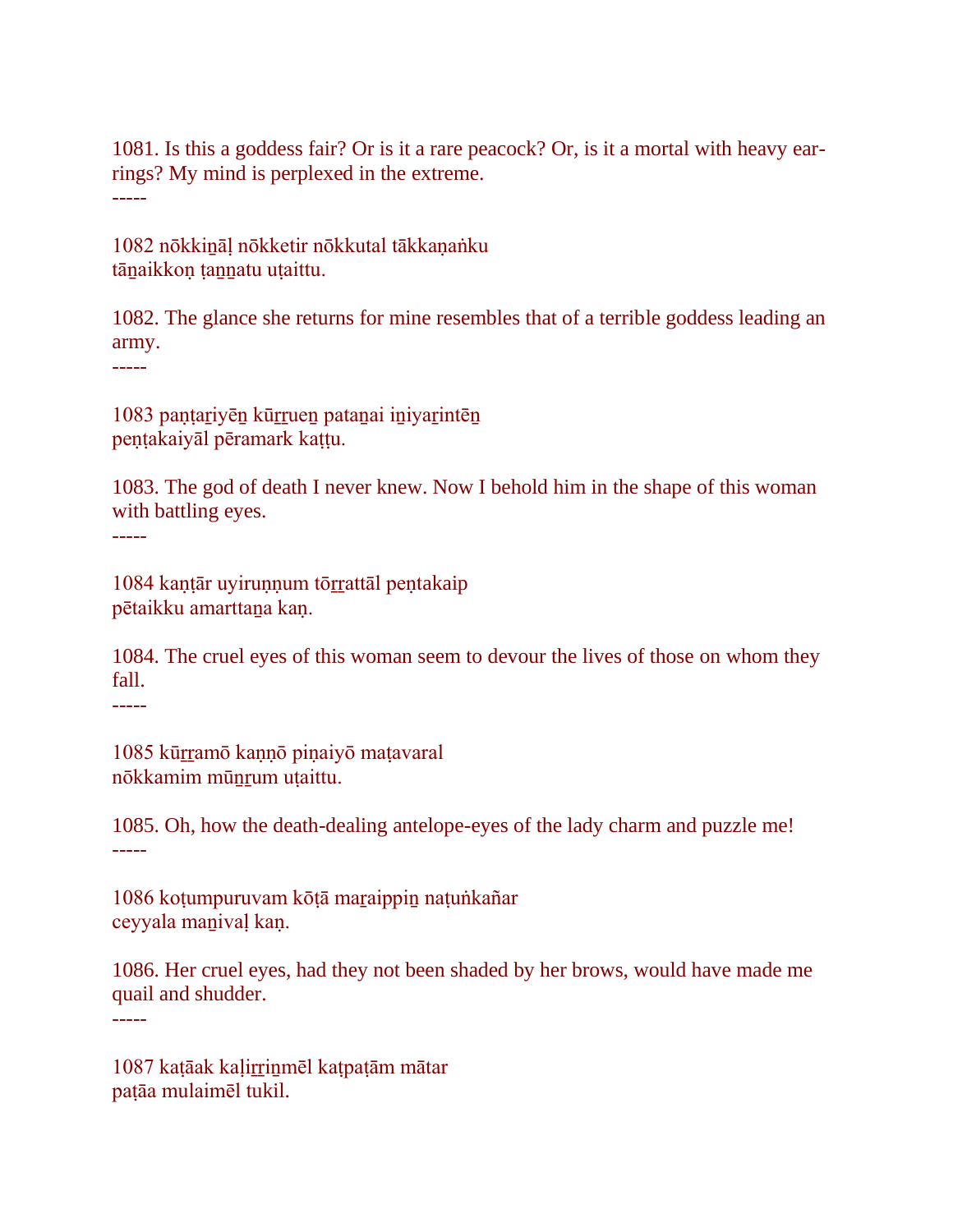1087. The garment over the ample swell of her bosom is like the cloth on the face of a wild elephant.

-----

1088 onnutar kōo uṭaintatē ñāṭpinuḷ nannārum utkumen pītu.

1088. My might which has struck terror in the heart of the foe who has only heard of my prowess lies overthrown before her splendid face. -----

1089 piṇaiyēr maṭanōkkum nāṇum uṭaiyāṭku aṇiyavaṉō ētila tantu.

1089. What need of ornament has this lady of modesty, adorned with the glances of an antelope?

1090 uṇṭārkaṇ allatu aṭunaṟāk kāmampōl kaṇṭār makiḻceytal iṉṟu.

1090. Wine intoxicates the person when only drunk but love inebriates the soul even by a mere look.

---------

-----

### **110. kuṟippaṟital - CHAPTER 110— READING LOVE'S SIGNS**

1091 irunōkku ivalunkan ullatu orunōkku nōynōkkoṉṟu annōy maruntu.

1091. The glances of her collirium-painted eyes have a double sway. One wounds and the other heals.

-----

1092 kankalavu kollum cirunōkkam kāmattil cempākam aṉṟu peritu.

1092. More telling than her actual embrace are her stealthy love looks. -----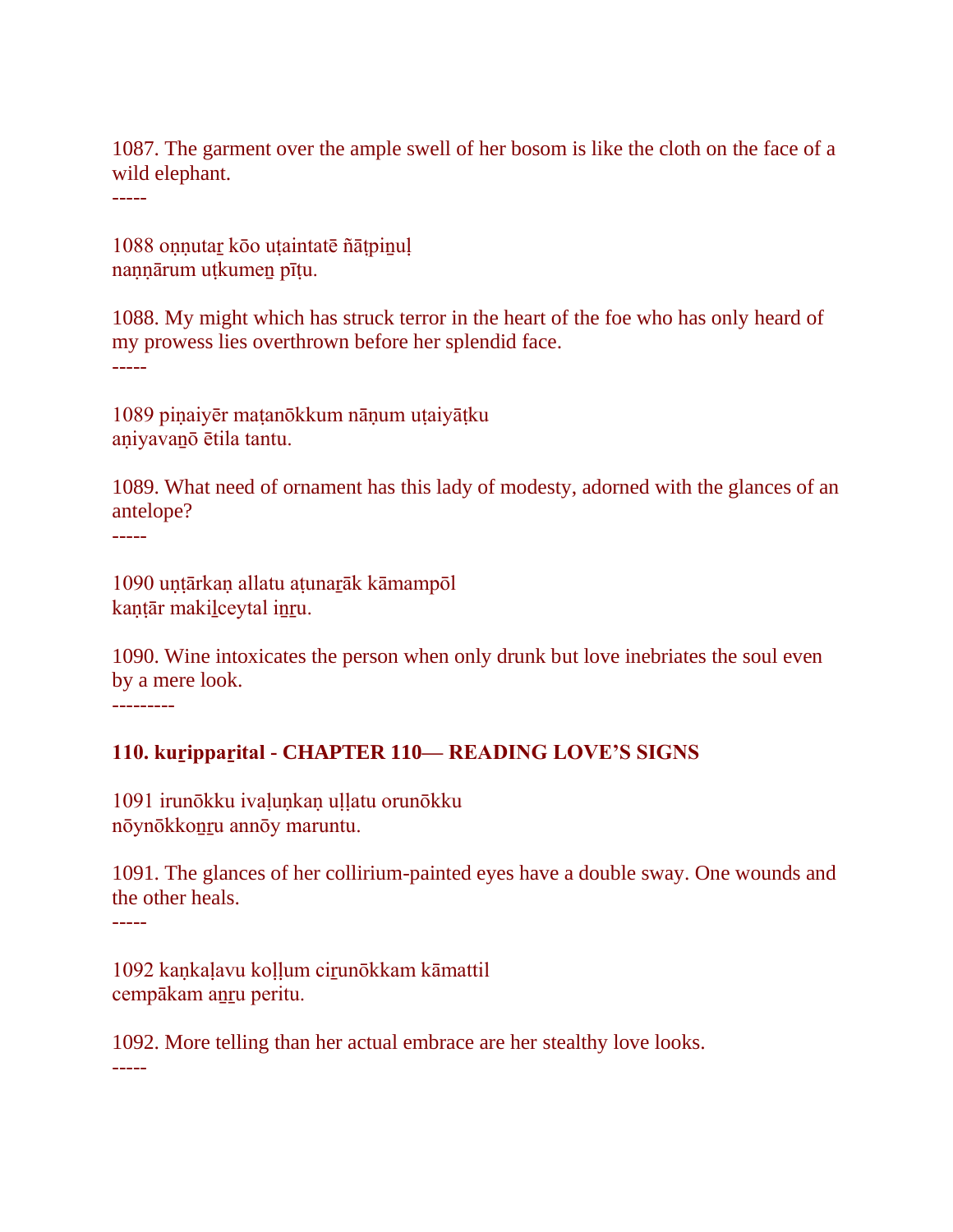1093 nōkkiṉāṉ nōkki iṟaiñciṉāḷ aḵtavaḷ yāppinuļ attiya nīr.

1093. She gazed and gazed but she became shy and her bashful look has nurtured the plant of love between us. -----

1094 yāṉnōkkum kālai nilaṉnōkkum nōkkākkāl tānnōkki mella nakum.

1094. She casts her shy look on earth when I gaze at her; but if I turn aside, she glances at me with a gentle smile. -----

1095 kurikkonțu nōkkāmai allāl orukan cirakkanittāļ pōla nakum.

1095. Without looking straight at me, with furtive glances she smiles inwardly. -----

1096 urāa tavarpōl colinum cerāarcol ollai uṇarap paṭum.

1096. Though her words are as harsh as those of a stranger, they betoken only love. -----

1097 cerāac cirucollum cerrārpōl nōkkum urāarpōnru urrār kurippu.

1097. The pretended angry look and the bitter-sweet word of the beloved are like those of a stranger. Surely these are but the masks of her love. -----

1098 acaiyiyaṟku uṇṭuāṇṭōr ēeryāṉ nōkkap pacaiyiṉaḷ paiya nakum.

1098. When I look beseechingly at her she returns a gentle smile. Oh, what bewitching charm fills the tender maid's look! -----

1099 ētilār pōlap potunōkku nōkkutal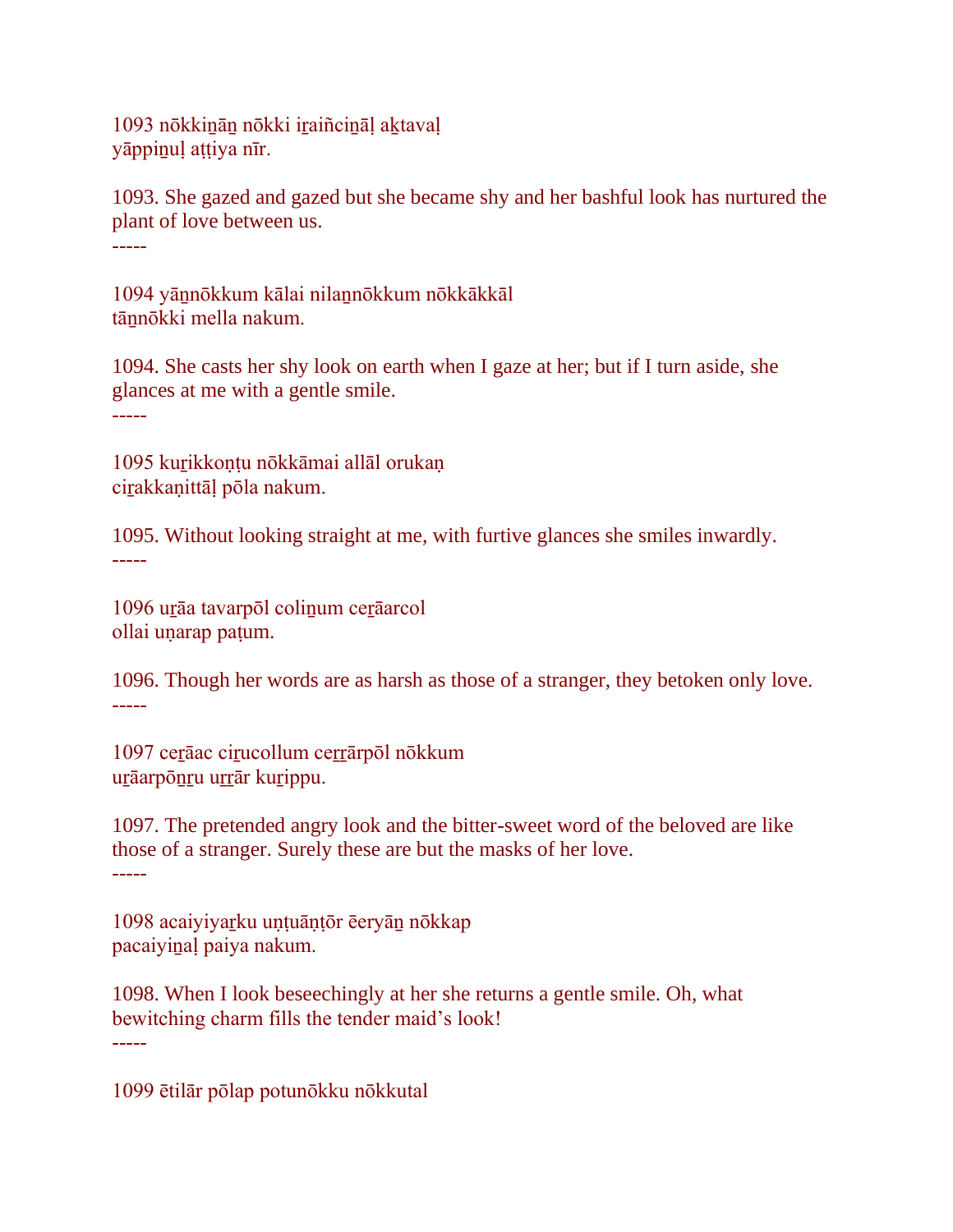kātalār kaṇṇē uḷa.

1099. Oh, what an indifferent air do the lovers assume! They look at each other as if they were strangers.

-----

1100 kannōtu kaninai nōkkokkin vāyccorkal enna payanum ila.

1100. Of what avail are words when eyes speak to eyes and heart whispers unto heart. ----------

## **111. puṇarcci makiḻtal - CHAPTER 111— THE ECSTACY OF LOVE'S UNION**

1101 kantukēttu untuuyirttu urrariyum aimpulanum oṇṭoṭi kaṇṇē uḷa.

1101. All the pleasures that the five senses give us are garnered in this lady with glittering bracelets. What a thrill she gives me! -----

1102 piṇikku maruntu piraman aṇiyilai tannōykkut tānē maruntu.

1102. The remedy for a disease lies not in the disease but in some healing balm; but not so the loved one who is at once the disease and the cure for the pangs of love. -----

1103 tāmvīḻvār meṉtōḷ tuyiliṉ iṉitukol tāmaraik kannān ulaku.

1103. Are the pleasures of the world of the lotus-eyed lord sweeter than reclining on the soft shoulder of the beloved? -----

1104 nīṅkin terūum kurukuṅkāl tannennum tīyāntup perrāļ ivaļ.

1104. This lady has a fire which burns me with passion when I am away; but it cools down when I see her. Can anyone say where she has acquired this power?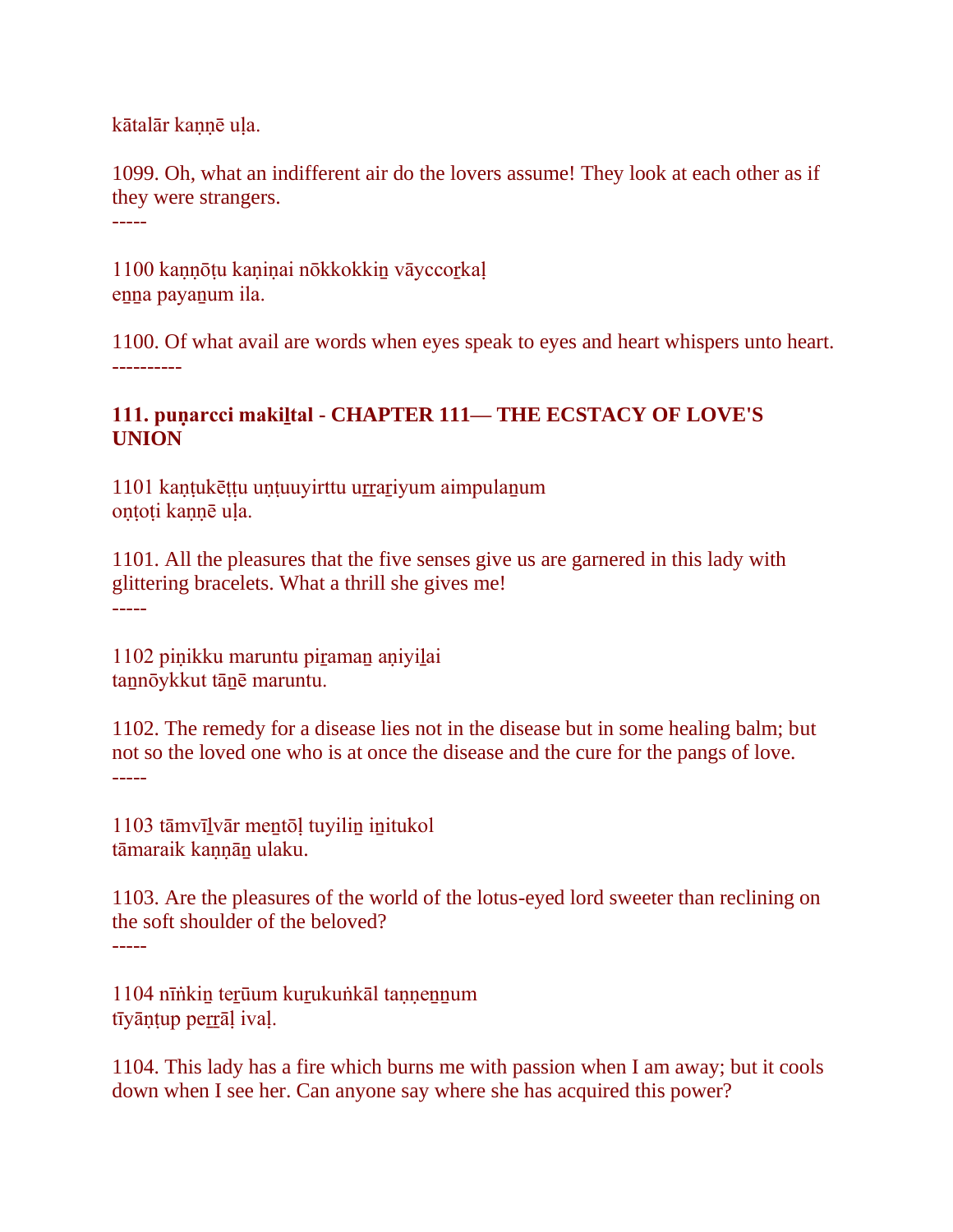1105 vēṭṭa poḻutiṉ avaiyavai pōlumē tōttār katuppināl tōl.

1105. Like the dreams of pleasures sought, the embrace of this sweet-shouldered, flower-decked maiden gives me untold pleasure. -----

1106 uṟutōṟu uyirtaḷippat tīṇṭalāl pētaikku amiltin iyanrana tōļ.

1106. Her embrace ever kindles new warm life in me. Verily her shoulders are packed with ambrosia.

-----

-----

1107 tammil iruntu tamatupāttu uṇṭaṟṟāl ammā arivai muyakku.

1107. The embrace of my golden-coloured love reminds me of the joy of a householder who delights in fulfilling the laws of hospitality. -----

1108 vīḻum iruvarkku iṉitē vaḷiyiṭai pōḻap paṭāa muyakku.

1108. Sweet indeed to both the lover and his beloved is that close embrace which allows not even a wisp of air to steal in between their arms. -----

1109 ūṭal uṇartal puṇartal ivaikāmam kūtiyār perra payan.

1109. Separation, reconciliation and reunion are the pleasures vouchsafed to those stricken with love.

-----

1110 aritōru ariyāmai kantarrāl kāmam ceritōrum cēyilai māțțu.

1110. The more I taste the charms of my beloved the more do d hunger for them.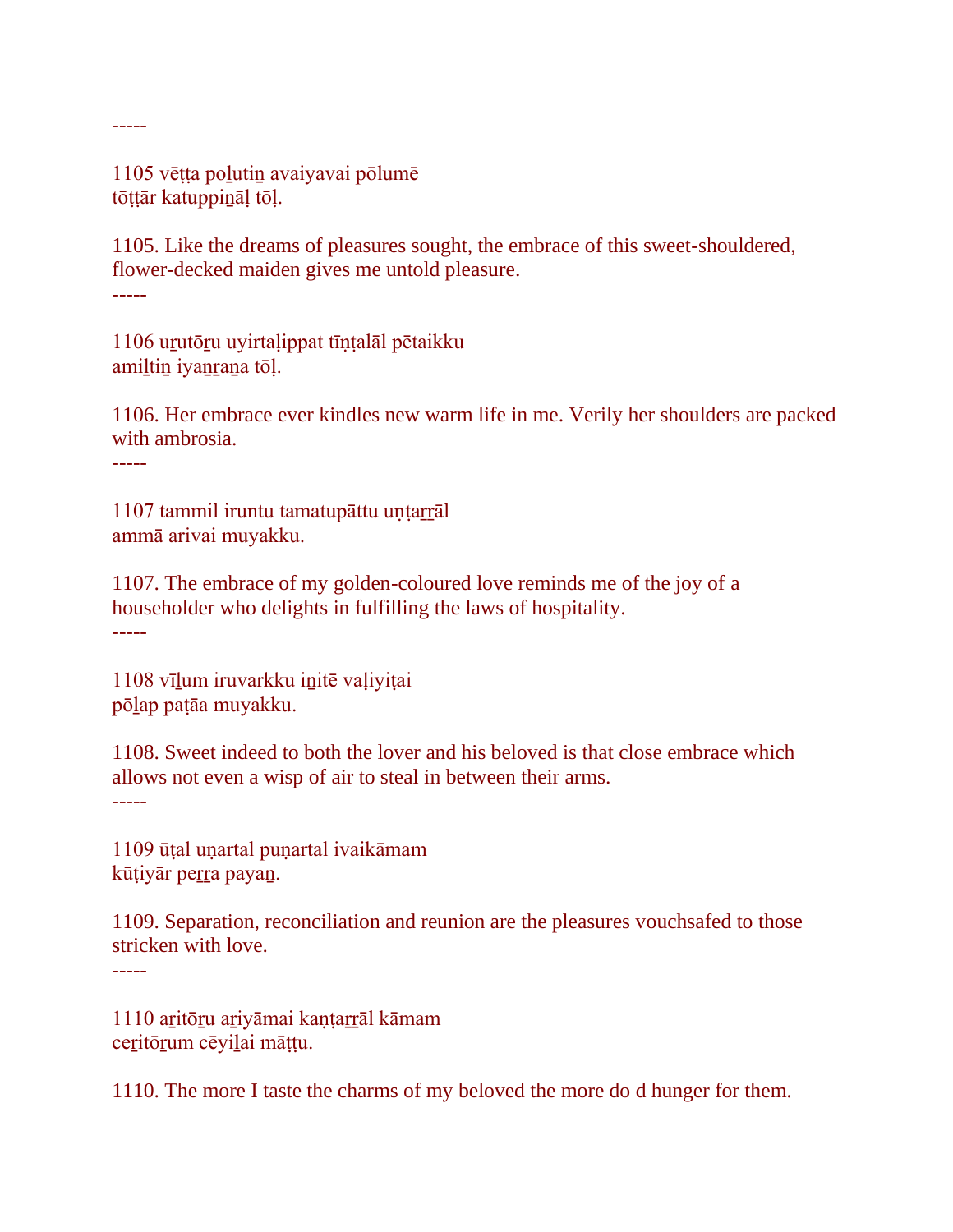Verily what is already experienced pales into insignificance before the promise of the future.

--------

#### **112. nalam puṉaintu uraittal - CHAPTER 112— ON HIS LADY**

1111 nannīrai vāli aniccamē ninninum meṉṉīraḷ yāmvīḻ pavaḷ.

1111. O aniccam flower, the best and softest of all flowers, may you be blest; but do not forget that my lady is yet more tender. -----

1112 malarkāṇiṉ maiyātti neñcē ivaḷkaṇ palarkāņum pūvokkum enru.

1112. O Mind, when you behold flowers you think that your beloved's eyes are like these and pine away.

-----

1113 murimēni muttam muruval verinārram vēluṇkaṇ vēyttōḷ avaṭku.

1113. Her body is of rich gold, her teeth pearls. She is fragrant, her eyes dart forth glances like a lance, her shoulders gently curve as the bamboo. O! what a varied charm my beloved has!

-----

1114 kāṇiṉ kuvaḷai kaviḻntu nilaṉnōkkum mānilai kannovvēm enru.

1114. The kundalai flower hangs down in shame before the eyes of my tastefully adorned lady-love.

-----

1115 aṉiccappūk kālkaḷaiyāḷ peytāḷ nucuppiṟku nalla patāa parai.

1115. She decks herself with aniccam flowers without removing the stalks. It is the death-knell of her slender waist.

-----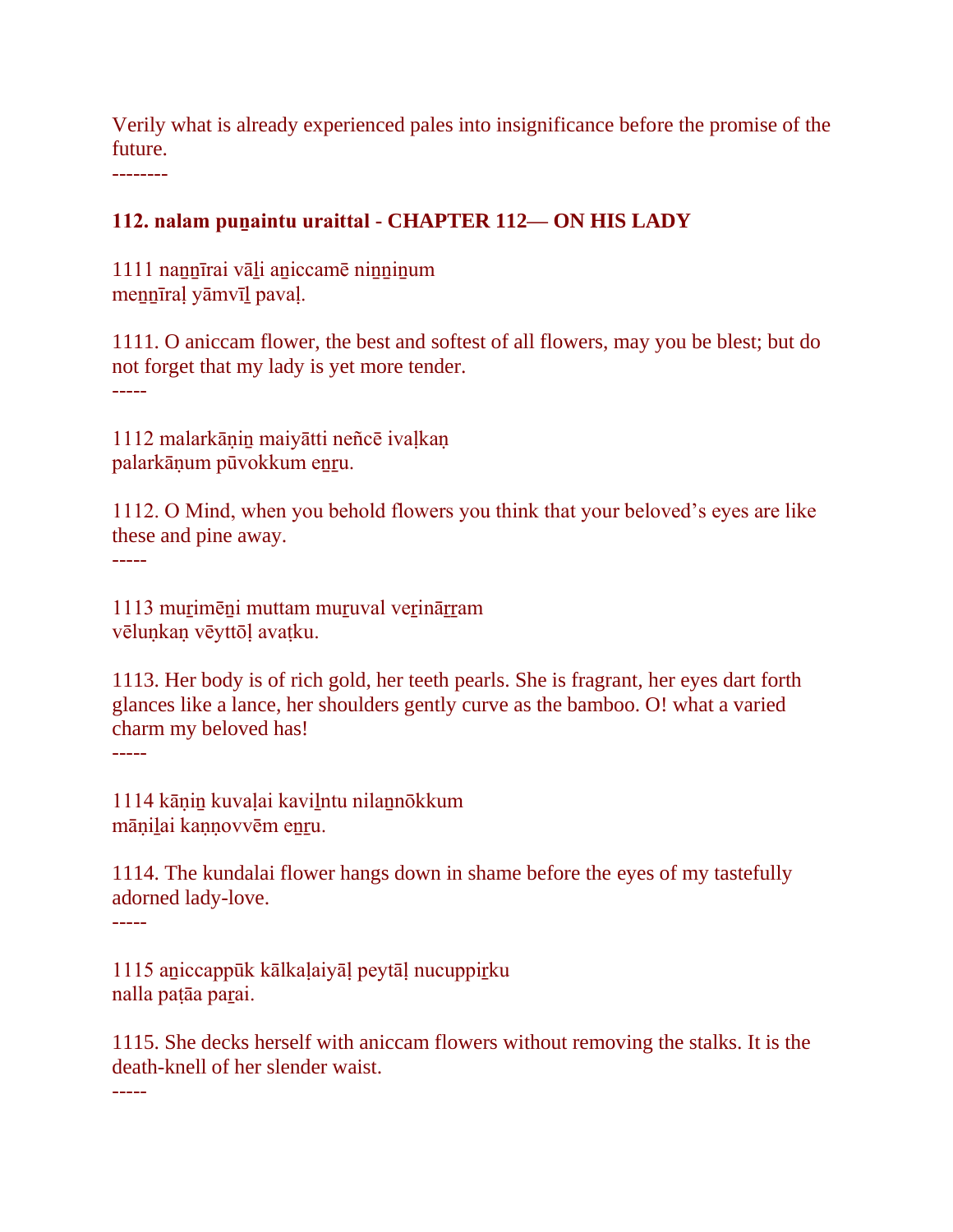1116 matiyum matantai mukanum ariyā patiyiṉ kalaṅkiya mīṉ.

1116. Even the stars of heaven veer their usual courses mistaking my lady's face for their queen moon.

-----

1117 aṟuvāy niṟainta avirmatikkup pōla maṟuvuṇṭō mātar mukattu.

1117. Is there a dark spot on the face of my lady-love as on the shining moon which waxes and wanes?

-----

1118 mātar mukampōl oḷiviṭa vallaiyēl kātalai vāḻi mati.

1118. Blest indeed are you. Moon! If you will be resplendent without a spot even as the face of my lady, I shall love you with all my heart. -----

1119 malaranna kannāļ mukamotti yāyin palarkāṇat tōṉṟal mati.

1119. Moon, if you wish to equal the face of my lady then hide yourself from this world.

-----

1120 aṉiccamum aṉṉattiṉ tūviyum mātar aṭikku neruñcip paḻam.

1120. The soft aniccam flower and the down of the swan are but thistles before the soft feet of my lady. ------------

## **113. kātaṟ ciṟappu uraittal - CHAPTER 113— ON THE AFFIRMATION OF LOVE**

1121 pāloṭu tēṉkalan taṟṟē paṇimoḻi vāleyiru ūriya nīr.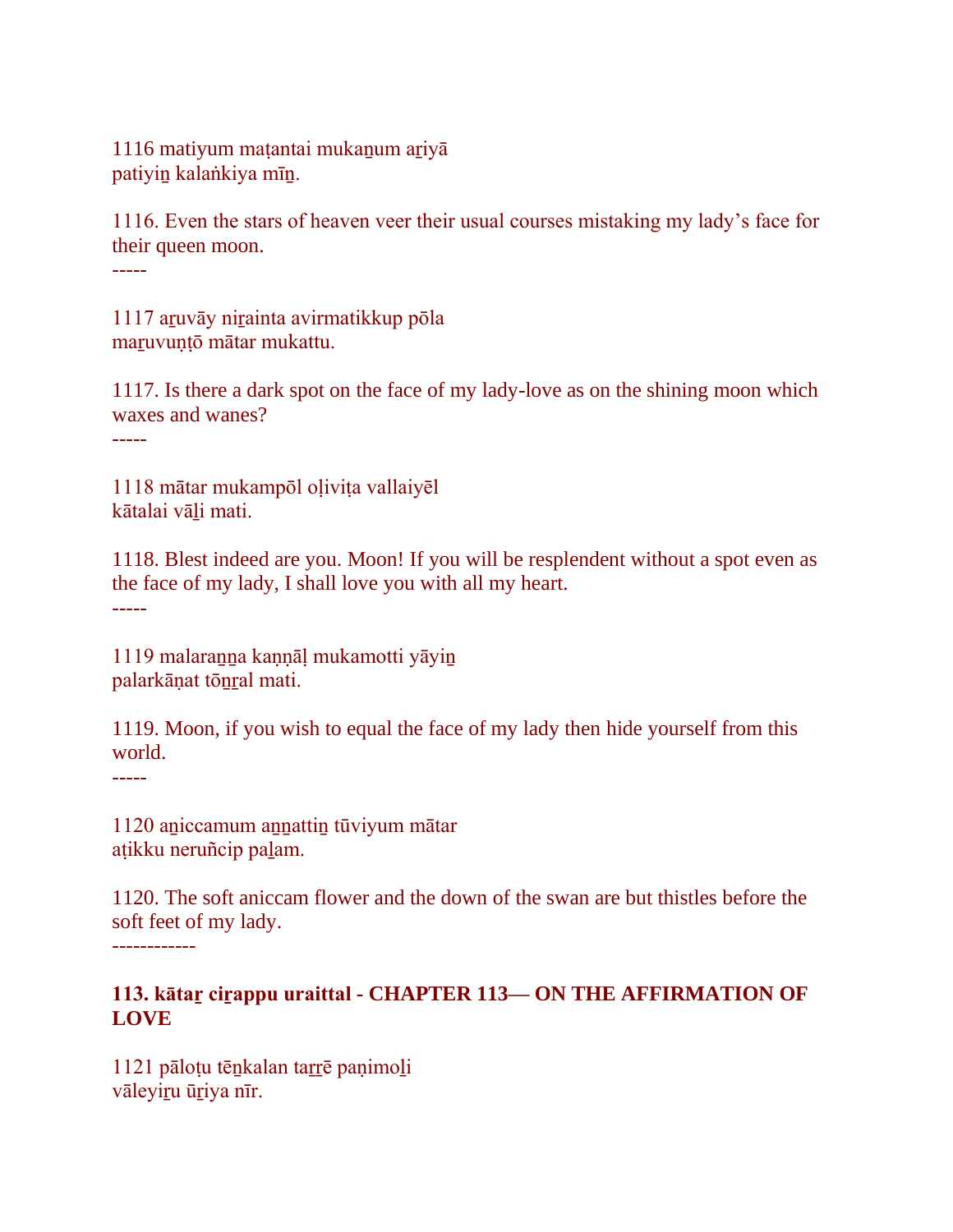1121. The kiss of the tender lips of my modest maid is like the taste of honey with milk.

-----

1122 uṭampoṭu uyiriṭai eṉṉamaṟṟu aṉṉa maṭantaiyoṭu emmiṭai naṭpu.

1122. The love that has sprung up between me and my beloved is constant, even as body and soul are inseparable.

-----

1123 karumaṇiyiṉ pāvāynī pōtāyām vīḻum tirunutarku illai itam.

1123. O Image in the pupil of my eye, begone! How can my fair-browed lady sit enthroned, unless you give place to her? -----

1124 vāḻtal uyirkkaṉṉaḷ āyiḻai cātal atarkannal nīṅku mitattu.

1124. Embracing the arms of my choicely adorned lady I feel all the thrill and joy of life, but the moment I separate, I feel the wretchedness of death. -----

1125 uḷḷuvaṉ maṉyāṉ maṟappiṉ maṟappaṟiyēṉ ollamark kannāl kunam.

1125. I cannot forget the noble quality of my love of the sparkling eyes. -----

1126 kaṇṇuḷḷiṉ pōkār imaippiṉ paruvarār nunniyarem kāta lavar.

1126. My lover will never vanish from my eyes; nor will he be disturbed if I close them. He is so ethereal as to be invisible. -----

1127 kannullār kāta lavarākak kannum

eļutēm karappākku arintu.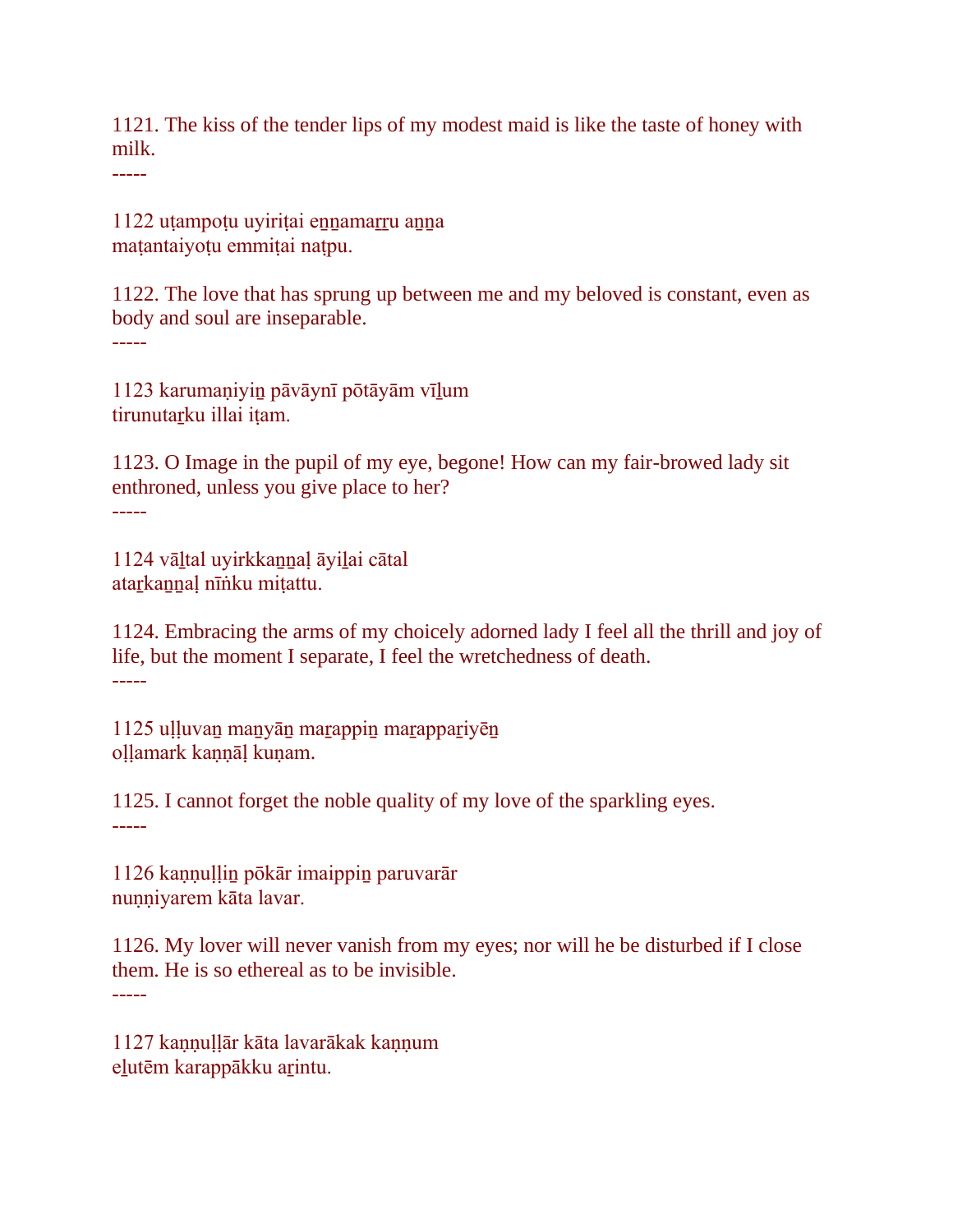1127. I fear to paint ray eyes, lest it should hide the vision of my lord dwelling within.

-----

1128 neñcattār kāta lavarāka veytuṇṭal añcutum vēpākku arintu.

1128. With my lover in my heart I do not eat anything hot lest it should harm the delicate one.

-----

1129 imaippiṉ karappākku aṟival aṉaittiṟkē ētilar ennumiv vūr.

1129. My eyes wink not lest they should lose the vision of my lord within; not knowing this people blame him for my sleeplessness. -----

1130 uvantuṟaivr uḷḷattuḷ eṉṟum ikantuṟaivar ētilar ennumiv vūr.

1130. Delightfully my lover makes my heart for ever his abode; but villainous people say he is cruel and dwells apart.

------------

## **114. nāṇuttuṟavu uraittal - CHAPTER 114— SPEAKING OUT UNABASHED**

1131 kāmam uḻantu varuntiṉārkku ēmam maṭalallatu illai vali.

1131. Men anguished by unrequited love find no stronger solace than mounting the madal.

-----

1132 nōṉā uṭampum uyirum maṭalēṟum nāņinai nīkki niruttu.

1132. My body and soul, unequal to the pangs of love, seek to mount the madal; bashfulness and reserve are swept away.

-----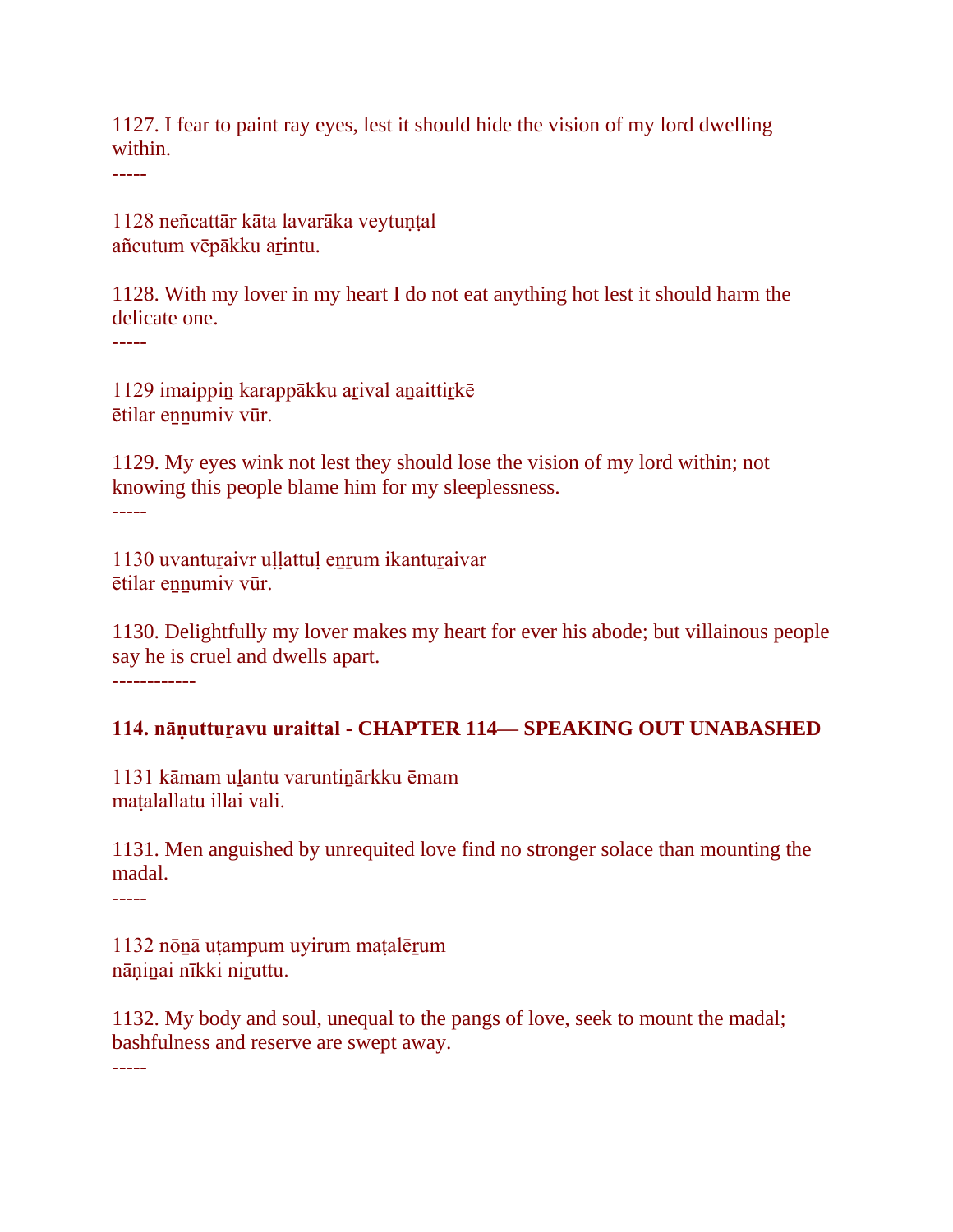1133 nānotu nallāņmai paṇṭuṭaiyēn inruṭaiyēn kāmurrār ērum matal.

1133. Reserve and dignified manliness once I had; but today I possess the madal which the helpless love-sick resort to. -----

1134 kāmak kaṭumpuṉal uykkumē nāṇoṭu nallānmai ennum punai.

1134. The giant force of the floods of love has carried away the raft of my manliness. -----

1135 toṭalaik kuṟuntoṭi tantāḷ maṭaloṭu mālai uḻakkum tuyar.

1135. The lady of little bracelets strung like garlands has taught me the love-sick pangs of evening and the madal horse. Never before have I known them.

-----

1136 maṭalūrtal yāmattum uḷḷuvēn manra paṭalollā pētaikkueṉ kaṇ.

1136. Thinking of this maid, my eyelids never close in slumber; even in dead of night my thoughts run, on the suicidal madal. -----

1137 kaṭalaṉṉa kāmam uḻantum maṭalēṟāp pennin peruntakkatu il.

1137. Woman tossed about in a sea of the anguish of love think not of mounting the madal — there is nothing greater than this.

-----

1138 niṟaiyariyar maṉaḷiyar eṉṉātu kāmam maraiirantu manru pațum.

1138. Oh my beloved I Wanton is my love which has no sympathy for my modesty or my helplessness; How it compels me to unpack my hidden secret and drag it out to the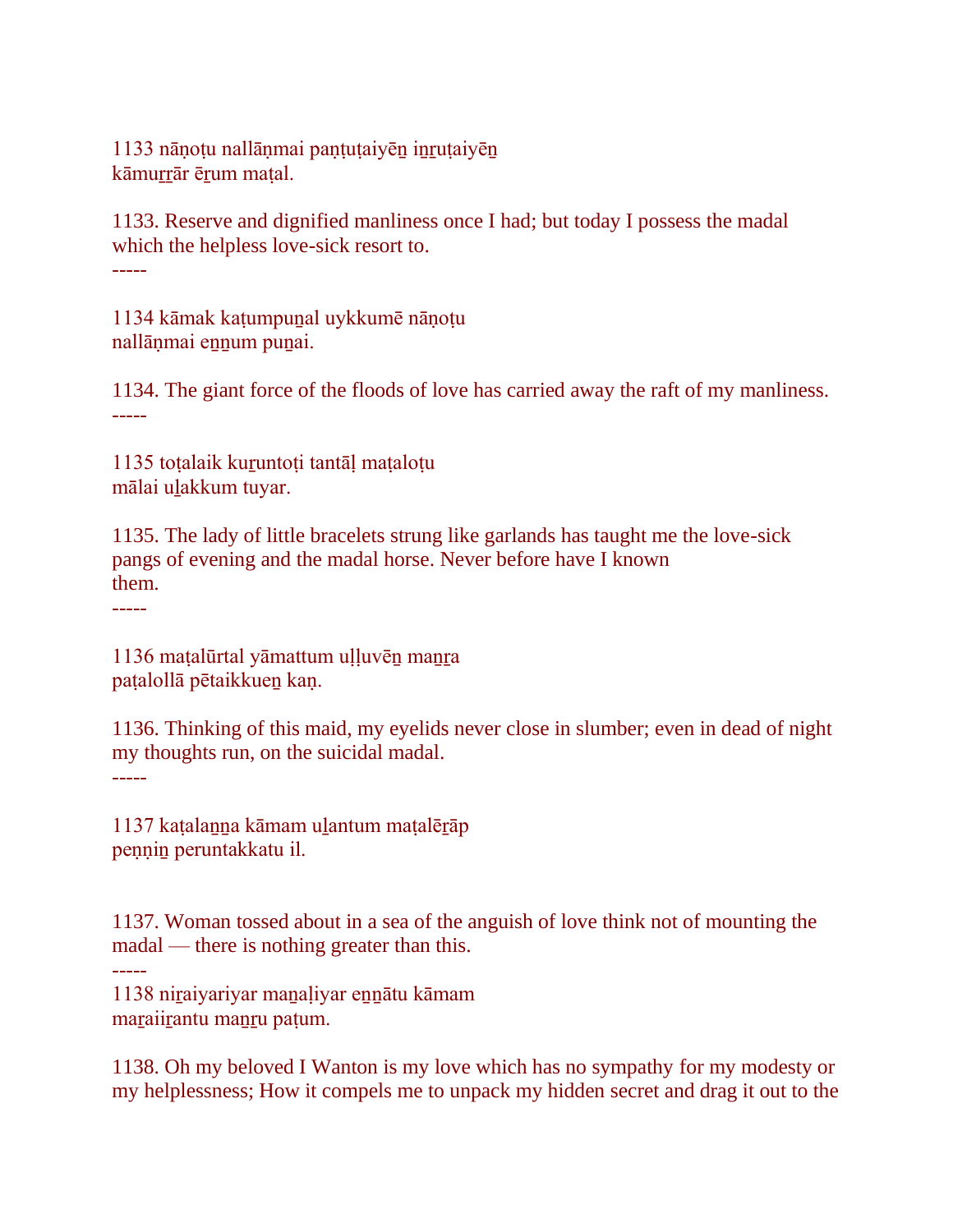open!

-----

1139 arikilār ellārum enrēen kāmam maṟukiṉ maṟukum maruṇṭu.

1139. 'Nobody knows my secret' I said to myself; but my angry love rages in the market-place to my utter disgrace. -----

1140 yāmkaṇṇiṉ kāṇa nakupa aṟivillār yāmpaṭṭa tāmpaṭā vāṟu.

1140. Foolish people laugh at me before my very eyes; verily they have not experienced agony of love.

-----------

### **115. alar aṟivuṟuttal - CHAPTER 115— RUMOURS OF SECRET LOVE**

1141 alarala āruyir nirkum atanaip palaraṟiyār pākkiyat tāl.

1141. The many scandals about our love do indeed give me fresh hope and sustain my wretched life. Luckily for me the village folk do not know what their scandals have done.

-----

1142 malaraṉṉa kaṇṇāḷ arumai aṟiyātu alaremakku īntatuiv vūr.

1142. Blind to the esteem of my lady of flower-like eyes, the village folk have linked her name with mine.

1143 uṟāatō ūraṟinta kauvai ataṉaip perāatu perranna nīrttu.

1143. Is not the rumour of this village sweet to me? For it makes me feel that I have attained the bliss of love even without my lover at my side. -----

1144 kavvaiyāl kavvitu kāmam atuviṉṟēl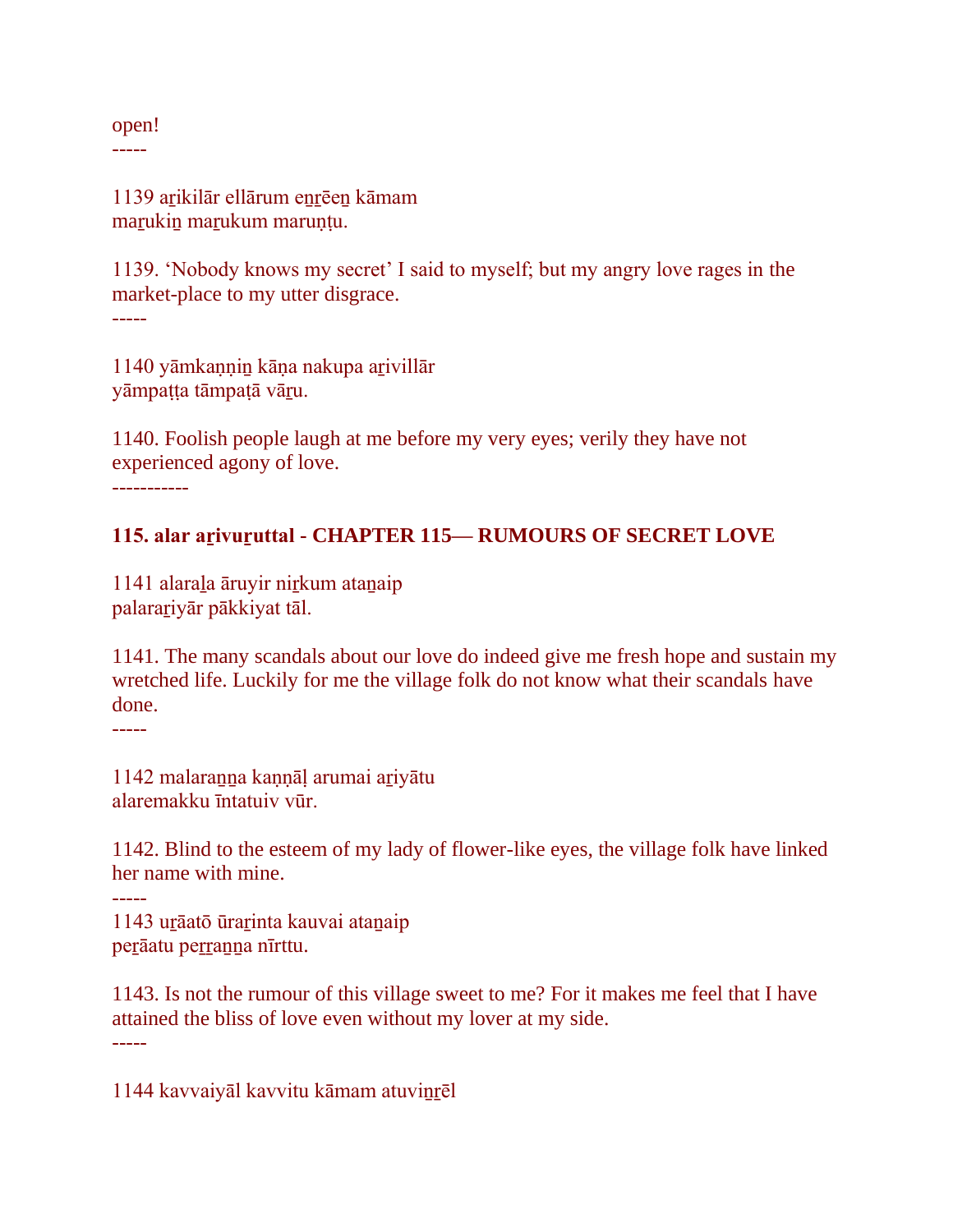tavvennum tanmai ilantu.

1144. The rumours set afloat have heightened my love; but for these, it might lose its sweetness and wither away.

-----

1145 kalittorum kalluntal vēttarrāl kāmam veḷippaṭun tōṟum iṉitu.

1145. Each cup adds to the gaiety of a revelling drunkard. Even so each rumour of our love adds to my delight.

-----

1146 kantatu mannum orunāl alarmannum tiṅkaḷaip pāmpukoṇ ṭarru.

1146. Only once have I seen him; but oh! rumours of our secret love have spread all over the vast world, even as the news of the serpent devouring

-----

1147 ūravar kauvai eruvāka aṉṉaicol nīrāka nīḷumin nōy.

1147. How this plant of sickness grows on! The gossip of the village manures it and the frown of my mother waters it.

-----

1148 neyyāl erinutuppēm eṉṟaṟṟāl kauvaiyāṟal kāmam nutuppēm eṉal.

1148. With the scandals of the village one can never stifle love; it is like smothering fire with ghee.

-----

1149 alarnāņa olvatō añcalōmpu enrār palarnāṇa nīttak kaṭai.

1149. When my lover who swore not to leave me alone has abandoned me to the mockery of the many, why need I fear these tittle-tattle?

-----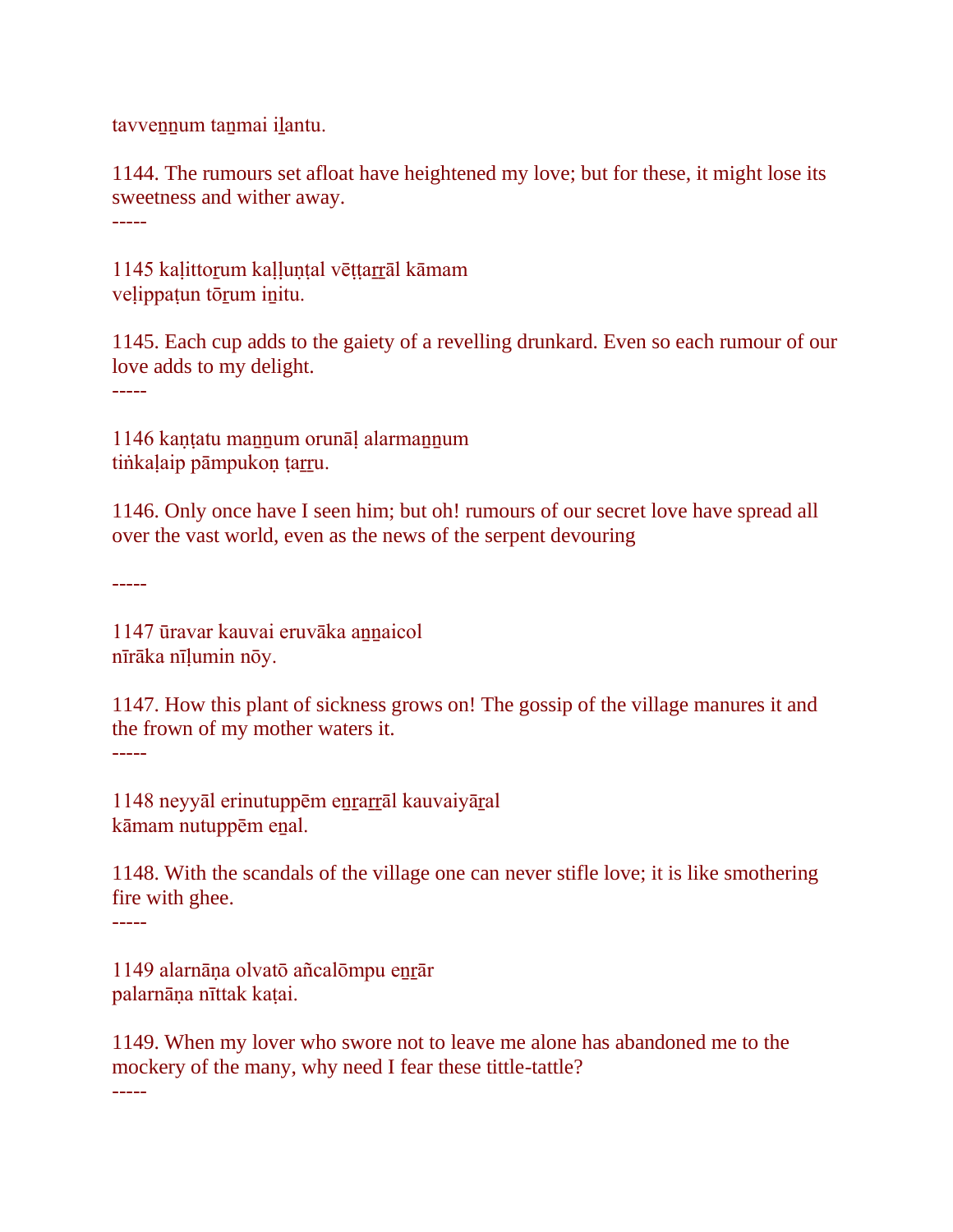1150 tāmvēṇṭiṉ nalkuvar kātalar yāmvēṇṭum kauvai eṭukkumiv vūr.

1150. This village rumour is useful; it has coupled you and your lover; the moment he desires, the lover can thus help us.

End of the Secret Union ------------ **SECTION II— WEDDED LOVE 116. pirivu āṟṟāmai - CHAPTER 116— THE PANGS OF SEPARAITON**

1151 cellāmai untēl enakkuurai marrunin valvaravu vāḻvārkku urai.

1151. If you are not to go away, tell me so that I may sustain my lingering life. If you are to go, return soon. -----

1152 iṉkaṇ uṭaittavar pārval pirivañcum punkan utaittāl punarvu.

1152. In the days of courtship what pleasure lay in each glance of his! Now after our union, the prospect of his separation brings gloom even in moments of happiness. -----

1153 aritarō tērram arivutaiyār kannum pirivōr iṭattuuṇmai yāṉ.

1153. Hard it is for me to rest assured; the lover who knows full well my miseries in separation still may part from me, making promises of quick return. -----

1154 aḷittañcal eṉṟavar nīppiṉ teḷittacol tēriyārkku untō tavaru.

1154. How can there be blame on one who has put implicit trust in the comforting words of him who promised to shelter me forever? -----

1155 ōmpiṉ amaintār pirivōmpal maṟṟavar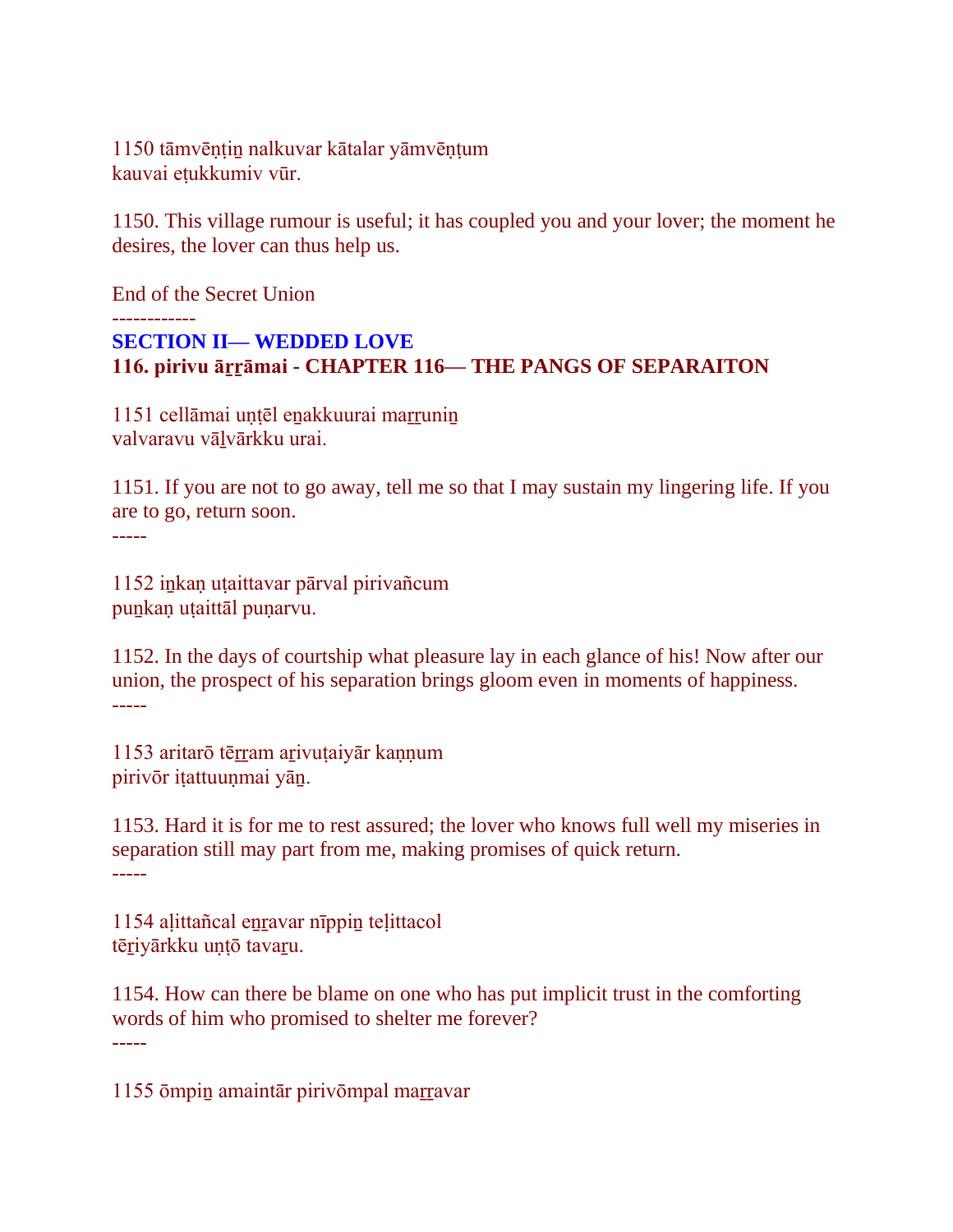nīṅkiṉ aritāl puṇarvu.

1155. Stop my lord from leaving me; only then can you save my life. Else it will flee at his parting and never again shall we meet. -----

1156 pirivuraikkum vaṉkaṇṇar āyiṉ aritavar nalkuvar ennum nacai.

1156. If he is cruel enough to speak of leaving me, I am lost; false it is to entertain any hope of his mercy.

-----

1157 turaivan turantamai tūrrākol munkai iraiiravā ninra vaļai.

1157. Will not the bracelets slipping loose from my wrist, tell the tale of the separation of my husband? -----

1158 innātu inanilūr vāltal ataninum iṉṉātu iṉiyārp pirivu.

1158. Painful it is to live removed from familiar friends in a far-off village; but far more painful is the parting of the dearest one. -----

1159 toṭiṟcuṭiṉ allatu kāmanōy pōla vitincutal ārrumō tī.

1159. Fire can scorch only when touched, but can it, like love, scorch persons away from it?

-----

1160 aritāṟṟi allalnōy nīkkip pirivāṟṟip piniruntu vālvār palar. 1160. Many ladies have gracefully borne news of separation, steered clear of sorrow, endured the parting of the loved one and still survived I --------

# **117. paṭar melintu iraṅkal - CHAPTER 117— THE CRY OF THE**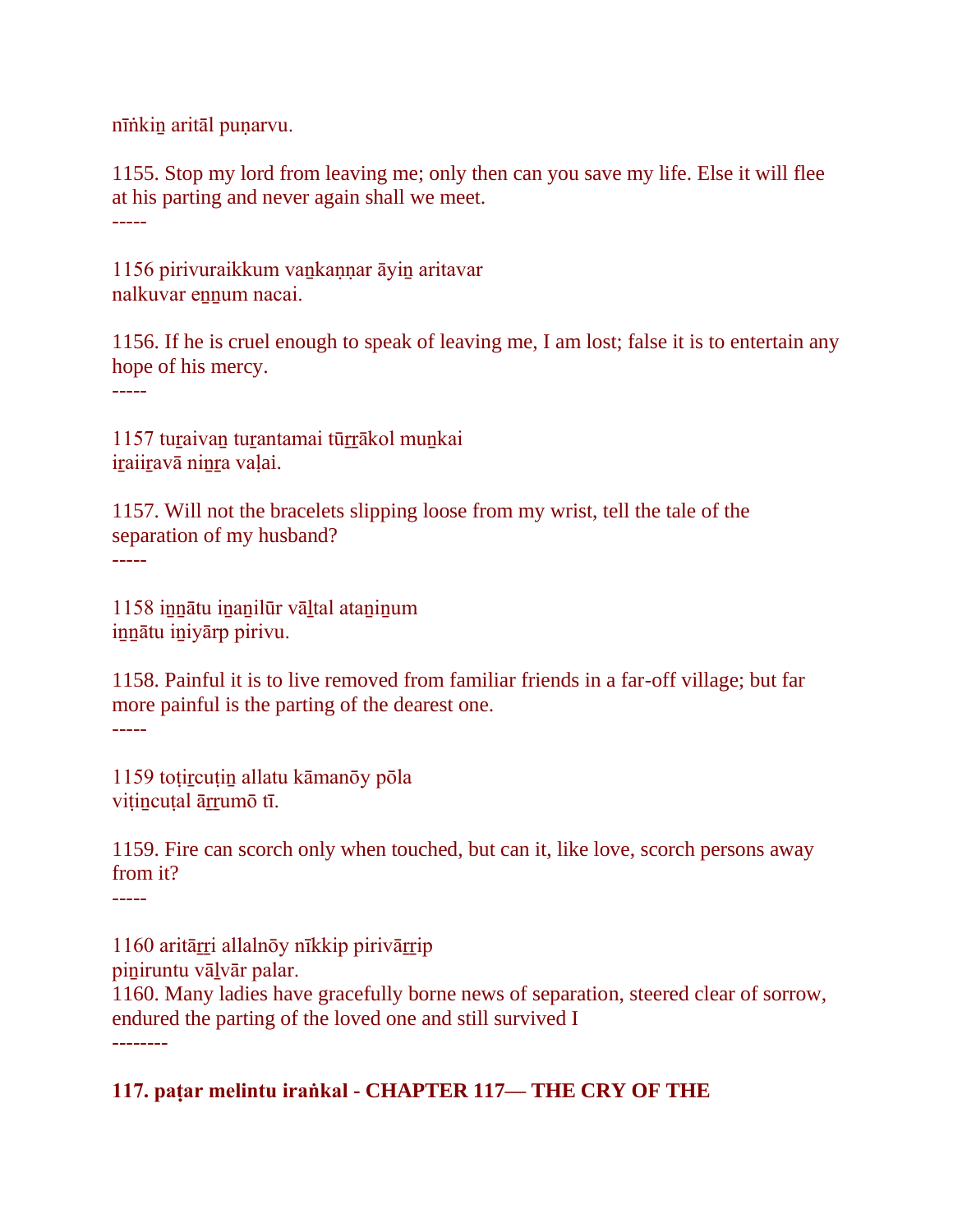#### **SEPARATED**

1161 maraippēnman yāniktō nōyai iraippavarkku ūṟṟunīr pōla mikum.

1161. This my disease I seek to hide; but how endlessly it wells up like the waters of the spring.

-----

1162 karattalum āṟṟēṉin nōyainōy ceytārkku uraittalum nāṇut tarum.

1162. It lies not in my power to conceal the disease of my love. Nor am I able to speak of it unabashed to him who caused it. -----

1163 kāmamum nāṇum uyirkāvāt tūṅkumeṉ nōṉā uṭampiṉ akattu.

1163. My frail body is harassed by love and my bashfulness bids me be quiet. My soul is torn between them.

-----

1164 kāmak kaṭalmaṉṉum uṇṭē atunīntum ēmap puṇaimaṉṉum il.

1164. Verily the endless sea of love stretches before me; but I find not even a raft to cross the limitless expanse. -----

1165 tuppiṉ evaṉāvar maṉkol tuyarvaravu natpinul ārru pavar.

1165. Even to the loving one, he brings so much suffering; how much more pain will he cause to his enemy!

-----

1166 iṉpam kaṭalmaṟṟuk kāmam aḵtaṭuṅkāl tunpam atanin peritu.

1166. Vast as the sea is the delight of wedded love; but vaster still are the sorrows of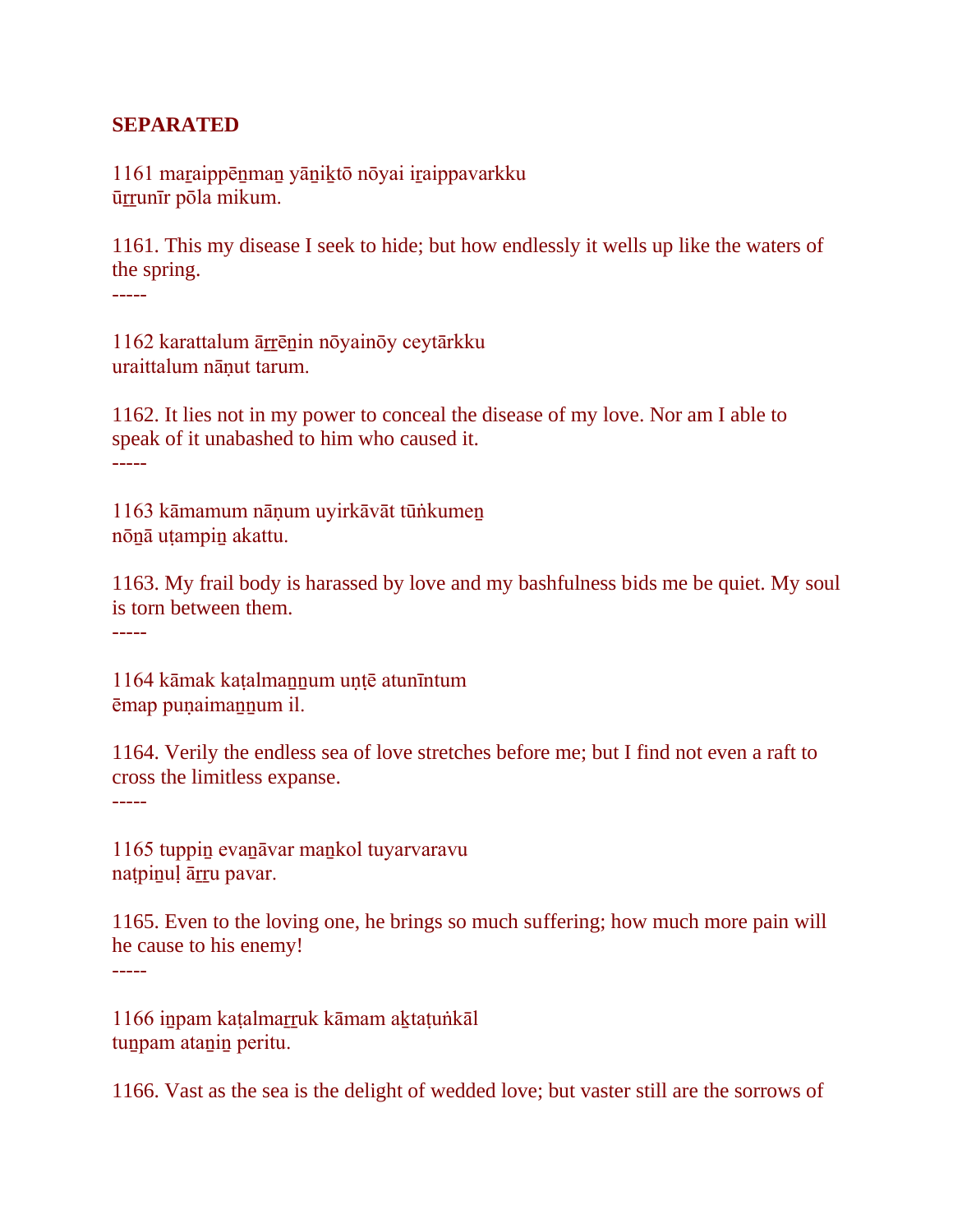#### parting.

-----

1167 kāmak kaṭumpuṉal nīntik karaikāṇēṉ yāmattum yāṉē uḷēṉ.

1167. Tossed in the troubled waters of love, I reach no shore; 1 am all alone in the still watches of the night. -----

1168 mannuyir ellām tuyirri aļittirā ennallatu illai tunai.

1168. Beneficent night which has rocked all living creatures to sleep finds in me her lone sleepless companion. -----

1169 koṭiyār koṭumaiyiṉ tāmkoṭiya innāḷ neṭiya kaḻiyum irā.

1169. These nights, all too short in those sweet days, now lengthen their heavy hours, surpassing in cruelty even my lord. -----

1170 uḷḷampōṉṟu uḷvaḻic celkiṟpiṉ veḷḷanīr nīntala mannōen kan.

1170. If only my eyes like my mind had the speedy power of fleeing to my lover, they need not now swim in a flood of tears.

-------

# **118. kaṇ vituppu aḻital - CHAPTER 118— ON EYES THAT LANGUISH**

1171 kaṇtām kaluḻvatu evaṉkolō taṇṭānōy tāmkāṭṭa yāṅkaṇ ṭatu.

1171. Did you not show him to me and push me into the incurable sickness of love? Then why do you weep now to sft him, the cause of all your woe? -----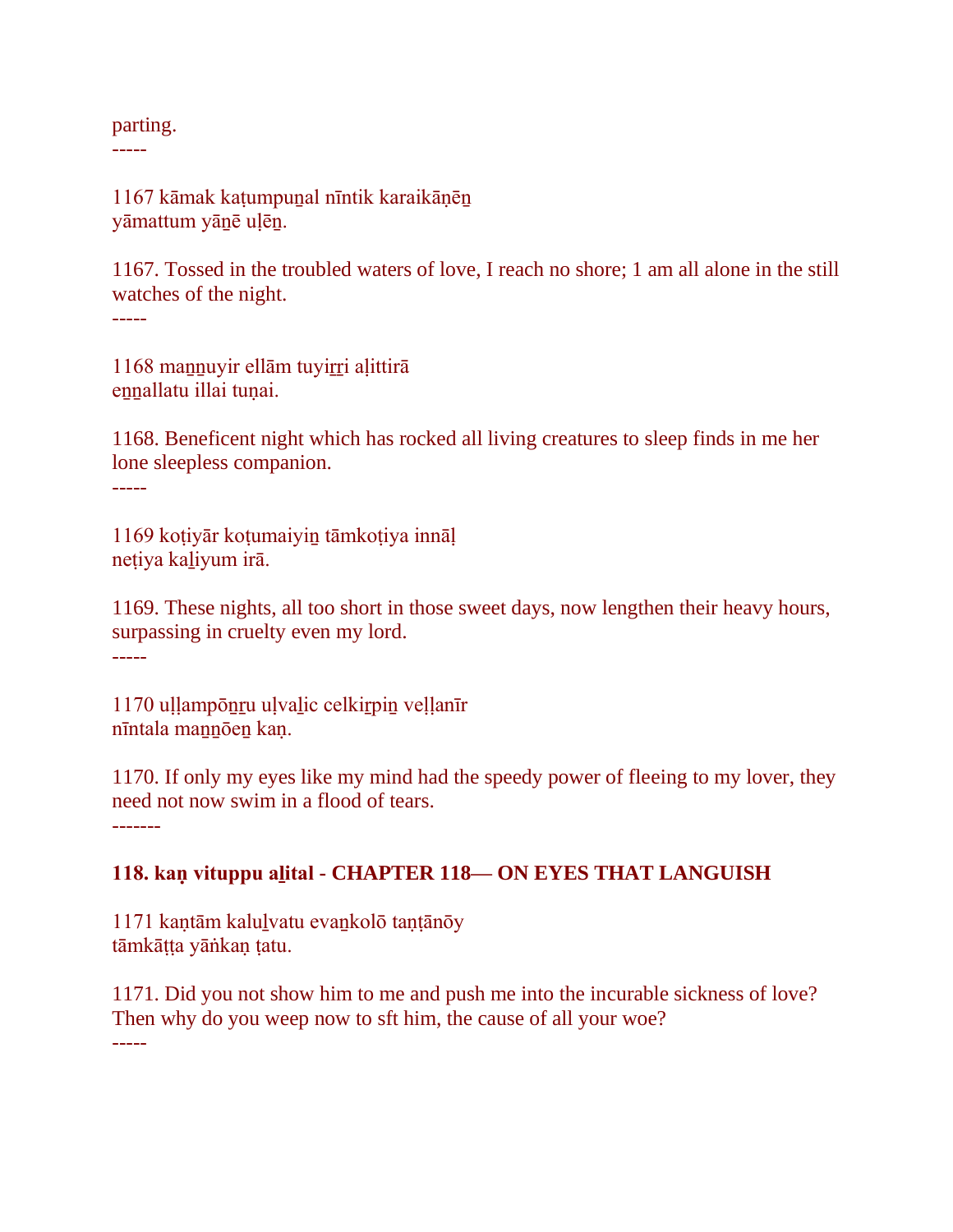1172 terintuṇarā nōkkiya uṇkaṇ parintuṇarāp paital ulappatu evan.

1172. Oh Eyes! Having thoughtlessly feasted upon the lover, how can you now grieve for your own folly? -----

1173 katumeṉat tāmnōkkit tāmē kaluḻum itunakat takkatu utaittu.

1173. Those eyes once leapt to see the lover; now they weep by themselves. Is it not laughable?

-----

1174 peyalārrā nīrulanta unkan uyalārrā uyvilnōy eṉkaṇ niṟuttu.

1174. Plunging me into an inevitable and incurable disease, these eyes of mine pour out their tears and run dry.

-----

1175 paṭalāṟṟā paital uḻakkum kaṭalāṟṟāk kāmanōy ceytaeṉ kaṇ.

1175. My eyes that caused a disease of love vaster than the sea itself, do not now close themselves in sleep; they languish in grief. -----

1176 ōo initē emakkuinnōy ceytakan tāam itaṉpaṭ ṭatu.

1176. The very eyes that have caused me all those woes languish in sorrow by themselves. This is indeed just! -----

1177 uḻantuuḻantu uḷnīr aṟuka viḻaintuiḻaintu vēnti avarkanta kan.

1177. These eyes hungered, wept, and repeatedly sent their glances to him. May they grieve and dry up all their stock of tears!

-----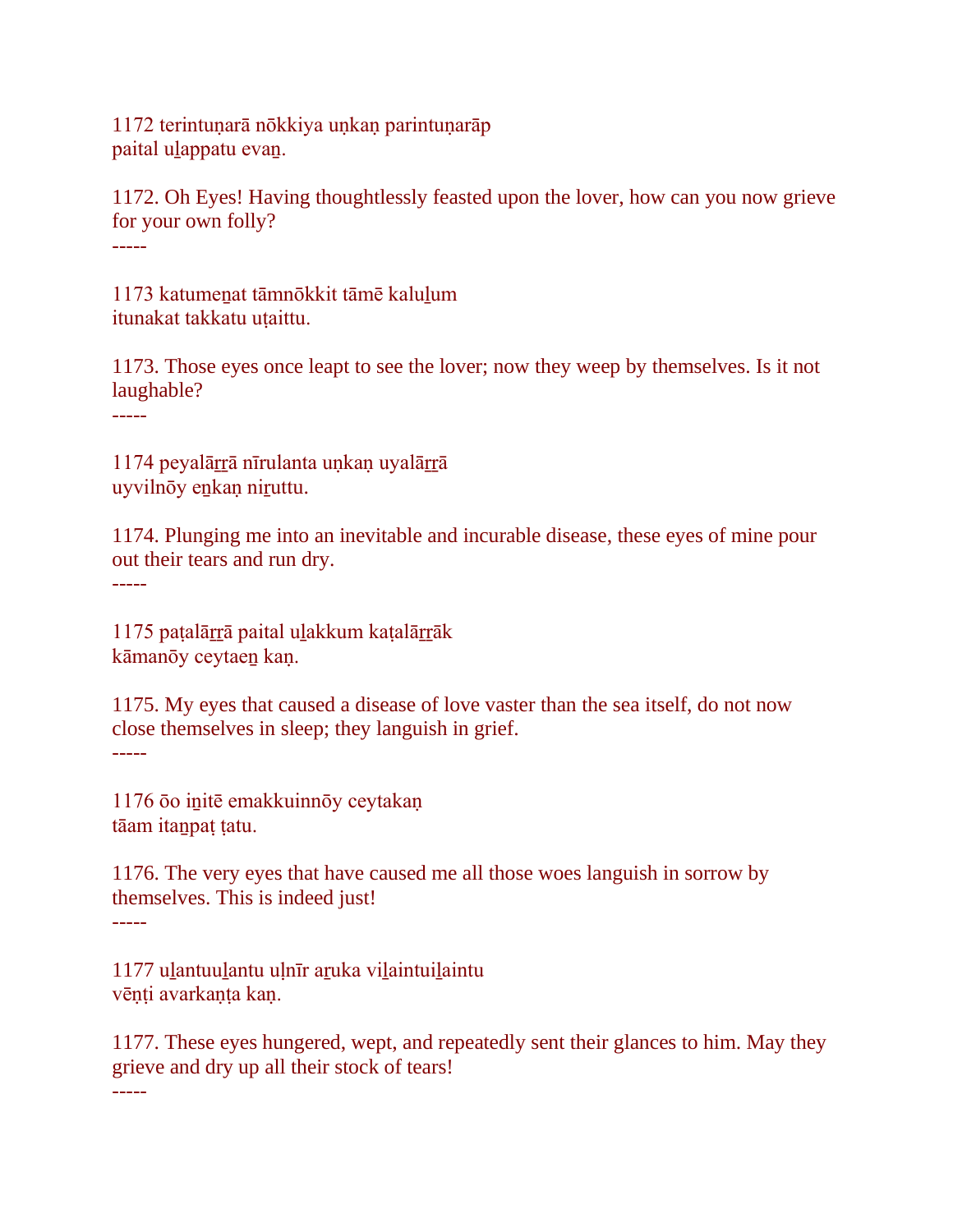1178 pēṇātu peṭṭār uḷarmaṉṉō maṟṟavark kāṇātu amaivila kaṇ.

1178. She says to her companion: 'Did you not say that he who loves with words gets the wearing. Unless I see him straight before me, my eyelids do not close in sleep.' -----

1179 vārākkāl tuñcā variṉtuñcā āyiṭai ārañar urrana kan.

1179. When he is away, my eyes are restless. When he comes, they are sleepless. Lost between these extremities my eyes endure untold suffering. -----

1180 maraiperal ūrārkku aritanrāl empōl aṟaipaṟai kaṇṇār akattu.

1180. It is certainly not hard for the villagers to read my secret love. My tell-tale eyes proclaim it to the world. -----------

## **119. pacappuṟu paruvaral - CHAPTER 119— GRIEVING OVER LOVE'S PALLOR**

1181 nayantavarkku nalkāmai nērntēṉ pacantaveṉ panpiyārkku uraikkō pira.

1181. I did not assent to my lover's parting. To whom can I now complain of the pallor of my body, stricken with separation? -----

1182 avartantār ennum takaiyāl ivartantuen mēṉimēl ūrum pacappu.

1182. The pallor spread over my body, exalting in the fact that he gave its birth. -----

1183 cāyalum nāṇum avarkoṇṭār kaimmāṟā nōyum pacalaiyum tantu.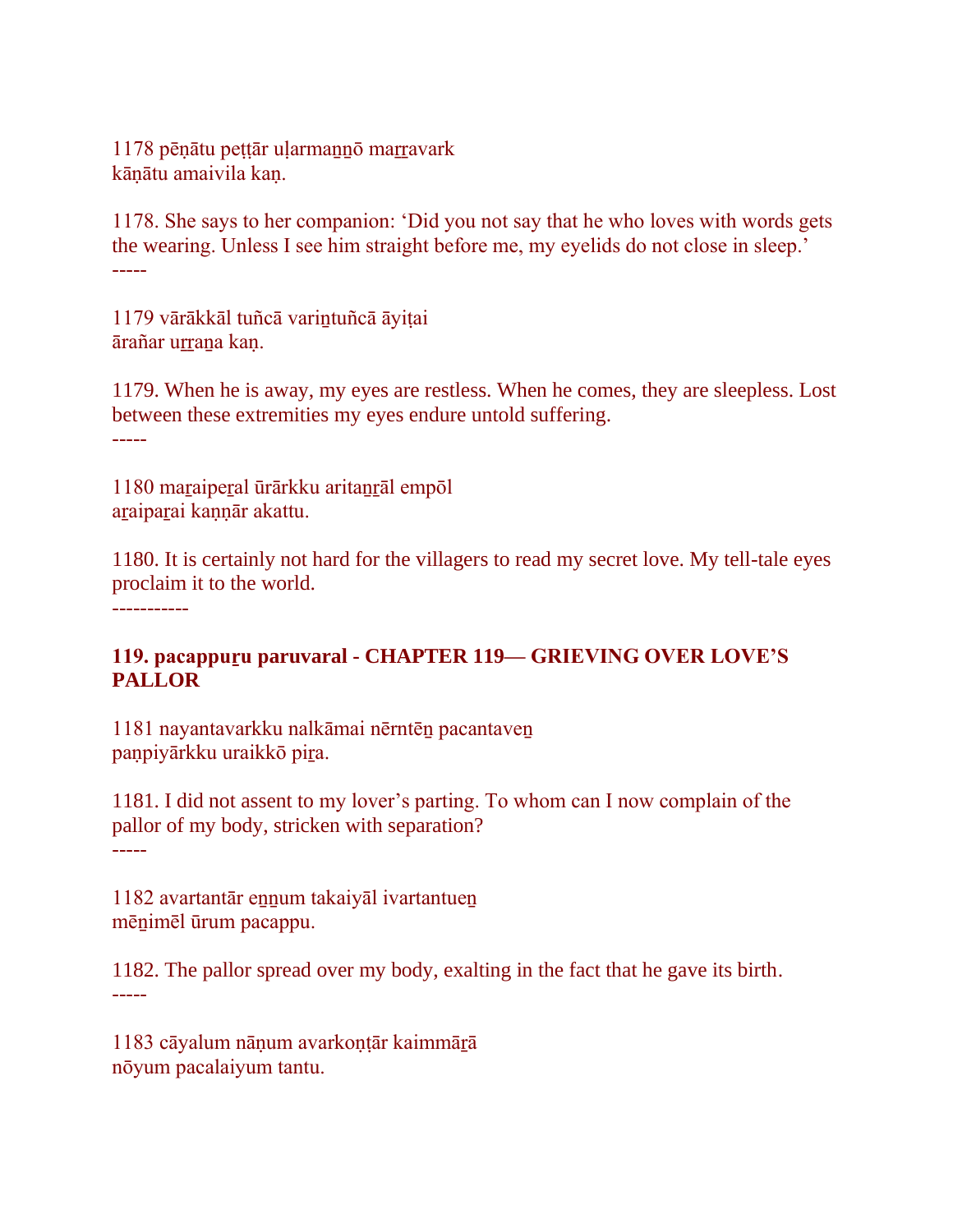1183. For my beauty and my bashfulness which he took away with him, my lover rewarded me with anguish and pallor.

-----

1184 uḷḷuvaṉ maṉyāṉ uraippatu avartiṟamāl kaļļam piravō pacappu.

1184. I think only of him and I open my lips only to sing his praises. Yet this pallor has come over me — O what cunning is this! -----

1185 uvakkāṇem kātalar celvār ivakkāṇeṉ mēṉi pacappuūr vatu.

1185. Lo! Yonder is my lover gone. And here is the pallid hue spreading over my frame.

-----

1186 viļakkuarram pārkkum iruļēpōl koņkan muyakkuarram pārkkum pacappu.

1186. Pallor awaits me the moment I am away from my lord's embrace, even as darkness lies in wait for the light to fade.

-----

1187 pullik kiṭantēṉ puṭaipeyarntēṉ avvaḷavil allikkol varrē pacappu.

1187. I lay locked up in my lover's embrace; I moved away so little from him; when lo! pallor sprang up as it were to devour me. -----

1188 pacantāḷ ivaḷeṉpatu allāl ivaḷait tuṟantār evareṉpār il.

1188. People say that I have gone sickly pale; never do they blame him that has abandoned me. -----

1189 pacakkamaṉ paṭṭāṅkueṉ mēṉi nayappittār nalnilaiyar āvar eṉiṉ.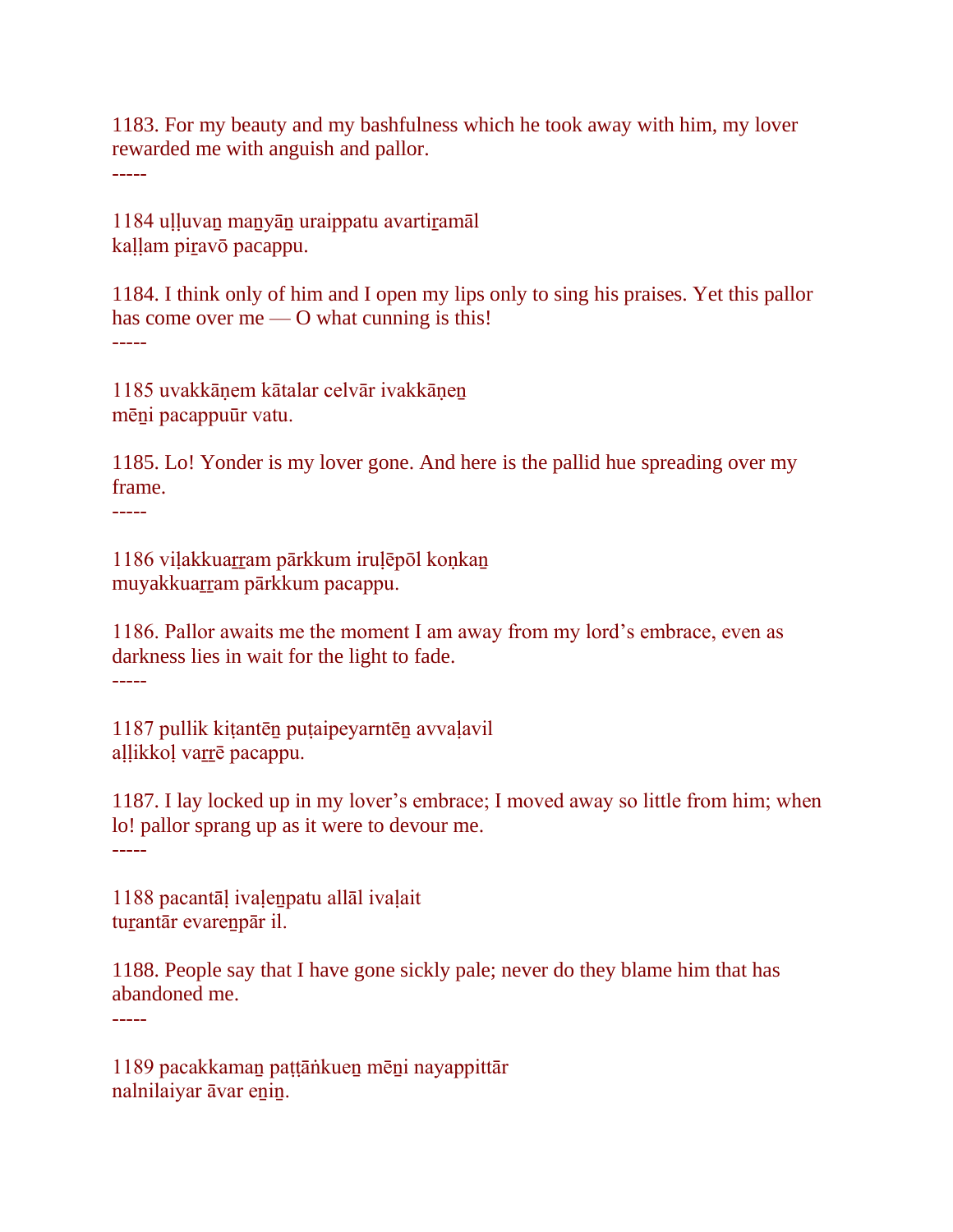1189. If only he would keep his promise to return, my frame would gladly endure all the pallor of love.

1190 pacappeṉap pērpeṟutal naṉṟē nayappittār nalkāmai tūrrār enin.

1190. Good it is for me to be known as pallor incarnate if only people do not call my lover merciless.

---------

-----

### **120. taṉippaṭar mikuti - CHAPTER 120— FEELING ALL ALONE**

1191 tāmvīlvār tamvīlap perravar perrārē kāmattuk kāḻil kaṉi.

1191. Only those women taste all the juice of the seedless fruit of love, whose love is returned by their lovers.

-----

1192 vāḻvārkku vāṉam payantaṟṟāl vīḻvārkku vīlvār alikkum ali.

1192. Welcome as the rain to the tillers of the earth is the grace of the lover to his loved one.

-----

1193 vīḻunar vīḻap paṭuvārkku amaiyumē vālunam ennum cerukku.

1193. Justly may those women feel proud of their life who are endowed with lovers who requite their love in all its fullness. -----

1194 vīḻap paṭuvār keḻīiyilar tāmvīḻvār vīlap patāar enin.

1194. Those whose love is not returned by their sweet ones are unlucky beyond measure. Of what avail to them is the esteem of others?

-----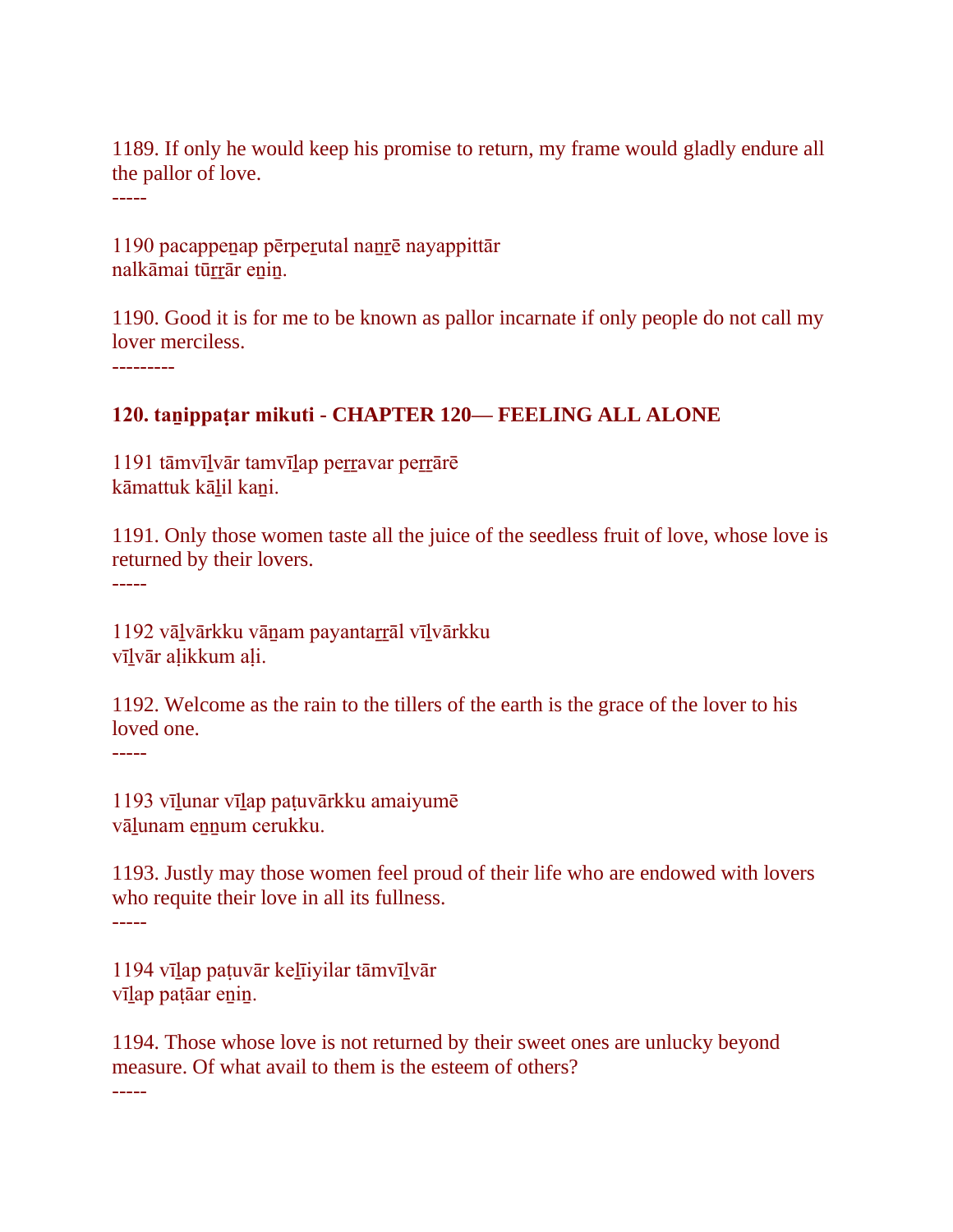1195 nāmkātal koṇṭār namakkevaṉ ceypavō tāmkātal kollāk katai.

1195. When he does not return my love, what favour can I expect of him? -----

1196 orutalaiyāṉ iṉṉātu kāmamkāp pōla irutalai yāṉum iṉitu.

1196. Bitter is unrequited love; sweet it is if returned in equal measure like the wellpoised even scales.

-----

1197 paruvaralum paitalum kāṇāṉkol kāmaṉ oruvarkan ninroluku vān.

1197. Cannot the god of love, who pays his attention to me alone, behold all my anguish and sorrow?

-----

1198 vīḻvāriṉ iṉcol peṟāatu ulakattu vāḻvāriṉ vaṉkaṇār il.

1198. Breathes there a more cruel soul on this earth than the one who lives on without the encouraging words of the loved one? -----

1199 nacaiiyār nalkār eninum avarmāttu icaiyum iṉiya cevikku.

1199. Though the loved one favours me not, delightful indeed is stray news of him that reaches my ears.

-----

1200 urāarkku urunōy uraippāy kaṭalaic cerāaay vāliya neñcu.

1200. Oh my heart! try to tell gnawing cares to your unresponsive lover; you may as well strive to dry up the surging sea.

----------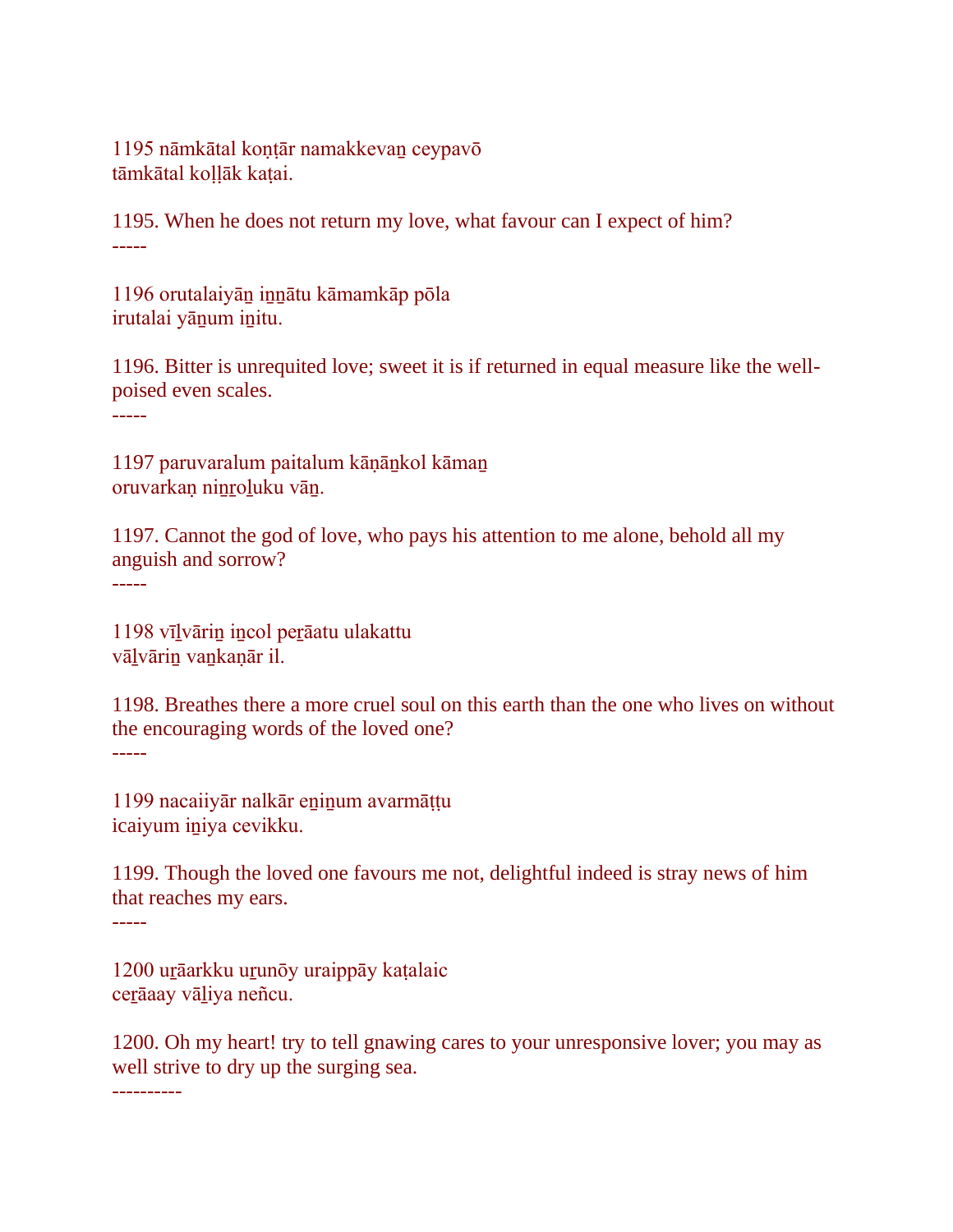## **121. niṉaintavar pulampal - CHAPTER 121— RECOLLECTING THE PLEASURES OF LOVE**

1201 uḷḷiṉum tīrāp perumakiḻ ceytalāl kaḷḷiṉum kāmam iṉitu.

1201. Love is far sweeter than wine; for unlike wine the very thought of love intoxicates me.

-----

1202 eṉaittoṉṟu iṉitēkāṇ kāmamtām vīḻvār niṉaippa varuvatoṉṟu il.

1202. Love is sweet in all respects; the thought of the dear one even in separation tastes sweet.

-----

1203 niṉaippavar pōṉṟu niṉaiyārkol tummal ciṉaippatu pōṉṟu keṭum.

1203. She says to her companion: "A sneeze comes upon me but goes away all of a sudden; perhaps a thought of me occurs to him and then he forgets it." -----

1204 yāmum uḷēmkol avarneñcattu emneñcattu ōo uḷarē avar.

1204. He is ever present in my thoughts. Am I or am I not ever present in his thoughts?

-----

-----

1205 tamneñcattu emmaik kaṭikoṇṭār nāṇārkol emneñcattu ōvā varal.

1205. He keeps me away from his heart; does he not feel ashamed of constantly stealing into my heart?

1206 marruyān ennuļēn manno avarotuyān urranāl ulla ulēn.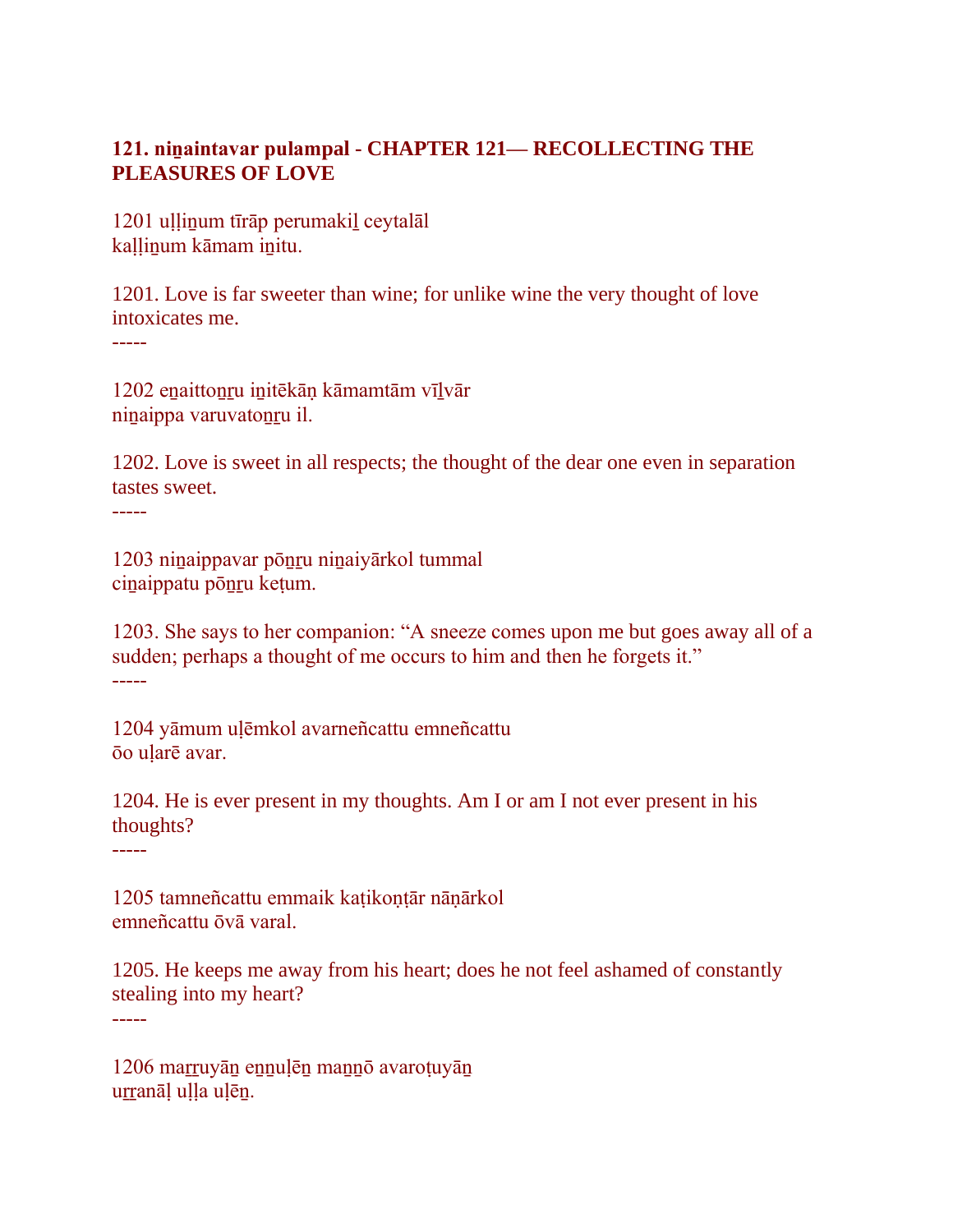1206. Only the recollection of those ecstatic days with him makes me live. What else can sustain me?

-----

1207 marappin evanāvan mankol marappariyēn ullinum ullañ cutum.

1207. Never have I forgotten the golden days with my beloved; his separation now burns into my heart; certain is death if ever the memory of him forsakes my luckless heart.

-----

1208 eṉaittu niṉaippiṉum kāyār aṉaittaṉṟō kātalar ceyyum cirappu.

1208. However much I may think of him, he is never angry with me. Inimitable is my lover's grace.

-----

1209 viliyumen innuyir vērallam enpā aḷiyiṉmai āṟṟa niṉaintu.

1209. As I think and think of the cruelty of my love who swore that our lives were inseparable, my soul ebbs away. -----

1210 viṭāatu ceṉṟāraik kaṇṇiṉāl kāṇap paṭāati vāḻi mati.

1210. She says to the moon : "O blessed moon I ceaselessly pour your rays till I am able to see with my eyes the loved one who has forsaken me but yet dwells forever in my heart."

-----------

# **122. kaṉavunilai uraittal - CHAPTER 122— DREAMS OF LOVE**

1211 kātalar tūtoṭu vanta kaṉaviṉukku yātucey vēṉkol viruntu.

1211. With what feast may I entertain the dream that has brought glad tidings of my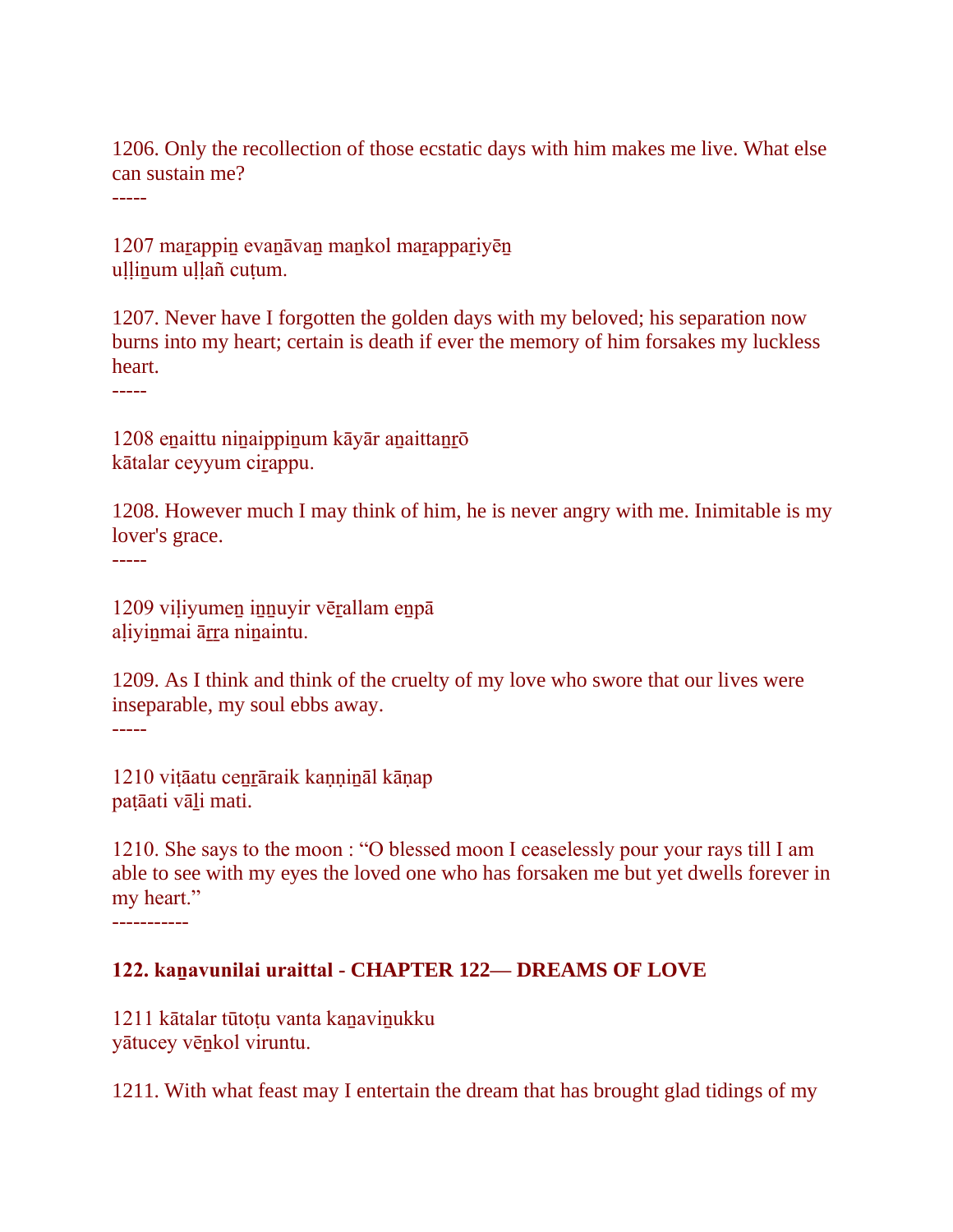lover?

-----

1212 kayaluṇkaṇ yāṉirappat tuñciṉ kalantārkku uyaluņmai cārruvēn man.

1212. If only my eyes would close in sleep at my request, how I would meet him in dreams!

-----

1213 naṉaviṉāl nalkā tavaraik kaṉaviṉāl kāṇṭaliṉ uṇṭeṉ uyir.

1213. The merciless one favours me not in waking hours but in dreams I feast on him and thus manage to live. -----

1214 kaṉaviṉāṉ uṇṭākum kāmam naṉaviṉāl nalkārai nāṭit taraṟku.

1214. Why do I love dreams? It is because they bring before me the one who in waking hours favours me not.

-----

1215 nanavināl kantatūum āṅkē kanavuntān kaṇṭa poḻutē iṉitu.

1215. Sweet is his presence in the waking hours; sweet too is his appearance in a dream. What then do I miss in seeing him in my dreams? -----

1216 naṉaveṉa oṉṟuillai āyiṉ kaṉaviṉāl kātalar nīṅkalar maṉ.

1216. If only there was no such thing as waking hours, my lover would never desert me in my dreams.

-----

1217 naṉaviṉāl nalkāk koṭiyār kaṉaviṉāl enemmaip pīlip patu.

1217. Why does the cruel one plague me in my dreams when he shows no compassion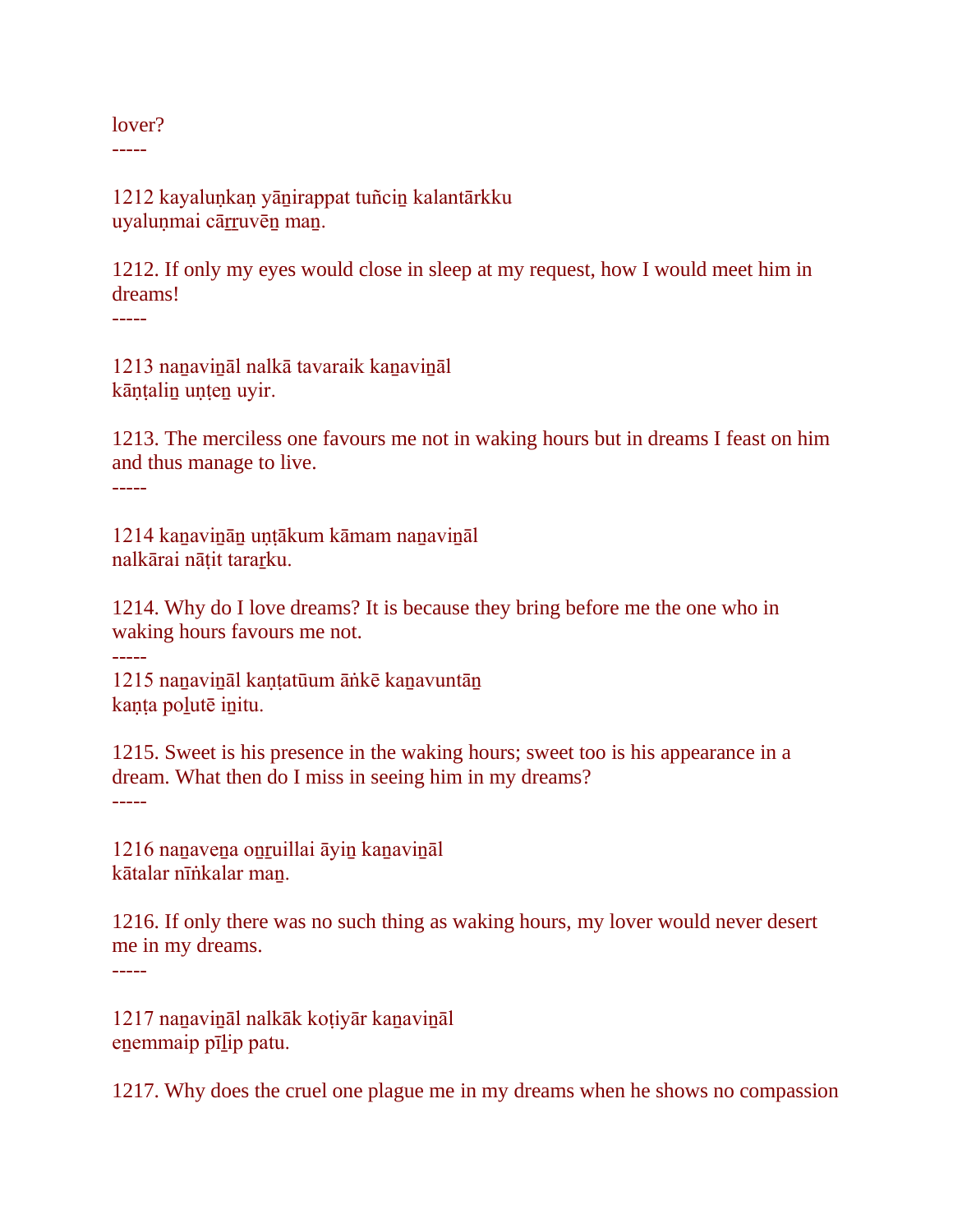on me in my waking state? -----

1218 tuñcuṅkāl tōḷmēlar āki viḻikkuṅkāl neñcattar āvar viraintu.

1218. She says to her companion: "He embraces me in my dreams but the moment I awake he quickly vanishes into my heart." -----

1219 naṉaviṉāl nalkārai nōvar kaṉaviṉāl kātalark kāṇā tavar.

1219. Only those women who do not see their lovers in dreams, blame them for their cruelty in walking hours. -----

1220 naṉaviṉāl namnīttār eṉpar kaṉaviṉāl kāṇārkol ivvū ravar.

1220. Folk say: "He has abandoned her in sooth." Verily they do not know how he visits me in my dreams.

--------

# **123. poḻutukaṇṭu iraṅkal - CHAPTER 123— SUNSET AND SORROW**

1221 mālaiyō allai manantār uyirunnum vēlainī vāḻi poḻutu.

1221. O blessed twilight! You are not the twilight of the joyous old times; you are the end of the world devouring the lives of the parted lovers. -----

1222 puṉkaṇṇai vāḻi maruḷmālai eṅkēḷpōl vaṉkaṇṇa tōniṉ tuṇai.

1222. "Blest be thou, O twilight! You are pale and your eyes are lustreless. Is your sweet one as cruel as mine?" -----

1223 paṉiarumpip paitalkoḷ mālai tuṉiarumpit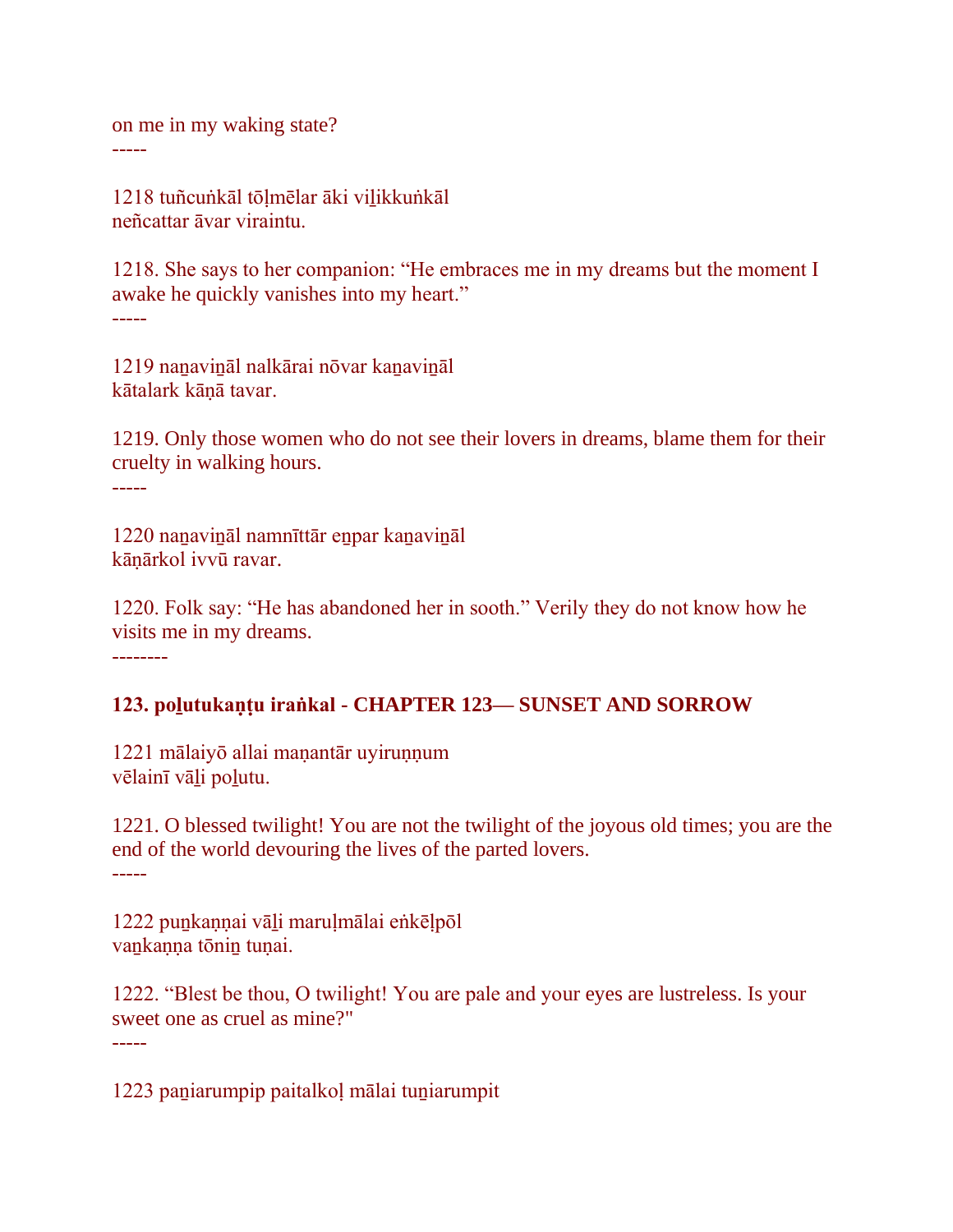tun pam valara varum.

1223. O Evening! In those joyous days with my beloved you approached me timidly with drops of dew on you and sadness written in your face. Your advance now brings with it only distaste and sorrow. -----

1224 kātalar ilvaḻi mālai kolaikkaḷattu ētilar pōla varum.

1224. My lover away, evening comes murderously like a hangman rushing to the place of slaughter.

-----

1225 kālaikkuc ceytananru enkol evankolyān mālaikkuc ceyta pakai.

1225. Morning, Evening, why should these alternately assuage and afflict me in this separation? What good have I done to morn and what harm to even? -----

1226 mālainōy ceytal maṇantār akalāta kālam arintatu ilēn.

1226. With my lover by my side, never for once, did I taste the bitterness that eventide can cause.

-----

1227 kālai arumpip pakalellām pōtāki mālai malarumin nōy.

1227. This disease of love buds in the morning, grows and grows all day long and flowers into full bloom at eventide. -----

1228 aḻalpōlum mālaikkut tūtāki āyaṉ kuḻalpōlum kollum paṭai.

1228. The note of the shepherd's pipe, which sounded so pleasant in the happy days, has now become a message of the hot evening — verily a weapon forging my death. -----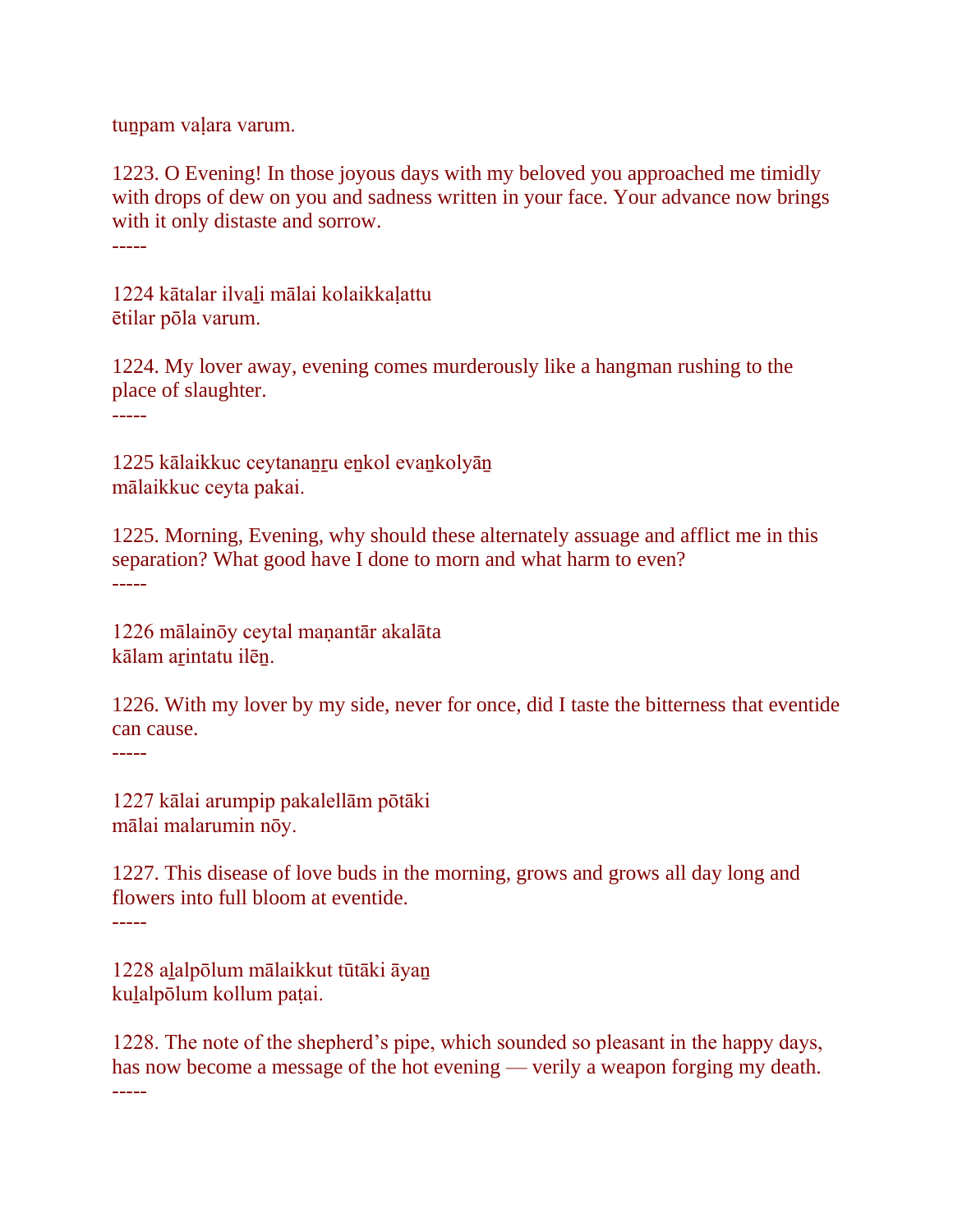1229 patimarunțu paital ulakkum matimarunțu mālai patartarum pōltu.

1229. When senseless evening creeps painfully along, the whole village feels dizzy and is plunged in the anguish of separation. -----

1230 porulmālai yālarai ulli marulmālai māyumeṉ māyā uyir.

1230. This life of mine which has survived this bitter separation is very near to death in this treacherous evening, as I think of my lord who values riches far above love. ------------

# **124. uṟuppu nalaṉ aḻital - CHAPTER 124— WASTING AWAY**

1231 ciṟumai namakkoḻiyac cēṇceṉṟār uḷḷi narumalar nāṇina kaṇ.

1231. Companion to lady-love: "Stop tins weeping and wailing. The thought of the one gone far away has made your eyes pale and lustreless." -----

1232 nayantavar nalkāmai colluva pōlum pacantu paṉivārum kaṇ.

1232. "Your pallid eyes streaming with tears proclaim the callousness of your lord." -----

1233 taṇantamai cāla aṟivippa pōlum maṇantanāḷ vīṅkiya tōḷ.

1233. "Your shoulders that swelled with joy on the day of your marriage are thin today; they proclaim how your lord has cruelly forsaken you." -----

1234 paṇainīṅkap paintoṭi cōrum tuṇainīṅkit tolkaviṉ vāṭiya tōḷ.

1234. "Since your separation from your lord your shoulders have lost their innate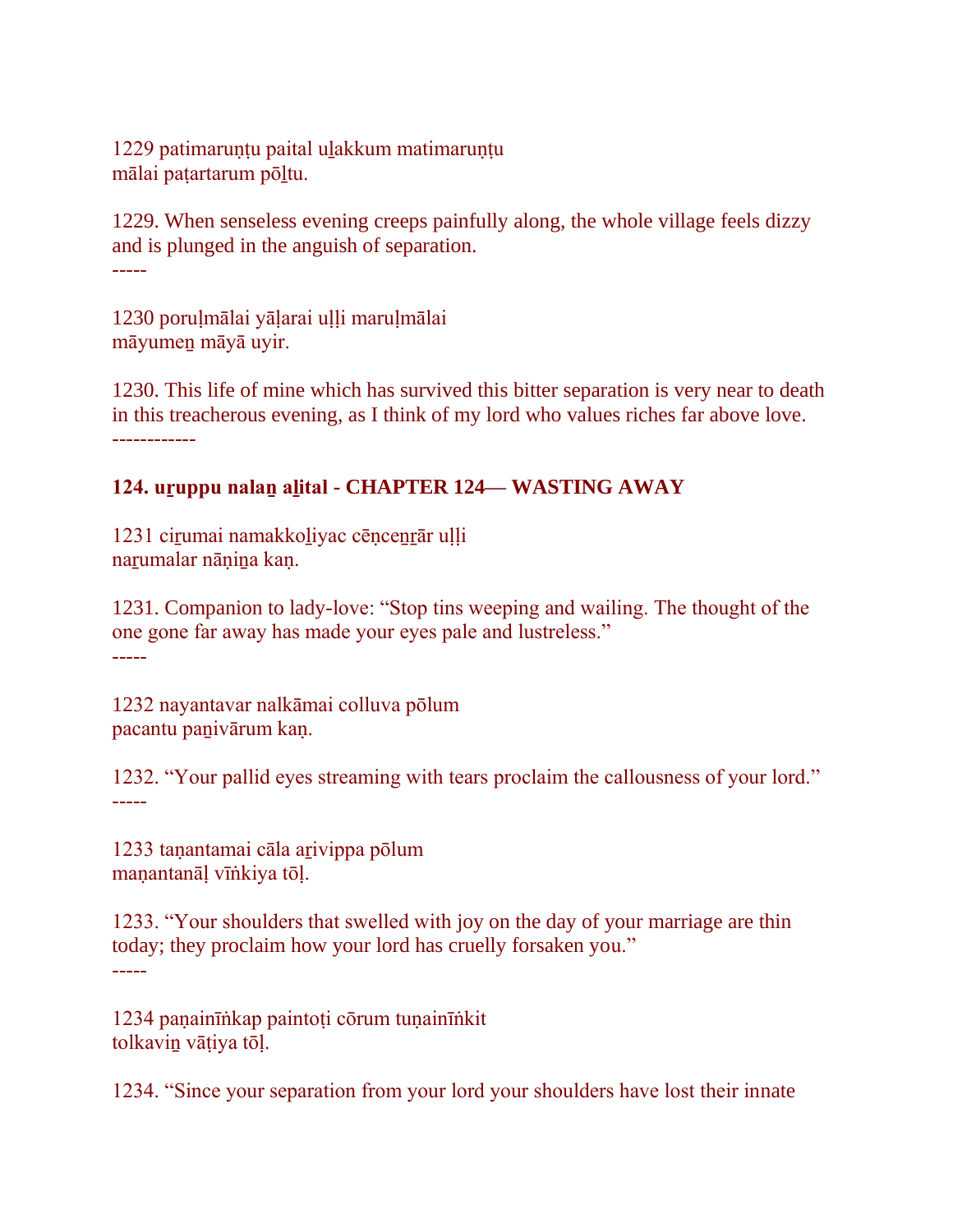grace; worse still they have become lanky; and the bangles too slip on your slender arms."

-----

1235 koṭiyār koṭumai uraikkum toṭiyoṭu tolkaviṉ vāṭiya tōḷ.

1235. My bracelets slip; the charm of my shoulders withers away. It proclaims the cruelty of the heartless one.

-----

1236 toṭiyoṭu tōḷnekiḻa nōval avaraik koṭiyar eṉakkūṟal nontu.

1236. With loose bangles and leaner shoulders, I still feel pained to hear him called cruel; I cannot bear any affront to my lord's fair name. -----

1237 pāṭu peṟutiyō neñcē koṭiyārkkeṉ vāṭutōḷ pūcal uraittu.

1237. "O my heart, do you desire to cover yourself with glory? Then go to the cruel one and tell him the wasting away of my shoulders and these rumours of cruelty abroad."

-----

1238 muyaṅkiya kaikaḷai ūkkap pacantatu paintoṭip pētai nutal.

1238. He soliloquising: "once when I gently loosened my hands from an ecstatic embrace, the forehead of my love suddenly turned pale. I wonder how she bears my separation in these long days." -----

1239 muyakkiṭait taṇvaḷi pōḷap pacappurra pētai perumaḻaik kaṇ.

1239. "The still eyes of my love dark as the rain bearing cloud turned sickly pale the moment a gust of wind crept in between our locked arms; how does she bear the estranging seas and mountains hurled in between us now?"

-----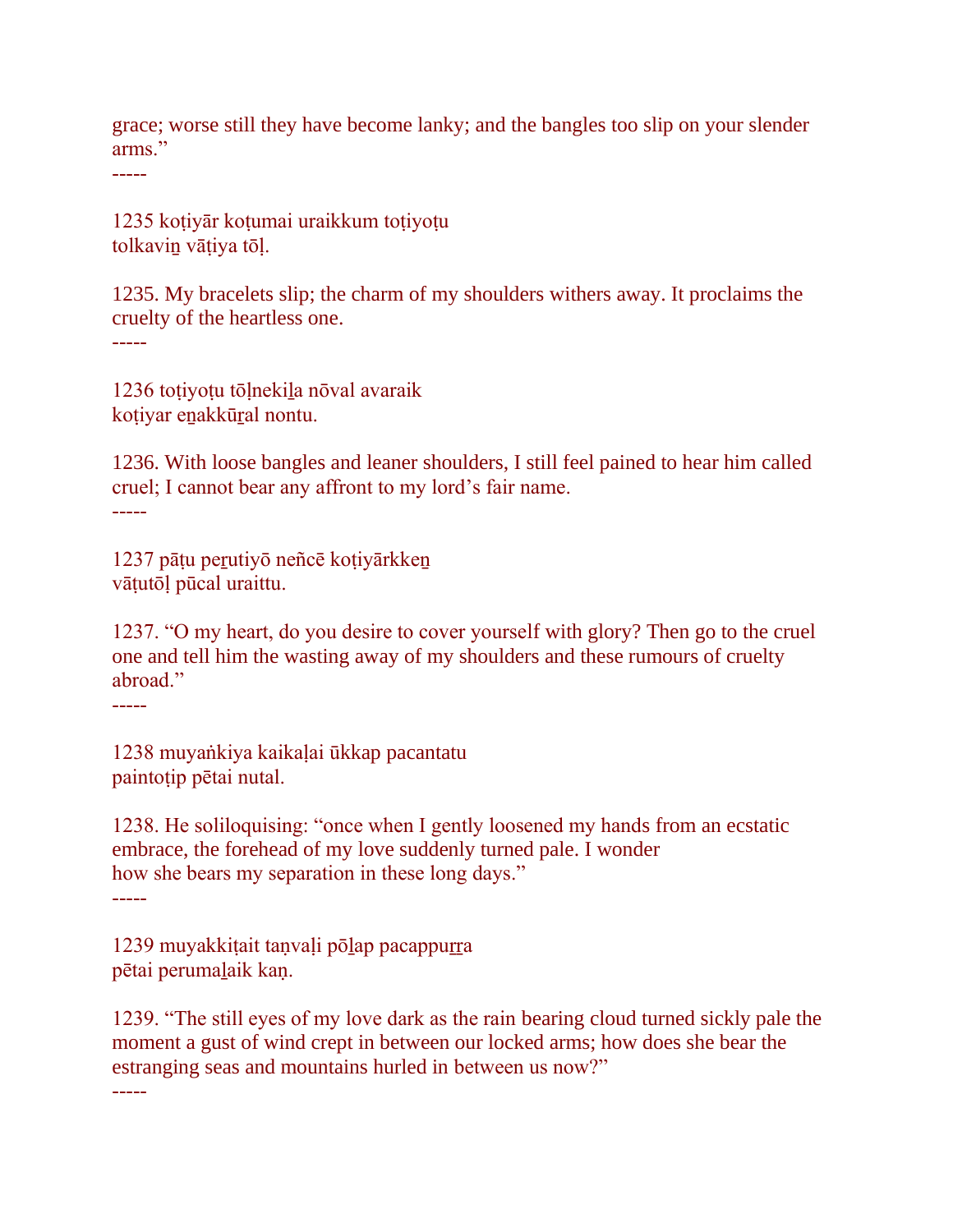1240 kannin pacappō paruvaral eytinrē onnutal ceytatu kantu.

1240. "Her eyes turned lustreless at the release of my arms from their close embrace; was it in sympathy with the fading brightness of her forehead?" --------

## **125. neñcoṭu kiḷattal - CHAPTER 125— SOLILOQUY OF THE LADY-LOVE**

1241 niṉaittuoṉṟu collāyō neñcē eṉaittoṉṟum evvanōy tīrkkum maruntu.

1241. O heart! can you not cast about and find a remedy for my lovesickness which causes me such sorrow? -----

1242 kātal avarilar ākanī nōvatu pētamai vāḻieṉ neñcu.

1242. 'Blessed may you be O heart! how foolish of you to bemoan separation when he has no love for you!'

-----

1243 iruntuḷḷi eṉparital neñcē parintuḷḷal paitalnōy ceytārkaṇ il.

1243. 'O heart! Why stay in vain here and feel wretched? There is no sympathy in the heart of him who has caused you this wasting disease.'

-----

1244 kannum kolaccēri neñcē ivaiyennait tinnum avarkānal urru.

1244. 'O my heart! if you go to him, take my eyes also with you. They eat into my being in their craving to see him.'

-----

1245 cerrār enakkai vițalunțō neñcēyām urrāl urāa tavar.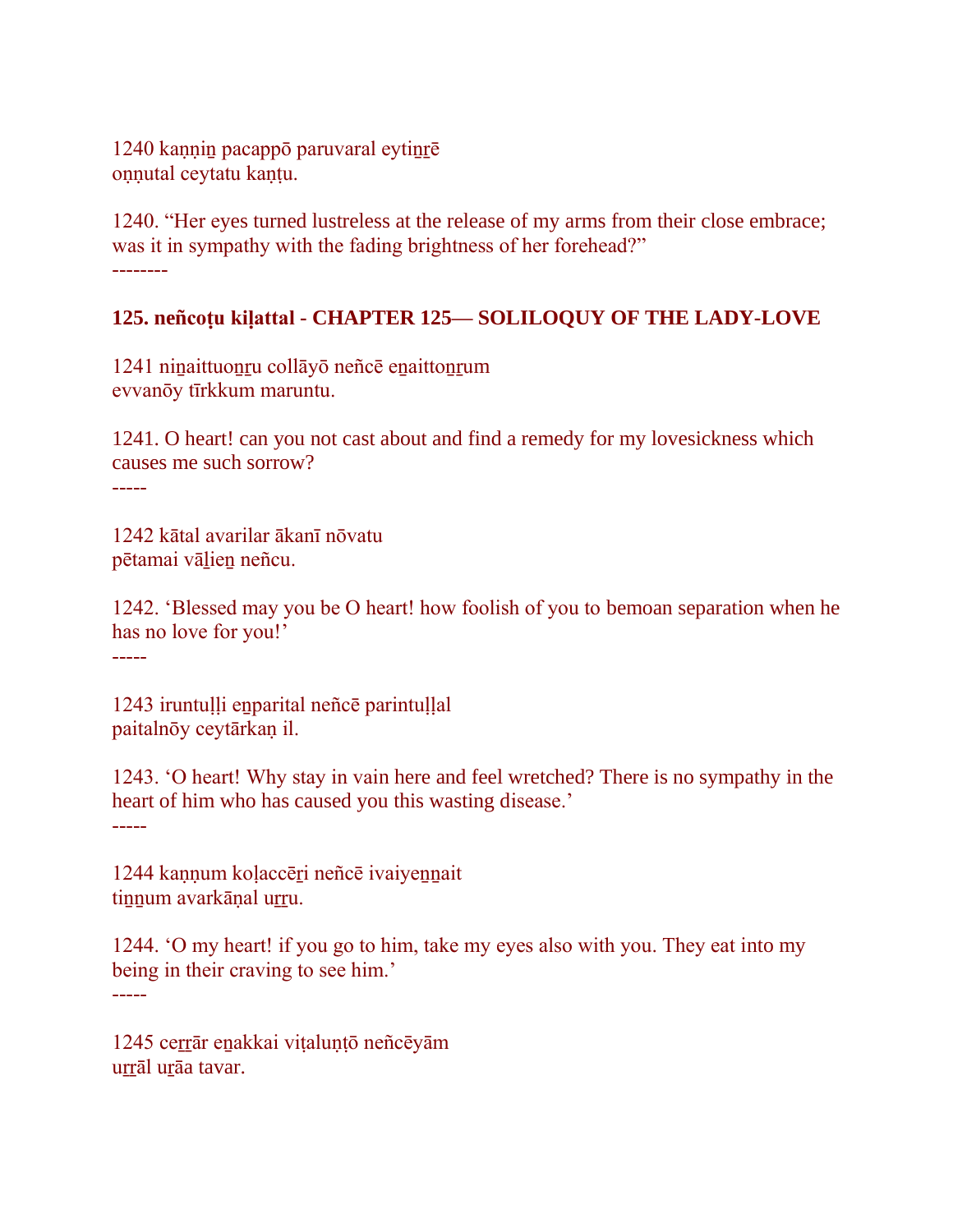1245. 'O heart! can I really forsake him as cruel though he has used me cruelly when I clung to him.'

-----

1246 kalantuṇarntum kātalark kaṇṭāl pulantuṇarāy poykkāyvu kāytieṉ neñcu.

1246. 'O my heart I could you ever bear even a mock quarrel with your lover to sweeten his company Then why call him cruel now for your own fault?' -----

1247 kāmam viṭuoṉṟō nāṇviṭu naṉṉeñcē yāṉō poṟēṉiv viraṇṭu.

1247. My good heart I cast off one of the two - love or bashfulness. I cannot bear the insupportable weight of them both.

-----

1248 parintavar nalkāreṉṟu ēṅkip pirintavar piṉcelvāy pētaieṉ neñcu.

1248. 'You go seeking with a hopeless aching heart after the far-off lover, because he has not understood and favoured you with his mercy. O foolish heart!' -----

1249 ullattār kāta lavarāka ullinī yārulaic cērien neñcu.

1249. 'O my heart, is it you keep your lover within you? Then whom do you search in your thoughts? Why search for him outside? Whom do you hope to reach?' -----

1250 tunnāt turantārai neñcattu utaiyēmā innum ilantum kavin.

1250. The more I have him in my heart who has left me never to come back, the more my beauty wastes away. -------

**126. niṟai aḻital - CHAPTER 126— ON LOSS OF MODESTY**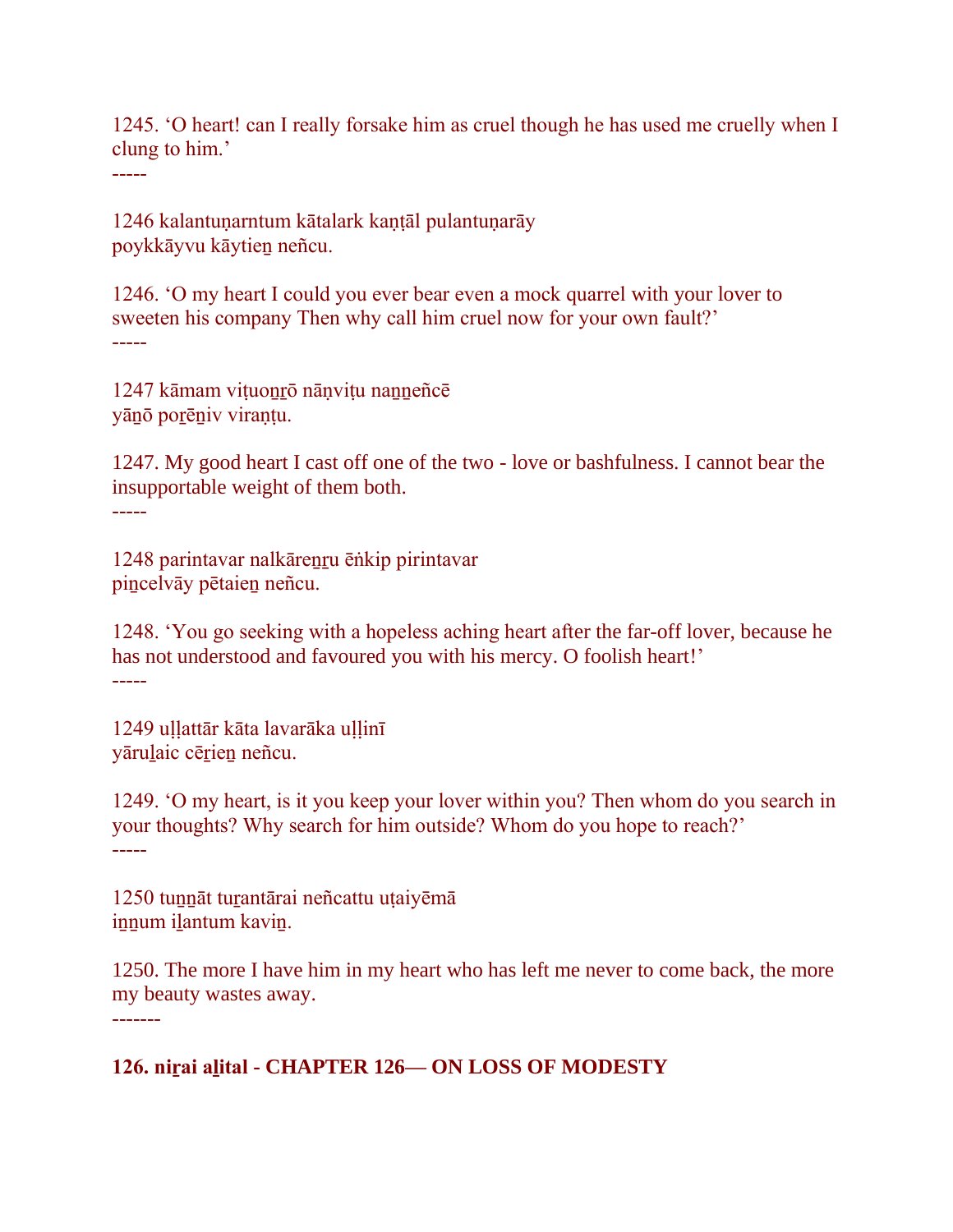1251 kāmak kaṇicci uṭaikkum niṟaiyeṉṉum nāṇuttāḻ vīḻtta katavu.

1251. The door of my maidenly grace and the bolt and bars of modesty are hewn by the weapon of restless love. -----

1252 kāmam enaonrō kanninruen neñcattai yāmattum āļum tolil.

1252. Verily the thing called love has no grace; even at dead of night it rules my heart and keeps it awake when all the world is in slumber. -----

1253 maraippēnman kāmattai yānō kurippuinrit tummalpōl tōṉṟi viṭum.

1253. I strive to hide this - my passion. Yet it breaks out against my wish like a sudden sneeze.

-----

1254 niṟaiyuṭaiyēṉ eṉpēṉmaṉ yāṉōeṉ kāmam maraiyirantu manru patum.

1254. I pride myself on my modesty. But my passion breaks all barriers and brings me out into the open.

-----

1255 cerrārpin cellāp peruntakaimai kāmanōy urrār arivatonru anru.

1255. Victims of passion can never understand the nobility of giving up the pursuit of unrequited love.

-----

1256 cerravar pincēral vēņți alittarō errennai urra tuyar.

1256. How cruel is the malady which sends me after the heartless one! Mine is indeed a pitiable lot.

-----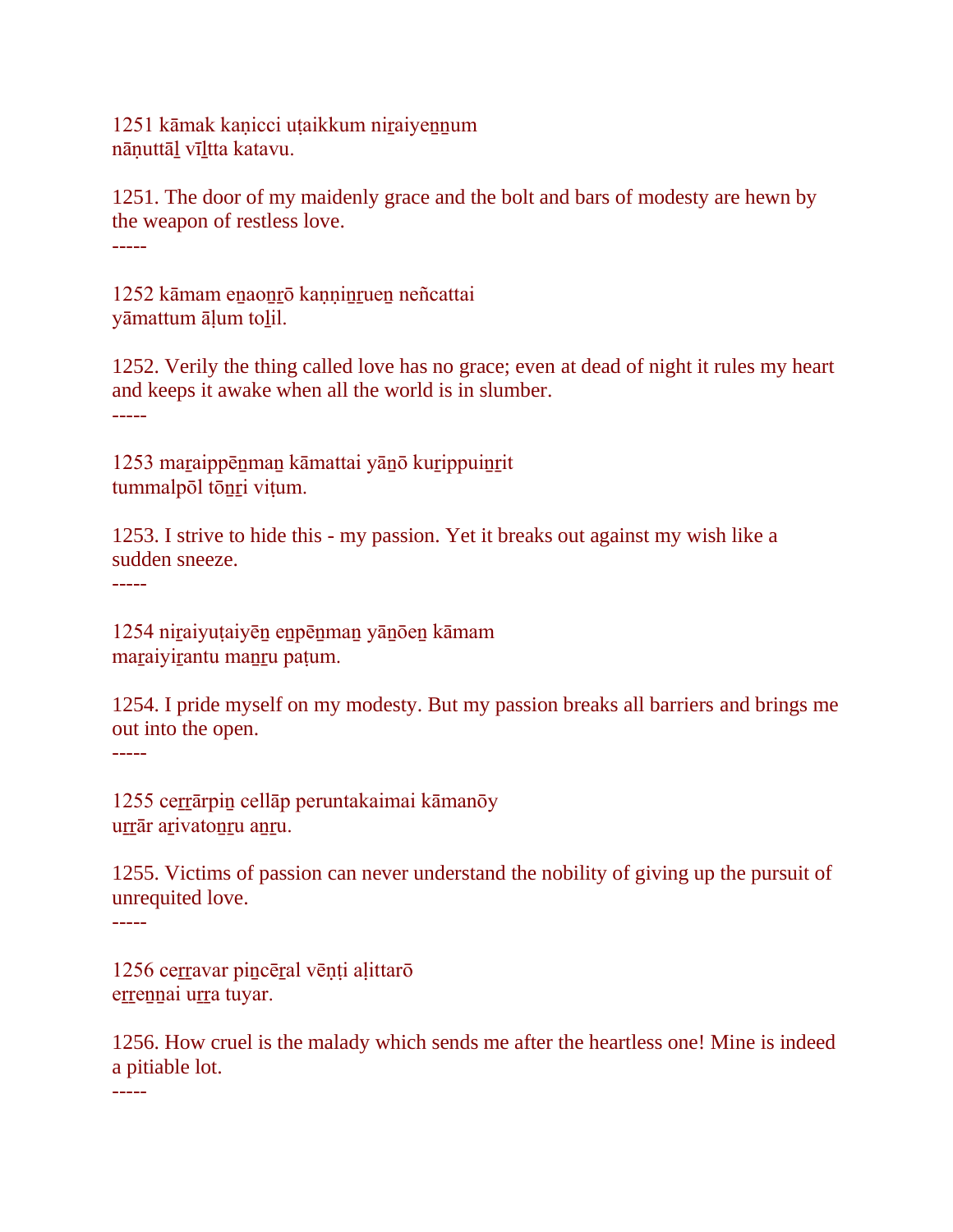1257 nāṇeṉa oṉṟō aṟiyalam kāmattāl pēṇiyār peṭpa ceyiṉ.

1257. When the loved one, after all his vagaries, took me into his loving embraces all my bashfulness fled away.

-----

1258 panmāyak kalvan panimoli anrōnam penmai utaikkum patai.

1258. The weapon that shatters our maidenly reserve is none other than the talk of the artful lover.

-----

1259 pulappal enaccenrēn pullinēn neñcam kalattal uruvatu kantu.

1259. With the fixed resolve of forsaking him I went, but my heart yielded to his embrace.

-----

1260 niṇamtīyil iṭṭanna neñcinārkku uṇṭō puṇarntatuūṭi niṟpōm eṉal.

1260. People with hearts melting like fat at the touch of fire — how can they reject the offered love and stand aloof?

----------

## **127. avarvayiṉ vitumpal - CHAPTER 127— ON DISTRESS OF EACH TOWARDS THE OTHER**

1261 vāļarrup purkenra kannum avarcenra nāļorrit tēynta viral.

1261. Counting the days of his separation, my fingers have become wasted and worn out; my eyes have grown dim and faint. -----

1262 ilaṅkiḻāy iṉṟu maṟappiṉeṉ tōḷmēl kalaṅkaḻiyum kārikai nīttu.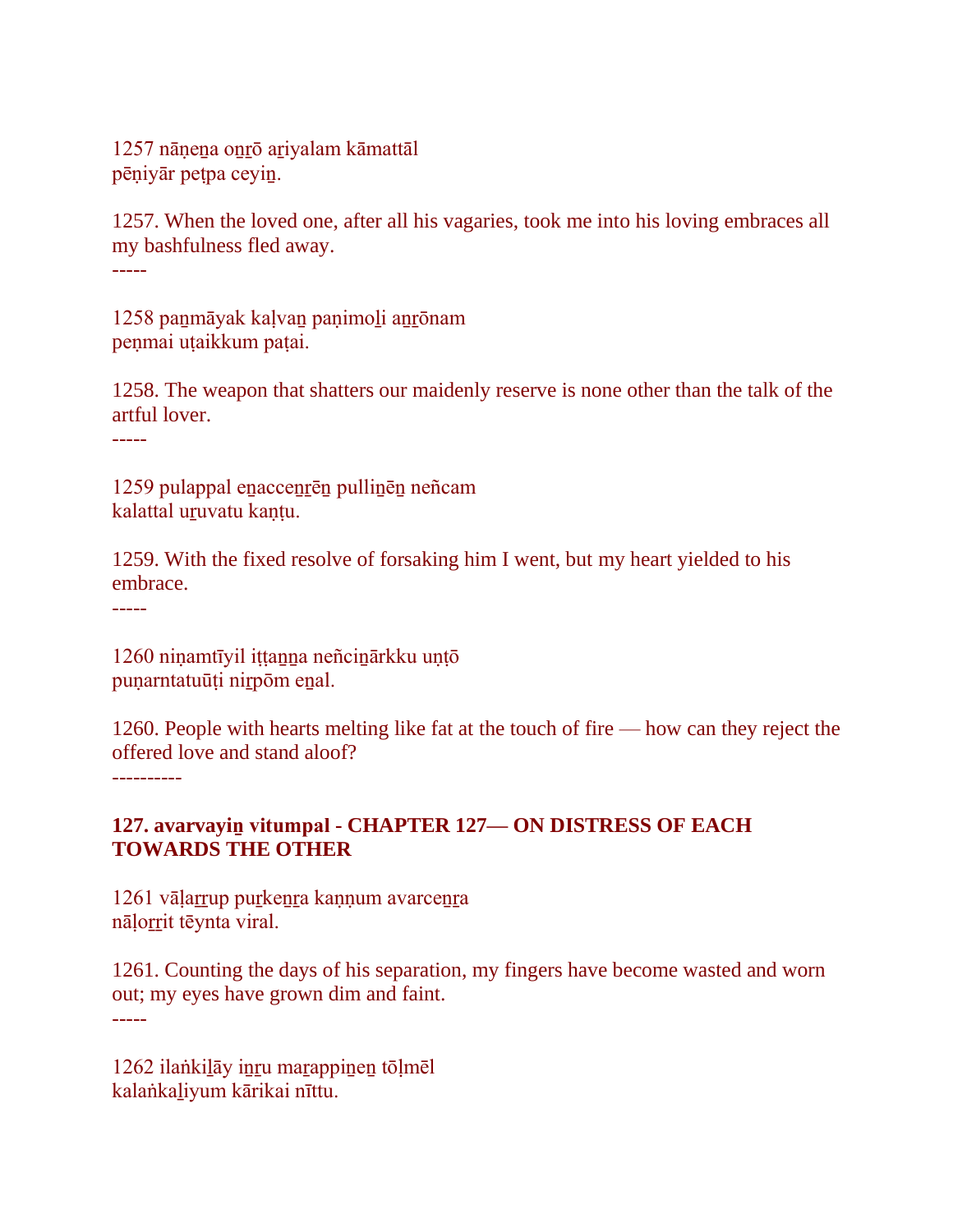1262. O! bright girl, if I forget my lord today, then my shoulders will become thin and my bangles loose.

-----

1263 urannacaii uḷḷam tuṇaiyākac cenrār varalnacaii innum ulēn.

1263. I continue to live in eager expectation of the return of my lover. He took with him as his friend his own brave heart. -----

1264 kūṭiya kāmam pirintār varavuḷḷik kōtukotu ērumen neñcu.

1264. With the thought of my lover's return anxious for reunion, my heart goes on climbing higher and higher. -----

1265 kāṇkaman koṇkanaik kaṇṇārak kaṇṭapin nīṅkumeṉ meṉtōḷ pacappu.

1265. After feasting my eyes with the sight of my husband, my soft shoulders will lose their pallor.

-----

1266 varukaman konkan orunāl parukuvan paitalnōy ellām keṭa.

1266. Let my husband come here one day. Then my wasting disease will be completely cured.

-----

1267 pulappēṉkol pulluvēṉ kollō kalappēṉkol kaṇaṉṉa kēḷir variṉ.

1267. When my husband, dear to me as my eyes, returns, shall I be indifferent or complaining? Shall I not be one with him? -----

1268 vinaikalantu venrīka vēntan manaikalantu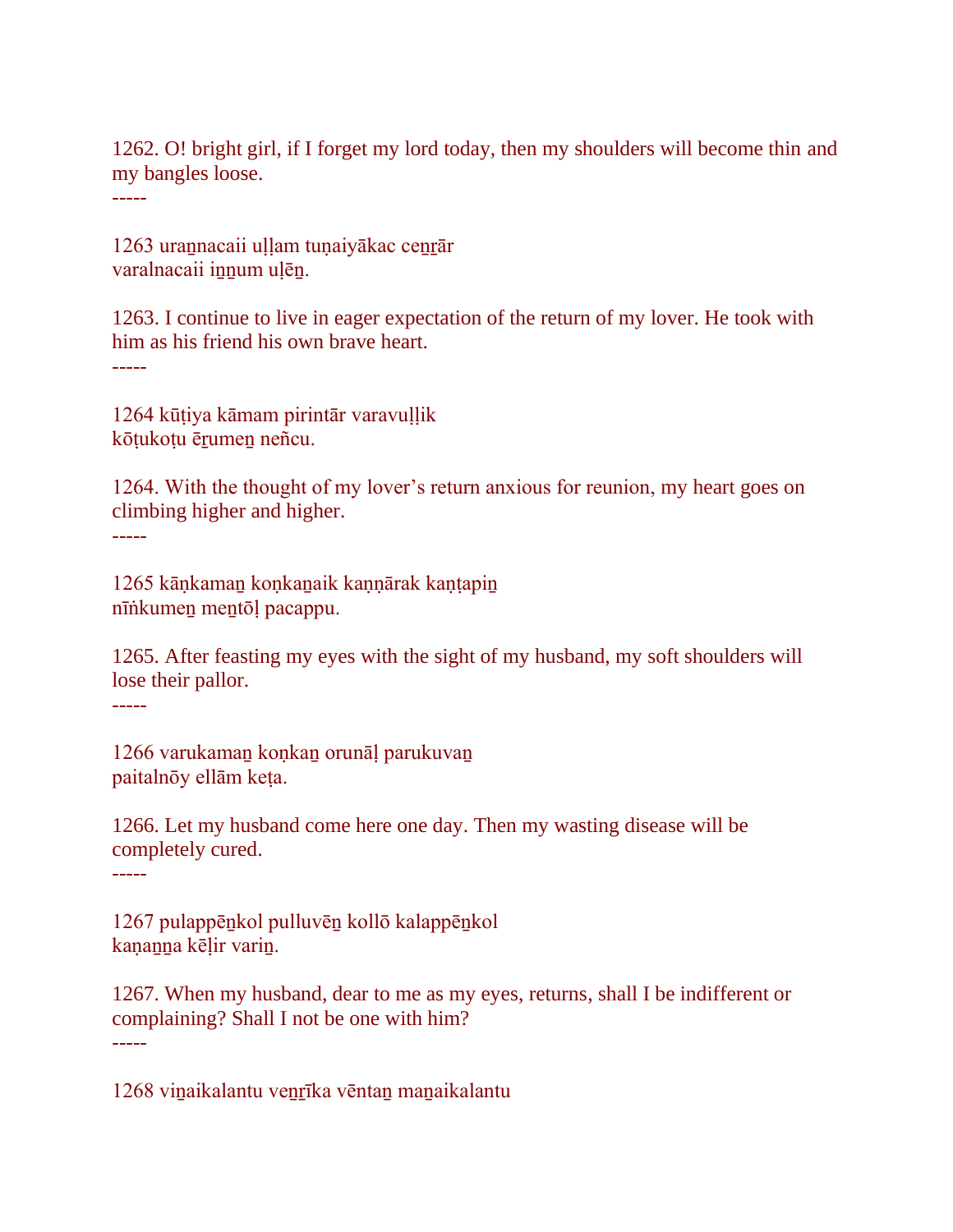mālai ayarkam viruntu.

1268. May my lord be victorious in action and may I also go home to enjoy my evening repast with a guest.

-----

1269 orunāl elunālpōl cellumcēn cenrār varunāḷvaittu ēṅku pavarkku.

1269. To one who awaits the day of arrival of her husband, one day appears as long as seven.

-----

1270 peṟiṉeṉṉām peṟṟakkāl eṉṉām uṉeṉṉām uḷḷam uṭaintuukkak kāl.

1270. If her heart has been broken, of what avail is it if I become available to her, reach her or even join her? -----------

## **128. kurippu arivuruttal - CHAPTER 128— ON SPEAKING ON THE SIGNS**

1271 karappinum kaiyikantu ollānin unkan uraikkal uruvatonru untu.

1271. Though you hide it, your uncontrolled eyes reveal a secret to me. -----

1272 kannirainta kārikaik kāmpuērtōļ pētaikkup pennirainta nīrmai peritu.

1272. This girl of long eyes and bamboo shoulders has too much womanly modesty. -----

1273 maṇiyil tikaḻtaru nūlpōl maṭantai aṇiyil tikaḻvatoṉṟu uṇṭu.

1273. Just like the thread concealed by the beads there is something lying beneath this damsel's beauty.

-----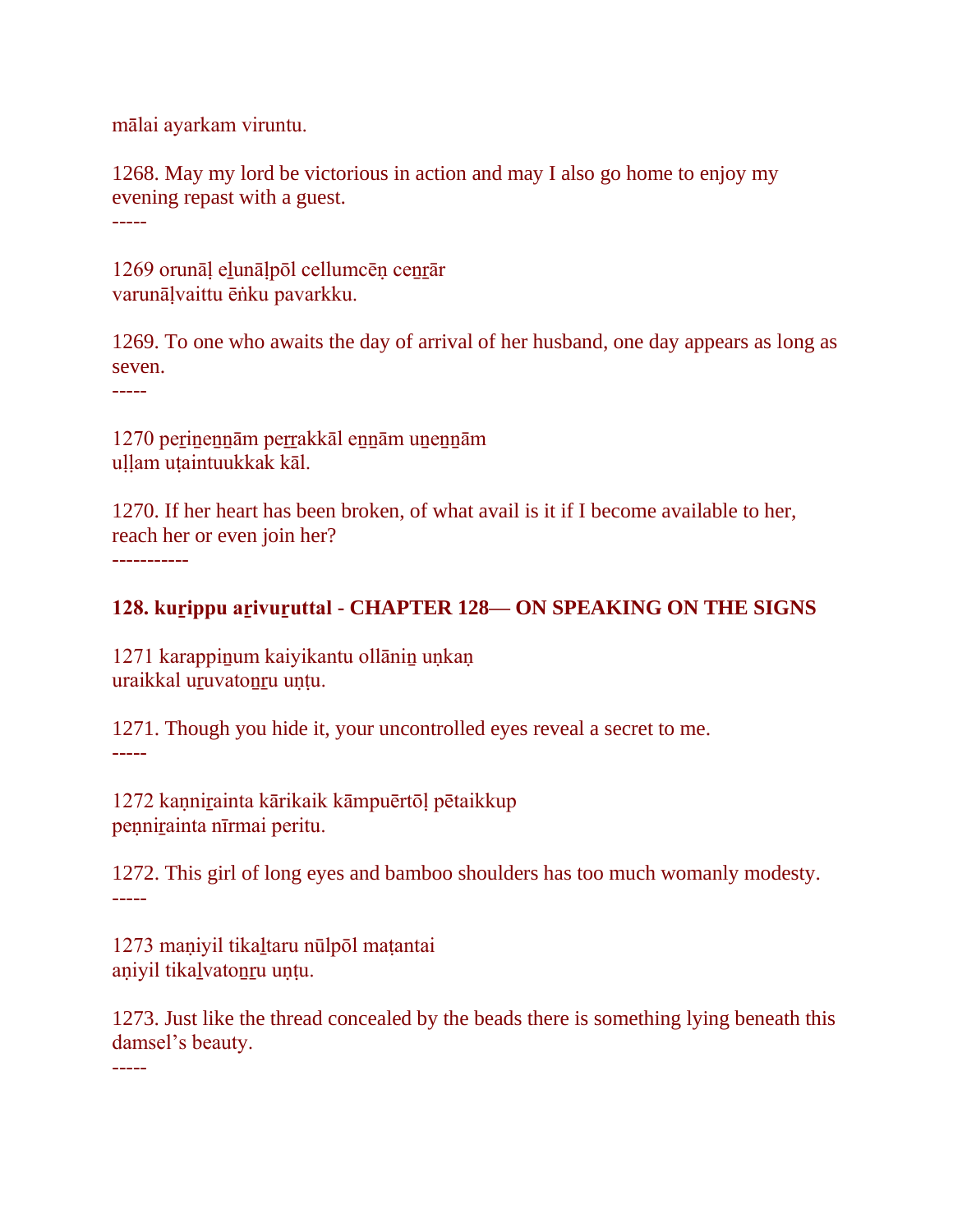1274 mukaimokkul ullatu nārrampōl pētai nakaimokkul ullatonru untu.

1274. Even as the fragrance that is locked up in the bud, there is something hidden in this damsel's smile.

-----

1275 ceritoti ceytiranta kallam urutuyar tīrkkum maruntonru utaittu.

1275. The tactful departure of my bangled lady serves as soothing balm for my excruciating pain.

-----

1276 peritārrip petpak kalattal aritārri anpinmai cūlvatu uțaittu.

1276. The pleasant union after the distress of separation still reminds one of the past indifference of the lover.

-----

1277 taṇṇam tuṟaivaṉ taṇantamai nammiṉum munnam unarnta valai.

1277. My bangles betrayed even before I did my lover's separation from me. -----

1278 nerunarruc cenrārem kātalar yāmum eḻunāḷēm mēṉi pacantu.

1278. It was only yesterday that my lover went, but I have acquired seven days' pallor.

-----

1279 toṭinōkki meṉtōḷum nōkki aṭinōkki aktānțu avalcey tatu.

1279. She looks at her bangles; she looks at her beautiful shoulders and she looks down at her feet. This is her present occupation. -----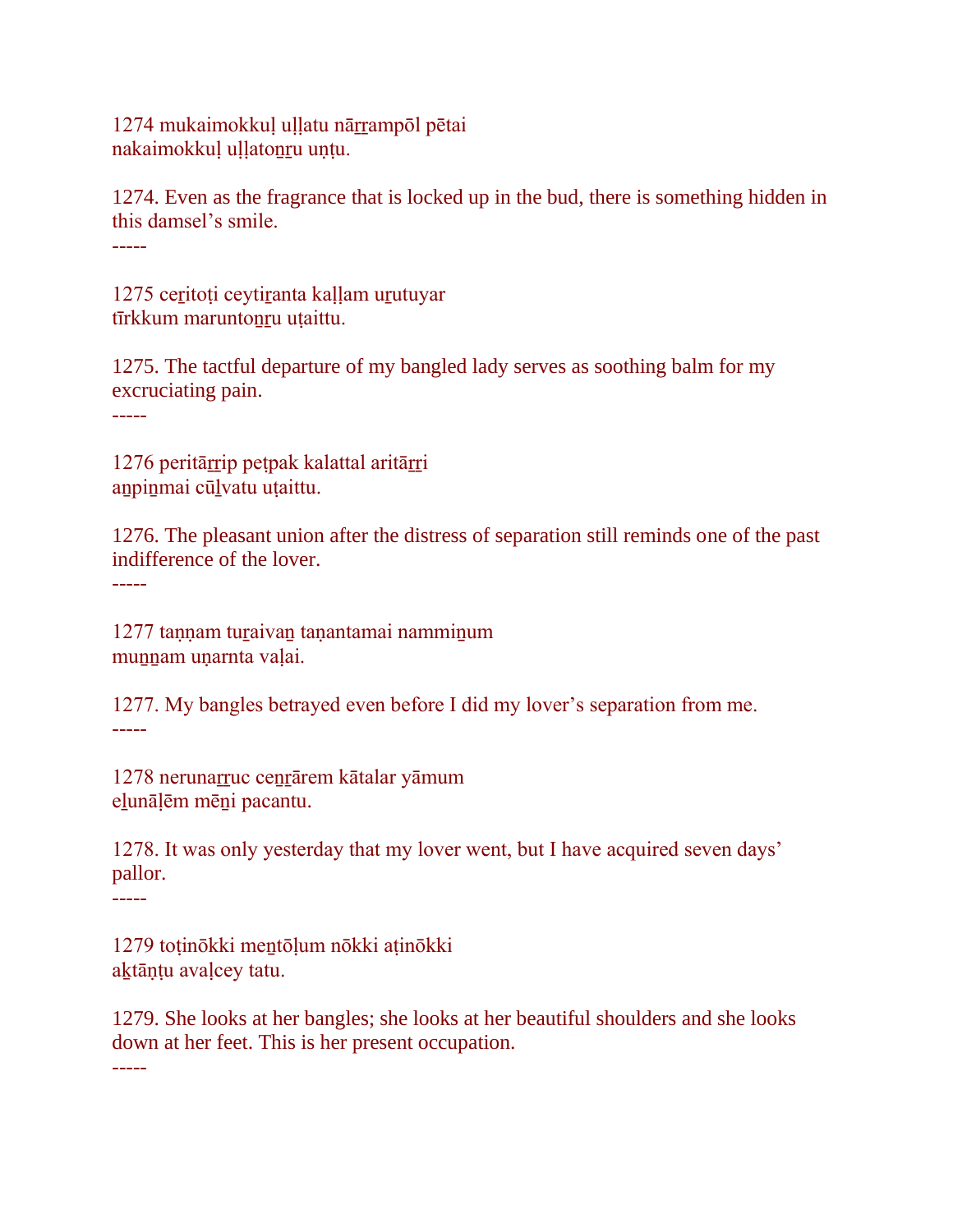1280 peṇṇiṉāl peṇmai uṭaitteṉpa kaṇṇiṉāṟal kāmanōy colli iravu.

1280. The eyes seek the cure of passion. It is the modesty of a modest woman. -----------

# **129. puṇarcci vitumpal - CHAPTER 129— ON YEARNING AFTER UNION**

1281 ullak kalittalum kāna makiltalum kallukkuil kāmattirku untu.

1281. To become pleased with the thought and happy at the sight of the lover, these are the fruits not of wine but of love. -----

1282 tinaittunaiyum ūṭāmai vēṇṭum panaittuṇaiyum kāmam niṟaiya variṉ.

1282. If a woman's passion becomes excessive, she should avoid even slight misunderstanding.

-----

1283 pēṇātu peṭpavē ceyyiṉum koṇkaṉaik kāṇātu amaiyala kaṇ.

1283. Though my husband acts regardless of me, yet my eyes cannot be satisfied without seeing him.

-----

1284 ūṭalkaṇ ceṉṟēṉmaṉ tōḻi atumaṟantu kūtarkan cenratuen neñcu.

1284. O Friend! I went to quarrel with him; but forgetting it my heart sought for reconciliation. -----

1285 eḻutuṅkāl kōlkāṇāk kaṇṇēpōl koṇkaṉ paḻikāṇēṉ kaṇṭa viṭattu.

1285. Just as our eyes do not see the pen when writing I could not see my lover's faults when I saw him.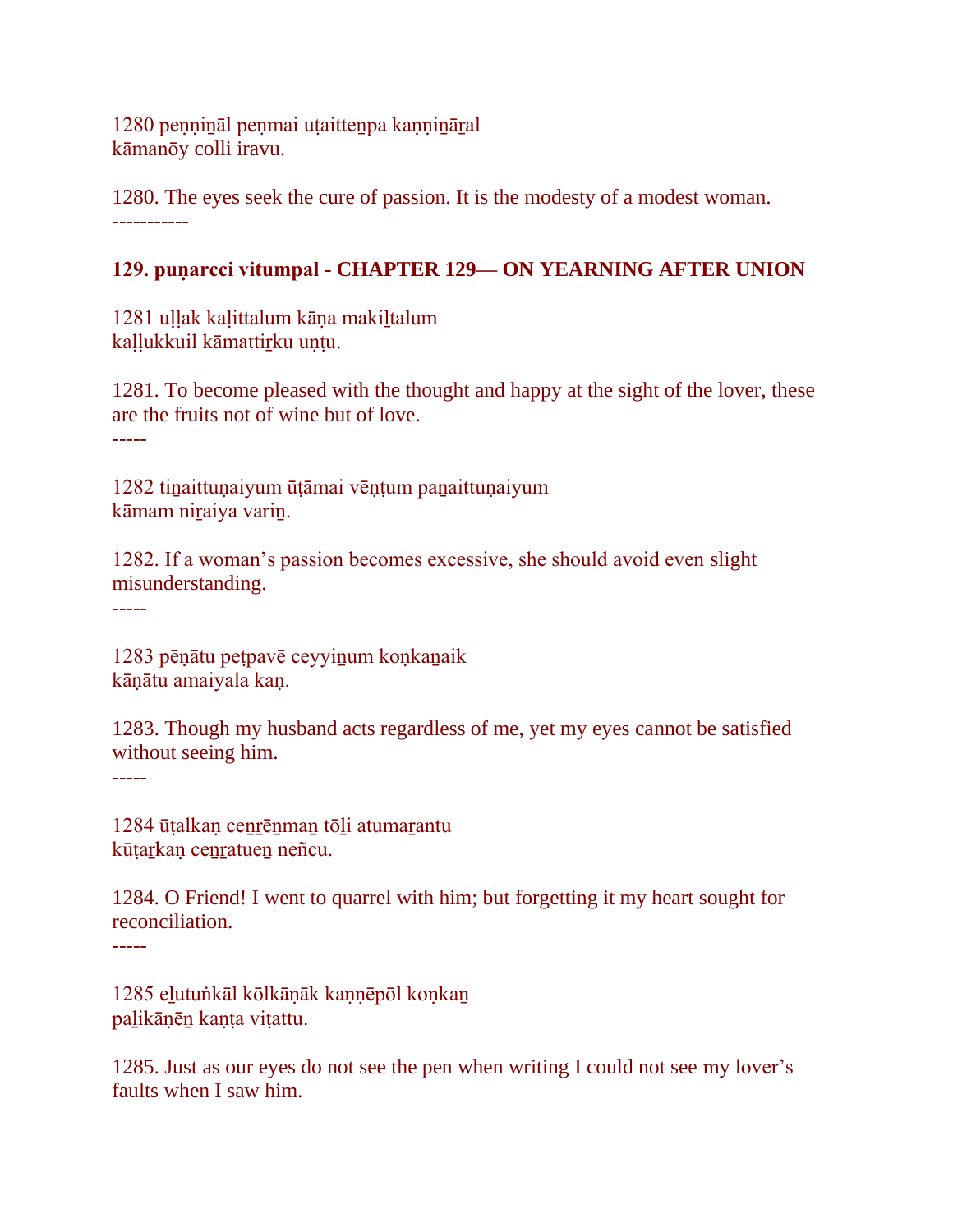1286 kāṇuṅkāl kāṇēṉ tavaṟāya kāṇākkāl kānēn tavarual lavai.

1286. When I see my husband I cannot see his faults. In his absence I cannot see anything else.

-----

-----

1287 uyttal arintu punalpāy pavarēpōl poyttal aṟinteṉ pulantu.

1287. Of what avail is it to sift all the lies of one's husband! It is as ineffectual as a diver battling with an irresistible current. -----

1288 iḷittakka iṉṉā ceyiṉum kaḷittārkkuk kaḷḷaṟṟē kaḷvaniṉ mārpu.

1288. O cheat! your breast is coveted more and more even as liquor with all its harm is by the drunkard.

-----

1289 malariṉum mellitu kāmam cilarataṉ cevvi talaippaṭu vār.

1289. More tender than a flower is love and few are they who enjoy it fully. -----

1290 kaṇṇiṉ tuṉittē kalaṅkiṉāḷ pullutal enninum tānvitup purru.

1290. With resentful eyes, my lady complained: but eager for reconciliation she forgets her anger. ----------

#### **130. neñcoṭu pulattal - CHAPTER 130— ON SPEAKING WITH THE MIND**

1291 avarneñcu avarkkātal kanțum evanneñcē nīemakku ākā tatu.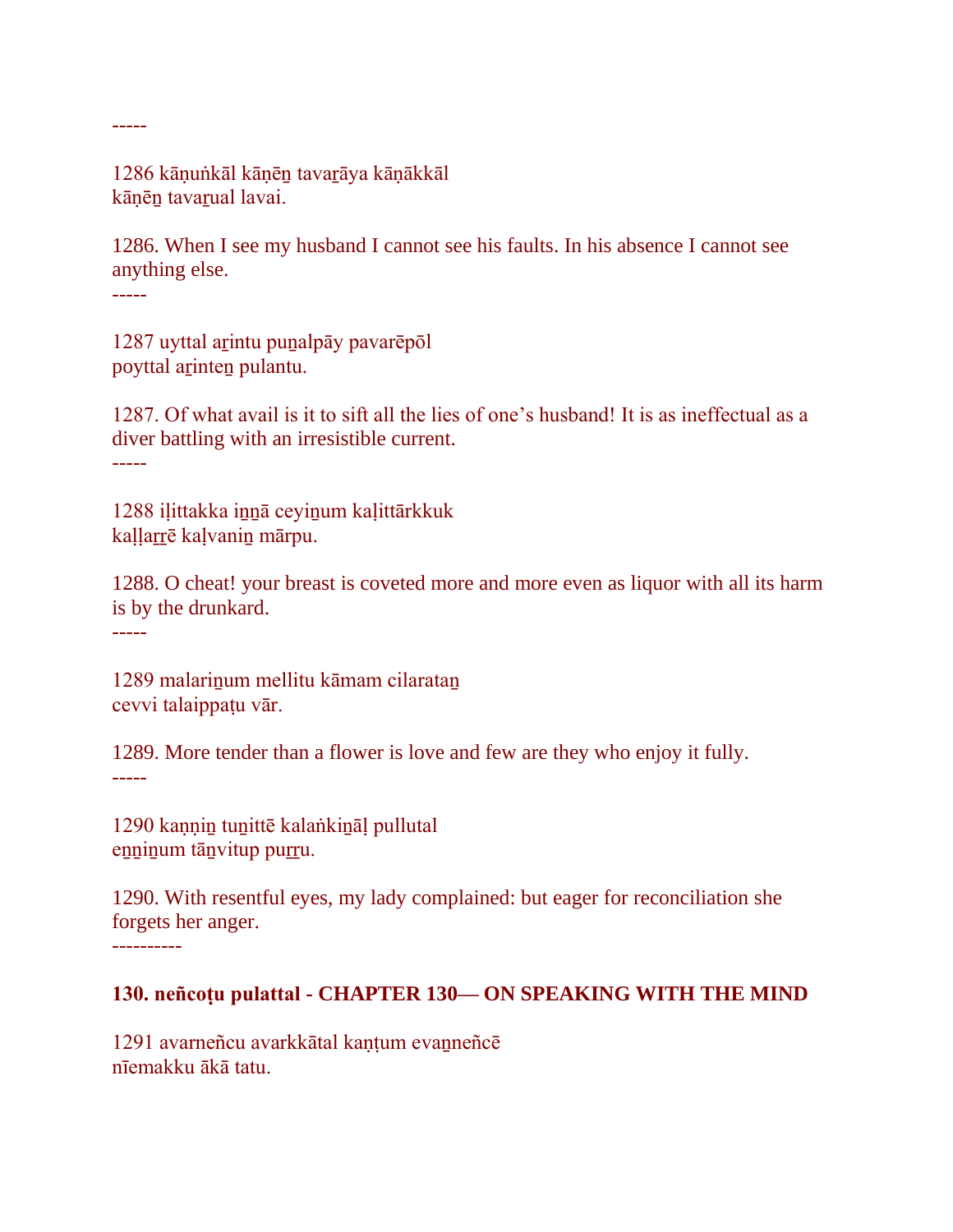1291. O! My heart, though you know that my husband's heart thinks only o<sup> $\land$ </sup> himself, how is it you think of him and not of me? -----

1292 uṟāa tavarkaṇṭa kaṇṇum avaraic cerāarenac cērien neñcu.

1292. O! My heart, knowing that he has no thought for you, still you run after him expecting no refusal.

-----

1293 keṭṭārkku naṭṭāril eṉpatō neñcēnī peṭṭāṅku avarpiṉ celal.

1293. 0! My heart, you go after him without my permission. Is it because none will befriend those in adversity?

-----

1294 inianna ninnoțu cūlvāryār neñcē tuniceytu tuvvāykāņ marru.

1294. O! My heart, if you see him, you do not resent his faults. Who can consult you for advice?

-----

1295 perāamai añcum perinpirivu añcum aṟāa iṭumpaittueṉ neñcu.

1295. My mind can have only endless anxiety; for I fear both when he is with me and also without me.

-----

1296 taniyē iruntu ninaittakkāl ennait tiniya iruntatuen neñcu.

1296. My heart eats me up when I think of him in my loneliness. -----

1297 nāṇum marantēn avarmarak kallāen māṇā maṭaneñcil paṭṭu.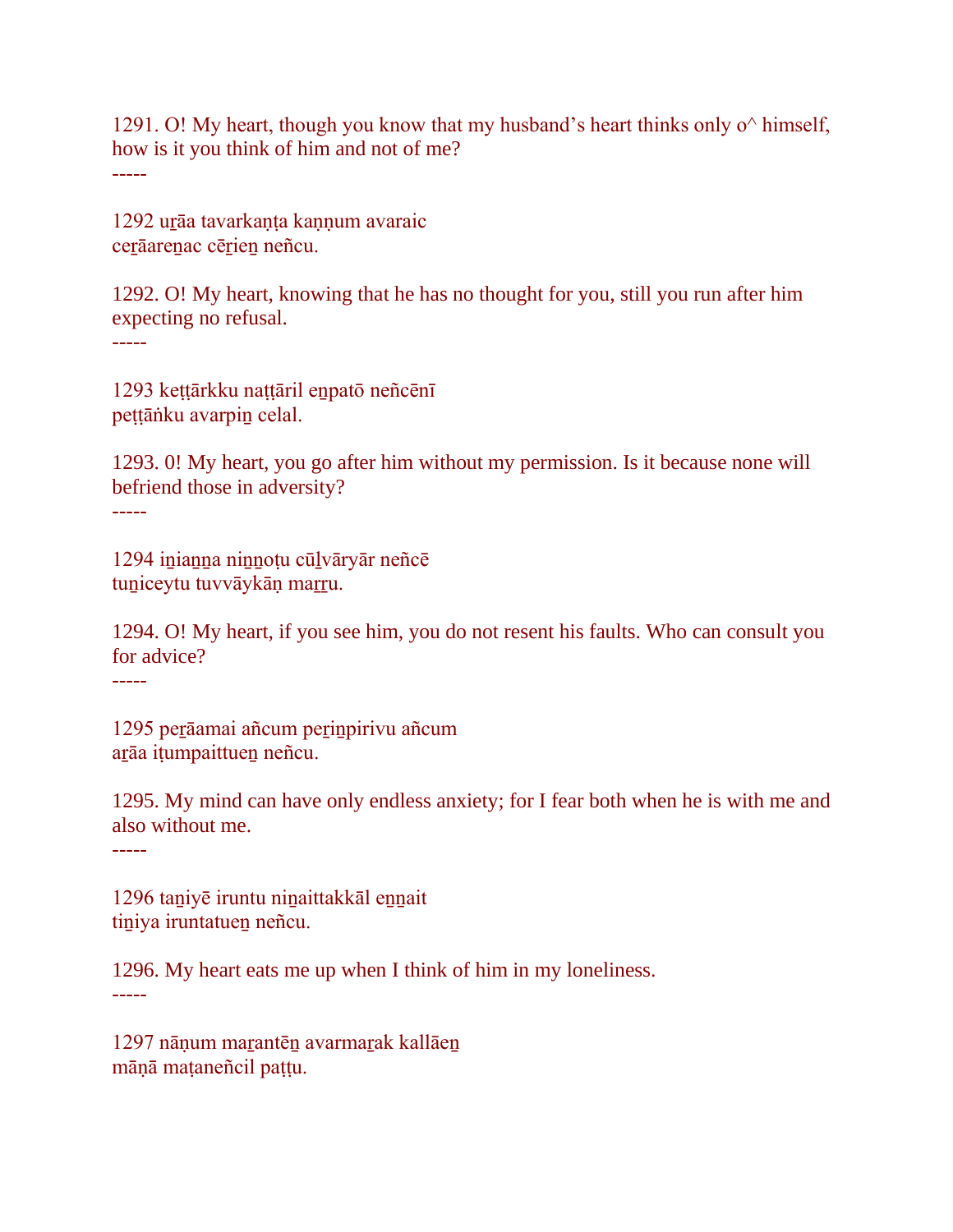1297. With my foolish heart remembering him who has forgotten me, I have forgotten even my sense of shame.

-----

1298 eḷḷiṉ iḷivāmeṉṟu eṇṇi avartiṟam uḷḷum uyirkkātal neñcu.

1298. My heart that loves life and views it ignoble to blame and to deny access to him, ever thinks of his success.

-----

1299 tuṉpattiṟku yārē tuṇaiyāvār tāmuṭaiya neñcam tuṇaiyal vaḻi.

1299. Who will be a friend in misery but one's own heart? -----

1300 tañcam tamarallar ētilār tāmuṭaiya neñcam tamaral vaḻi. tiṟaṉ kāṭṭuka

1300. If one's own heart turns against one, how can one expect anything but hostility from others?

----------

#### **131. pulavi - CHAPTER 131— ON LOVERS' MISUNDERSTANDING**

1301 pullātu irāap pulattai avaruṟum allalnōy kāṇkam ciṟitu.

1301. Let us see a little his distress in passion, by showing reserve. ^ -----

1302 uppamain tarrāl pulavi atuciritu mikkarrāl nīla vital.

1302. Reserve like a pinch of salt adds to enjoyment, If excessive, it spoils the taste. -----

1303 alantārai allalnōy ceytarrāl tammaip pulantāraip pullā viṭal.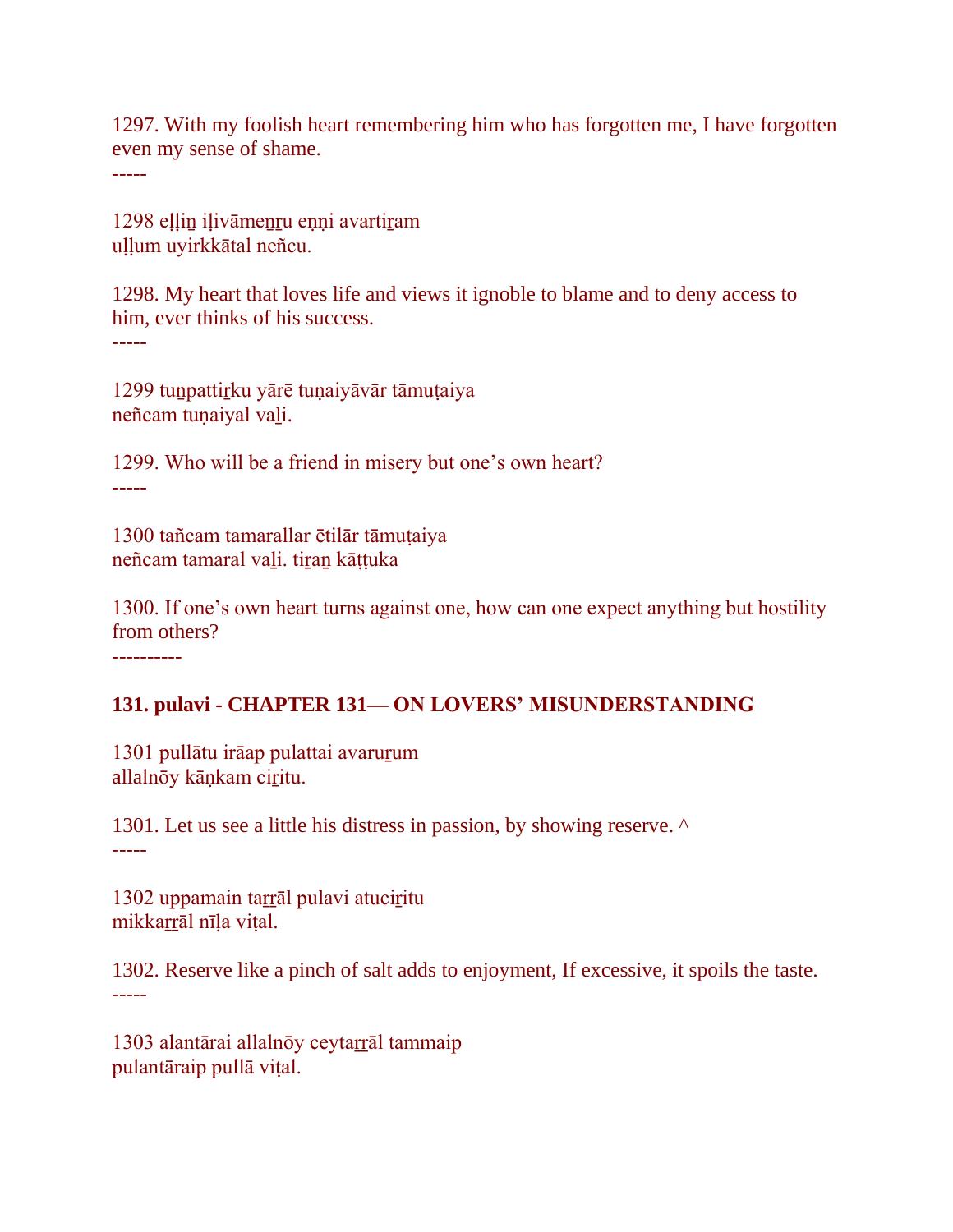1303. If men do not pacify women who feign coolness, it is like causing more pain to those who already suffer.

-----

1304 ūṭi yavarai uṇarāmai vāṭiya valli mutalarin tarru.

1304. Not to pacify the lady who feigns coolness is to cut the withering creeper away at the root.

-----

1305 nalattakai nallavarkku ēer pulattakai pūaṉṉa kaṇṇār akattu.

1305. The beauty of a loyal lover is only enhanced by the reserve of his flower-eyed lady.

-----

1306 tuṉiyum pulaviyum illāyiṉ kāmam kaniyum karukkāyum arru.

1306. If indignation and gentle resentment are absent, love will be like fruit over-ripe or unripe.

-----

1307 ūtalin untāṅkōr tunpam punarvatu nītuvatu anrukol enru.

1307. There is anxiety and pain in lovers' uncertain quarrels.

-----

1308 nōtal evanmarru nontārenru aktariyum kātalar illā vaḻi.

1308. If a lover were to be blind to the suffering of the lady-love, then the suffering would be in vain.

-----

1309 nīrum niḻalatu iṉitē pulaviyum vīḻunar kaṇṇē iṉitu.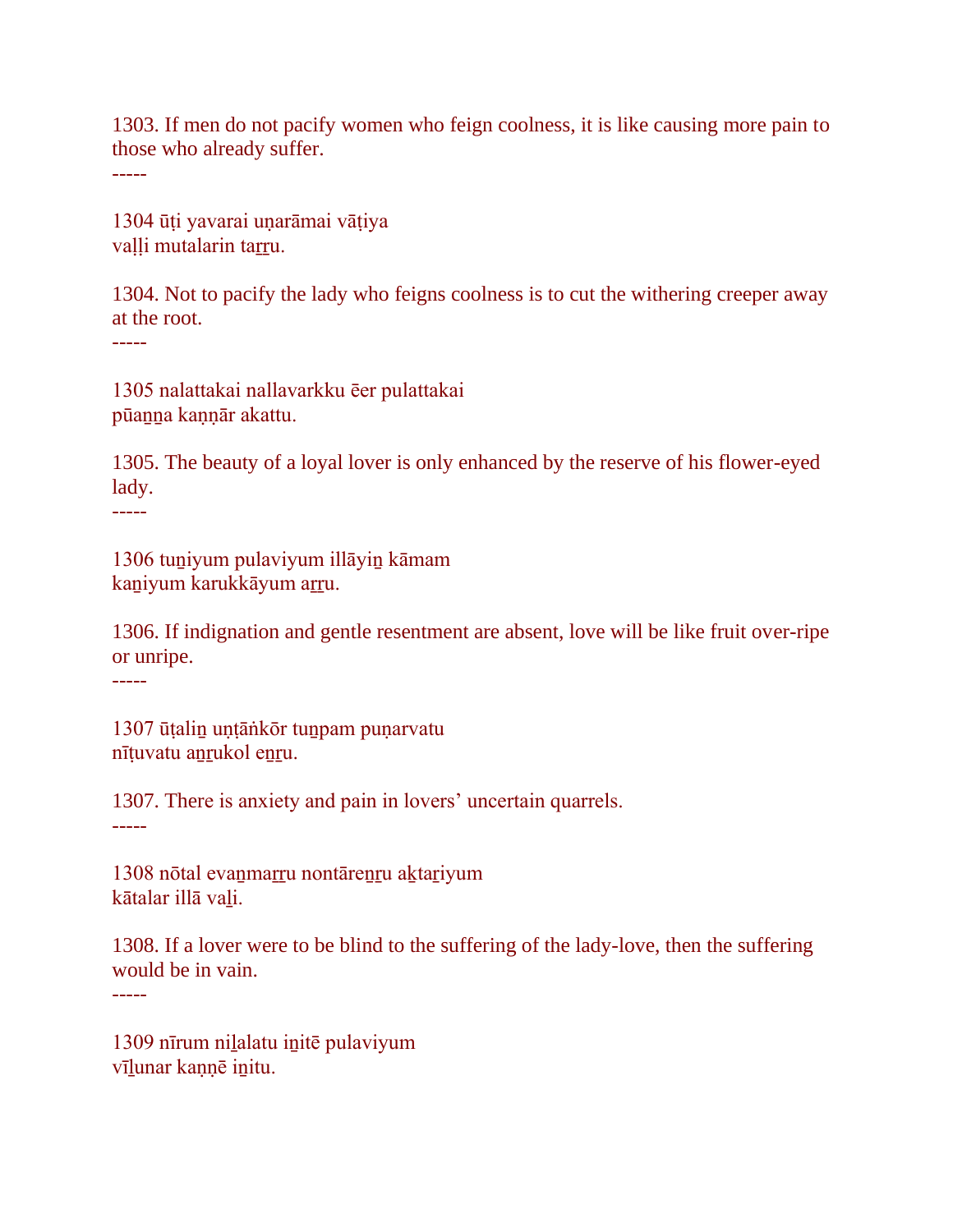1309. Just as water in the shade is sweet, so lovers' quarrels become sweet only to people deep-rooted in love.

-----

1310 ūṭal uṇaṅka viṭuvārōṭu eṉṉeñcam kūṭuvēm eṉpatu avā.

1310. My heart longs for reunion with him who cares not for my sufferings in the quarrel.

-----------

#### **132. pulavi nuṇukkam - CHAPTER 132— ON SUBTLETY OF LOVERS' MISUNDERSTANDING**

1311 peṇiyalār ellārum kaṇṇiṉ potuuṇpar naṇṇēṉ parattaniṉ mārpu.

1311. You yielded yourself to all sorts of women to look at you with their eyes. Therefore I shall not approach your breast.

-----

1312 ūṭi iruntēmāt tummiṉār yāmtammai nīṭuvāḻ keṉpākku aṟintu.

1312. When I sat away from him, he sneezed knowing that I would bless him, saying "May you live long."

-----

1313 kōṭṭuppūc cūṭiṉum kāyum oruttiyaik kāttiya cūtinīr enru.

1313. Even if I put on a garland of hill-flowers, my sweetheart will say "You wore this to please some mistress of yours." -----

1314 yārinum kātalam enrēnā ūțināļ yāriṉum yāriṉum eṉṟu.

1314. When I said my beloved was greater than anybody else, she grew angry and repeatedly asked me "Greater than whom?"

-----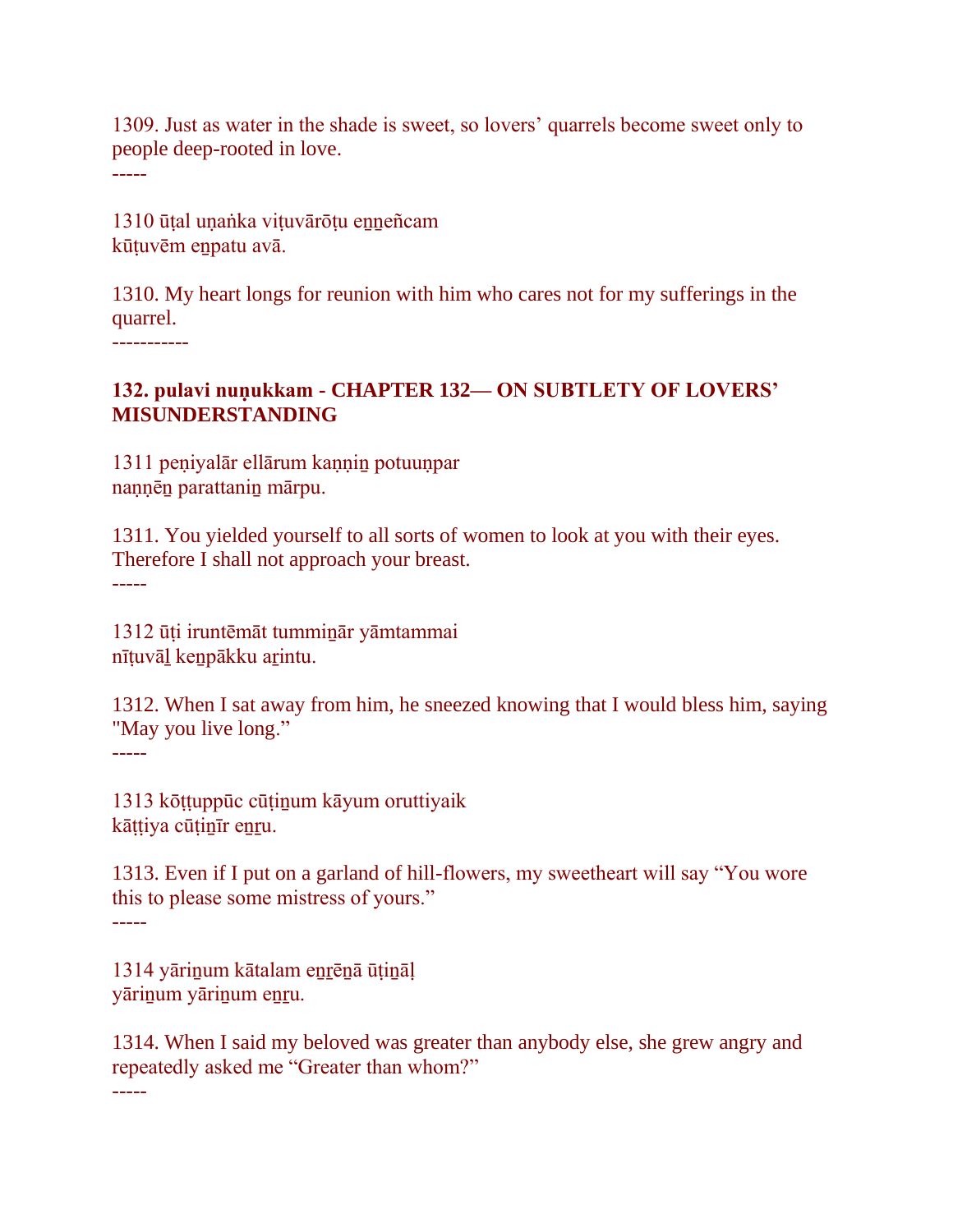1315 immaip pirappil piriyalam enrēnāk kannirai nīrkon tanal.

1315. When I said "We shall not separate in this life", her eyes were full of tears meaning that I would separate from her in the next life. -----

1316 ullinēn enrēnmarru enmarantīr enremmaip pullāḷ pulattak kaṉaḷ.

1316. When I said 'I thought of you', she replied "So you forgot me before" and felt displeased.

-----

1317 vaḻuttiṉāḷ tummiṉēṉ āka aḻittaḻutāḷ yāruḷḷit tummiṉīr eṉṟu.

1317. When I sneezed she blessed me; but she wept and asked me which maiden thought of me when I sneezed. -----

1318 tummuc ceṟuppa aḻutāḷ numaruḷḷal

emmai maraittirō enru.

1318. When I controlled sneezing, she shed fretful tears and asked whether I tried to conceal the fact that others think of me. -----

1319 taṉṉai uṇarttiṉum kāyum piṟarkkunīr innīrar ākutir enru.

1319. She will quarrel with me even if I fully satisfy her, saying "You will behave thus to every woman." -----

1320 niṉaittiruntu nōkkiṉum kāyum aṉaittunīr yāruļļi nōkkinīr enru.

1320. If I look at her silently and appreciate her beauty, she will ask me querulously, "whom you are thinking of?"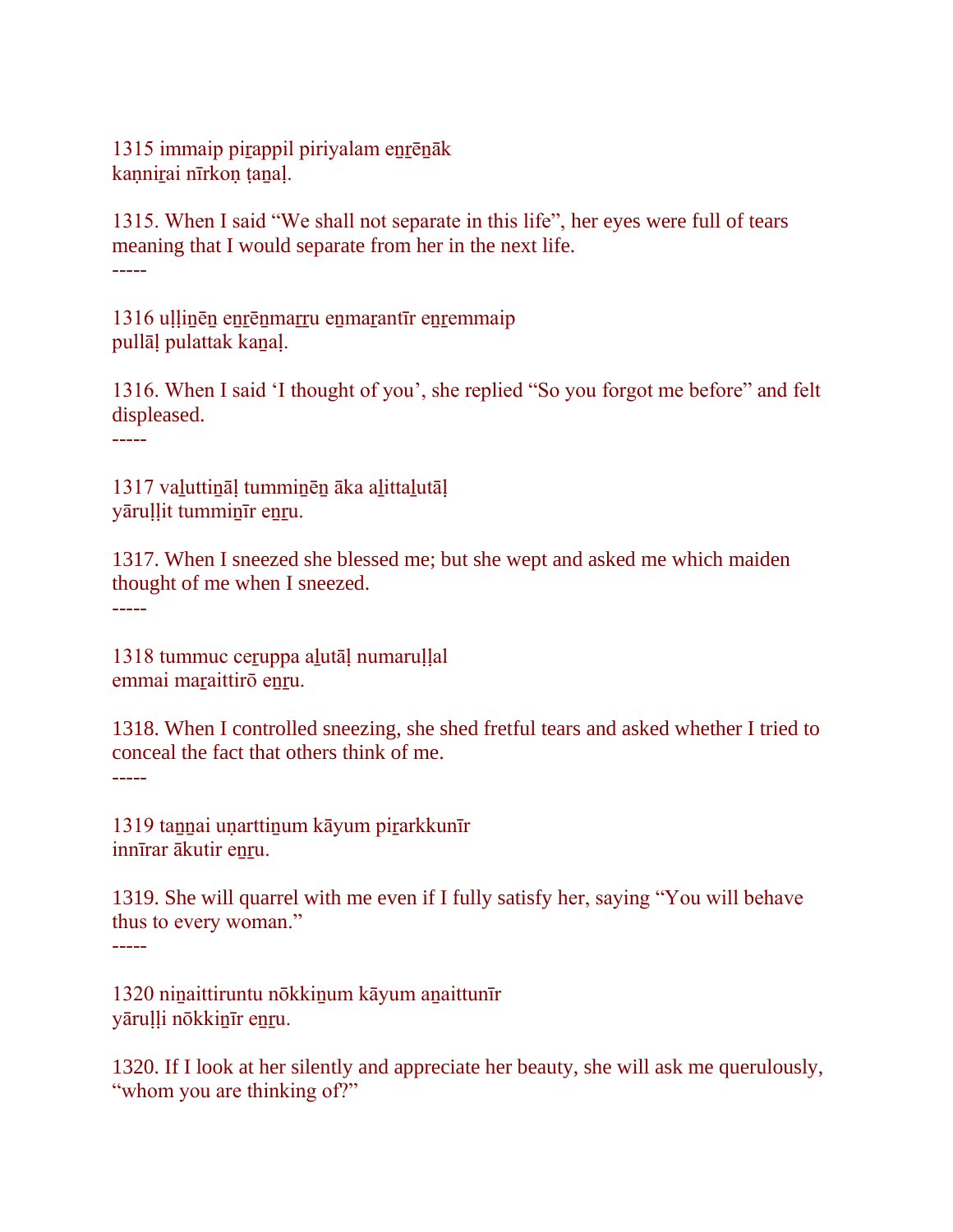### **133. ūṭal uvakai - CHAPTER 133— ON THE PLEASURES OF LOVERS' MISUNDERSTANDING**

1321 illai tavaṟuavarkku āyiṉum ūṭutal vallatu avaralikkum āru.

----------

1321. Though he is guiltless, false accusations make him more attached. -----

1322 ūṭalil tōṉṟum ciṟutuṉi nalaḷi vāṭiṉum pāṭu peṟum.

1322. The little resentment resulting from lover's quarrels yields delight in the end, though it may for the moment seem to cause pain. -----

1323 pulattaliṉ puttēḷnāṭu uṇṭō nilattoṭu nīriyain taṉṉār akattu.

1323. Is there any other heaven than the quarrel between lovers whose minds are united even as earth and water? -----

1324 pulli viṭāap pulaviyuḷ tōṉṟumeṉ ullam utaikkum patai.

1324. The weapon that breaks my obstinate heart lies in the quarrel itself. -----

1325 tavarilar āyinum tāmvīlvār mentōl akaralin āṅkonru utaittu.

1325. Though guiltless being denied, there is a pleasure in the embrace of the soft beautiful shoulders of the sweetheart. -----

1326 uṇaliṉum uṇṭatu aṟaliṉitu kāmam punartalin ūțal initu.

1326. Sweeter than eating is the pause in the process. Likewise misunderstanding by